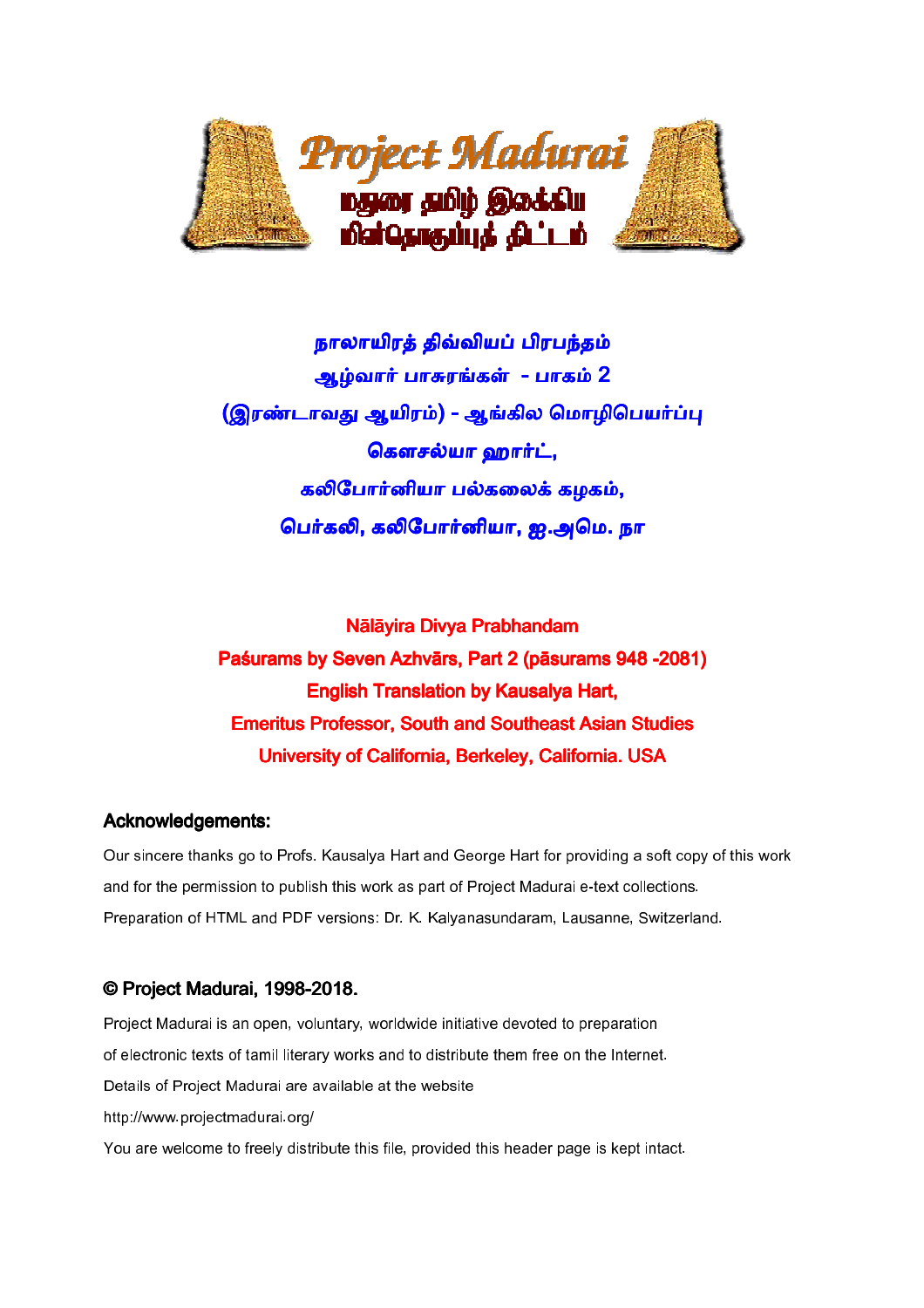# Nālāyira Divya Prabhandam Paśurams by Seven Azhvārs, Part 2 (pāsurams 948 -2081) **English Translation by Kausalya Hart**

## Periya Thirumozhi, Thirumangai Azhvar (948 -2031)

#### 1. Praise of the name of the lord 'Nārāyaṇā'

948. I was born with sorrow. I withered and suffered in life. When I was young my only wish was to love women and be with them. I searched for a way to escape from my desire for women and wandered everywhere. I searched for the feeling that would lead me to the highest state and found the name "Nārāyana."

949. I thought of the round breasts of women and melted to embrace them. I told women, "You are my life. You are my nectar." How many days and how many ages have been wasted since I, a sinner, acted without realizing what I am doing. I worshiped the god of Kuḍandai surrounded with water where swans with white feathers embrace their mates. I praised him with my tongue, discovered the name "Nārāyana." and I am saved in this life itself.

950. I desired only a happy life and gained bad karma. I thought only of the beauty of women.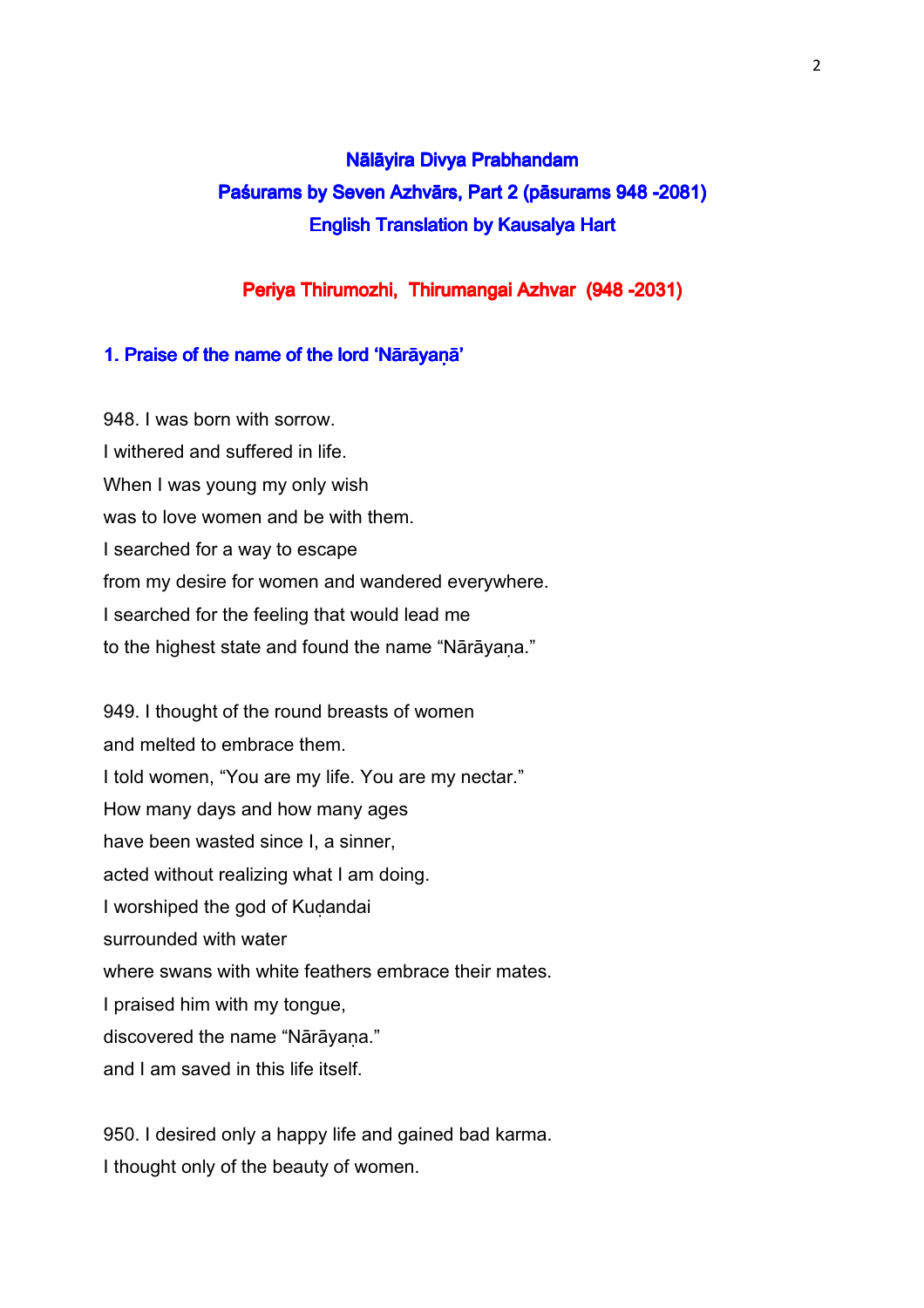I was like a dumb person and dreamed only of passion and wasted my days. If devotees approach him, the father of Kāma, he will go and stay in their minds. I found the name "Nārāyana" and I am saved in this life itself.

951. I wanted to be successful in everything. I desired to have much wealth that would never be lost. I thought only of being with women with spear-like eyes. My heart is confused and my thoughts wanders everywhere. What can I do? You grew to the sky at the sacrifice of king Mahābali and you took the form of a boar, went to the underworld and brought back the earth goddess, stolen by an Asuran. Through your grace I have found the name "Nārāyana" and am saved.

952. I have been a thief and done many wrong things. I wandered around as I wanted but now my mind has found the truth. When I discovered the right path that leads to him at once I received his divine grace. My heart melts and my voice grows weak. As tears fall all over my body all day until the middle of the dark night I call out the divine name, "Nārāyana!"

953. My dear father is my kin, my king and my life, frightened the Rakshasas and killed them with his arrows. O devotees, worship the beautiful diamond-studded temple in Thanjai surrounded with strong walls and blooming with fragrant groves. O Nambis! I have found the name "Nārāyaṇa" and I am saved.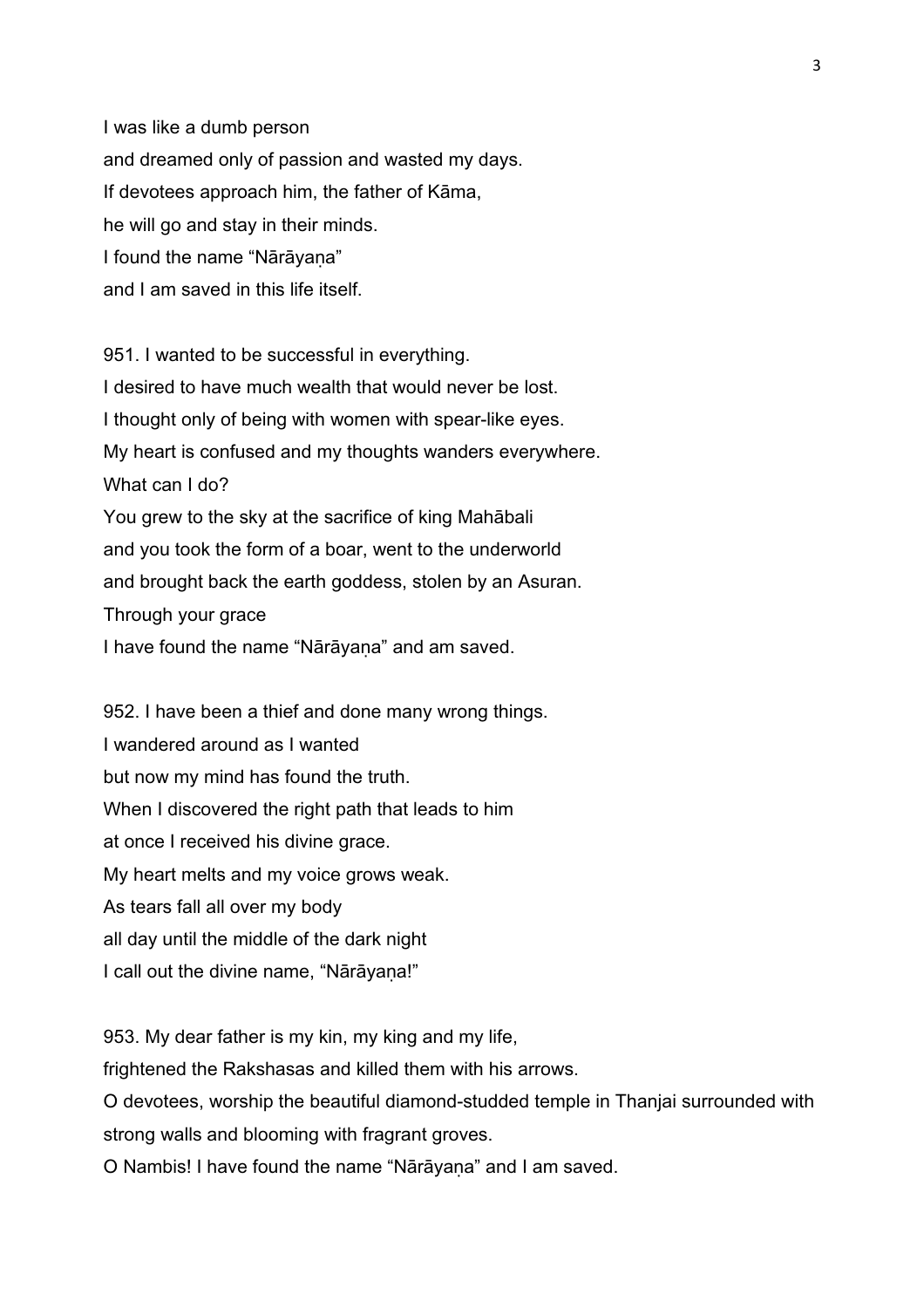#### 954. O learned ones!

You praise the people in the world as you want, saying, "This one is from a reputable family. This one is famous. This one has good qualities. This one is as generous as a Karpaga tree." Come and I will tell you something. Go and worship the lord of Kuḍandai, surrounded with water, and you will find the most excellent of things. Sing and praise the name, "Nārāyaṇa" and you will be saved.

955. I have not learned what is good for me. I have thought only of the desires that my five senses bring. Innocent, I have done no good deeds in my life. I wandered around doing only evil to all in this large world, but I have stopped that now. I want to find a good way to save my life. I, a slave of him, have found the name "Nārāyaṇa" and I hold to him as my refuge.

956. The name "Nārāyana" will give a good family to his devotees and remove all their troubles. It will give them the highest place in heaven. It will his grace that leads them to moksha. It will give strength and all goodness. It will do all the things that a mother does for her children. I have found the name "Nārāyaṇa" and it will give me good life.

957. O devotees, when you are in trouble or at the end of your life, think of Thirumangai surrounded by ponds with abundant water where groves swarm with bees and clouds float above the tall trees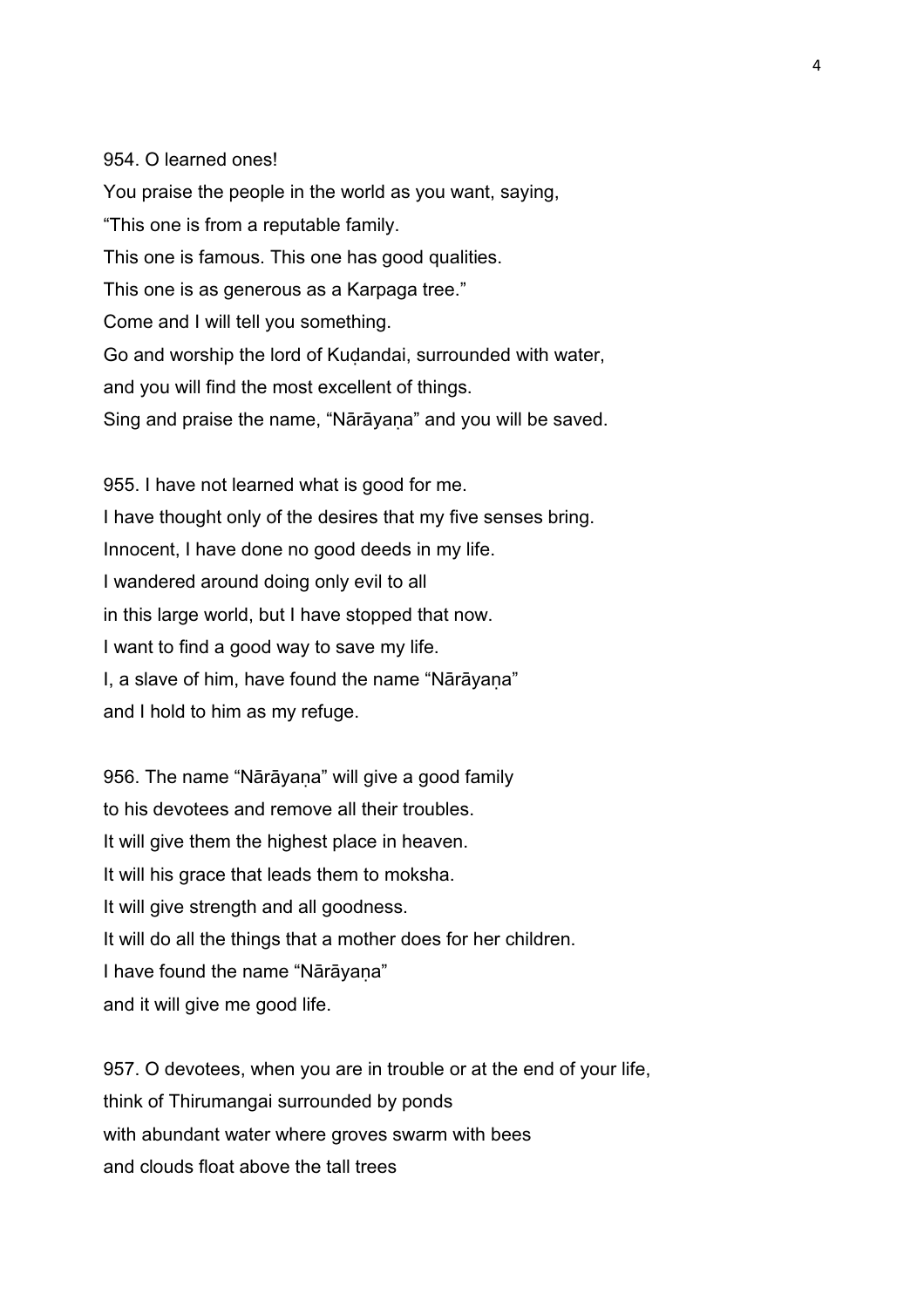and worship him with a garland of divine pāsurams composed by Kaliyan. Say the name "Nārāyaṇa" and he will remove the results of your karma.

#### 2. Thirupprithi (Joshi mutt -in North India)

958. The god of Thirumāvallam who bent his bow and killed the Rākshasas in Lanka stays in Thirupprithi in the Himalayas filled with fragrant groves, cool ponds and large springs where dark clouds climb the top of the tall hills filled with snow and roar with thunder and peacocks with beautiful wings dance. O heart! Let us go to Thirupprithi and worship him.

959. The lord who, as Rama, built a bridge with the help of the monkeys with large stones over the roaring ocean and went to magnificent Lanka and dashed it to pieces stays in Thirupprithi in the Himalayas where lions with sharp sword-like teeth living in caves wander out and attack strong angry elephants as large as mountains. O heart! Let us go to Thirupprithi and worship him.

960. Kannan, who wished to marry vine-like Nappinnai with a thin waist, curly hair and shining teeth, and killed seven angry bulls that bellowed like thunder stays in Thirupprithi in the Himalayas where male elephants sleep with their mates on beautiful beds of fragrant vengai flowers as bees sing. O heart, let us go to Thirupprithi and worship him.

961. The lord who took the form of an angry man-lion and split open the broad chest of Hiranyan as the gods saw him and worshiped him,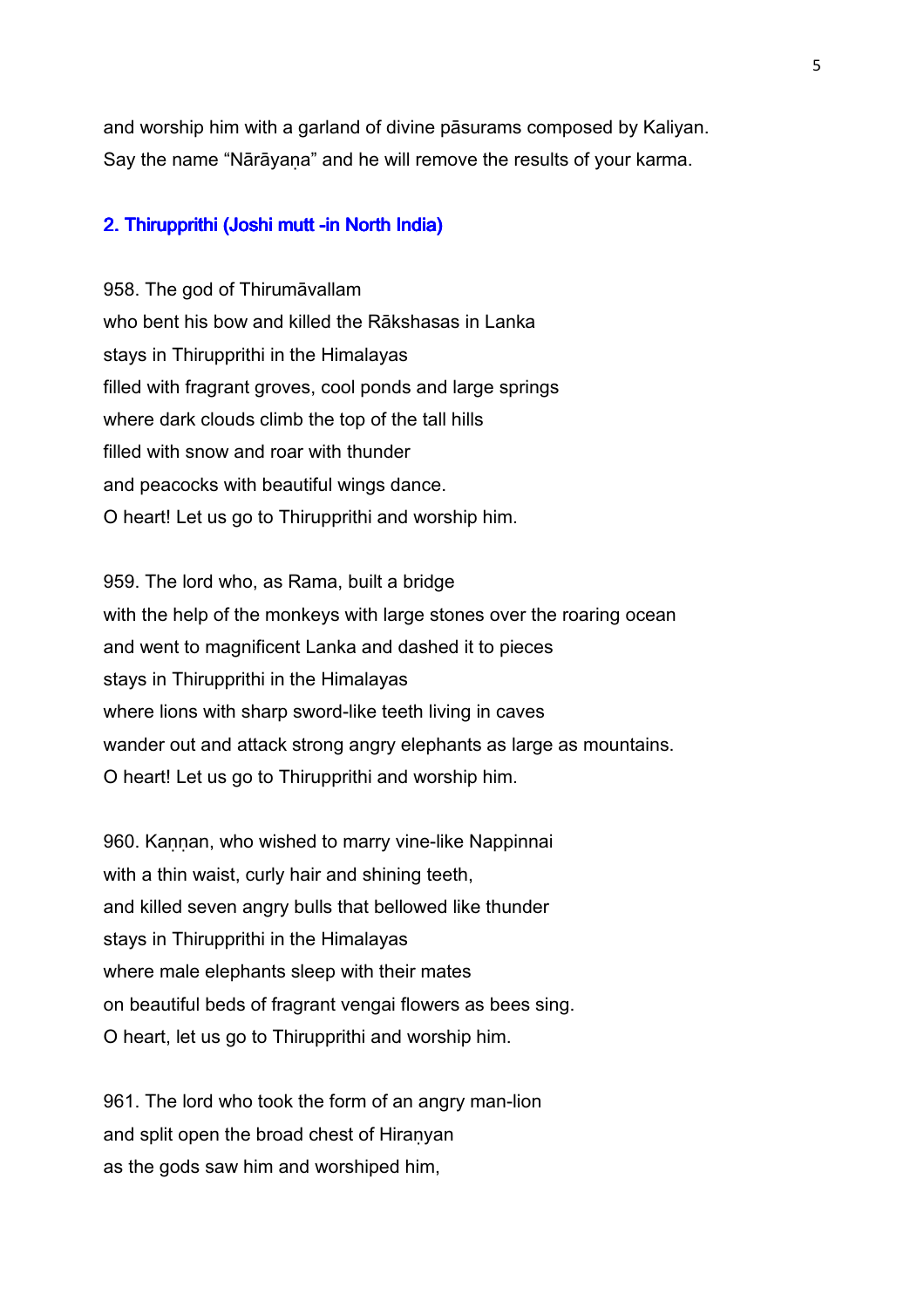bending down so their crowns touched his divine feet, stays in Thirupprithi in the Himalayas where boars split open the stones of the hills with their tusks and shining diamonds from the hills fall into the waterfalls and are carried down. O heart, let us go to Thirupprithi and worship him.

962. The lord who rests on the milky ocean with Lakshmi ornamented with a mekalai around her waist as the gods in the sky worship his sounding anklets stays in Thirupprithi in the Himalayas where bull elephants as large as mountains break young bamboo sticks, put them in honey and show their love as they feed them to their young mates. O heart, let us go to Thirupprithi and worship him.

963. The lord who rests on Ādisesha, the thousand-headed snake, as the gods in the sky worship him bowing their heads adorned with beautiful crowns and proclaiming, "You are the highest!" stays in Thirupprithi in the Himalayas where bees enter blooming groves and sing and fragrant mādhavi vines touch the sky, embracing the tall kurukkathi plants that support them. O heart, let us go to Thirupprithi and worship him.

964. He stays in Thirupprithi in the Himalayas where fighting tigers wander and vengai trees on the hills touch the clouds while pepper plants grow nearby and the gods in the sky come and bathe in beautiful blossom-filled springs, sprinkling eight kinds of flowers on his feet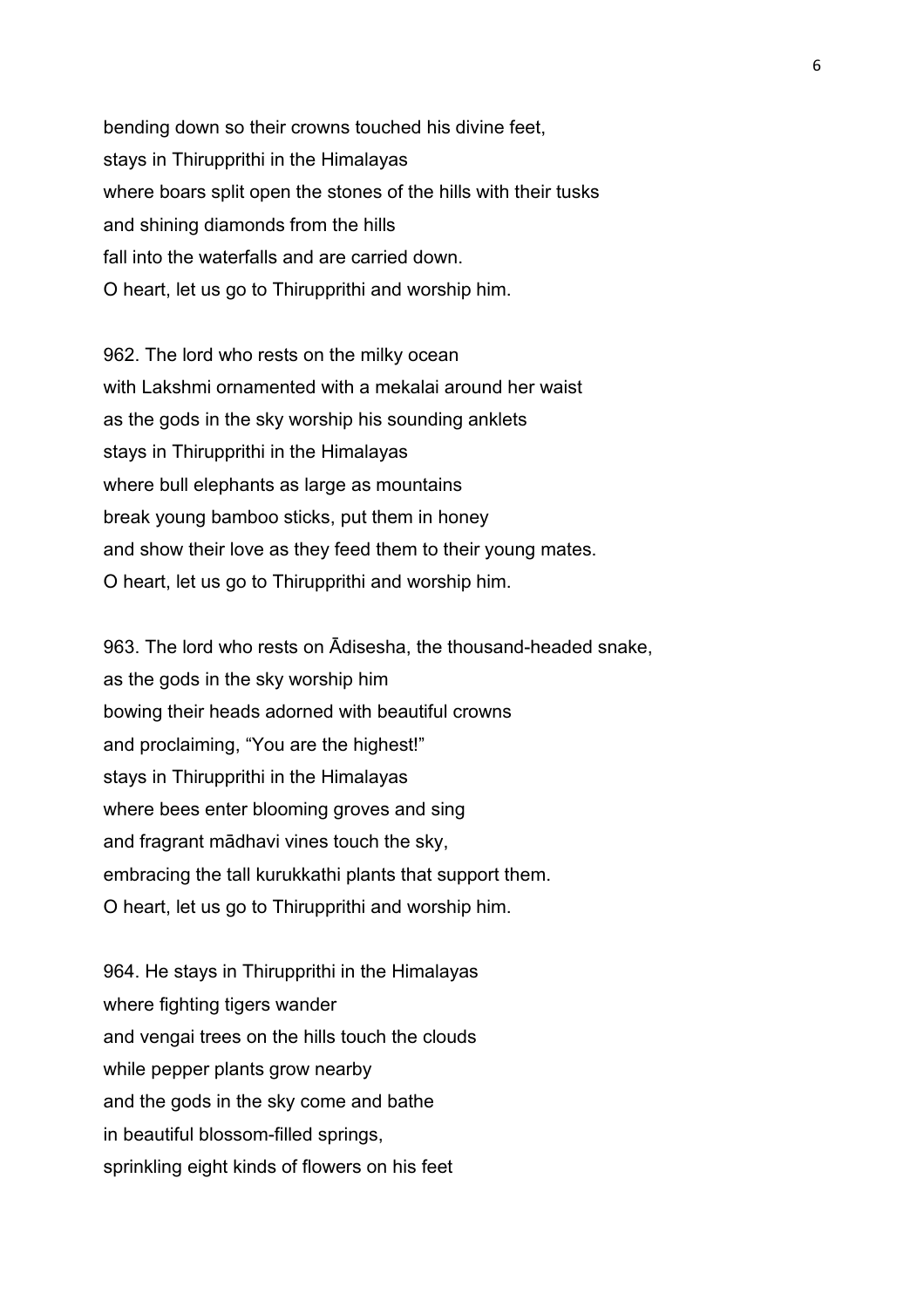and worshiping him and reciting his thousand names. O heart, let us go to Thirupprithi and worship him.

965. The lord whom Nānmuhan and the gods in the sky worshipped, saying, "You are the ancient one of the world. You have the color of a cool dark cloud," stays on a snowy mountain in the Himalayas filled with large blooming groves where snakes in dark caves sigh when they feel hungry in the dark night and go to look for prey. O heart, let us go to Thirupprithi and worship him.

966. The lord who gives his grace to his devotees protects them and removes their karma if they recite his thousand names and worship him in their mindsstays in the Himalayas where asoka trees bloom with fire-like flowers and the ignorant bees that see them are frightened because they think the grove is ablaze. O heart, let us go to Thirupprithi and worship him.

967. Kaliyan, the chief of Thirumangai surrounded with flourishing groves where bees with lined wings swarm, composed a musical garland of ten pāsurams on the god of Thirupprithi where huge snakes on the mountain hear the roaring sound of large dark clouds, think they are elephants and move away from their places. If good devotees learn and recite this garland of pāsurams with sweet music, the results of their bad karma will not come to them.

## 3. Thiruvadari (Badhrinath - in North India)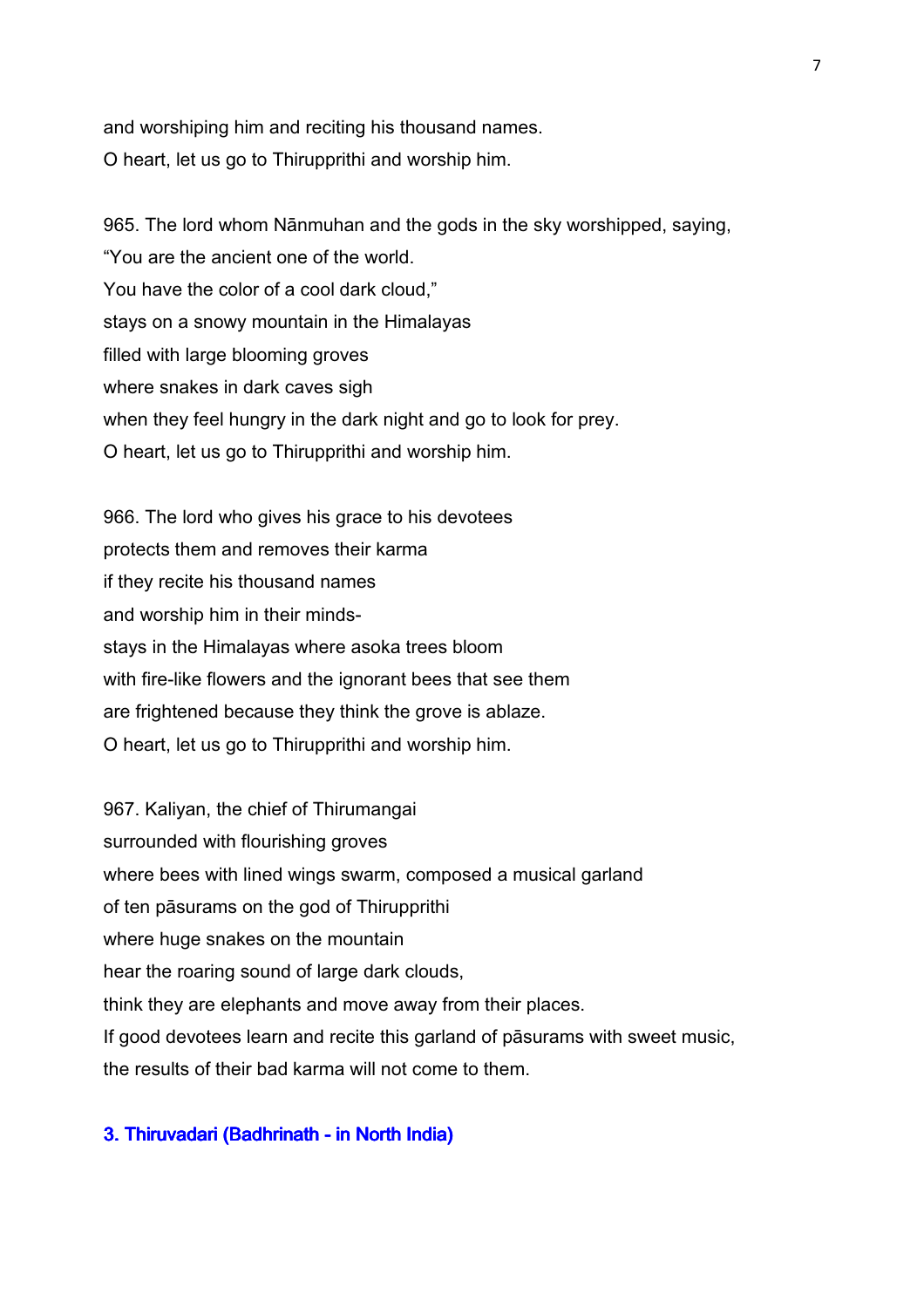968. When you become old, you will need to walk holding a stick. Your legs will be so weak you can only walk very slowly, looking down at the ground. O heart! Before old age comes to us, let us go to the temple at Thiruvadari and worship him who killed Putanā when she came to him disguised as a mother to cheat and kill him.

969. When you become old, your back will be bent and you will need a stick to walk. You will tremble. You won't be able to see. You will always be coughing. Young women will look at you and mock you, saying, "Look at him. He was young once, but now he is an old appar." O heart! Let us go to the temple in Thiruvadari where bees sing as they drink honey and worship the lord.

970. When you become old. your nerves will become like hanging strings. Your muscles will be weak. Your mind won't be able to think. You won't be able to find the way to the places you want to go to. Your eyes will not be able to see and you will tremble. O heart! Before old age comes to us, know this: we should recite the thousand names of him with love and go to Thiruvadari where intoxicated bees drink honey and sing his praises.

971. When you become old,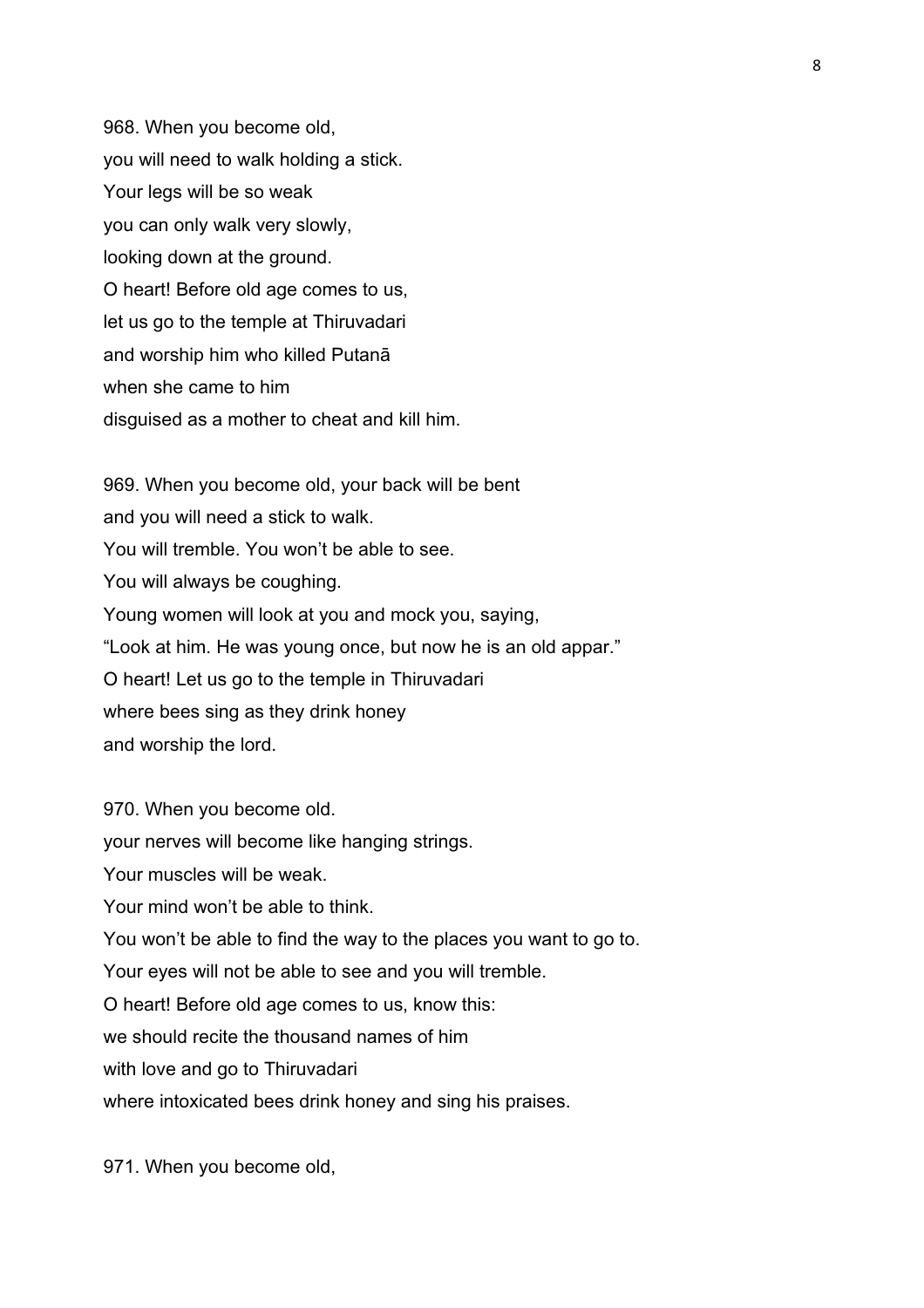your eyes will have discharge and shrink. You will have bile and cough continuously. Your feet will twist around each other and you will struggle to walk. Before these things happen to us, O heart, let us go to Thiruvadari surrounded with cool ponds where vālai fish frolic and worship the lord who grazed the cows in a cowherd village when he was young and carried Govardhana mountain as an umbrella to protect the cows and the cowherds. Let us go to Thiruvadari and worship him.

972. When you were young you loved young women. You drank the nectar of their mouths, enjoyed them and lived a rich life. When you become old you will remember those things but you will cough continually and hold a stick to walk slowly. O heart! Before old age comes, let us go to Thiruvadari where bees sing in the groves and worship the lord adorned with a cool thulasi garland.

973. When you become old, you will have trouble speaking.

Your chest will be filled with phlegm

and your body will be weak.

You will be like a madman,

unable to think well and talk coherently.

He is the ancient one, dark-colored, our master,

our father, and the bright light

and he churned the deep milky ocean for the gods in the sky.

O heart! Before old age comes,

let us go to Thiruvadari and worship him.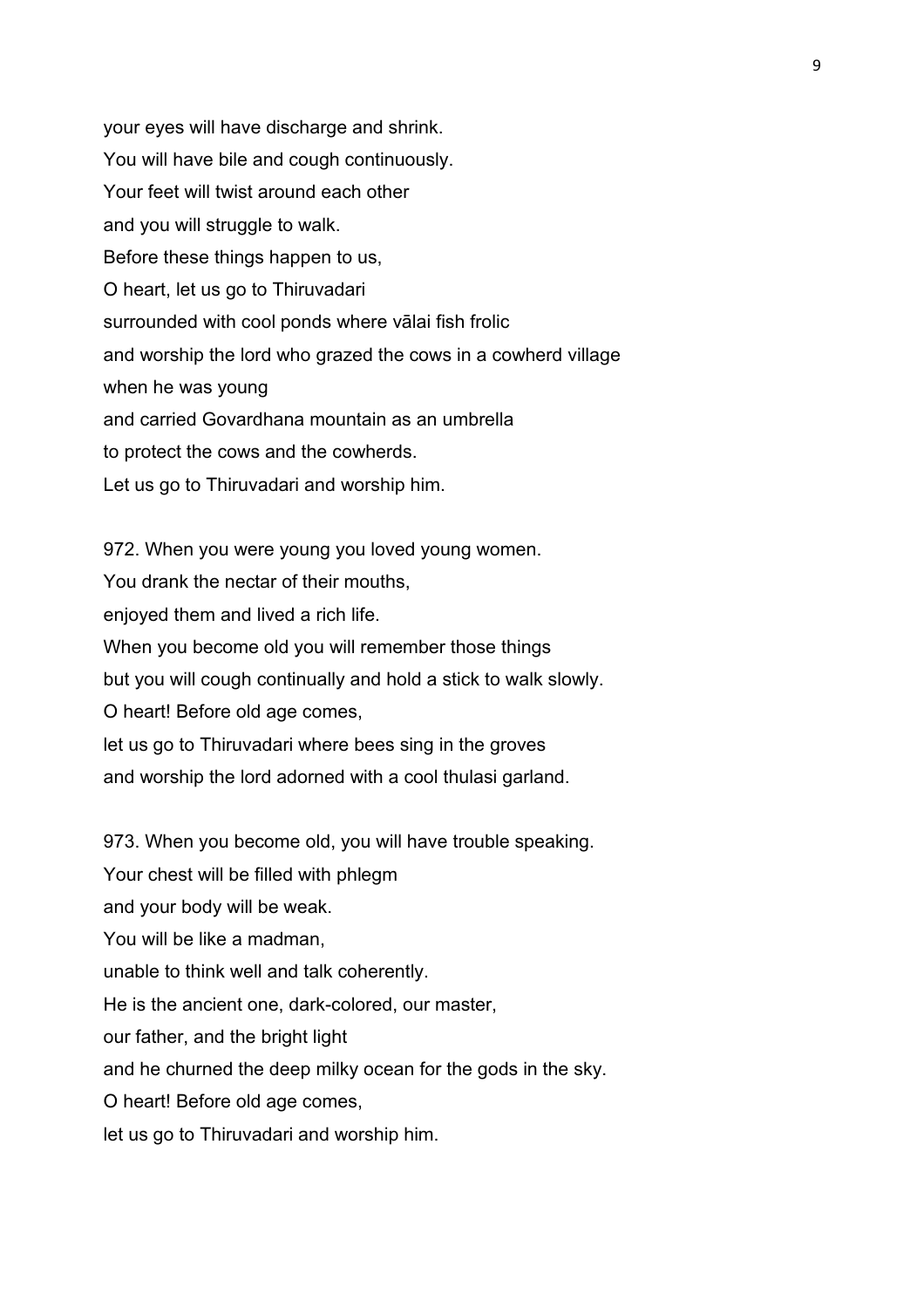974. Young girls with breasts like small boxes will mock you when you are old and say, "Look at him, the pappar appar, it's too bad he's gotten old. Think how this man was when he was young and see him now," and they will laugh at you. He is our wealth and life. O heart! Before old age comes, let us go to Thiruvadari and worship him.

#### 975. When you are old

the young women with eyes like kuvalai blossom who loved you before will say now, "Chi, chi, go away, don't stay here. You cough all the time and are weak. Aren't you ashamed to be here, in your old age?" O heart! If you want to abandon the passion that leads you to women and destroys you, search for the good path and go to Thiruvadari and worship the almighty adorned with cool fragrant thulasi garlands.

976. When you become old, your five senses will grow weak and you will be lonely and unable to move around. Your heart will grow weak and you will get many diseases, with cramps, coughing and phlegm. You will talk incoherently. O heart, before old age comes, let us carry a fresh thulasi garland, recite his thousand names and go to Thiruvadari where devotees sing, dance and praise and worship him.

977. Kaliyan, the chief of Thirumangai, surrounded with fences of screw pine flowers, composed ten pāsurams about Neḍumāl in Thiruvadari where bees drink sweet honey and live.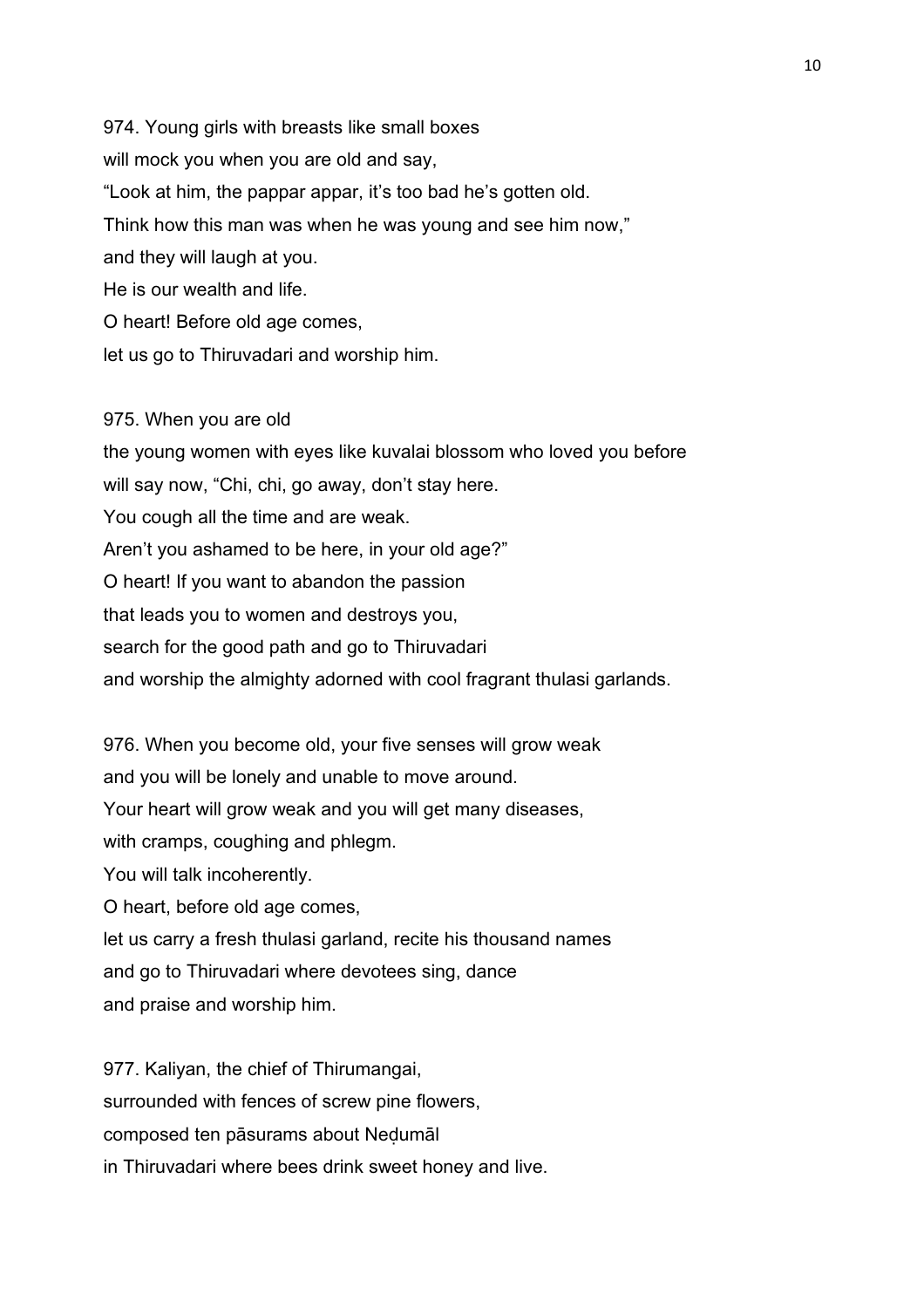If devotees go there with thulasi garlands, sing, dance and praise him, they will go to heaven in the sky. I know no place they will go except heaven where they will enter and rule.

## 4. Thiruvadariyāchiramam ( North India)

978. The lord who took the form of a boar, split open the earth and brought the earth goddess from the underworld, went to Lanka, bent his bow, fought with Ravana and made his ten heads roll on the ground as the gods in the sky worshiped his feet stays in Thiruvadariyāchiramam on the bank of the Ganges where the gods from the sky come bringing divine fragrant flowers from the karpaga grove dripping with honey and worship him.

979. The matchless lord who shot his cruel arrows, killed the strong Rakshasas and pierced the chest of strong Vāli in the forest stays on the banks of the Ganges river that flows from the sky with abundant water in Vadariyāchiramam where Nānmuhan stays on a lotus that drips honey, and other gods go together and worship him.

980. Our heroic lord who fought a cruel war and took Lanka and the oceans destroying the clan of the Rakshasas stays in Vadariyāchiramam on the banks of the Ganges that brings jewels, falling from the sky with its abundant water, while the bright sun wanders in the sky and its rays fall on the hills like a white flag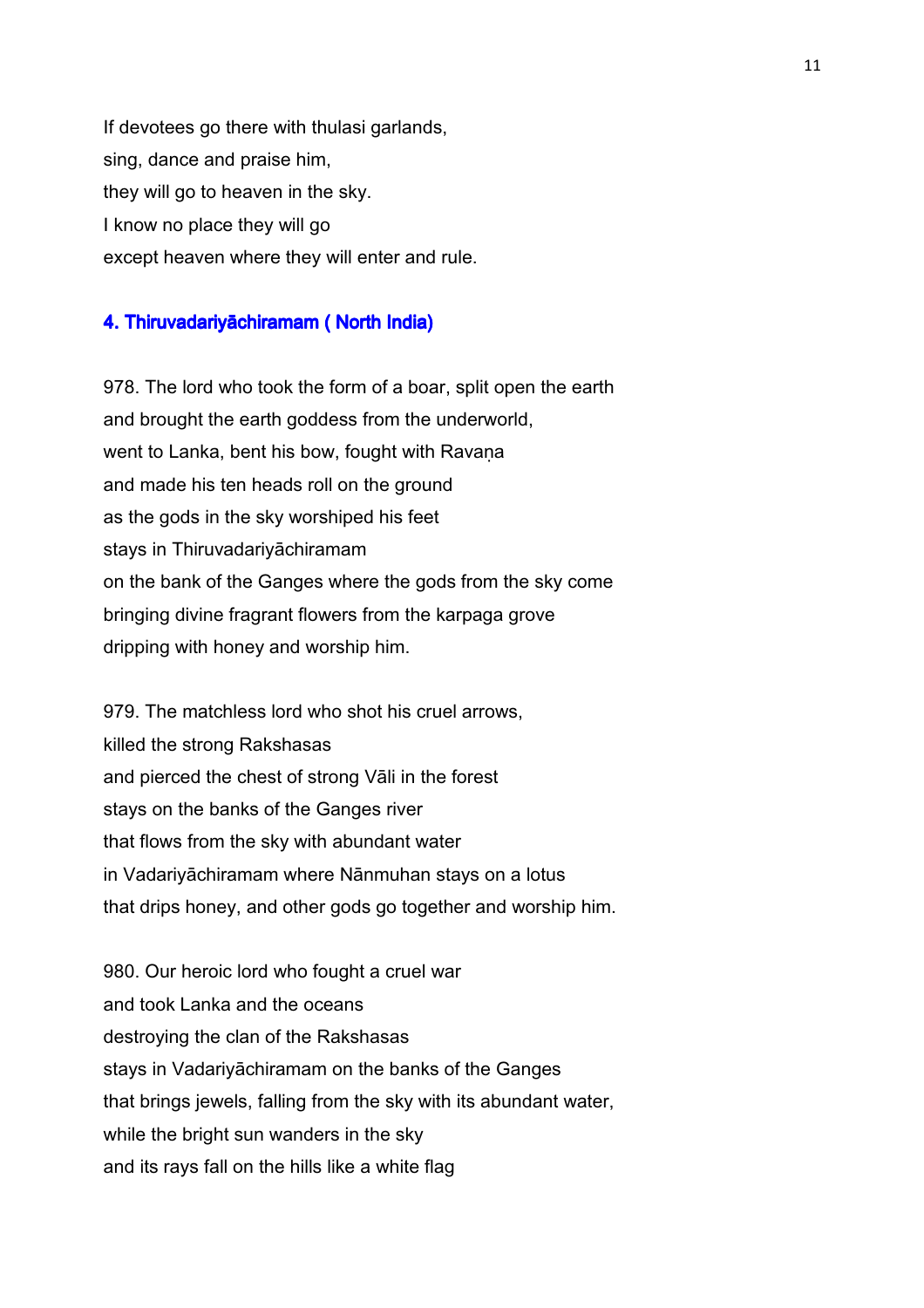spreading light everywhere.

981. O heart, don't worry. Our generous lord who helped the gods in the sky and his devotees and removed their troubles and gave them the kingdom of the sky stays in Thiruvadariyāchiramam on the banks of the Ganges that holds jewels that it leaves on its banks as it nourishes the land and brings from the sky the clothes and ornaments of Apsarasas with beautiful flowers in their hair.

982. The lord who drank Putanā's poisonous milk and was afraid to sleep on his mother Yashoda's lap stays in Vadariyāchiramam on the banks of Ganges that falls from the shining top of pure golden Meru mountain that burdens the earth and the sky.

983. The dark cloud-colored god who fought with seven humped bulls and killed them to marry Nappinnai with beautiful fish eyes and a waist lovely as a chariot stays in Thiruvadariyāchiramam where elephants split open the strong mountains with their tusks and the Ganges that falls with abundant water from the mountains brings jewels and leaves them on its banks.

984. Our father who gave Indra the strong heroic elephant Airavadam, the nectar from the milky ocean and the kingdom of the sky stays in Thiruvadariyāchiramam on the banks of the Ganges that falls from Mandara mountain and gives his grace with his thousand faces to the gods as they worship his feet.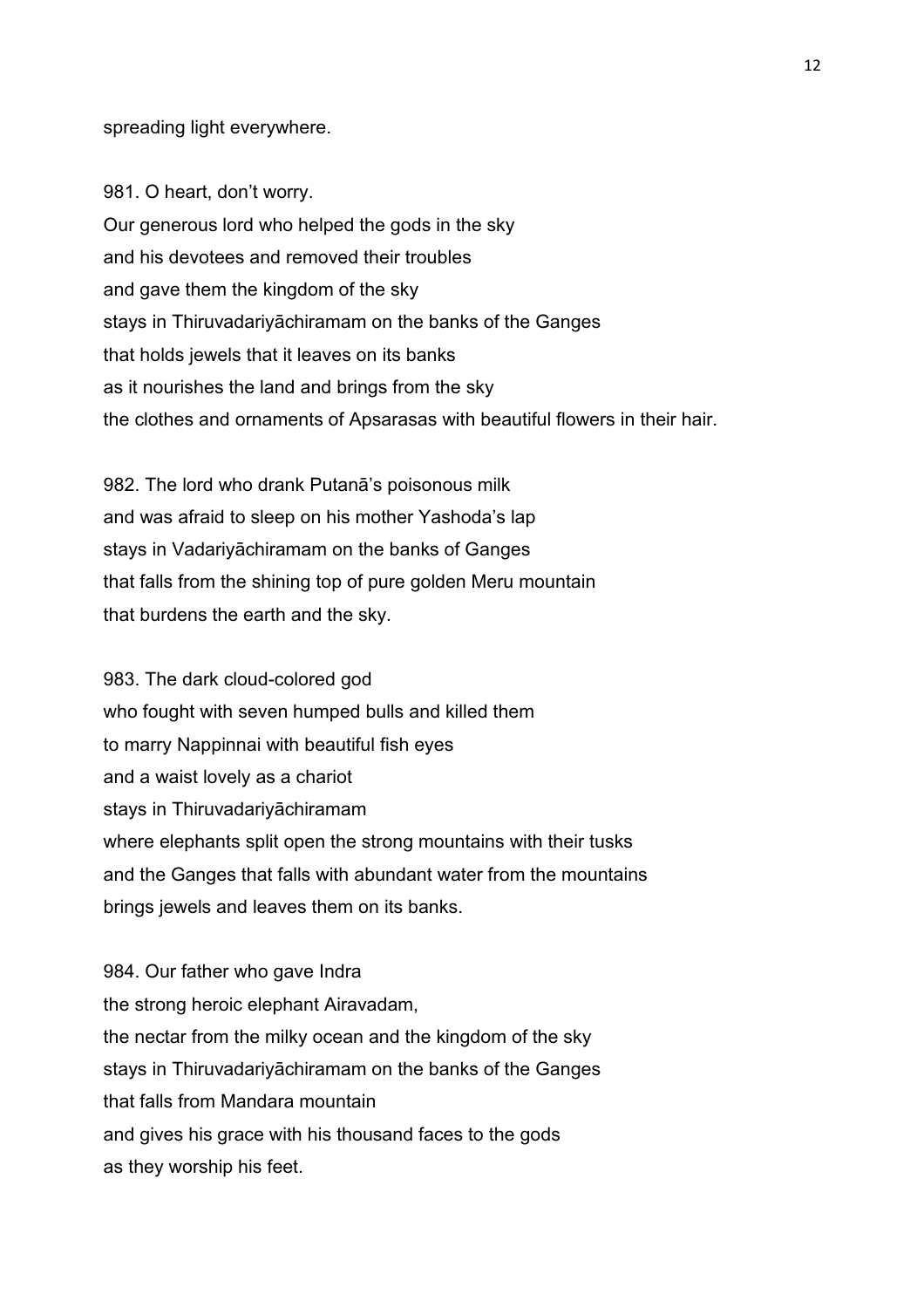985. Our lord who became angry, bent his curved bow and killed the Rākshasa Marisan when he came as a golden deer, went to the heroic king Hiranyan with anger as a man-lion and split open his chest, and removed the terrible curse of Shiva given by Nānmuhan that made Shiva wander as a beggar stays in Thiruvadariyāchiramam on the banks of the Ganges that was brought down from heaven by the tapas of the divine sage Bagirathan.

986. The shining god of the sky and of the eon who swallowed the clouds, the wind, the mountains, the roaring oceans with their abundant water and all the things in the world and kept them all in his stomach stays in Thiruvadariyāchiramam on the banks of the Ganges that falls to the earth from the sky with abundant water splitting open the ground and making the earth goddess tremble.

987. The poet Kaliyan composed ten pāsurams on the dark ocean-colored lord of Thiruvadariyāchiramam on the banks of the Ganges that flows with shining water and rolling waves. If devotees learn and recite these ten pāsurams they will rule this world surrounded by the wide oceans under a royal umbrella and become gods in the sky.

#### 5. Sālakkirāmam (in Nepal)

988. O heart! With only his bow and arrows as his help, he crossed the forests where deer, elephants and horses wandered, built a bridge with stones over the wave-filled ocean, went to Lanka, fought the heroic Rāksasas and, defeating them,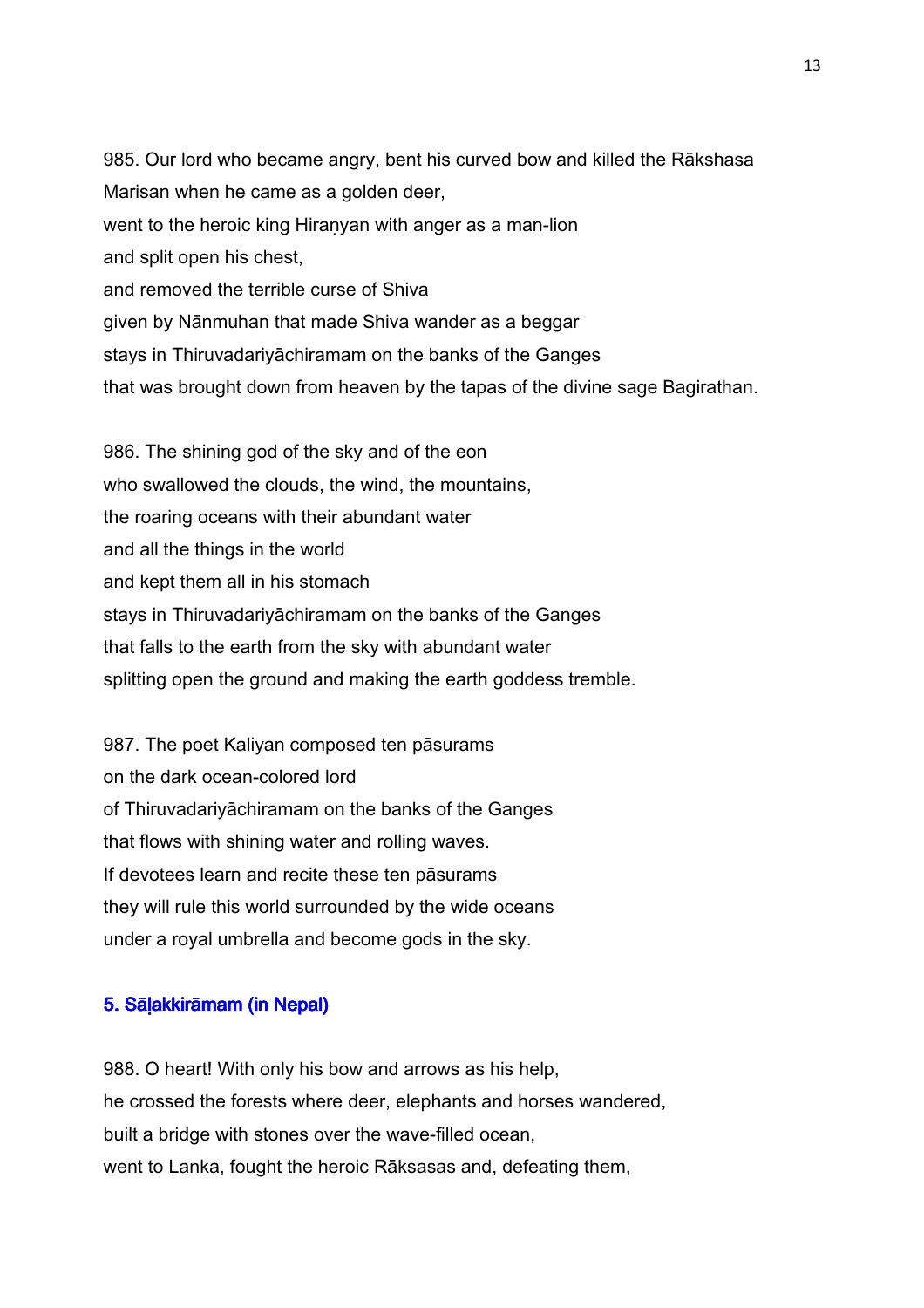cut off the ten heads of Rāvana, the Rākshasa king of Lanka surrounded with oceans and forts.

Let us go to beautiful Sāḷakkirāmam where he stays and worship him.

989. The lord who came to the earth, went to Lanka that was encircled by forts and guarded by Rakshasas with an army of rutting elephants, horses, huge roaring chariots and warriors and, shooting his arrows, shattered them to pieces stays in beautiful Sāḷakkirāmam surrounded with ponds and blooming with fragrant flowers where the gods from the sky come down, surround him and worship him. O heart, let us go there.

990. The lord of the gods in the sky with a mighty discus that conquers all his enemies is the rolling waves, the ancient mountains, the eon, all the eight directions, the moon, the sun and the darkness. He, the enemy of the Rakshasas who cannot approach him, stays in beautiful Sāḷakkirāmam surrounded with water. O heart, let us go there and worship him.

991. The faultless god of Kudandai who bent his bow and conquered the Rakshasas when they came like a flood to fight in their chariots not knowing what would happen in the war and who has a thousand names and wears a thulasi garland swarming with bright-winged bees stays in Thirupperur surrounded with water that never dries up and in Sālakkirāmam encircled by fields where cranes live. O heart, let us go there and worship him.

992. The lord of the gods of the sky with a shining discus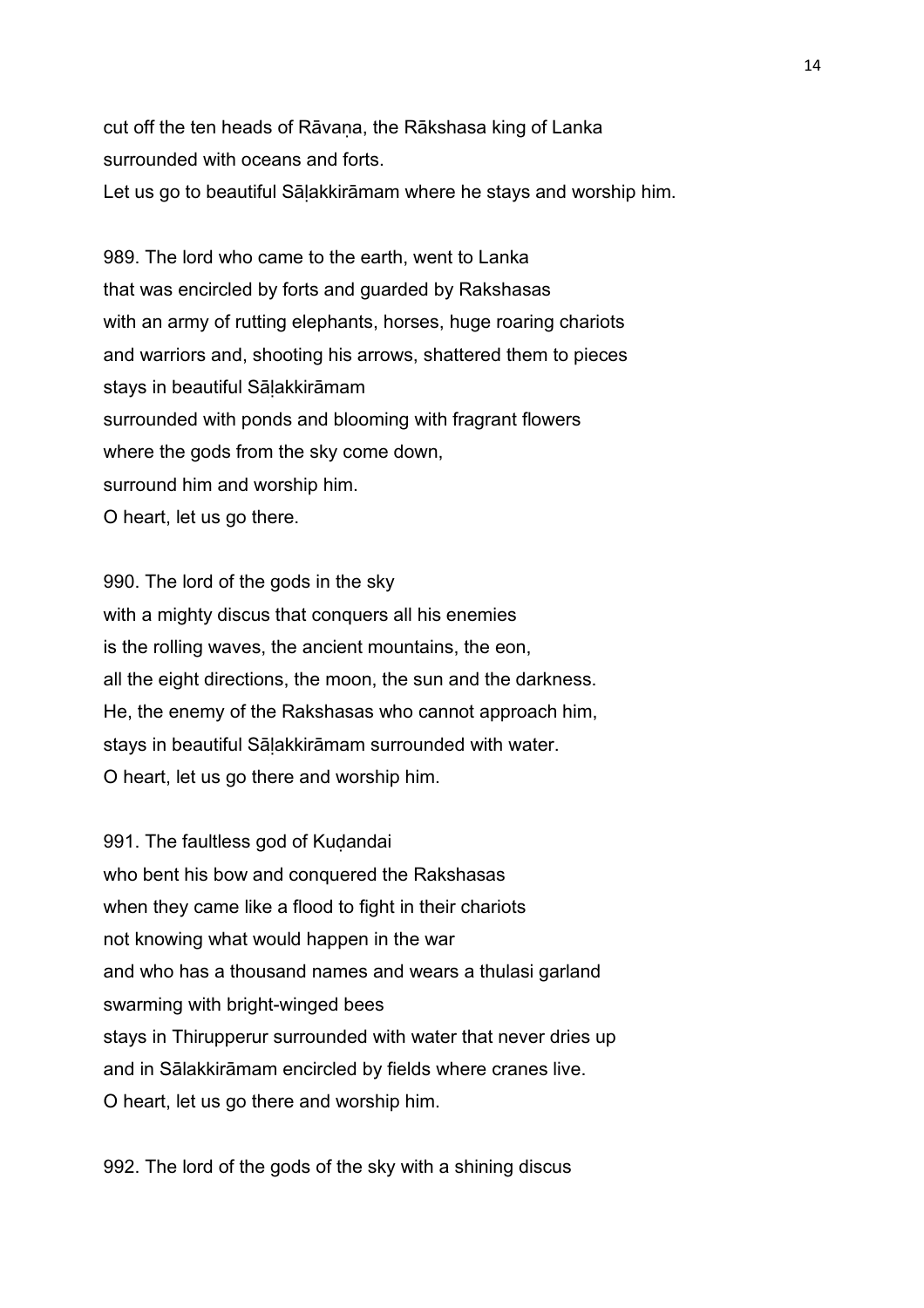who cut off the screaming Surpanaha's nose and ears with his sharp sword and carried Govardhana mountain to protect the cows and the cowherds, stopping the roaring storm sent by Indra stays in beautiful Sālakkirāmam surrounded with ponds. O heart, let us go there and worship him .

993. The lord dark as a kāyām flower drank the poisonous milk of Putanā when she came as a mother and killed her, stole yogurt and butter and swallowed them in the cowherd village, and went as a pure handsome dwarf to king Mahabali's sacrifice, asked him, "Give me three feet of land now," received the land, grew tall and measured the seven worlds and the sky with his marvelous feet. He stays in Sāḷakkirāmam. O heart, let us go and worship that lord of there.

994. Our matchless lord who is the sky, fire, wind, the mountains, the oceans with waves and all the worlds, and who took the form of a man-lion and split open the chest of Hiranyan, terrifying his enemies stays in Sāḷakkirāmam. O heart, let us go there and worship him.

995. When Shiva, adorned with a garland of skulls and smeared with ashes on his body wandered all over the world as a beggar because Nānmuhan had cursed him and went to our lord and asked him, "You are my father. Remove my curse," our lord took water precious as nectar as if it were blood from his divine chest,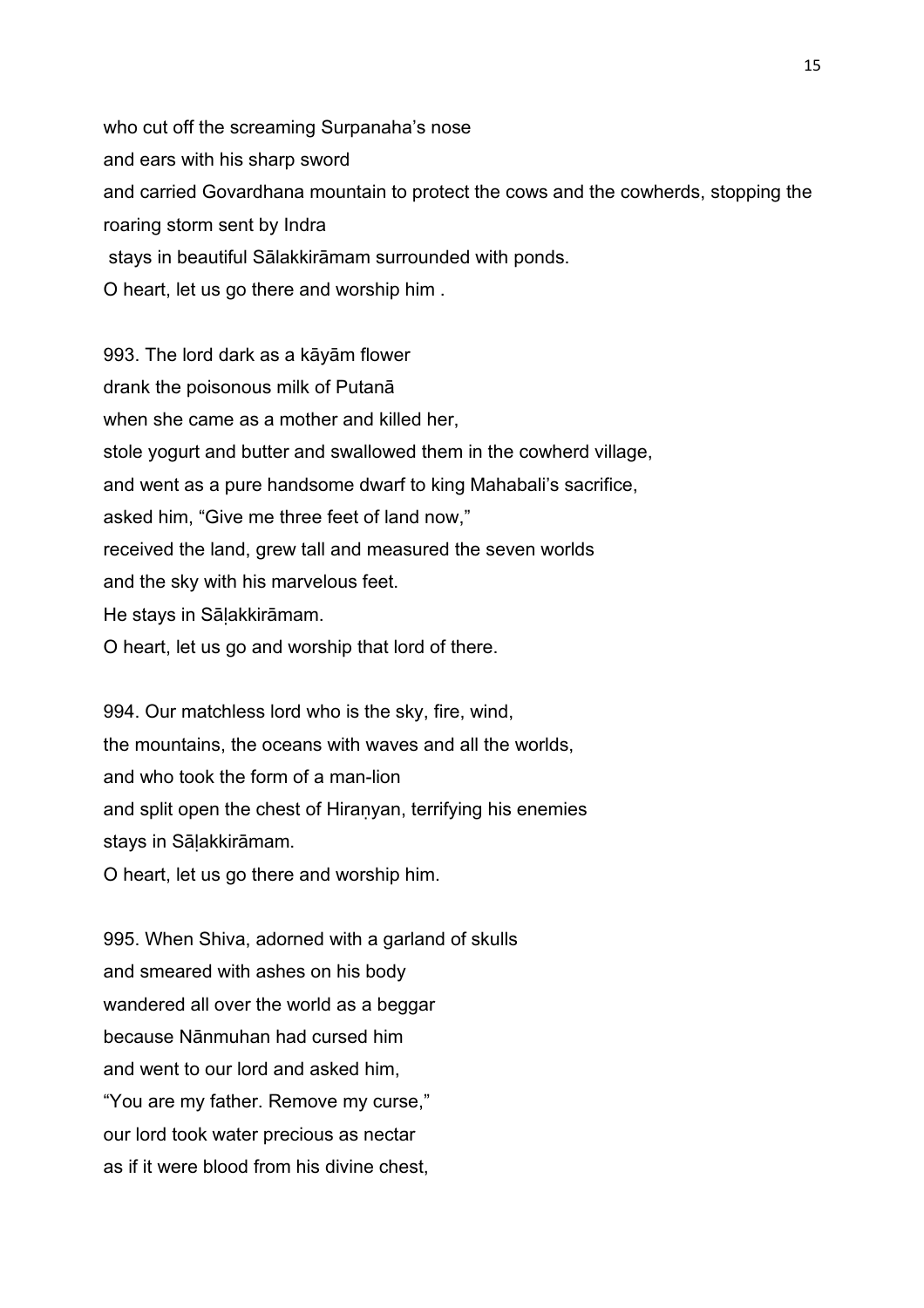sprinkled it on Shiva's hands and made Nānmuhan's skull fall. He stays in Sālakkirāmam surrounded with groves flourishing with sandal trees. O heart! Let us go there and worship him..

996. O heart, let us go to the temple in Sāḷakkirāmam surrounded with flourishing fields where fish frolic, groves swarm with bees and cool lotuses bloom. Groups of devotees, gods in the sky and Andaṇars skilled in the Vedas, wearing sacred threads on their chests, go there and worship and praise him saying, "O god of gods! Give us your grace!" Let us go there.

997. Kaliyan, the chief of Thirumangai, composed a musical garland of ten Tamil pāsurams on the god of Sālakkirāmam surrounded with fields where herons eat grain and live. If you want to go and rule the world of the gods where wise people and devotees go, recite the thousand names of him or just babble these Tamil pāsurams again and again.

#### 6. Naimeesāranyam (North India)

998. Before in my life, I wanted only to enjoy the small foreheads, round arms, beautiful breasts and shining moon-like smiles of lovely women. I understand now that I was weak and what I did was wrong. I am ashamed that I wanted to be with young women. I know this birth is a sickness and I do not want to be born again. O my father! You stay in Naimeesāraṇyam. I have approached your divine feet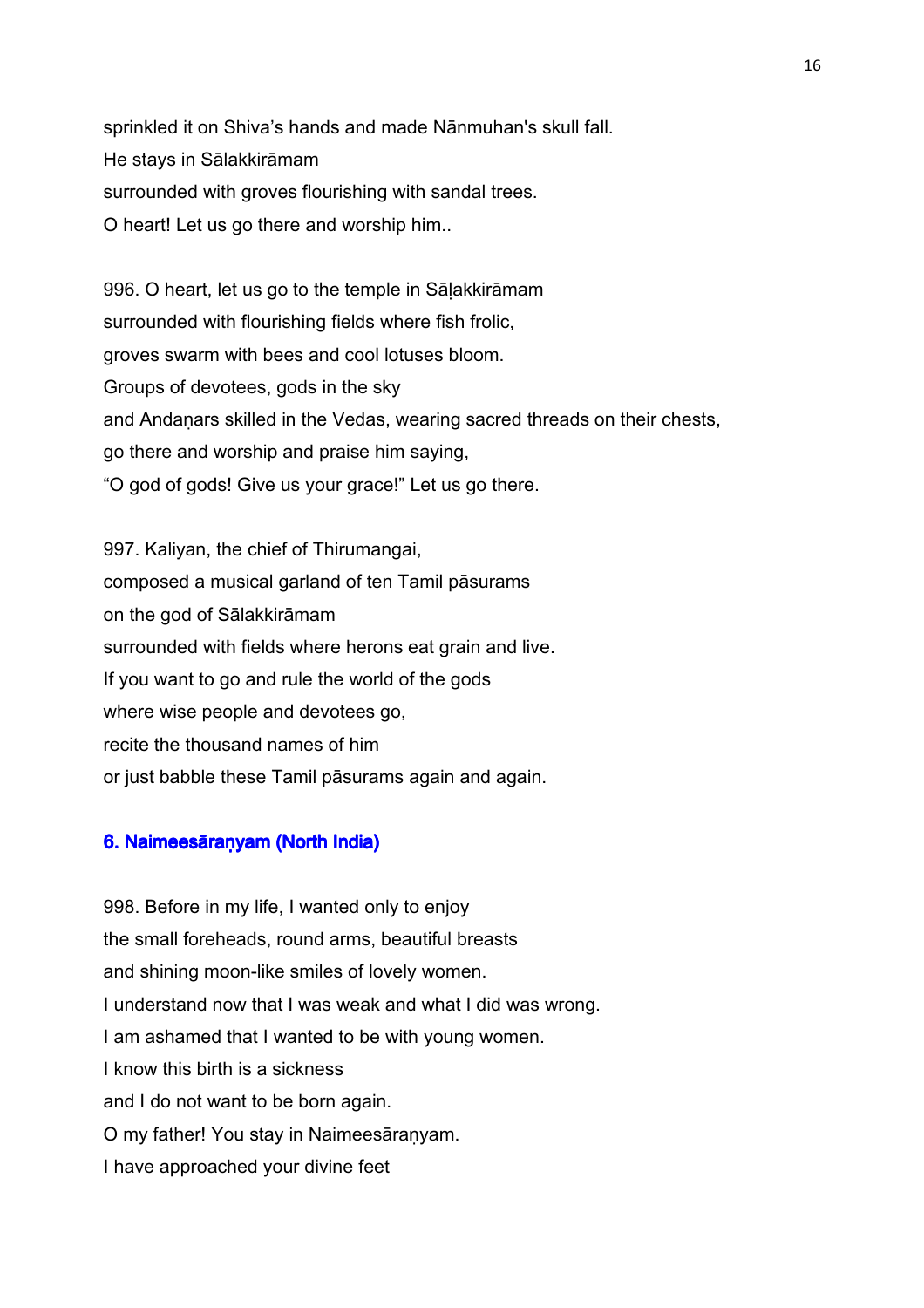and you are my refuge.

999. I have always enjoyed women with long dark eyes, beautiful figures and feet ornamented with anklets. I forgot dharma, enjoyed the bliss that my five senses gave and wasted my life. Your generous hands give whatever your devotees ask of you. You are a cowherd. You are a Māyan. You are the king of the gods in the sky, and they worship you and ask your grace. O my father! You stay in Naimeesāraṇyam. I have approached your divine feet and you are my refuge.

1000. I gambled and stole things from others. I loved beautiful curly-headed women. I wandered all over wherever I wished and wasted my life. Now I have become your devotee and shiver when I think of the troubles that Yama's messengers will bring. O lord who churned the milky ocean roaring with white waves, my father, you stay in Naimeesāraṇyam. I have approached your divine feet, my refuge.

1001. Someone may leave his wife with fragrant hair swarming with bees and love someone else's wife and wealth and believe in that kind of life. When he dies and goes to Yama's world, Yama's messengers will tell him, "Embrace this burning copper doll, you sinner!" I am afraid of the thought that I will be like that. You are my friend.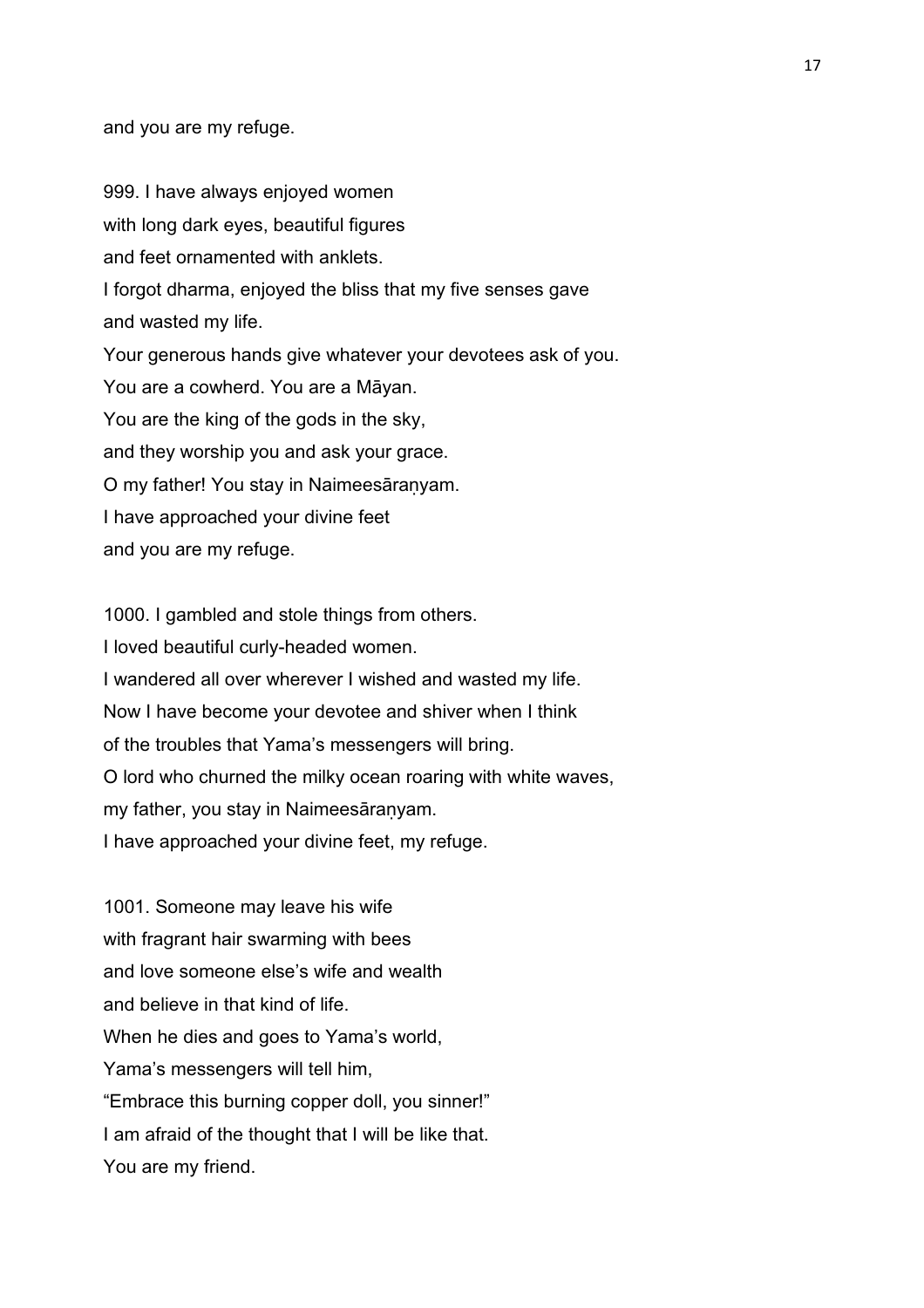O my father! You stay in Naimeesāraṇyam. I have approached your divine feet and you are my refuge.

1002. When people suffering in poverty came to me and asked me, "Please give me a little bit of food," I was unkind and told them cruelly, "No. I have no food!" and refused them. What a pity that was. I have not thought of the results of my bad deeds. I am afraid that when Yama's messengers come for me, they will say cruel things and make me suffer. I shiver and have come to your divine feet. O father, you stay in Naimeesāraṇyam and you are my refuge.

1003. With a crooked mind I did evil things. I wandered around, associated with people like dogs, became weak, ran about and destroyed many lives. I didn't feel bad at all. I didn't think of what will happen to me in the world of Yama. O highest lord resting on the milky ocean, I searched for you and came to your divine feet. You are my refuge. You are my father and you stay in Naimeesāraṇyam.

1004. In my mind I thought only of unjust deeds and did them without any fear, speaking bad words. When I listened to the timeless advice of the elders, and sages, I trembled. I am a cheater, yet I am your slave. You, the god of the sky who are poison to the Rāksasas never leave the minds of your devotees. O my father, god of Naimeesāraṇyam,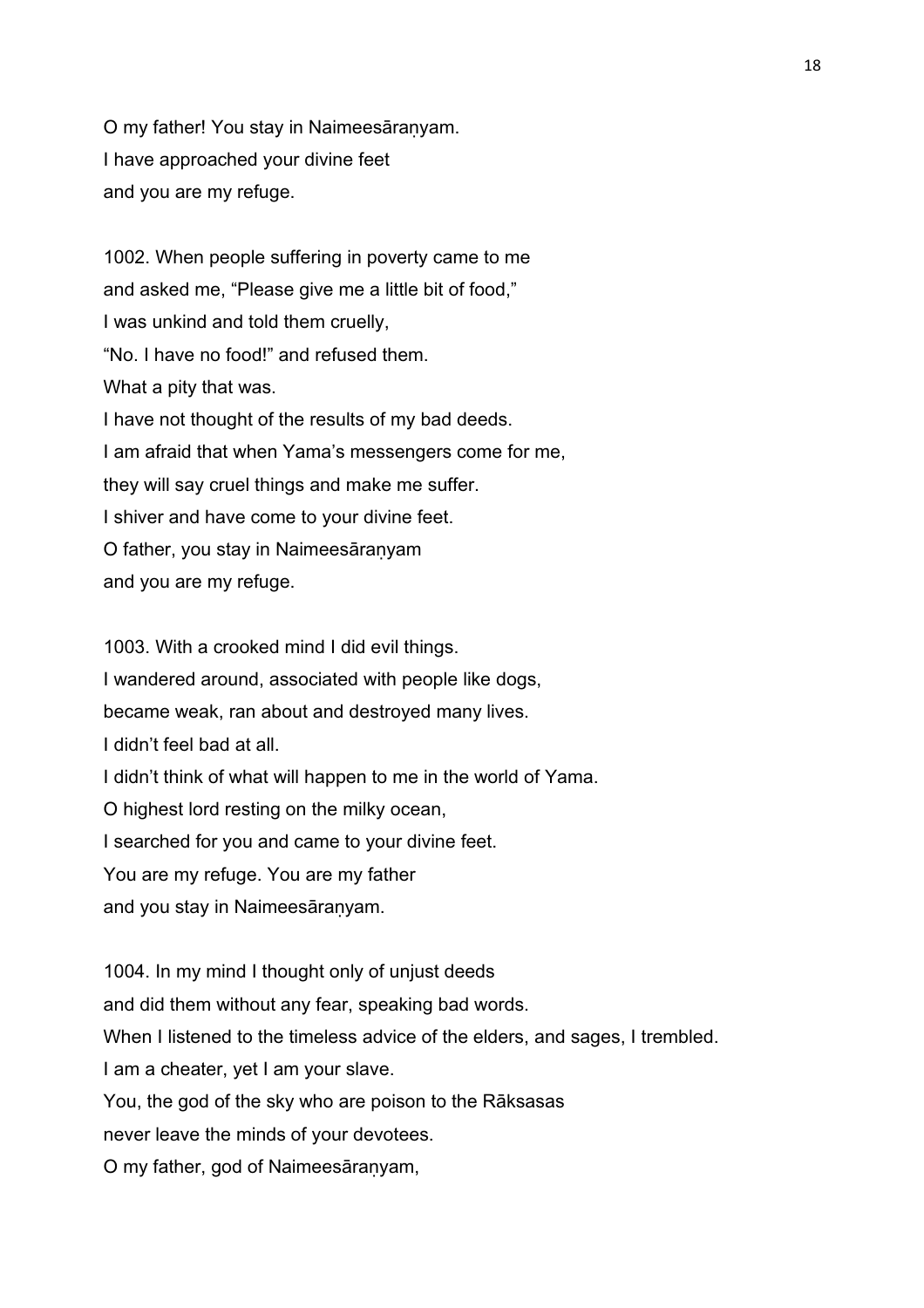I have come to your divine feet and you are my refuge.

1005. Kali, the god of time, told the five senses to come to me and make me surrender to the pleasures they offered . Now I have been destroyed by the trouble that they cause me. You have the dark color of the wide ocean and stay in Thirukkuṛungudi. I have worshiped you with sweet words and flowers and praised you with my tongue. O my father, you stay in Naimeesāraṇyam, I have come to your divine feet and you are my refuge.

1006. This body is made of bones, covered with flesh, skin and hair that are like walls. It has nine openings and it is like a little hut. When I depart from this body, I will think only of you as my refuge. You are the beloved of the goddess Malarmagal seated on a lotus dripping with honey and you rest with her on the wide ocean rolling with waves. I have done difficult tapas to reach you. O my father, you stay in Naimeesāraṇyam, I have come to your divine feet and you are my refuge.

1007. Kaliyan loved, worshiped and composed these pāsurams praising the god of Naimeesāraṇyam where Indra the king of the gods came with the other gods, worshiped our father and asked him to remove their troubles. If devotees learn and recite these ten poems they will rule the world surrounded by sounding oceans under a white umbrella and become gods.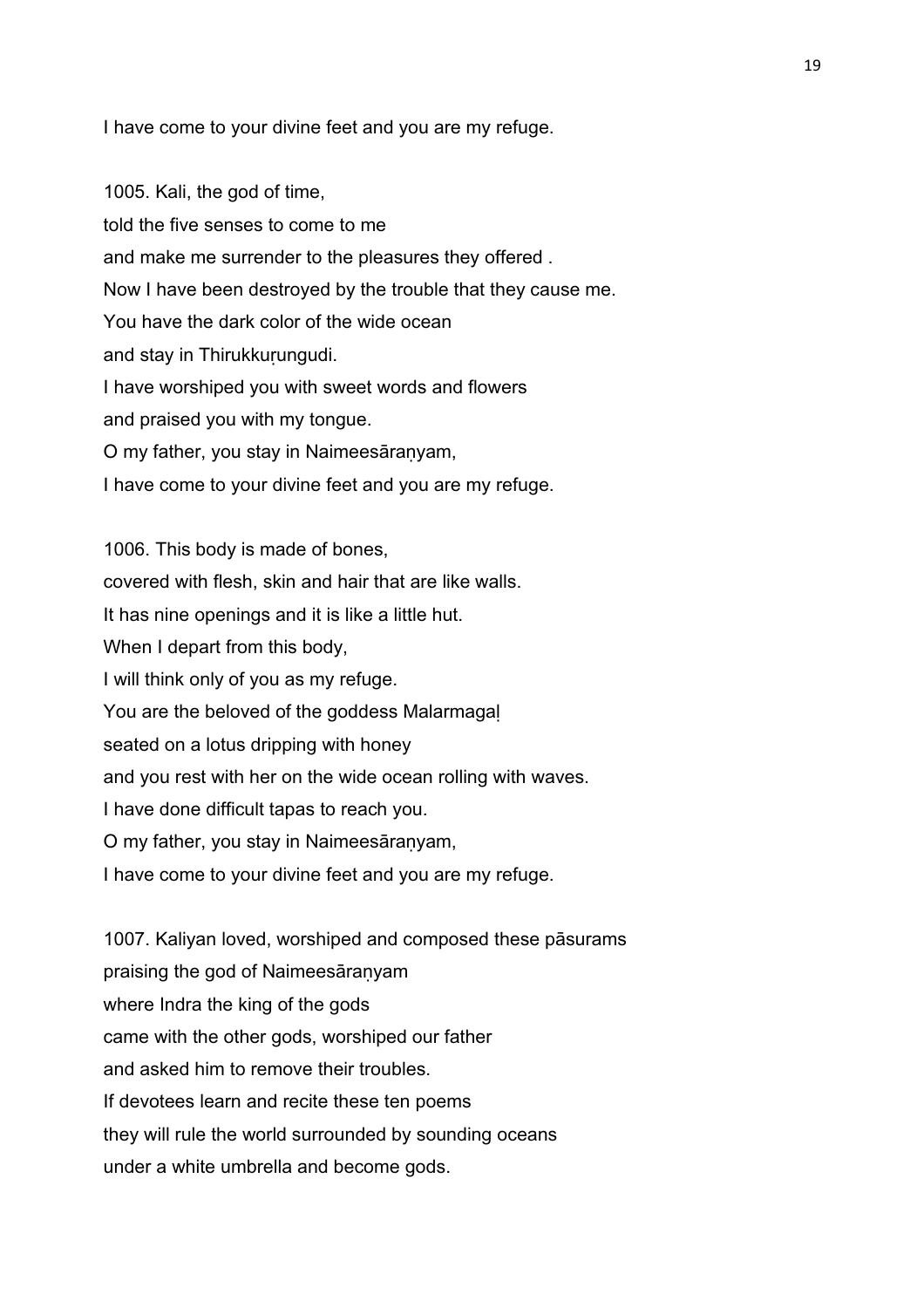## 7. Singavelkundram (Akobilam in north India)

1008. Our god who became angry at Hiranyan, went to him as a man-lion and with his sharp claws split open the chest of the Asuran making the people of this wide world frightened to see him stays in Singavelkundram where red-eyed alis bring the ivory of elephants, place it in front of him with devotion and worship him.

1009. Our father who took the form of a man-lion with a huge mouth and sharp teeth, went to Hiranyan and with his sharp claws split open his chest stays in Singaveḷkundram where drums roar and hunters with bows in their hands are raucous as they fight wayfarers.

1010. Our dear father who took the form of a man-lion with a huge mouth and sharp teeth, went to the Asuran Hiranyan and split open his chest with his sharp claws stays in Singavelkundram where there are only exhausted animals, broken hills and burnt bamboo.

1011. Our dear father who took the form of a man-lion, went to the Asuran Hiranyan whose conquering spear was swift and split open his chest with his sharp claws stays in Singavelkundram where wolves and eagles wander all day with the sun and the blowing wind and no one can enter except divine creatures.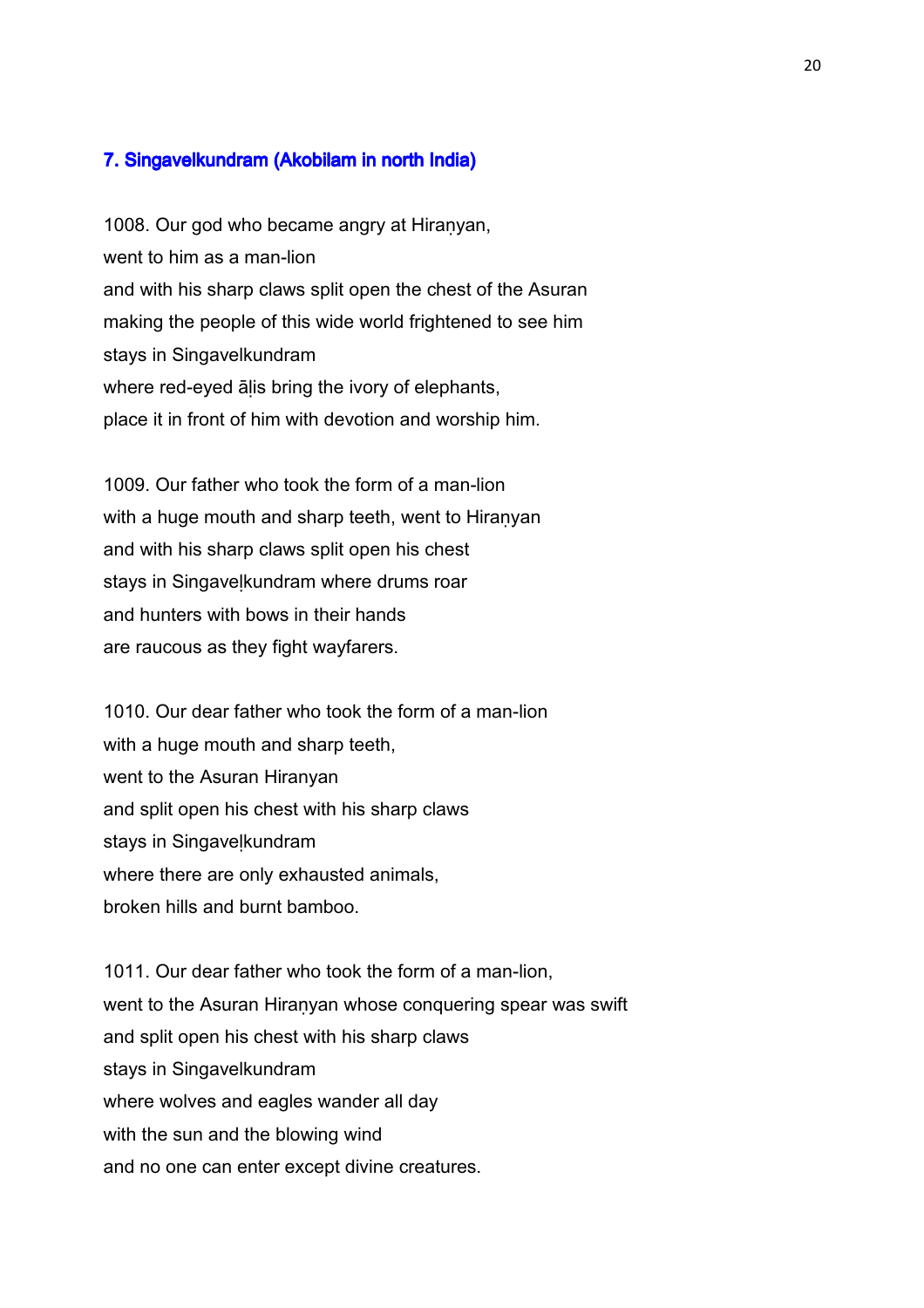1012. The faultless lord who took the form of a man-lion with a huge mouth and sharp teeth and went to the Asuran Hiraṇyan and killed him stays in Singavelkundram where the wind blows fire everywhere making it rise to the sky and it is not easy for people to enter but only for the gods.

1013. Our father who took the form of a man-lion with a huge mouth, sharp teeth and eyes like burning fire and angrily went to Hiraṇyan and split open his heart as the gods looked on in terror and ran away everywhere stays in Singavelkundram where tigers that have long fire-like mouths hide among the bamboo thickets looking for the paths where elephants walk.

1014. Our father who went as a man-lion to Hiranyan and split open his chest as his anger rose to the sky and spread over all the three worlds and every other place, terrifying everyone, stays in Singavelkundram, where people cannot enter at all and there are is burning fire, stones, and hunters with cruel bows

1015. The place where the four-faced Nānmuhan and Shiva with trembling tongues worshiped the lord when he came in the form of a man-lion is Singavelkundram where the dried bean pods of vākai trees split open and rattle and the bamboo that grows on the hills burns and the fire from it rises to the sky, making it red.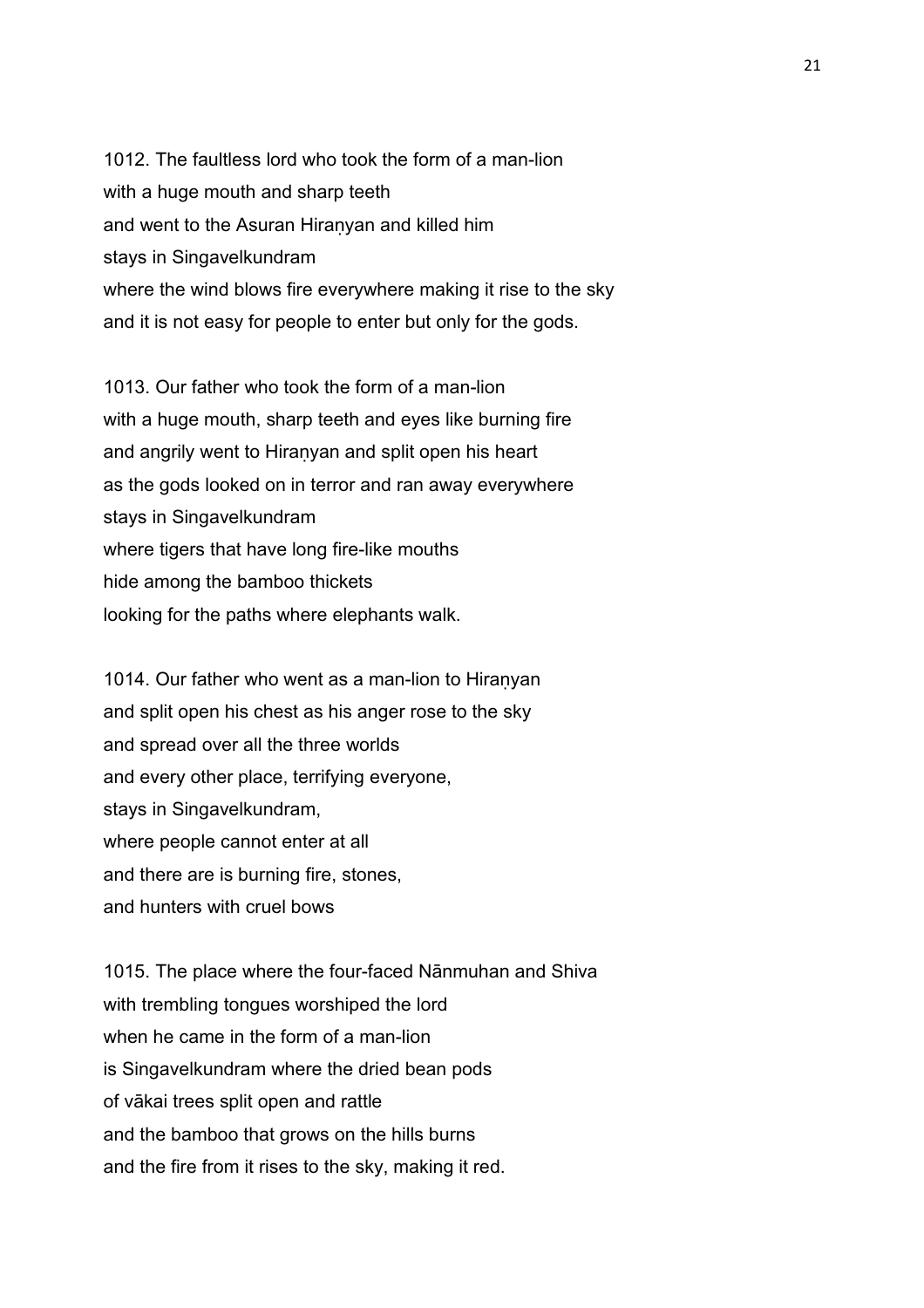1016. Our thousand-armed god, the beloved of Lakshmi, stays in Singavelkundram where nelli trees grow abundantly and their roots spread and break the stones and the palm trees rustle in the wind and the bees swarm always, making the sound "chil, chil." O good heart, let us go there and worship our lord.

1017. Kaliyan the poet, the generous chief of Thirumangai adorned with a garland swarming with bees composed a beautiful garland of Tamil pāsurams on the god of Singavelkundram where red-eyed lions place food at his feet and worship him.

## 8. Thiruvenkatam All the Divyadesams from this Pāsuram are in South India

1018. Our ancient, lotus-eyed god who rests on the wide conch-filled ocean. who broke the Kurundam trees blooming with flowers and dripping with honey and who as a cowherd split open the beak of the Asuran that came as a bird stays in Thiruvenkatam where beautiful fish frolic in the springs filled with abundant water. O heart, let us go there and worship him.

1019. Our lord who rests on the milky ocean in Srirangam, who drank the poisonous milk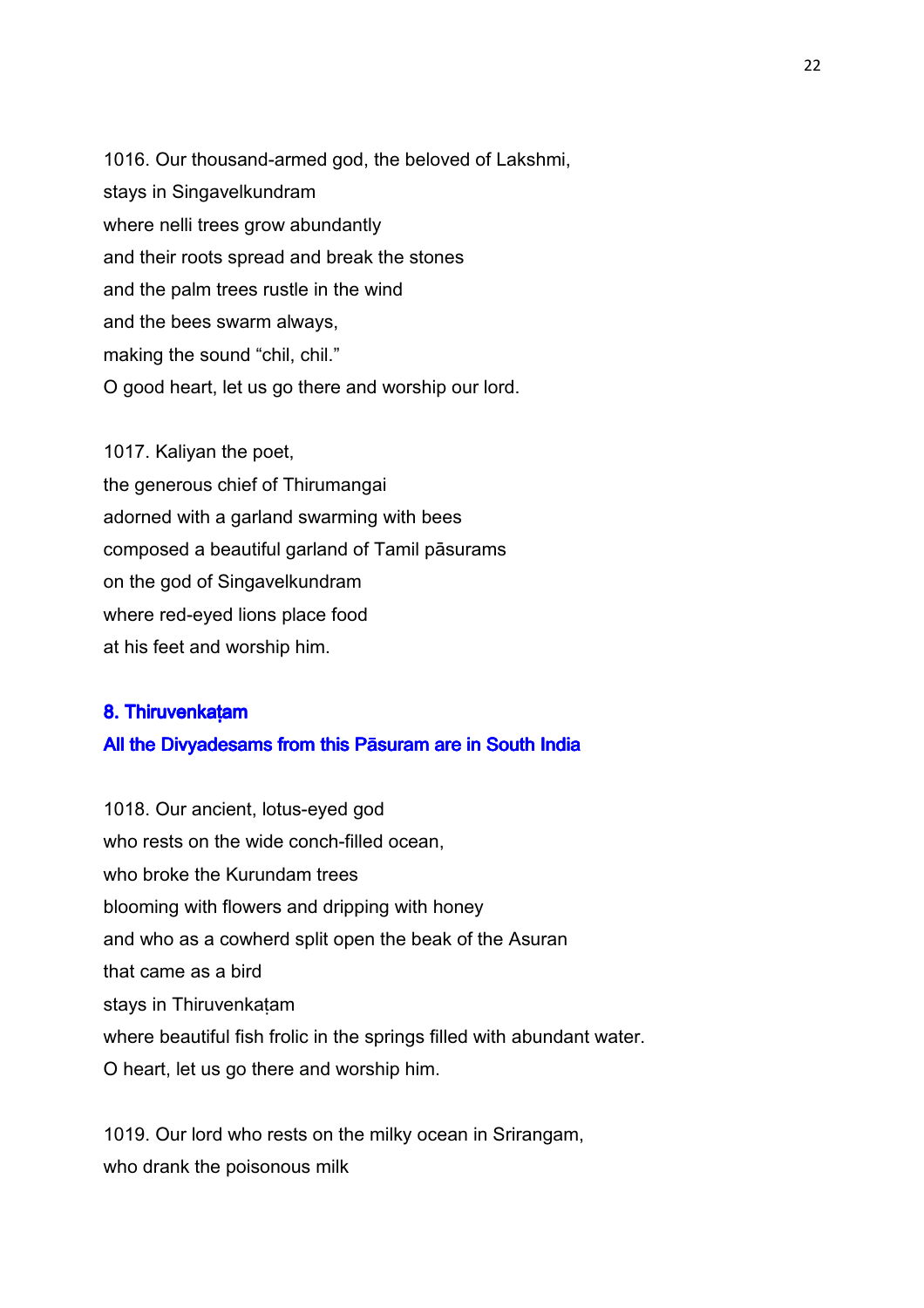from the breasts of the devil Putanā, stays in Thiruvenkatam where his good devotees go and praise him every day saying, "He is white in the first eon. He is dark in the second eon. He is sapphire-colored in the third eon," and worship him on that hill.

O heart, let us go there and worship him.

1020. Our faultless lord with a discus went between the marudam trees and broke them as the gods in the sky folded their hands and worshiped his lotus feet and carried Govardhana mountain as an umbrella, to stop the rain when Indra made a storm to afflict the cows and the cowherds. He stays in the Thiruvenkatam hills. O heart, let us go there and worship him.

1021. The lord of Thiruvidavendai, the highest light, who drove the chariot for Arjuna, fighting in the Bharatha war and conquering the Kauravas, and who danced the Kuravai dance with the cowherds holding hands with them stays in Thiruvenkatam surrounded with sacred water and thick groves and in the hearts of his devotees. O heart, let us go there and worship him.

1022. The eight-armed god of the Himalayas took the form of a bachelor, went to the sacrifice of generous Mahabali. the king of the Asurans, begged for three feet of land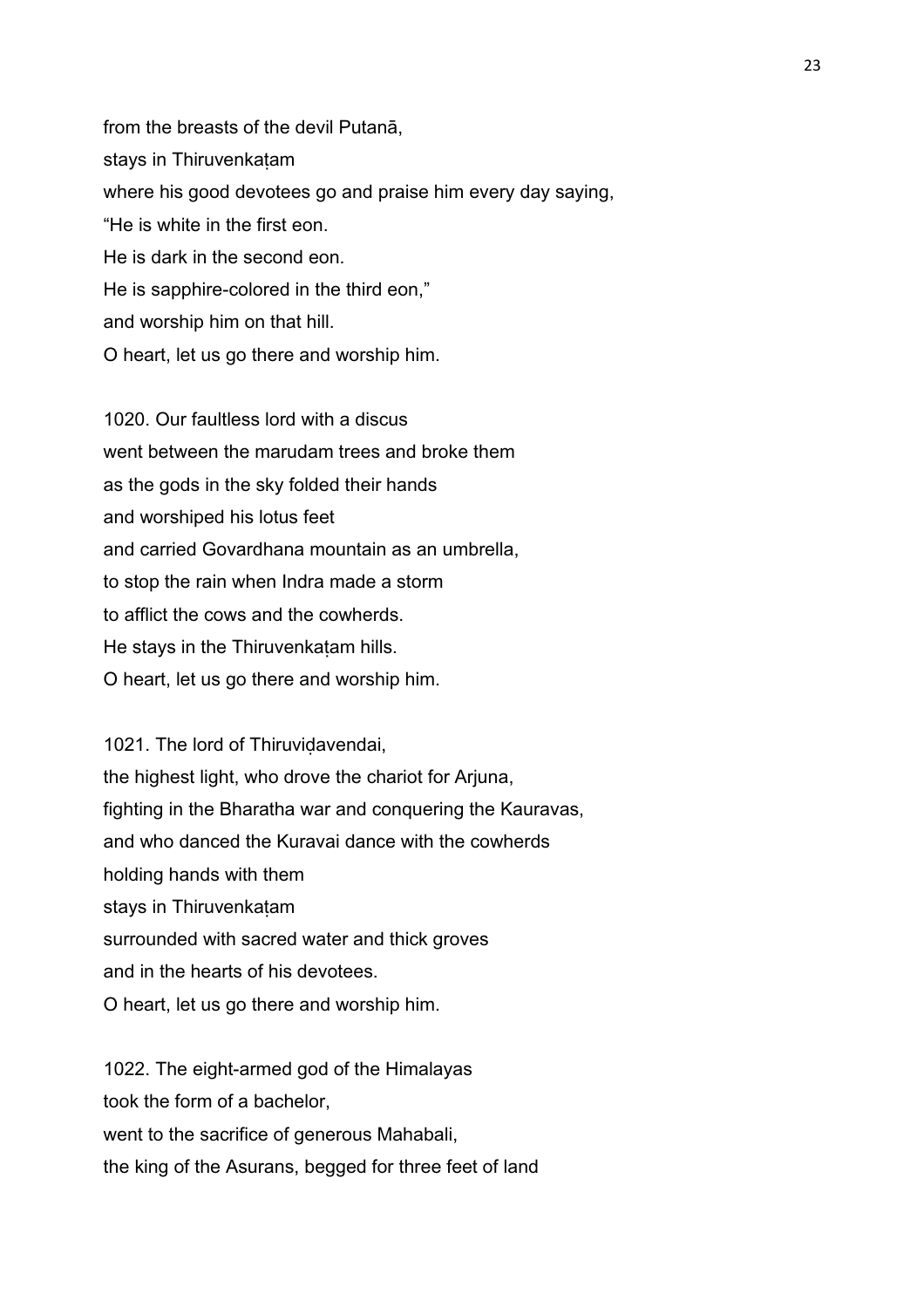and measured the earth and the sky with two steps. He shot one arrow and destroyed seven marā trees, and he saved the long-trunked elephant Gajendra from the crocodile. He stays in the Thiruvenkatam hills. O heart, let us go there and worship him.

1023. The lord who swallowed all the eight directions and the seven worlds at the end of the eon, kept them in his golden stomach and rested on a banyan leaf, removed the curse of the milky white moon, took the form of a strong man-lion with shining teeth and split open the chest of the heroic Asuran Hiranyan stays in the Thiruvenkatam hills. O heart, let us go there and worship him.

1024. The thousand-named god who has no birth and is the earth, water, fire, wind and sky stays in the beautiful Thiruvenkatam hills surrounded with groves where the rain pours and cold drops fall from the dark clouds floating in the sky. O heart, let us go there and worship him.

1025. The king of the gods who is sky, fire, wind, earth and water and the beloved of beautiful Lakshmi seated on a fragrant lotus swarming with bees stays in Thiruvenkatam where lovely gypsy women with vine-like waists stand on high platforms to guard flourishing millet fields. O heart, let us go there and worship him.

1026. Our highest lord who will remove their future births for his devotees if they recite his divine name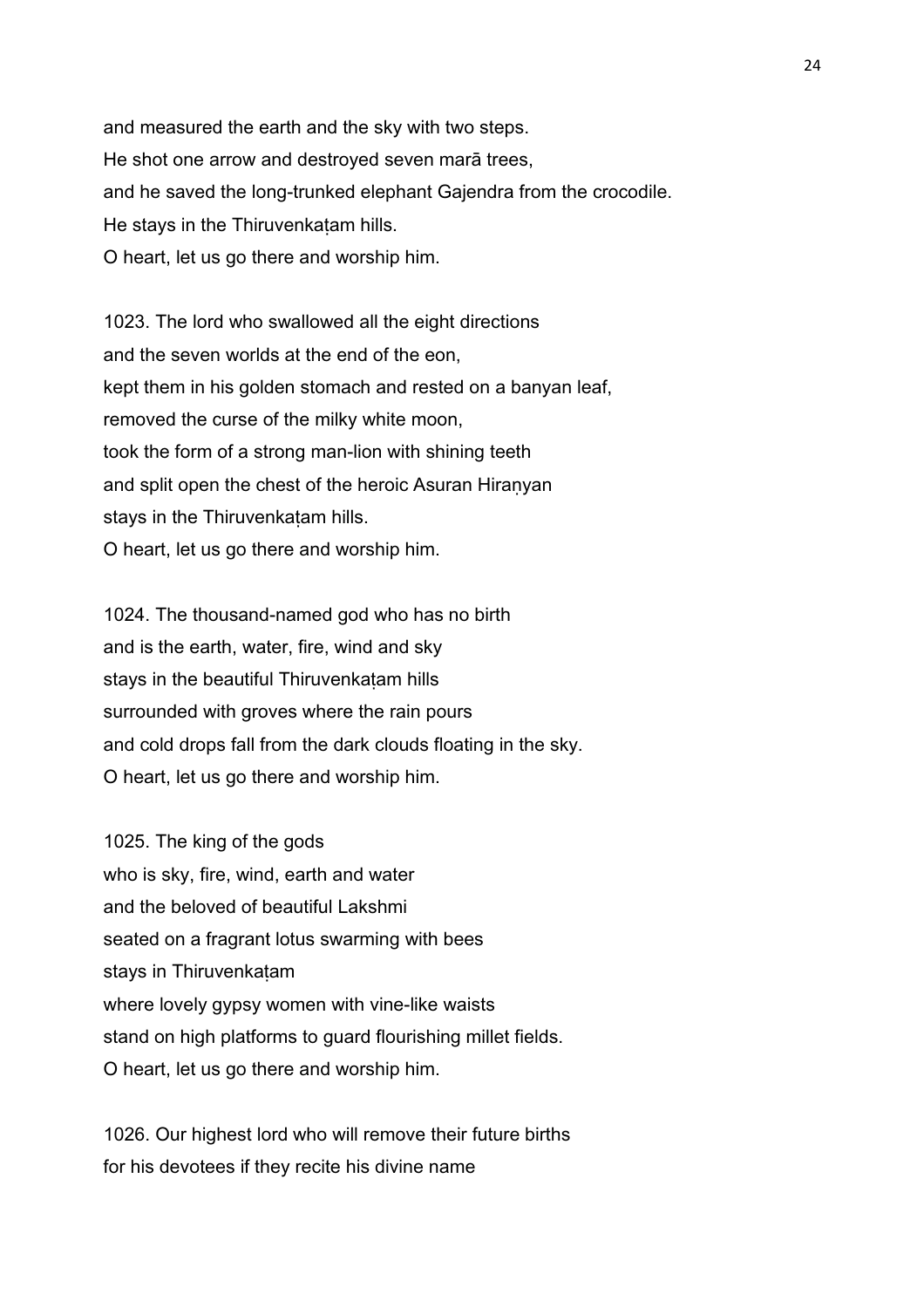with the mantra of eight syllables again and again stays in Thiruvenkaṭam, the hill that gives prosperity to all the worlds and is surrounded with lovely fragrant flowers. O heart, let us go there and worship him.

1027. Kaliyan, the chief of Thirumangai, composed a divine garland of ten Tamil pāsurams with fine words on the precious god of Thiruvenkatam where pretty kayal fish swim happily in mountain springs. If devotees learn and recite these pāsurams faithfully they will rule the world surrounded with large oceans where the waves roll and then go to heaven and rule there.

#### 9. Thiruvenkatam

1028. I thought that my mother, father, wife and relatives were important. I suffered, became your slave, and like a dog I have come longing to see you in the Thiruvenkaṭam hills where you stay surrounded with fragrant groves with blooming flowers and thick round bamboo plants. You are my refuge. Give me your grace and protect me.

1029. Intoxicated, I fell in love with beautiful women with lovely doe-like eyes and I have committed many sins in this large world that will only lead me to hell. You stay in the divine Thiruvenkatam hills surrounded with groves blooming with flowers that drip honey. Where are you?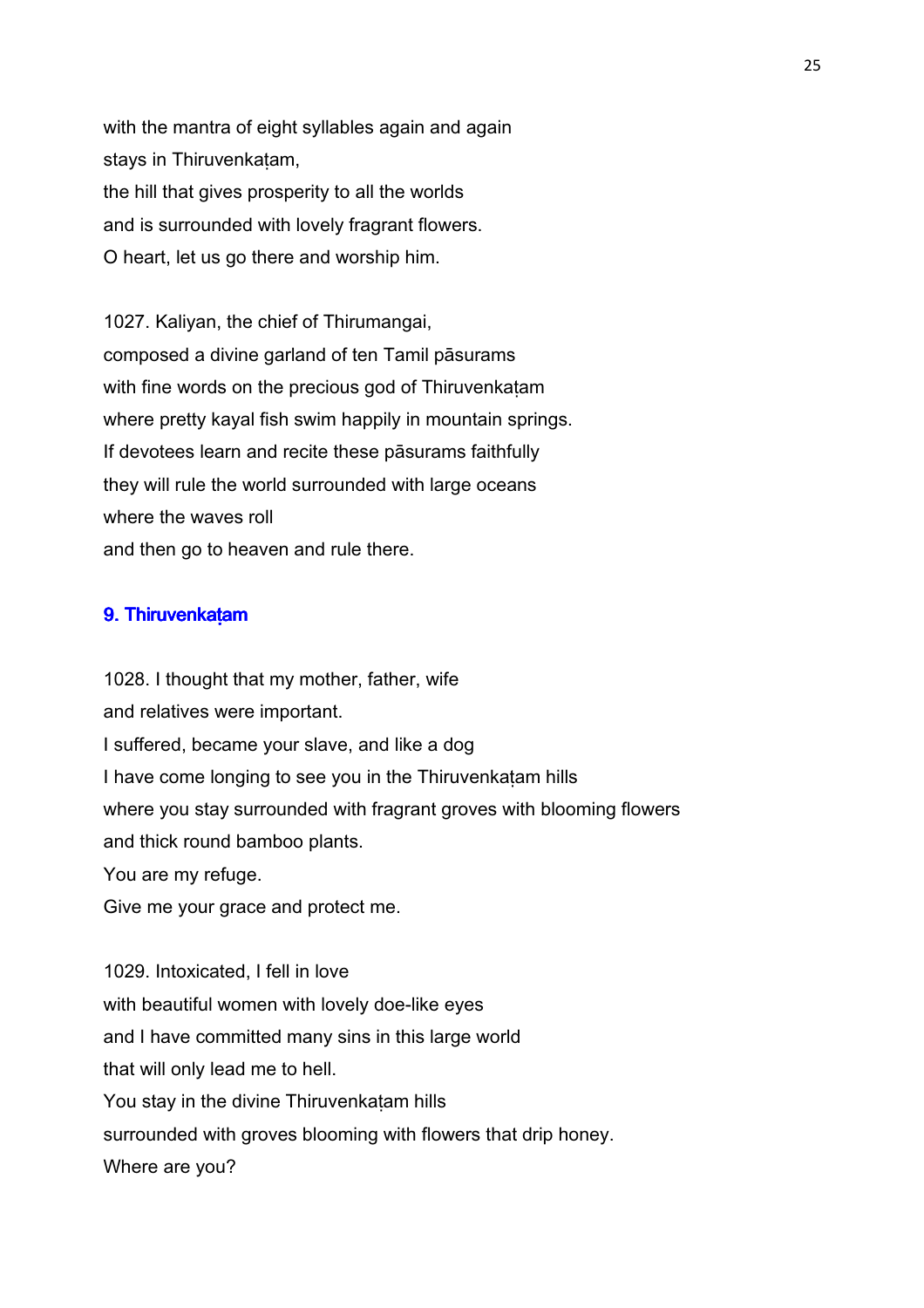I came to you and you are my refuge, Protect me. I am your slave.

1030. O lord of the Venkatam hills, I had no purpose in my life and killed many lives. I never said kind words to those who needed my help. You stay in the flourishing Thiruvenkaṭam hills where mountain-like clouds float and thunder. I came to you the day I realized my faults. You are my refuge. Protect me. I am your slave.

1031. I was born in many communities in many births and died and was born again and again and I am very tired of being born. I have done nothing good or any good dharma and have gained nothing in my births. You stay in Thiruvenkatam hills where clouds take water from the earth and float in the sky. I came to you and you are my refuge. Protect me. I am your slave.

1032. I have committed many kinds of sin and I have suffered and I am tired. You are omnipotent and I do not even have the strength to come to you and worship your feet. You stay in majestic Thiruvenkatam surrounded by mighty hills and praised by all. O my father, you are my refuge. Protect me. I am your slave.

1033. I am caught in this wounded body that is made of earth, water, fire, wind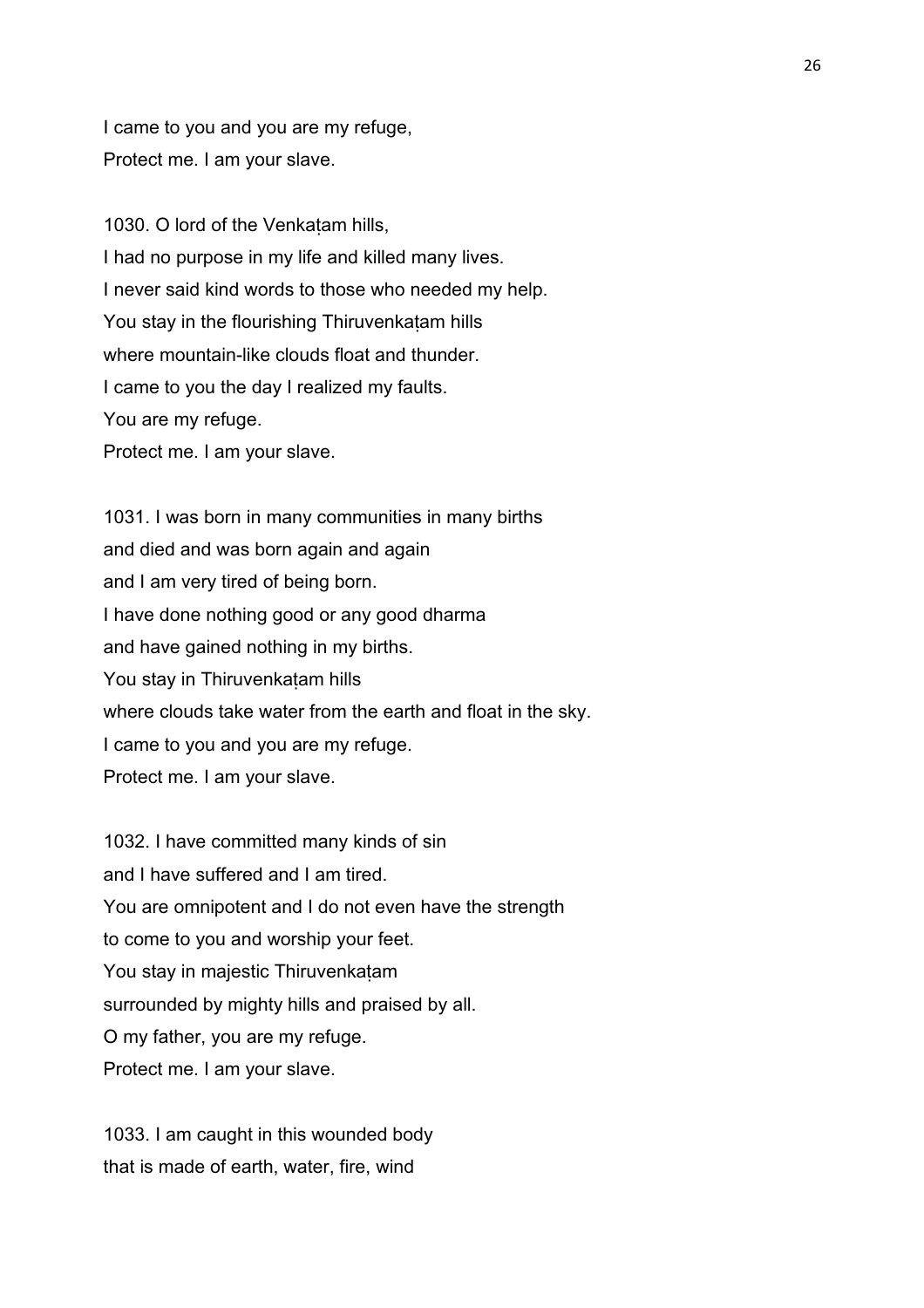and the sky where clouds float and I have suffered, cried, and grown tired and weak. You stay in the fragrant Thiruvenkaṭam hills with tall peaks that touch the sky. I have come to you—you are my refuge. Protect me. I am your slave.

1034. When I was young, I did not know anything and did many wrong things. After I became older, I worked hard for others and became poor. You, strong as a lion, stay in the Thiruvenkatam hills surrounded by beautiful blooming groves where many elephants live. I have come to you and you are my refuge. I am your slave. Protect me.

1035. I did tapas in many births because I longed to see you. O lord, I have worshiped you in this birth always, yet I still suffer living on this earth. You stay in the Thiruvenkatam hills surrounded by flourishing groves where honey from the branches flows. I cannot bear the troubles that I have in these births. I have come to you and you are my refuge. I am your slave. Protect me.

1036. I have no one to depend on. Committing only sins I became a sinner— I don't know how to do anything else. Māyan, you are our Madhavan, god of the Thiruvenkaṭam hills where lotuses bloom in the springs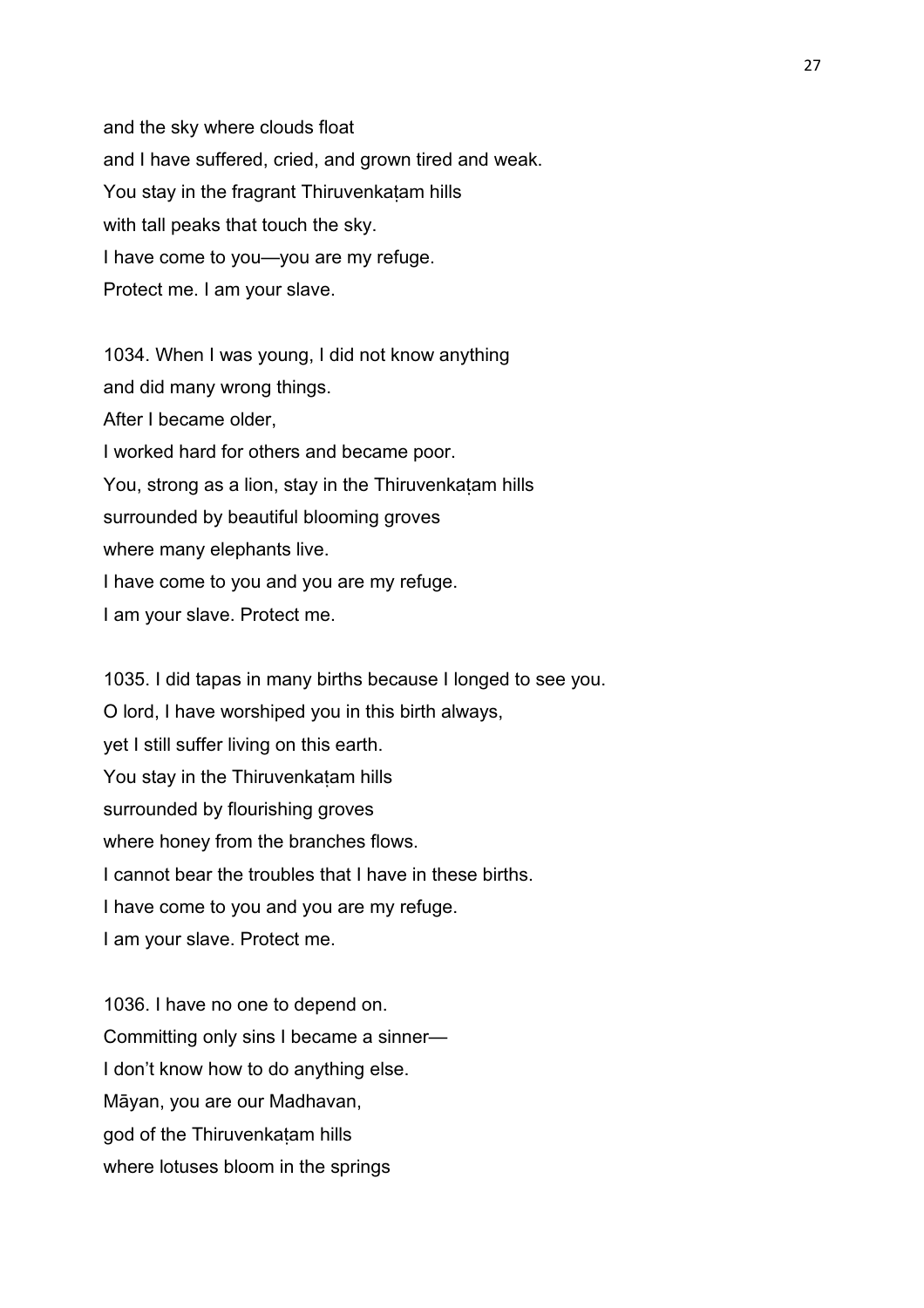and honey flows on the slopes. I have come to you and you are my refuge. I am your slave. Protect me.

1037. Kaliyan, the chief of Thirumangai surrounded with strong beautiful palaces composed ten musical pāsurams praising the dark cloud-colored god, as precious as eyes for all and the life of all creatures of the seven worlds. He, the creator of the Vedas, is praised by the gods in the sky and he stays in the Thiruvenkatam hills surrounded by flourishing groves. If devotees learn and sing these ten pāsurams they will experience no results of their karma.

### 10. Thiruvenkatam

1038. O lord, you who crossed the ocean and fought and killed the king of Lanka surrounded by oceans stay in the majestic Thiruvenkatam hills, worshiped by the gods in the sky. I am your slave. Remove my troubles.

1039. O lord, you who are adorned with a thulasi garland, fought and destroyed the clan of Rakshasas and the king of Lanka and raised your Garuda banner stay in the Thiruvenkatam hills that has tall peaks. Give me your grace.

1040. You are sweet nectar. You, my father, who swallowed the whole world and the ocean with its abundant water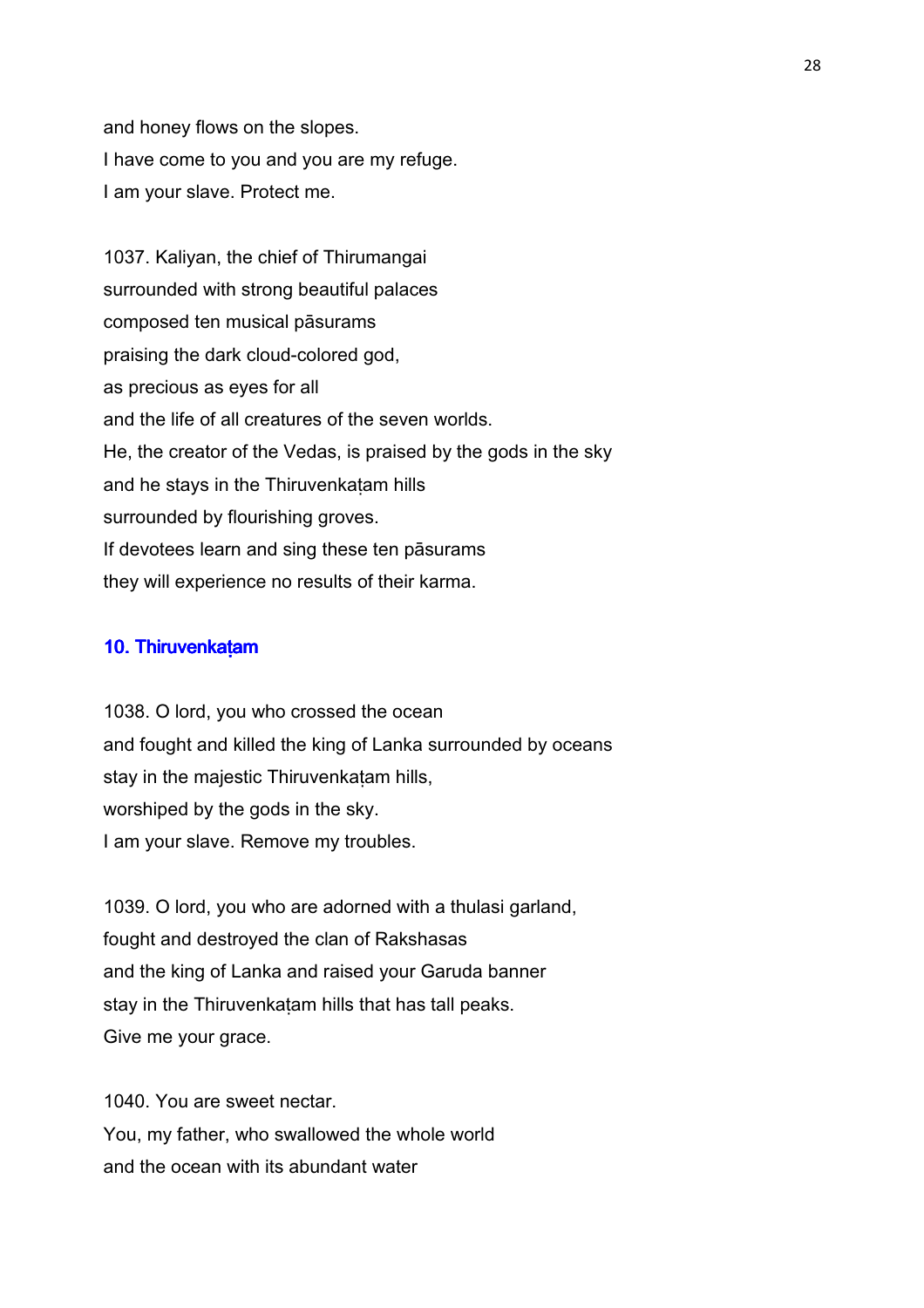and rested on a beautiful soft fresh banyan leaf stay in the famous Thiruvenkaṭam hills. I am your slave. Give me your grace.

1041. You, the god of the gods who stole the fragrant butter from the uri and ate it as if it were nectar, and took the form of a dwarf, measured the world and the sky with your two feet stay in the Thiruvenkatam hills with peaks that touch the sky. I am your slave. Give me your grace.

1042. You, the god of the tall majestic Thiruvenkatam hills, took the form of a pillar, split it open, emerged from it in the form of a man-lion and killed the Asuran Hiranyan. Your arrows never fail to hit their targets. Protect me.

1043. The matchless god, my king who himself is me, saved me from never-ending births on the earth and gives me his sweet grace. He stays in the Thiruvenkatam hills where clouds float with shining lightningand he is my dear father and he is in my heart.

1044. You are as sweet as honey and you have hands strong as mountains. You who killed the seven bulls opposing them to marry the doe-eyed Nappinnai stay in rich Thiruvenkatam hills. O my king, you live in my heart.

1045. Our lord is far and near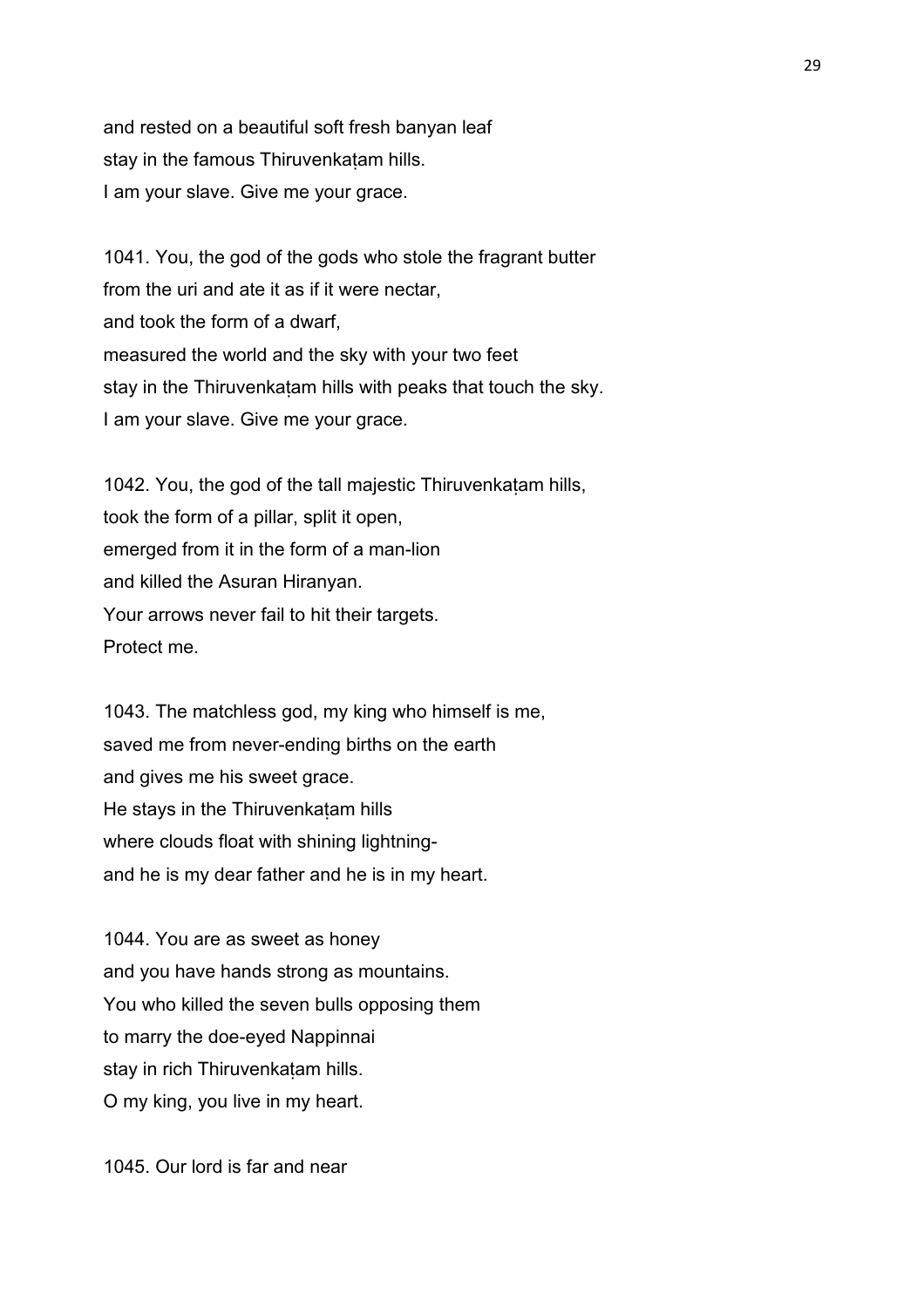and he, the Māyan stays in my heart. I know nothing except the feet of the cowherd who stays in the divine Thiruvenkaṭam hills where white pearls shining like diamonds spill out, splitting open the bamboo.

1046. You, our father, our Nambi, our cintamani, are a bright light that never diminishes. You came to me, entered my heart and abide there. O god of the Thiruvenkatam hills, sfrom now on I will not leave you ever.

1047. Kaliyan, the poet with strong mountain-like arms composed a garland of pāsurams praising the dear sapphire-colored god of the Thiruvenkaṭam hills where many hunters with bows live. If devotees learn these pāsurams and praise him they will become gods in heaven.

## 11. Thiruvenkatam

1048. O heart, our father, worshiped by the sages in their hearts, who took the form of a bachelor dwarf, went to Mahabali's sacrifice and measured the world and the sky, stays in the Thiruvenkatam hills where hunters make fire with wood from akil trees and the smoke rises to the top of the hills. Become his slave now.

1049. O heart, the god of dharma who has no relatives or family and who destroys the future births of his devotees on this earth stays in the Thiruvenkatam hills where gypsy girls and bees sing kurinji songs together. Become his slave now.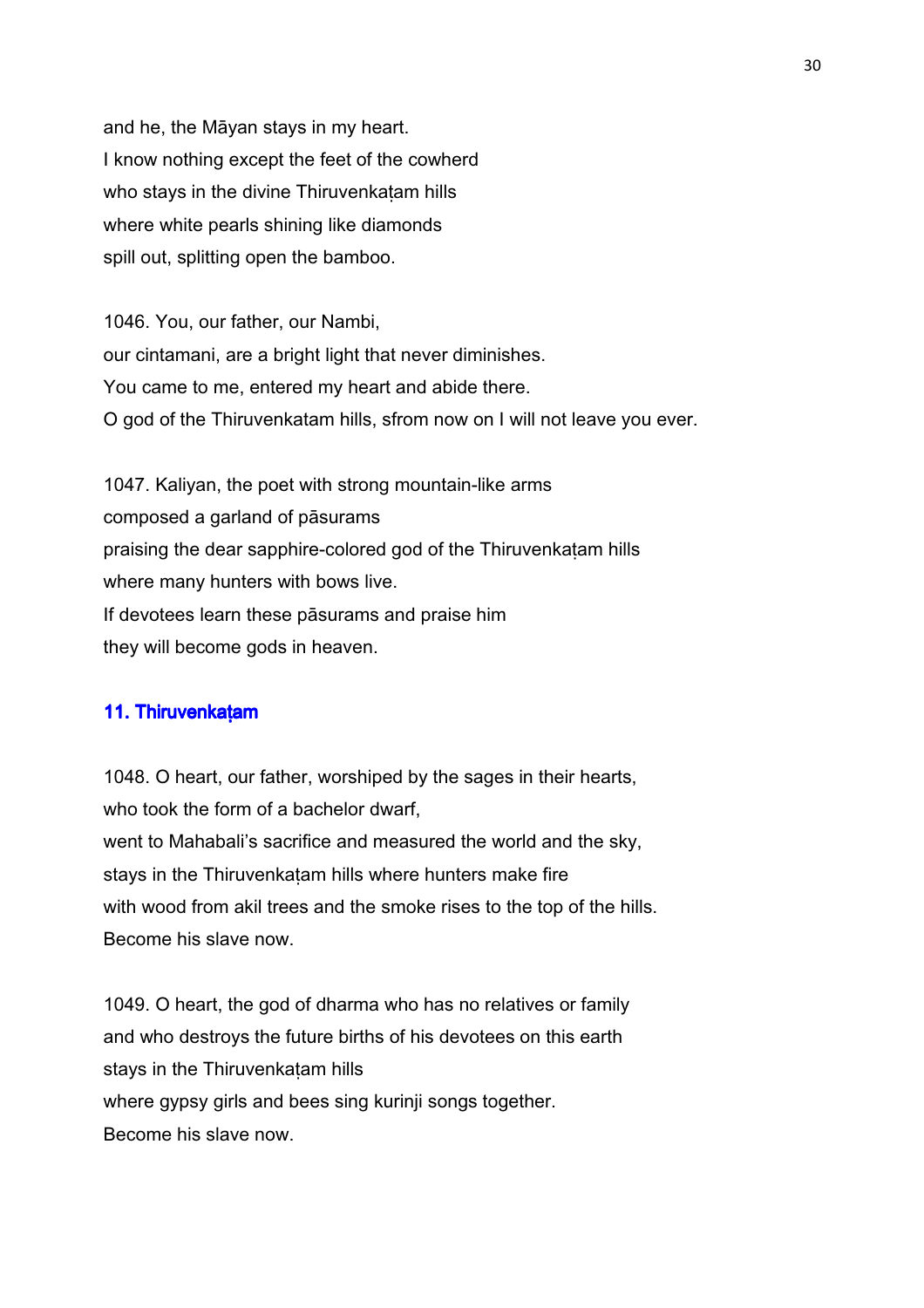1050. O heart, the lord, the ruler of the earth and the sky who will give moksha to his devotees if they take flower garlands and other things and go to his temples and worship him stays in the Thiruvenkatam hills in the north where bees swarm. Become his slave now.

1051. O heart, what are you doing without worshiping him, our father, the soul of the gods and the beloved of the cowherd women, who protects the devotees who praise him, takes them to heaven from the earth and gives them moksha. He stays and rules the high Thiruvenkatam hills where clouds float. Become his slave now.

1052. O heart, the Buddhists fast and worship their god who stays under a bodhi tree and the Jains remain in their Palli and worship their god who stays under a flourishing peepul tree, each performing their own kind of worship. Our god who is praised everywhere by the gods in the sky and the Asurans stays in the Thiruvenkatam hills and gives his grace to all. Become the slave of the beautiful lord now.

1053. O heart, the Jains wear orange clothes and are bald, and with their people they eat together until they become fat. Our god of gods, as precious as eyes stays in the temple in the Thiruvenkatam hills where herds of deer live. Become his slave now.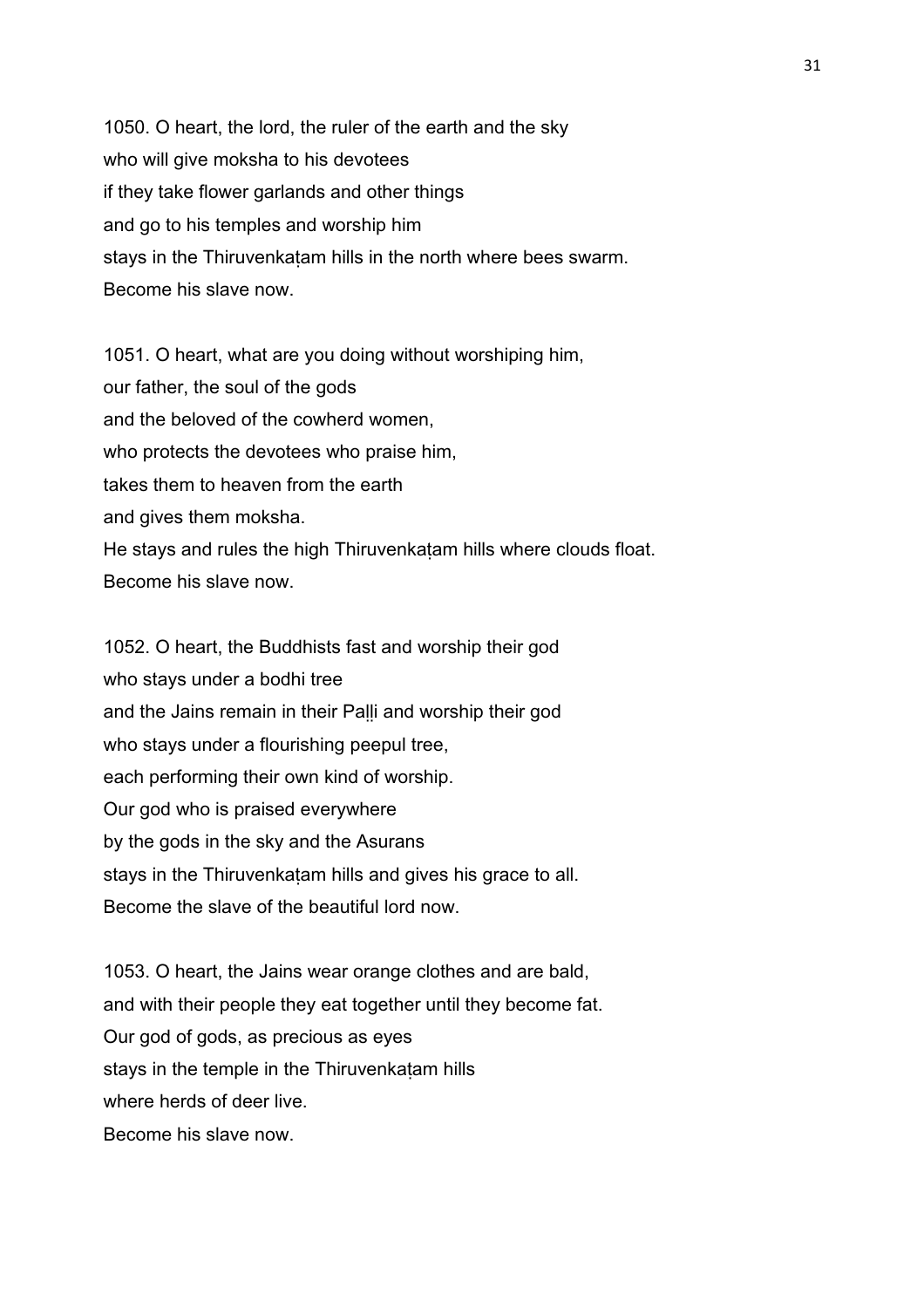1054. O heart, the Jains are proud and argue about different religions, wanting to prove theirs is the best and they eat large quantities of yogurt rice and become fat. Our lord shines like the sun and stays in the temple in the Thiruvenkatam hills where bees buzz. Praise him and become his slave now.

1055. O heart, you have heard that people say, "He is far. He is near. He is short. He is tall." I do not think like that. He stays in the temple in the Thiruvenkaṭam hills where bamboo canes split open and throw out white pearls. Become the slave of the lord of the cowherds now.

1056. O heart, you say the same things that others get together and say about him. Listen to this carefully. Many people sing, dance, praise and worship him but they cannot see him. The dancing lord stays in the Thiruvenkaṭam hills and Nānmuhan, seated on a lotus, Shiva and Indra, the king of the gods, come to those hills and worship him. Become his slave now.

1057. Kaliyan, the chief of Thirumangai surrounded with beautiful strong walls composed ten sweet Tamil pāsurams on the god of the gods who took the form of a swan to save the Vedas and who stays in the temple in the flourishing Thiruvenkatam hills where over the peaks dark clouds float and lightning flashes. If devotees learn and recite these ten everlasting pāsurams, they will reach the world in the sky.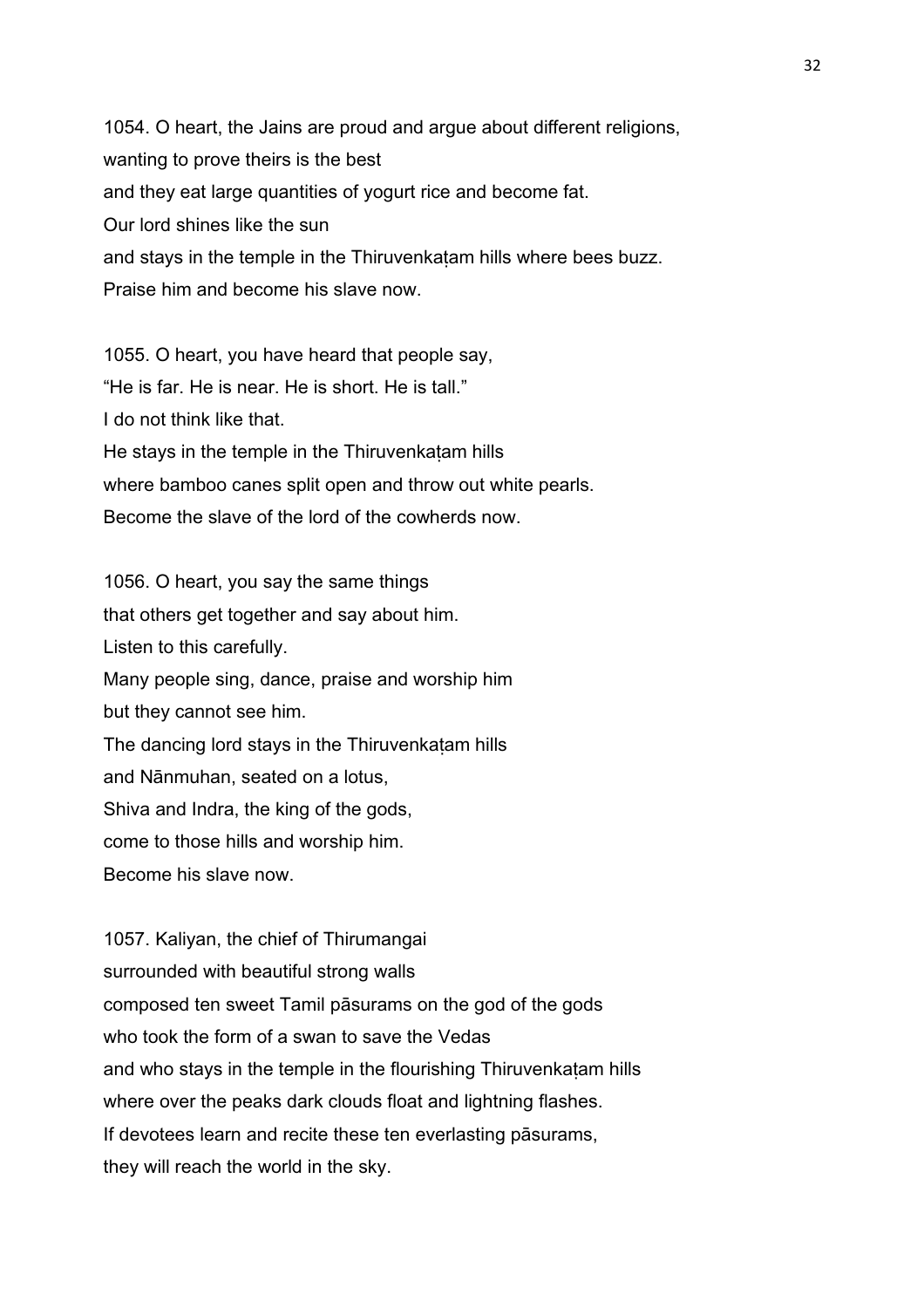#### 12. Thiruyevvul

1058. When the Rākshasa king of Lanka came as a sage in orange clothes and took Sita the wife of Rama to Lanka, our Nambi went to Lanka, fought with its king, destroyed it and brought his wife Sita back. The beautiful cowherd women with round bamboo-like arms scolded him saying, "You stole our butter and ate it. You are a thief." He rests on a snake bed on the ocean in Thiruyevvuḷ.

1059. When the Rākshasa king loved Rama's beautiful wife Sita and took her to Lanka, our father, our dear lord went to Lanka, shot his arrows, and fought a cruel war with their king Ravana, making his faultless ten heads crowned with golden crowns fall to the earth. He rests on his snake bed on the ocean in Thiruyevvuḷ.

1060. When Rama sent Hanuman to Lanka as a messenger and Rāvaṇa did not send Sita back, he became enraged at the Raksaksas and went to Lanka and destroyed it with his arrows. He went to Duryodhana for the Pandavas and so he is praised by the world as the messenger of Pandavas. He rests on his snake bed on the ocean in Thiruyevvuḷ.

1061. Our Nambi, our father, who was raised as a son by the famous Nandan and fought with seven strong bulls, defeating them to marry Nappinnai who plays with a ball with her soft fingers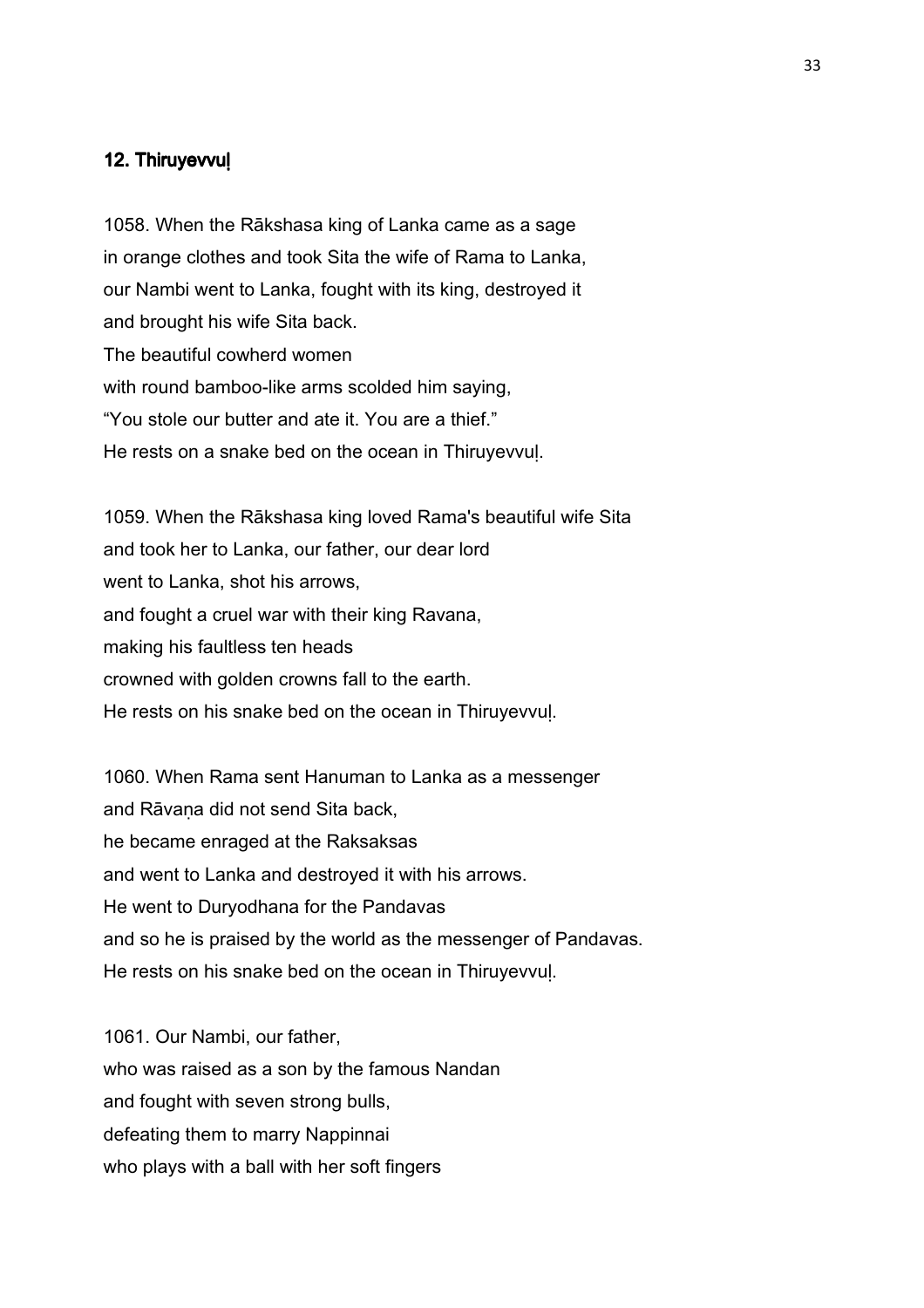rests on his snake bed on the ocean in Thiruyevvuḷ.

1062. The lotus-eyed Kaṇṇan, who swallowed all the seven worlds at the end of the eon and lay as a baby on a banyan leaf for many ages, rests on his snake bed on the ocean in Thiruyevvuḷ where bees with blue wings drink honey from neytal flowers and live on cool fields surrounded with fragrant groves.

1063. The lord whom devotees and sages joined together and praised saying, "O Nambi, we worship you. You are our ancient one. You have beautiful eyes. You are the three-eyed Shiva himself!" rests on the snake bed on the ocean in Thiruyevvuḷ.

1064. Our father, creator of Nānmuhan on the lotus on his navel, is the moon, water, sky, fire and wind, and is praised by the Sama Veda. The lord who keeps in his body Shiva who has matted hair where the Ganges flows and wears kondrai garlands swarming with bees rests on a snake bed on the ocean in Thiruyevvuḷ.

1065. The highest matchless king of the gods is all the three gods, pure, virtuous, a sage, unique, remote and colored like a kāyām flower. The lord who is sweet to all his devotees and taught the Vedas to the sages rests on the snake bed on the ocean in Thiruyevvuḷ.

1066. The dark-colored god, shining like a diamond,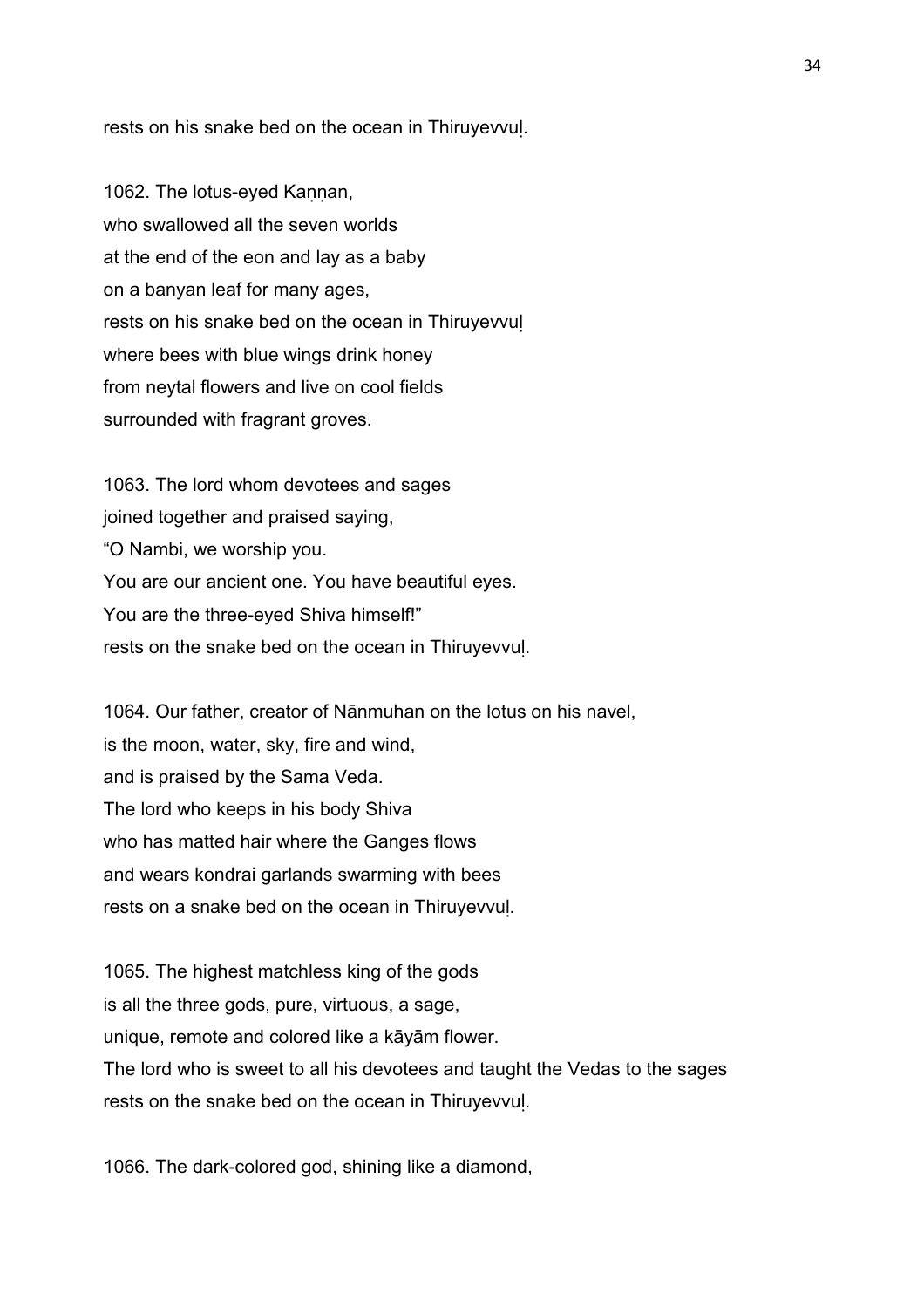who embraces on his chest the beautiful Lakshmi who has soft fingers and plays with a ball is the god of the gods in the sky and the king of the gods Indra. He rests on the snake bed on the ocean in Thiruyevvuḷ.

1067. Kaliyan the king of Thirumangai surrounded with flourishing fields swarming with bees composed a garland of ten beautiful Tamil pāsurams on the god who rests on the ocean and is worshiped in Thiruyevvul by devotees who carry flowers garlands. If devotees learn and recite these pāsurams, they will rule this earth and they will go to the world of the gods and rule there. This is a promise.

## 13. Thiruvallikkeni

1068. The lord fought and killed Kamsan, the wrestlers and the elephant Kuvalayabeeḍam and its mahout, removed the curse of Shiva, the destroyer of the three forts, helped Arjuna and drove the chariot in the Bharatha war, defeating the enemies of the Pandavas, and as Rama, he obeyed the orders of his stepmother and gave up the kingdom of Ayodhya to his younger brother Bharathan. He stays in Thiruvallikkeni and I saw him there.

1069. Our god, the bull-like son of Nandan, the ruler of the sky, the faultless fruit that sages enjoy, the first one on earth, as sweet as nectar, the Vedas, the sweet taste of the Vedas, and their fruition that the sages enjoy stays in Thiruvallikkeni where peacocks as beautiful as women dance on the lovely porches. I saw him there.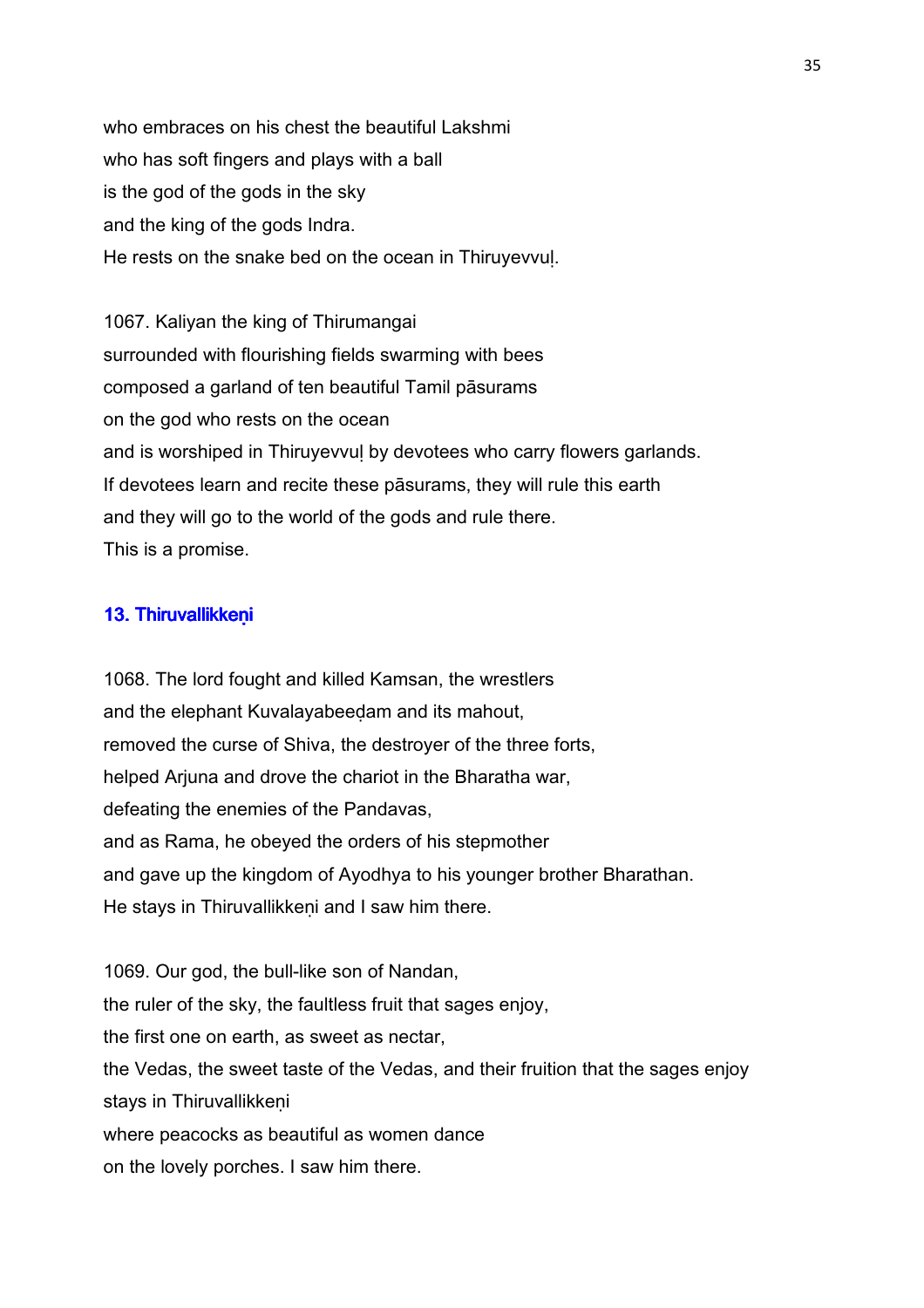1070. The lord, Yama for the Asurans, drank the poisonous milk from Putanā's breasts and killed her when she came as a mother to cheat him and took the form of Mohini when the milky ocean was churned took the nectar and gave it to the gods as the Sāraṇar and the Siddhas praised him in amazement. He stays in Thiruvallikkeni and I saw him there.

1071. Our lord Kaṇṇan saved the cows and the cowherds when they worshiped him saying, "O dear lord! Give us your grace and protect us and our cows from the storm!", carried Govardhana mountain as an umbrella and saved them from the storm sent by Indra when he was angry because they had not performed their pujas to him immediately. He stays in Thiruvallikkeni and I saw him there.

1072. Thirumāl, the king of the world, the beloved of Lakshmi, the husband of Nappinnai, the cowherd girl, and a companion for all, who went as a messenger to the Kauravas for the Pandavas and was the help of my father and the father of my father, stays in Thiruvallikkeni temple and I saw him there.

1073. Kannan came and helped Draupadi when Duhshasanan, the younger son of blind Dhrtarashtran and younger brother of the king of kings Duryodhanan took her to the Kauravas' assembly and tried to disgrace her, drove the chariot in the Bharatha war for Arjuna and killed all the hundred Kauravas in the battle, widowing their women whose hair was fragrant with sandal. He stays in Thiruvallikkeni and I saw him there.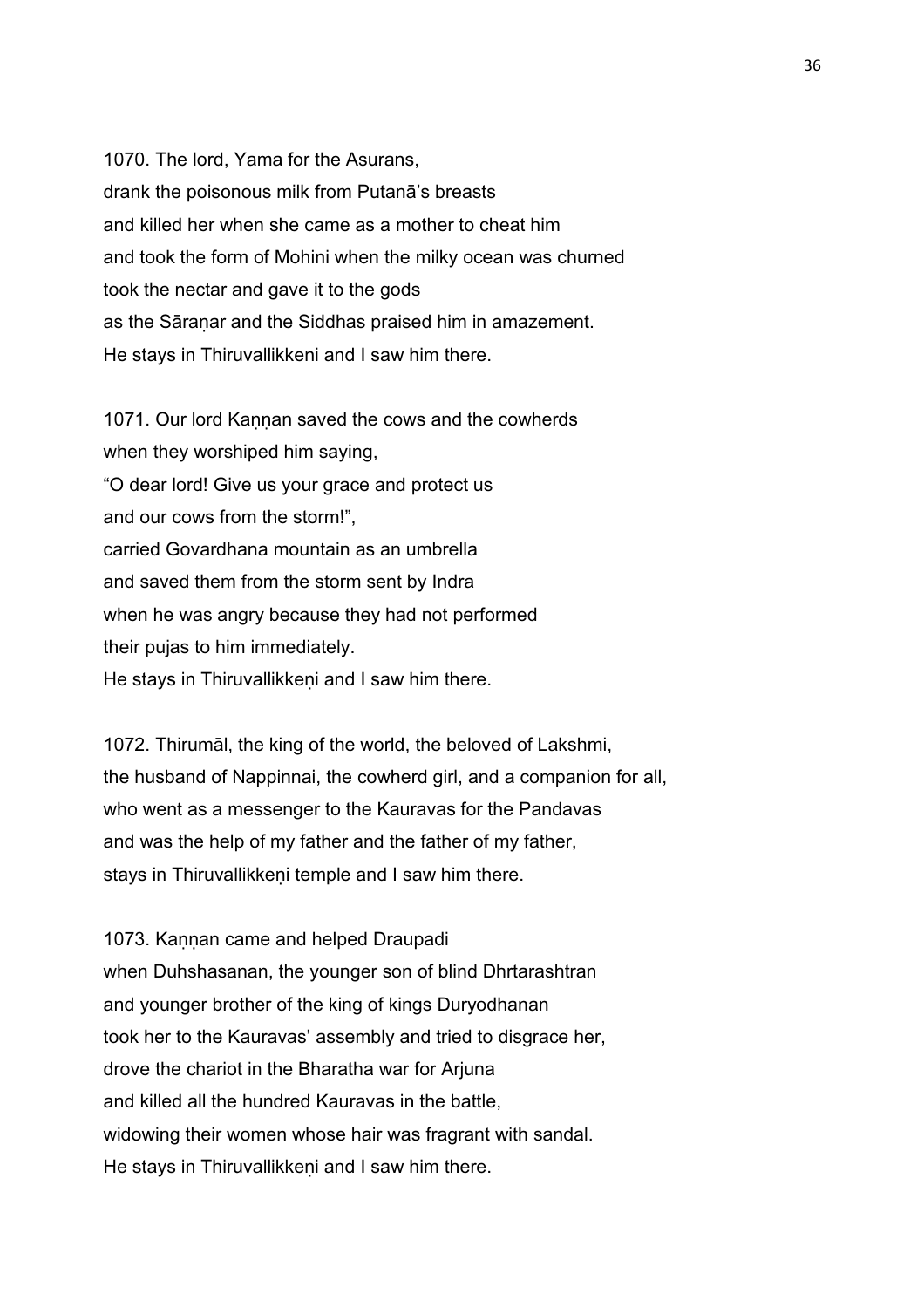1074. As Rama he fought with Ravaṇa, the king of Lanka, while Bharathan, Satrughnan, Lakshamanan and Sita prayed for him night and day. He stays in Thiruvallikkeni and I saw him there where kuravam flowers bloom in a cool thick grove where the rays of the sun do not enter and cuckoo birds sing and peacocks dance.

1075. When Prahladan, the son of Hiranyan came home from school and recited god's thousand names, his father, the Asuran Hiranyan, was enraged. Prahladan claimed the god would appear wherever a devotee wished and Hiraṇyan, without thinking, broke open a pillar, and the god came out in the form of a heroic lion with teeth like crescent moons, fiery eyes and a gaping mouth and killed him. I saw that divine one in Thiruvallikkeni.

1076. When the elephant Gajendra entered a pond where fish frolicked in the forest to pick some fresh flowers to worship the god, a crocodile caught his legs, and, terrified, he raised his trunk and called Kannan. The god came riding on Garuda and threw his discus, killed the crocodile and saved Gajendra. I saw him, as beautiful as a peacock, in Thiruvallikkeni filled with large palaces and surrounded by groves dripping with honey.

1077. The famous poet Kaliyan,

the chief of Thirumangai filled with beautiful palaces, composed a garland of ten pāsurams on the god of Thiruvallikkeṇi filled with mandapams, tall palaces with porches,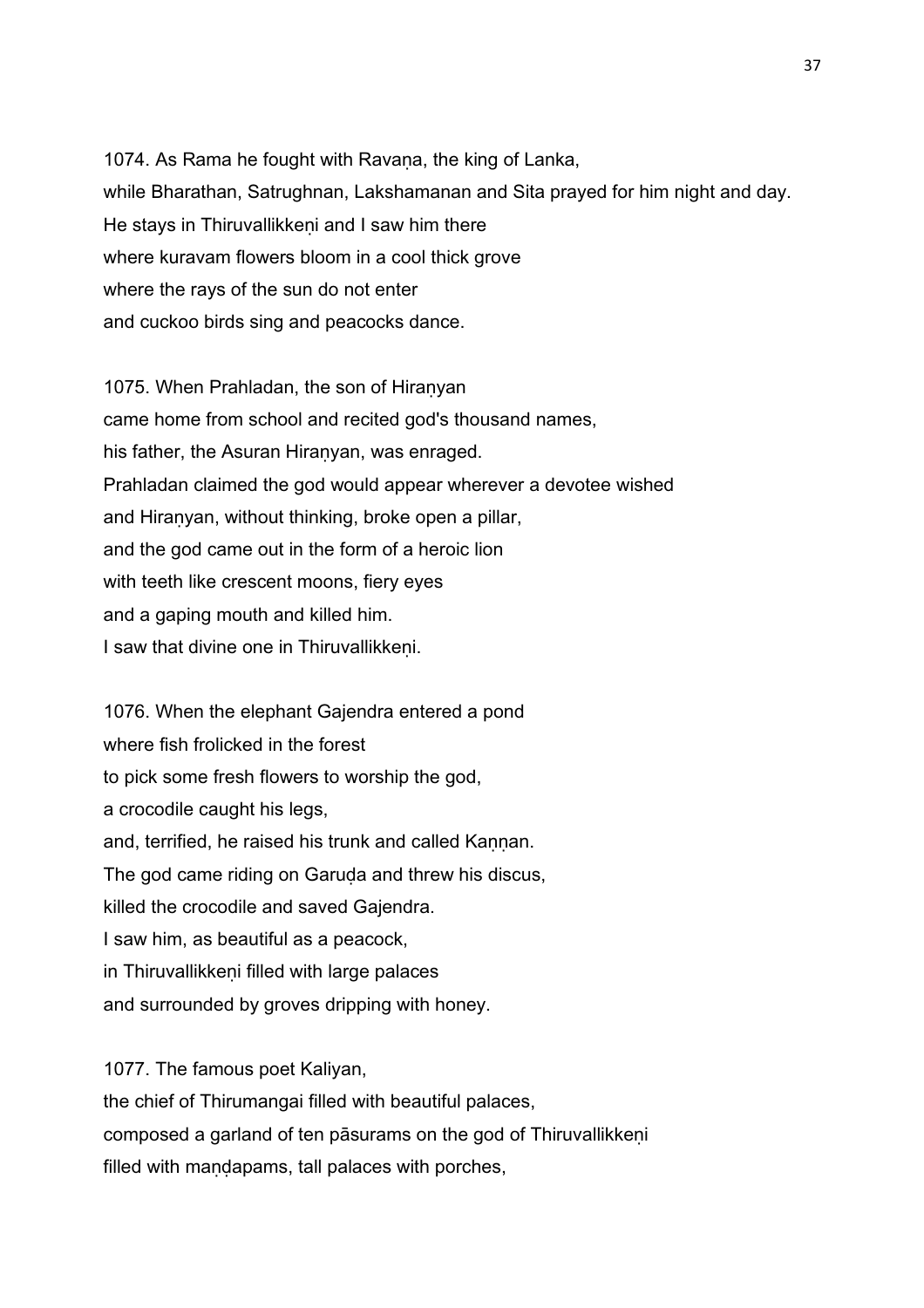forts, ponds and cool groves constructed by the southern king of the Thondai country. If devotees learn and recite these ten pāsurams, they will reach the world of the gods in the sky and rule there happily.

# 14. Thiruneermalai

1078. Our lord who stays with Lakshmi and the cowherd's daughter Nappinnai, loving them, stands in Thirunaraiyur surrounded with flourishing water and thick groves, sits in Thiruvāli, reclines in Thirukkudantai and dances in Thirukkovalnahar flourishing with ponds. He does not show any compassion to the Rākshasas and stays in Thiruneermalai hills.

1079. The lord grew angry at Indra and burned Kāṇḍavanam when Indra stayed there. He fought in the Bharatha war and saved the world from affliction, and when he became angry with Hiranyan, he took the form of a man-lion and split open the Asuran's chest. The lord who went to Mahabali's sacrifice as a dwarf, grew tall and measured the earth and the sky with his feet stays in the famous hills of Thiruneermalai.

1080. Our god, the ruler of the world carries a curving conch and a mighty discus that destroys his enemies fought in the Bharatha war with the Kauravas, throwing his shining discus and hiding the sun, the god of the day, and causing the Pandavas to win the war, taking away the suffering of Draupadi ornamented with beautiful jewels. He stays in the beautiful Thiruneermalai hills.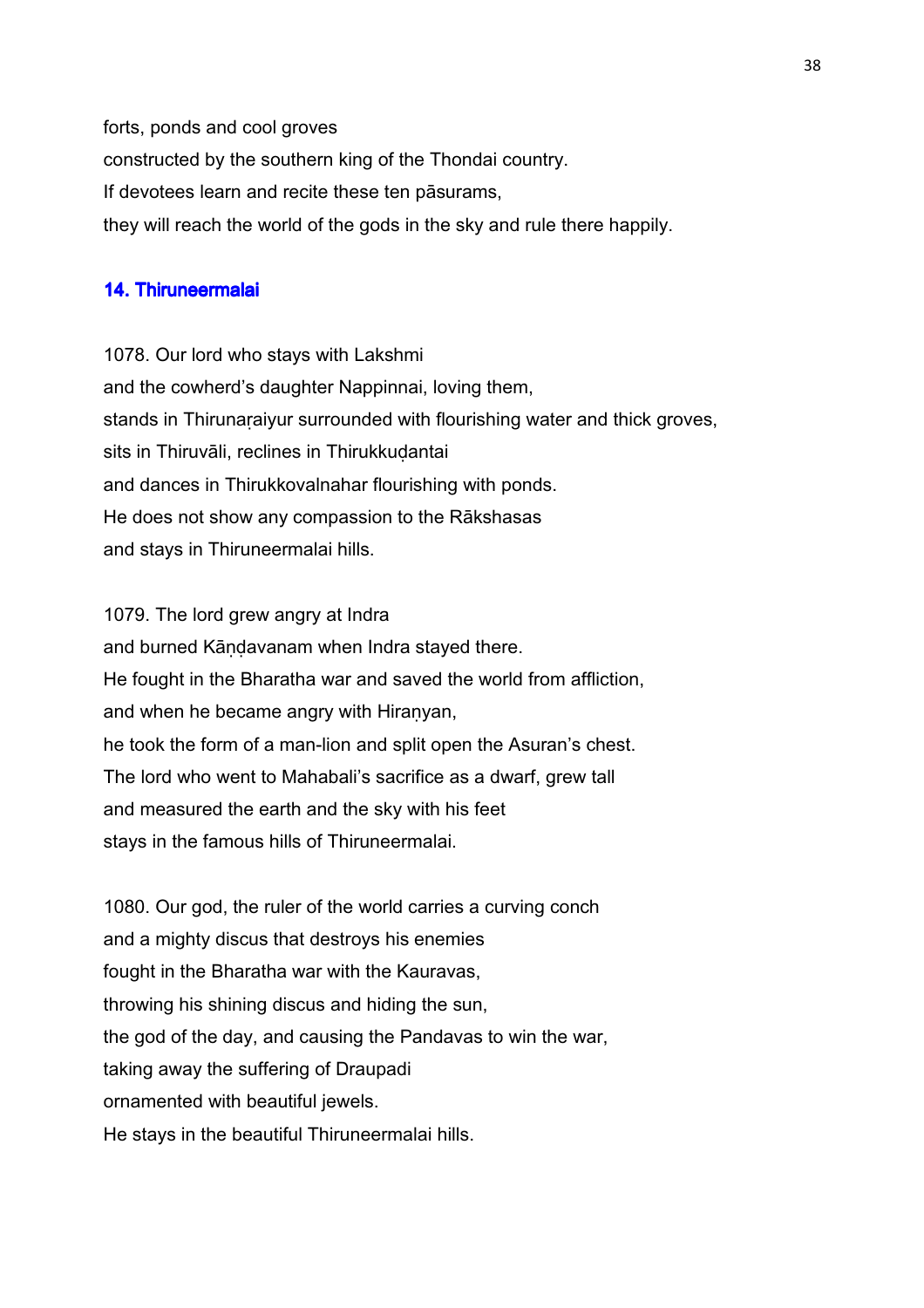1081. Our lord took the form of a man-lion and killed Hiranyan making all his wives enter the fire, and joined the Pandavas, protecting them in the Bharatha war, destroying the hundred Kauravas, and fulfilling the challenge of Draupadi. He stays in the large Thiruneermalai hills.

1082. The dark cloud-colored lord built a bridge on the roaring ocean to go to Lanka with beautiful forts over which moon floats and fought with the army of the Rākshasas,terrifying them, destroying Lanka, and cutting off the ten heads with shining crowns of Rāvaṇa with the sword that was given to him by Nānmuhan. He stays in the wonderful Thiruneermalai hills.

1083. Neḍumal, the ocean-colored god, who swallowed the world, the high snow-filled mountains, the oceans, the sun and the moon and still felt hungry and quarreled with Parasuraman, the matchless sage, the king of a huge land surrounded with oceans stays in the large Thiruneermalai hills and rests on Adisesha on the ocean.

1084. When the Rākshasa Hiranyan, conquerer of all with his sword, did not listen to his son Prahladan and refused to recite the thousand names of the god, the lord who was the equal of the Asuran Hiraṇyan in battle took the form of a heroic man-lion, fought with Hiranyan and split open his chest. He stays in the large Thiruneermalai hills.

1085. The Jains carry peacock feathers and like people who eat corpses they wander shamelessly and fearlessly.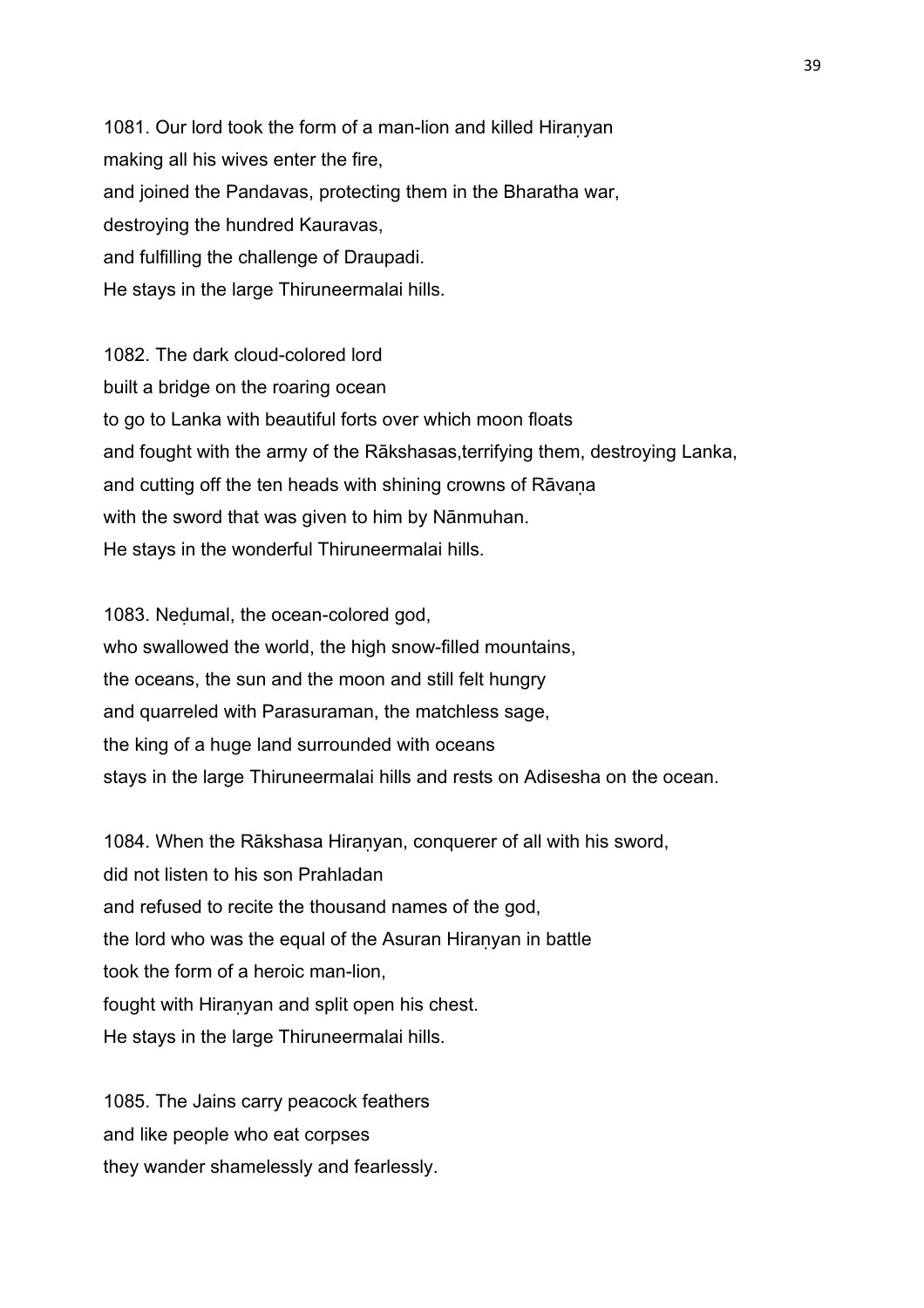The devotees of the lord who hate the Jains come to our god's temple every day, sprinkle beautiful flowers with love on his feet and pray with their hearts melting, saying, "Protect us from Yama and give us your grace." He stays in the beautiful Thiruneermalai hills and gives his grace to his devotees.

1086. If you worship the god of Thiruneermalai whose fame surpasses words, even before Yama's messengers know what your karma is, that hill will destroy your karma and protect you. He stays in those flourishing hills where lovely bees swarm around fragrant flowers in flourishing groves and where evil people caught in the pleasures of the five senses and mind cannot reach him.

1087. Kaliyan, the famous chief of Thirumangai who fights with strong elephants in battle, composed ten Tamil pāsurams on the god of Thiruneermalai. If devotees worship him and pray to him to remove their karma, it will be removed and they will rule the shining world surrounded with large oceans under a royal umbrella and reach heaven.

### 15. Thirukka dalmallai

1088. In Kaḍalmallai Thalasayanam I saw the lord, strong as a bull, sweet as the nectar from the milky ocean, generous as the Karpaga tree, bright like a golden hill, sweet as sugarcane in the hearts of his devotees, precious as a coral pillar, who swallowed all the worlds and spit them out, split open the mouth of the Asuran that came as a horse,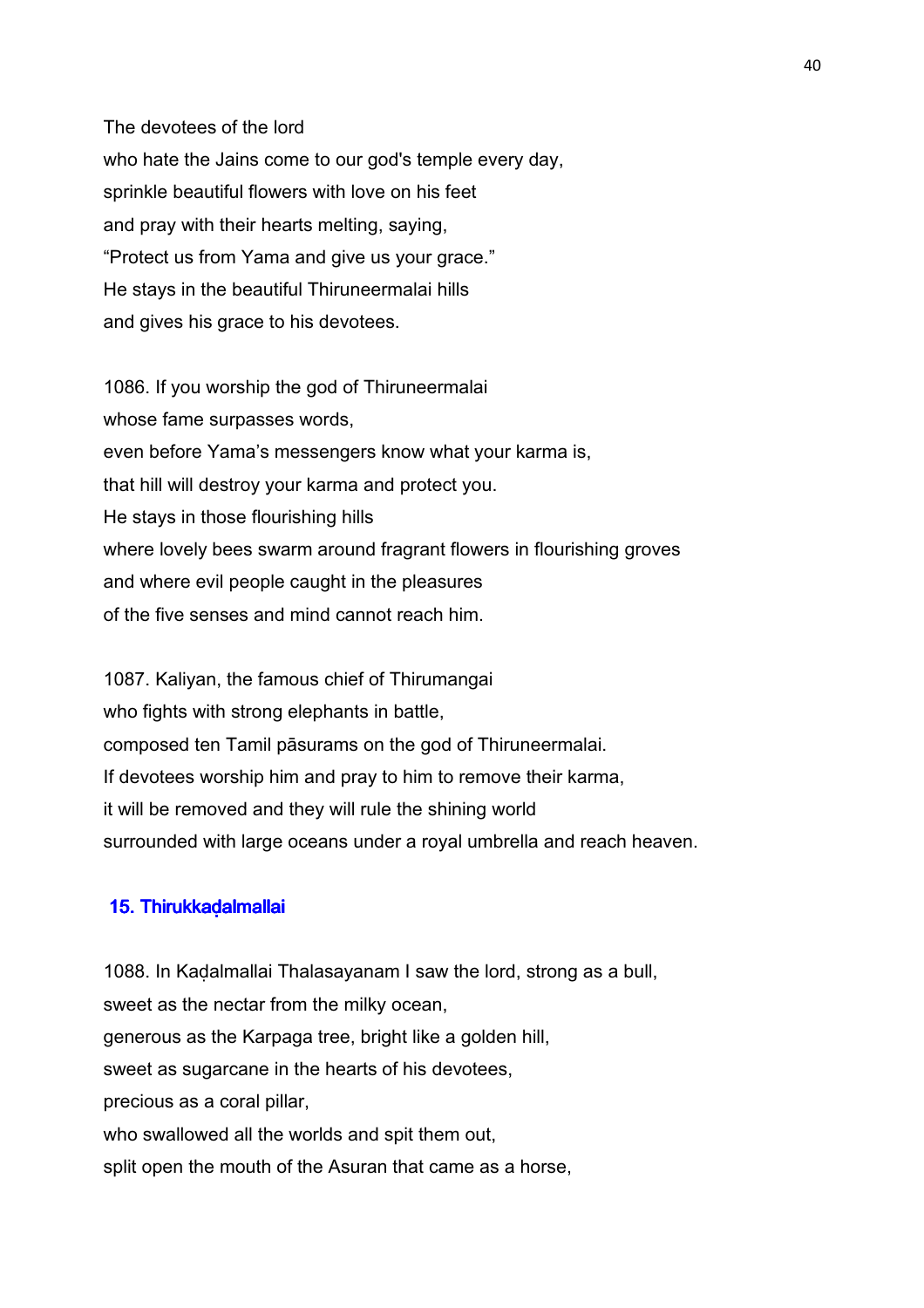broke the tusks of the elephant Kuvalayābeeḍam and walked between the marudam trees and broke them and who saved Gajendra from the crocodile.

1089. Don't believe in those who do tapas to other gods and serve them and don't trust their false books as true or believe in their teachings and destroy yourselves. Come to our dark cloud-colored lord, who is a precious pearl and good tapas worshiped by all the ganas in Kāṇḍavanam where he burned Indra's gardens. I saw him in Kaḍalmallai Thalasayanam.

1090. The dark cloud-colored lord, the protector of the world who drank milk from the breasts of Putanā and killed her and grazed the calves and played with them, is himself the three gods, Nānmuhan, Shiva and Indra, but different than them. He will show the divine path for his devotees so they can go to the Thanjai temple and worship him. I saw the lord who will come to the earth on a horse as Kalki in Kadalmallai Thalasayanam surrounded with thick groves

1091. In Kaḍalmallai Thalasayanam surrounded with thick groves I saw the god who drank milk from the breasts of Putanā and killed her, broke the tusks of the strong elephant Kuvalayaabeedam and stole the butter that Yashoda, his doe-eyed mother, churned and kept in the uri. He, sweet nectar for Vediyars,danced the kuravai dance on a pot and carried Govardhana mountain to protect the cows and the cowherds.

1092. In Kadalmallai Thalasayanam surrounded with thick groves I saw the sapphire-colored lord with four mountain-like arms, the beloved of the earth goddess who embraces her arms, broke the cart and killed Sakaṭasuran, lay on a banyan leaf when he was a child,

.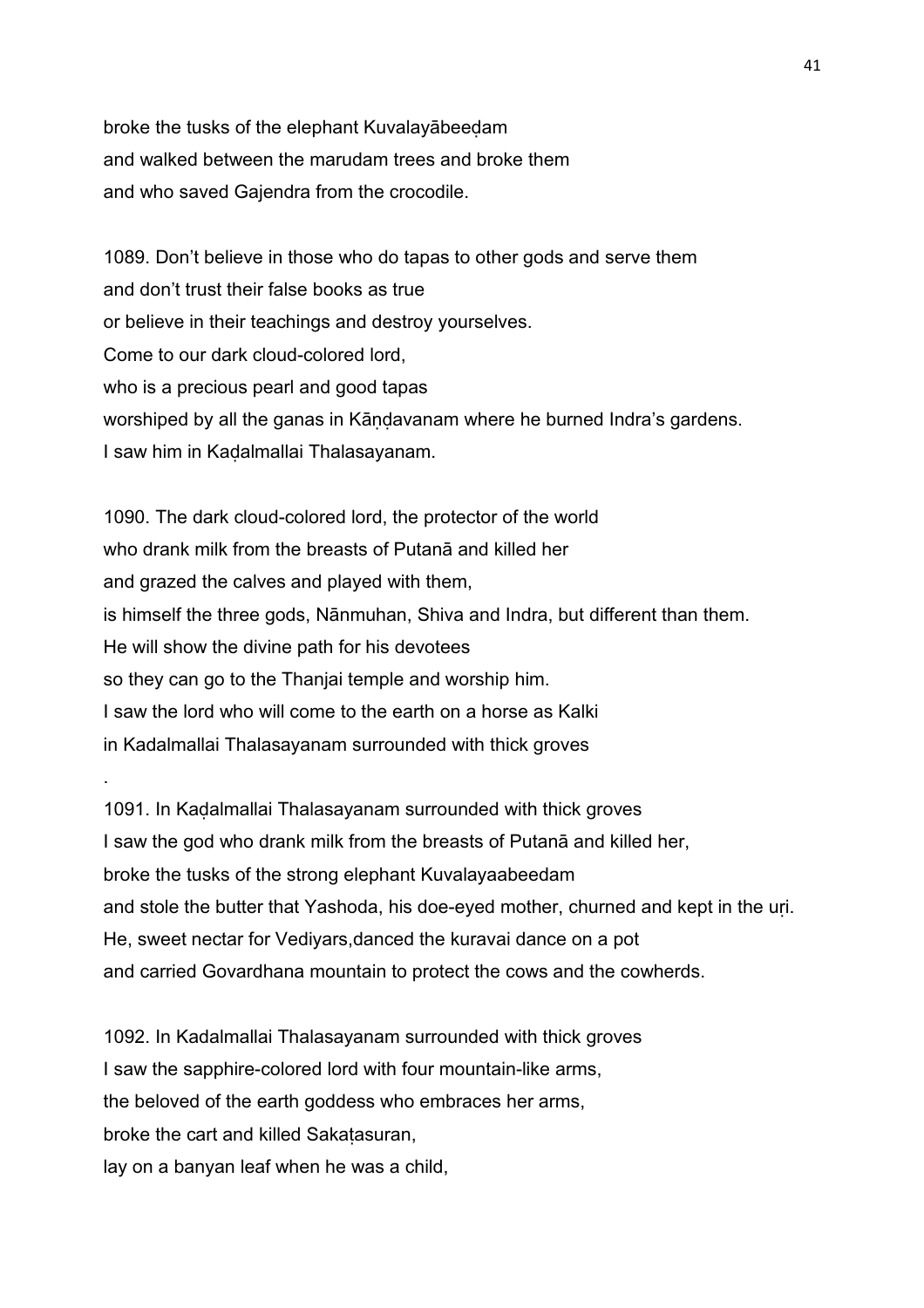went as a messenger for the Pandavas to the Kauravas and fought and killed the wrestlers sent by Kamsan.

1093. Our lord, my father who rests on many-headed Adisesha on the ocean, broke the tusks of the elephant Kuvalayābeeḍam, took the form of a boar with curving tusks, split open the underworld and brought the earth goddess up, and measured the earth and the sky with his two feet at Mahābali's sacrifice. He stays in Kaḍalmallai Thalasayanam surrounded with thick groves and I saw him there.

1094. The lord who rests on the roaring ocean and rides on Garuda crushed the mountain-like arms of the strong undefeated Rākshasas and killed their king of Lanka, Rāvana, took the form of a man-lion and split open the chest of the Asuran Hiraṇyan, and drank the poisonous milk of Putanā and killed her . He stays in Kaḍalmallai Thalasayanam surrounded with thick groves, and in the hearts of those who think of him and I searched for him and found him there.

1095. He came as Mohini and gave nectar to the gods, cheating the Asurans when the milky ocean was churned, and he took the form of a mighty man-lion with teeth like crescent moons and split open the chest of Hiranyan. As large as Meyyam mountain, he rests on the ocean surrounded by cool abundant water on many-headed Adisesha. The lord who has long beautiful lotus eyes stays in Kaḍalmallai Thalasayanam surrounded with thick groves where all devotees think of him and there is no limit to his fame. I found him there.

1096. The lord whose feet his devotees praise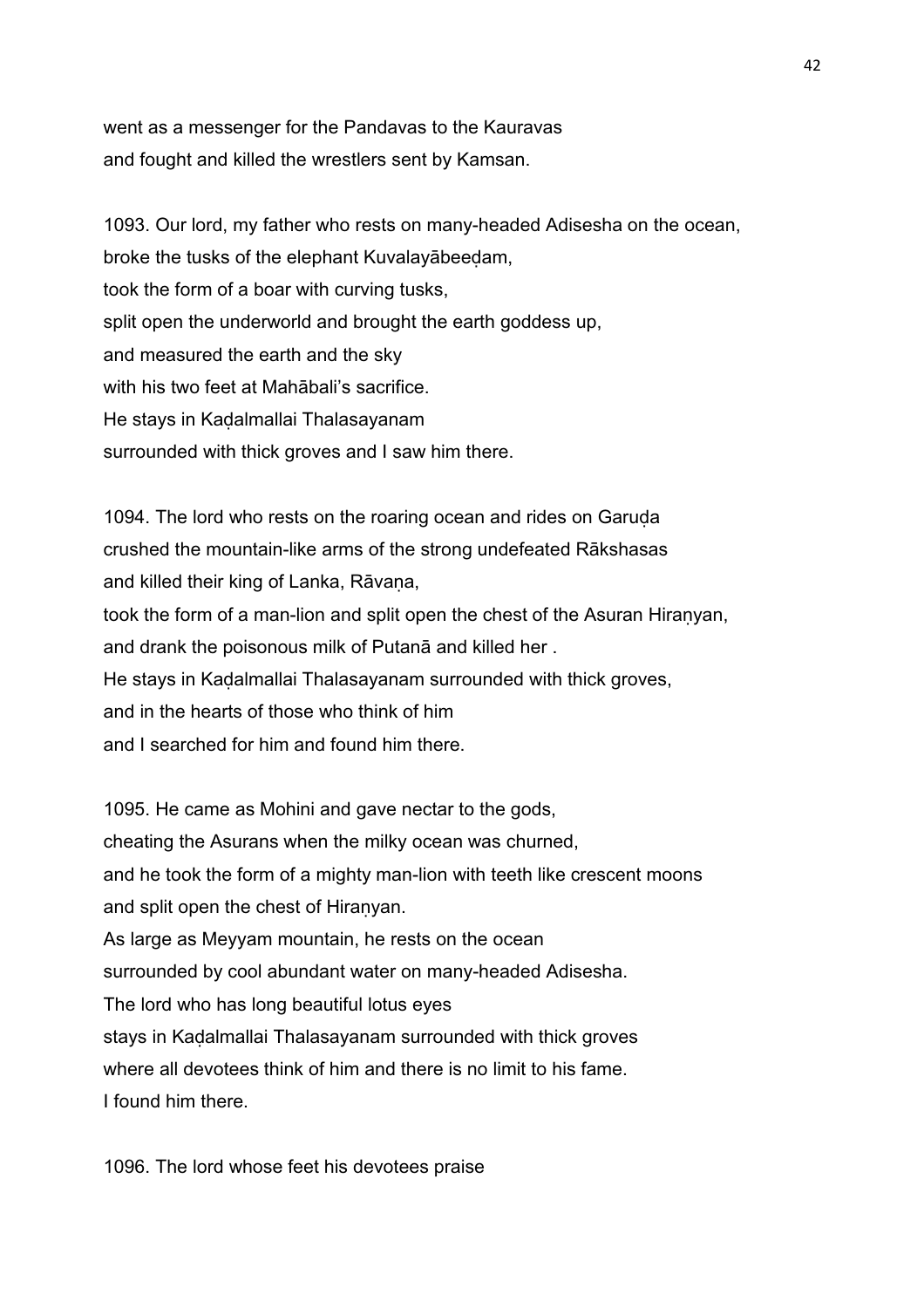measured the world at the sacrifice of Mahābali and he killed the king of the Raksasas of the southern Lanka. He taught the sages, all the four ancient Vedas, the five sacrifices, the six Upanishads and all the other sastras and he stays in Kaḍalmallai Thalasayanam surrounded with thick groves, and I, his devotee, saw him there.

1097. Kaliyan, a warrior in battles with strong elephants dripping with ichor, composed ten sweet musical pāsurams on the god of Kadalmallai Thalasayanam who rests on the snake Adisesha on the ocean, killed Hiraṇyan, the king of the Asurans and went between the marudu trees, angrily killing the Asurans. If devotees learn and recite these ten pāsurams well they will not have the results of their karma.

### 16. Thirukkadalmallai

1098. I will not spend even the time it takes to blink thinking of those who do not think of my god who took the form of Mohini and gave to the gods the nectar that came from the milky ocean, cheating the sword-carrying Asurans, the enemies of the gods. He stays in beautiful cool Kaḍalmallai Thalasayanam surrounded by the large ocean.

1099. Those devotees who think in their hearts and worship the cloud-colored lord of Kaḍalmallaithalasayanam who keeps beautiful Lakshmi on his chest seated on a fresh lotus dripping with dew and at his side the earth goddess are my chiefs and my rulers.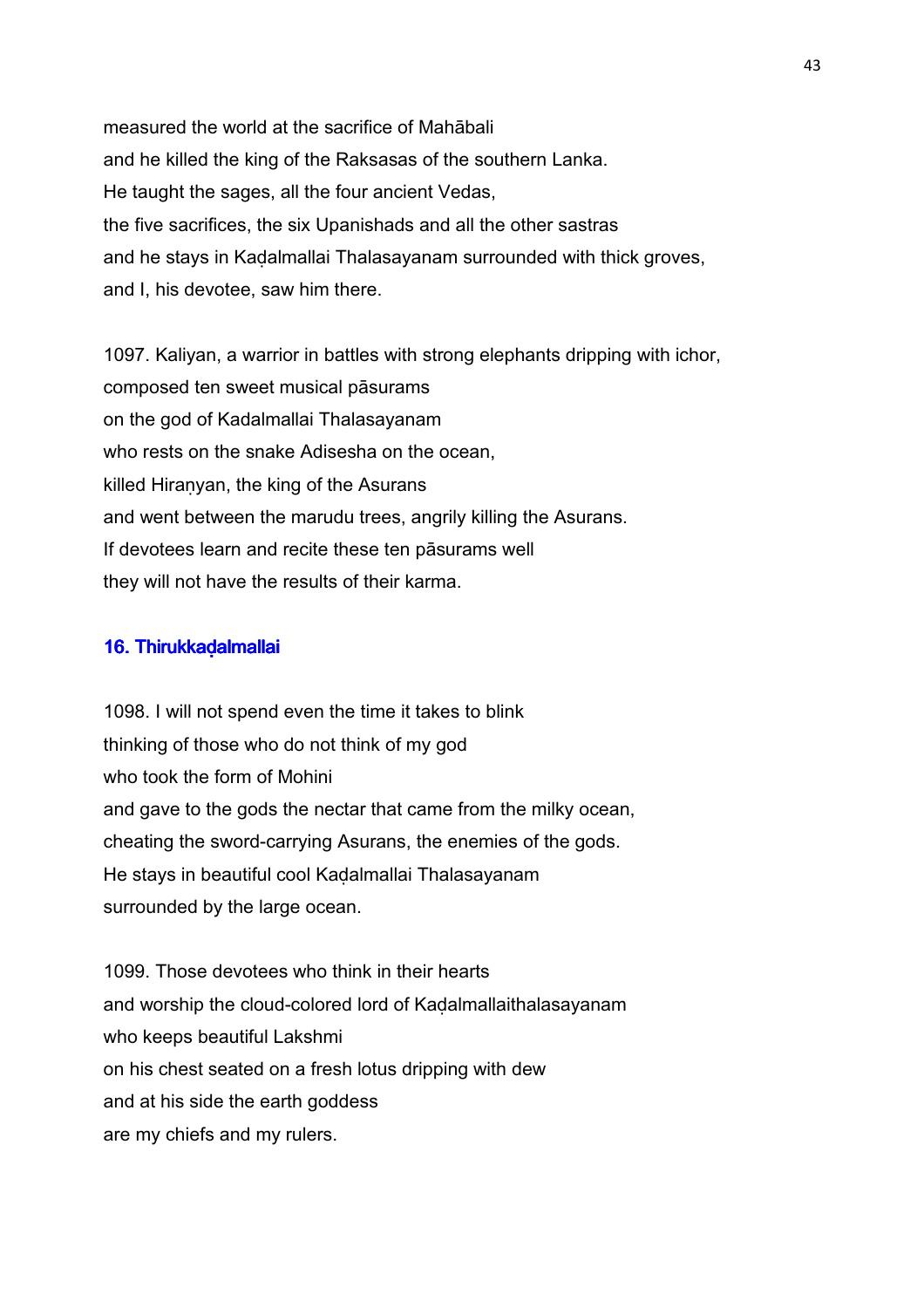1100. My chiefs and my rulers are the devotees who in their hearts worship the cloud-colored lord, the light of knowledge who took the form of a boar and brought the earth goddess from the underworld, embracing her. The gods in the sky happily come, circle his temple and worship him in Kaḍalmallai Thalasayanam surrounded by forests.

1101. The devotees are our family gods who worship in their hearts the god of Kaḍalmallai Thalasayanam who heroically fought a cruel war, defeated his enemies and left their bodies for animals to eat as the warriors' bodies that had been loved by their wives were burned.

1102. O my good heart! Praise and love the devotees who do not worship god of the Jains who carry an umbrella and a small peacock feather. Only love and worship our lord of Kachi in Kaḍalmallai Thalasayanam.

1103. O ignorant heart. embrace and worship the devotees who circle the temple and worship the god of Kaḍalmallai Thalasayanam where ships bring golden treasure, piles of the nine precious jewels, and herds of large elephants and unload them on the sea shore.

1104. O my pure heart! Worship the devotees who keep in their hearts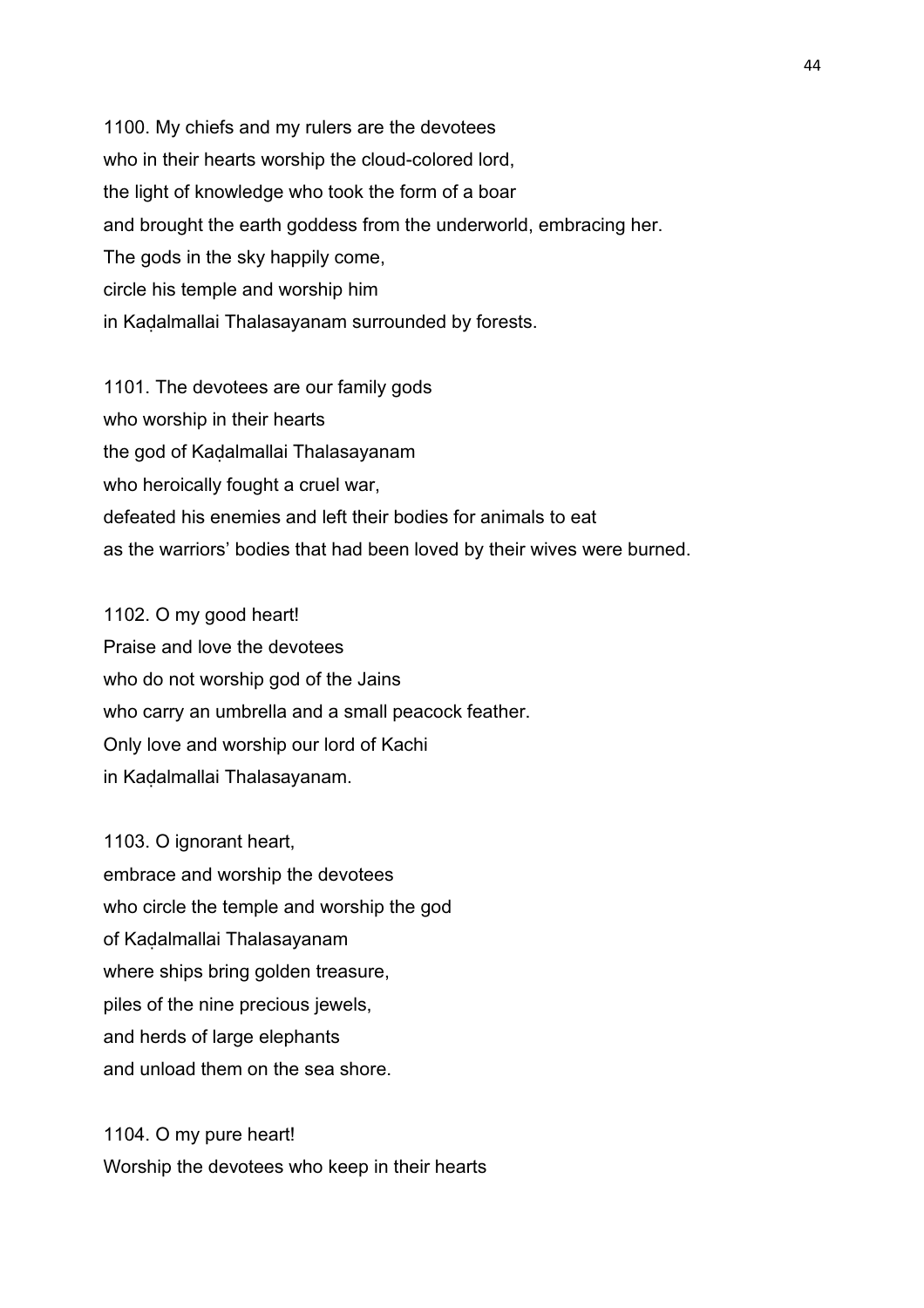the lord of Kaḍalmallai Thalasayanam who was born on the earth as a small baby and who drank the poisonous milk of scheming Putanā when she came as a mother, and fought and conquered his enemy Kamsan.

1105. O my pure heart! Worship the devotees who worship the god in their hearts of Kaḍalmallai Thalasayanam where beautiful lotuses in the flourishing water crushed by the farmers plowing with bulls and kazhuneer blossoms that escaped the plows both spread their fragrance on the shore.

1106. O my ignorant heart! Worship the devotees of him who carries a divine discus in his hands and keeps Shiva, dancer on the burning ground on his left side. He rests on Adisesha on the ocean in Kaḍalmallai Thalasayanam where the gods in the sky come and worship him happily.

1107. Kaliyan, the warrior with a long spear, the devotee of the devotees who always think of him, composed ten pāsurams on the devotees of the god of Kaḍalmallai Thalasayanam that has long streets where flowers spread their fragrance. If devotees worship his devotees and learn and recite the pāsurams of Thirumangai they will become kings of kings.

## 17. Thiruvidavendai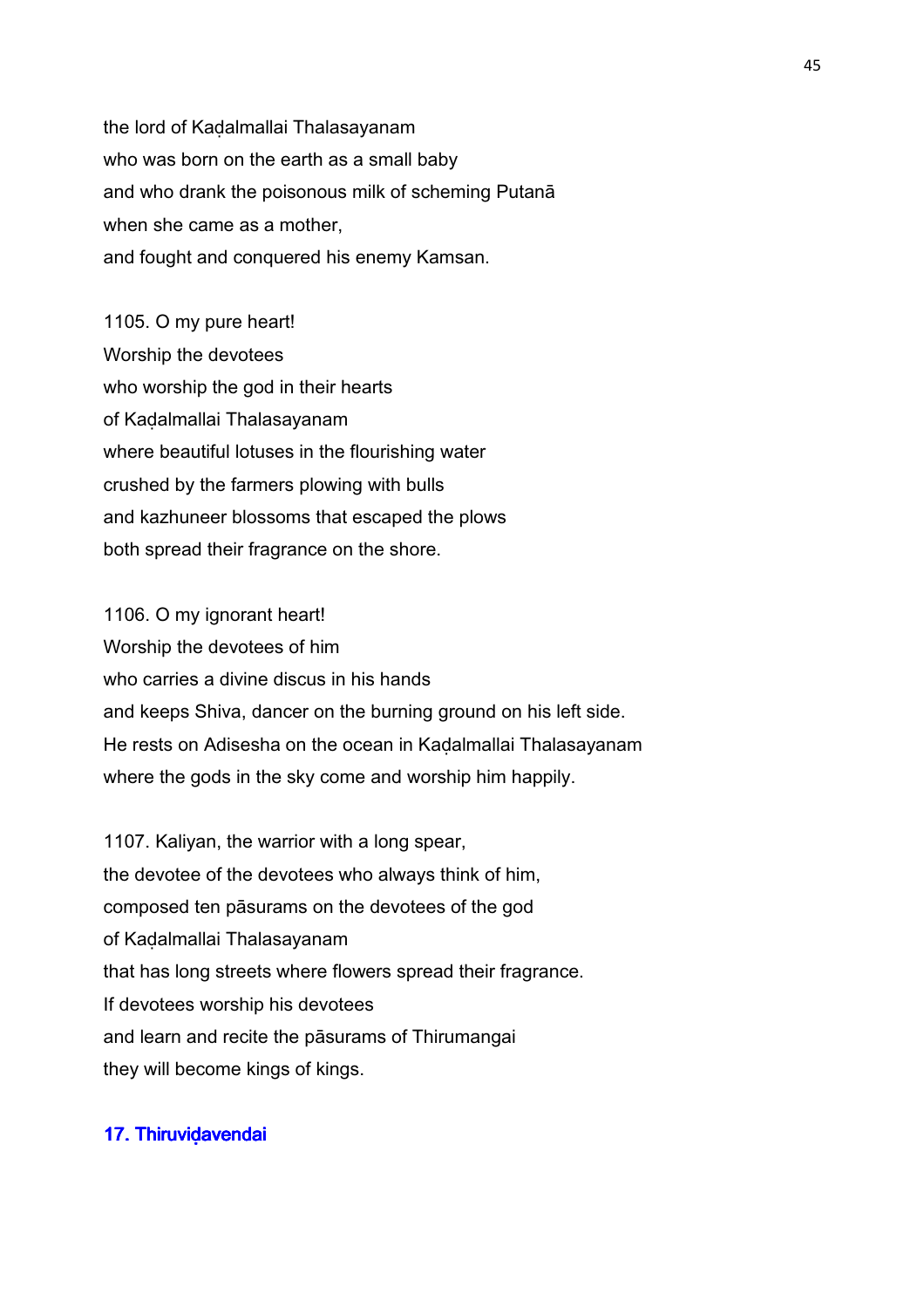1108. Her mother says,

"Even though my daughter with a lovely face as beautiful as the white shining moon knows that Lakshmi born in the milky ocean with its nectar stays on your chest, she does not stop loving you. She is as beautiful as the doll in the kolli hills and her lovely eyes are like kuvalai blossoms. She loves to worship your feet. What do you think of her in your heart, O father, lord of Thiruvidaventhai?"

1109. Her mother says,

"My daughter doesn't smile at her friends with her mouth as sweet as a pomagranate fruit. Her breasts are not smeared with sandal paste. Her waterlily eyes are not decorated with kohl. She doesn't wear lovely fresh flowers in her hair. She just repeats the word "Thirumāl," the name of him who measured the world surrounded by the abundant water of the ocean. What do you think of this lovely young girl, O father, lord of Thiruvidaventhai?"

1110. Her mother says, "If my daughter wears sandal paste and pearl garlands

on her round breasts, they burn her. The white moon that rises in the evening sheds hot rays and makes her weak. When she hears the sound of the roaring waves of the ocean she prattles and prattles, her beautiful body that has the color of a mango shoot becomes pale and her bangles grow loose and fall from her hands. What do you think of that beautiful girl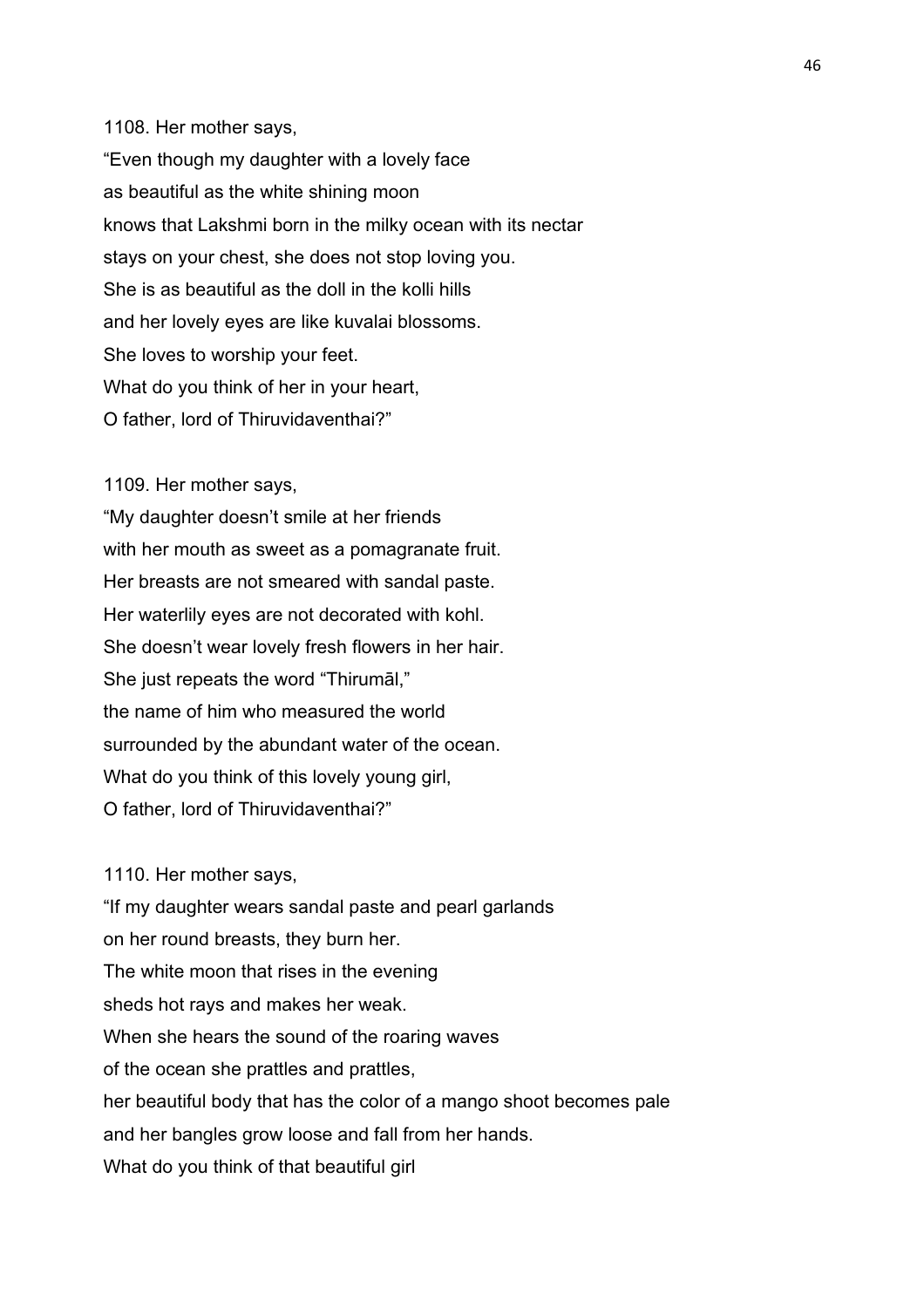decorated with precious ornaments, O father, lord of Thiruvidaventhai?"

1111. Her mother says, "My poor daughter says that one nazihai is longer than an eon. She asks her friends, 'When will this bright sun go to sleep? Why does the ocean grieve? Why doesn't the andril bird sleep? The breeze is more cruel than fire for me. Both my breasts hurt. You are my friends. Tell me what I can say.' What do you think of my daughter as precious as gold, O father, lord of Thiruvidaventhai?"

### 1112. Her mother says,

"My daughter doesn't say anything at all except your name. She melts whenever she thinks of your divine form. Her love for you keeps growing and making her suffer. She thinks only of you and can't do anything else. Her long fish-like eyes can't close in sleep. I am innocent myself, but I can't bear the childishness of my daughter. My girl, her waist as thin as a vine, is really in love with you. Now people are gossiping about her—can you help her, O father, lord of Thiruvidaventhai?" "

1113. Her mother says,

"My daughter doesn't think of any of the things that she should do for her own family. When she heard the words that the god she loves destroyed the strong clan of the Rakshasas in Lanka surrounded with strong forts and the wide ocean, she was happy. She is fascinated with you.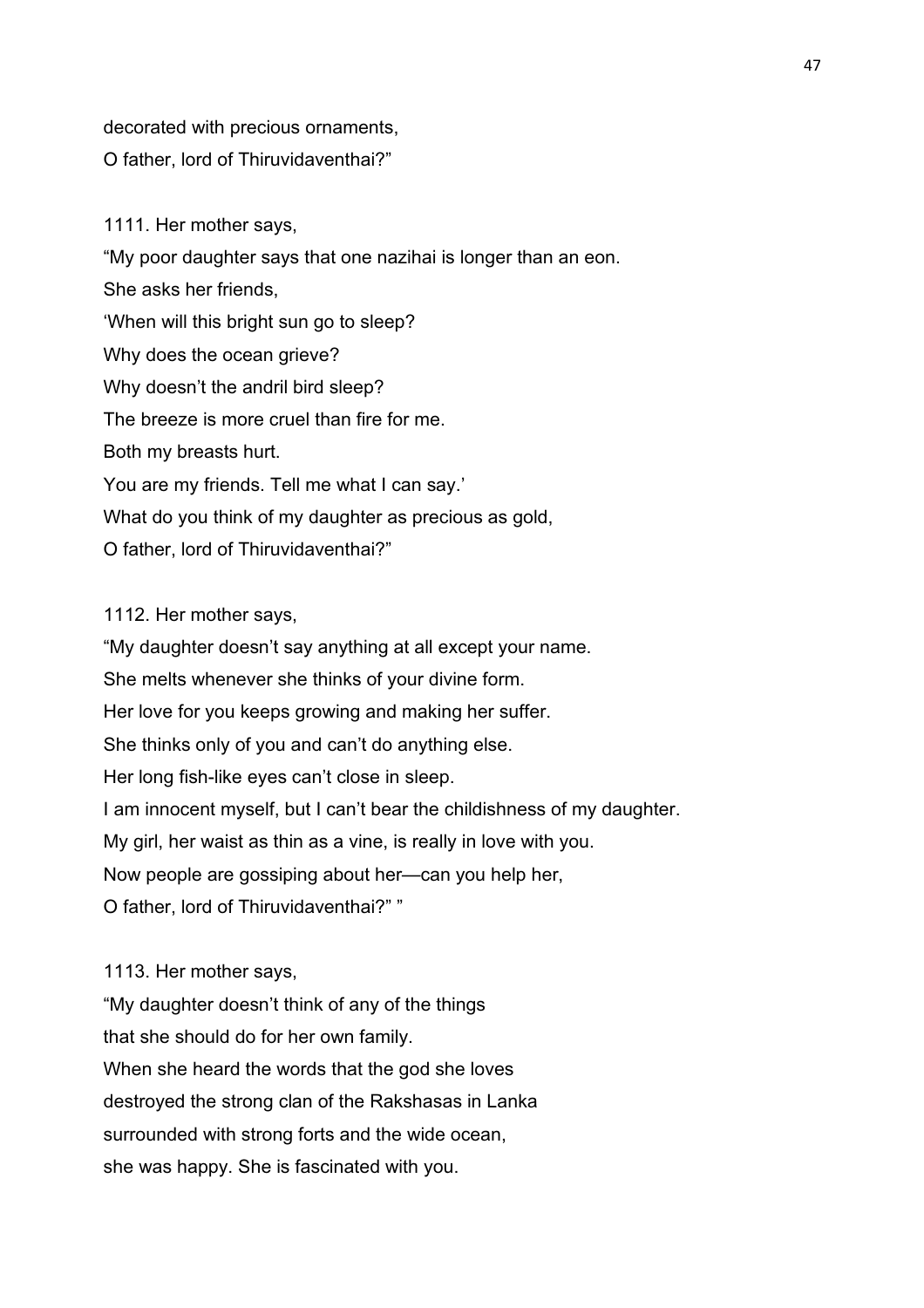Her soft breasts are pale as gold and her waist is like a thin vine. Can't you think of doing something to help her, O father, lord of Thiruvidaventhai?"

1114. Her mother says,

"When my daughter thinks of you, her heart melts and she prattles on about you. She only loves you. She doesn't feel any affection for me, her mother. She prattles and says, 'You are the Mayan, you stay in Thirumalirunjolai surrounded by groves where sweet fruits ripen.' Her smile is sweet as a kalam fruit. Her mind worries always and she feels weak. What do you think you can do for her, sweet as a fresh fruit,

O father, lord of Thiruvidaventhai?"

1115. Her mother says,

"My daughter says,

'He has strong arms—I long for the love of that cowherd

and my heart longs to taste his lips soft as ambal flowers.

I want to go to Thiruneermalai

surrounded by flourishing fields where waterbirds sing.'

She is our beautiful daughter and lovely as the doll on Kolli mountain.

She has a vine-like waist and her eyes shed tears like rain.

What do you think you can do for her,

O father, lord of Thiruvidaventhai?"

1116. Her mother says,

"Her soft arms have become pallid and gold.

Her fish-like eyes do not close and she can't sleep.

She loves you beyond any limit.

I don't know what sickness my beautiful girl has.

Her waist is like lightning,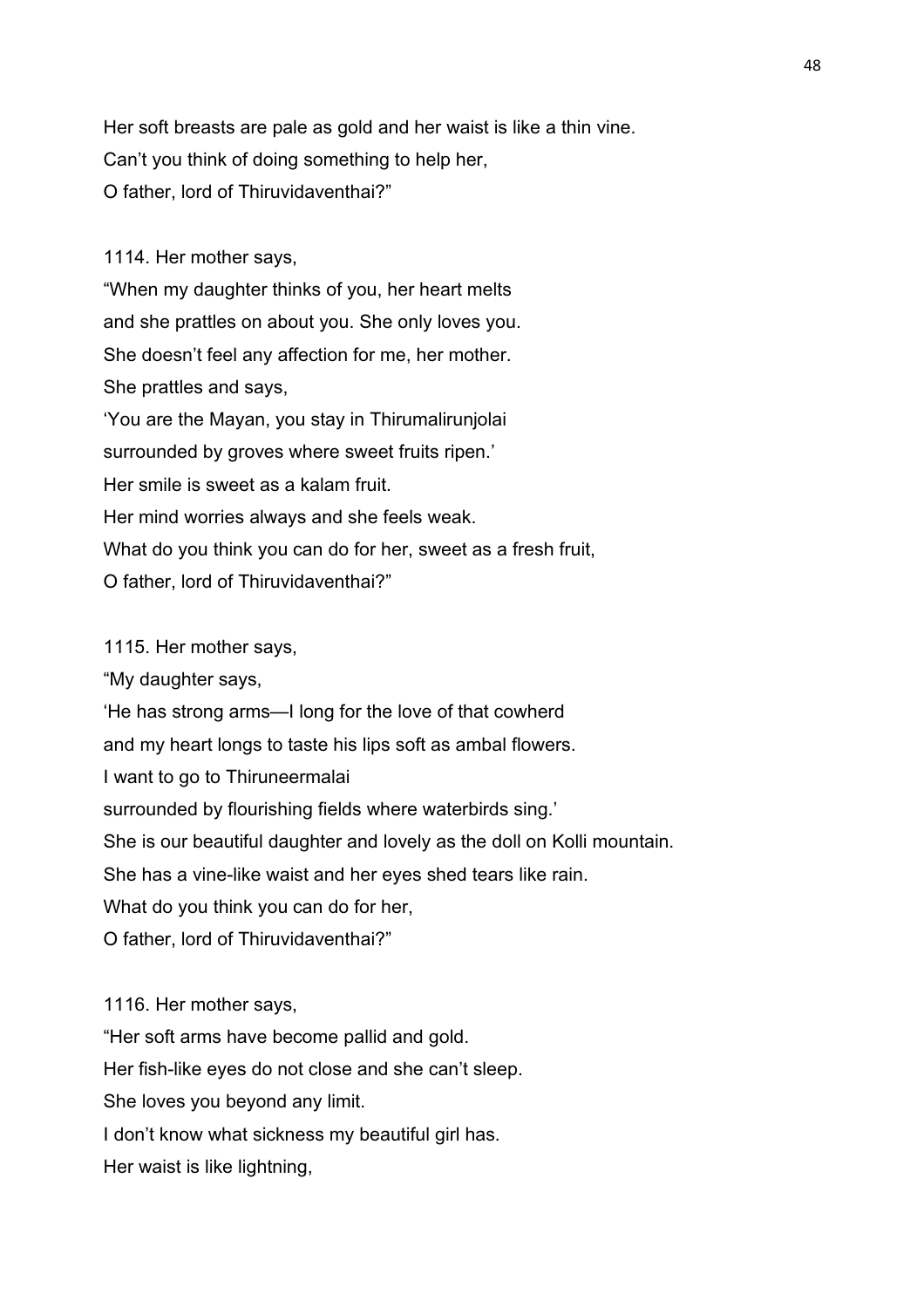and her lovely round breasts are swelling out. What could have happened to her? What do you think you can do for her, O father, lord of Thiruvidaventhai?"

1117. Kaliyan, with a strong spear, the king of Thirumangai surrounded by strong walls and beautiful palaces composed these ten pāsurams on our father, the god of Thiruviḍaventhai. His devotees worship him saying, "You are the Māyan who took the forms of a swan, a fish, a turtle and a man-lion," and he gives them his grace. If devotees learn and recite these ten pāsurams they will be released from their old karma.

### 18. Thiruvattapuyaharam

1118. She asked her neighbors, "The sound of worship of the people in the three worlds was like the roaring waves of the ocean when he came as a man-lion with sharp teeth and red hair shining like fire and split open the chest of the Asuran Hiranyan while Shiva, burner of the three forts, and Nānmuhan on the lotus saw and worshiped him. Who is he? Tell me." They replied, "He told us he is from Attapuyaharam."

1119. She asked her neighbors, "Who is he? I do not know. Is he a strong heroic warrior? Do the gods in the sky recite Vedic hymns and worship him? Do the singers sing beautiful Tamil songs? Did he take the form of a dwarf at the sacrifice of Mahabali, grow to the sky and measure the earth?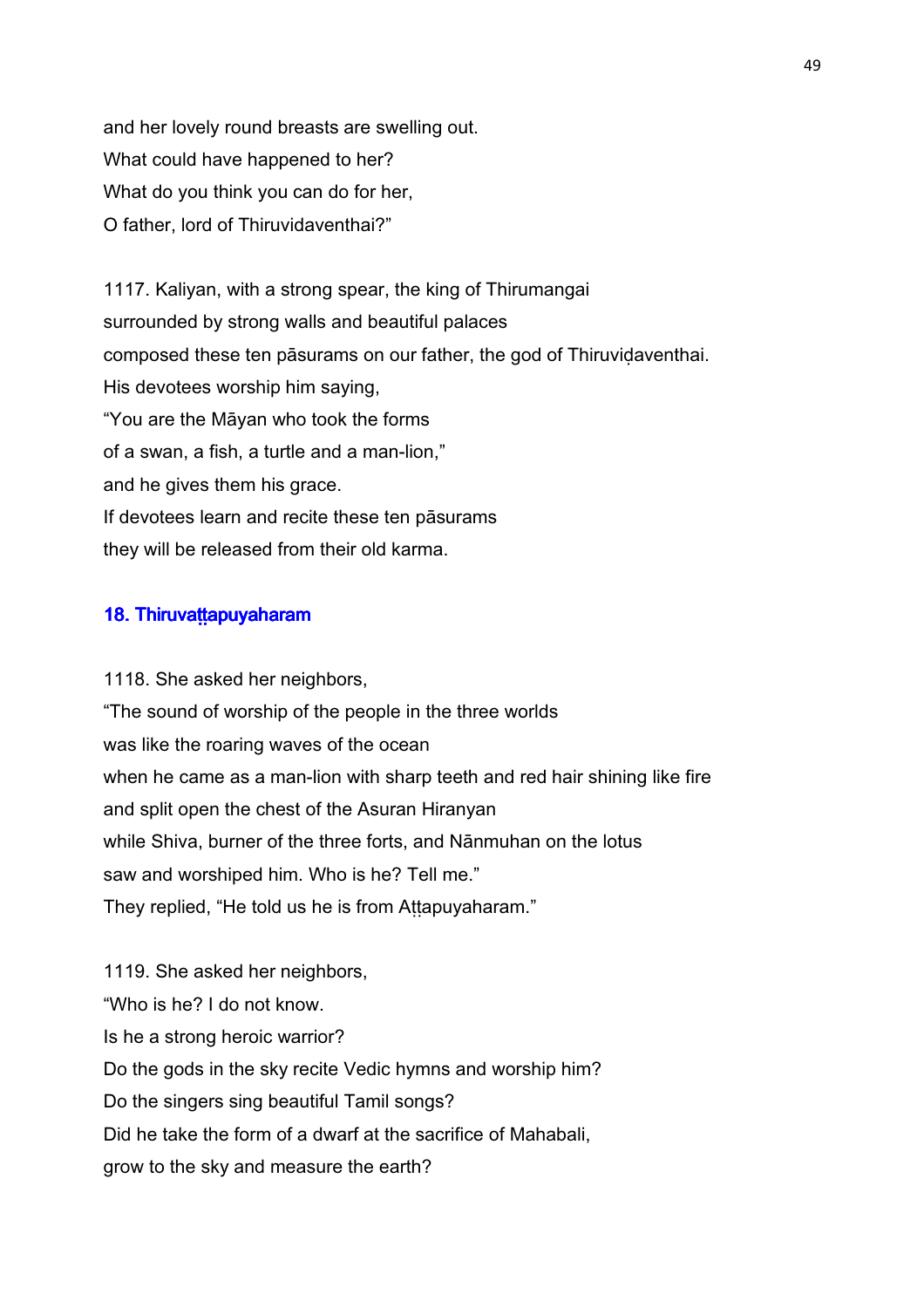Who is he? Tell me."

They replied, "He told us he is from Attapuyaharam."

1120. She asked her neighbors, "He carries arrows that shine like pure gold, a strong bow, a club, a conch, the shining sword Nanthaham, a discus, a shield and flowers. He broke the white tusks of the strong angry elephant Kuvalayabeedam and killed it. Who is that dark cloud-colored one?" They replied, "He told us he is from Attapuyaharam."

1121. She asked her neighbors, "Our Mayavan carried Govardhana mountain that shone like a precious jewel covered with clouds and saved the cows from the storm. Did he take the tusks of the elephant Kuvalayabeedam? I don't know his māyam. He carries a shining discus and a conch and stays among the Vediyars like a beautiful light in the sky. Who is he?" They replied, "He said he is from Attapuyaharam."

1122. She asked her neighbors,

"He gave the arts, the Vedas, the books on morals, the garbhasutras, grammar, philosophy and all other things to the gods in the sky and to the world. He has a strong mountain-like body and he is ornamented with precious jewels. Lakshmi on a lotus stays on his chest. Who is he with a conch in his hand?" They replied, "He said he is from Attapuyaharam."

1123. She asked her neighbors,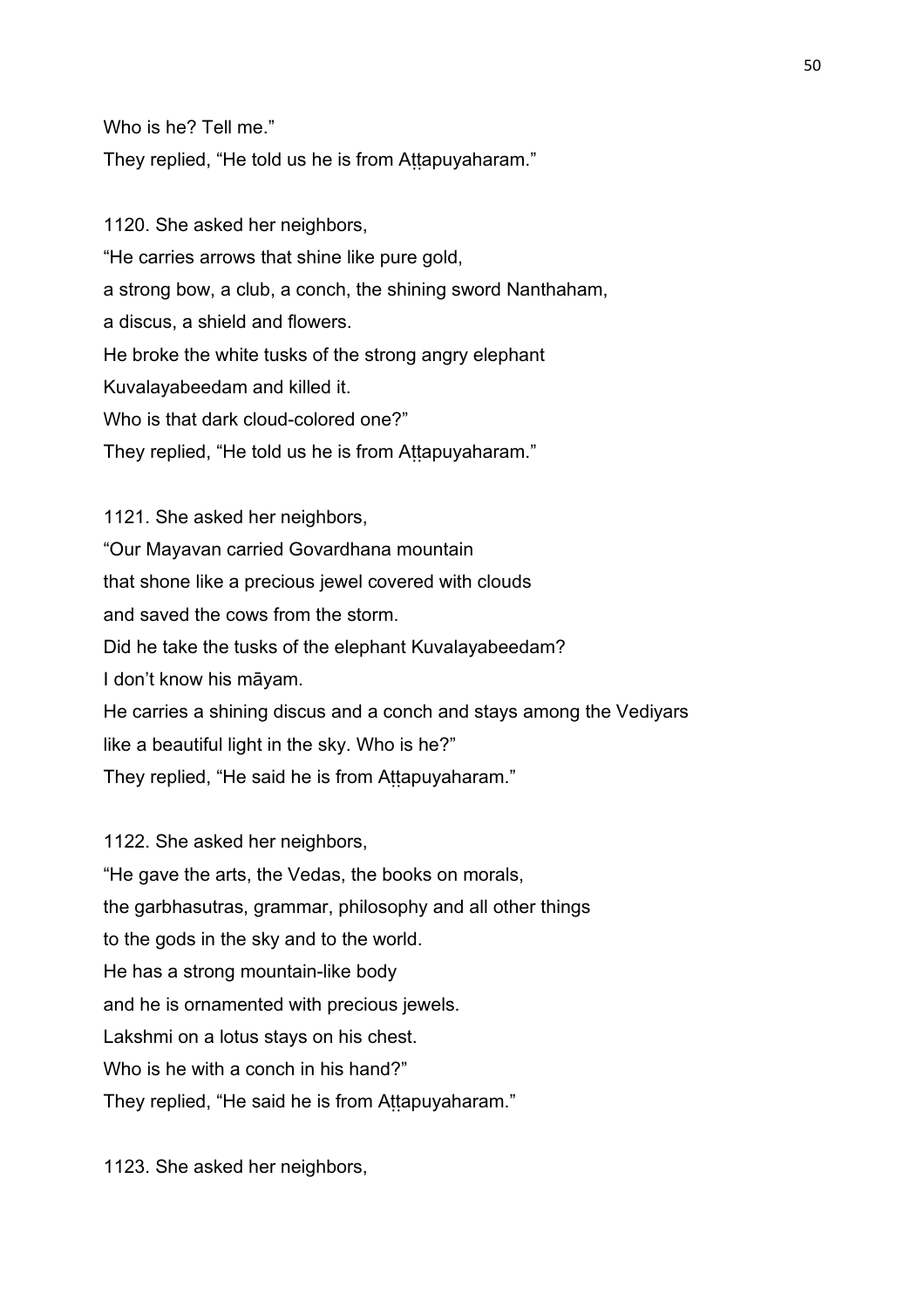"I don't know anything about him. He attracts the minds of girls and steals their chastity and enters their hearts. He makes their conch bangles loose. He has the color of the rising dark ocean, a puuvai bird, a kāyām flower, a blossoming neelam flower or thick clouds. Who is he?"

They replied, "He said that he is from Attapuyaharam."

1124. She asked her neighbors, "How can I describe the beauty of the thulasi garland that adorns him, swarming with bees? His body is fragrant with sandal paste and his lotus eyes look like a picture painted by a master. He has a majestic chest and arms and a beautiful mouth. Who is this handsome one?" They said, "He said he is from Attapuyaharam."

1125. She asked her neighbors, "He taught the Vedas to the sages while the gods, standing in all the directions, worshiped him. He, the beloved of the earth goddess, has the color of the ocean and carries a sounding conch and a discus in his hands. His eyes are like beautiful kāvi flowers. He is tall and he is like my life. Who is he?" They said, "He said he is from Attapuyaharam."

1126. She asked her neighbors, "I belong to him and my bangles don't stay on my hands. My heart doesn't want to stay with me. Even my waist that is thin as a vine

has opened its mouth and said that it belongs to him.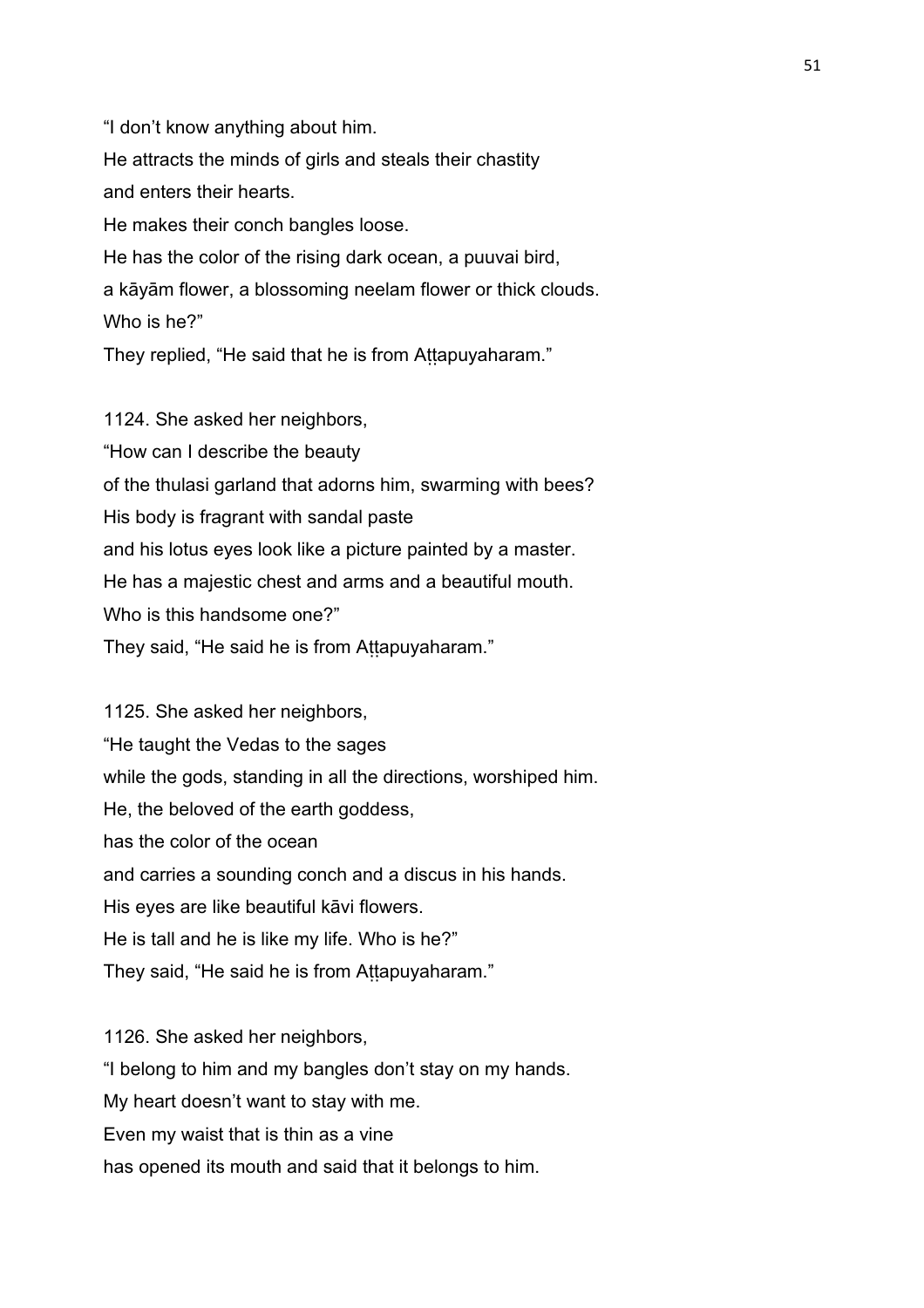His look kills me like poison.

I don't understand him and I am afraid of him. Who is he?" They said, "He said he is from Aṭṭapuyaharam."

1127. Kaliyan, the chief of Thirumangai surrounded by strong beautiful walls praised by all composed with sweet music a garland of ten pāsurams on Neḍumal adorned with long thulasi garlands, the god of Paramechura Vinnagaram worshiped by Vayiramehan, the famous king of Kacchi of the Thondai country. If devotees learn and recite these pāsurams, worshiping him, they will go to Vaikuṇṭam.

## 19. Kachi Thirupparameswara Vinnaharam

1128. The sacred place of our god who is the meaning of all words, taste, sound, and smell and the creator of Shiva and Nānmuhan is the Paramechura Vinnagaram temple in beautiful Kacchi surrounded by ponds where the Pallava king, a fine archer and chief of the Mallaiyar, worshiped him as many monarchs of the earth praised him and bowed to his ankleted feet.

1129. The sacred place of lotus-eyed Kannan, the creator of the wide sky where clouds float, of the ocean, sun, moon, earth and mountains and of Nānmuhan from his navel is the Paramechura Vinnagram temple in beautiful Kacchi surrounded by tall walls where the Pallava king, a strong archer and conquerer of the southern Pandyan king of many chariots,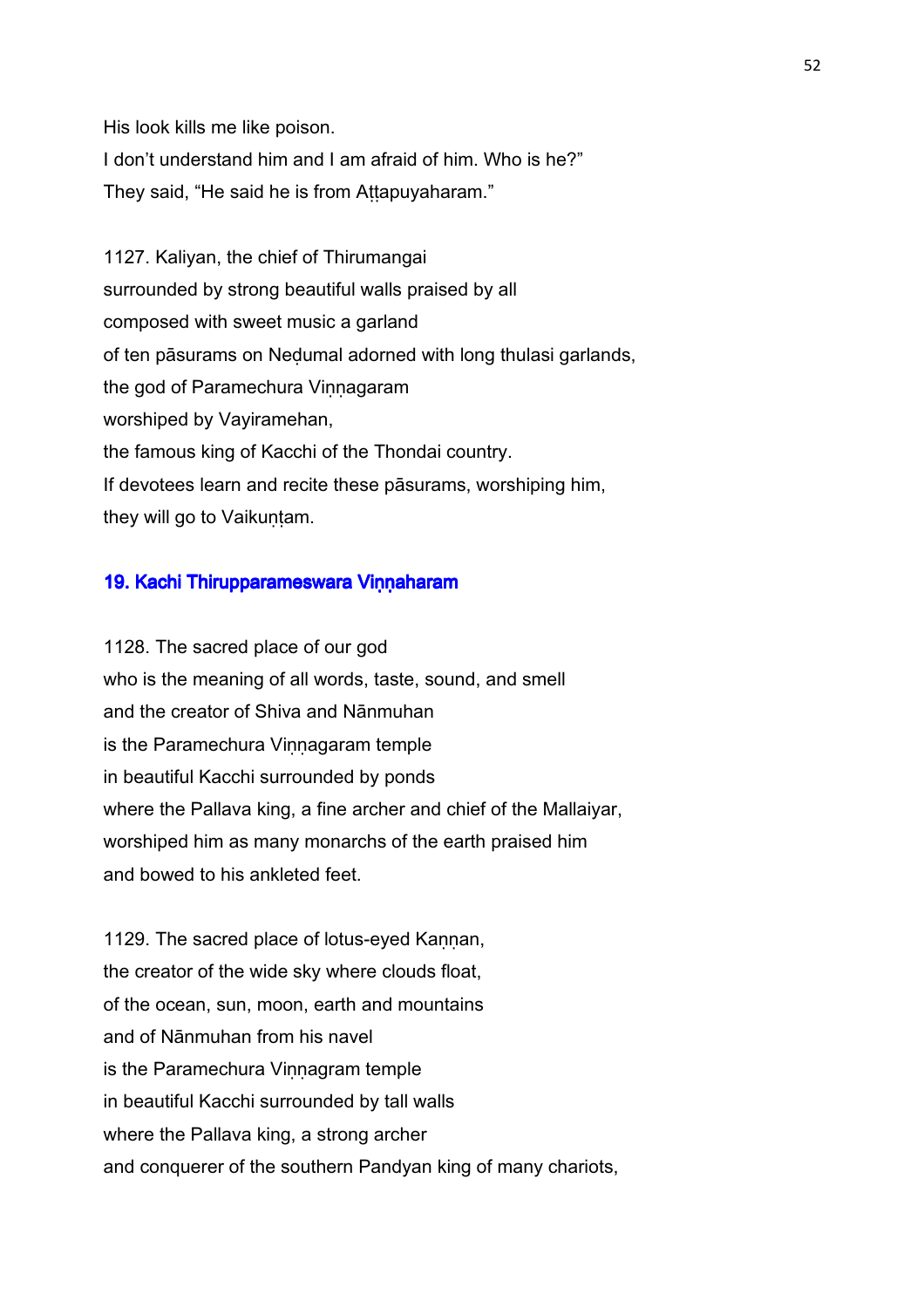worshiped him.

1130. The beautiful sapphire god who rests on the milky ocean and gave a boon to the Asuran Kesi when he came as a horse stays in sacred Paramechura Vinnagaram in beautiful Kacchi filled with shining palaces where the famous Pallava king who conquered and wounded his enemies in Mannai with his spear worshiped him.

1131. My father who swallowed the earth, the eight directions, the sky, the oceans with waves, fire and wind stays in sacred Paramechura Vinnaharm temple in beautiful Kachi filled with shining palaces where the Pallava king who bent his bow and made his enemies retreat from the battlefield worshiped him.

1132. Our lord who saved the long-trunked elephant Gajendra from the crocodile that caught it when it went to get flowers in the pond, and who entered the water and danced on the heads of the snake Kālingan stays in sacred Paramechura Vinnagaram temple in beautiful Kachi filled with lovely palaces where the Pallava king who fought and conquered the Pandyan king of the southern land surrounded with hill-like forts and groves dripping with honey worshiped him.

1133. Our lord who fought with Hiranyan in the form of a man-lion, splitting open and wounding the powerful chest of the Rākshasa, stays in sacred Paramechura Viṇṇagaram in beautiful Kachi filled with lovely palaces worshiped by the famous Pallava king who rules with his scepter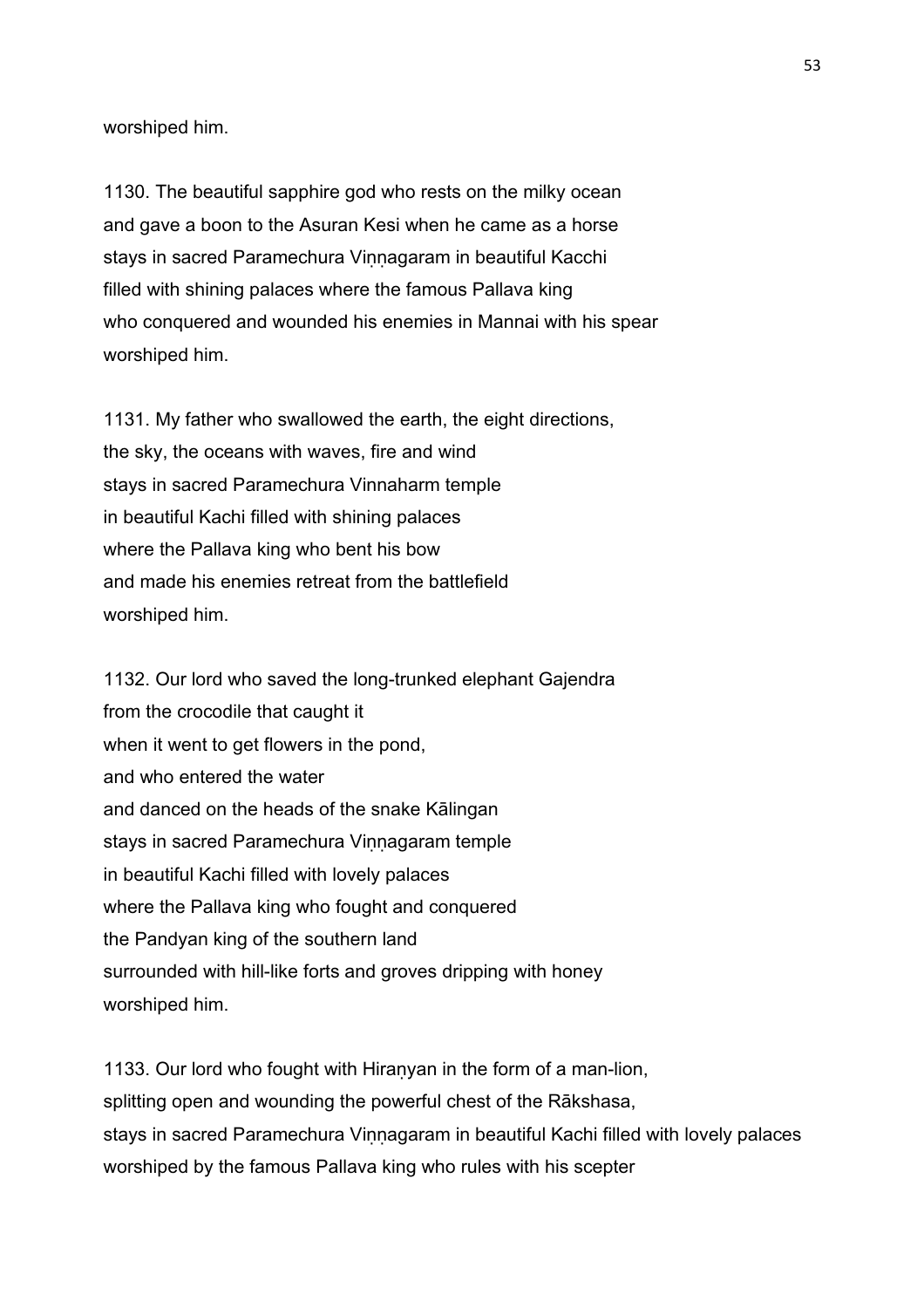and his white umbrella that casts a shadow and his army that marches carrying spears and victorious bull banners to conquer their enemies.

1134. Our god who went as a dwarf and took the earth and the sky by tricking Mahābali, the king who wore a shining crown, stays in sacred Paramechura Vinnagaram temple in beautiful Kachi where the Pallava king, the ruler of the whole world, who fought and conquered the southern Pandyan king in Karuvur surrounded with strong forts, worshiped him.

1135. Our god who, as Rama, gathered a monkey army and made a bridge on the ocean stays in sacred Paramechura Vinnagaram in beautiful Kachi filled with palaces studded with diamonds where the Pallava king who raised his spear in his right hand and fought mightily in Nenmeli, making his enemy Villavan retreat from the battlefield, worshiped him.

1136. Our lord who fought the strong, wicked seven bulls and conquered them for the sake of Nappinnai whose forehead shines like the crescent moon stays in the sacred Paramechura Vinnagaram temple in beautiful Kachi surrounded with ponds where the Pallava king with drums roaring in battle like the ocean who conquered heroic kings with blood-smeared swords worshiped the lord..

1137. Kaliyan the chief of Thirumangai where fields flourish composed ten pāsurams on the god of Paramechura Vinnagaram temple where the famous Pallava king, the ruler of the world, worshiped the lord. If devotees learn and recite this wonderful garland of Tamil pāsurams they will shine as kings, possessing chariots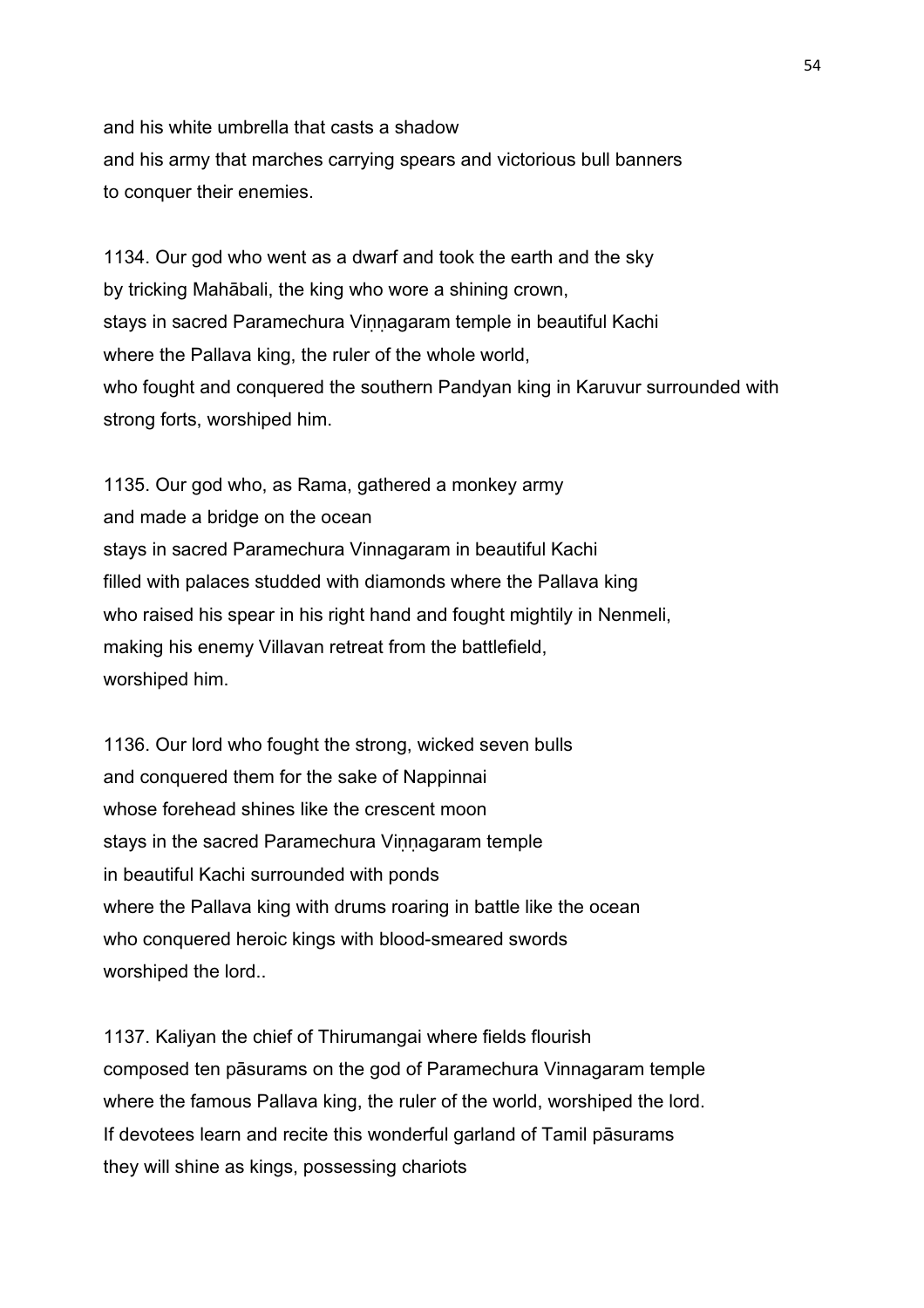and ruling the world surrounded by the roaring ocean by the grace of Lakshmi.

# 20. Thirukkovalur PERUMAL

1138. The dear lord swallowed all the mountains where clouds float, the seven oceans, the sky, the earth and all things, kept them all in his stomach and lay on a tender banyan leaf at the end of the eon. I saw him in Thirukkovalur where fine paddy grows shining in the fields and where pure reciters of the Vedas perform Soma sacrifices on the southern banks of the Pennai river that flourishes with abundant water.

1139. He rests on Adisesha on the ocean, as the gods in the sky bring fragrant thulasi garlands, sandal paste, fragrances and lamps to worship him and both Lakshmi whose breasts are smeared with sandal paste and the earth goddess rub his feet. I saw him in rich Thirukkovalur where the reciters of the Vedas make the five sacrifices and three fires and worship him reciting the six Upanishads and the four Vedas with musical songs that have seven ragas. They think only of him in their minds night and day.

1140. When the pious elephant Gajendra was caught by a terrible crocodile with sharp sword-like teeth in the pool in a grove where tender shoots and blossoms bloomed. he was terrified and called the lord, and our god with his discus came to the pond,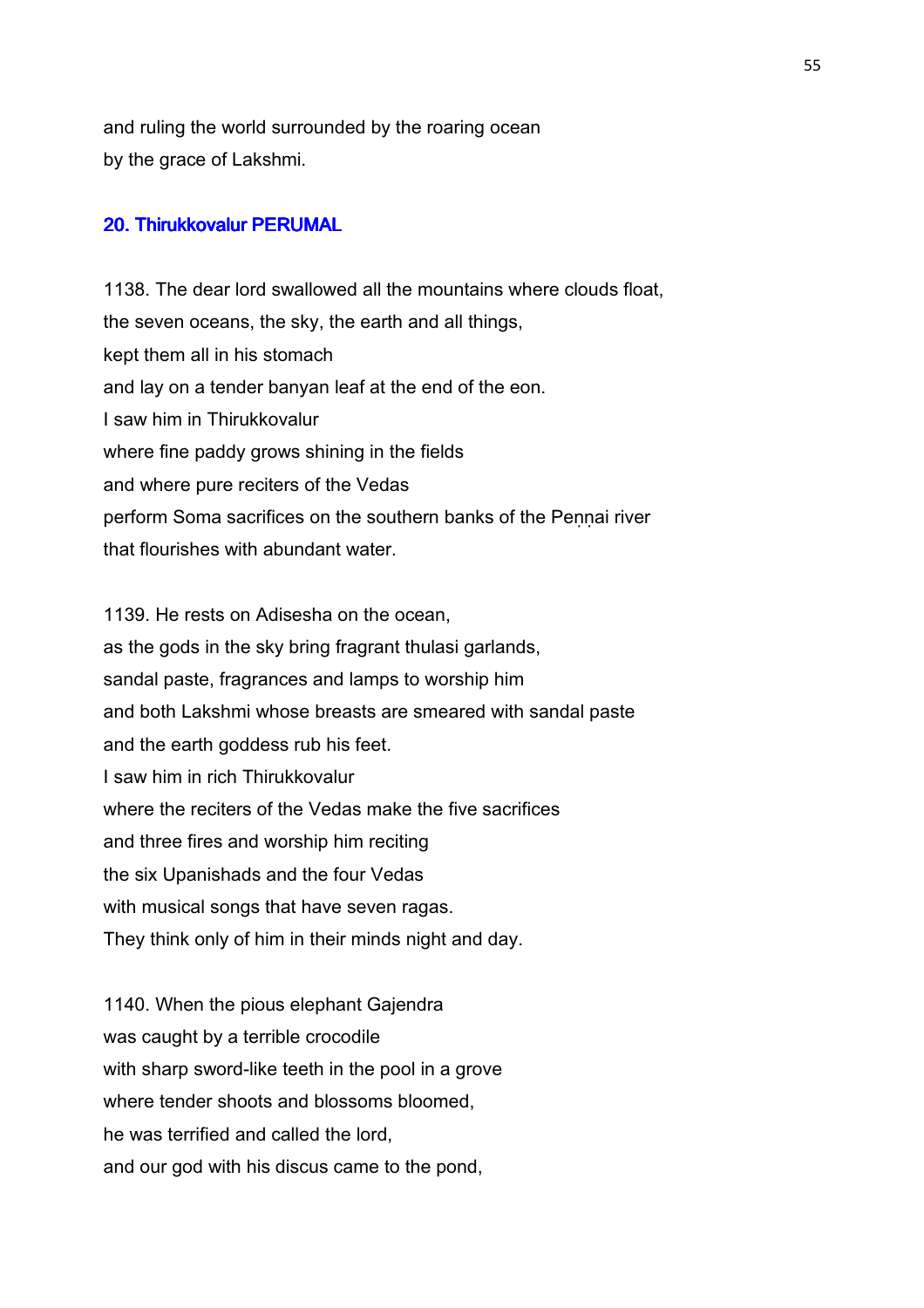killed the crocodile, saved Gajendra and gave him his grace. I saw our lord in Thirukkovalur where dark neelam blossoms bloom, large punnai buds open with the color of red gold and lotuses in the beautiful ponds shine like fires.

1141. The lord, sweet nectar for his devotees who shed tears of devotion for him, rode on Garuda, fought with the Māli, strong in battle, conquered and destroyed the Rakshasas and released the people of the earth from their troubles. I saw him in Thirukkovalur surrounded with groves where kongu trees, budding surapunnai trees and kuravam trees grow and the sweet sugarcane plants in the fields listen to the singing of swarms of lined bees and sleep.

1142. Our god who fought and killed with one arrow the Rākshasas Karan, Kavandan, Māli and the monkey king Vāli who carried spears smeared with blood, destroying the army of Rākshasas with teeth shining like crescent moons and their king Ravanan in Lanka, stays in famous Thirukkovalur where devotees recite pāsurams on all the porches of shining palaces where a breeze blows from groves surrounded with ponds. I saw him there.

1143. When the cowherd mother Yashoda tied up Kannan because he stole fragrant butter from the uri and ate it, he cried and his wide eyes were filled with tears and he looked like an elephant tied to a stake. I saw him staying with Lakshmi and the eight-armed earth goddess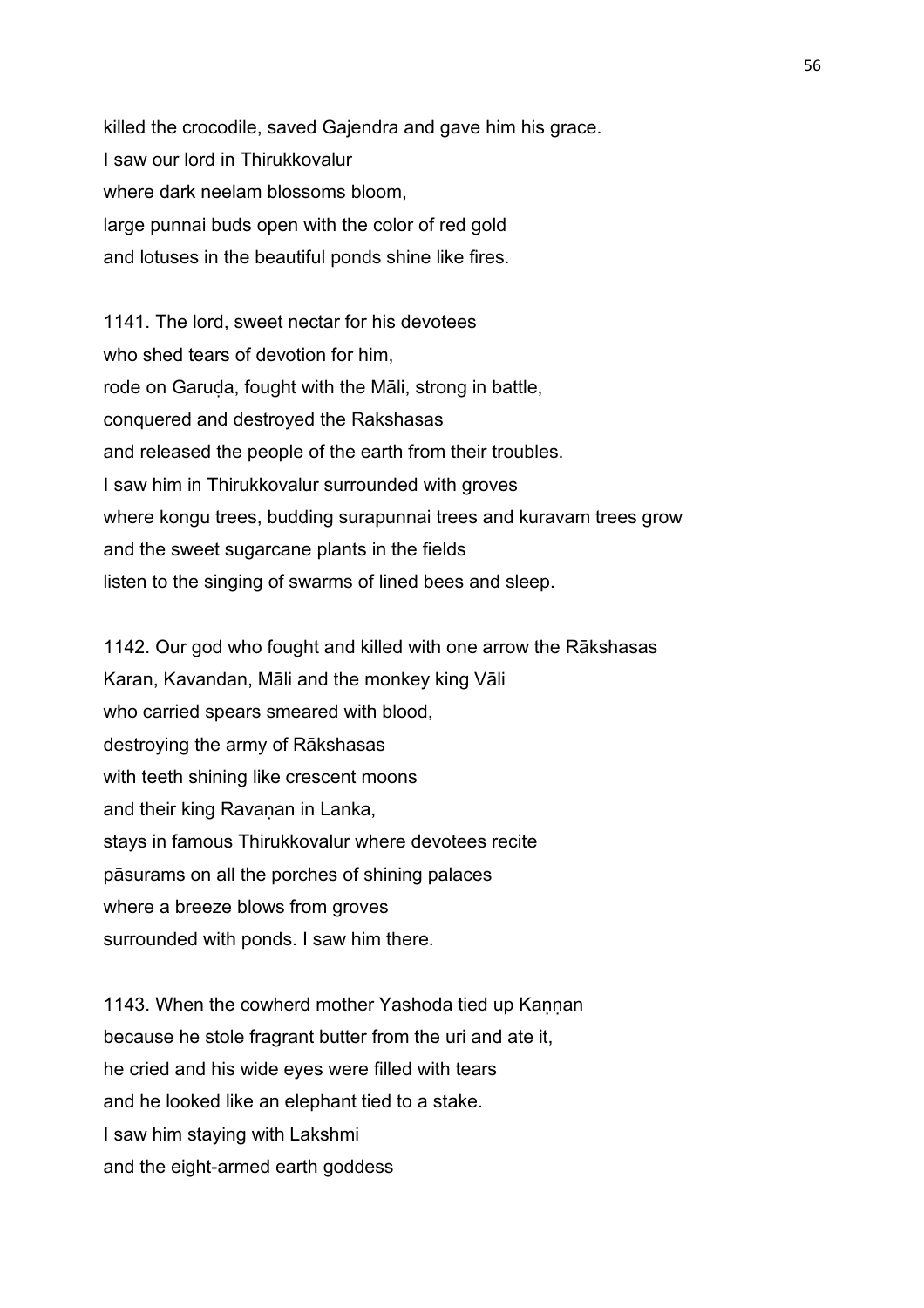in Thirukkovalur filled with rich palaces studded with shining diamonds.

1144. The lord grew angry at the elephant Kuvalayābeedam and killed it, fought with the Rākshasa Kesi when he came as a horse, conquered the seven bulls to marry Nappinnai, killed the wrestlers when they came as marudam trees, killed Sakaṭāsuran when he came as a cart and fought and killed his enemy, the evil Kamsan. I saw him in Thirukkovalur surrounded with groves where the buds of cherundi flowers bloom and drip honey and kamugu trees ripen with dark fruits and pālai trees spill white pearls as their dried beans shine like emeralds and their ripe fruits glow like corals.

1145. The lord who went as a messenger to Duryodhana for the Pandavas, drove a large chariot for Arjuna in the battle and conquered and killed all the Kauravas stays in flourishing Thirukkovalur where good Vediyars, skilled in the Vedas, gather together and praise the god, and Shiva, rider of the bull, Kubera, the king of Alahai, Indra, the king of the gods, and four-headed Nānmuhan come together and worship him.

1146. The lord who has beautiful hands, legs, a divine mouth and eyes, carries a shining discus and a conch in his hands and stays with the beautiful earth goddess and Lakshmi, is like the Kaṛpaga tree in Indra's garden and gives his grace to the gods and all others. His godly form is adorned with red clothes and ornamented with pure gold. I saw him in everlasting Thirukkovalur where Vediyar live, divine like Nānmuhan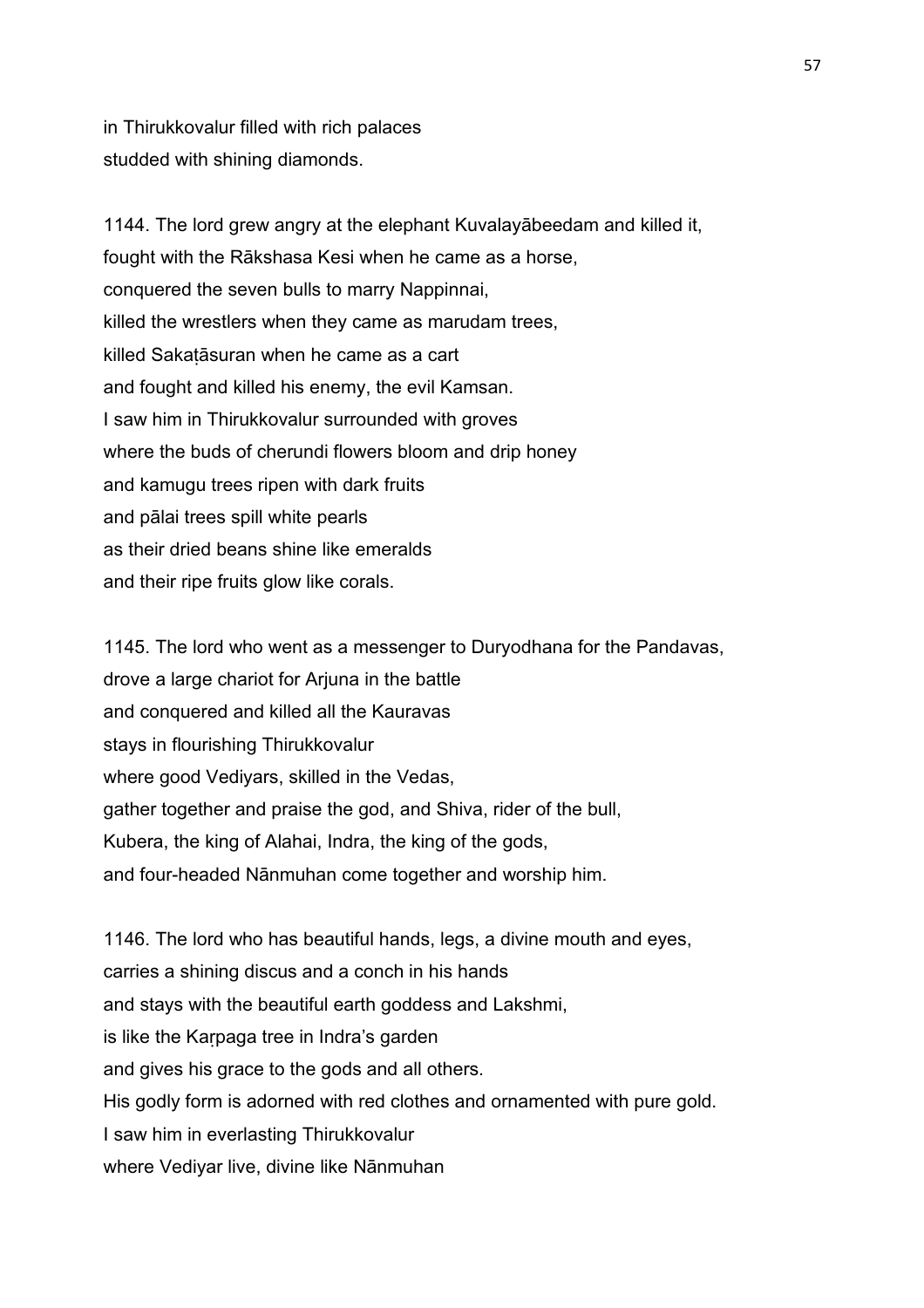and like Shiva who is colored fire red.

1147. Kaliyan the king of Thirumangai, with a shining sword and the beloved of his queens, composed pāsurams on the cloud-colored Thirumāl, bright as a blue emerald, who saved Gajendra from his suffering. I saw him in rich Thirukkovalur filled with good, renowned Vediyars, proficient in the Vedas. If devotees learn and recite these ten pāsurams and praise him they will rule this world and will be able to see the omnipresent one.

### 21. Thiruvayindirapuram

1148. The god who rests on the dark ocean on Adisesha took the form of a boar went to the underworld and brought up the cool earth goddess on his curving tusk, embracing her. He stays in everlasting Thiruvayindirapuram where bees drink honey from lotus flowers, sing sweet music and go to fresh cherundi flowers, embracing them and flying around in the beautiful grove.

1149. The highest lord, the meaning of the four Vedas, who carries a shining discus in his hand and embraces beautiful Lakshmi on his chest stays in Thiruvayindirapuram where madhavi vines grow on the mountain slopes and female bees fly around blooming lotus buds swarming and singing with the sound "tena tena."

1150. Māyavan, the divine lord, always true to his devotees,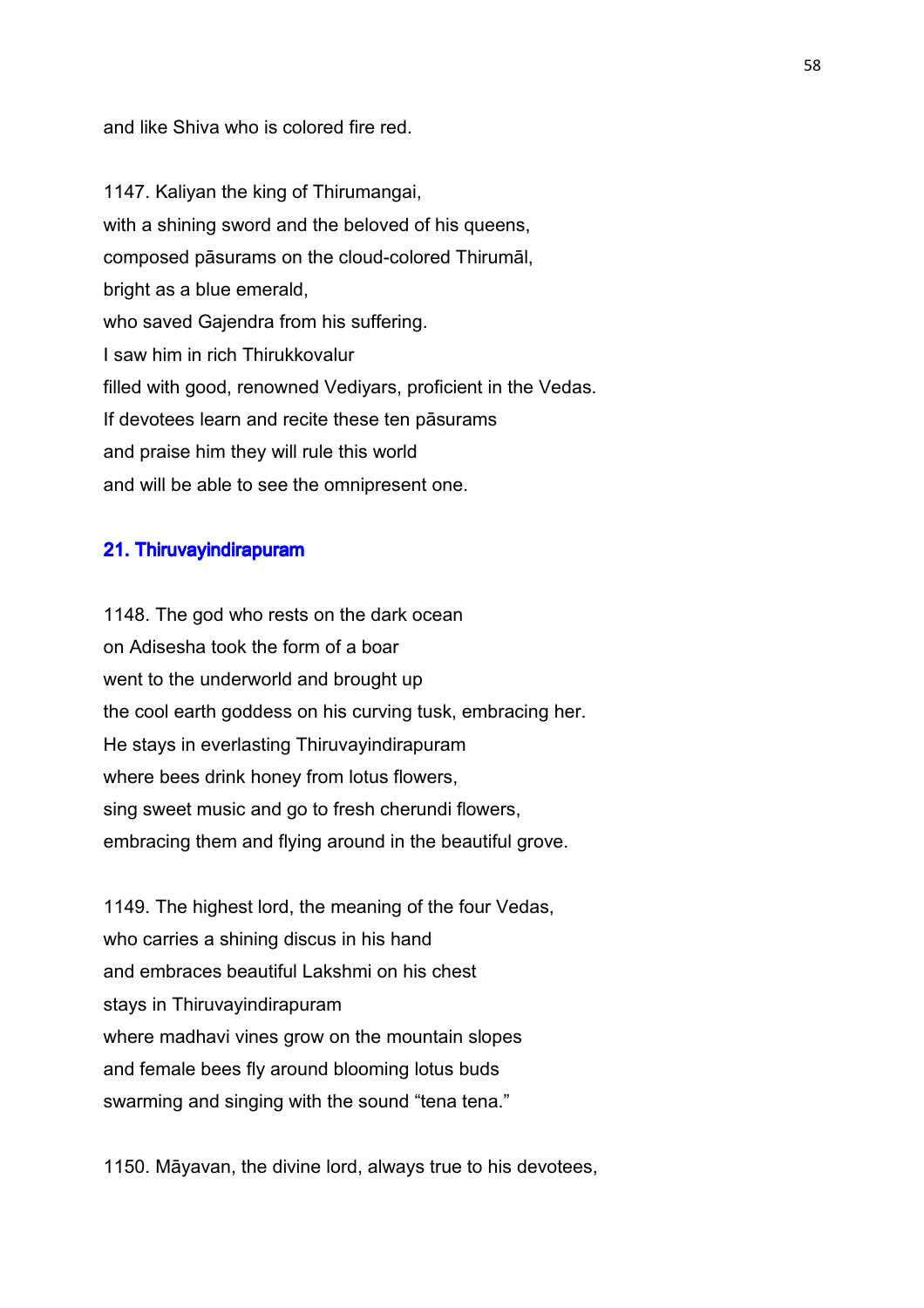who swallowed all the seven worlds and lay on a banyan leaf as a baby stays in shining Thiruvayindipuram where on the slopes of the hills madhavi vines embrace senbaga plants, mullai creepers dance in the wind, red lotuses bloom and palm trees flourish.

1151. Our god who split open the chest of his enemy the strong Asuran Hiranyan and gave his divine grace to his son Prahladan, stays in famous Thiruvayindipuram where flourishing cool wet fields have abundant water and mud and the soft juicy sugarcane plants growing there give cool shade and touch the sky.

1152. Our lord who went to the sacrifice of Mahabali, asked for three feet of land and measured the wide earth and the sky with his feet, and fought seven bulls to marry Nappinnai, the lovely vine-like daughter of a cowherd stays in Thiruvayindipuram where monkeys searching for food, jump from one branch to an another on vengai, kongu and shenbaga trees blooming with golden flowers and eat sweet jack fruits that taste as if they were mixed with honey.

1153. The dark cloud-colored lord who went to the forest as Rama with his young vine-like wife Sita because his stepmother Kaikeyi listened to her maid, the hunch-backed Manthara, and asked Rama to go to the forest stays in Thiruvayindrapuram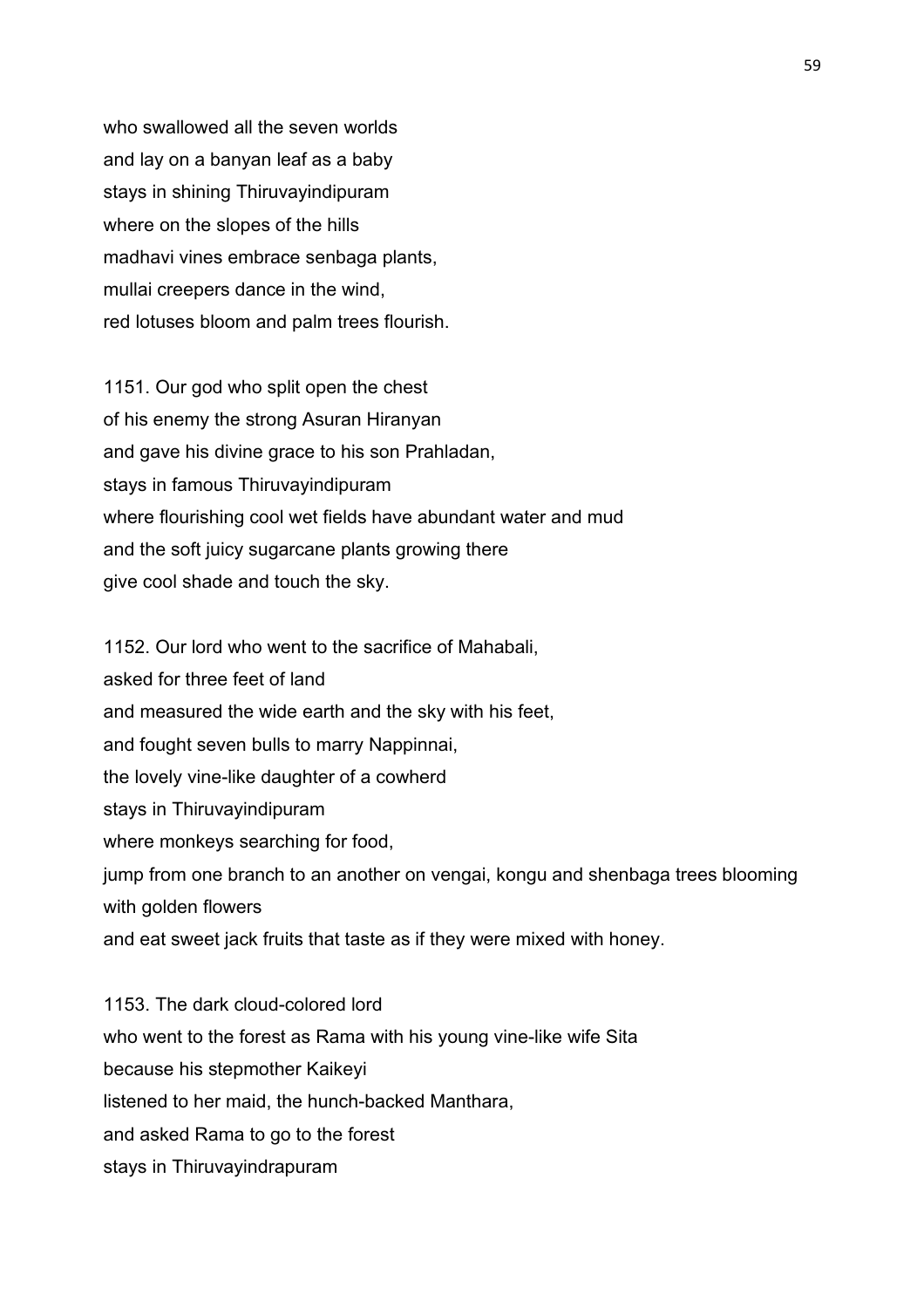surrounded with large walls and high mountains over which the moon floats as the flourishing groves drip with honey.

1154. Our lord who, as Rama, fought and destroyed the ten crowns of the king of Lanka to bring back his beautiful vine-like Sita with a waist as thin as lightning stays in cool Thiruvayindipuram where a male swan with his mate sits sweetly on a lovely bed of lotuses under the shadow of a shining mountain and the fine paddy plants fan them.

1155. Our lord who, as Rama, broke the bow to marry Sita with soft, fragrant dark hair, and carried Govardhana mountain as an umbrella to stop the terrible storm and save the frightened cows and the cowherds stays in Thiruvayindipuram where the flourishing river with its rolling waves brings the ivory of rutting elephants from the high mountains along with the fragrance of akil plants and deposits them all in the paddy fields.

1156. Our father who drove the chariot for Arjuna in the cruel Bharatha war and killed the Kauravas with strong spears in their hands stays in Thiruvayaindipuram where on the cool slopes of the hills betel leaves grow abundantly and the young kamugu trees with branches spread their fragrance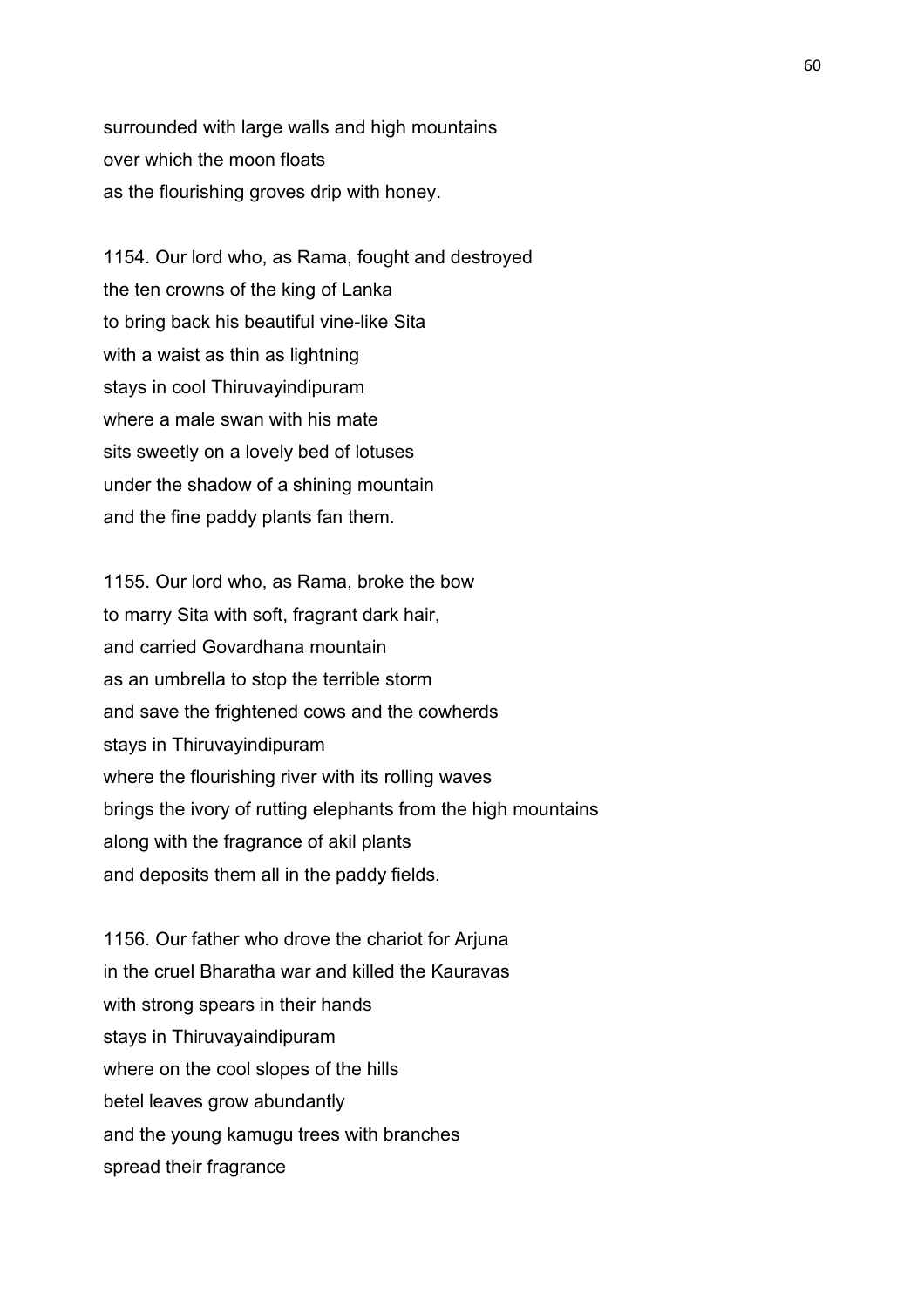while fish frolic in the flourishing rivers that flow to the fields.

1157. Kaliyan who carries a strong spear composed ten beautiful Tamil pāsurams praising the god of the gods in Thivayindipuram where the gods of the sky and the Asurans go to worship him. He measured the earth and the sky with his two feet at Mahabali's sacrifice. If devotees sing these ten beautiful Tamil pāsurams, the results of their bad karma will disappear.

### 22. Thillaichitrakuḍam

1158. O devotees, if you want to rule the world of the gods, you do not have to starve and suffer and do tapas and all of your five senses do not have to be restrained. Just go to Thillai Chitrakuḍam where peacocks dance, fish frolic in the water of the springs, bees drink honey and flags flutter on the tops of palaces.

1159. O devotees, if you want to reach him who embraces Lakshmi on his chest. you do not have to eat vegetables and fruits or perform tapas by standing for long periods of time and undergo the five types of sacrifices with fire. Just go to the famous Thillai Chitrakudam and worship him where good Maṛaiyāḷars recite the Vedas always and make sacrifices with fire that rises high, and just keep the lord in your heart.

1160. O devotees, if you want to see the lord who went through the ocean to the underground world as a boar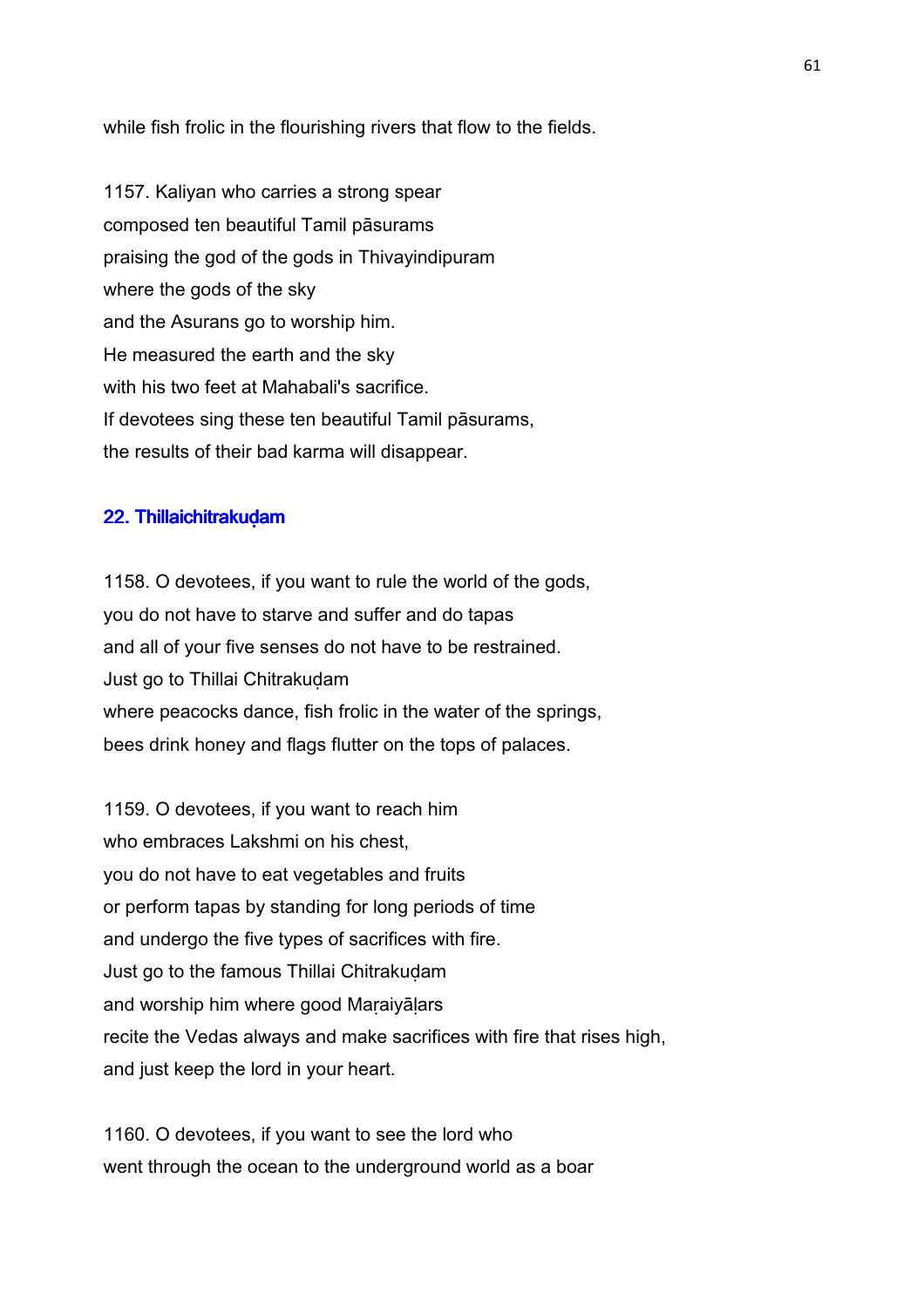and rescued the earth goddess stolen by an Asuran, just go to Thillai Chitrakudam, the sacred temple surrounded with jeweled palaces covered with pure gold where the Pallava king with a large army brought gold, pearls and jewels and worshiped him.

1161. O devotees, you say that your sorrow-filled births will go away if you recite the divine names of the lord who went as a dwarf and asked for three feet of land at the sacrifice of Mahābali and measured the world and the sky with his two feet. If you want to reach him, just go to Thillai Chitrakudam where Thirumāl with divine Lakshmi rests happily on Adisesha on the dark ocean and worship him, and you will not be born again.

1162. O devotees, if you want to reach the lord who came as the sage Parasuraman carrying an axe and fought with many kings to save this world encircled by the seas, just go to famous Thillai Chitrakudam surrounded with blooming groves where he stays with the earth goddess and Lakshmi as the goddess of fame shines everywhere.

1163. O devotees, if you want to live thinking only of the dark-colored lord shining like a jewel, who as Rama shot his sharp arrows at the ocean and built a bridge to go to Lanka, just go to beautiful Thillai Chitrakudam where Vediyars recite the Vedas that they know so well and young girls listen to their recitation and sing after them while parrots hear the girls and chant with them.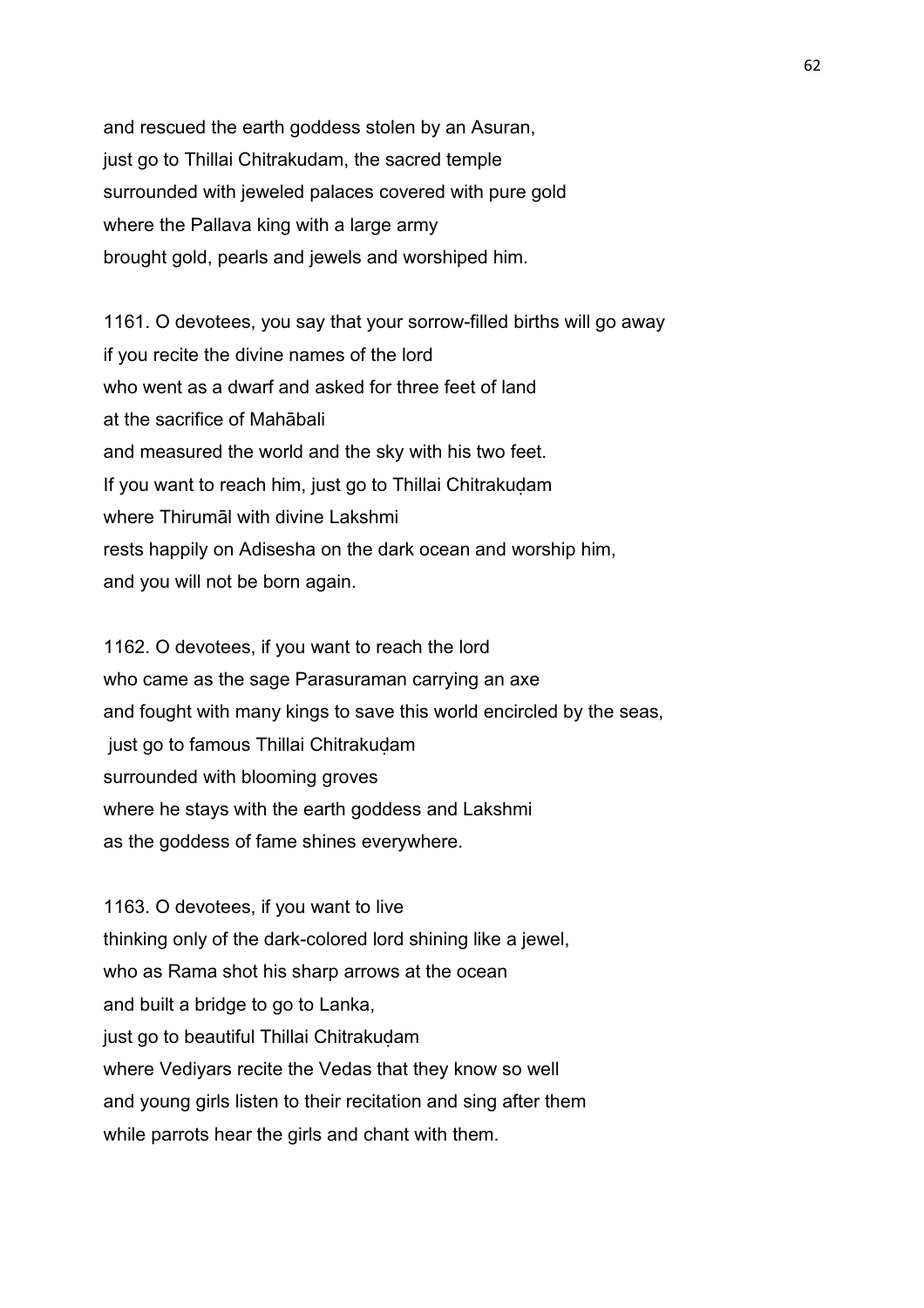1164. If you want to keep in your heart the lord who loved the soft arms of Nappinnai, the cowherd girl adorned with jasmine flowers on her hair, and the divine Lakshmi, born from the milky ocean rolling with waves, whom he keeps on his divine chest, just go to sacred Thillai Chitrakudam surrounded by the divine river Veḷḷāru that carries elephants' tusks and sandalwood from the hills while the moon circles around that lovely place.

1165. O devotees, if you want to reach the ornamented feet with sounding anklets of the Māyan who grazed the cows and carried Govardhana mountain as an umbrella to rescue the cows when they suffered in a terrible storm, just go to flourishing Thillai Chitrakudam where the god of gods, the divine light, stays, worshiped by three thousand Vediyars, the learned of the Vedas.

1166. O devotees, if you want to remove the karma that you have collected because of your passion for women with dark eyes that are like spears for fighting. and want to reach the famous world that is above even the world of the gods, just go to shining Thillai Chitrakudam where kayal fish frolic in the seeded fields, beautiful neelam flowers bloom everywhere and the Veḷḷāru river flows with abundant water and brings pearls.

1167. Kaliyan, the generous poet who gives like rain composed a garland of ten Tamil pāsurams on Thirumāl so the people of the world may hear them and be happy.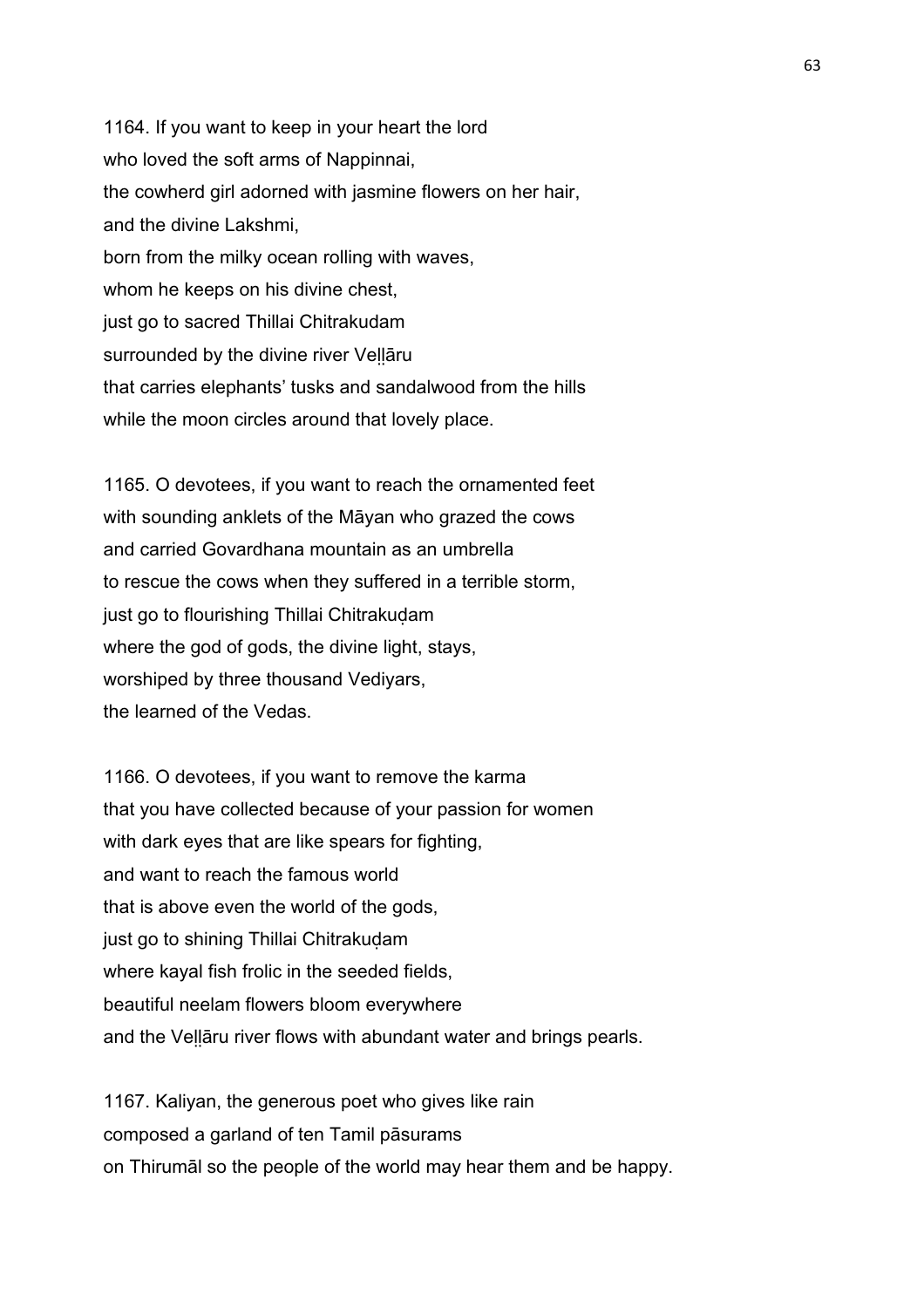If devotees learn and recite these ten musical pāsurams on the lord of beautiful Thillai Thiruchitrakuḍam surrounded with lovely groves and the sea rolling with waves, they will go to heaven and stay under the feet of him who measured the world and the sky in two steps, and they will live for many ages.

### 23. Thillaichitrakuḍam

1168. The lord danced on a pot, went between two marudam trees and killed the Asurans, wrestled with the Mallars sent by Kamsan and killed them, killed Kesi when he came in the form of a horse, and grazed the cows and protected them and the cowherds from a terrible storm using Govardhana mountain as an umbrella. The god of Thillai Chitrakudam surrounded with high blooming groves comes on the street with victory.

1169. Kannan, the lord of Thillai Chitrakudam who drank the poisonous milk of the devil Putanā and killed her, comes on the street with victory as the cowherd women sprinkle flowers that drip honey on him and say, "He is the husband of the lovely earth goddess and of Lakshmi seated on a lotus swarming with honey-drinking bees." He stays in Thillai Chitrakudam.

1170. The lord walked between two Marudam trees and killed the wrestlers as all the people in the eight directions bowed to him while the gods in the sky and people praised his heroism and strength reciting his thousand names. The god of Thillai Chitrakudam comes on the street with victory

as the cowherd women scold him saying, "He stole and ate our butter."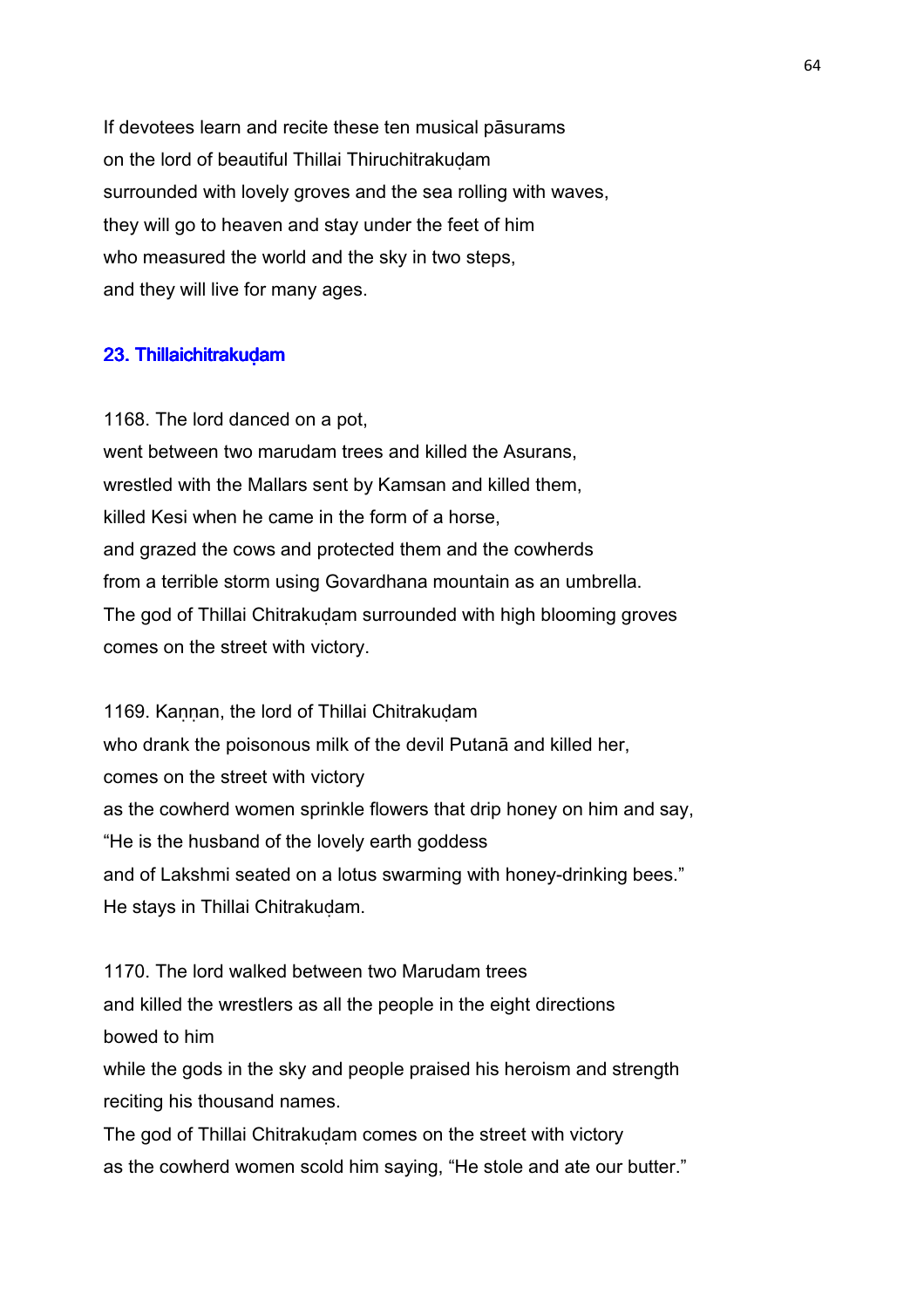1171. When Kannan plunged into a cool pond blooming with lotuses fought and danced on the head of the sharp-toothed snake Kālingan, the gods in the sky, astonished, looked on and the long-eyed cowherd women ornamented with bangles were frightened to see him and called the other cowherd women to come. He, the god of Thillai Chitrakuḍam, comes on the street with victory.

1172. Kannan, dark as a rain-giving cloud, wears on his chest a thousand garlands, gold ornaments and pearls that shine like a waterfall. The lord who conquered seven bulls to marry dark-haired Nappinnai, the daughter of a cowherd, comes with victory on the street of Thillai Chitrakudam.

1173. Victorious Kannan, the god of Thillai Chitrakudam, comes on the street riding the divine Garuda that looks like a beautiful mountain as all the people of the world bow to him, praise him and say, "He destroyed Lanka shooting arrows at the Rākshasas. He saved the cows and the cowherds carrying Govardhana mountain as an umbrella."

1174. Kannan, the heroic god of rich Thillai Chitrakudam where gods come and bow to him comes on the street looking like a mountain of kohl as the cowherd women with beautiful long eyes like kāvi flowers fold their hands in worship, praise him and say, "Who could do this heroic deed except him? Angry at the strong elephant Kuvalayābeedam, he killed it."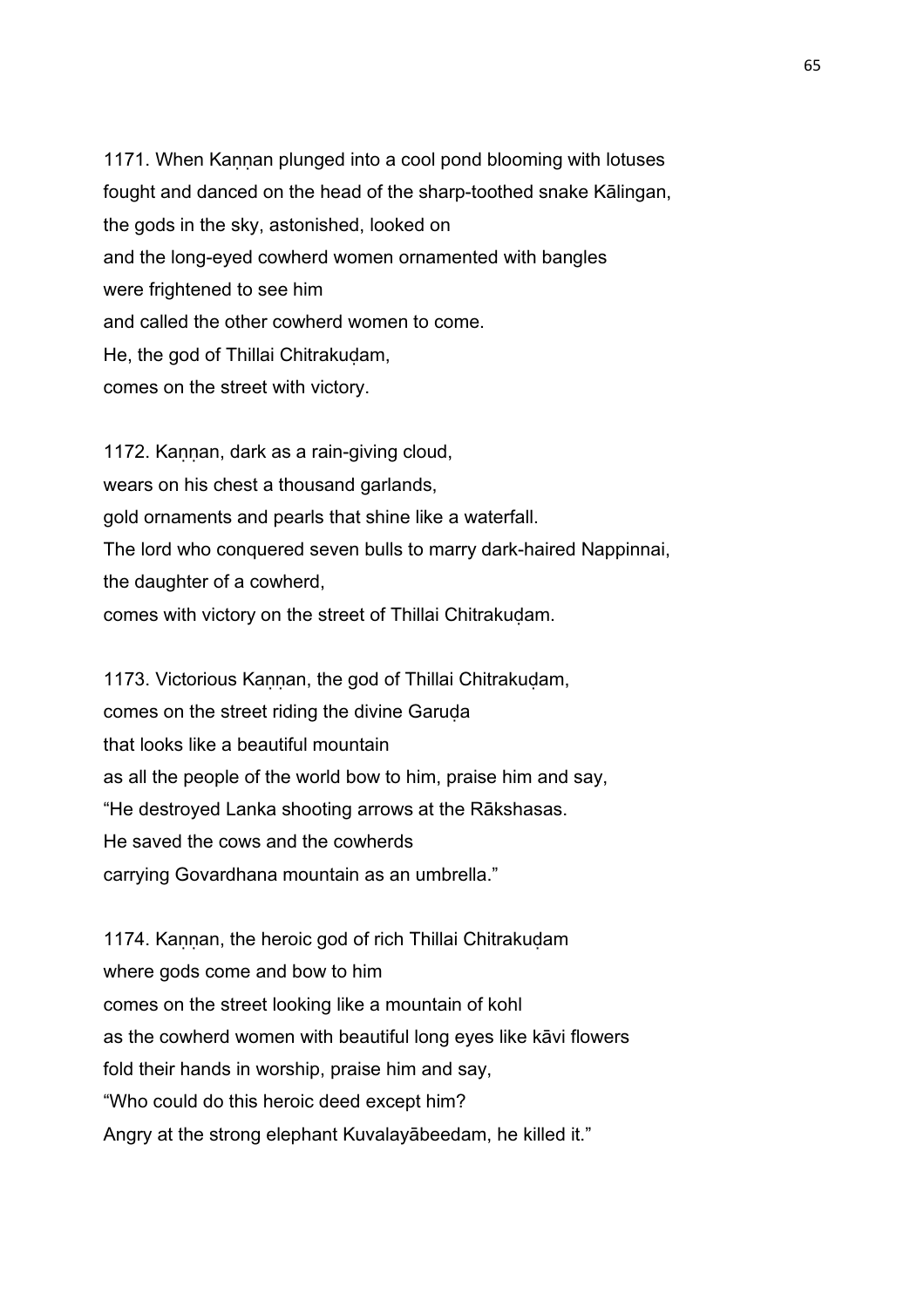1175. The god of Thillai Chitrakudam who took the form of a man-lion dancing with a thousand arms, two fire-like eyes long sharp teeth and a gaping mouth, and went, fought with Hiraṇyan, terrifying him, and splitting open his chest comes victoriously on the street.

1176. The god of Thillai Chitrakudam colored like a dark cloud comes on the street victorious, holding a discus and a conch in his hands as the heroic gods of the sky surround him and all the seven worlds worship and praise him while Nappinnai, the daughter of cowherds, the earth goddess and beautiful Lakshmi accompany him.

1177. Kaliyan, the chief of Thirumangai who carries a spear and fought with his enemies composed ten beautiful Tamil pāsurams on the god of Thillai Chitrakudam filled with blooming groves dripping with honey. If devotees recite these ten Tamil poems they will not experience the results of their bad karma.

#### 24. Seerkāzi Shrirāmaviṇṇaharam

1178. The lord who went to Mahabali's sacrifice as a dwarf, took three feet of land from the king, measured the earth and the sky with his two feet and kept the king as his slave stays in Shriramavinnagaram where reciters of the Vedas and the six Upanishads perform the five sacrifices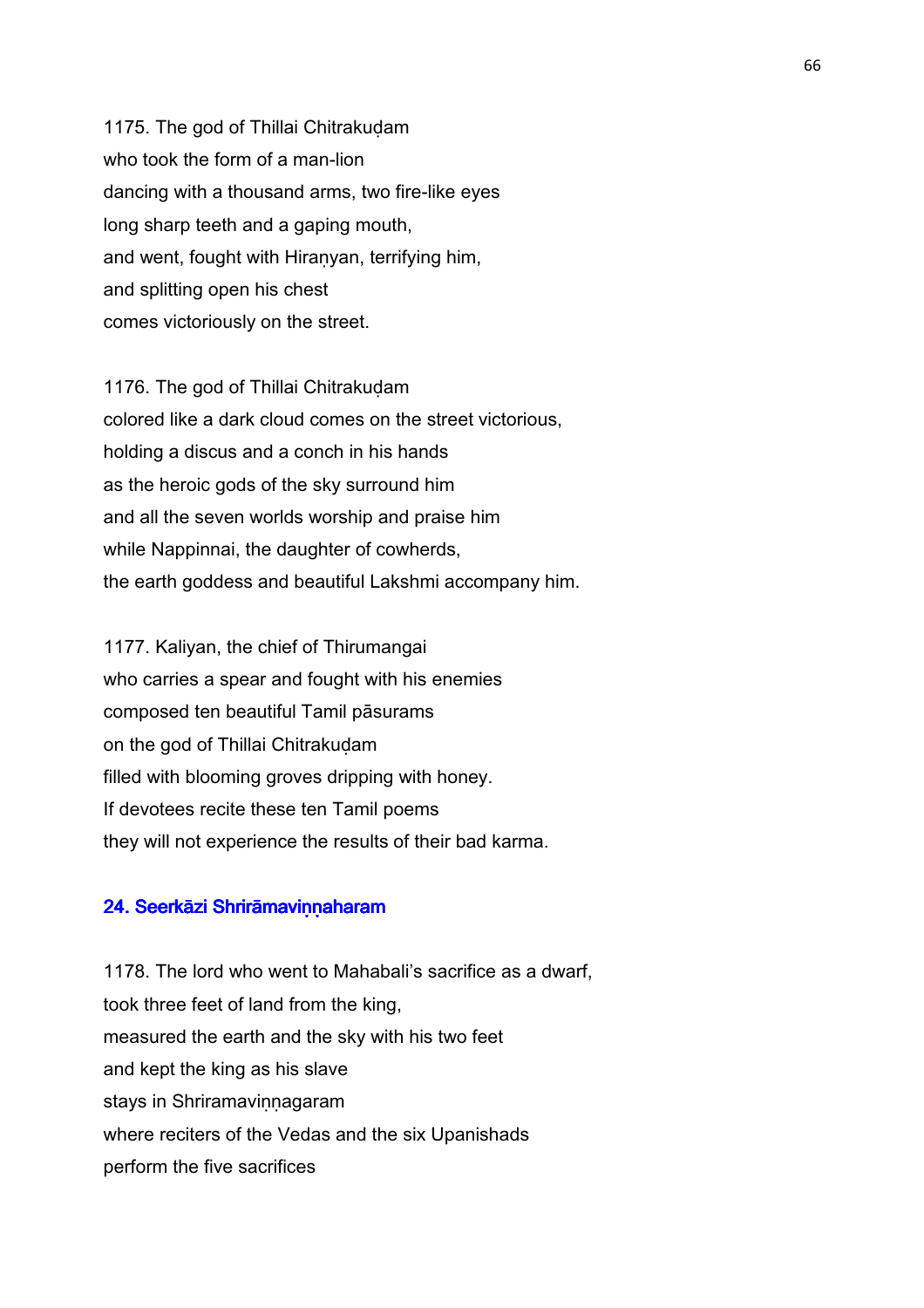and the people sing the seven kinds of music and celebrate many festivals on the streets. Go to that temple and worship his feet.

1179. Our father who removed the pride of Nānmuhan with the help of the famous sage Romasa and took away the curse that had made Shiva a beggar, causing Nānmuhan's skull to fall from his hand stays in Sriramavinnagaram surrounded with fields where lotuses bloom dripping with honey, fish frolic in ponds and cranes that see the pearls from the conches think they are their eggs and, going near them, stay there. O devotees, go to his temple and worship his shining lotus feet.

 1180. The lord who took the form of a boar with sharp horns, split open the earth and brought the earth goddess from the underworld, and cut off the thousand strong arms of Vāṇāsuram with his sharp discus smeared with oil stays in Shriramavinnagaram where the women who work in the fields see the flowers of neytal and kuvalai plants and think they are eyes and see the blooming kumudam flowers and think they are mouths, and, not realizing they are weeds, they go away without plucking them. O devotees, go to that temple and worship his feet.

1181. Our lord who conquered the seven bulls to marry Nappinnai with soft cotton-like feet. and who split open the golden ornamented chest of Hiranyan with his sharp claws as the blood gushed out of the Rākshasa's body stays in beautiful Shriramavinnagaram where the sapphire stones studding the palaces increase the color of the darkness,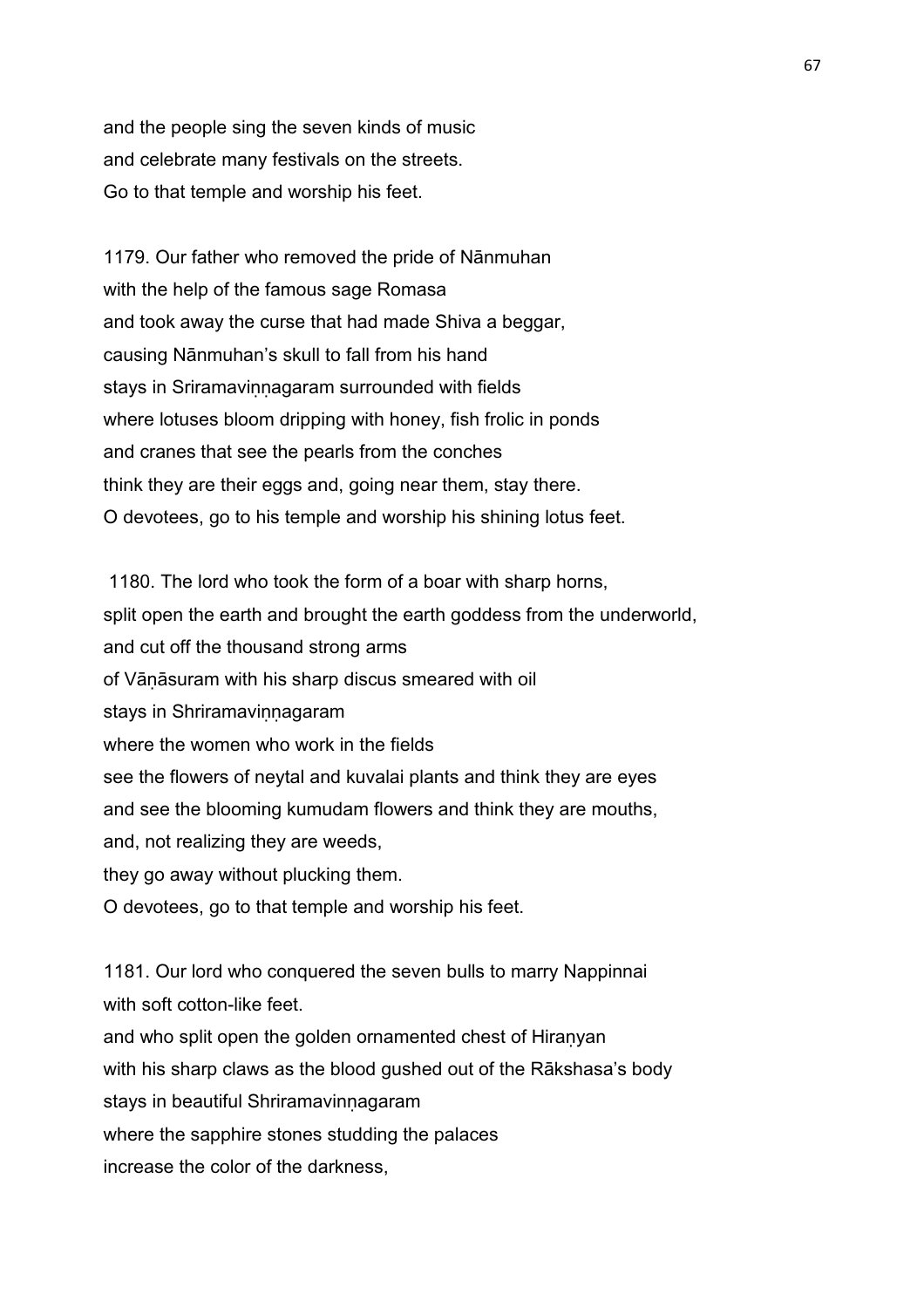and the pearls studding the palaces give light like the cool moon and the corals studding the palaces give red light like the sun. O devotees, go to that temple and worship the feet of the faultless god. .

1182. The lord who was born as Parasurama on the earth, fought with his enemies and performed the final ceremonies for his ancestor with their blood, and who conquered the Asuran Kesi and killed the elephant Kuvalayābeedam stays in beautiful Shriramavinnagaram surrounded with fields where neydal flowers bloom like the eyes of women, lotuses blooms like their faces and red lilies bloom like their red mouths. O devotees, go and worship the feet of the god of the gods.

1183. As Rama our god who shot his arrows, fought with strong, red-faced Vāli, the king of the monkeys, conquered the army of Kavandan and killed cruel-eyed Virāḍan. He stays in beautiful Sriramavinnagaram where women with waists like tudi drums and lotus faces stay with their friends in the shining palaces that are tall as mountains and where the moon sweating with drops of dew looks like a woman's lotus face.

O devotees, go and worship the feet of the god of the gods.

1184. Our lord who went to Lanka, fought with his arrows and made the ten heads of king Rāvaṇa fall to the earth, so the place looked like a broken, scattered anthill, stays in Sriramavinnagaram in Sheerkāzhi where the rain water in the channels carries curved conches and moves through screw pine plants and fields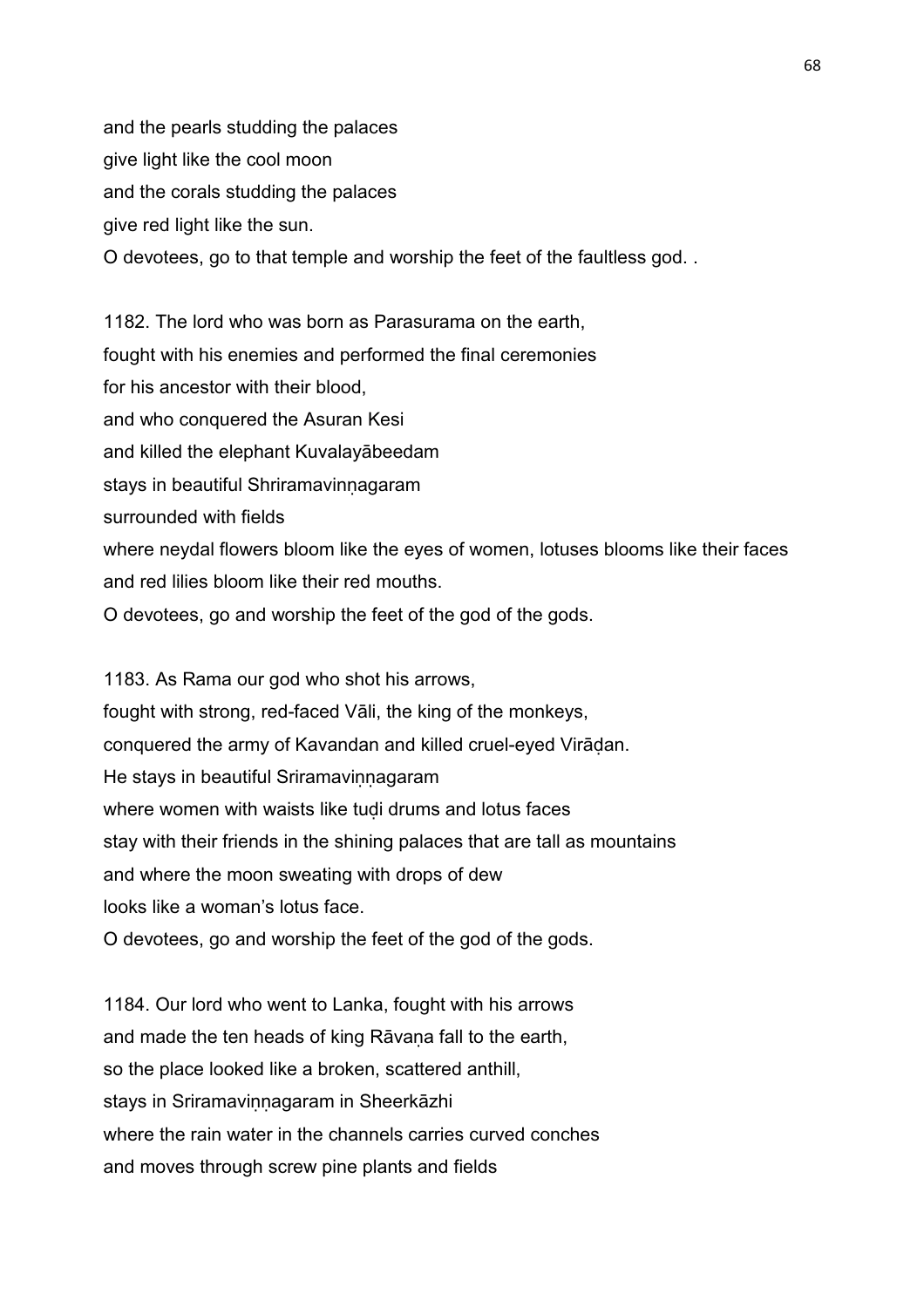and those conches give birth to pearls on the streets. O devotees, go to the temple in Sheerkāzhi and worship the feet of the lord with a heroic bow and a conch.

1185. Our lord brought the Parijada tree from Indra's garden when his wife Satyabama who had a beautiful waist, a red coral mouth, round bamboo like arms, long eyes, sweet milk-like words and thick hair adorned with flowers dripping with honey. He stays in Sriramavinnagaram in Sheerkazhi filled with groves where squirrels play and jump on the dark long-leafed Kamugu trees and make the unripe fruits fall from them onto the jackfruits and the sweet juice from the jackfruits flows out all over. O devotees, go to that temple and worship the feet of Kannan.

1186. O devotees, go and worship the feet of Kannan who keeps on his right side Shiva wearing the crescent moon in his matted hair, and on his navel, Nānmuhan on a lotus, and on his chest, Lakshmi whose eyes are as sharp as spears. He stays in Shriramavinnagaram in Sheerkazhi where bees with lovely wings live on kazuneer flowers on the banks of the water, embracing their mates, sleeping on lotuses and playing on the pollen of the screw pine flowers. O devotees, go to that temple and worship the feet of Kannan.

1187. Kaliyan the chief of Thirumangai of Thiruvāli, who conquered and gained victory and is the beloved husband of his queens with hair adorned with beautiful flowers that drip honey, composed a garland of ten Tamil pāsurams on Thirumāl, the lord of Shriramavinnagaram in Sheerkazhi surrounded with fields blooming with lotuses where Vediyars live, as learned as Nānmuhan himself who stays on a lotus.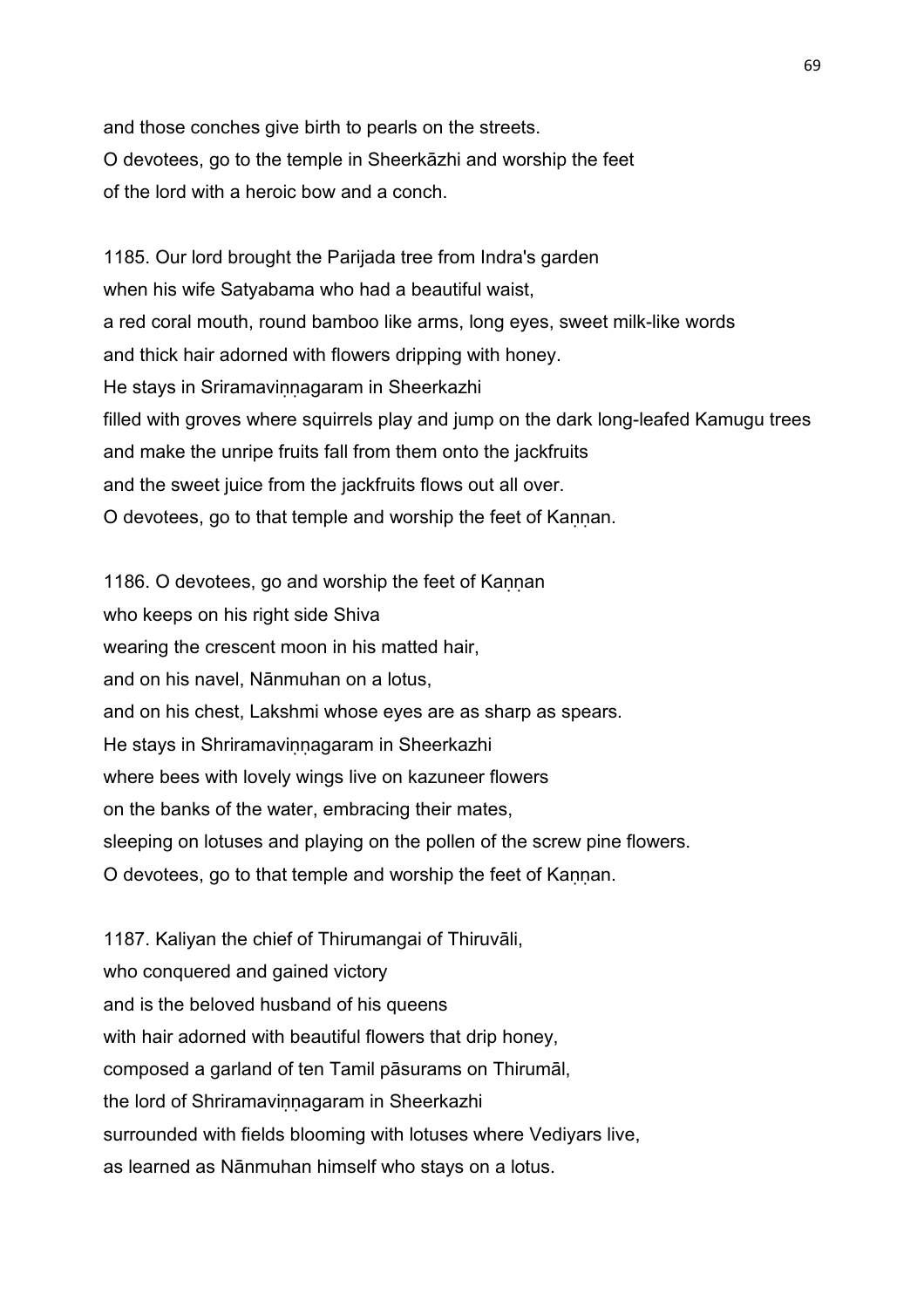### 25. Thiruvāli

1188. I am your slave and you came and entered my thoughts. You are sweet to my mind and I worship you. You are my wealth and my precious life, the dear god of Thiruvāli where everywhere the tender shoots of asoka trees bloom like fire with lovely red flowers.

1189. You rest on a snake bed on the ocean like a precious blue jewel on a mountain and you are also in the mind of me, your slave. You are the dear god of Thiruvāli where lovely flocks of peacocks dance in the groves and the smoke from the sugarcane presses rises above like clouds and spreads fragrance everywhere.

1190. You are not concerned that today will soon be gone like yesterday. you have entered my heart today and you will stay there forever. You are the dear god of beautiful Thiruvāli where rich paddy grows on the banks of the fields filled with water and the vālai fish that jump from the hands of farmers as they cut the crop fall among the flourishing sugarcane.

1191. You made me forget the beautiful women with waists as thin as lightning and think only of your divine, eternal feet. You are our dear father, the god of beautiful Thiruvāli filled with thriving paddy fields, flourishing groves,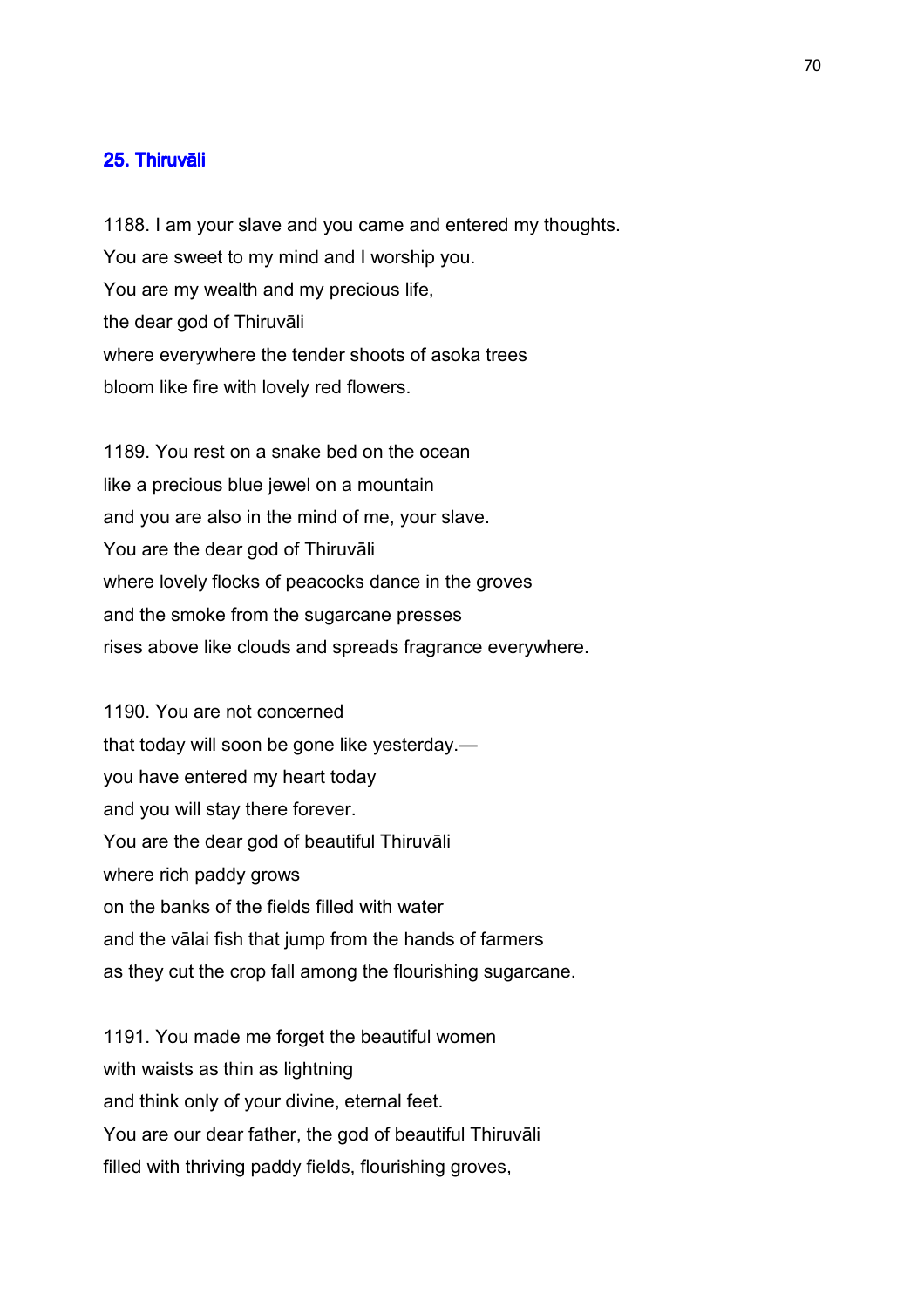punnai trees, blooming cherundi plants and swans.

1192. I have adorned you with many flower garlands and worship your feet, O lord and divine sage who destroyed the Asurans who came as marudu trees Do not make me suffer. O god of beautiful Thiruvāli where the sound of songs, conches and drums spreads everywhere and the music for dancing fills the place and never stops.

1193. I offered eight kinds of fragrant flowers, worshiped your beautiful divine feet and thought only of you, who have entered my heart—I will not let you leave. You are the dear god of beautiful Thiruvāli where Vediyars do morning and evening worship, perform sacrifices, recite the four Vedas without stopping and teach the Vedas to others.

1194. You who rest on Adisesha on the ocean with rolling waves came and entered the mind of me, your slave, and I will not let you leave. You, all-knowing and virtuous, stay in beautiful Thiruvāli where many crabs sleep on cool lotus flowers in the shadow of nyazhal and punnai trees that are always in bloom.

1195. You who rest on Adisesha on the wide ocean filled with conches on the shore in Kadalmallai entered my heart and gave me your grace. If you want to leave my heart, I will not let you. You stay in Thiruvāli where sweet bees embrace fragrant shenbaga and jasmine blossoms and then go to play among the tender leaves of young palm trees.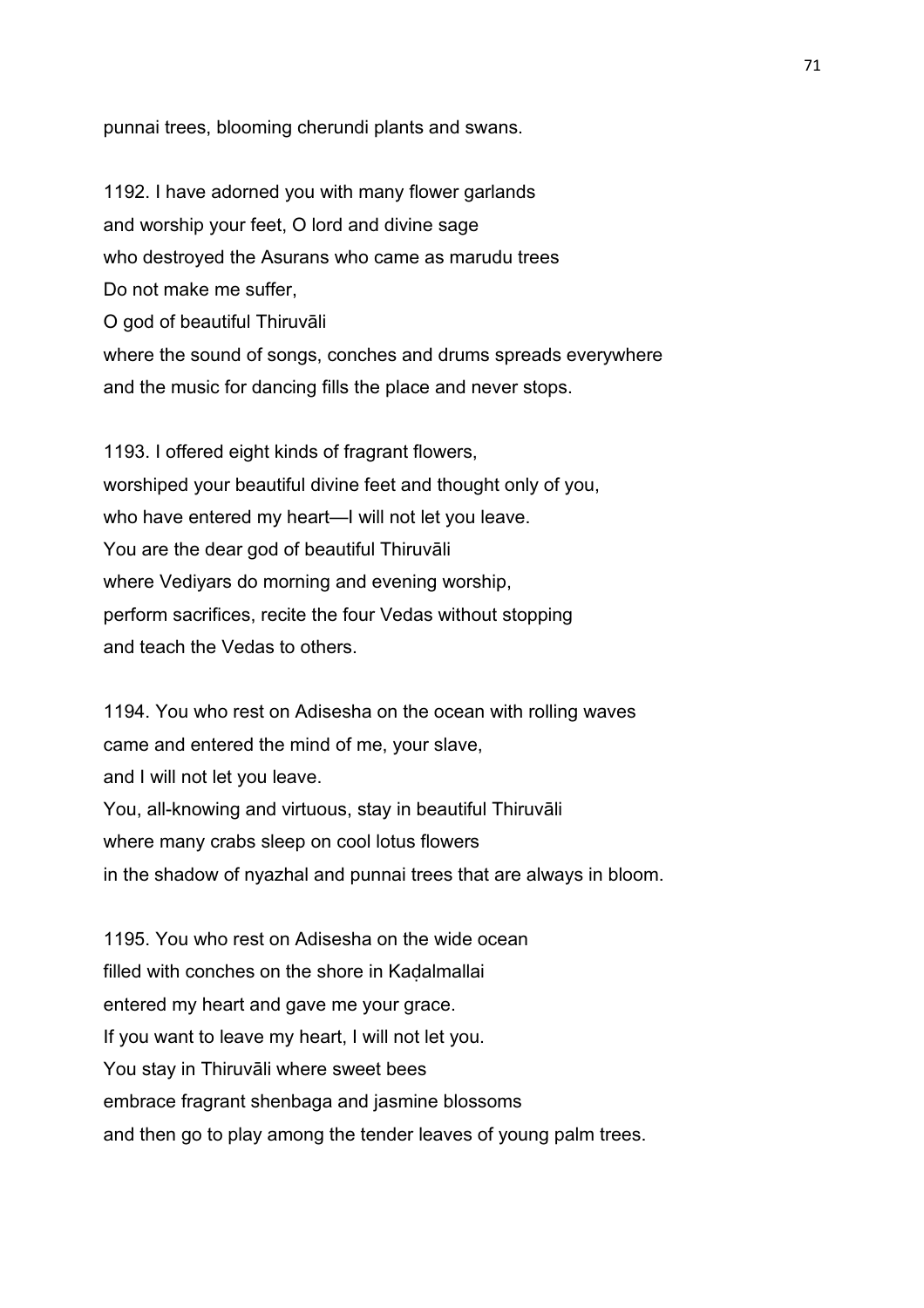1196. O lord, you are the king of the gods, the creator of the Vedas and you taught the Vedas to the sages when they worshiped you and came to you reciting your thousand names. You, the ancient god of beautiful Thiruvāli, taught the lives of the divine sages to the world and you should teach me also even a little of the Vedas.

1197. Kaliyan with strong mountain-like arms composed ten sweet poems on the god Māyan of Thiruvāli surrounded with groves where bees embrace one another and sing. If devotees learn these pāsurams well and sing them and teach them to others, they will go to heaven in the sky.

# 26. Thiruvāli

1198. O little bee with dots on your body, you stay with your mate without leaving her and you enter pure open blossoms and drink their honey. Go and tell him who shot his strong arrows at his enemies and conquered them how I suffer in love for the lord of Thiruvāli where famous Vediyars live making sacrificial fires and reciting the Vedas.

1199. O small six-legged bee,

you open lovely, fragrant neelam flowers and stay in them with your mate and drink honey from them. I do not know the thoughts of my beloved lord of Thiruvāli where beautiful kazuneer flowers bloom on the banks of fields. O bee, go and tell him how I suffer from the love for him.

1200. Neḍumāl adorned with fragrant thulasi garlands is water, sky, earth, fire and wind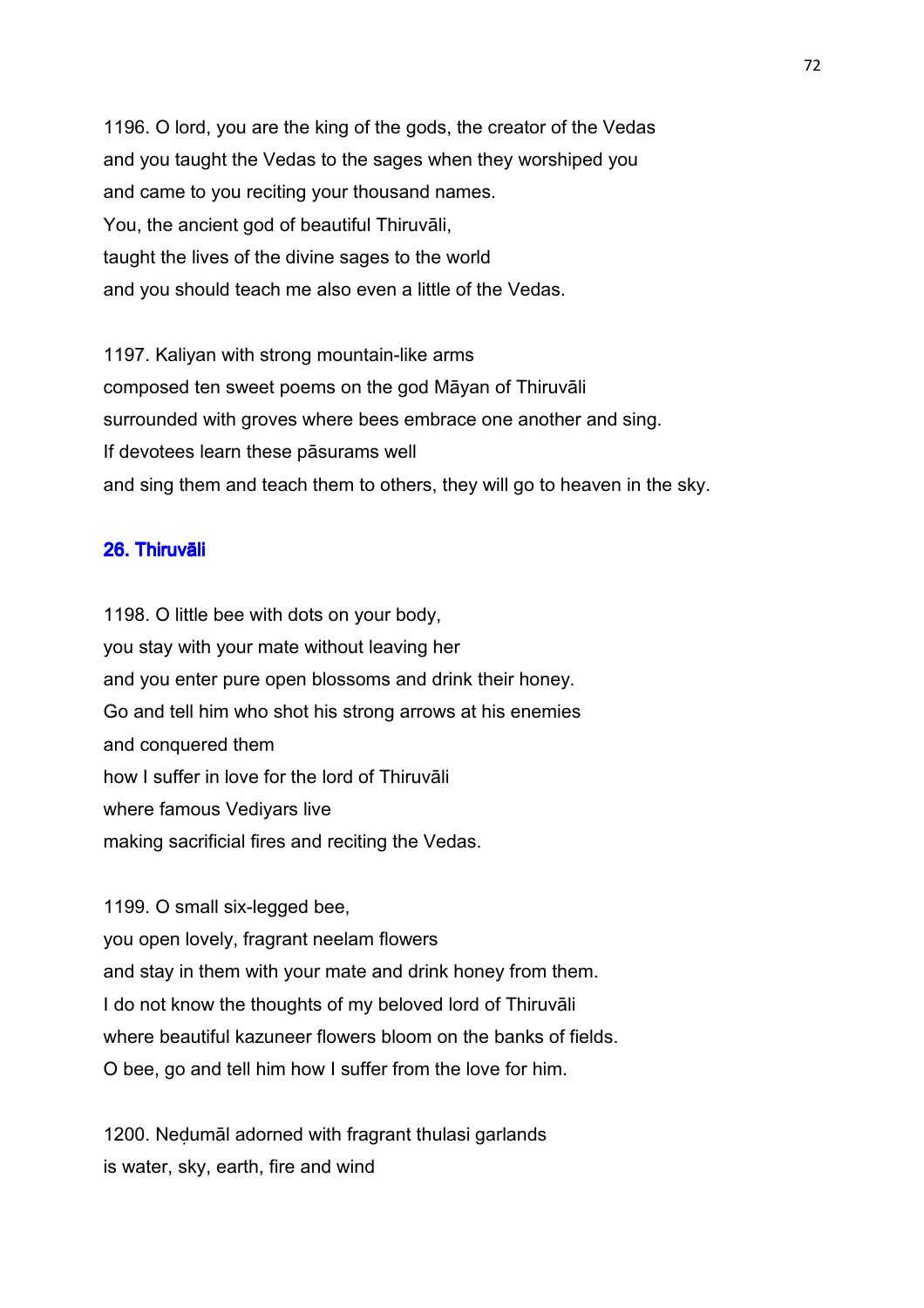and he gives his grace to his good devotees. O small heron with a sharp beak, you live in the fields of Thiruvāli surrounded with flourishing groves. Go, find the right time and tell him of my love.

1201. Kāma, the king of love with a fish banner is shooting his powerful arrows at me and I suffer thinking of my lord who doesn't think of me. O bee with lines on your body, who drink honey and live, go and tell the cowherd, the king of Thiruvāli, how I suffer from love for him.

1202. O bee, go and tell him this: "You are the king of the rich Kudandai. You measured the earth with your feet and carried Govardana mountain with your arms to save the cows and cowherds. I think of you all day and suffer as my sword-like eyes are filled with tear and my soft breasts grow pale with a soft golden color." O bee, go and tell him to be my companion.

1203. O bee, my dear father whose mountain-like chest is adorned with a cool thulasi garland swarming with bees rode on his eagle and broke the tusks of the strong elephant Kuvalayabedam. Will he, the king of Thiruvāli where chariots run on the long streets, steal my bangles away?

1204. You, our good-natured lord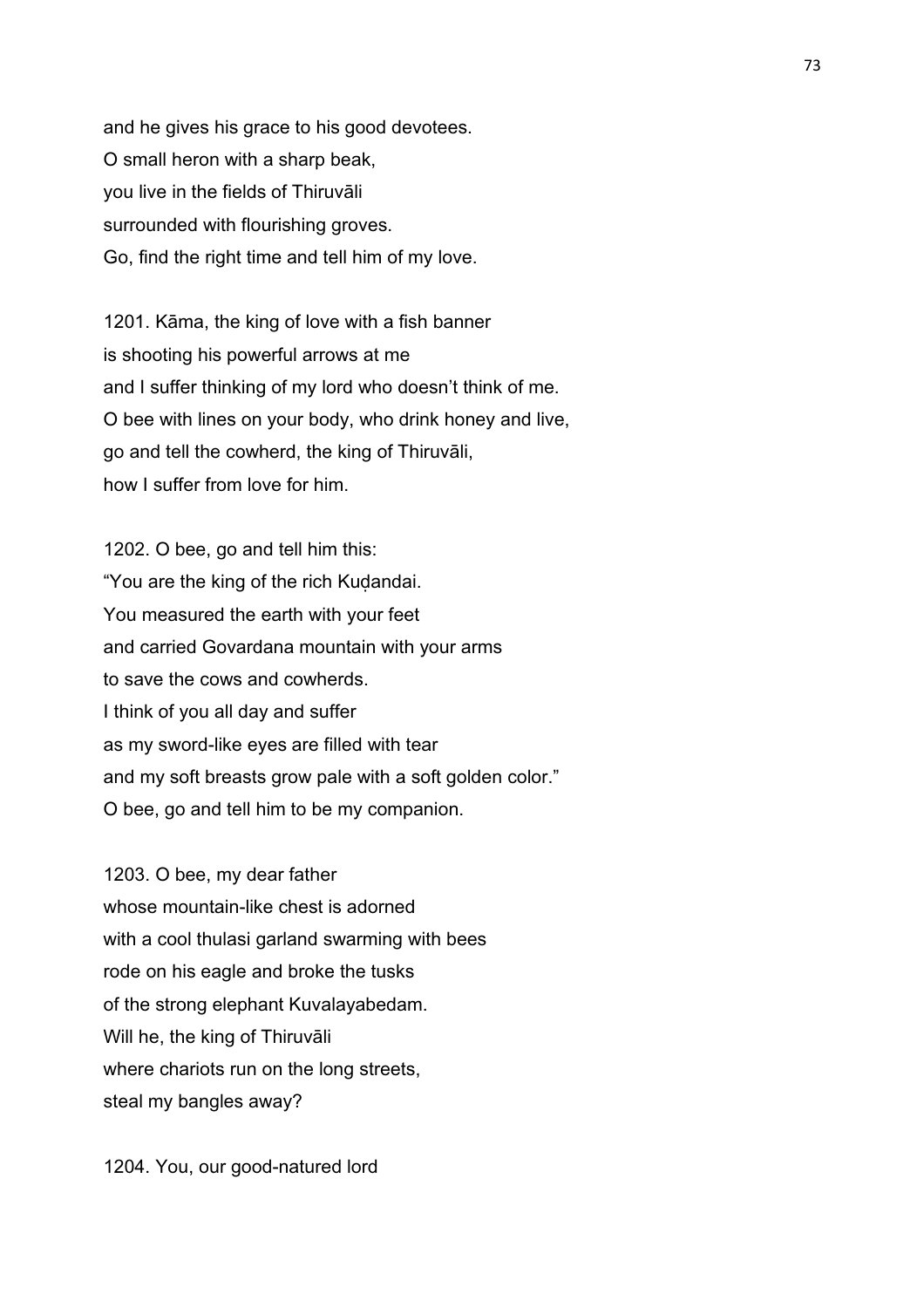who measured the earth and the sky, who are as strong as a mountain and rest on a snake bed on the sounding ocean with rolling waves are the king of Thiruvāli surrounded with flourishing groves where bees swarm. You have stolen my sleep. Are you thinking of stealing my gold bangles too?

1205. I bathe in the cool pond in Kudandai surrounded with flourishing groves where cuckoo birds sing, and I suffer thinking of you and cannot close my eyes to sleep. The young moon with a rabbit on it has made my bangles loose and now you steal the beautiful color of my body and make it pale. You are my beloved, O god of Vayalāli.

1206. You, the omnipresent lord, carry a victorious bow and stay in the Thirumeyyam hills. You, mighty one, destroyed the Asurans when they came as marudam trees. Even though you do not give me your grace to serve you, would you not embrace me one day? Until you come and love me, I cannot keep my bangles on my hands.

1207. Kaliyan, the fighter with a shining spear in his hands, composed ten Tamil pāsurams on Neḍumal, who bears a shining, oil-smeared discus and stays in Vayalāli where dark kohl-like kuvalai flowers bloom in the fields. If devotees learn and recite these ten pāsurams , they will not experience the results of their bad karma.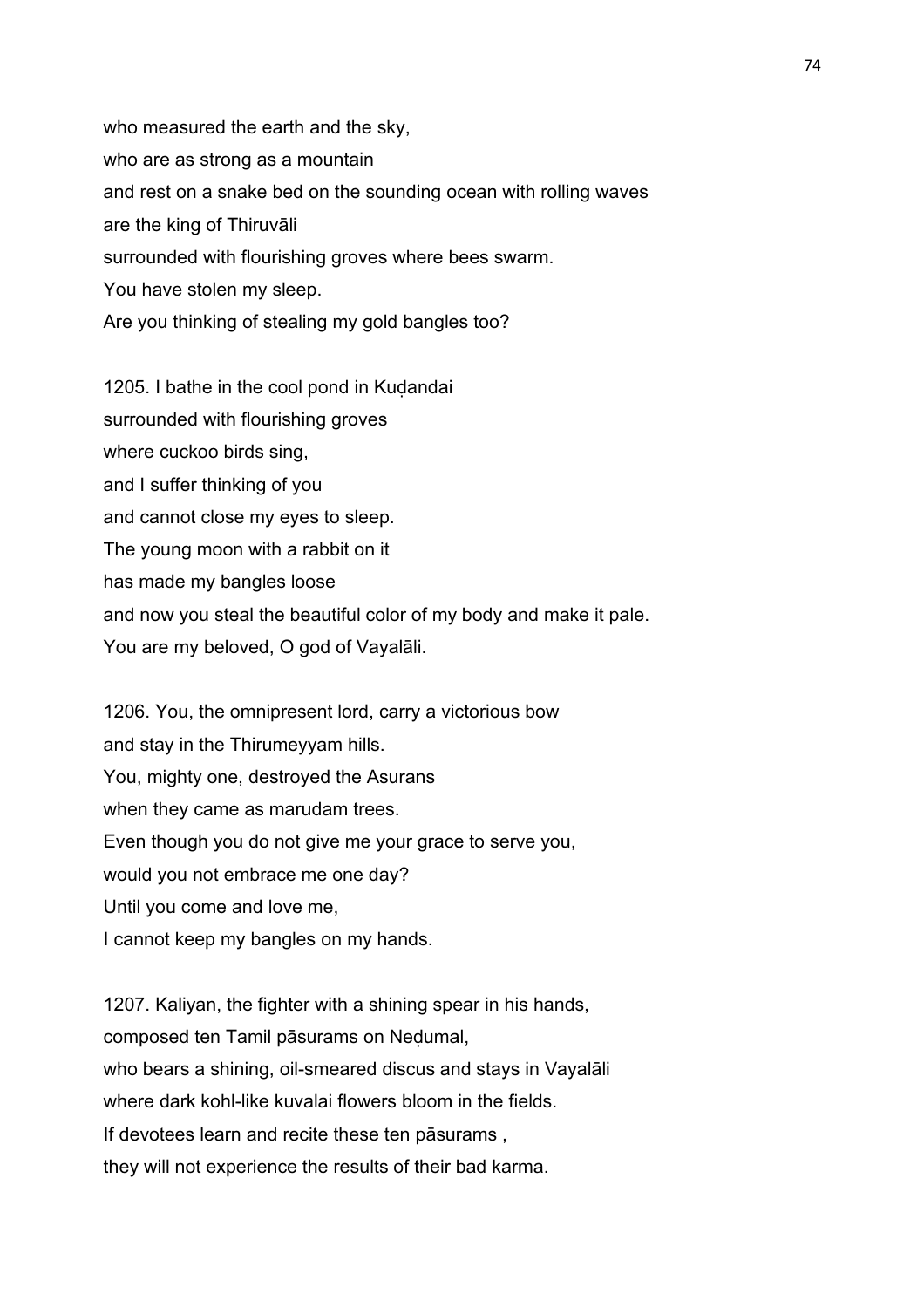## 27. Thiruvāli.

1208. Her mother says, "Is he a thief? I don't know who he is. A dark one like a bull came to my daughter, as innocent as a doe and with a waist thin as a vine, and he said, 'Come.' He took her hand ornamented with silver bangles and went with her. She left me, her mother. I gave birth to her but she went with him. Will they go to the beautiful Thiruvāli flourishing with muddy fields?"

1209. Her mother says,

"O, friend, he is a cowherd and he is naughty . When he entered our home and kissed my daughter on her mouth, as red as a thondai fruit, she was happy and walked behind him prattling like a parrot and her eyes shone like kendai fish. Will they go to beautiful Vayalāli surrounded by the seashore swarming with bees?"

1210. Her mother says,

"O my friend, he is strong and fearless.

I was afraid when I heard that he had cut off the nose of Surpanaha,

a woman of the Rākshasa clan.

My daughter with round arms and feet as soft as cotton

went with him and people are gossiping about her.

Will they go to Vayalāli

surrounded with cool beautiful fields and blooming vines?"

1211. Her mother says, "Was he ever born,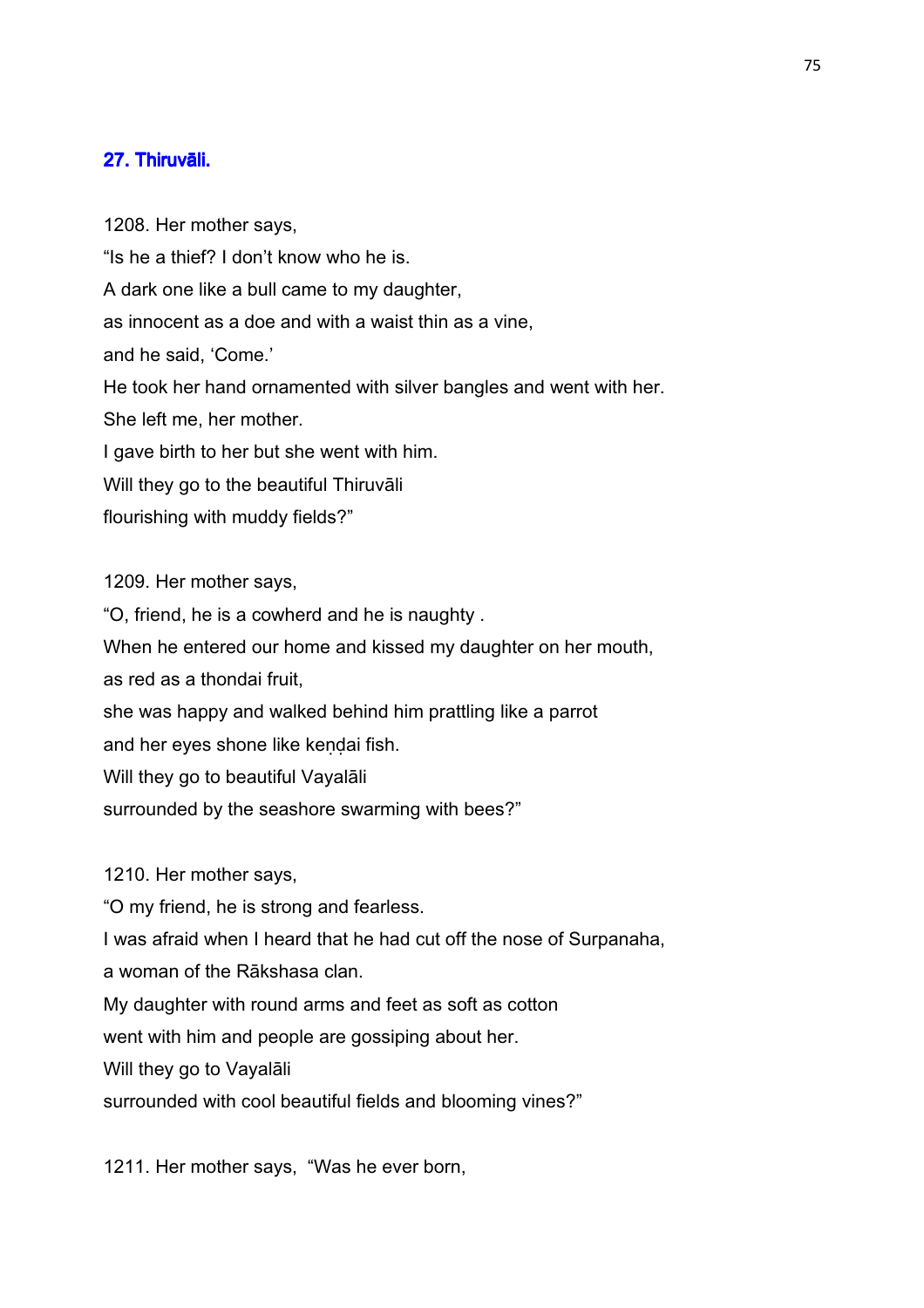that young one who went as a messenger blowing his conch to Duryodhana for the Pandava kings? Tell me where he comes from. Tell me, I don't know. She went with Madhavan, her beloved companion. Will they go to famous Vayalāli surrounded with ponds where bees swarm around the flowers in the groves?"

## 1212. Her mother says,

"My daughter with round arms and feet soft as cotton doesn't worry about me, her mother. She fell in love with Madhavan, the Mayan, and left me. She is as beautiful as a creeper and walks like a female swan, swinging her round bamboo-like arms. Will they go to Punalāli?"

## 1213. Her mother says,

"I gave birth to her and thought she would be my help, but she left me without thinking that I would be lonely. The god of Thiruvarangam who gave a boon to the gods saying that he would help them went to Lanka and destroyed the Rākshasas. Will she go to beautiful Thiruvāli with her sweet companion?

1214. Her mother says,

"She didn't worry that we are her father and mother. She wished only to embrace the ample arms of her beloved. Not even lightning or a vine can be compared to her waist. She followed him.

Will they go to Punalāli surrounded with punnai groves and swans?"

1215. Her mother says,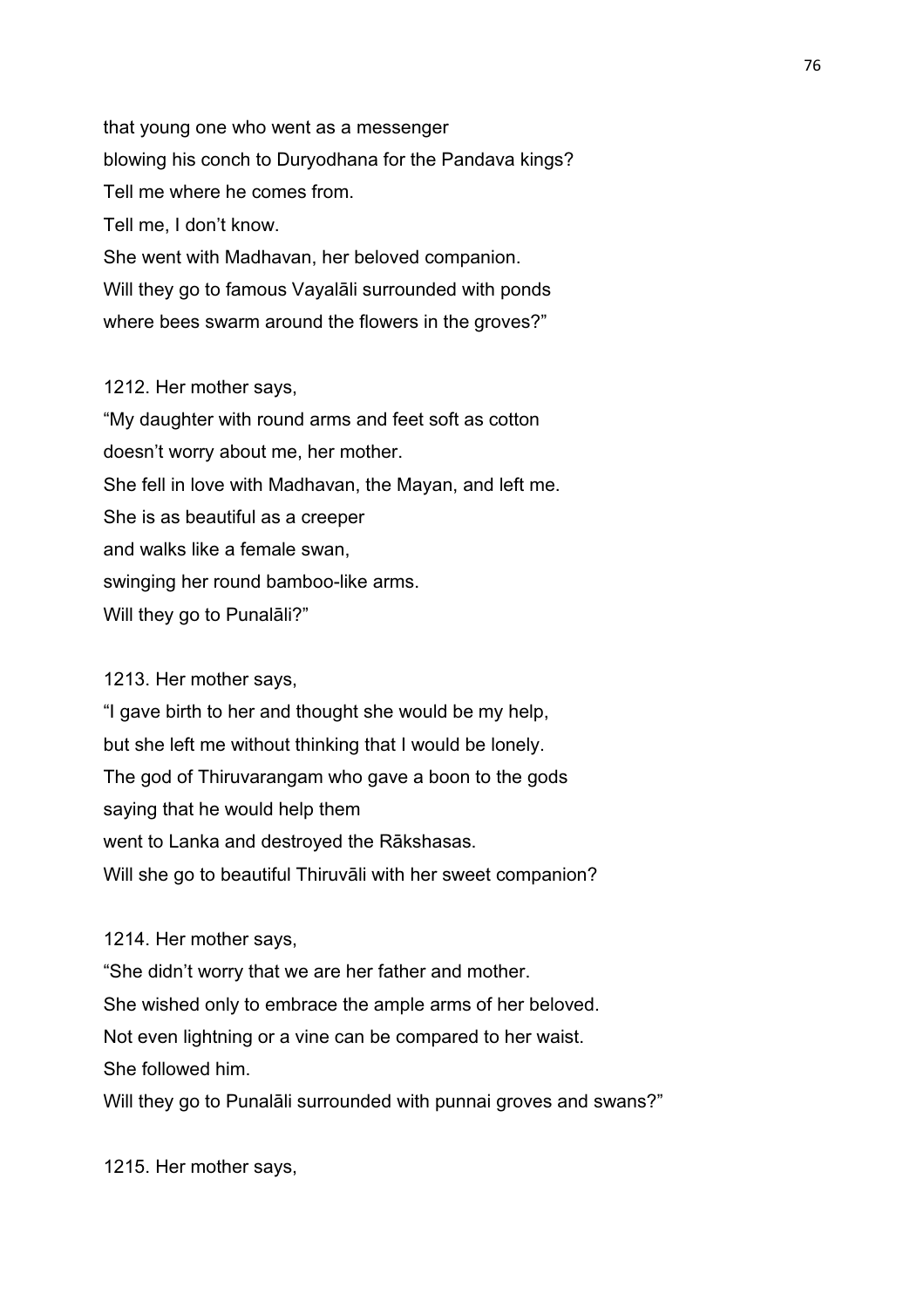"My daughter, soft as a flower garland ornamented with precious jewels, left her play house, green parrot, ball, swing and soft-speaking puvai bird and went away. Did I not give birth to her? She went behind him who has no beginning and is worshiped by all. Will they go to Vayalāli?"

1216. Her mother says, "She is as lovely as Lakshmi on a fragrant lotus and her eyes are as beautiful as kāvi flowers. She has round bamboo-like arms and walks like a white-feathered swan. She went with Neḍumāl. Will the village gossip about her? Will they go to Vayalāli surrounded with rich fields and cool ponds? Is she doing all this because I am her poor mother and gave birth to her?"

1217. Kaliyan who carries a spear and fights angrily with his enemies composed ten Tamil pāsurams about how a beautiful vine-like girl went alone, taking Neḍumal as her companion and leaving her mother to worry about her. If devotees learn and recite these pāsurams, they will reach heaven and be with the gods.

## 28. Thirumaṇimāḍakkovil. Nāngur

1218. The gods come from the sky and worship the lord saying, "You are everlasting light. No one can measure your power. You are Narayanan who took the form of a man-lion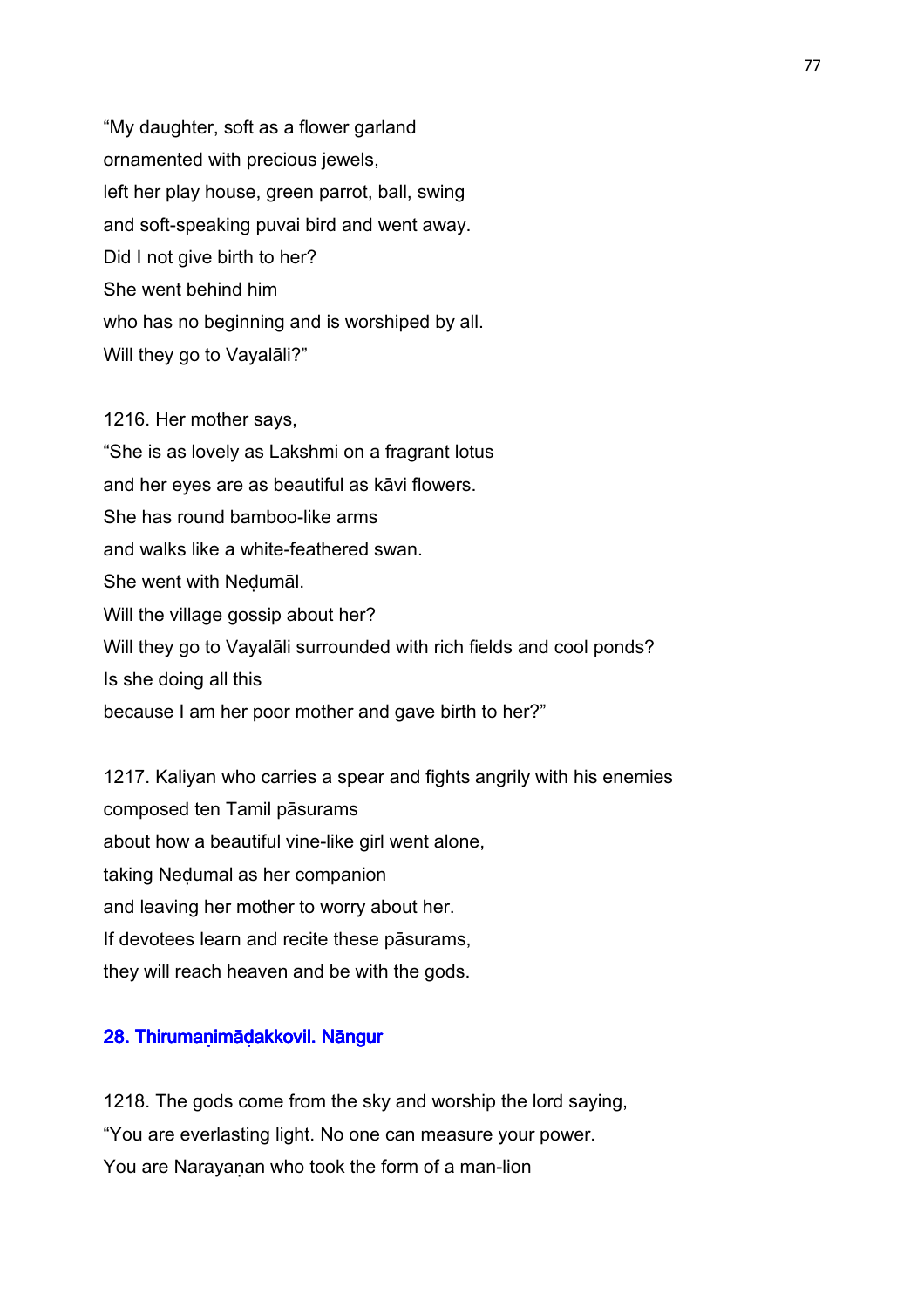and split open the chest of Hiranyan. O father whose body has the color of a dark cloud, give us your grace." He is god of Manimāḍakkoyil in Thirunāngur filled with groves where happy bees swarm everywhere singing the kandāram rāgam and pārijādam trees grow thick, giving shade and spreading fragrance. O my heart, go to worship him in the temple in Nāngur where he stays.

1219. Our father who took away the suffering of the trembling elephant Gajendra when a crocodile in a deep pond caught him stays in Manimādakkoyil in Thirunāngur filled with shining palaces and pillars that touch the sky, where the male doves with beautiful coral-like legs love their gentle mates with soft fledglings. O heart, worship him in that temple.

1220. The lord who saved the mountain-like elephant Gajendra, killing the crocodile that had caught him and wounded him on the head, stays in Thirumanimadakkovil in Thirunāngur where the waves of the Ponni river carry the tusks of elephants attacked by lions, fragrant akil, beautiful pearls and white sāmarais and leave them all on the banks. O heart, let us go to that temple and worship him where he stays holding Lakshmi on a lotus that drips honey.

1221. Our lord who went to Lanka surrounded with oceans riding on large-winged Garuda and fought and destroyed the Rākshasas who carried long spears smeared with blood, making them run away on all sides stays in Manimādakkoyil where Vediyars worship him in his famous temple,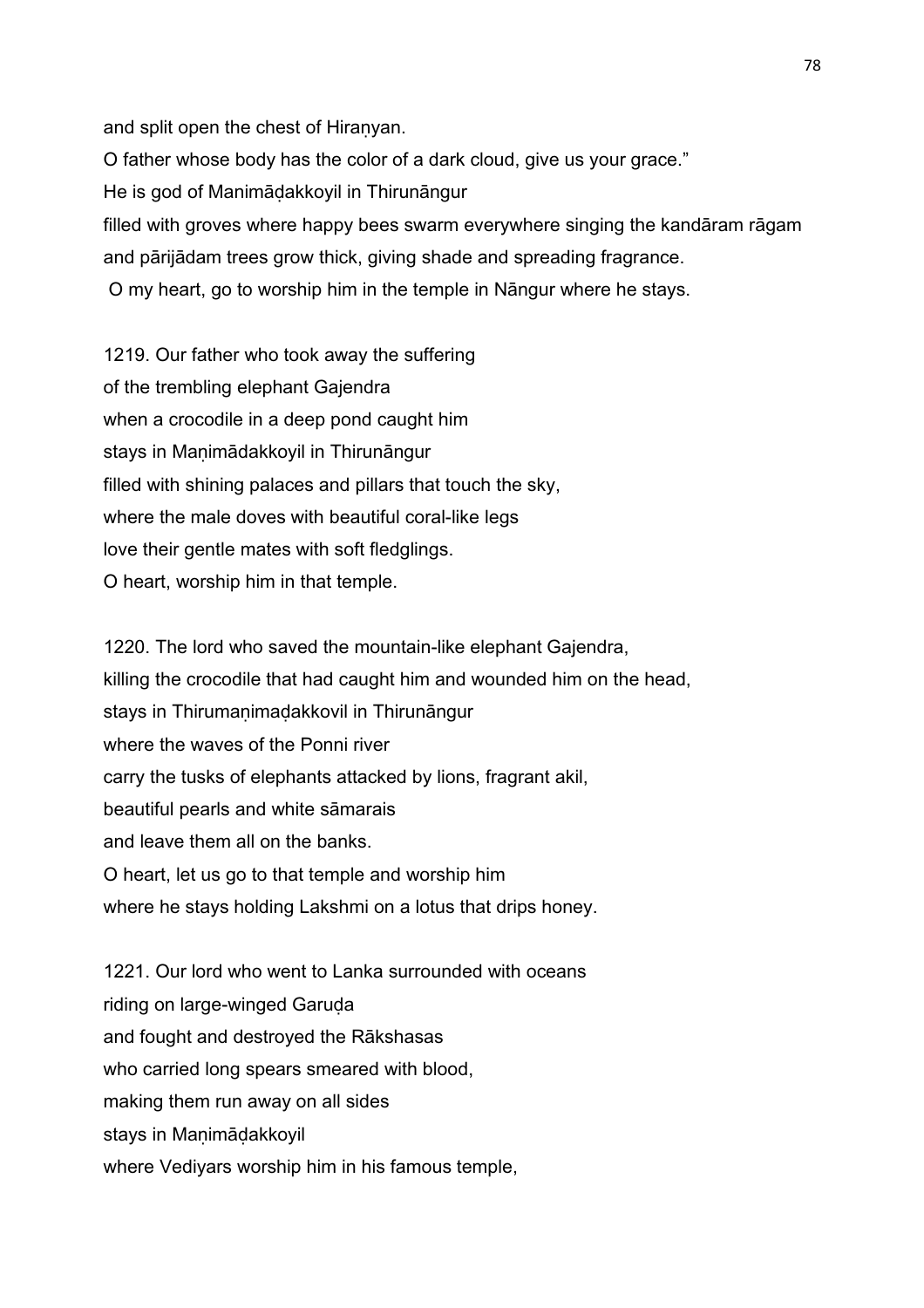perform the five sacrifices, make the three fires, recite the six Upanishads and know the seven kinds of music. O heart, let us go to Nangur and worship him.

1222. Our lord drank poisonous milk from the breasts of Putanā and killed her, threw Vatsāsuran when he came as a calf onto Kapithasuran who had the form of a Vilām fruit tree, killing them both, broke the Kurundam tree and made its tender leaves wither, and entered the lotus pond and danced on the head of Kālingan. He stays in Maṇimaḍakkoyil in Nāngur where the tender shoots of the trees and the blooming creepers embrace each other, cuckoo birds coo and peacocks dance as the clouds float over the groves. O heart, let us go to Nāngur and worship him.

1223. Our lord who did not feel sorry for Putanā when he drank the milk from her breasts and killed her while the cowherd women whose words are sweeter than music looked on terrified stays in Maṇimāḍakkoyil in Thirunāgur where young buffaloes eat canes of sugarcane, plunge into the muddy water of the ponds and come out carrying mud on their horns. O heart, let us go to Nāngur and worship him.

1224. Our father who went into the pond of blooming lotuses, fought with the snake Kālingan, defeated him and danced on his head stays in Maṇimāḍakkoyil in Thirunāgur where gypsies ornamented with lovely bangles walk on the streets by the palaces where flags fly, and, standing in their front yards, sell pearls, saying, "We will give you precious pearls for white rice."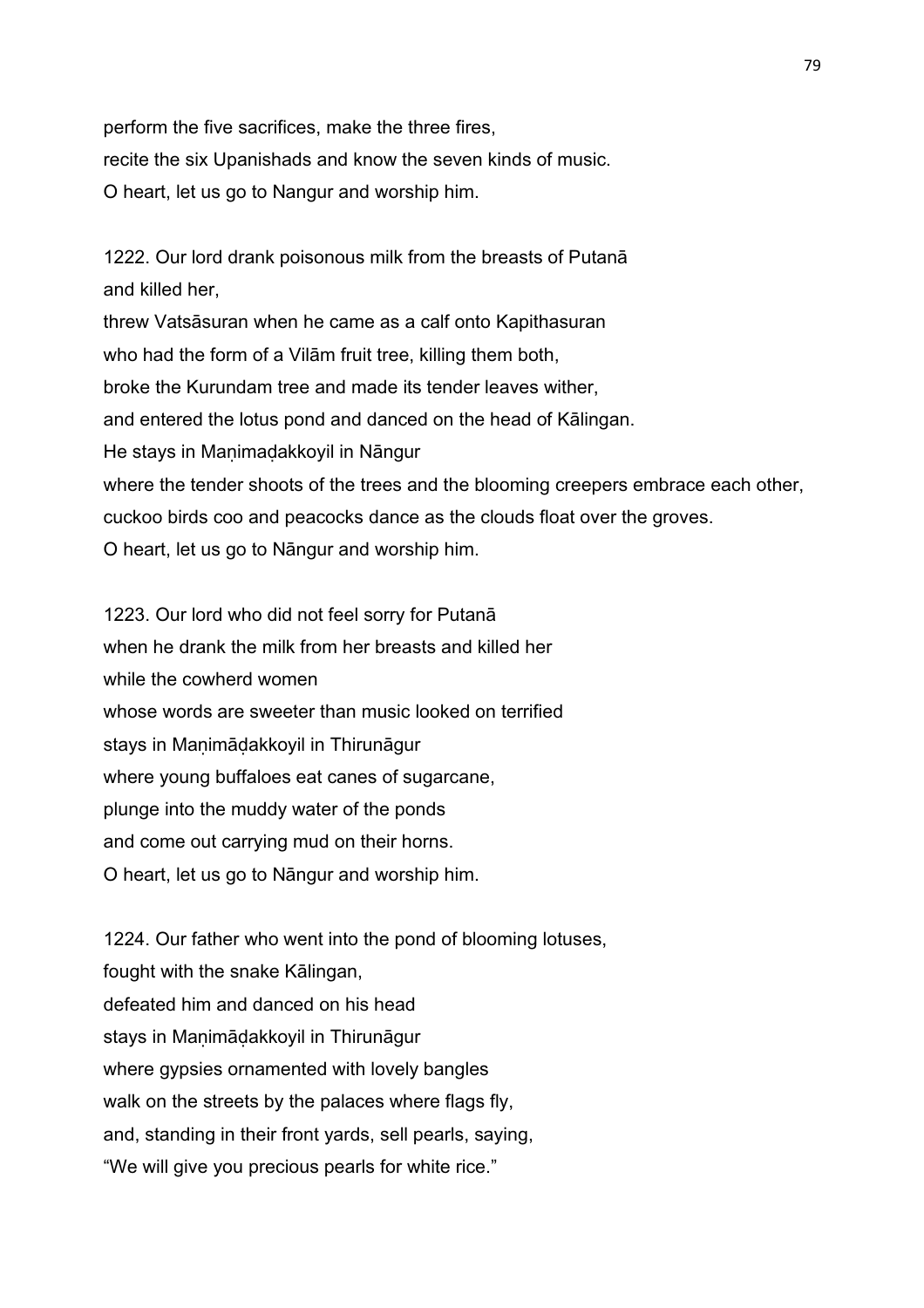O heart, let us go there and worship him.

1225. Our father who stole the clothes of the cowherd girls with soft dark curly hair and played and kicked over their play houses, breaking them as their love for him increased like a flood, stays in Manimādakkoyil in Thirunāngur where young parrots with curving beaks repeat the sweet words of the Vedas that the beautiful girls with long spear-like eyes and shining teeth have taught them. O heart, let us go there and worship him.

1226. The lord is worshiped and praised by the gods in the sky saying, "You carry a shining discus and a conch. You fought with seven bulls to marry the cowherd girl Nappinnai and embraced her arms." He stays in Manimāḍākkoyil in Thirunāngur where a red-legged swan stays with his mate in a beautiful pond and they play among the lotuses so their pollen falls on beautiful kazhuneer flowers and the honey from the flowers drips and falls into the channel. O heart, go there and worship him.

1227. Kaliyan, the devotee of him who is the king of Thirumangai surrounded with flourishing fields and groves swarming with bees, composed ten musical Tamil pāsurams on Neḍumāl in the Manimādakkoyil in beautiful Nāngur. If devotees learn and recite them well, they will become the kings of the wide world surrounded by oceans and ride on rutting elephants in the shade of white umbrellas that touch the sky, and they will rule the world and enjoy their lives.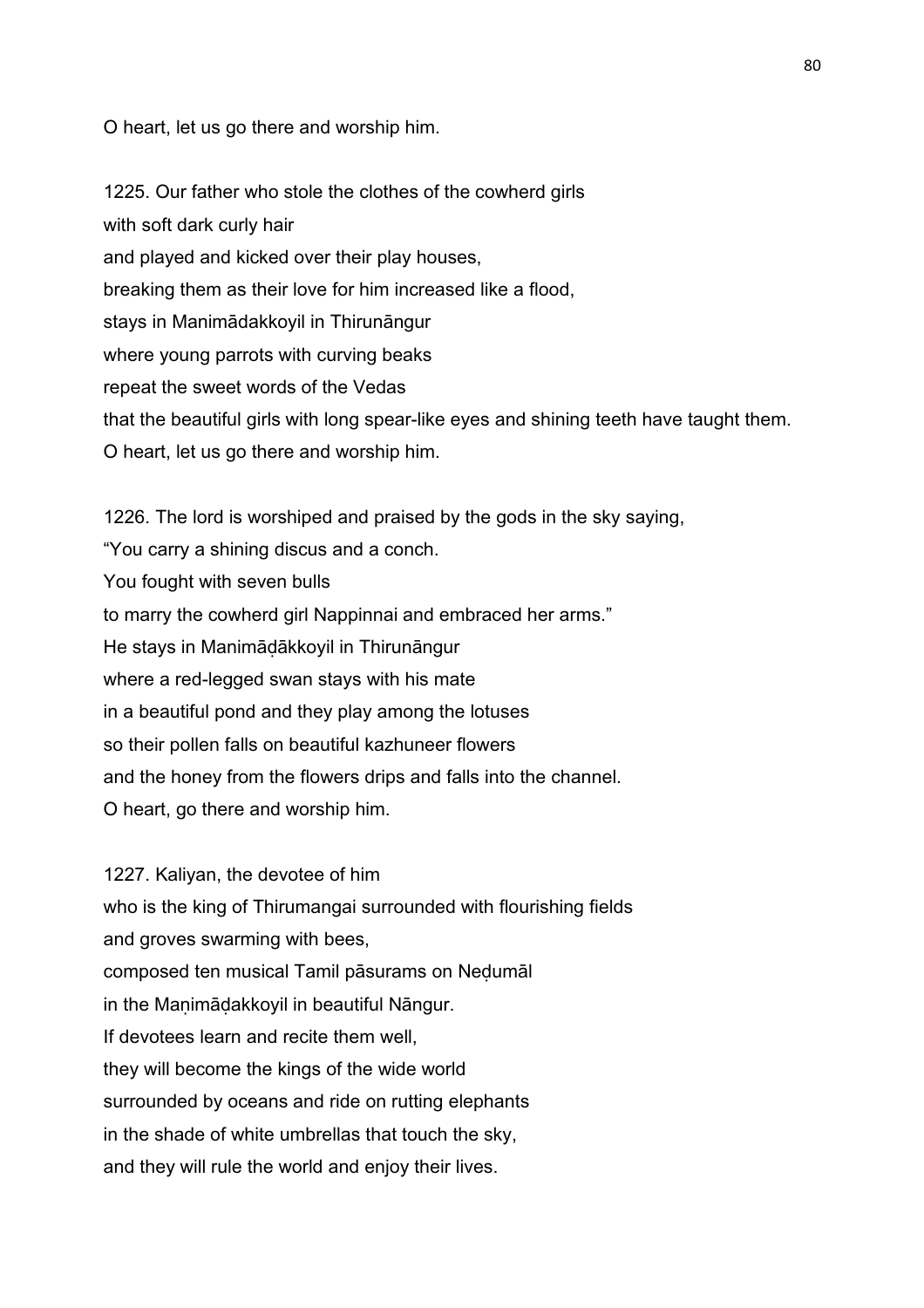## 29. Thiruvaikuṇḍaviṇṇagaram - Nāngai.

1228. The dark lord colored like a rain-giving cloud, strong as a bull, who split open the wide chest of the evil Asuran Hiranyan, and who churned the milky ocean and gave the nectar to the gods stays happily every day in the temple of Vaikuṇḍaviṇṇagaram in Nāngur where jasmine bushes, punnai trees, beautiful cherundi trees and shenbaga flowers bloom in the rain, spreading their fragrance in the lovely groves, and fish frolic, swim and play in the ponds. O innocent heart, let us go there and worship him.

1229. The lord who took the form of a strong lion and split open the chest of Hiṛanyan with his claws, terrifying the gods and the Asurans as they looked on and all the directions trembled, stays happily every day in Vaikundavinnagaram, the temple in Nāngur where good-natured Vediyars, reciters of the divine Vedas and the seven kinds of music live performing abundant sacrifices. O innocent heart, let us go there and worship him.

1230. Our ancient lord swallowed the world of the divine gods, the oceans with rolling waves and all the worlds and kept them all in his stomach. When Shiva was wandering as a beggar, he poured his blood into the skull of Nānmuhan that was stuck to Shiva's hand and made it fall, removing the curse of Shiva. He stays happily in the temple Vaikundvinnagaram in Nāngur where good paddy plants, young palm trees,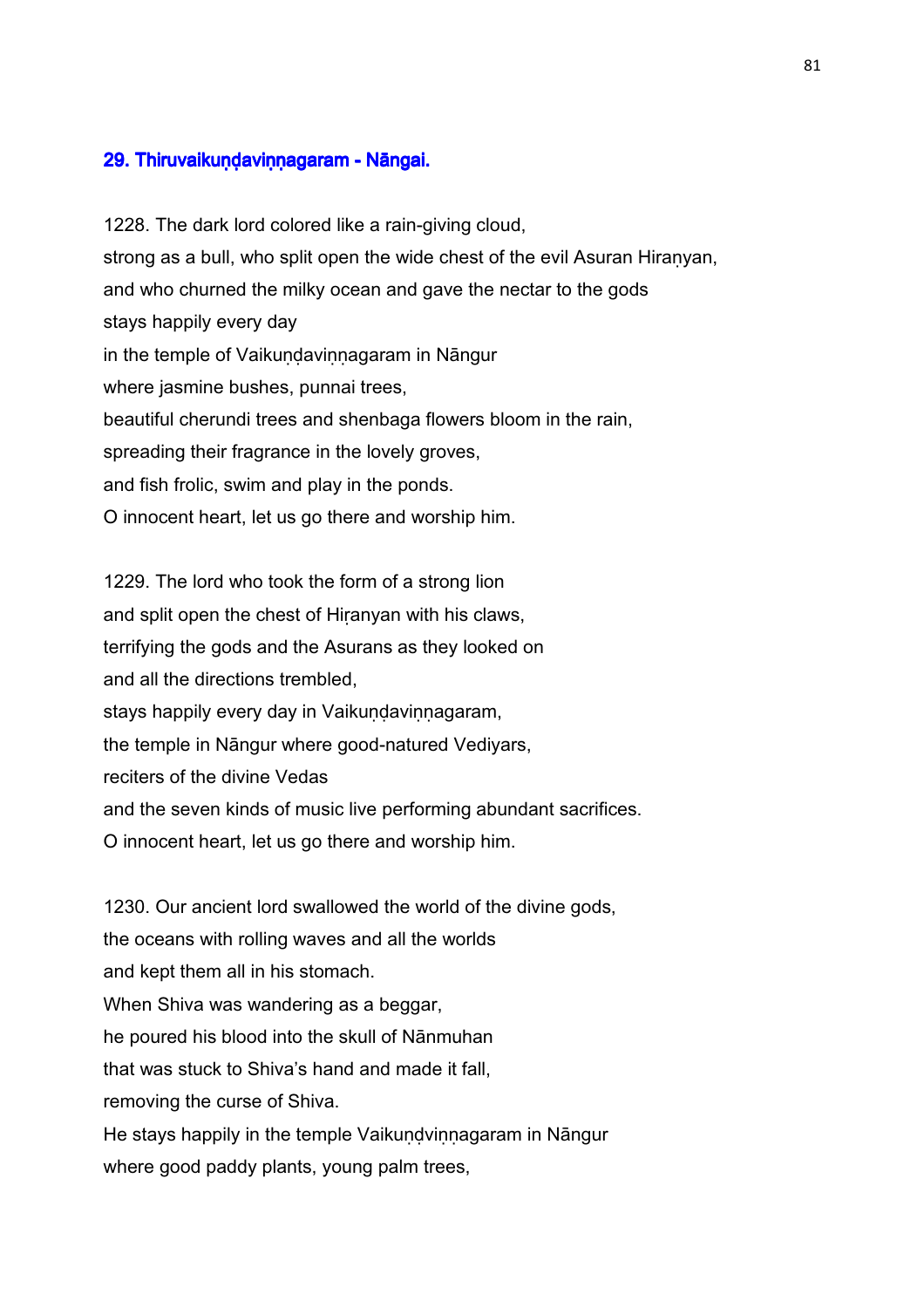banana trees, betel plants and long-branched kamugu trees all grow and flourish. O innocent heart, let us go there and worship him.

1231. As Rama, our lord with his strong arms cut off the nose and ears of Surpanaha, the vine-like daughter of the Rākshasa family with a waist ornamented with precious jewels, and made her scream, holding her beautiful hands to her head as she ran to Lanka and cried to her brother. He stays happily in Vaikundavinnagaram, the temple in Nāngur where tridents studded with jewels rise over the beautiful patios splitting the bottoms of the clouds and precious pearls spill from them and fall on the large beautiful palaces that look like shining hills. O innocent heart, let us go there and worship him.

1232. Our lord with wide arms who went to Lanka with his matchless bow, smashed it to pieces and fought with Rāvana, its king, making his ten heads and twenty arms fall to the earth and brought back his wife, the gentle Sita with a waist as thin as lightning stays happily in Vaikundavinnagaram, the temple in Nāngur where good paddy, red lotuses, vāḷai fish and beautiful kazhuneer flowers flourish all together in the fields and where many Vediyars live, reciters of the Vedas with everlasting fame. O innocent heart, let us go there and worship him.

1233. The god of the gods who drank the milk from the breasts of the devil Putanā, when she came as a beautiful woman. destroyed the two Asurans when they came as Marudu trees and killed Sakaṭasuran when he came as a cart,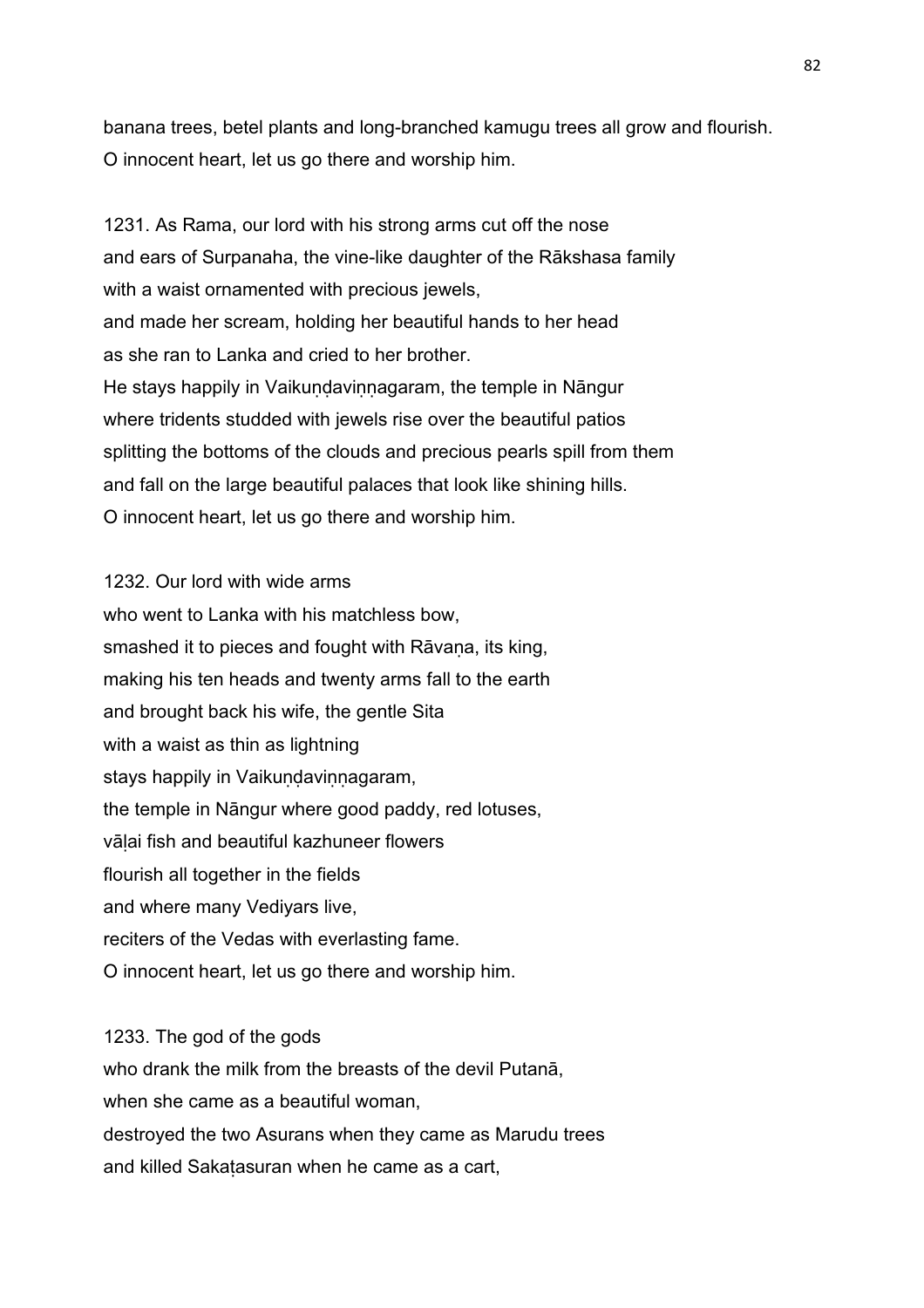stays happily in Vaikundavinnagaram, the temple in Nāngur where many generous Vediyars live, reciters of the Vedas and skilled in all the arts.

O innocent heart, let us go there and worship him.

1234. The lord, strong as a bull, swallowed the worlds, the ocean and the hills, threw Vathsāsuran and Kapithāsuran on each other when they came in the forms of a calf and a vilam tree, and stole the butter that the cowherd women with sharp spear-like eyes had churned and kept. He stays happily every day in Vaikundavinnagaram, the temple in Nāngur where good kamugu trees, coconut trees, fine paddy and sugarcane

flourish by the water that flows from the channels

and increases the wealth there.

O innocent heart, let us go there and worship him.

1235. The lord, the origin of the gods who keeps Shiva and Nānmuhan on his divine body killed the angry Narahāsuran with the discus he holds in his hands. He stays happily in the temple in Vaikundavinnagaram in beautiful and flourishing Nāngur where lotuses bloom and never wither and beautiful kazuneer flowers are spread everywhere, dripping with honey, and where water flows through the channels that the farmers block with small dams and the fields will flourish. O innocent heart, let us go there and worship him.

1236. The lord who rests on Adisesha as the gods in the sky and pious sages come and sprinkle beautiful flowers on his feet say, "You are matchless. Give us your grace!" stays happily in the temple of Vaikundavinnagaram in Nāngur surrounded with flourishing fields where lovely kayal, vālai and red fish frolic amid the good paddy fields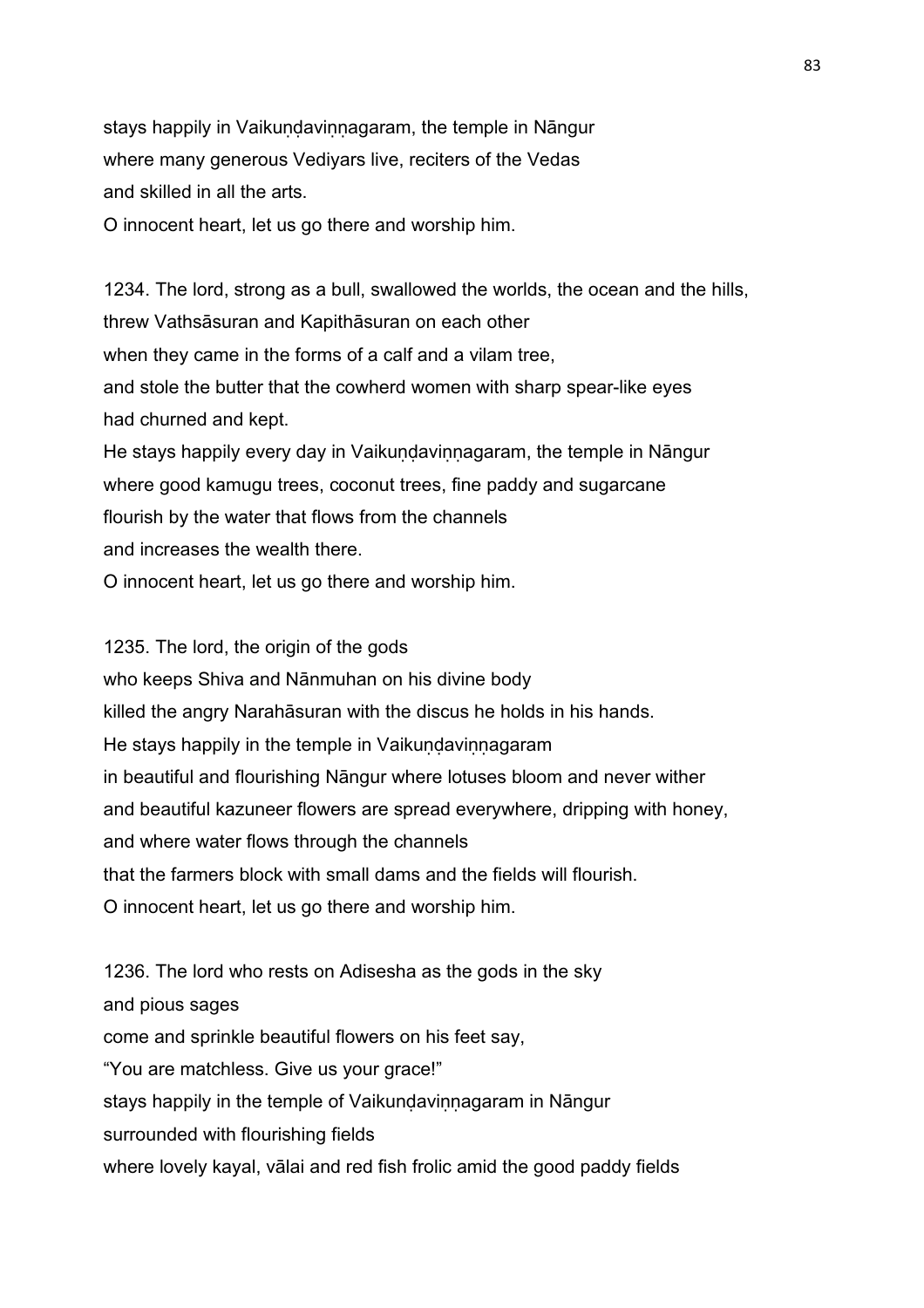and the streets are filled with tall jewel-studded palaces that touch the moon surrounded with dark clouds. O innocent heart, let us go there and worship him.

1237. Kaliyan, who kills his foes with his sword as if he were Yama, the chief of Thirumangai surrounded with groves swarming with bees, composed ten Tamil pāsurams as beautiful as Sangam poems on the lotus-eyed Neḍumāl who with a conch, club and discus stays happily in the temple of Vaikundavinnagaram in Nāngur surrounded by the ocean where boats float. If devotees learn and recite these songs they will rule this world and the sky.

## 30. Arimeyavinnagaram

1238. Our lord with shining Lakshmi and the earth goddess at his sides who takes away the bad karma of his devotees and gives them his grace as all the people of the seven worlds worship him and the gods in the sky praise him stays lovingly in Arimeyavinnagaram in Nāngur where thazhai flowers, beautiful kazhuneer flowers and lotuses bloom in all the ponds and groves, and where famous Vediyars, knowers of the Vedas, live. O heart, let us go and worship him in that temple.

1239. Our god, as sweet as nectar, who carries a discus in his heroic hands and shines like a diamond, who came as a man-lion and split open the chest of the victorious Hiranyan and churned the roaring milky ocean with Mandara mountain to give nectar to the gods in the sky stays happily in the Arimeyavinnagaram temple in flourishing Nāngur where good Vediyars live, skilled in the seven kinds of music and as versed as in the sastras as Nānmuhan, the creator of the world.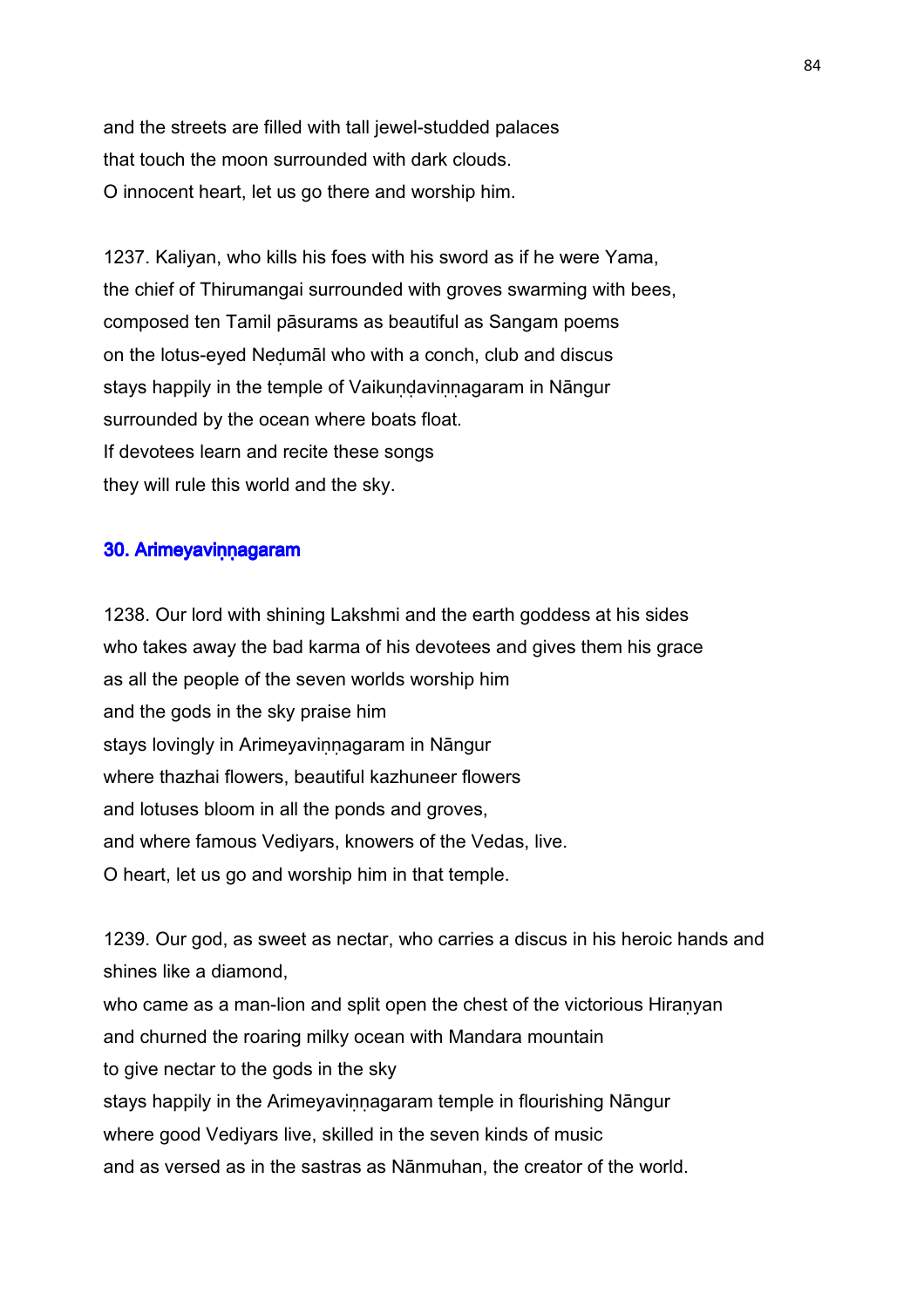O heart, let us go and worship him there.

1240. The highest lord who swallowed the world of the gods and the seven worlds and the seven oceans, broke the tusks of the rutting elephant Kuvalayābeedam as the gods in the sky looked on happily, and fought with Kamsan and killed him stays in the Arimeyavinnagaram temple in Nāngur where Punnai trees bloom everywhere with white pearl-like flowers and bright gold flowers and jackfruits drip honey in the groves and beautiful women with sharp arrow-like eyes and snake-like waists wander there happily. O heart, let us go and worship him there.

1241. The highest lord who took the form of a strong lion that never retreats, went to Hiranyan who had received many boons, split open his chest with his sharp claws and gave his grace to his son Prahaladan stays in the Arimeyavinnagram temple in Thirunāngur where jasmine, red kazuneer flowers and cherundi bloom in the fields and spread their fragrance and kamuku trees, pālai trees and shenbaga flowers all perfume the beautiful groves and the smoke from sugar-cane presses spreads everywhere. O heart, let us go and worship him in that temple.

1242. Our god who took the form of a dwarf-like thief, went to the sacrifice of Mahābali, took three feet of land as a boon from the king and measured all the earth and the ocean rolling with waves as all the people of the world saw him and rejoiced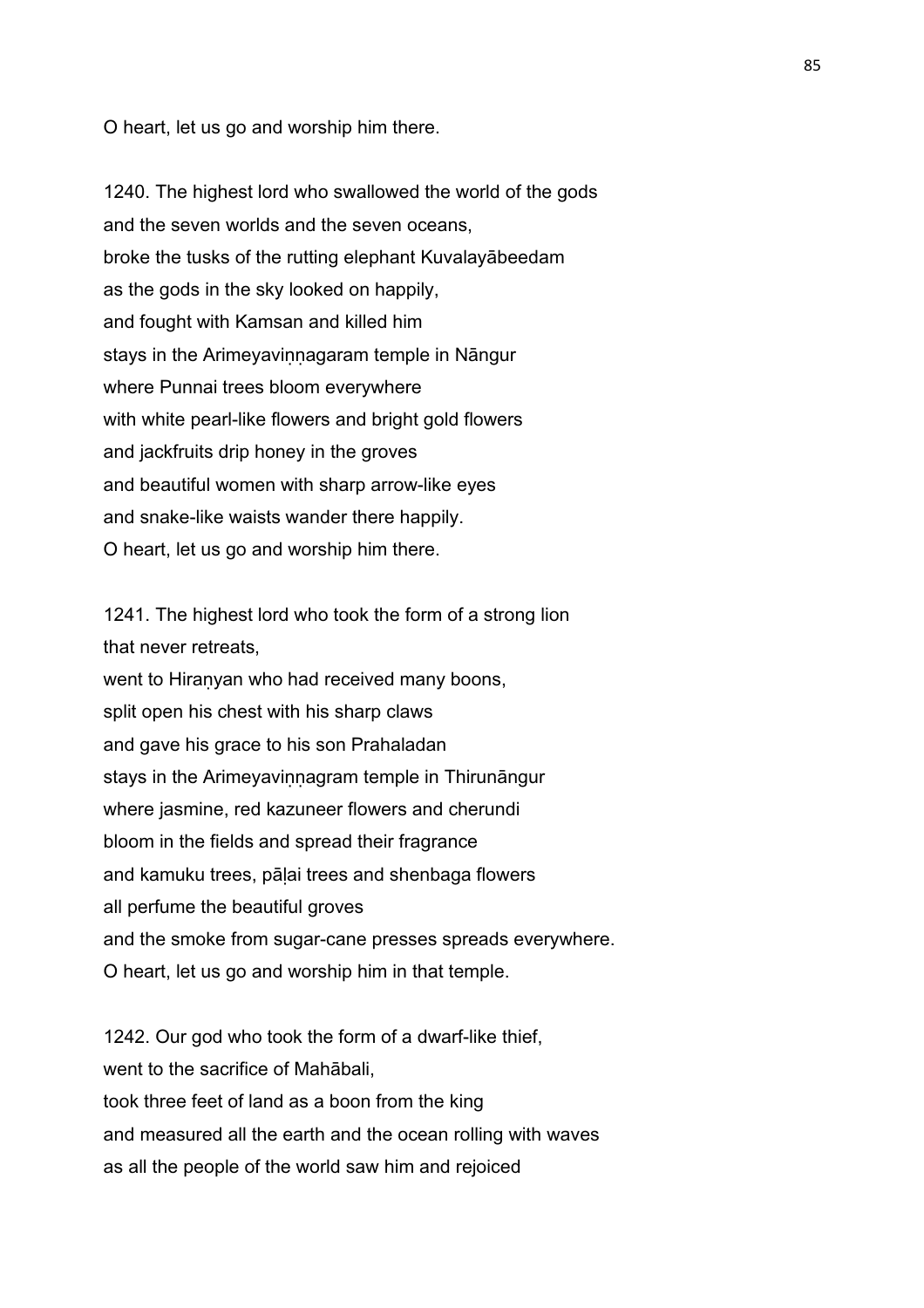stays in Arimeyavinnagaram in Nāngur surrounded with flourishing groves, where the sound of the drums that reaches the sky, the humming of swarming bees, the chanting of the divine Vedas, the tinkling of the anklets of beautiful women and the roaring of the rolling waves of the ocean spread everywhere. O heart, let us go and worship him in that temple.

1243. As Rama, the son of Dasaratha, the king of the gods in the sky, a refuge for his devotees, went to Lanka to bring back his wife, long-eyed Mythili with a sword-like gaze and hair adorned with flowers and he shot his arrows and cut off the ten heads and twenty arms of Ravaṇa the king of Lanka. He stays in the Arimeyavinnagaram temple in Nāngur where when farmer women with long bright eyes bend to reap paddy, they find precious pearls, lotuses, kayal and vālai fish and carry them in their hands. O heart, let us go and worship him in that temple.

1244. The dark-colored lord, the father of Kāma who killed Thenuhan and Putanā, who were sent by evil-minded Kamsan and wandered everywhere to deceive him stays in beautiful Arimeyavinnagaram temple in Nāngur where the crashing ocean brings pearls and leaves them on the shore and good-hearted Vediyars live, skilled in mantras, the four Vedas, the six Upanishads, the five sacrifices and many excellent arts. O heart, let us go and worship him there.

1245. The dark cloud-colored god, as strong as a bull, who killed the Asurans Vatsāsuran and Kabithāsuran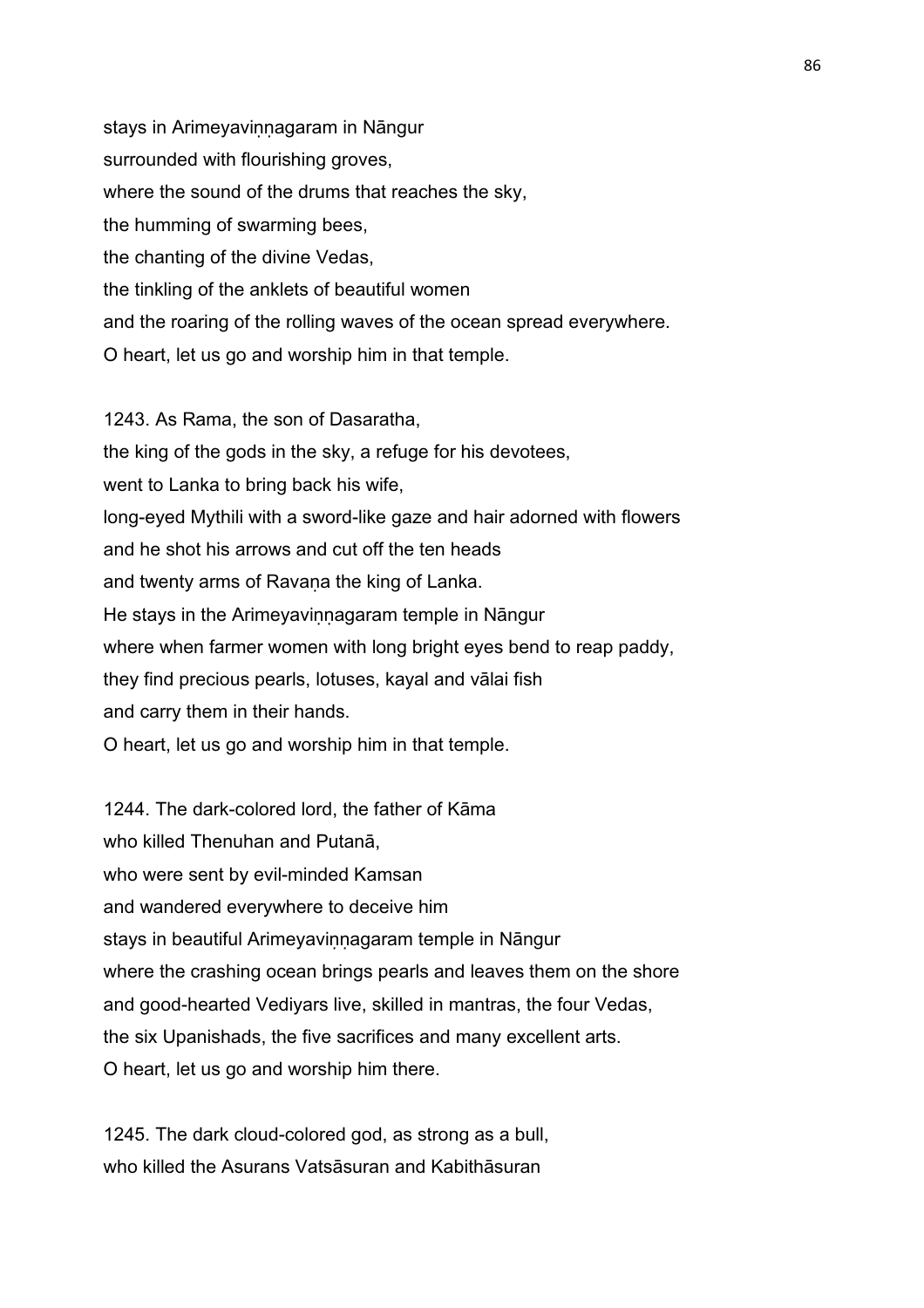when they came as a calf and a vilām tree, and who protected the cows and the cowherds from the storm using Govardhana mountain as an umbrella and who danced on a pot stays happily in the beautiful Arimeyavinnagaram temple in Nāngur with walls where flags fly, filled with palaces, towers, mandapams studded with diamonds and wide paths and lovely groves where bees drink honey from flowers that have just opened and sing. O heart, let us go to that temple and worship him.

1246. The strong bull-like god who swallowed all the seven worlds, killed heroic Kamsan, killed Putanā when she came to cheat him taking the form of a mother, and stole and ate good churned yogurt and sweet butter stays in the beautiful Arimeyavinnagaram temple in Nāngur where the Kaviri brings sandalwood, akil fragrance and gold as it flows through groves where clouds float and continues through fields nourishing the land and where learned Vediyars, reciters of the Vedas, sprinkle flowers and worship him saying, "O Hari, we bow to your feet, you are our refuge." O heart, let us go and worship him there.

1247. Kaliyan, the king of Thirumangai, a fighter with a long powerful spear, composed these ten musical pāsurams on Thirumāl, god of the beautiful Arimeyavinnagaram temple in Nāngur who fought and conquered seven angry bulls and killed them to marry the lovely Nappinnai. If devotees learn and recite these ten pāsurams they will live as the foremost people in the world and become the gods in the sky.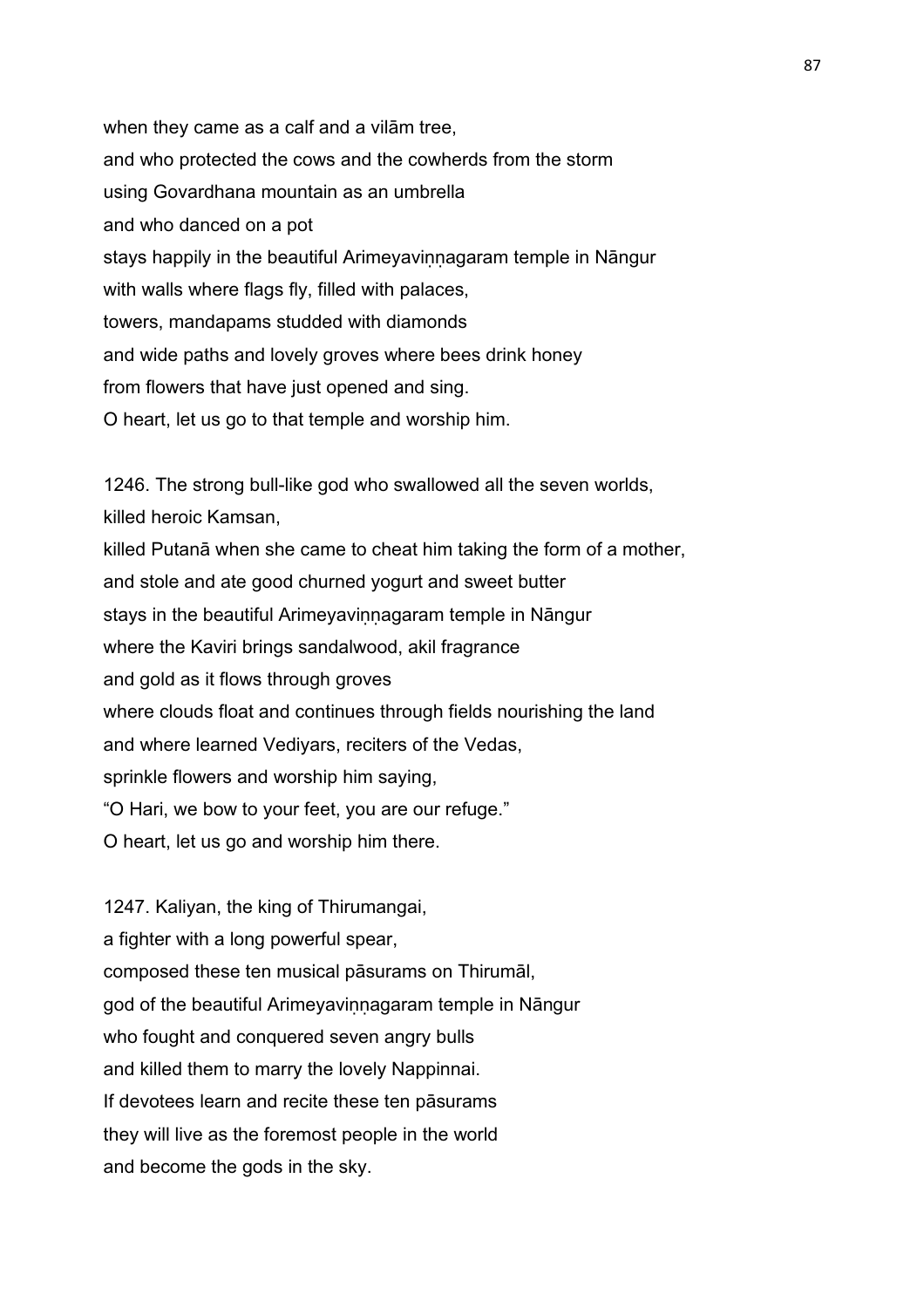## 31. Thiruthevanārthohai. Nāngai.

1248. Our lord Madhavan stays in Thiruthevanārthohai on the southern bank of the Mannai river where waves dash on the groves blooming with flowers, making pollen fall and float on the water while lined bees sing "thee tena" in the flourishing fields.

1249. Our lord who is everyone and everything, all the three gods and the meaning of the divine Vedas stays in Thiruthevanārthohai, surrounded with beautiful blooming groves dripping with honey where kings with strong armies, conquerers of their enemies, and the gods from the sky come and worship him.

1250. Our lord who is the king of the sky and of the people and creatures of the earth and is within everything stays in Thiruthevanārthohai surrounded with beautiful blooming groves dripping with honey in Nāngai where Maraiyoor live, skilled in the wealth of knowledge that is the Vedas.

1251. The place where Indra, the gods in the sky, sages, the four-headed Nānmuhan on a beautiful fragrant lotus, the sun and moon, all join together and worship him saying, "Our father, give us your grace!" is Thiruthevanārthohai in Nāngur, surrounded with fragrant beautiful flourishing groves.

1252. Our highest lord who swallowed the sky, the oceans with rolling waves,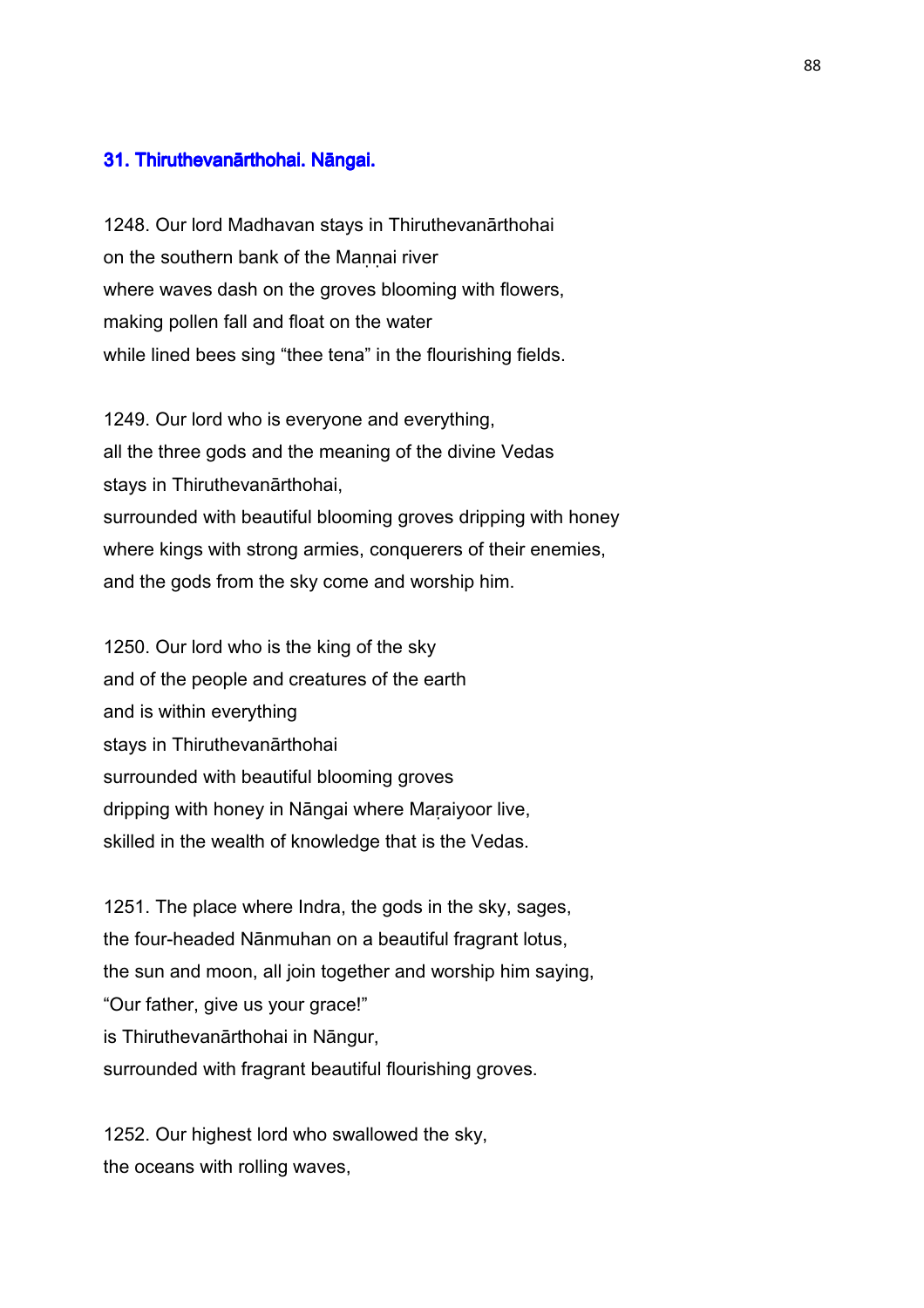all the seven worlds and the ancient hills stays in Thiruthevārthogai in Nāngur where the clear waves of the Maṇṇai river bring shining diamonds and fragrant akil and leave them on its southern bank where heroic people live.

1253. Our highest lord who swallowed the whole world and lay on a banyan leaf when he was a baby and whom the Vedas could not follow and find stays in Thiruthevanārthogai in Nāngai where fish frolic in the large Mannai river and paddy fields flourish on its southern banks.

## 1254. Our Thirumāl

who took the form of a shining lion that never retreats and went to Hiranyan and split open his chest with his sharp claws stays in beautiful Thiruthevanarthogai in Nāngai where flowers bloom in the groves and divine, famous Brahmins have an abundant wealth of knowledge of the sastras.

1255. Our lord, mighty as a bull, who broke the strong bow to marry Mythili whose young breasts were held with a band stays in Thiruthevanārthogai in Nāngai surrounded with beautiful blooming groves where divine Vediyars, learned in the Vedas, live.

1256. Our god who fought

the rutting elephant Kuvalayābeeḍam, killed it and its mahout and danced on a pot stays in Thiruthevanārthogai in Nāngai surrounded with precious golden walls and groves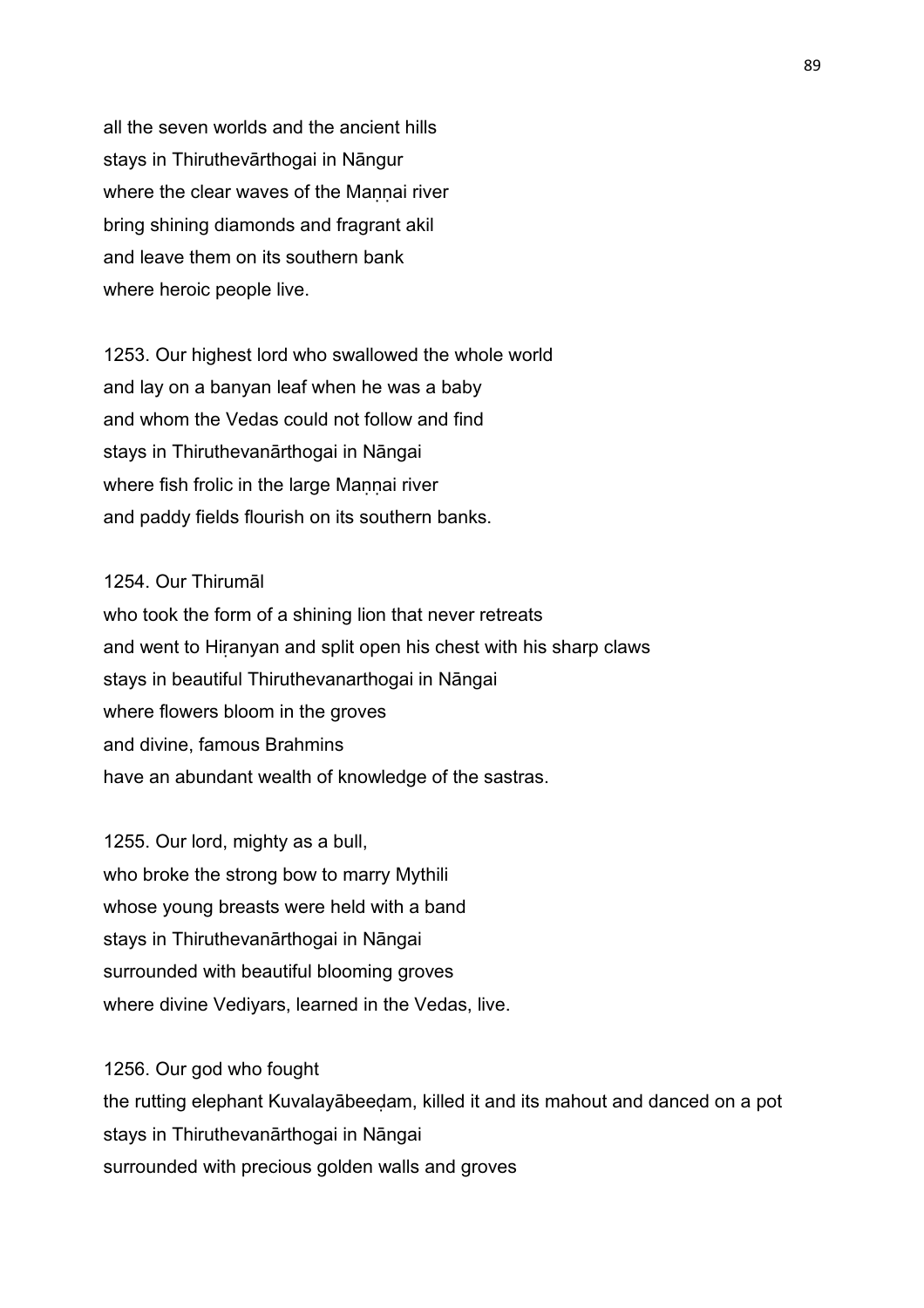where shenbaga flowers dripping pollen spread their fragrance.

1257. Kaliyan, the poet with a sharp spear, composed ten Tamil pāsurams on the dark cloud-like divine Kannan, god of Thiruthevanārthogai in Nāngai surrounded with beautiful groves. If devotees learn and recite these ten pāsurams they will reach lovely Vaikundam and stay with the gods.

## 32. Thiruvanpurushothamam -Nāngai.

1258. Our lord as Rama, who made a bridge over the ocean, went to Lanka, fought with the Rākshasa Rāvana,' cut off his ten heads with their shining crowns and gave the kingdom to Vibhisanan, Rāvana's brother stays in the temple of Vanpurushothamam in Nāngur where good jackfruit trees, shenbaga plants, mādhavi plants, mango trees, banana trees and fragrant kamuku trees flourish.

1259. Our lord, the king of the gods who climbed on a blooming Kadamba tree with tender shoots, jumped into a pond swiftly and danced on the snake Kālingan's head stays in the temple of Vanpurushothamam in Nāngur where many divine Vediyars live keeping the three fires, performing the five sacrifices, and reciting the four Vedas and six Upanishads.

1260. Our lord who ate the food that cowherds made for Indra the king of the gods in the sky, and grazed the cows and protected them from the storm stays happily in the temple of Vanpurushothamam in Nāngur where peacocks dance in the lovely cool groves when the clouds roar like drums and the bees sing their music.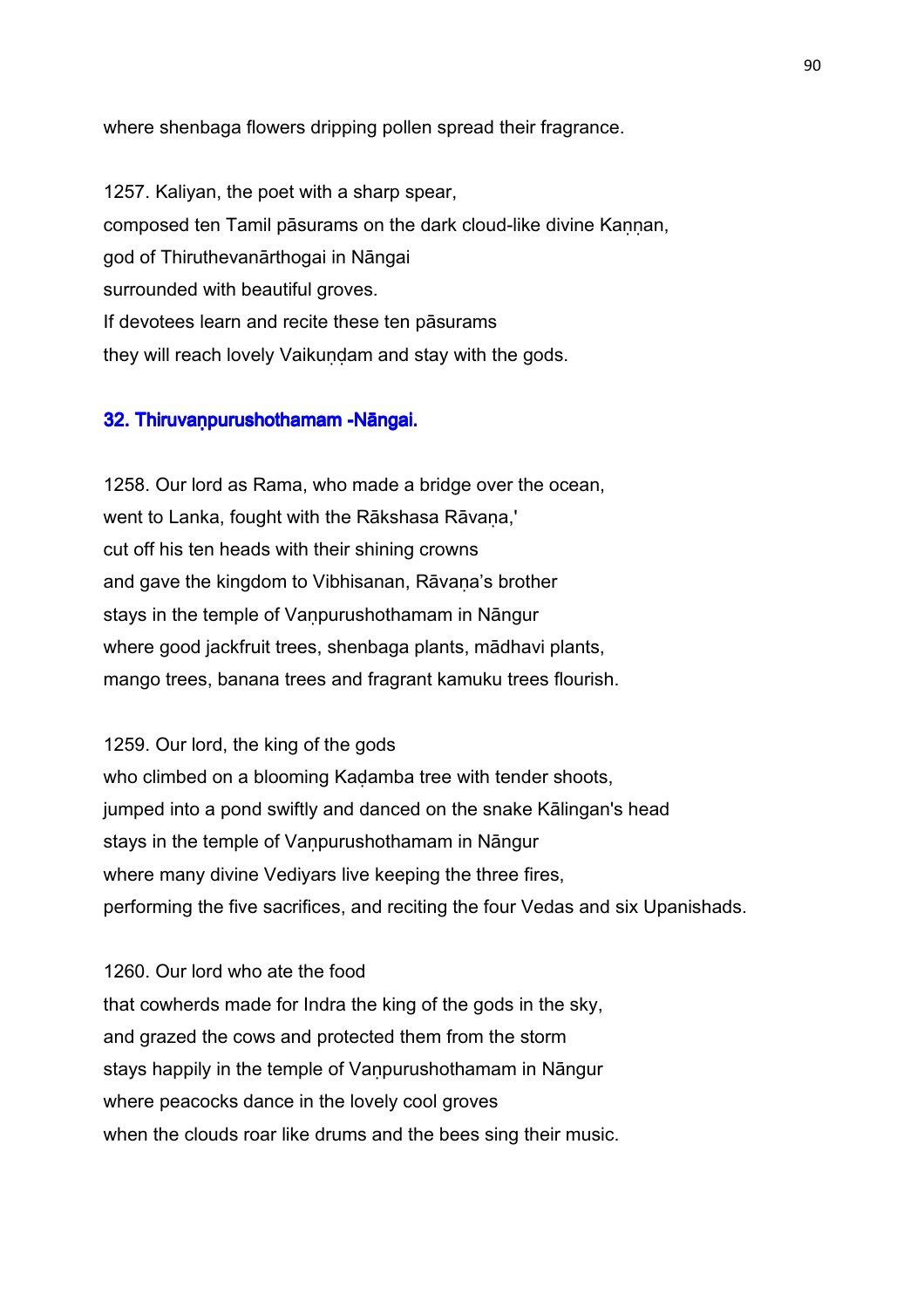1261. Our god who broke the tusks of the long-trunked elephant Kuvalayābeedam, fought with its mahout and killed him and killed the Asuran Kamsan and the wrestlers sent by him stays in the temple of Vanpurushothamam in Nāngur where ponds and groves are abundant and sugarcane grows tall amid the paddy plants in the fields.

1262. Our god killed Sakaṭāsuran when he came as a cart and chased away Siva and his allies when they came to help Vāṇāsuran in battle and cut off the thousand arms of the Asuran. He stays in the temple of Vanpurushothamam in Nāngur filled with rich palaces where the flags fly and rise to the sky hiding the light of the sun, the god of the day.

1263. Our dear lord, Kannan who took water from the hands of Mahābali, received three feet of land and measured it with his two feet, raising them to the sky as Nānmuhan worshiped him with flowers while the Ganges flowed swiftly from the sky, stays in the temple of Vanpurushothamam in Nāngur where kongu buds are like the breasts of women, kumudam flowers bloom like their mouths and beautiful lotuses blossom like their faces.

1264. Our father who went as an angry man-lion to the Asuran Hiṛanyan, the strong king whose name means gold, and split open his chest making the blood flow out stays in the temple of Vanpurushothamam in Nāngur where the sound of the bangles of young girls playing beautifully with balls and the sound of the anklets that ornament their feet spreads everywhere.

1265. Our cloud-colored god who shed his blood on the skull of Nānmuhan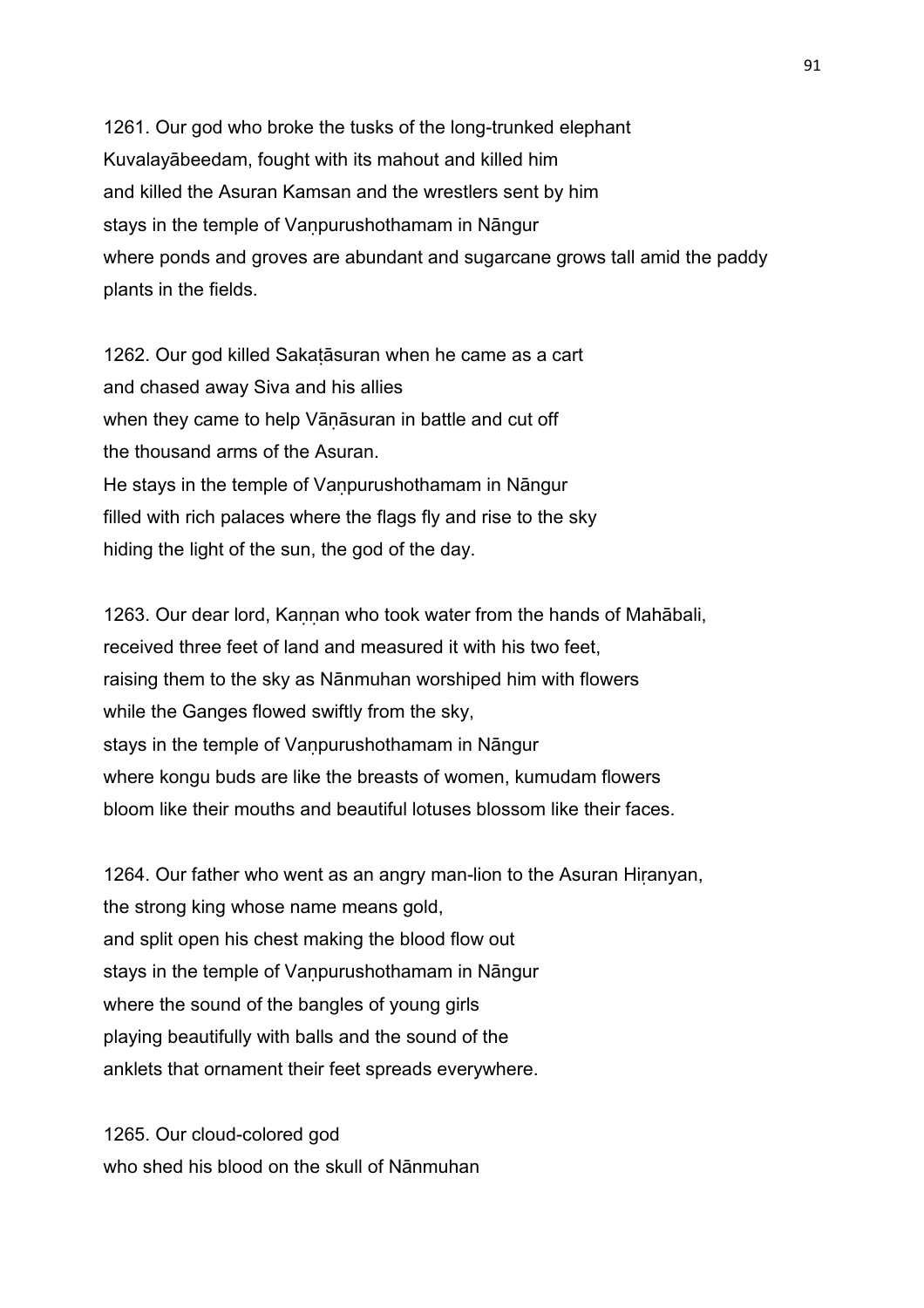that was stuck to Shiva's hand so that Shiva, who gave half of his body to Uma with eyes like vālai fish, would be released from his terrible curse stays in the temple of Vanpurushothamam in Nāngur surrounded with ponds where a vālai fish jumps in fright and makes huge coconuts fall from the tall trees that grow among the flourishing branches of the kamugu trees.

1266. Our lord who created on his beautiful navel the four-headed Nānmuhan seated on a lotus and Nānmuhan created Shiva with the crescent moon in his matted hair stays happily in the temple of Vanpurushothamam in Nāngur where mother monkeys eat fat ripe banana fruits and embrace their babies as they sit on the branches of mango trees.

1267. Kaliyan the poet worshiped the feet of the god of Vaṇpurushothamam in Nāngur where famous Vediyars live, skilled in the Vedas. If devotees learn and recite these ten pāsurams, they will receive countless joys in the world and go to heaven and stay with the gods.

## 33. Thiruchempponseykoyil. - Nāngai

1268. I saw and bowed to the generous cloud-colored god who, worshiped and praised by the people of the world, stays with Lakshmi adorned with lovely ornaments on her breasts and with the earth goddess in Chemponseykoyil in Thirunāngai filled with beautiful palaces shining like gold and I am saved.

1269. The king of the gods in the sky, who is the wonderful meaning of the divine Vedas. without birth, old age, past, present or future,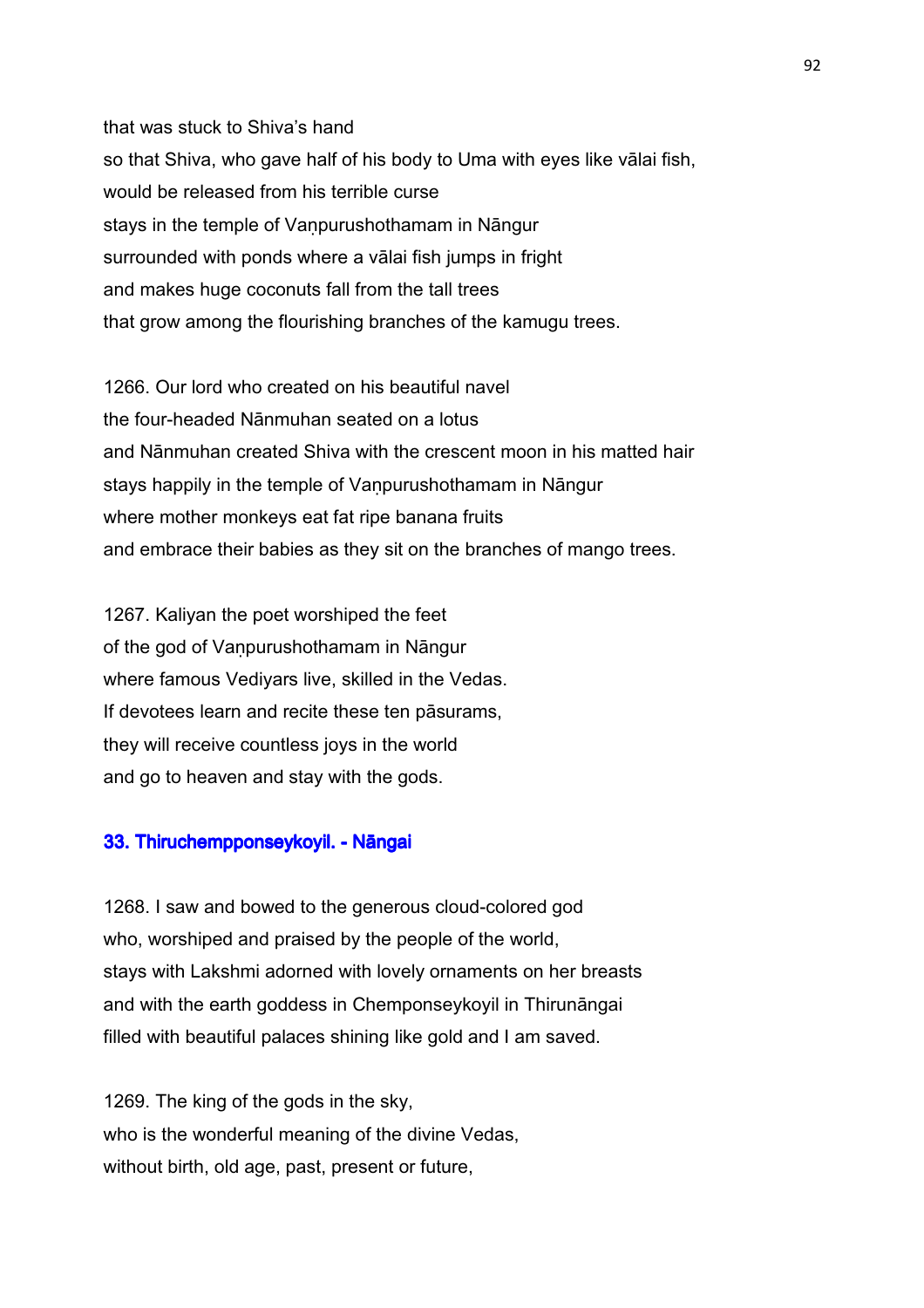the sweet taste of the seven kinds of music and a flood of joy that cannot be stopped stays in Chempponseykoyil in Nāngai where the Vediyars, skilled in the Vedas, live. I saw him and I am saved.

1270. I am a slave of the dark ocean-colored Thirumāl, who is the wide sky, fire, water, moon, the shining sun and all the lives on this flourishing earth and who stays in Chemponseykoyil in Nāngai where Vediyars live, as skilled in the Vedas as Nānmuhan himself seated on a lotus on the god's navel. l worshiped him and am saved.

1271. Our god who rests on the ocean with rolling waves as the gods of the sky worship his feet and went as a faultless dwarf and measured the world and the sky at the sacrifice of king Mahābali stays in Chemponseykoyil in Nāngai where Vediyars live, as skilled in the Vedas as Nānmuhan whose four heads face the four directions. I saw him adorned with a precious diamond crown, worshiped him and am saved.

1272. I saw him, the father of Kāma, the son of Dasaratha who gives his grace to his devotees like a loving mother to her child if they worship him saying, "You, the heroic one, destroyed the evil-minded Rākshasas." - He stays in Chemponseykoyil in Nāngai surrounded by groves blooming with flowers that drip honey. I am his slave and I am saved.

1273. Thirumāl who as Rama built a bridge with stones, easily made a way over the wide ocean, went to Lanka, shot his arrows and destroyed the strong walls that surrounded it stays in Chemponseykoyil in Nāngai with his beloved Lakshmi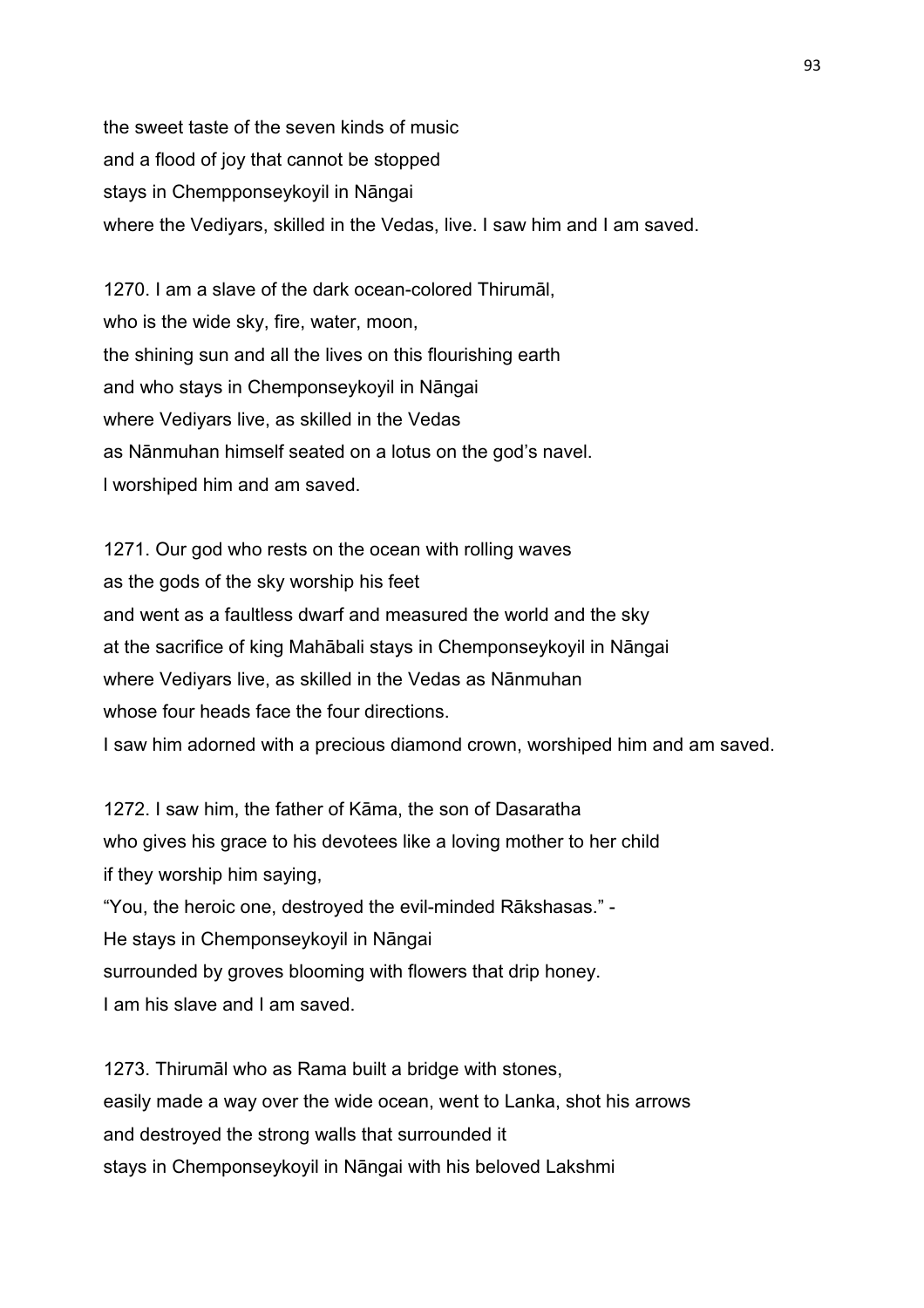where Vediyars recite the four rich Vedas. I, his slave, saw and worshiped him in that temple and all my troubles have gone away.

1274. Our dark cloud-colored lord, strong as a bull, who angrily destroyed the wresters and Kamsan with his arrows, and killed the cruel elephant Kuvalayābeedam, stays in Chemponseykoyil in Nāngai where reciters of the four eloquent Vedas live. I saw the divine one like a dark mountain in that temple and worshiped him and now all my troubles have gone away.

1275. The lord, the light of the Vedas, who shines like lightning at the top of the Thriuvenkatam hills, and threw his discus and destroyed the thousand arms of the angry Bānasuran stays in the mandram happily in the Chemponseykoyil in Nāngai where Vediyars, the reciters of the Vedas, are like a thilagam for the southern land. I worshiped him and I am saved.

1276. Our god who springs like honey in the hearts of his devotees when they think of him and love him, saying, "You are dark as a kalam fruit. You are Kannan. You have the color of a dark cloud!" stays giving pleasure to all in Chemponseykoyil in Nāngai where Vediyars live and recite the four Vedas. I worship him and I am saved.

1277. Kaliyan, the chief of Thirumangai, composed ten faultless Tamil pāsurams about the god of the gods of Chemponseykoyil in Nāngai surrounded with groves that drip honey. If devotees learn and recite these pāsurams without mistakes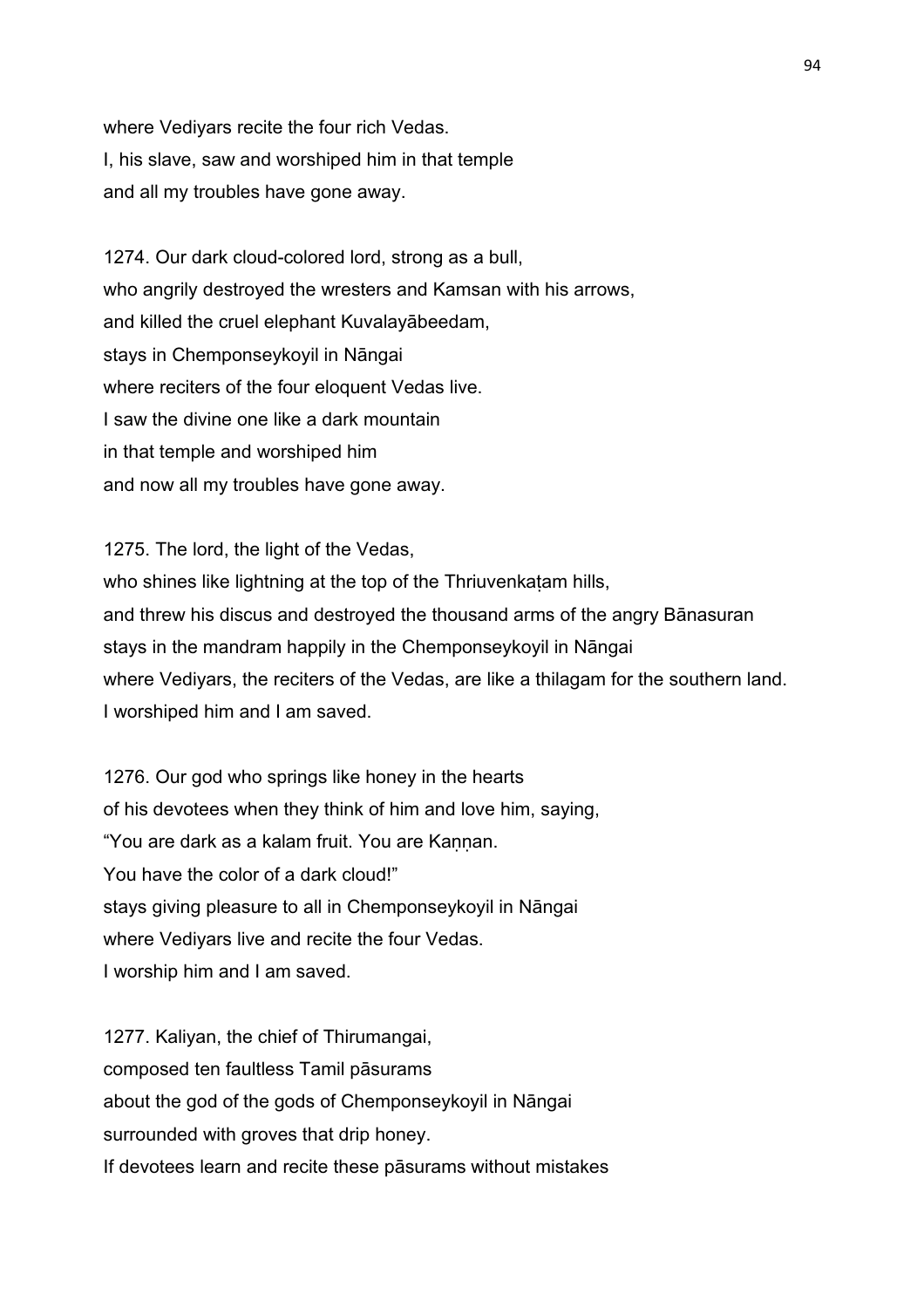they will rule this world under a white royal umbrella and go to heaven and stay there happily.

## 34. Thiruthetriyampalam. Nāngai

1278. See, as Kannan, the lovely-eyed Thirumal who destroyed the shining crowns of his enemies, their strength and their fame and made their wives shed their ornaments, cut the chain on the anklets of his father and released him from prison, and saved the elephant Gajendra from the crocodile stays in Thiruthetriyambalam in Nāngur where thousand-petaled lotuses bloom and the branches of young kamugu trees drop white pearls into the holes where crabs live.

1279. See, our lovely-eyed Neḍumal who drank poisonous milk from the devil Putanā when she came as if she were the mother who bore him, wearing golden bangles on her hands, stays in Thiruthetriyambalam in Nāngur where neelam flowers bloom abundantly in the midst of paddy lands and the music of dark-winged bees and the tinkling of the anklets on women's small feet sound softly together.

1280. See, Thirumāl with beautiful eyes who entered the small palm-leaf huts of the sharp spear-eyed cowherd women, stole and ate the good butter that they had churned and kept and stole and hid their clothes and upset them stays happily in Thiruthetriyambalam in Nāngur where the Kaviri river brings and piles up mangoes that have dropped from their trees when coconuts have fallen on them,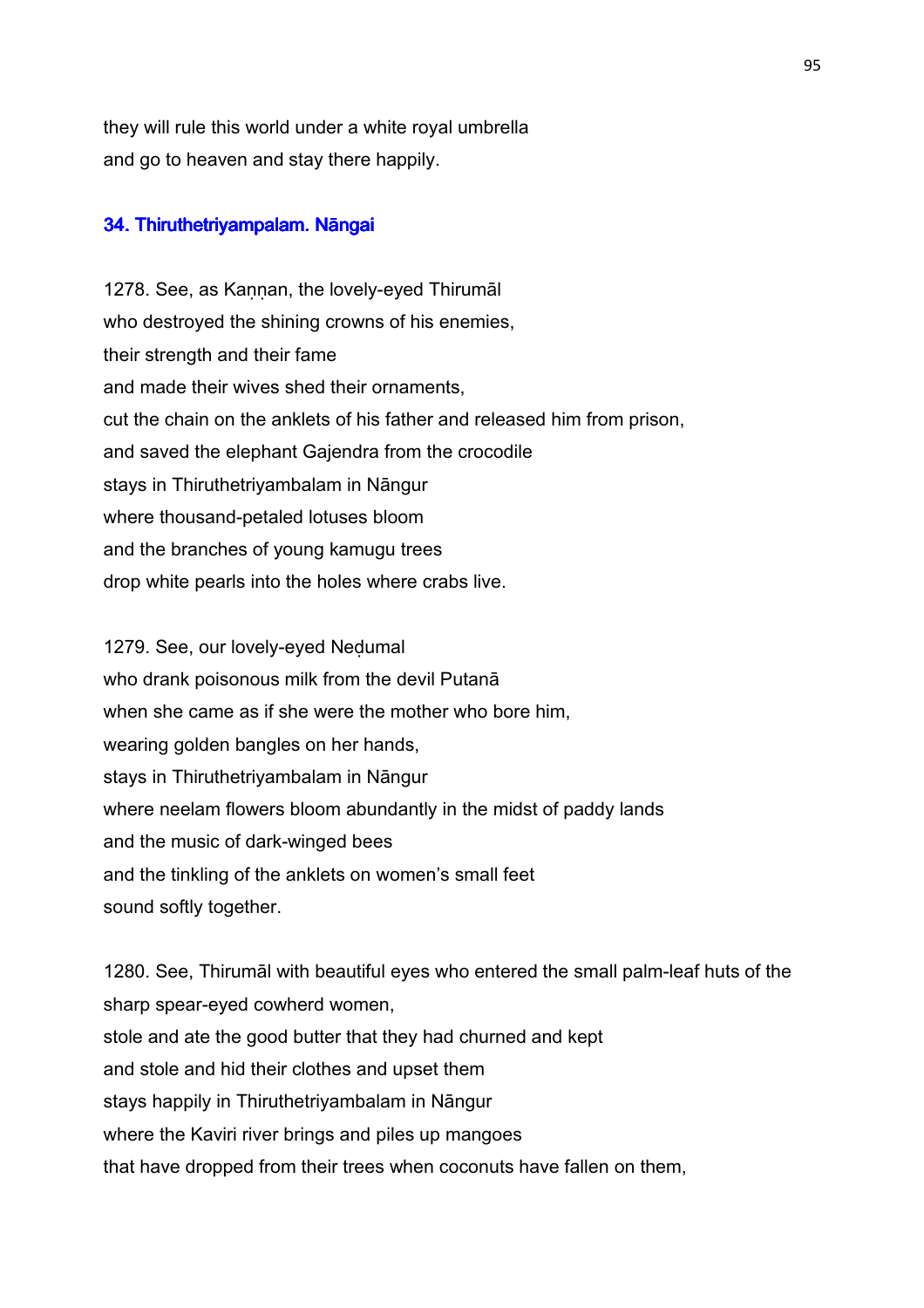and its water, covered with flowers and flowing between the mounds, is split into small channels.

1281. See, our dark cloud-colored Kannan with lovely eyes who fought the dark angry bulls with curved horns and strong legs to marry Nappinnai, the beautiful daughter of the cowherds, stays in the Thiruthetriyambalam temple in Nāngur where beautiful blooming groves embrace the tops of the diamond-studded palaces and touch the shining moon.

1282. See, he is the young Thirumāl with lovely eyes his arms as strong as mountains. Making their ornaments touch his chest, he embraces beautiful wide-hipped Lakshmi and the cowherd girl Nappinnai with dark eyes and pearl-like white teeth and a shining diamond necklace around her neck. He stays in Thiruthetriyambalam in Nāngur where shining palaces like small hills are next to each other on the large streets and women with sweet voices attract men with their bow-like eyebrows, capture them and make them live in their hearts.

1283. See, when the Rākshasa king Ravana realized that a king like himself had risen up, he thought he could defeat Rama but when he fought with him Rama cut off his twenty mountain-like arms and killed him. Our lord stays in Thiruthetriyambalam where lovely women with soft doe-like eyes, red mouths and prattling words as sweet as honey carry on their hands beautiful green emerald-colored parrots and teach them to speak baby talk and wander in the streets.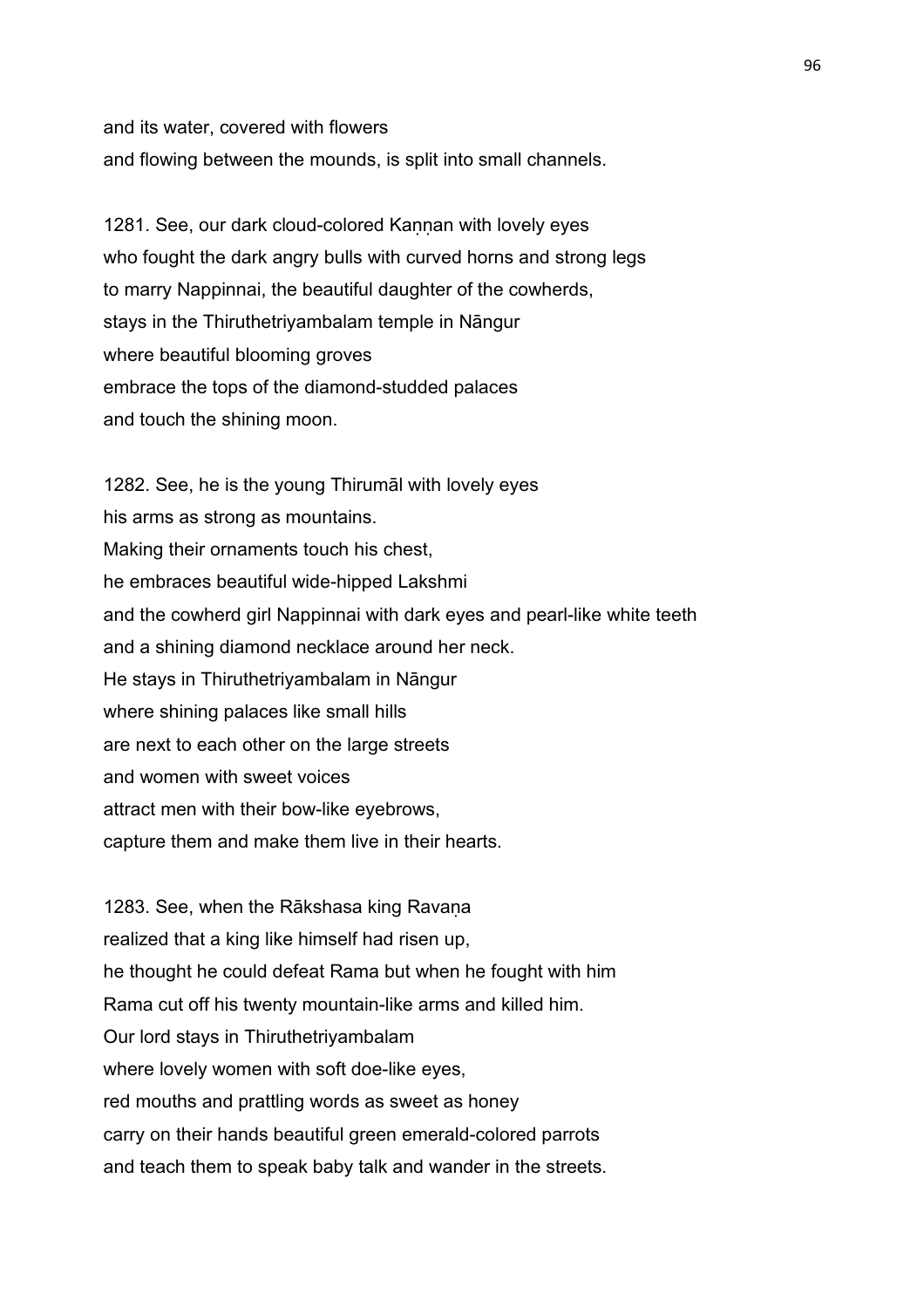1284. Our beautiful-eyed lord, as a naughty dwarf, wearing a shining divine thread on his chest and a skin dress around his waist, went to the sacrifice of the enemy of the gods, king Mahābali, where Vediyars recited the auspicious Vedas and asked the king to give him three feet of land and when he received the boon, he measured the whole earth and the sky with his two feet. He stays in Thiruthetriyambalam in Nāngur where water mixed with kumkum and sandal paste from women's breasts adorned with fresh flower garlands flows on the white sand and turns it red.

1285. See, our king, the lovely-eyed Thirumāl took the form of a boar ornamented with anklets with small bells that made the sound "gana, gana" on his feet as large as a Meru mountain, who went to the underworld and brought up the earth goddess on his tusks as Lakshmi on his chest trembled stays in Thiruthetriambalam in Nāngur filled with wealth where Vediyars recite the four divine Vedas, the six Upanishads and the sastras and sing the seven kinds of music making the sound spread in all the eight directions.

1286. At the end of the eon, our lovely-eyed Thirumāl swallowed all the seven worlds, the seven mountains, everything in the eight directions, the earth, the sky, the oceans and the flood and kept them in his stomach. He stays in Thiruthetriambalam in Nāngur where shining diamond-studded palaces touch the sky and famous Vediyars, scholars of the four Vedas, recite eon after eon.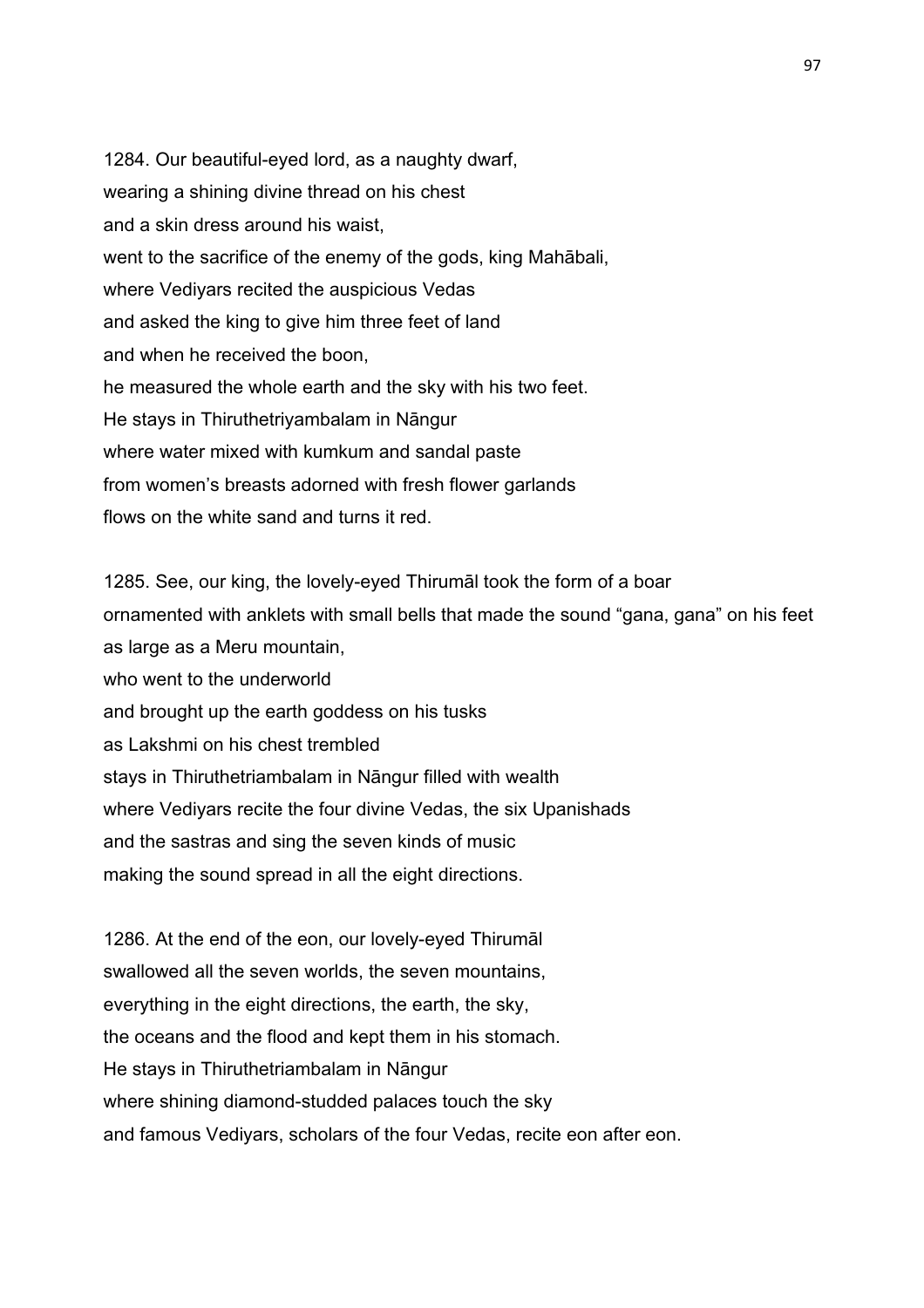1287. Kaliyan with a sharp beautiful spear, the king of Thiruvāli filled with palaces where flags fly, praised by the whole world, composed ten pāsurams on Thirumāl who stays in Thiruthetriyambalam in Nāngur where diamond-studded palaces shine. If devotees learn and recite this garland of pāsurams, they will rule this beautiful world as kings and go to the highest sky and shine as gods.

## 35. Thirumaṇikkuḍam - Nāngai.

1288. Our father who took away the suffering of the long-trunked elephant Gajendra when he was caught by a crocodile and carried Govardhana mountain as an umbrella and saved the cows and cowherds from the storm stays in Thirumanikkudam in Nangur blooming with fragrant flowers in the groves that shed honey where the Kaviri river with flourishing water flows bringing gold and leaving it on its banks.

1289. Our father who drank milk from the breasts of Putanā whose teeth were sharp as swords, and who shot his powerful arrows to kill the Rākshasas in Lanka and take away the suffering of the people stays in Thirumaṇikkuḍam in Nāngur where women with sweet mouths as red as kovvai fruits bathe in the Kaviri river and the kumkum ornamenting their breasts is washed off and mingles with the water, making it divine.

1290. Our father who conquered the Asuran Kesi when he came as a horse, went between two marudu trees and destroyed the Asurans,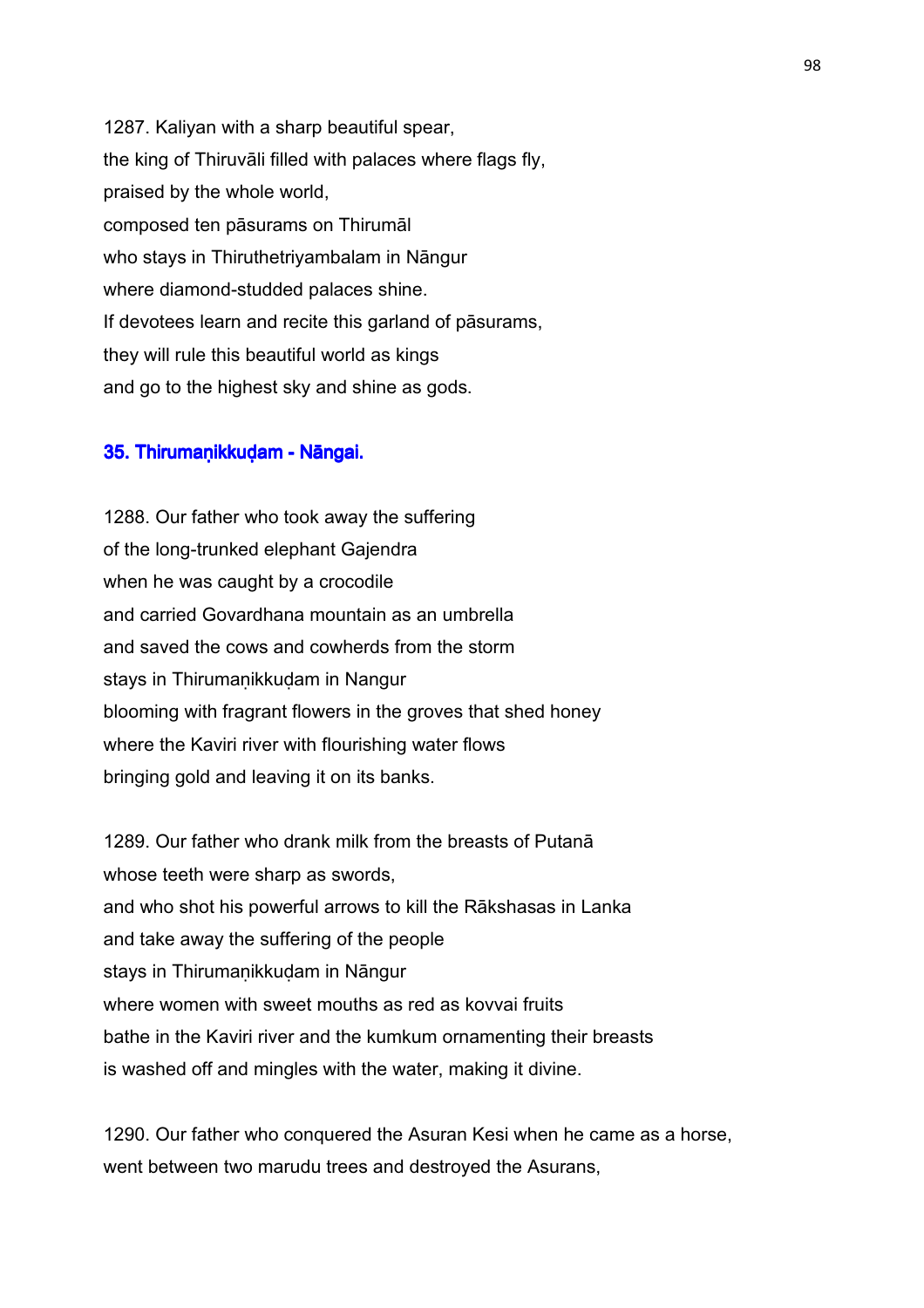and fought with seven bulls and married Nappinnai, embracing her beautiful arms, stays in Thirumaṇikkuḍam in Nāngur where generous, virtuous Andanars recite the Vedas well and perform fire sacrifices.

1291. Our father who fought angrily with the long-trunked elephant Kuvalayābeedam and broke its tusks, killed the Asurans when they came as kurundu trees breaking them, killed Bahasuran, splitting open his beak when he came as a bird, and defeated Arishtasuran when he came as a bull stays in Thirumaṇikkuḍam in Nāngur where a monkey eats a mango fruit and then goes to a banana tree and eats bananas, scaring away the bees that swarm around it.

1292. Our father who cut off with a sword the nose and ears of dark Surpanaha, the princess of Lanka, when she came opening her cave-like mouth stays in Thirumaṇikkuḍam in Nāngur where the innocent earth goddess and the divine Lakshmi stay always with him.

1293. Our father who is the earth, the sun, the moon and all other things and has taken the forms of a fish, a dwarf, a swan, a boar, a man-lion and a horse stays in the Thirumanikkudam temple in Nāngur where warriors chased off the northern Cholas and the strong southern Pandiyan kings and defeated them.

1294. Our father who is the mountains, the sky, the earth, cool water, the moon, the hot sun and all other things stays in Thirumanikkuḍam temple in Nāngur where a breeze blows spreading fragrance everywhere through mandrams, fields, groves and palaces.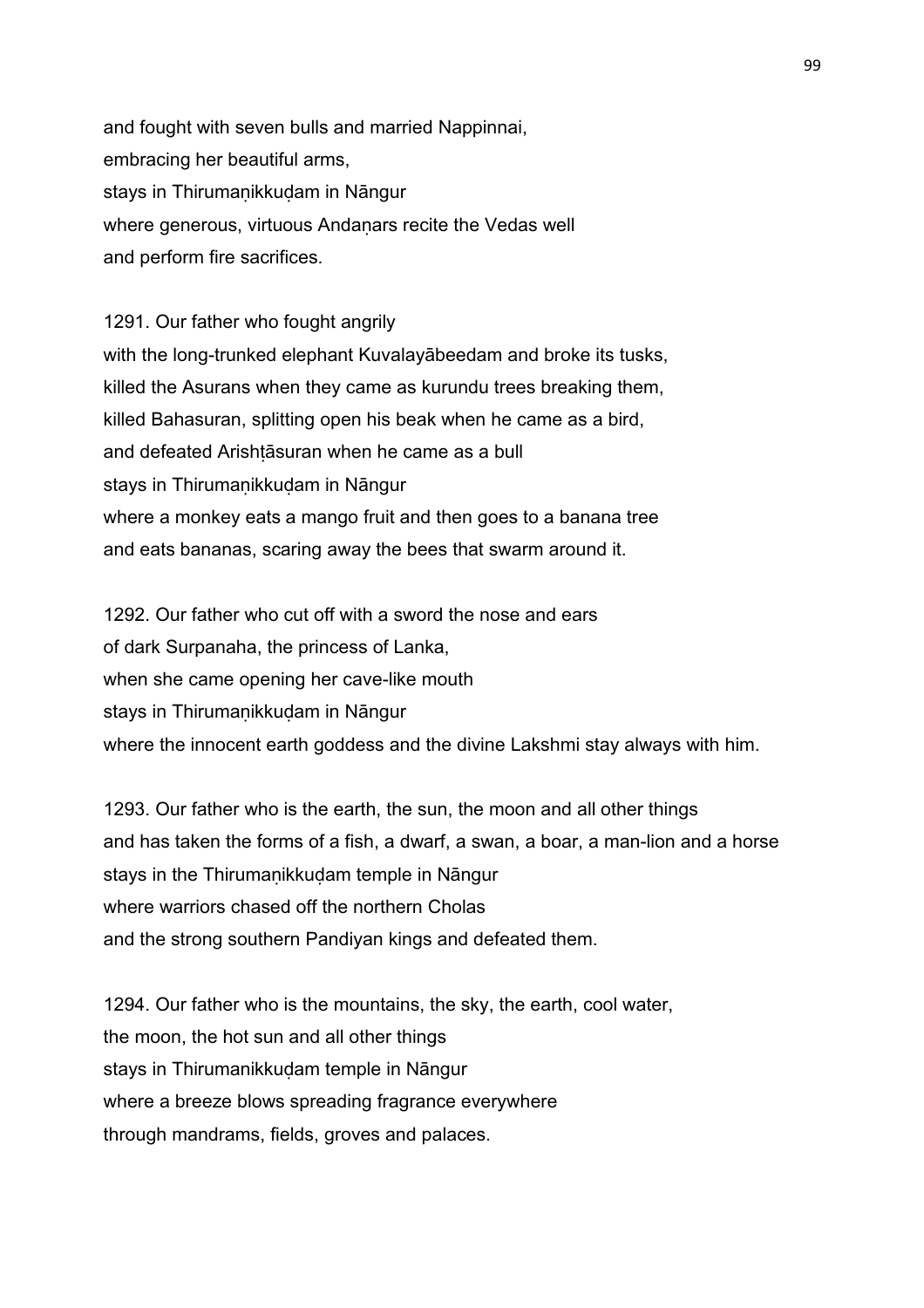1295. Our father who is doubt, bravery, lies and truth, the cloud that nourishes the earth and all other things stays in Thirumanikuḍam temple in Nāngur where vālai fish drink honey dripping from lotuses and jump while beautiful kayal fish frolic in the ponds.

1296. Our father who is sin, dharma, moksha, happiness, sorrow, anger, compassion and all good qualities stays in Thirumaṇkkuḍam temple in Nāngur where sages and all the gods come and worship him saying, "Of all the three gods he is dearest to us."

1297. Kaliyan, the chief of Thirumangai adorned with beautiful garlands composed ten pāsurams praising the god of Thirumaṇikkuḍam Koyil in Nāngur where the moon shines above palaces. If devotees learn and recite these pāsurams they will rule this world surrounded by the ocean and go to the golden world of heaven, becoming stars and shining in the sky where the sun and moon move.

## 36. Thirukkāvalandaṇ bādi

1298. O Kannā, you measured the earth and the sky with your feet at the sacrifice of king Mahabali. You came to the large blooming pond, killed the crocodile and saved Gajendra the elephant when he worshiped you and called you. You stay in Kāvalandanbādi where wealth flourishes and Vediyars recite the Vedas. Take away our troubles.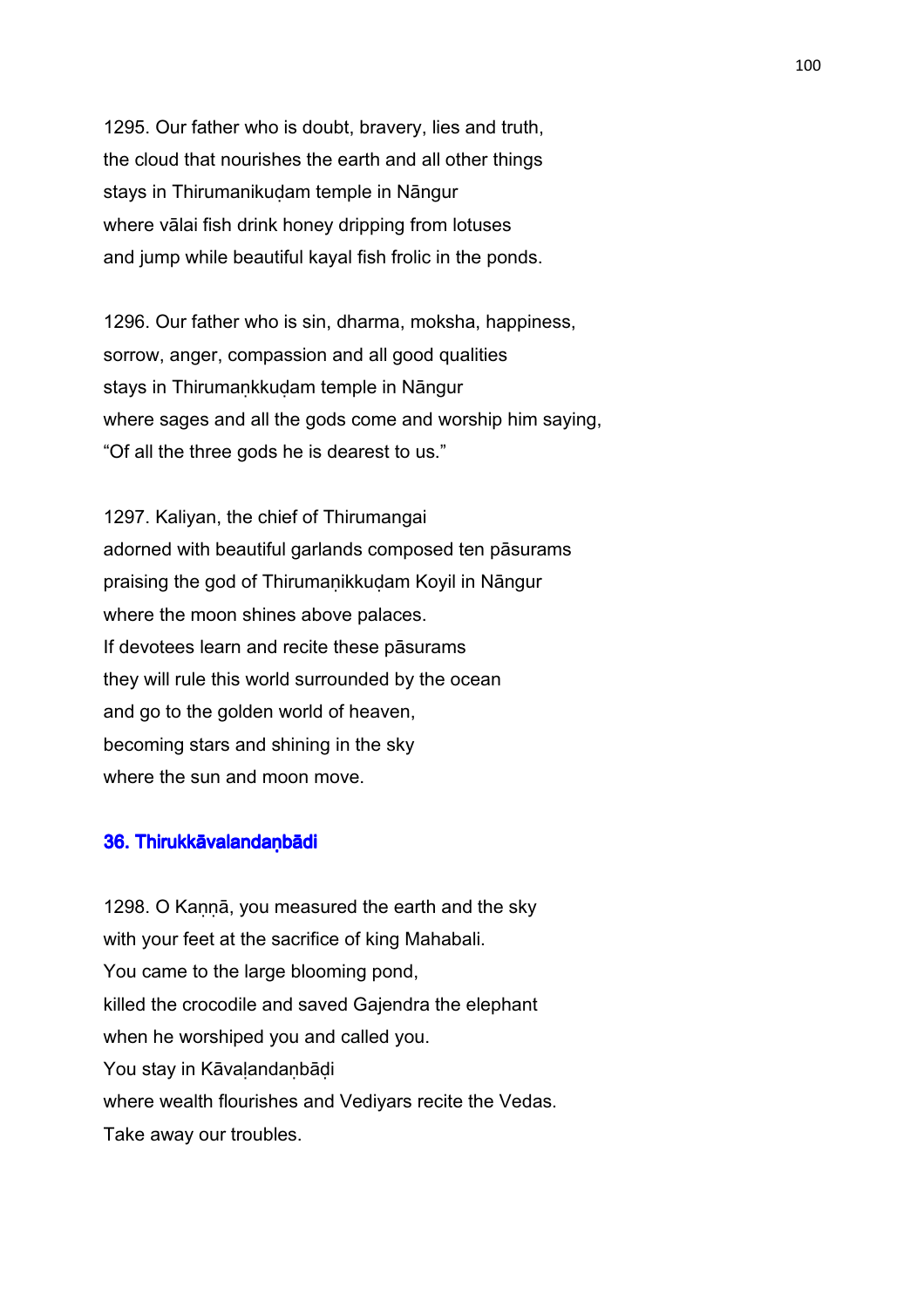1299. O Kannā, as a boar, you split open the earth and brought the earth goddess from the underworld. You went to the sacrifice of Mahabali as a dwarf to help the gods, asked for three feet of land and measured the earth and the sky. You stay in Kāvaḷandaṇbāḍi in Nāngai where the warriors living there conquer their enemies easily. Take away our troubles.

1300. You shot your arrow through Vāli's chest when he came to fight with you angrily and killed him and you gave the kingdom and the shining crown of Kishkinda to his brother, good-natured Sugrivan. You stay in Kāvaḷandaṇbāḍi in Nāngai where mango fruits ripening on the trees fall on jackfruits and the juice of both fruits flows on the ground. Take away our troubles.

1301. You fought with the Rākshasa Rāvana, cut off his ten heads and gave the kingdom of Lanka to his brother Vibhishana, granting him your grace. Ornamented with anklets, you stay in Kāvaḷandaṇbāḍi in Nāngai, where fish frolic in the mountain springs and bees drink honey from the flowers. Take away our troubles.

1302. O lord, you climbed on the head of the snake Kālingan and danced on it and you embrace beautiful Lakshmi on your chest. You stay in Kāvaḷandanbāḍi in famous Nāngai filled with palaces as large as hills. Take away our troubles.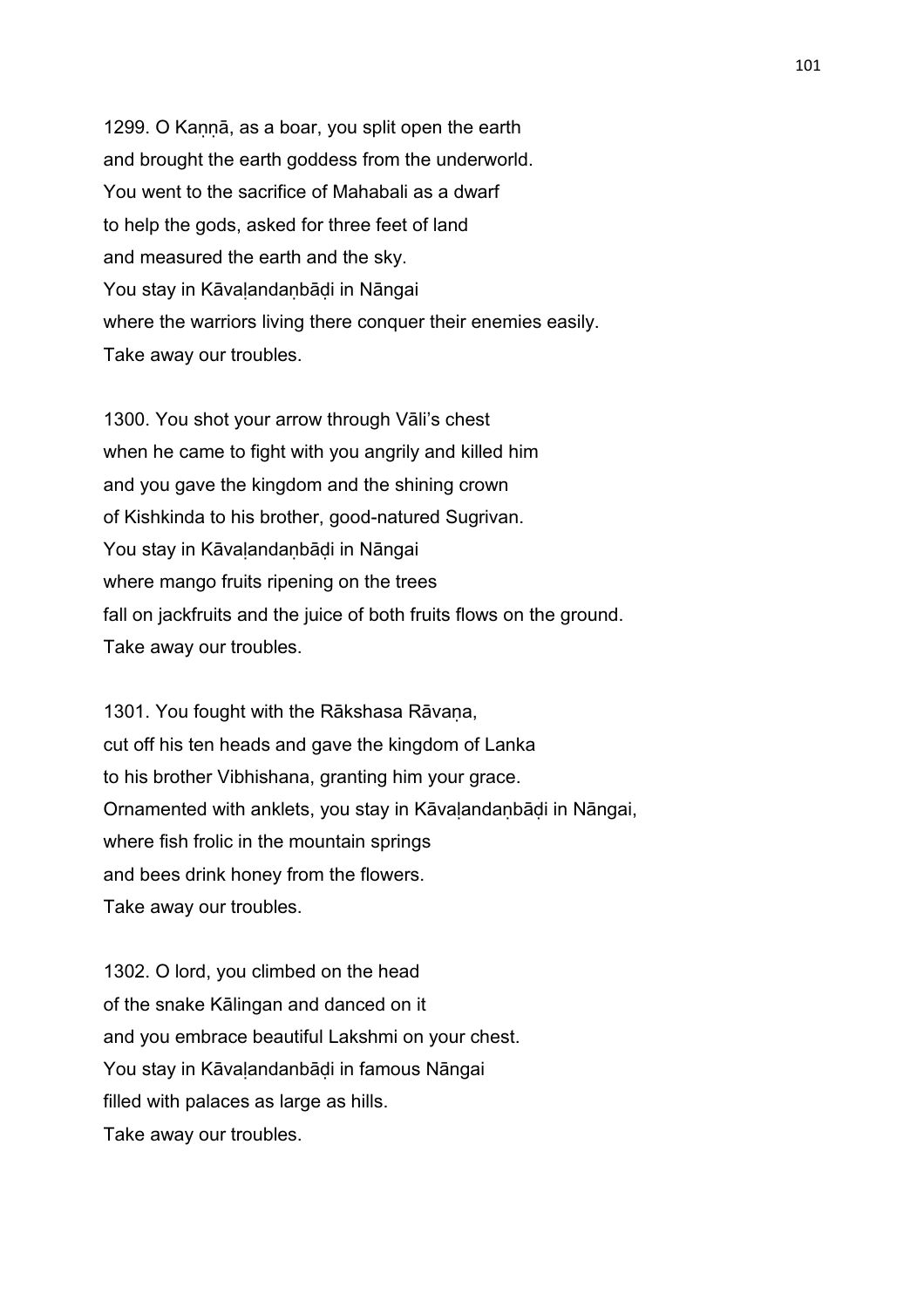1303. You killed Kamsan and fought with the wrestlers he sent and you made the kingdom of the Kauravas fall and conquered the Pandavas' enemies in the Bharatha war. You stay in Kāvaḷandaṇbāḍi protected by stone walls in Nāngai where the shade of the trees in the groves spreads along with the fragrance of pollen.

1304. O lord, you went to Duryodhana's assembly as a messenger and asked for a part of the kingdom for the Pandavas. You killed the mahout and broke the tusks of the angry elephant Kuvalayābeeḍam. You stay in Kāvaḷandaṇbāḍi in Nāngai where groves flourish and bloom with abundant flowers that spread their fragrance everywhere and the water of the Kāviri flows all over the land. Take away our troubles.

1305. You went to Indra's world, conquered Indra and brought the Karpaga tree for your young wife Rukmani. You stay in Kavalandanbāḍi in Nāngai where Indra, the god of the gods, planted a flower garden in the groves. O Kanna, take away our troubles.

1306. O lord, you are the beginning, the end, the sky, wind, water, fire and religion, the rhythm in music and all the wonderful Vedas. You stay in the Kāvalandanpādi temple in Nāngai where beautiful peacocks dance in the fragrant groves. Take away our troubles.

1307. The poet Kaliyan composed ten pāsurams on Kaṇṇan, the god of Kāvalambādi in Nāngai where Vediyars skilled in the Vedas live and wealth flourishes.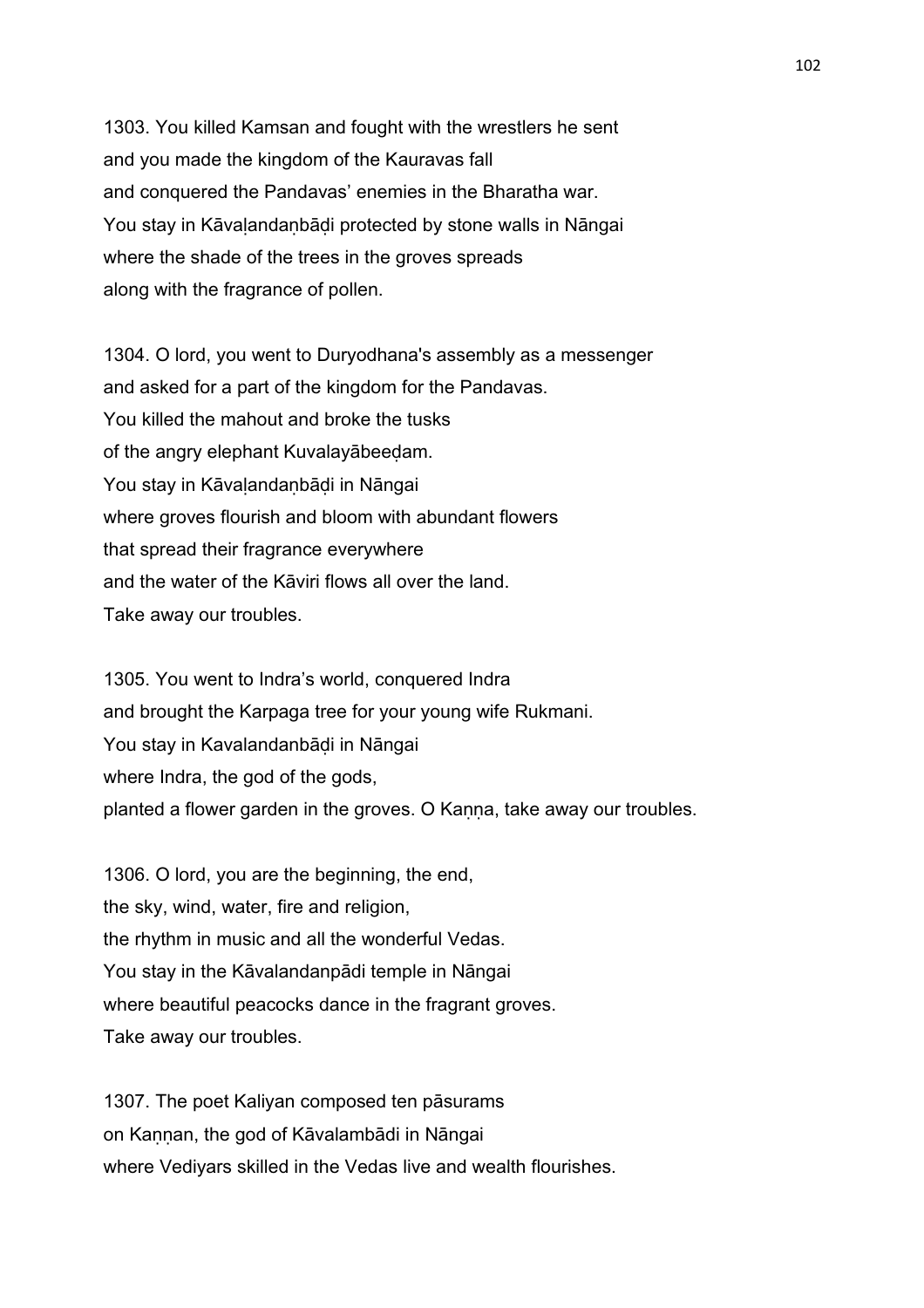If devotees learn these ten good pāsurams and recite them well, they will become kings on the earth and be shaded by royal umbrellas as kings bow to them.

## 37. Thiruvellakkulam -Nāngur

1308. You, the highest one with a divine body that is dark as the wide ocean stay in Thiruvellakkulam temple in Nāngur surrounded by strong walls whose kings conquer their enemies. I am your slave. Take away my troubles.

1309. O father, adorned with a thulasi garland strung together with bunches of flowers you stay in Thiruveḷḷakkuḷam temple filled with beautiful ponds where red lotuses bloom, where Vediyars recite the Vedas, living with undying fame. I am your slave. Take away my troubles.

1310. O Thirumāl, you carried Govardhana mountain as an umbrella and protected the cows from the cold rain. You, the tall one, stay in Thiruvellakkulam temple in Nāngur where famous Vediyars live and recite the Vedas and devotees come to worship you. I am your slave. Take away my trouble.

1311. Strong as an elephant, you broke the tusks of the forest elephant Kuvalayābeeḍam. You stay in Thiruveḷḷakkulam temple in Nāngur surrounded by groves dripping with honey where people of good families live. I am your slave. Give me your grace.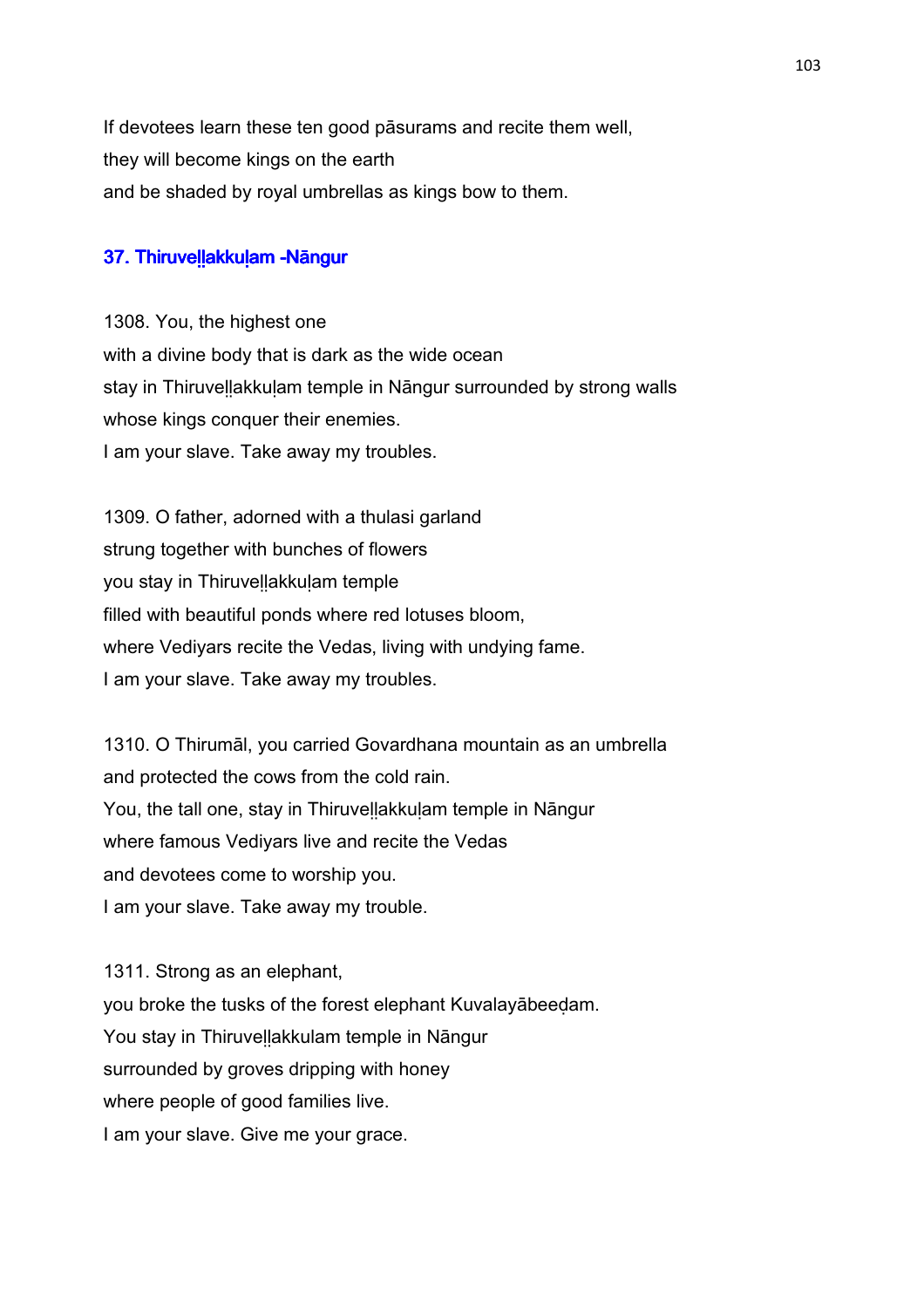1312. O lord who shine as a light on the Thiruvenkatam hills, you stay in the Thiruveḷḷakkuḷam temple in Nāngur surrounded by thick groves where Vediyars live, praised by all in all lands. I come to you singing your praise. Remove all my karma and save me.

1313. You who happily built a bridge of stones to go to Lanka stay in the Thiruvellakkulam temple in Nāngur where many Vediyars, learned in the Vedas live. Give me your grace and take away the troubles of my karma.

1314. O Thirumāl, the king of the cowherds, who grazed the cows holding a stick, you stay in the Thiruveḷḷakkuḷam temple in Nāngur where Vediyars live and fish frolic in ponds filled with abundant water. Take away my bad karma and give me your grace.

1315. You, Nārāyaṇan, who took the form of a boar and split open the earth stay in the Thiruvellakkulam temple in Nāngur surrounded by beautiful groves where good Vediyars recite the Vedas. I am your slave. O sweet nectar, give me your grace.

1316. You, the divine one, embracing on your chest the beautiful Lakshmi, stay in the Thiruvellakkulam temple in Nāngur where famous Vediyars live and recite the Vedas. I am your slave. Have pity on me and give me your grace.

1317. Kaliyan with arms stronger than mountains composed a garland of ten pāsurams on the dear one of the prosperous Thiruveḷḷakkuḷam temple in Nāngai where Vediyars live, compassionate to all life. If devotees learn and recite these ten pāsurams well they will go to heaven and be with gods.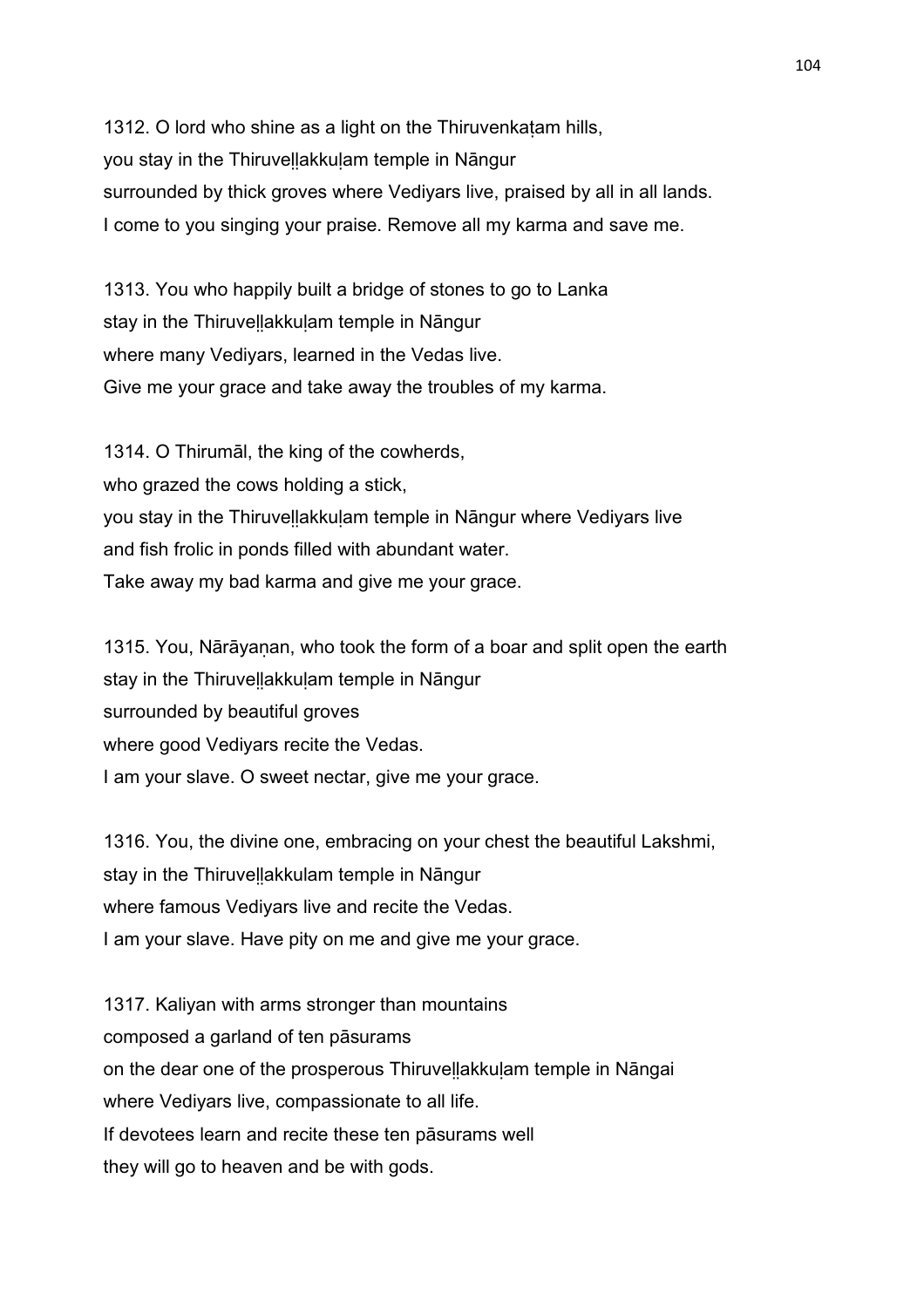# 38. Thiruppārthanpalli. Nāngai A worried mother!

1318. My daughter says, "He is Kannan, the king whose body has the color of a dark cloud or a kuvalai flower, who broke the tusks of the elephant that eats balls of rice and he stays in Nāngai where tall palaces are studded with pearls." My innocent daughter's mouth, as precious as coral, sings the praises of his Pārthanpalli temple where he abides with Lakshmi, his beloved wife.

1319. My daughter sings his praise and says, "Strong as a bull, he defeated the elephant Kuvalayābeeḍam sent by Kamsan, and he, the Māyan, killed the devil Putanā when she came to cheat him taking the form of a mother. He, the lord of the gods, stays in ancient Nāngai where Vediyars live, skilled in the sastras." My daughter with feet as soft as cotton sings the praise of his Pārthanpalli temple.

1320. My daughter says, "The lord of Indra, the king of the gods. the dear one, the everlasting Māyan, who is sought always by the four Vedas, stays in Thirumallai where bees swarm in the groves. embracing naughtily the breasts of the cowherd girls." She is not as before and she has changed and sings and praises his Pārthanpaḷḷi temple.

1321. My daughter's bangles are loose and she is weak. She says, "The Māyan who destroyed the forts of Lanka surrounded by the ocean stays in ancient Nāngai where rich Vediyars live, skilled in the sastras."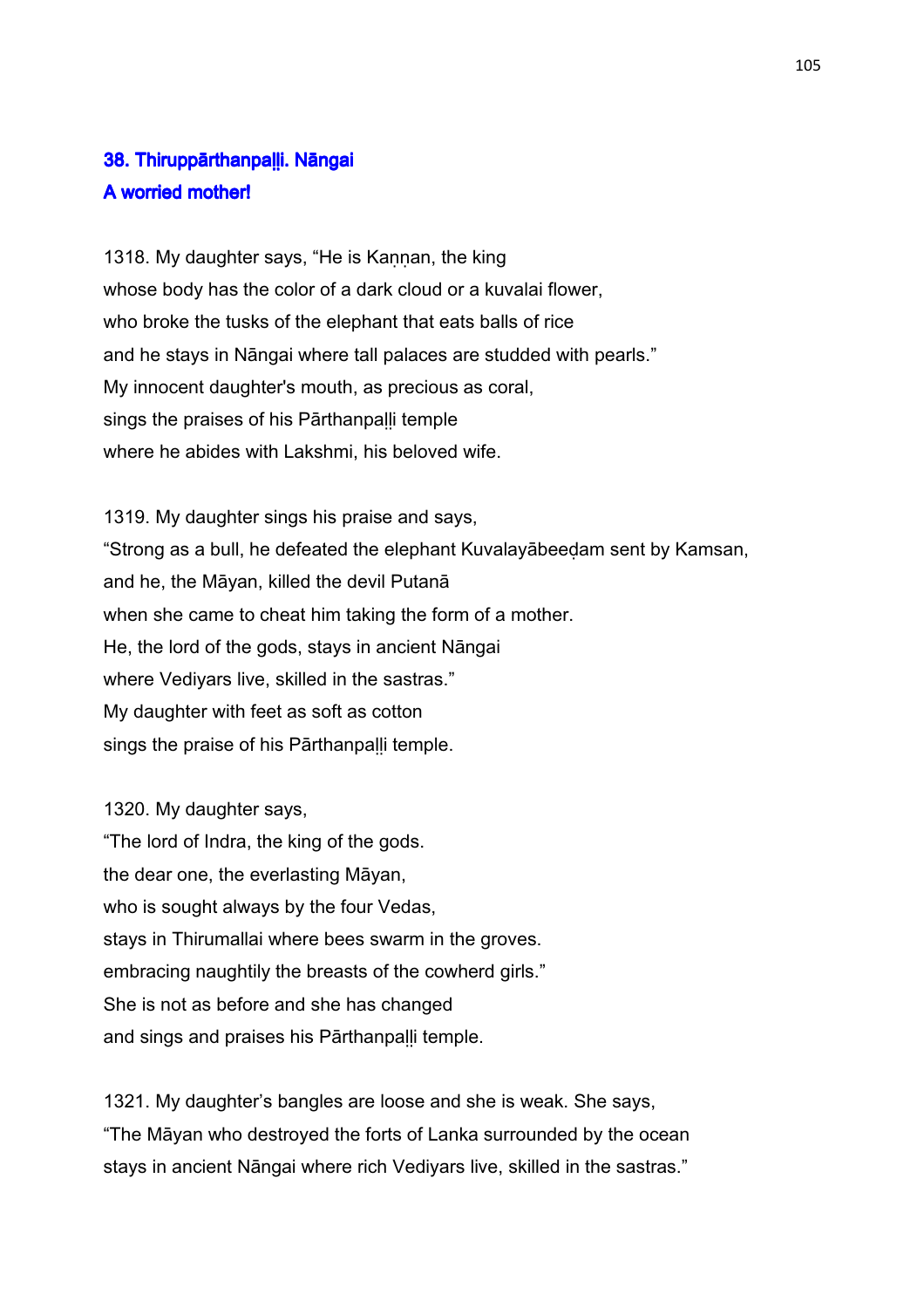She, ornamented with many bangles, sings and praises his Pārthanpalli temple.

## 1322. My daughter says,

"The faultless one became the king of the monkeys, went to Lanka surrounded by the deep ocean and destroyed the Rākshasas with his heroic bow. He stays in ancient Nāngai filled with abundant tall palaces that touch the shining moon." She only sings and praises his Pārthanpalli temple, but the people of the village gossip about my innocent girl..

1323. My daughter says, "The god of the gods with the beautiful color of the dark ocean who swallowed all the worlds and spat them out stays in Nāngai surrounded by fields where fish frolic." Her speech is as sweet as milk as she sings and praises the Pārthanpalli temple.

1324. My daughter says, "The precious god of the gods cannot be found even by the Vedas that search for him, but he came and entered my heart. He stays in Nāngai where many bees with wings always swarm in the groves." Her soft feet are ornamented with pādahams as she sings and praises the Pārthanpalli temple.

1325. My daughter says,

"The matchless lord who is praised and loved by the whole world carries a shining discus and cannot be approached even by the bright moon, the sun or the gods in the sky. He stays in Nāngai that is like a thilakam of the southern land,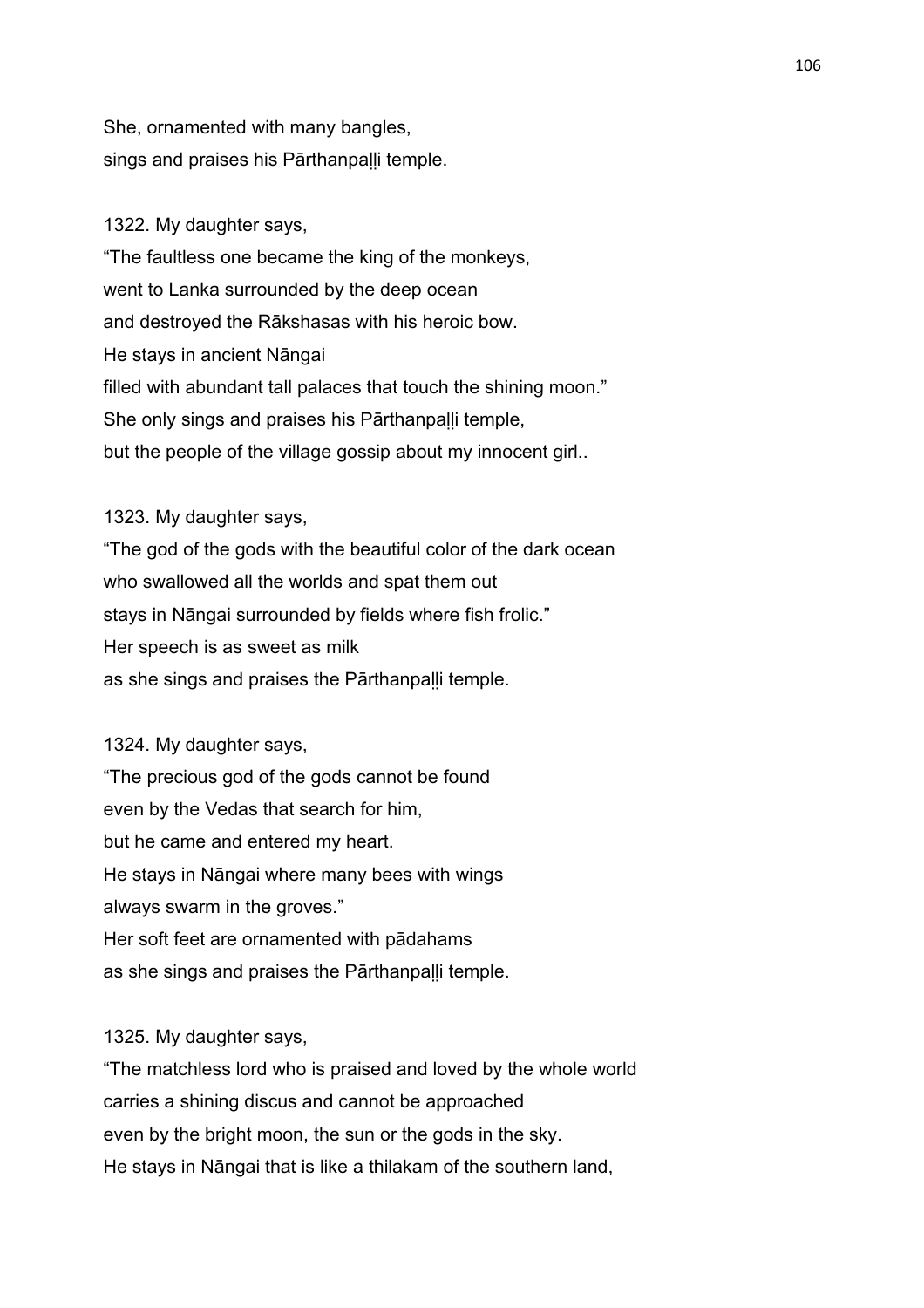where Vediyars skilled in the Vedas live." She sings and praises his Pārthanpaḷḷi temple and people gossip about my innocent daughter.

1326. My daughter says, "Kannan, is the joy of the gods and the ancient one of all the seven worlds. All the gods sprinkle flowers on him, loving and worshiping him in their hearts. He, the lord of the gods, stays in Nāngai that is filled with tall mighty palaces." She speaks with soft words as sweet as music and sings and praises his Pārthanpaḷḷi temple.

1327. Kaliyan, the poet with a sharp spear, composed ten Tamil pāsurams describing how a mother spoke of the love of her daughter for the god of the Parthanpalli temple where good Vediyars live, learned in the four Vedas and praised by the world. If devotees learn and recite these ten pāsurams well they will go to divine Vaikuṇḍam and live happily.

## 39. Thiruvindalur

1328. We, your slaves and servants, worship you, our father who stay in Indalur. We have enjoyed all the pleasures of this birth. Won't you be kind to us? Give us your grace and show us the divine path. Isn't that the way for us to survive?

1329. You, our father, the god of Indalur are a treaure that never disappears from our hearts.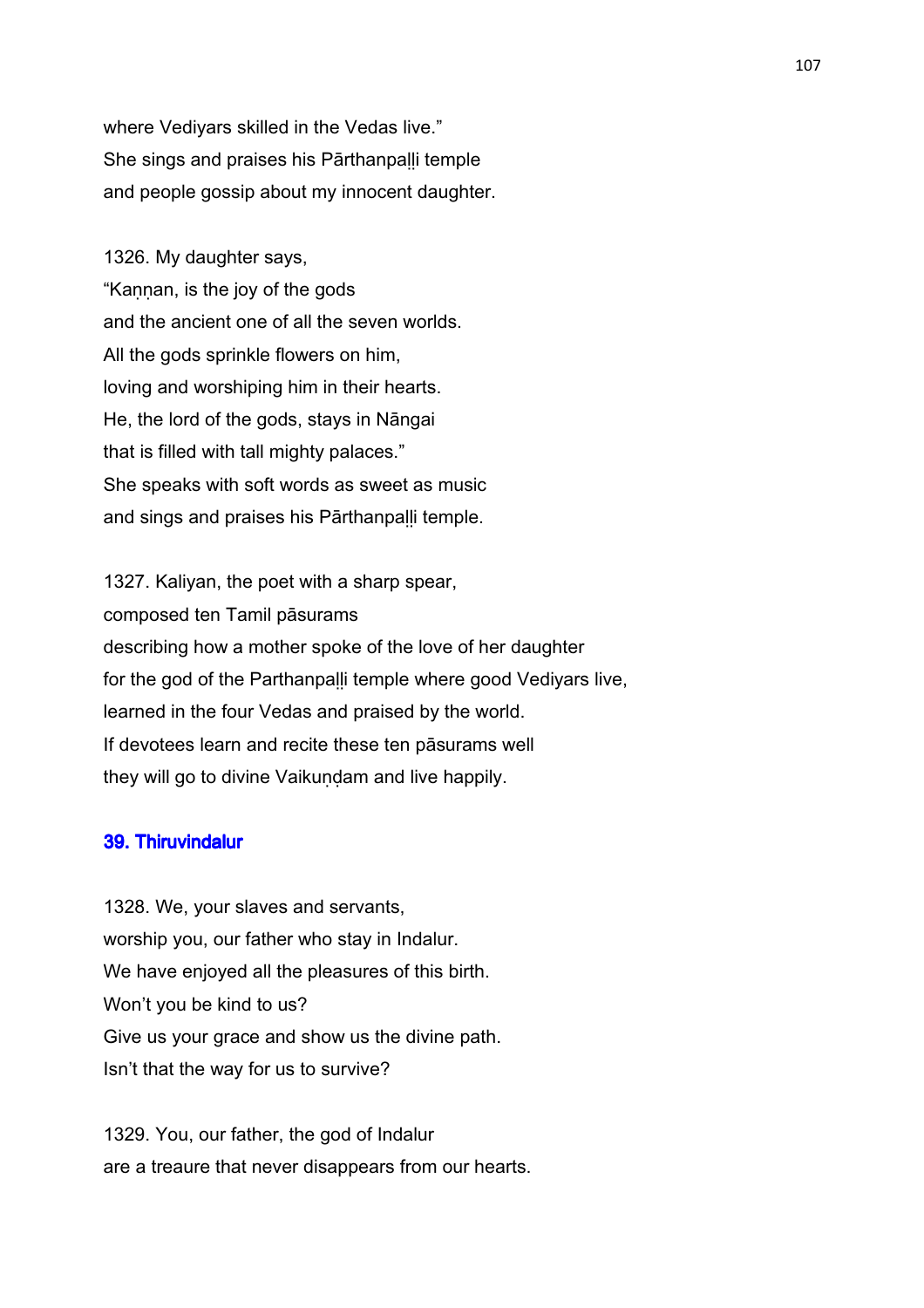You are our sweet god of Thiruvāli and you embrace us. You are the young elephant of Thirumalirunjolai, bright like an everlasting lamp. O Nambi of Thirunaṛaiyur, have pity on me and give me your grace—I am you slave.

1330. This is how I praise you, "You with hair adorned with garlands swarming with bees measured the world with your two feet." Longing to see you we plunged into the ocean of devotion and grew exhausted when we couldn't see you. See how others look at us and mock us because we are crazy about you, O god of Indalur!

1331. We praise you, saying we long to see you, but you do not show us your grace, and we wander through all lands as your slaves. O dear lord! Won't you show us your bright form shining like a kāsi flower? O lord of Indaḷur, you are cheating us. If that is what you want, do as you wish.

1332. Even though you, the dear lord, are fire, water, all the directions and this large earth, we, your slaves, cannot see you. You are our mother, our father and grandfather. O lord of Indalur, won't you give your grace to your slaves.

1333. I won't go away without telling you what I think of you. You think of me the same as you think of your other devotees. I am your slave and I will not leave you. You know who is good, who is bad and you know everything in the world. The only thing you don't know is what I want, O lord of Indalur!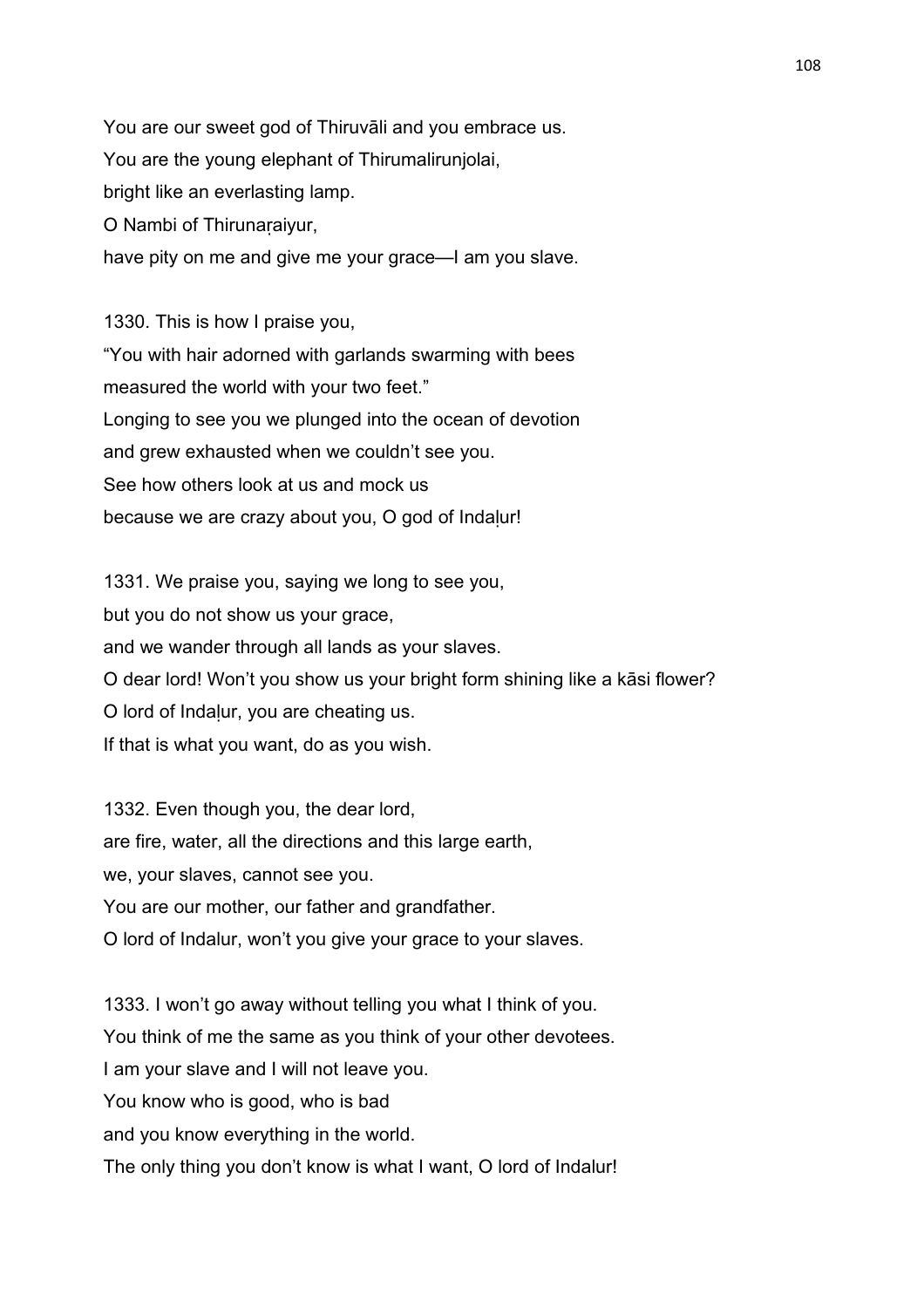1334. We have caught hold of you so we can serve you, but you don't tell us how to serve you. Should we have to tell that you are the god of Indalur? We, your devotees, have come to your place because we want to see you. Won't we be saved if you show yourself to us?

1335. From ancient times you have had the white color of milk, and always you have the color of the dark clouds. If someone thinks of you, you are precious gold for them, yet your body is the color of a dark sapphire. O god of Indalur, show us your real color.

1336. My father, his father, his father, and all for seven generations were your devotees and worshiped you. You try to see whether we are suitable to be your devotees. You have entered the hearts of your other devotees, but you don't show me the color of your divine body, O god of Indalur.

1337. Kaliyan, the chief of Thirumangai composed a sweet garland of ten pāsurams praising our father, the god of Indalur surrounded by lovely groves. If devotees, whoever they are, learn and recite these ten pāsurams they will become the god of the gods in the sky.

## 40. Thiruvelliyangudi

1338. Our dear lord who ate the butter that the cowherd women gave him, slept on a banyan leaf at the end of the eon, drank the milk of the devil Putanā, broke the two marudu trees,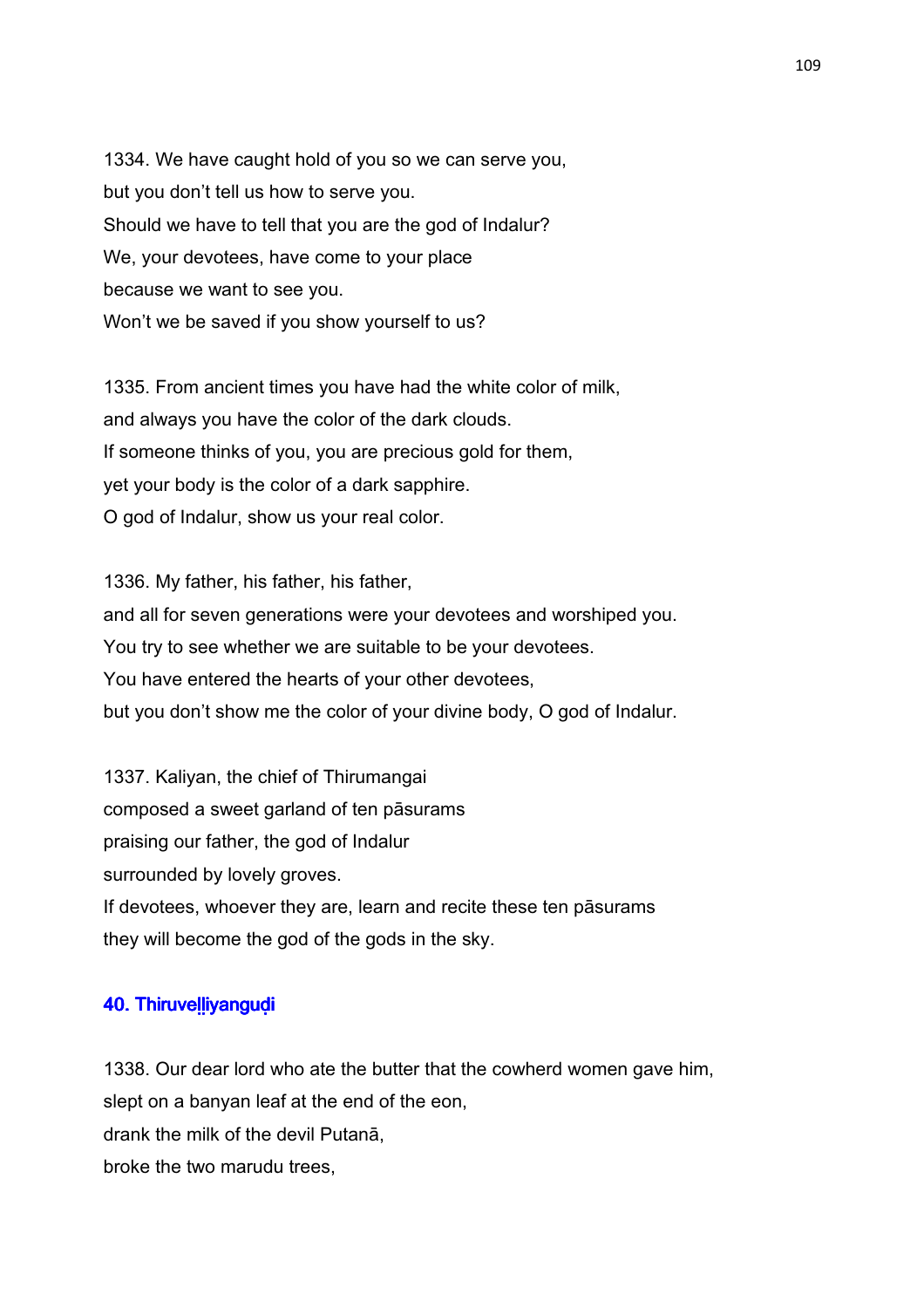and who measured the world and the sky with his two feet at king Mahabali's sacrifice, stays in the temple in Thiruvelliyangudi in the southern land where the Manni river flows among the groves with its abundant water and coconut, banana and tall kamugu trees grow.

1339. Our dear lord, the cloud-colored Kannan who grazed the cows, churned the milky ocean for the gods, and fought with the Rākshasas and made their heads roll on the ground stays in the temple in Thiruvelliyangudi where blossoming cherundi and budding punnai plants bloom in the groves and lined bees swarm, drinking honey and singing sweet music.

1340. Our lord who entered the pond and danced on the head of the poisonous snake Kaliyan stirring up the water and afflicting him and making many diamonds spill out from his head stays in the temple in Thiruvelliyangudi where the sound of music for a play acted by stately women spreads everywhere, reaching the sky and roaring like thunder.

1341. Our dark cloud-colored lord with an eagle banner who protected the cows, fought with Kamsan and sleeps on the milky ocean stays in the temple in Thiruvelliyangudi on the southern bank of the Mannai river whose waves deposit gold and diamonds on the shores, a place filled with diamond-studded palaces and forts where flags fly.

1342. The lovely-eyed Thirumāl who swallowed the whole earth and spat it out and fought in the Bharatha war and drove the chariot for Arjuna stays in the temple in Thiruvelliyangudi where vālai fish living in the fields, frightened when farmers plow the land, decide, "This is not the place for us!"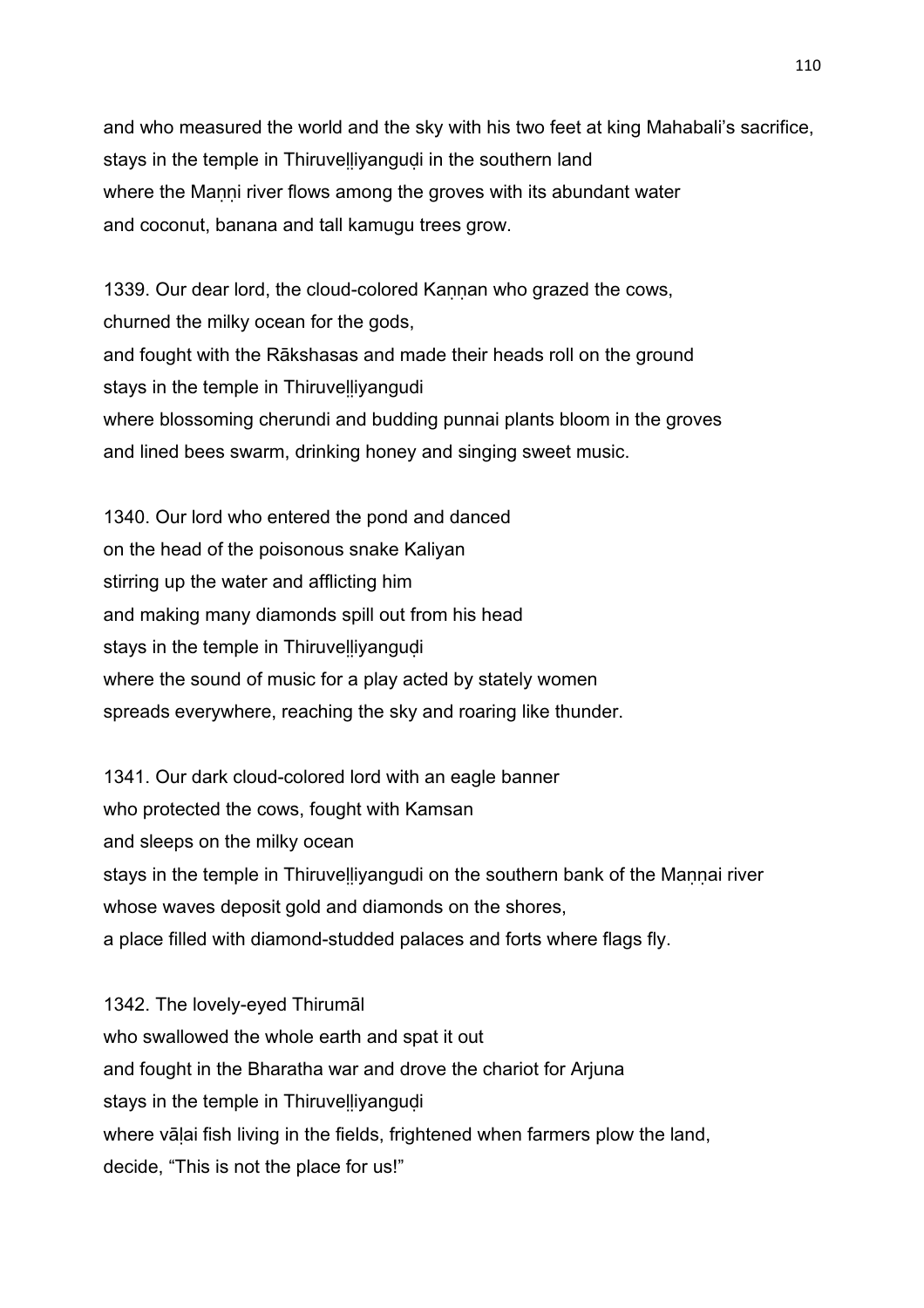and move to other beautiful ponds .

1343. Our god Rama who shot cruel arrows from his beautiful bow at the army of the Rakshasas of Lanka surrounded with oceans and destroyed them, making their army fly away like cotton in the wind stays in the temple in Thiruvelliyangudi surrounded with flourishing fields where kayal fish that live in the wet mud glitter after eating ripe banana fruits that have fallen from the trees.

1344. Our god took the form of a dwarf, went to the sacrifice of the Asuran king Mahabali who thought he could do anything he wanted, asked for three feet of land, grew tall in all directions and measured the earth and the sky. He stays in the temple in Thiruvelliyangudi where cuckoo birds living in beautiful alli groves call to the god Veḷḷiyār, exclaiming, "Hari, Hari!" and he hurries to them and gives them his grace.

1345. Our lord Māyan who took the form of a lion and split open the chest of Hiranyan, the king of the Asurans when he vexed the gods, the kings of the sky, stays in the temple in Thiruvelliyangudi where the jewels studding the pillars of the palaces shine so bright it is hard to know whether it is day or night.

1346. Our lord who rests on a snake bed and gives his grace to his devotees as the gods in the sky join together, chattering about his good nature and praising him stays in the temple in Thiruvelliyangudi where fragrant lotuses bloom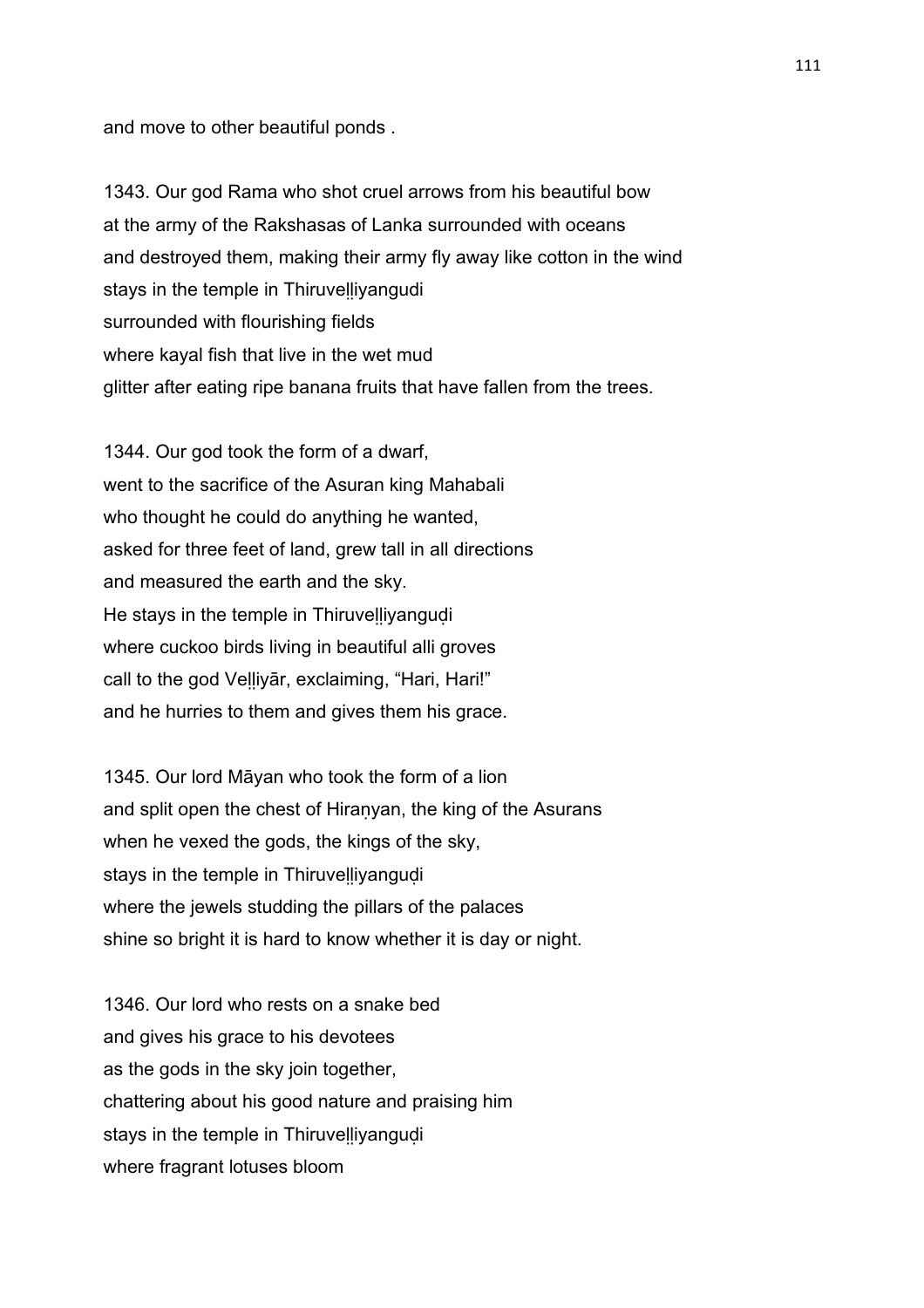and sugarcane and abundant good paddy plants sway in the wind while beautiful male swans play with their mates.

1347. Kaliyan with a strong spear, the chief of Thirumangai where bees swarm in the groves, composed ten Tamil pāsurams praising the god of Thiruveḷḷiyanguḍi who took the form of a boar in ancient times. split open the earth and brought the earth goddess up from the underworld, and rests on the milky ocean as clear waves stroke his feet. If fortunate devotees sing these pāsurams, dancing and praising him, they will rule this world surrounded with the roaring oceans.

## 41. Thirupullambudangudi

1348. The lord who is a dancer, my ruler and the ruler of the whole world, is hard for anyone to know. The lord who went to Mahābali as a dwarf and measured the world and the sky stays happily in beautiful Pullambudangudi where surumbu bees swarm around the fragrant flowers, beautiful peacocks dance and bees with lined wings sing.

1349. Our faultless lord, the sweet thief who went as a dwarf to the king Mahabali, cheated him and took the earth and sky and who saved the long-trunked elephant Gajendra when it was caught by a crocodile stays happily in beautiful Pullambudangudi where birds searching for food for their nestlings fly to the fertile fields to catch the frolicking kāyal fish.

1350. Our lord Thirumāl who shot his arrows and defeated the king of southern Lanka and the Rākshasas,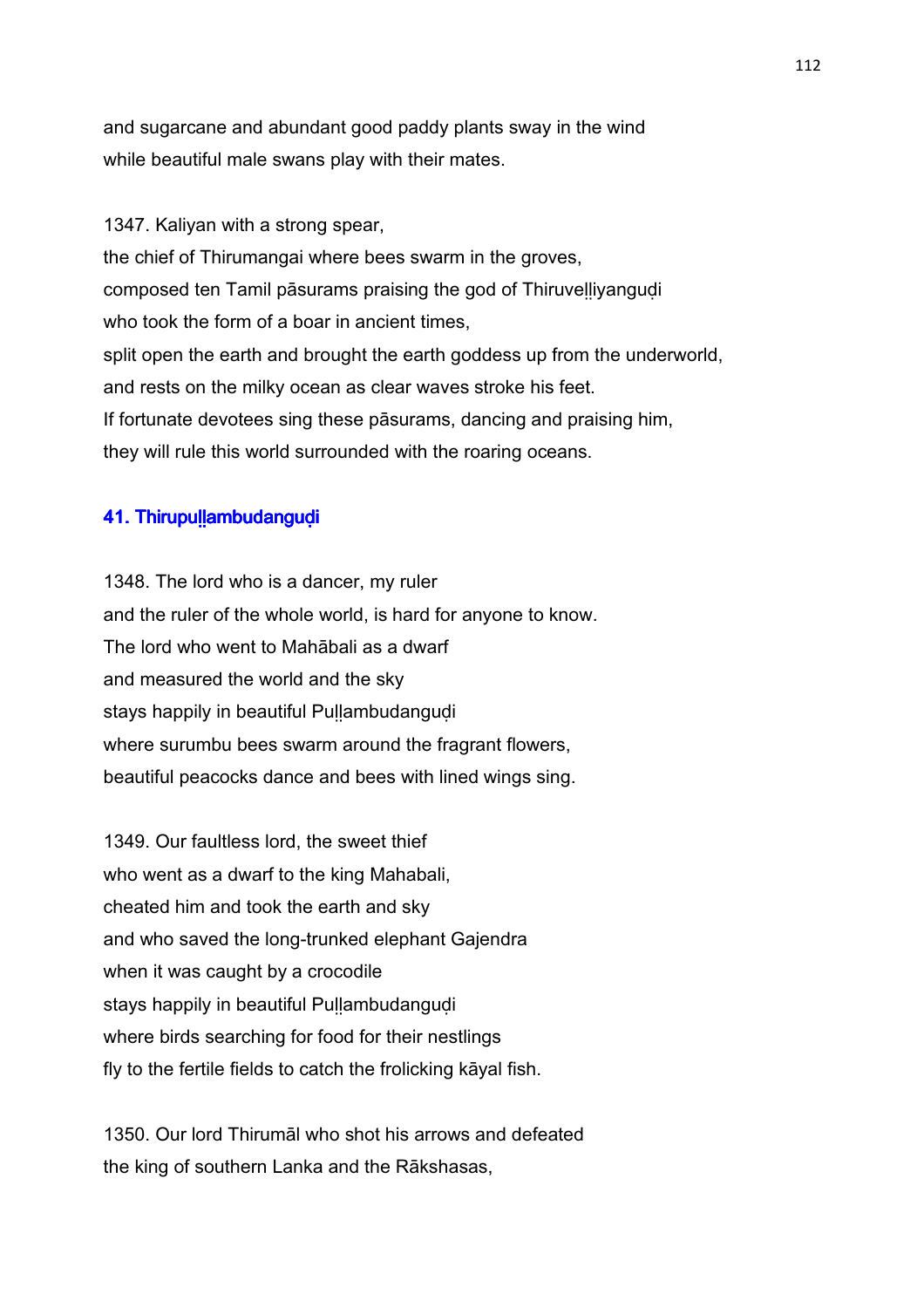killed the Asuran Kesi splitting open his mouth when he came as a horse, and who killed the wrestlers when they came as Marudam trees stays happily in beautiful Pullambudangudi where, when coconuts fall from the trees into the water, fish jump up and cranes run away in fright in the lovely fields filled with beautiful blossoms.

1351. Our dear god, who fought with the heroic Rakshasa Rāvaṇa, king of Lanka with strong arrows, and cut off his twenty mighty arms, and who carried Govardhana mountain and blocked the storm to save the cows and the cowherds stays happily in beautiful Pullambudangudifilled with strong forts, mounds and beautiful palaces with porches that shine like gold.

1352. Our lord Māyan with a discus in his hand who stole the yogurt, ghee and milk hidden by Yashoda, the dark-haired, large-eyed cowherdess with eyes blackened with kohl, stays happily in beautiful Pullampudangudi where cranes with red legs go to the flourishing fields and search for red aral fish to eat and the Vediyars, never telling lies, recite the Vedas.

1353. Our lord Thirumāl who fought and killed the seven angry bulls to marry soft Nappinnai with round arms like bamboo and a waist thin as lightning stays happily in beautiful Pullambudangudi where lined bees sing as they swarm around the lotuses blooming in the ponds and the punnai trees shedding golden pollen.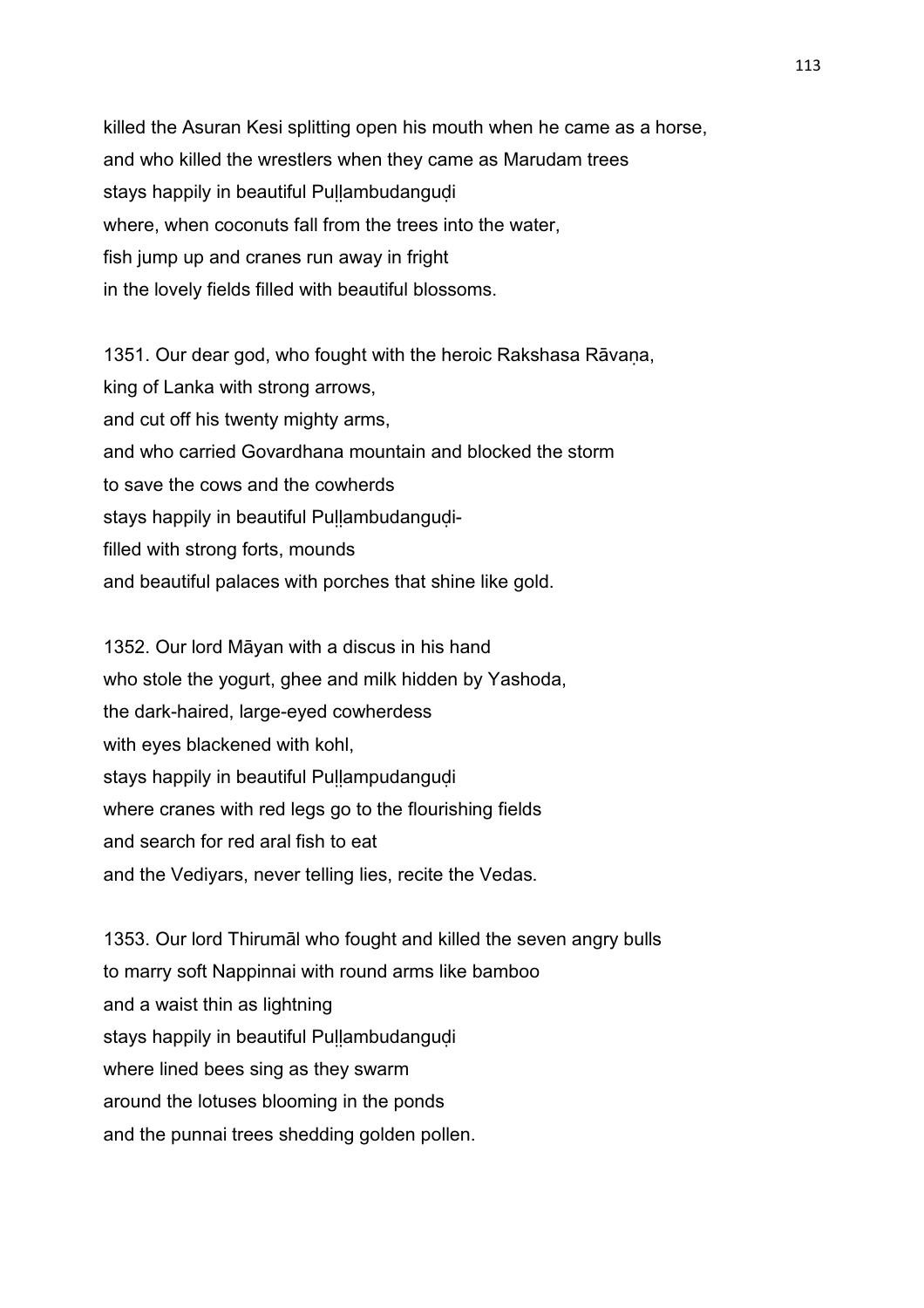1354. Our chief, our lord who carried Govardhana mountain as an umbrella to protect the cows from the storm, fought with heroic Bānāsuran and cut off his strong arms, and chased off Shiva and the enemy warriors when they came to help the Asuran on the battlefield stays happily in beautiful Pullambudangudi surrounded with flourishing fields and lovely neelam flowers that shed honey for the swarms of bees to drink.

1355. Our father who drove the chariot for Arjuna in the Bharatha war and destroyed the heroic Kauravas whose long spears were always smeared with blood, and who filled Nānmuhan's skull that was stuck to Shiva's hand with his blood and made it fall stays happily in beautiful Pullambudangudi where famous, patient, generous Vediyars perform sacrifices with three fires and recite the Vedas.

1356. Our faultless lord who took the form of a fish, saved the Vedas from the flood and then, as a swan, taught them to the sages when the earth and sky were covered with deep darkness stays happily in beautiful Pullambudangudi where the Ponni river with its waves brings nine types of sparkling jewels, pearls from bamboos, chowries and gold and leaves them all on its banks.

1357. Kaliyan, the chief of Thirumangai, as generous as a dark cloud and praised by the learned ones, composed these ten pāsurams on the god, the cowherd, the beloved of Lakshmi seated on a golden lotus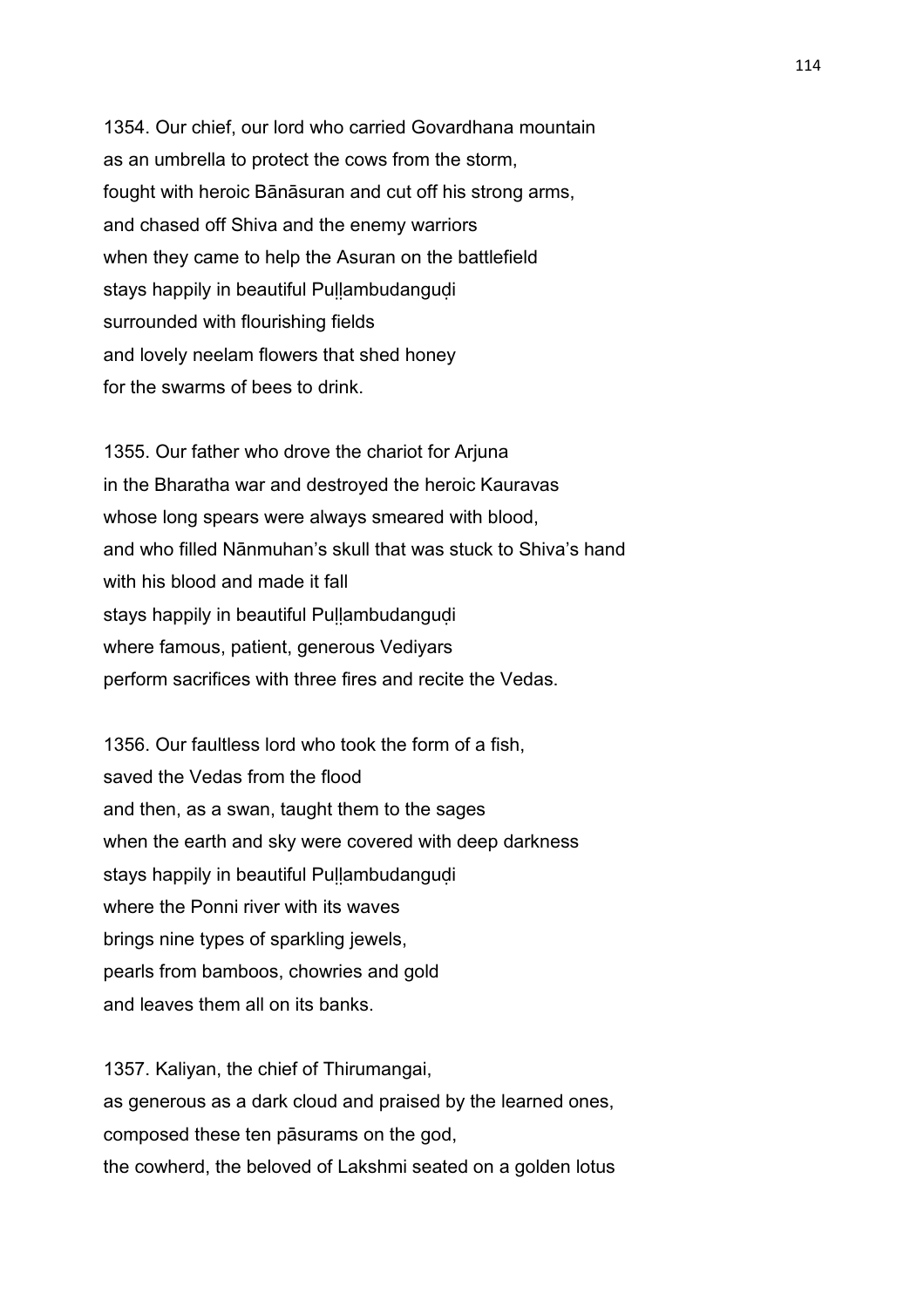who danced on the trembling heads of Kālingan. If devotees learn and recite these ten Tamil pāsurams, they will have no trouble in their lives.

#### 42. Thirukkudalur

1358. Kudalur where beautiful girls with fingers as lovely as kāndal buds wear soft dresses and spread the fragrance from their hair everywhere is the place of the god who does not know his own greatness and went as a messenger for the Pandavas.

1359. Kuḍalur where bees drink sweet fragrant honey and sing kurinji songs is the place of the beautiful god who fought with the seven humped bulls and married Nappinnai, the daughter of a fisherman.

1360. Kuḍalur where the cheating cranes steal kāyal fish in the fields is the place of the god who ate yogurt when he was a child and now has entered heart of me, his devotee.

1361. Kuḍalur where the kol bees sing and drink honey from the flowers that adorn the hair of the farmers plowing the wet lands is the place of our father who, as if he were Yama, went as a dwarf, took three feet of land from king Mahabali and measured the earth and the sky at the sacrifice of the king.

1362. Kuḍalur where the clouds thunder and kendai fish frolic and glisten in the water in the flourishing fields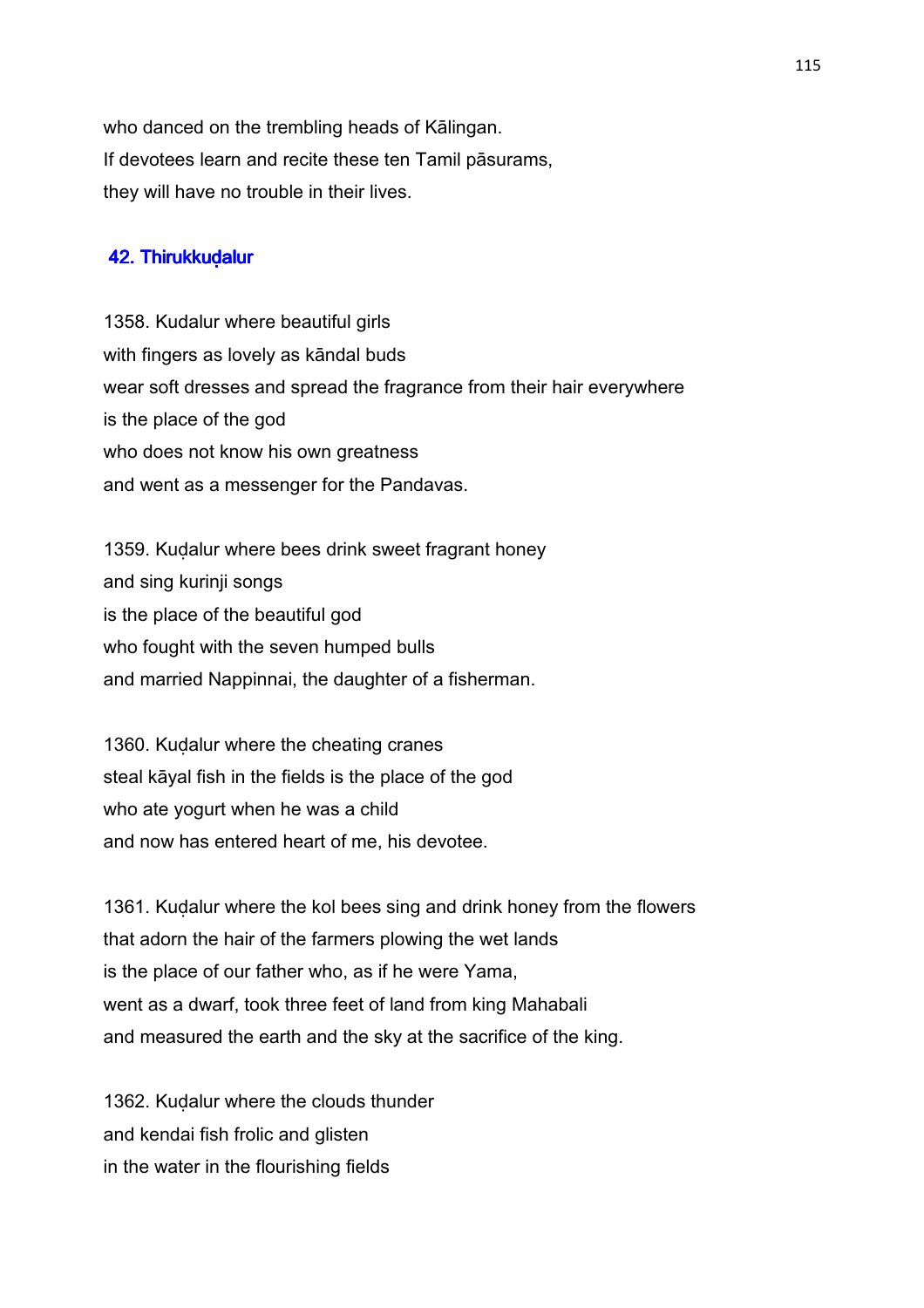is the place of the god where devotees praised him as the moon and the shining sun went around him when he grew to the sky at the sacrifice of Mahābali.

1363. Kuḍalur where mangoes fall from their trees everywhere onto mounds of sand is the place of the god who aided Shiva, the destroyer of the sacrifice of Daksha, removing his pain.

1364. Kuḍalur where cool tender jasmine plants grow abundantly and embrace kurundam trees is the place of him who swallowed the world, the mountains and the cool dark oceans.

1365. Kuḍalur where trees with tender coconuts bend down to the earth is where the god of Thiruneermalai stays and stags embrace their lovely does and live happily.

1366. Kuḍalur where a kendai fish goes near a thazhai flower and is frightened that it might be a crane is the place of the matchless lord who came and entered this slave's heart and melts it with abundant love for him.

1367. Kaiyan composed ten pāsurams in Tamil on Kudalur where Kannan, colored like the ocean or a kāvi flower, stays and shines. If devotees learn and recite these pāsurams

the results of their karma will not come to them.

# 43. Thiruvellarai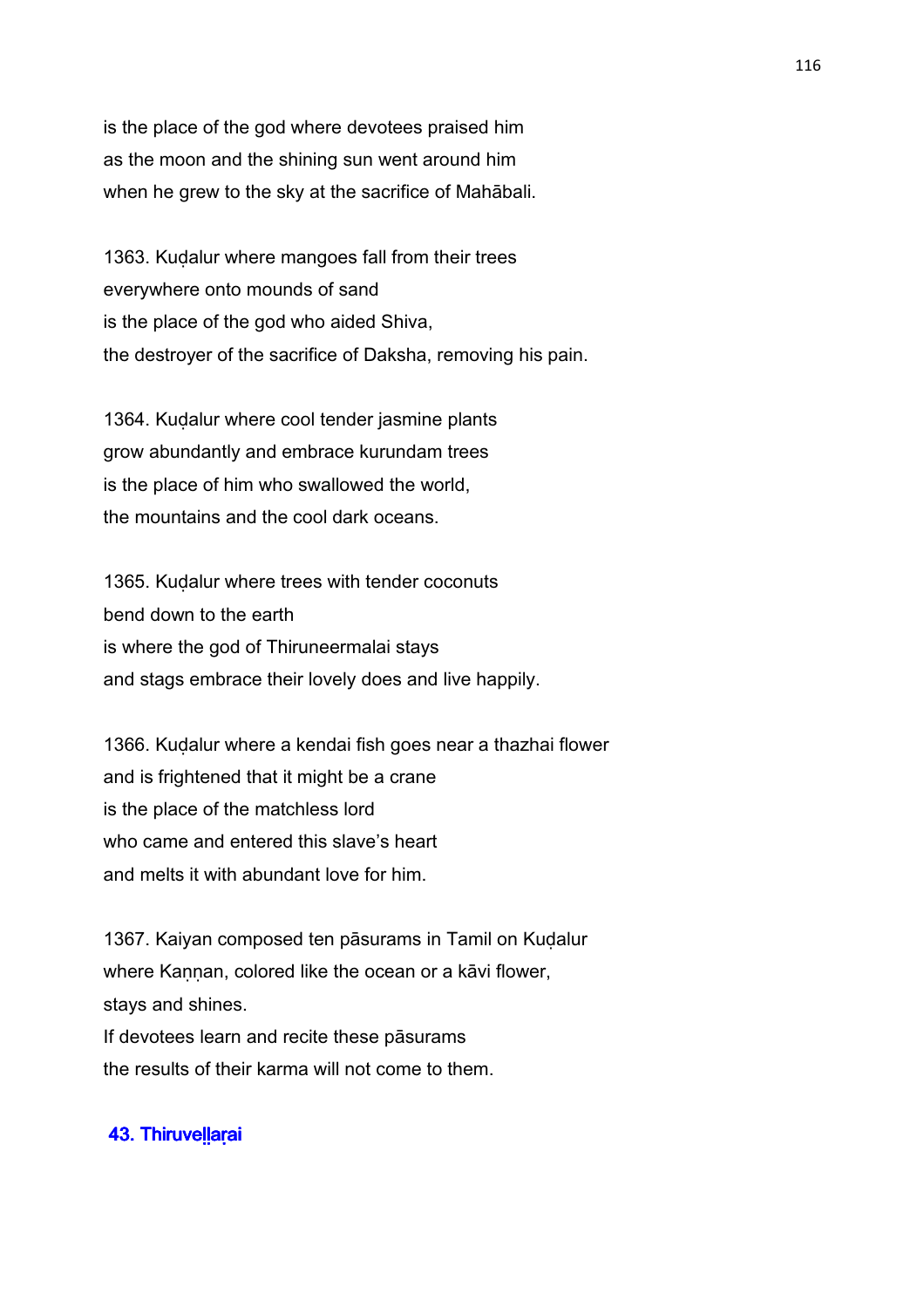1368. O divine lord who came as Parasuraman carrying a mazhu and conquered many kings for twenty-seven generations, you stay in Thiruvellarai where fragrant breezes enter the mango groves and the mandrams and make the jasmine and mullai bloom. Give me your grace and show me a way to reach and worship your ankleted feet .

1369. You who, taking the form of a horse, brought the Vedas and taught them to the sages when Nānmuhan, seated on a lotus had lost them stay in Thiruvellarai where a breeze blows though the tall Madhavi trees and spreads fragrance through all the streets and in the groves and in all directions. Give us your grace.

1370. You who split open the chest of the cruel Hiranyan with your long claws when he afflicted the people of all the seven worlds and killed him stay in Thiruvellarai where in the beautiful ponds dark varāl fish frolic and play and lotus plants spread divine fragrance. Give me your grace.

1371. You, the god of the Thiruvenkaṭam hills filled with bamboo, who drove the chariot for Arjuna in the Bharatha war and helped him conquer the Kauravas with galloping horses, and gave their kingdom to the five Pandavas stay in Thiruvellarai where the beautiful cuckoo plucks pollen from the flowers of the mango trees and then, to take away the sour taste, drinks the honey-like juice of sweet jackfruit.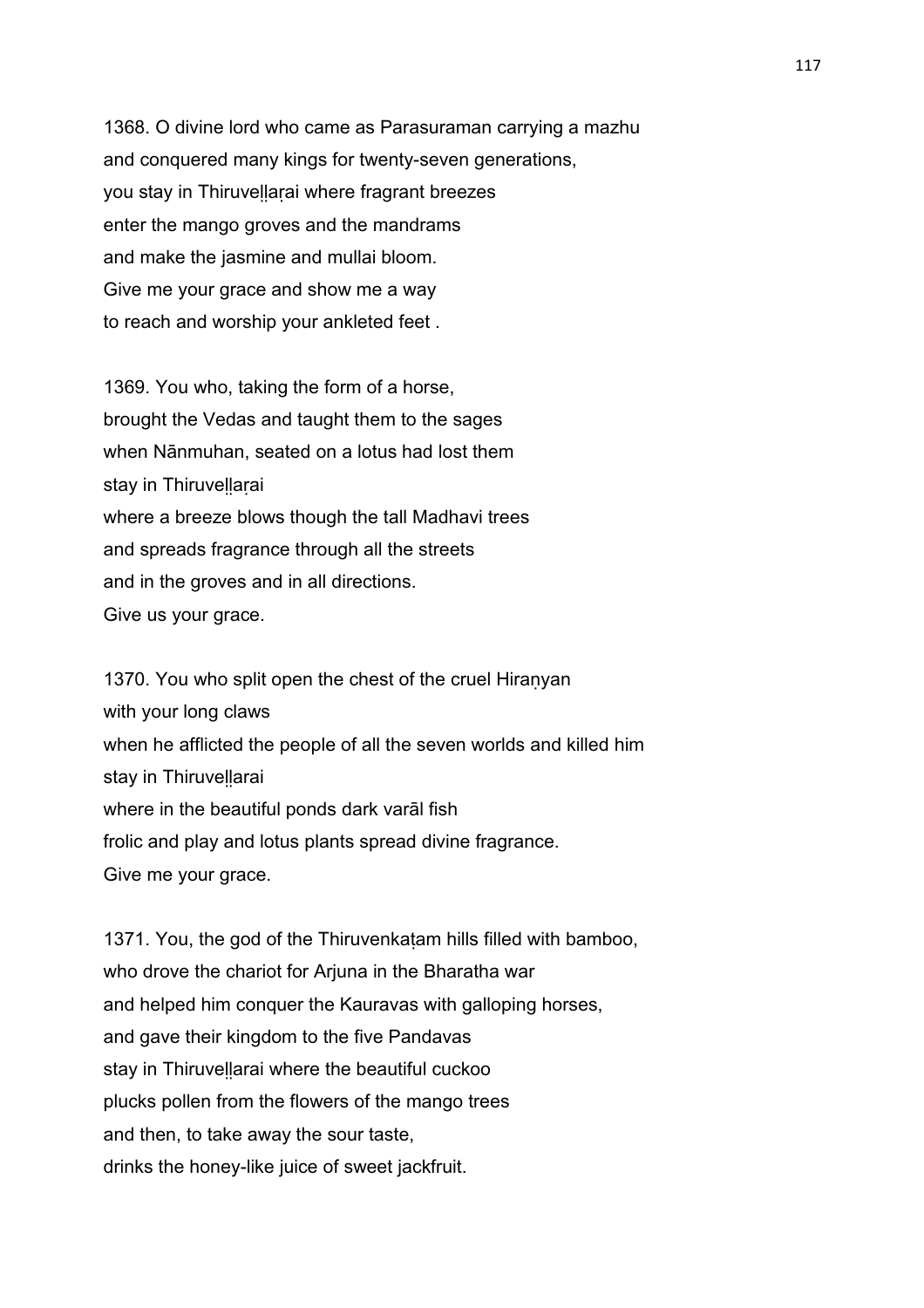Give us your loving grace.

1372. You who as a boar split open the earth, went beneath the ocean and brought up the earth goddess with beautiful spear-like eyes when she was hidden by an Asuran stay in Thiruvellarai where mullai plants in the forest climb on the sugarcane, seeming to smile with their white buds and blossoms as bees drink their honey. Give me your grace.

1373. You, the ancient lord took the form of a turtle and helped the gods and the Asurans churn the milky ocean to get the nectar that you gave only to the gods who, adorned with beautiful crowns, worshiped you. You stay in Thiruvellarai where bees that have lovers' quarrels with their mates fly to the hair of beautiful women and the tops of the palaces touch the moon. I am your slave. Give me your grace.

1374. You who bent your bow and cut down the ten heads of the Rākshasa Rāvaṇa adorned with long crowns stay in Thiruvellarai where bees sing sweetly drinking honey from flourishing lotus flowers with green emerald-like leaves. Give me your grace.

1375. When the world grew dark and everyone became dull-witted, and the gods in the sky worshiped you asking you to give them knowledge, you took the form of a swan and taught them the Vedas. You stay in Thiruvellarai where surumbu bees and many kinds of other bees swarm around the blooming screw pine plants and mango trees singing beautifully with the sound "tena tena."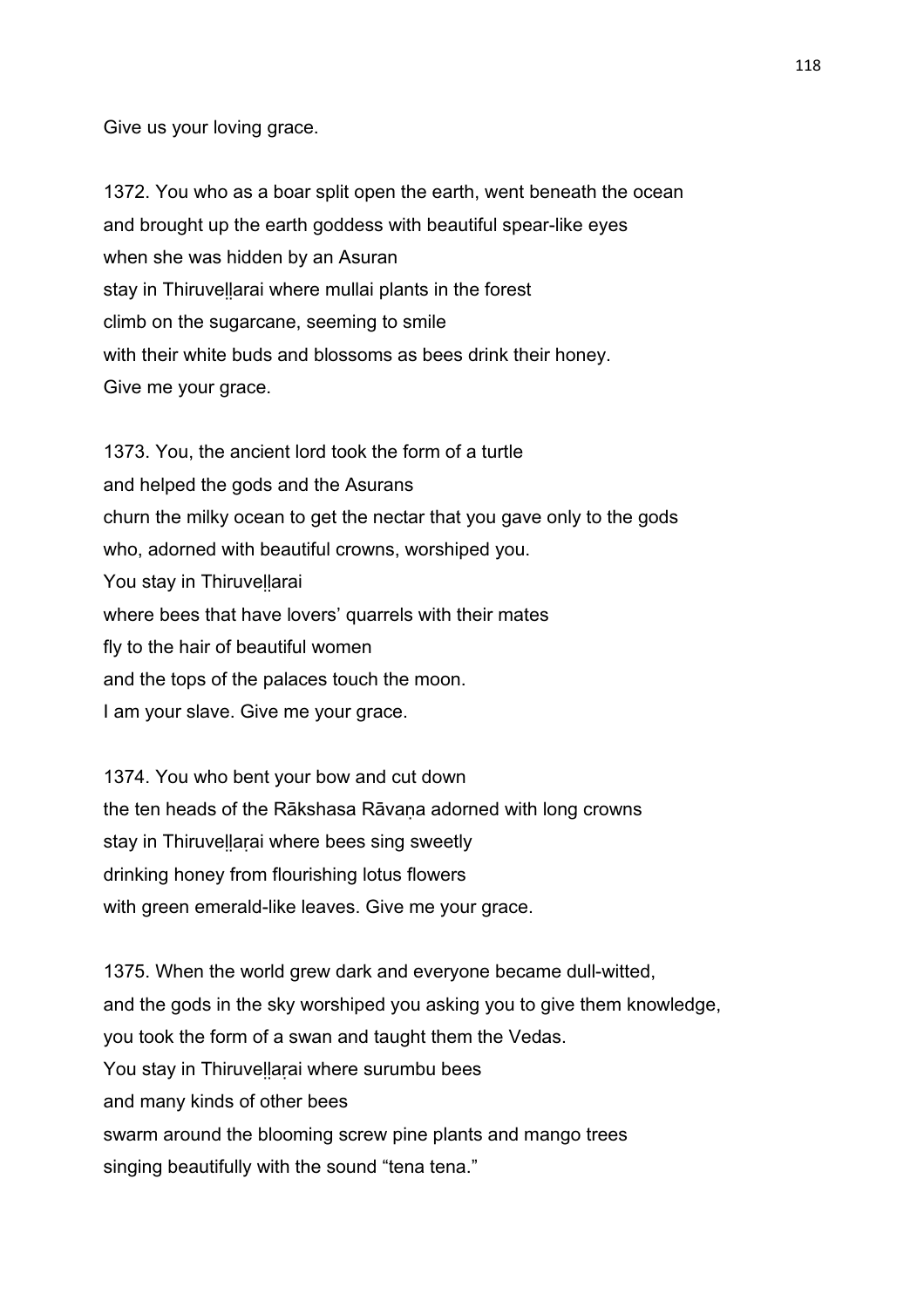Give me your grace.

1376. You, the highest one, who went to the sacrifice of king Mahabali, begged him for three feet of land and then cleverly measured the earth and the sky with your two feet stay in Thiruvellarai filled with groves where bees fly to the asoka trees and swarm around their red flowers and the cuckoo birds coo loudly when they see those red flowers because they think that the bees have caught fire. I worship you. Give me your grace.

1377. Kaliyan, the poet skilled at throwing poisoned spears in battle, composed ten pāsurams on the ancient god, the nectar, the divine, whose color is dark as kohl who stays in Thiruvellarai filled with shining palaces over which clouds float. If devotees sing these ten pāsurams without pausing they will become the kings of the gods.

### 44. Thennarangam

1378. Our father, the father of the gods who created Nānmuhan on his navel and swallowed all the seven worlds stays in Thennarangam surrounded with fields flourishing with paddy that is golden like the bright evening where the Kaviri flows carrying abundant sandalwood and jewels.

1379. Our Māyan who swallowed the whole world and slept on a banyan leaf and who rests on the ocean on the snake Adisesha that has diamonds on his thousand heads stays in Thennarangam surrounded by the Kaviri flowing with abundant water mixed with sandal paste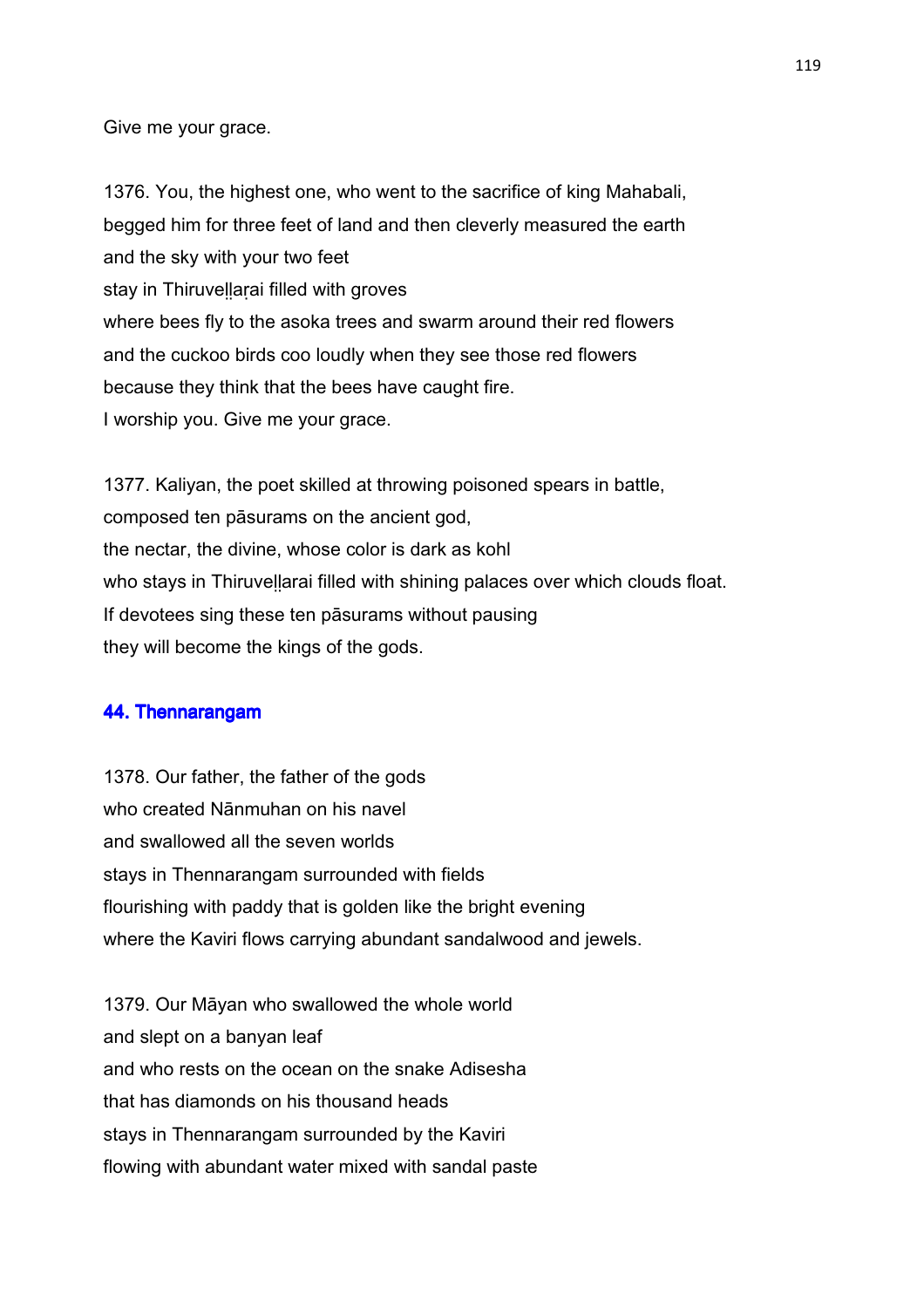that had been smeared on women's large breasts and with flowers from the garlands that adorned their beautiful hair.

1380. Our lord who went as a dwarf in ancient times, took water in his large hands from Mahabali and measured the world and sky stays in beautiful flourishing Thennarangam where the Kaviri flows with sweet honey-like water and bees sing and the fragrance of the groves rises to the sky.

1381. Our god who as Rama bent his bow and destroyed Lanka, the kingdom of the Rakshasa king Ravaṇa with a heroic sword and fought with him in a cruel battle stays in Thennarangam surrounded by the flourishing Kaviri and its abundant water that brings elephant tusks and akil and throws them onto its banks.

1382. The handsome Rama who grew angry, bent his bow, and fought and sent to the sky the Rakshasa Rāvana, the beloved husband of Mandodari whose hair swarmed with bees stays in Thennarangam surrounded by beautiful golden walls where Indra the king of the gods and people of all the seven worlds come to worship him.

1383. Kannan who drank milk from the terrible devil Putanā and killed her after she had come wearing a lovely garment around her waist stays in Thennarangam surrounded by the Kaviri with its rolling waves that flows by banana groves filled with bunches of fruits.

1384. Our god who conquered Kamsan and the cruel wrestlers with his shining discus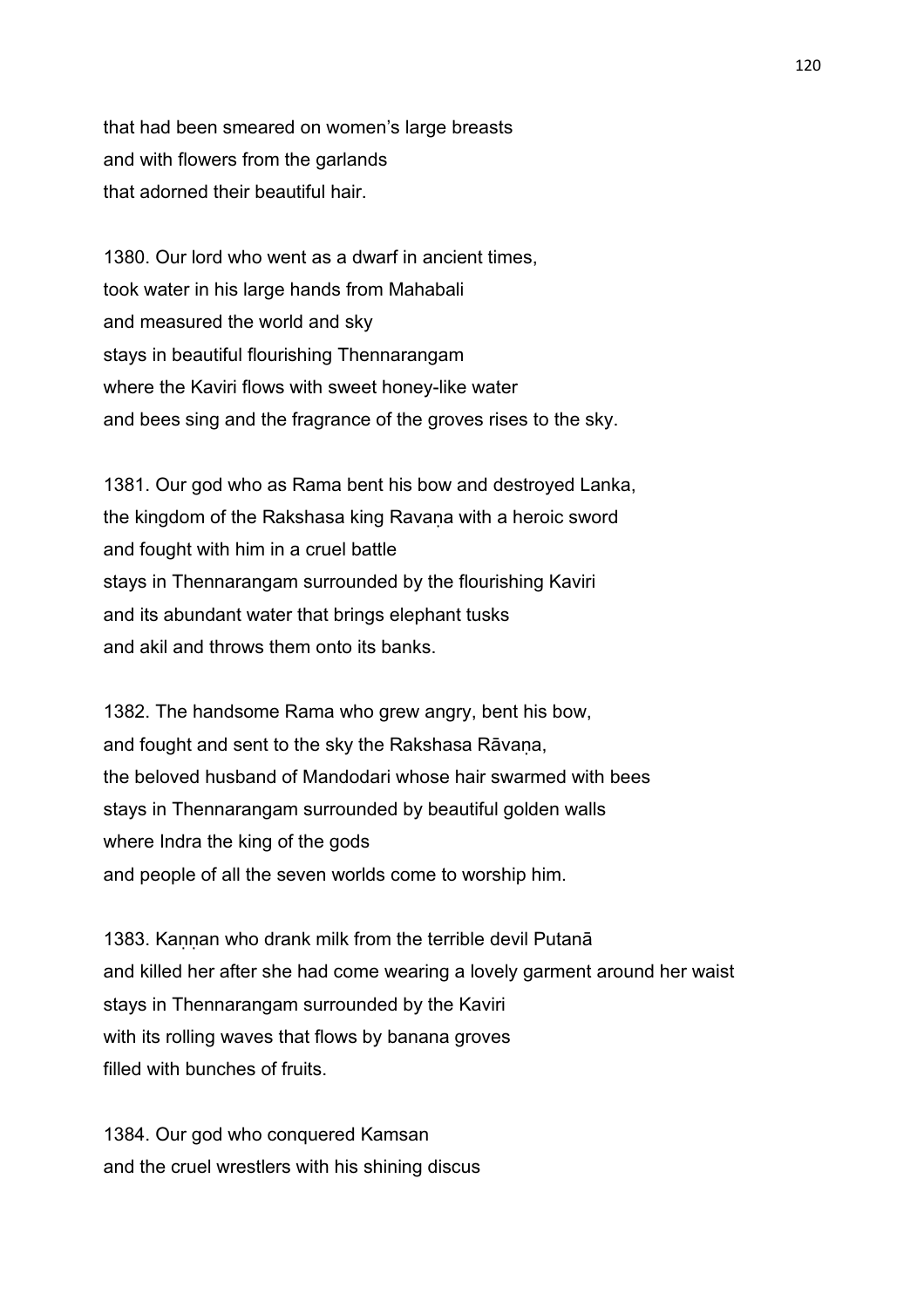and defeated Sakaṭāsuran when he came as a cart stays in Thennarangam where the fragrance of the smoke of the sacrifices performed by the Vediyar reciting mantras and the fragrant smoke of the incense from the palaces spreads everywhere among the clouds floating above them.

1385. The matchless lord of the earth who took the form of a boar, fish, turtle, man-lion and a dwarf stays in Thennarangam where the people of the earth and the gods of the sky gather together, mixing like milk and honey, and worship him.

1386. The god whom people praise saying, "He is the greatest god. He is far from our eyes, and he is forthright and impartial. No one knows his māya." stays in Thennarangam surrounded by precious golden walls where the Kaviri with its abundant water brings jewels and pearls from bamboo canes that have split open and leaves them on its banks.

1387. Kaliyan, the chief of Thirumangai surrounded by walls stronger than mountains composed ten pāsurams on the god on whose chest Lakshmi stays on a beautiful lotus. If devotees learn and recite this garland of ten musical pāsurams, they will rule the world and go to heaven and rule it.

### 45. Thiruvarangam

1388. Her mother says, "My daughter never used to worry about anything. Now she worries always and says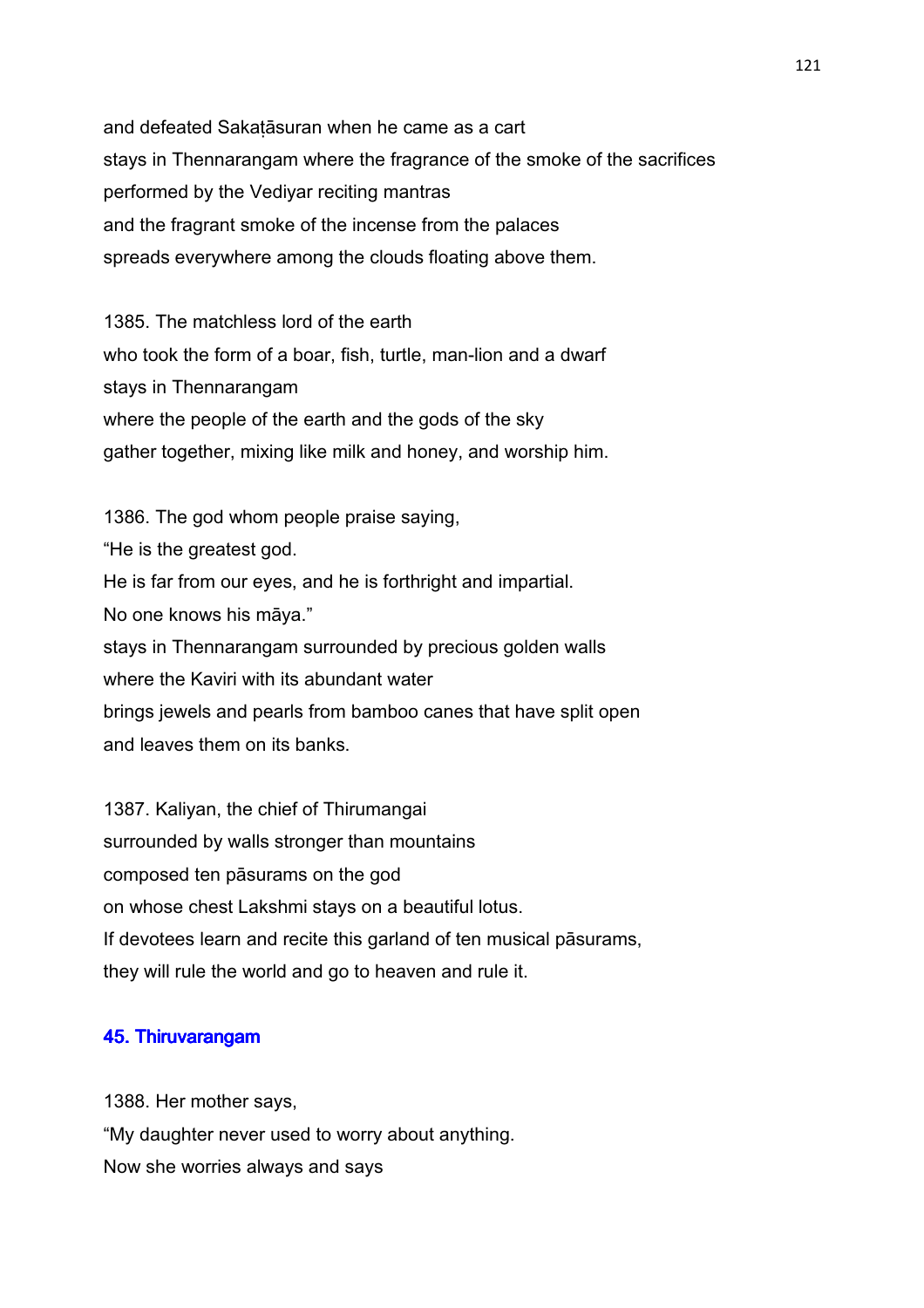'O Venkaṭam, O Venkaṭam!' She refuses to come and lie on my lap. She forgets to sleep closing her long sword-like eyes. What did the beloved of Lakshmi, born in the milky ocean, do to my daughter? The precious god with the beautiful dark color of a bee or a cloud lies on Adisesha on the ocean with rolling waves. He is life for the gods in the sky. What has he done to my daughter? I never thought she would be upset like this."

1389. Her mother says, "My daughter's dress has become loose around her waist. The bangles on her hand slide down. She says to the god, 'I am your slave. Will you sell me to others? Will you keep me as your slave or will you not?' He, the god of the Thiruvenkatam hills, the chief of the gods in the sky, destroyed the seven mara trees with his bow and conquered the Asurans. See what he has done to my daughter! I never thought this could happen."

1390. Her mother says,

"O friends, my daughter has the soft eyes of a doe.

Her long sword-like eyes are filled with tears.

Her bangles are growing loose.

She is always talking about the beauty

of his fragrant thulasi garland that drips honey and she doesn't sleep.

He, the son of Nandagopan, is a cowherd and wanders in the forest.

He enters guarded houses, steals yogurt and butter and eats them.

See what he has done to my daughter!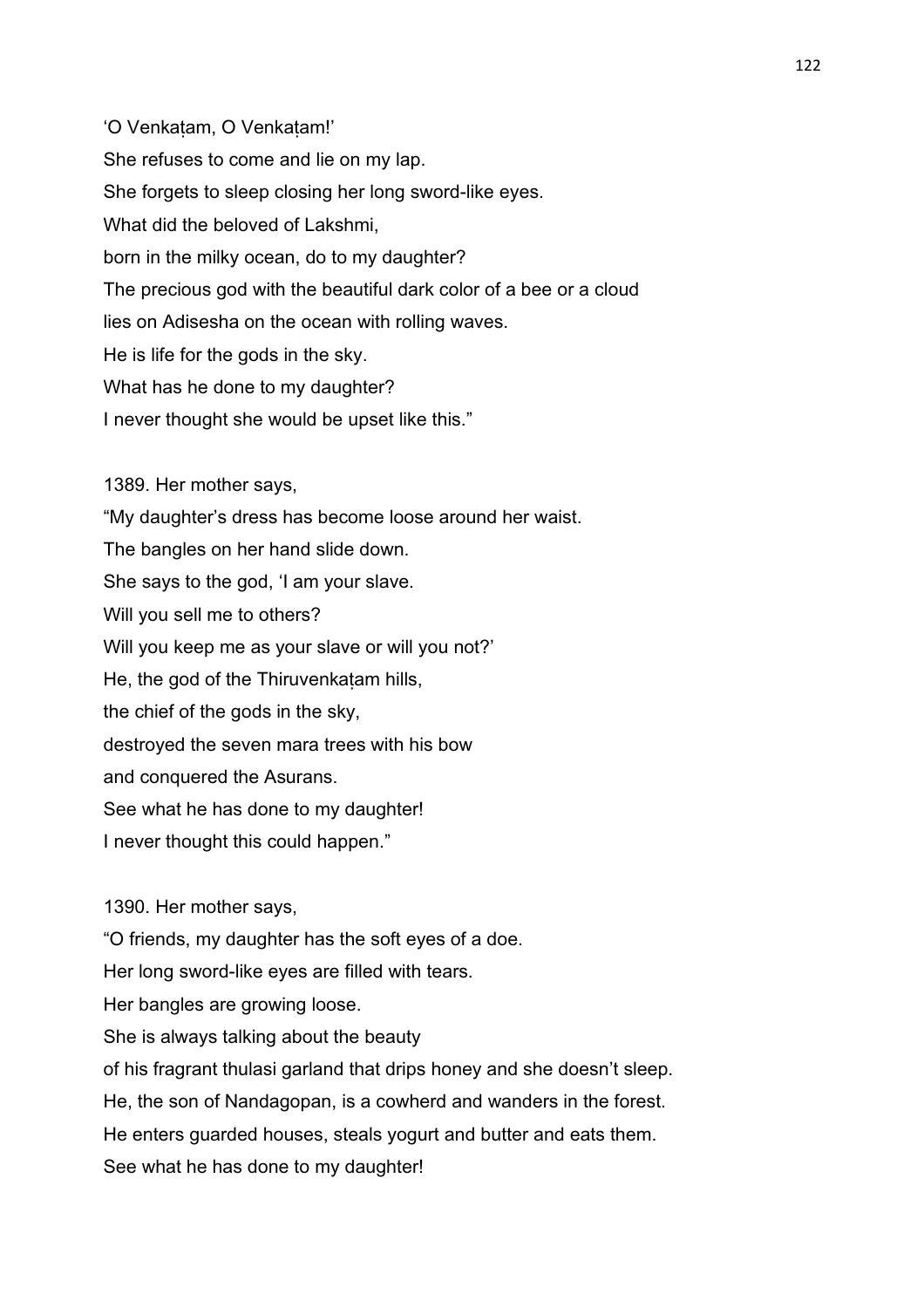I don't understand."

1391. Her mother says, "My daughter doesn't listen to me, her mother. She doesn't play with her friends. She doesn't decorate her round soft breasts with sandal paste. She keeps asking, 'Where is Thiruvarangam of my lord?' He, the Māyan, drank milk from the breasts of Putanā, the devil, and swallowed the whole earth into his large stomach. O friends, I can't describe all the trouble he has given to my daughter. There is no limit to it."

1392. Her mother says,

"She doesn't decorate her breasts with sandal paste.

She doesn't put kohl on her eyes that are like fighting fish.

She doesn't want to play with her puvai bird.

She doesn't want anything.

She keeps asking,

'Where is Thiruvarangam of my lord?'

We know that he, our Nambi, the beloved of Lakshmi,

was raised in a cowherd village.

O friends, he is a strong man.

I don't know what he has done to my daughter."

1393. Her mother says,

"She keeps saying,

'Won't he give me his beautiful fresh pollen-filled garland?'

She wants it so much she grows weak.

See, if I say something she only answers,

'Thiruvarangam of my lord.'

He, the beloved of the goddess Lakshmi, danced on a pot.

He killed the Asuran Madhu

and he went as a messenger for the Pandava kings.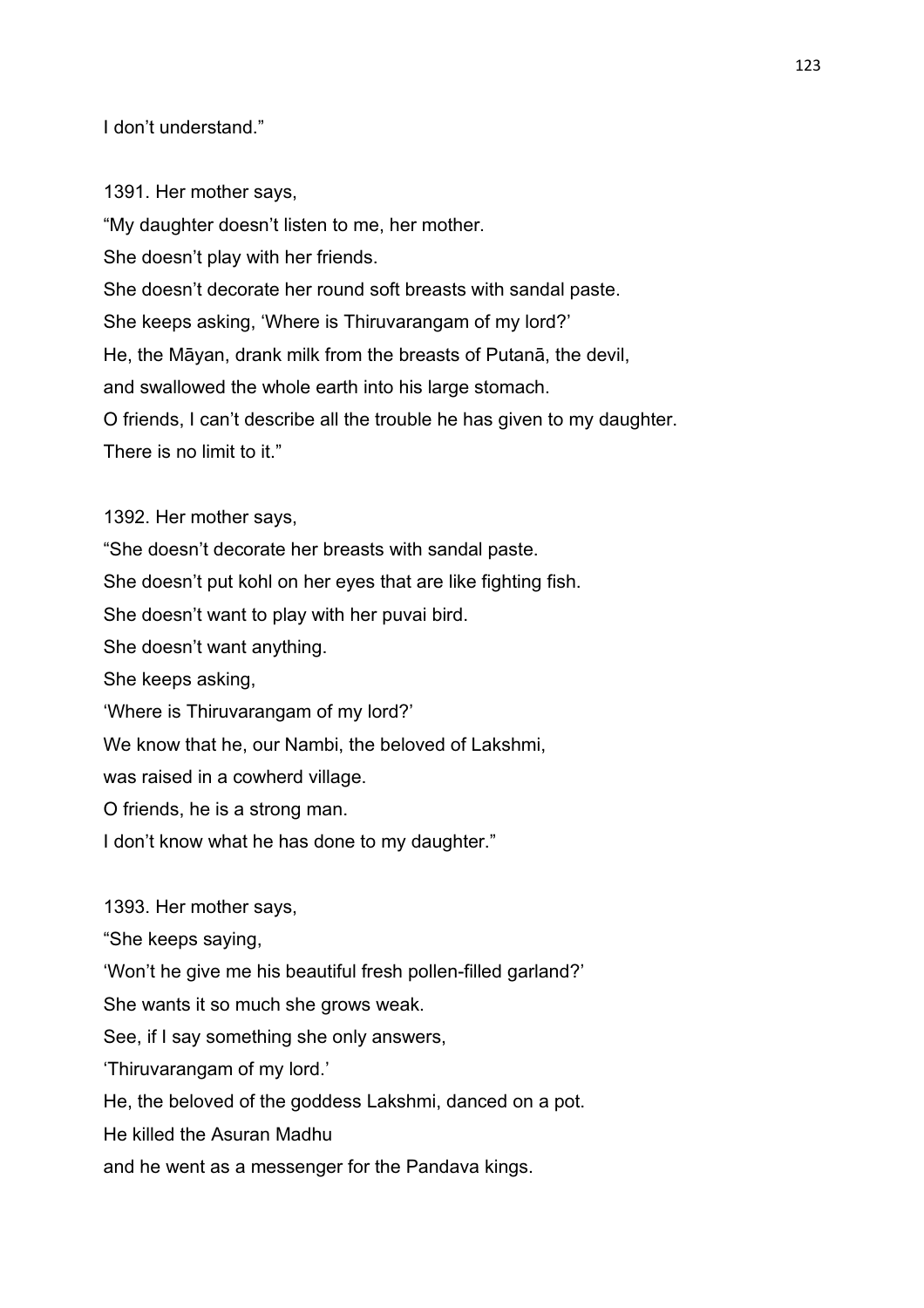How can I describe the trouble he has given to my daughter?"

1394. Her mother says, "She doesn't worry that her young breasts circled with a band have become pale. If she begins to say anything, she only repeats the divine names of the highest god. She is the daughter I gave birth to. What can I do? He is decorated with garlands and rules beautiful Kudandai. He became the charioteer for the Pandavas in the war. How can I describe all the trouble he has given to my daughter?"

1395. Her mother says,

"Many people gossip about her.

They say she doesn't want to have any connection with her family.

She doesn't forget to say always,

'You are the Māyavan. You are Madhavan.'

Generous and without births,

he, the beloved of young girls, the virtuous king of the earth,

gives all the boons that the gods in the sky ask for.

O friends, I don't understand what he has done to my daughter."

1396. Her mother says,

"She doesn't want to play with balls and molucca beans.

She doesn't want to feed milk to her parrot.

She doesn't want to carry her doll.

She grows tired as she keeps saying,

'Did the god of Thiruvarangam come to me? Won't he come to me?' and her bangles grow loose.

He is praised by the Chandogya Upanishad and the Rig Veda

and worshiped by the sages who make sacrifices with five types of fire.

He is praised in the Taittiriya Upanishad and in the Sāma Veda.

O my dear ones, he came to see my daughter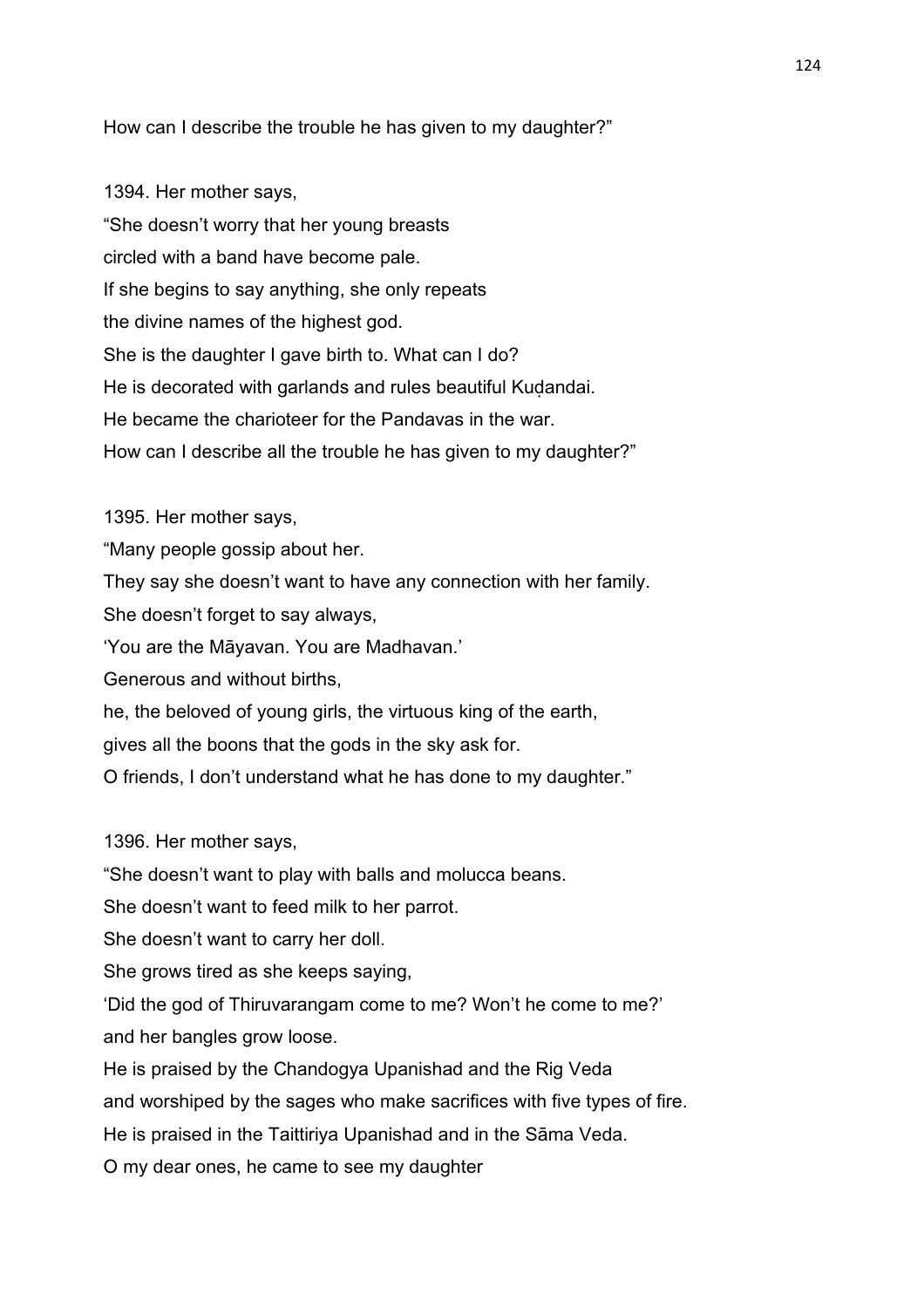and I don't know what he has done to her.

1397. Kaliyan with a sharp spear, who is Yama for his enemies, composed ten Tamil poems about how a mother worries about her beautiful daughter with eyes like neelam flowers because she fell in love with the god of Thiruvarangam surrounded by fields where fish frolic. If devotees learn and recite these ten pāsurams, they will rule this earth under a royal umbrella decorated with pearl garlands and go and live in the golden world of heaven.

#### 46. Thennarangam

1398. In Thennarangam surrounded by the beautiful ocean I saw the lord who is as strong as an elephant, a dark emerald that lies on Adisesha on the ocean. He, Thirumaal, my lord who is sweet to me always, taught the Vedas to the sages and protected the cows and the cowherds from the storm.

1399. In Thennarangam I saw Thirumal, the lord of Thirukkurungudi, Thiruthangā and the good lord of Thirukkarampanur who was still hungry even after he swallowed the dark seven oceans, seven mountains and seven worlds.

1400. In Thennarangam I saw the lord, a cowherd who took the form of a boar and split open the earth to bring the earth goddess from the underworld, who measured the earth and sky with his two feet and stays always like sweet honey and nectar in the hearts of his devotees.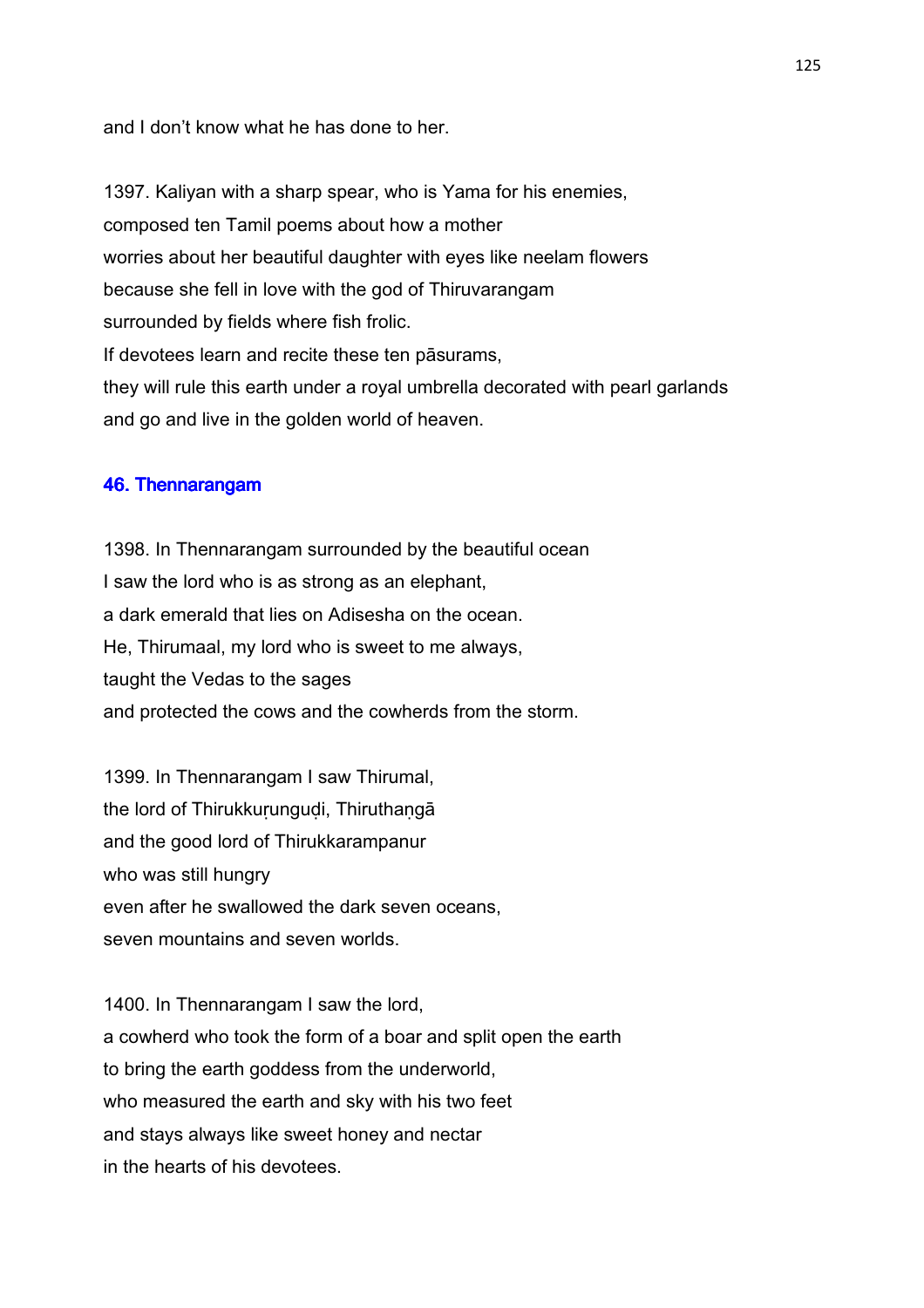1401. In Thennaragam surrounded by the beautiful ocean I saw the lord who rests on Adisesha on the large ocean, kicked the Asuran when he came as a cart and killed him, split open the chest of the Rākshasa Hiranyan, and measured the world with his two feet.

1402. The lord who is the ocean, fire and the big earth, burned Lanka, the kingdom of the Rākshasas, and swallowed the sacrificial food that the Vediyars made for Indra, the king of the gods. I have not seen him in other places where his devotees saw him, I saw him only in Thennarangam.

1403. In Thennarangam I saw the lord who is the Karpaga tree that gives whatever one wants, and the path of tapas for those who have controlled their anger. He swallowed the earth and spit it out, he killed Kamsan, and went to the battle field riding on his winged garuda, to fight with angry Shiva and his son Karthikeya and his escort to help Vānāsuran in the battle, and made them all retreat from the battlefield. ??

1403. He killed Kamsan and he swallowed the earth and spit it out. When angry Shiva came with his son Karthikeya and his escort to help Vānāsuran in the battle the lord riding on his lovely-winged eagle fought with them and made them all retreat from the battlefield. He is the Karpaga tree that gives whatever anyone wants, and the path of tapas for those who have controlled their anger. I saw him in Thennarangam.

1404. Devotees think only of Thirumal who is the path of tapas always and he has come to me and abides in my mind.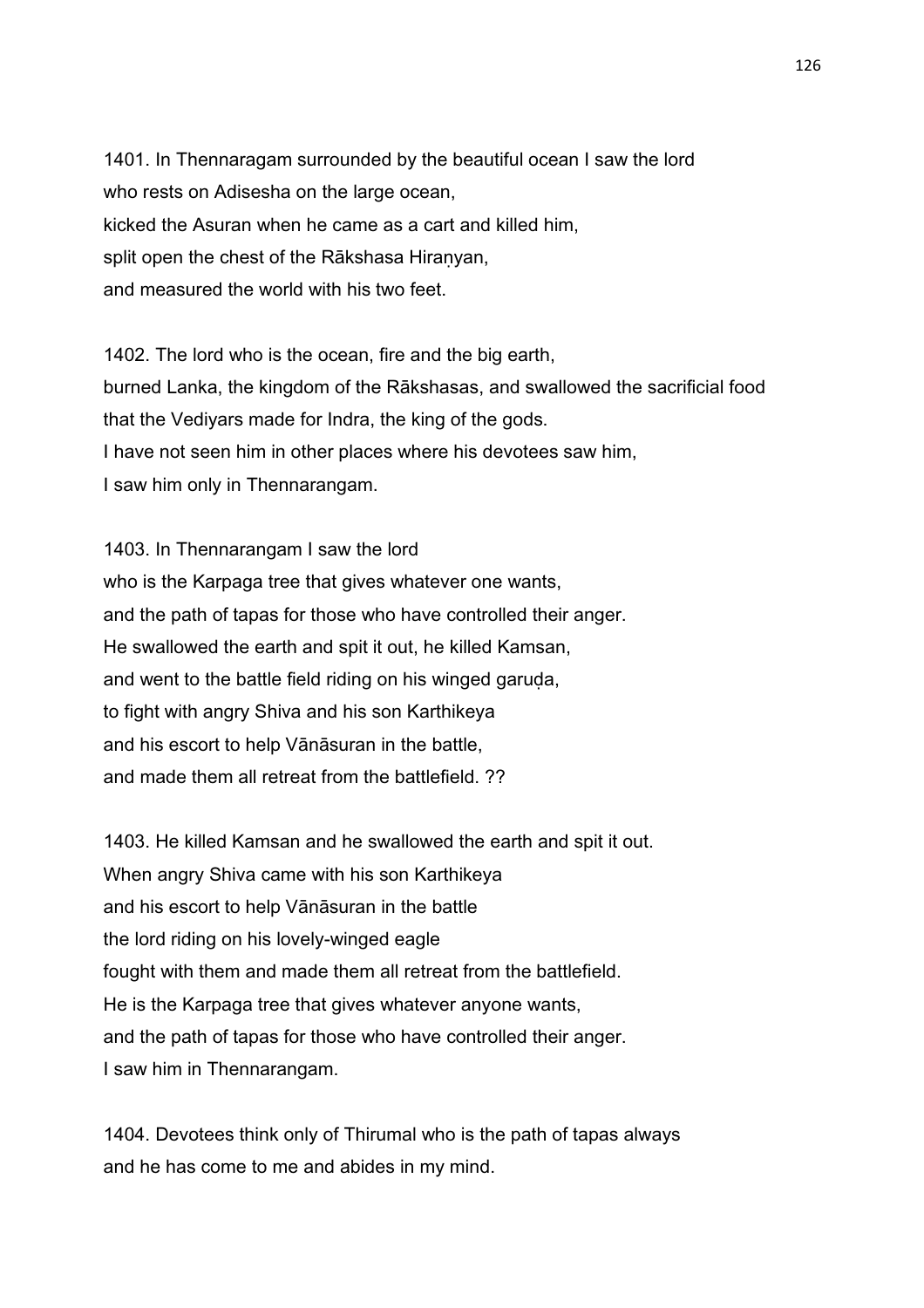The lord who measured the world and the sky with his two feet stays in the Thiruvenkaṭam hills and in Thirukkovalur surrounded by groves blooming with bunches of flowers. He is faultless and I saw him in Thennarangam.

1405. I saw the highest lord in Thennarangam who does not give his grace to Buddhists with their orange clothes or to dirty Jains and only gives his grace to the devotees who approach him, my relatives, me, my father, my mother and the gods in the sky.

1406. I saw the dark cloud-colored lord of Thennarangam, a shining emerald, who has removed my false thoughts and makes me control my mind. If people think of his true form, the clever lord is truth for them.

1407. Kaliyan the famous poet composed ten musical Tamil pāsurams praising the god of beautiful Thennarangam who lovingly grazed cows. If devotees learn and recite these ten famous pāsurams well the results of their bad karma will not come to them.

#### 47. Thiruvarangam

1408. Our dear lord who is the ancient four Vedas, the sacrifice, question, answer and the meaning of all, shining fire, abundant water, earth, cloud, wind, the seven roaring oceans, the seven mountains, the sky and the earth stays in Thiruvarangam.

1409. The dear lord with the countless good qualities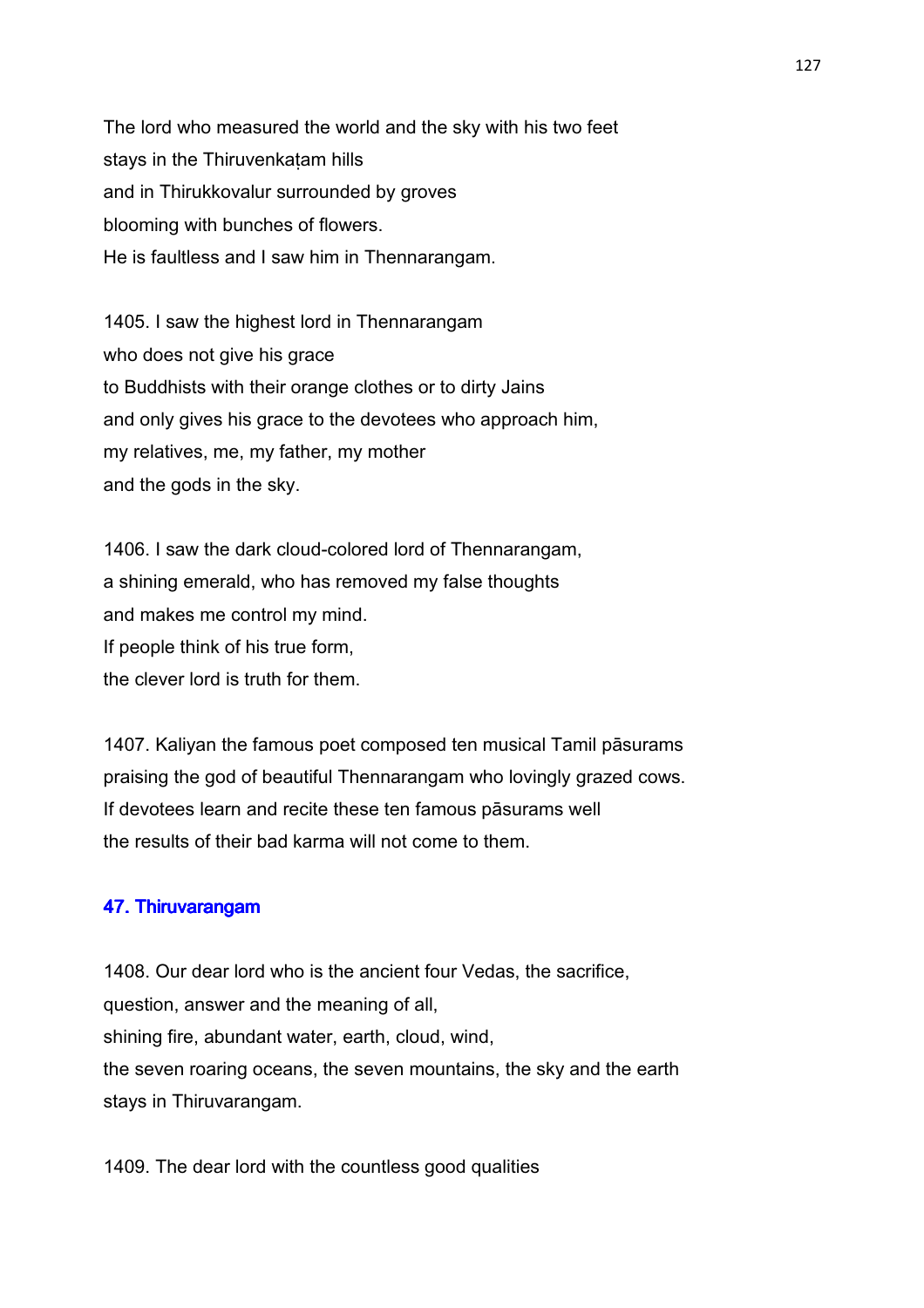of Indra, Nānmuhan and Shiva,

our father, mother, children, relatives who will not abandon us, the remedy that removes our desires, the nature of all and the end and life for all creatures stays in Thiruvarangam.

1410. When the everlasting earth, the mountains, the oceans, the sky and the world of Danavas became dark without any light and the ancient four Vedas were stolen he took the form of a swan, brought them from the underworld and taught them to the gods and the sages. He gave them his grace and the darkness that covered their knowledge was removed. He our dear lord stays in divine Thiruvarangam.

1411. Using Mandara mountain as a churning stick and Vasuki the snake as a rope, when he churned the wave-filled milky ocean with his thousand arms, the sound of the churning rose to the sky roaring, the waves rose high and touched the sky and everything there, the moon, the sun and all the gods, saw it and were amazed. He stays in divine Thiruvarangam.

1412. How could the Asurans survive even if they wanted to? He took the form of a man-lion, went to Hiranyan and split open his shining chest ornamented with jewels making his hot blood splash everywhere like a waterfalls that drops from a golden hill and breaks the earth, and the lord was like a large silver mountain in the sky with shining teeth and cruel eyes that had woken up from its sleep. He our dear lord stays in divine Thiruvarangam.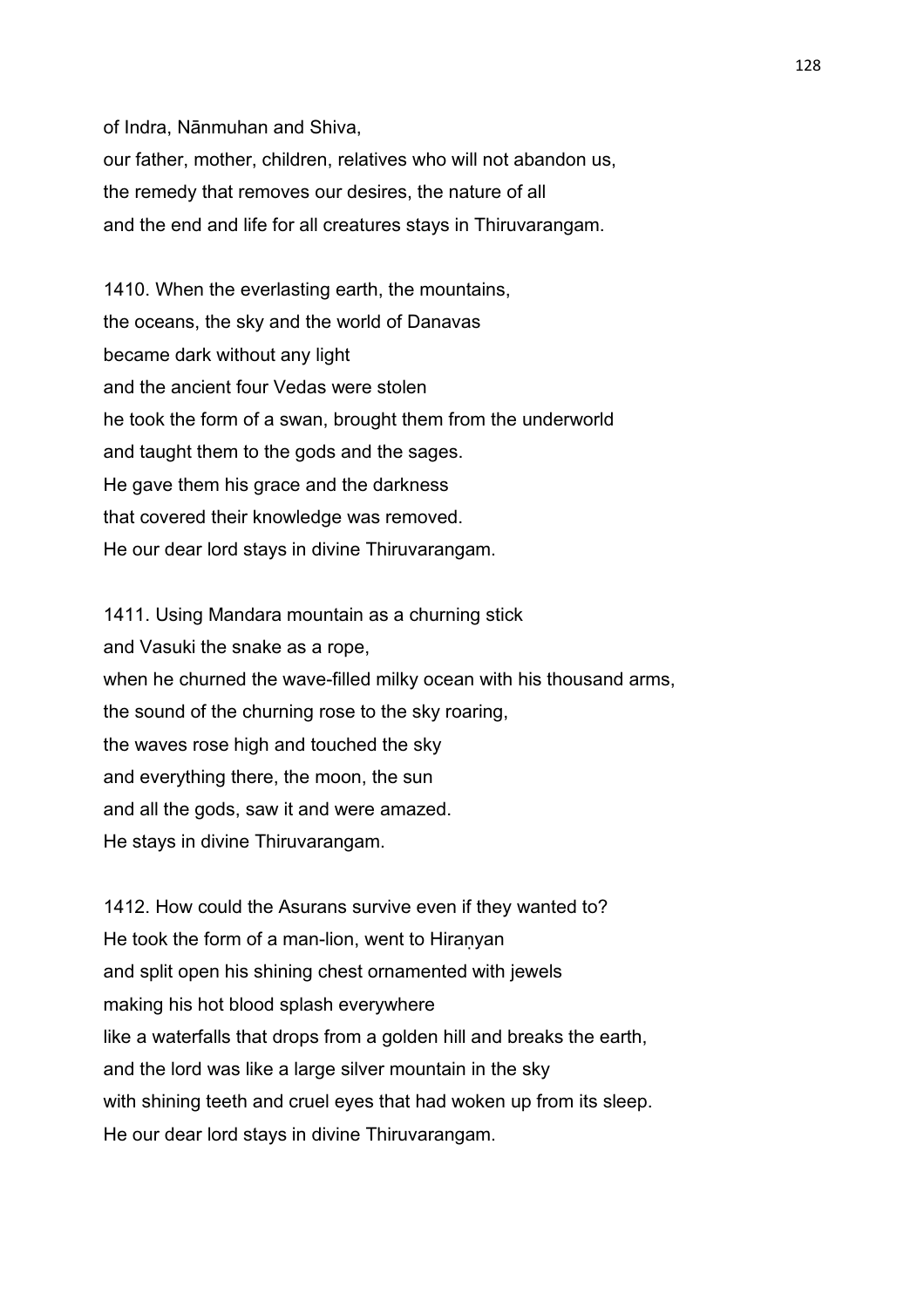1413. The lord who rests in the middle of the ocean rolling with waves on the thousand-headed Adisesha as the gods praise him with his thousand names fought with his strong axe and cut off the thousand arms of Vānāsuran who was as large as a thousand hills joined together. He our dear lord stays in divine Thiruvarangam.

1414. When the Rākshasa Rāvana

took his wife Seetha with curling hair and a mouth sweet as a fruit, Rama suffered and angrily decided to destroy Lanka and crush the diamond-studded crowns of Rāvana. He dammed the water by shooting arrows at the wavy ocean and with the help of the monkeys he made a bridge with large stones. He our dear lord stays in divine Thiruvarangam.

1415. The god who is the eon, the lord of all the sacrifices and the lord of the sun that moves on a one-wheeled chariot, saved Gajendra when he was caught by a crocodile. He shot his mighty arrows and destroyed Lanka and he threw his discus and hid the sun during the day in the Bharatha war and gave his grace to strong Arjuna. He, our dear lord, stays in divine Thiruvarangam.

1416. The lord who drank the milk from the devil Putana and killed her, the dark-colored god who swallowed all the worlds and spit them out lay on a banyan leaf at the end of the eon. He can't be reached by the gods in the sky who wear diamond crowns but he is close to me and removes all the troubles in my mind. He, the god of Thiruvarangam, was born as a cowherd child and carried Govardhana mountain to save the cows and the cowherds.

1417. Kaliyan with a heroic spear, the chief of Thirumangai filled with beautiful, everlasting palaces,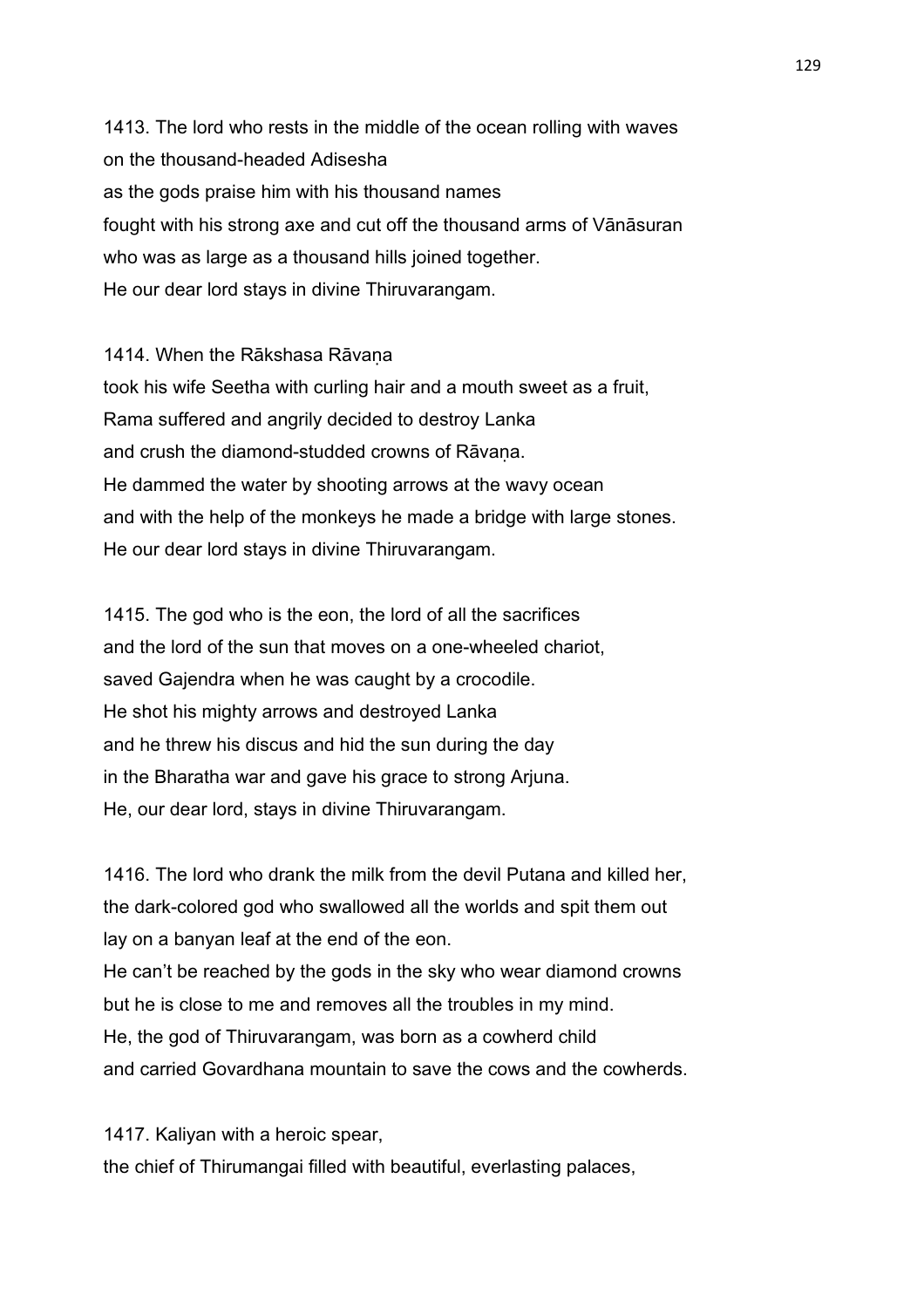composed ten Tamil songs on the god who stays in Thiruvarangam surrounded by the Kaviri river filled with swimming swans as it brings pearls, precious jewels and gold in its rolling waves. If devotees learn and sing these songs,their bad karma will disappear.

### 48. Thiruvarangam

1418. You did not consider that the boatman Guhan was poor and low-caste, or that he was not your relative, but gave your sweet grace to him and even told him that your wife, the innocent doe-eyed Sita, was his sister-in-law and that your brother Lakshmana was his brother. You told him happily, "You are my friend. Stay here with me." I heard those words and they stay in my mind. O you with the color of the dark ocean, I have come to you and worship your feet. You are my refuge, god of Thiruvarangam surrounded by beautiful groves.

1419. You did not think Hanuman, the son of Vāyu, was born as a mere animal. You did not ignore him because he belonged to the clan of monkeys but you happily accepted him as a friend, and your kindness was immeasurable, larger than the ocean. You told him lovingly, "There is nothing that I can return for all the things that you have done for me. I will eat with you." Thinking that you would show the same kindness you showed to Hanuman to me, your faithful servant, I have come to you to worship your feet. You are the god of Thiruvarangam surrounded with beautiful groves.

1420. When Gajendra the elephant worshipped you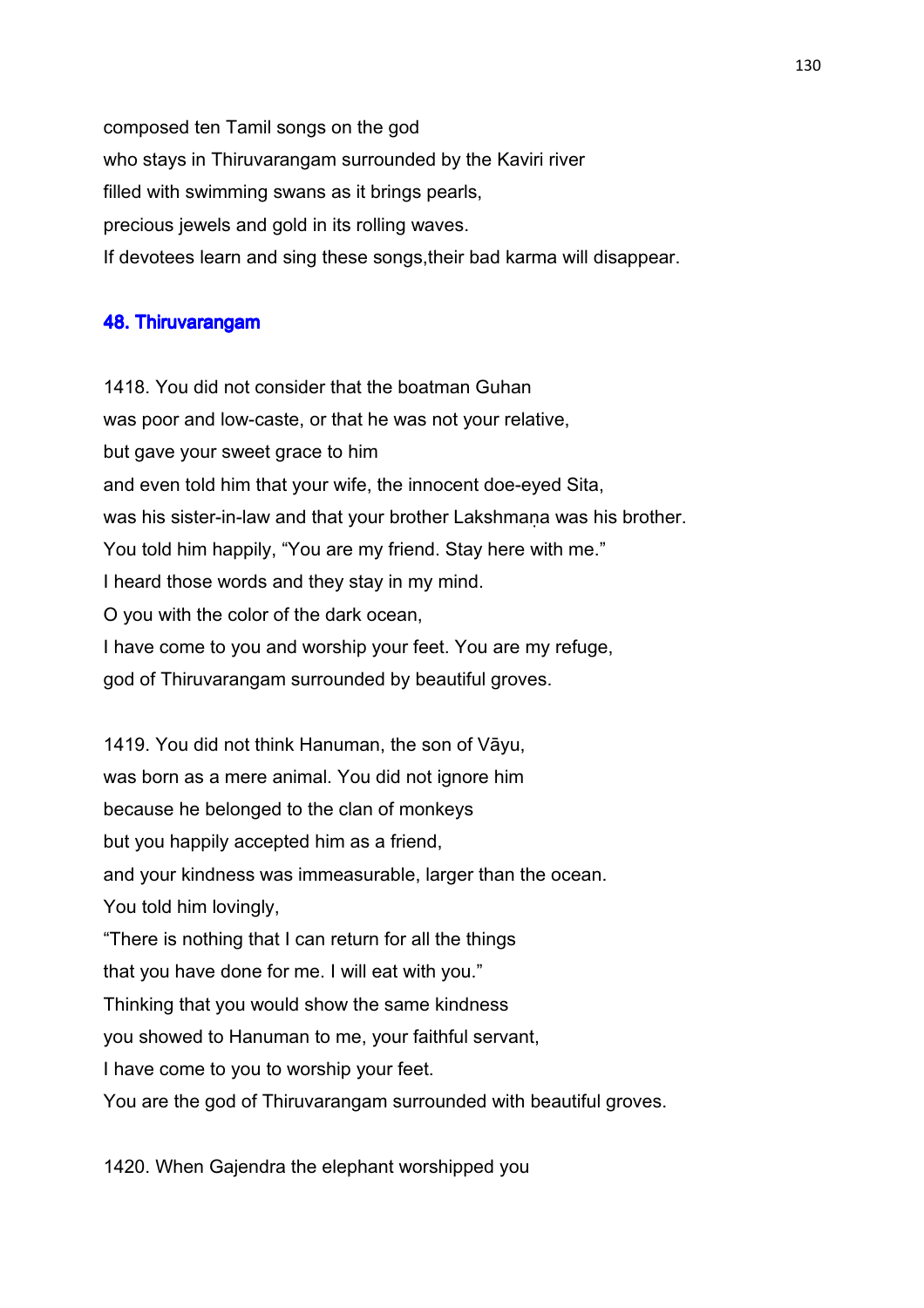with a lotus flower that bloomed in a lovely pond in a grove full of fragrant flowers and a strong crocodile caught his feet, he thought of you as his refuge and called to you in pain. Enraged at the cruel crocodile with its evil mouth, you destroyed it. I understand that you can become angry even to that extent to save your devotees. I have come to you as my refuge and worship you O god of Thiruvarangam surrounded by beautiful groves.

1421. When an eagle with beautiful wings, terrified of an angry poisonous snake, came to you and asked for refuge, you felt pity in your heart, gave your grace and saved it—I have heard about your kindness. Afraid that the cruel messengers of Yama, speaking unkind words, will come to me and do cruel things, I, your slave, have come to you and worship your feet to be saved from them, O god of Thiruvarangam surrounded with beautiful groves.

1422. A Brahmin skilled in the Vedas saw that the gods in the sky and the people of the earth could come, worship your soft flower-like feet and receive what they wanted. Even though he wanted to reach you he was unable to forget the passion he had for women as beautiful as peacocks. You said to him, "Stay on the earth, enjoy worldly pleasures and then come to me." I want the golden grace that you gave to that Brahmin. I have come to you and you are my refuge, O god of Thiruvarangam surrounded with beautiful groves.

1423. When Markaṇḍeyan, the son of a sage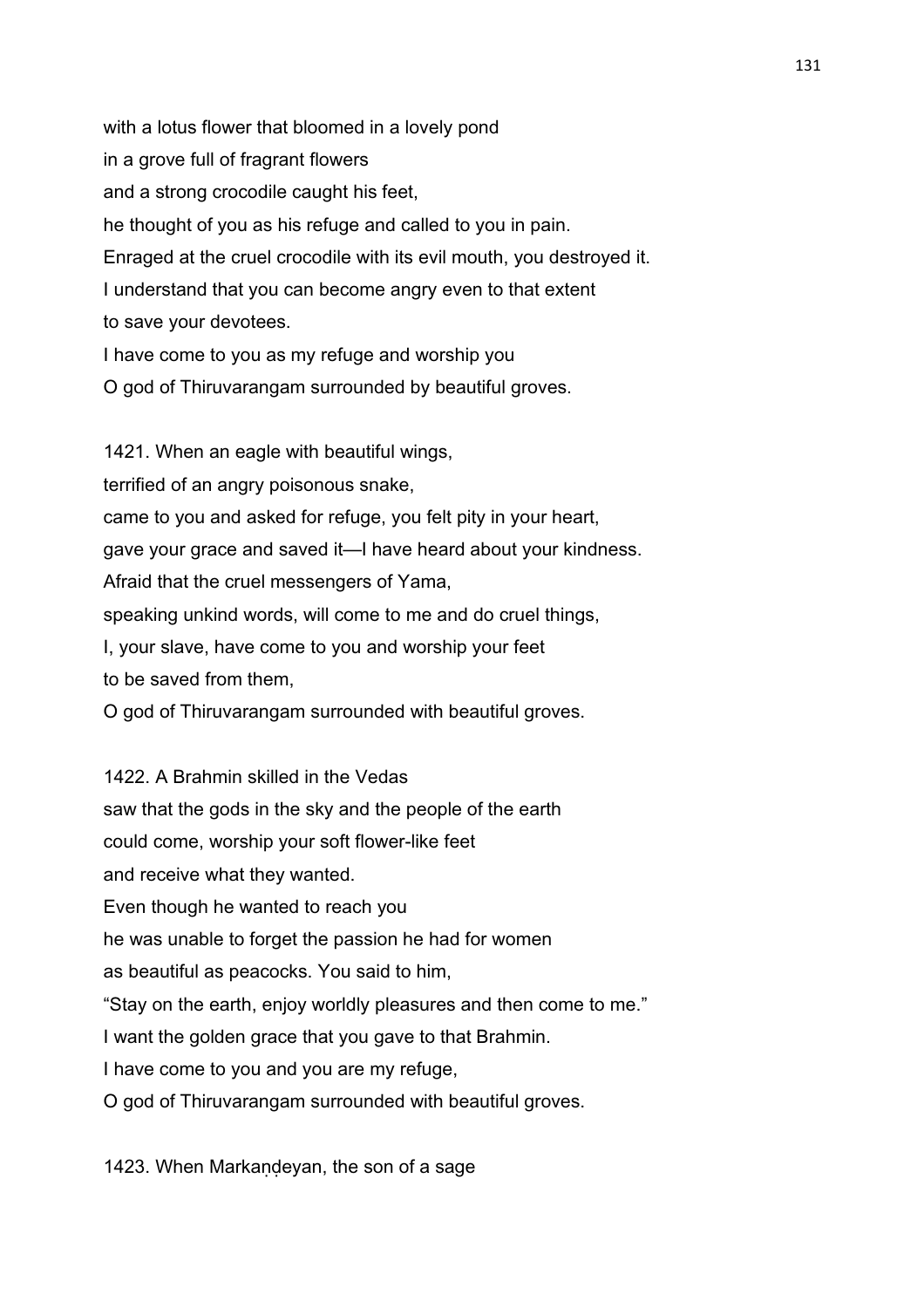and scholar of all the four Vedas, was terrified of cruel Yama and came to you asking for refuge you grew angry at ruthless Yama, took his power away and gave your wonderful grace to young Markandeyan, granting him a place beneath your divine feet so he never would be separated from you. I heard about that and thought that if I worship you you will give me your divine grace and keep me under your feet. I have come to you, my god. I am your slave and you are my refuge, O god of Thiruvarangam surrounded by beautiful groves.

1424. A faultless Brahmin Sandipani who taught the Vedas to all and put the sacred thread on you lost his own son.

When he worshiped you and cried,

"I lost my dear son. Find him and bring him to me,"

you found his son and gave him to the Brahmin.

I heard about that and have come to you to worship your feet.

You are my refuge,

You are my refuge,

O god of Thiruvarangam surrounded by beautiful groves.

1425. A Brahmin who always recited the Vedas came to you and worshiped you, asking, "O my father, as soon as my wife gave birth to children they disappeared a cruel god took them away. You are my refuge. Give me your grace and save us." People mocked him because he was childless, but you gave your sweet grace in front of those who mocked him and gave all his children back to him. I heard of the wonderful grace you showed him and have come to you to worship your divine feet.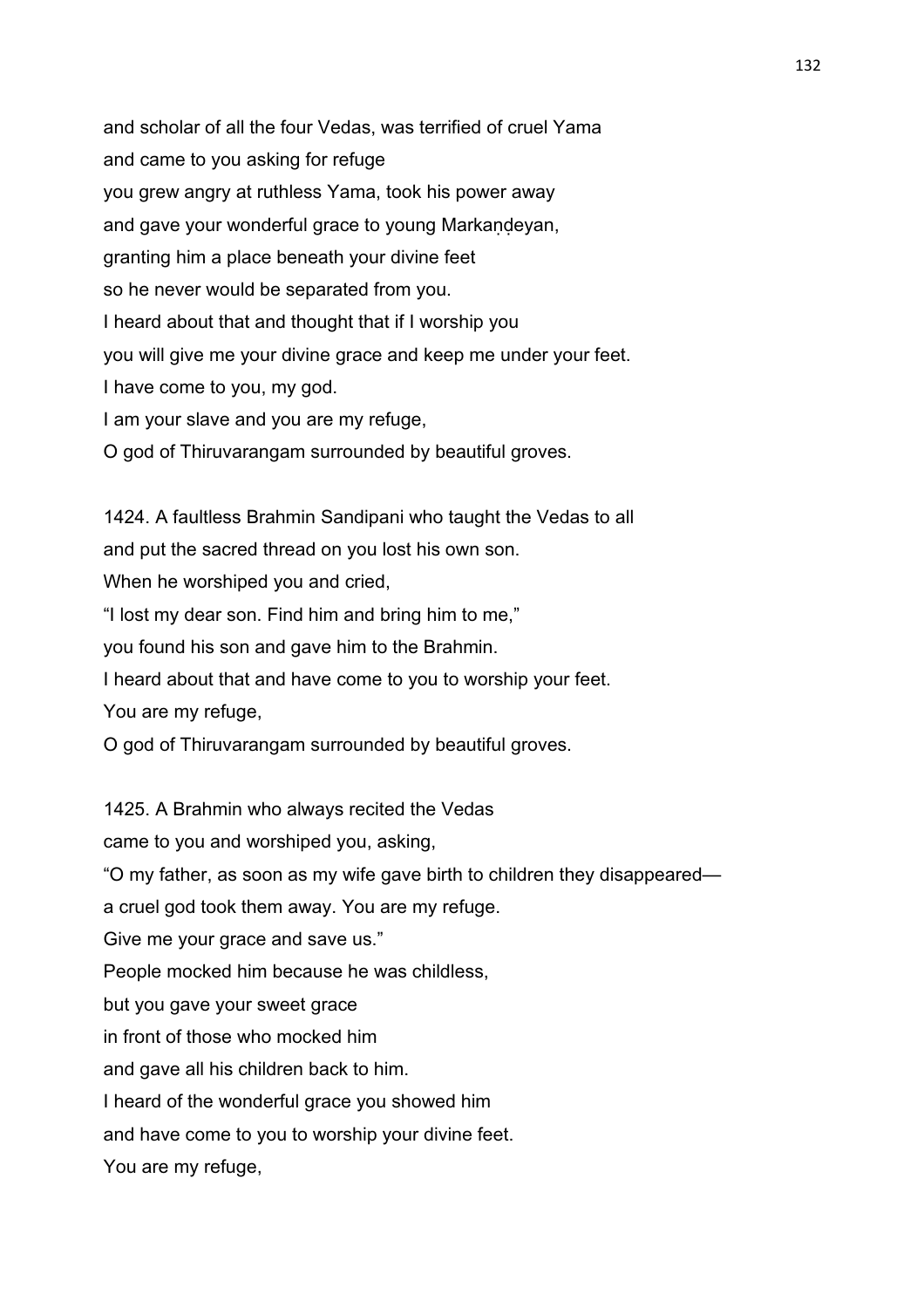O god of Thiruvarangam surrounded by beautiful groves.

1426. Lovingly you gave your sweet grace to the heroic king of the Thondai country with a shining crown, staying with him for seven nāzhigais and teaching him a precious mantra. I heard about that and have come to you to worship your golden feet that measured the world and the sky. You are my refuge and I am saved, O god of Thiruvarangam surrounded by beautiful groves.

1427. Kaliyan, the conquerer of many enemies, the king of Thirumangai surrounded by palaces, composed ten pāsurams on the god of Thiruvarangam surrounded by beautiful groves. O devotees, worship the famous, ancient god, our father, Neḍumal with a discus.

If you learn and recite these ten pāsurams, your sins will go away.

## 49. Thenthirupperur

1428. The dark colored lord who carries a shining discus and a conch in his hands, is not false but a true god and if you approach him he will accept you as his devotee. I have praised the names of him who rests on Adisesha, the snake bed in **Thenthirupperur** surrounded by thick groves where beautiful lotuses bloom and I am saved.

1429. I have praised the names of Thirumāl, our father who swallowed the seven oceans, the mountains, the sky and all the beautiful worlds and spat them out, the god of Thenthirupperur surrounded with thick groves that touch the dark clouds and the moon and I am saved.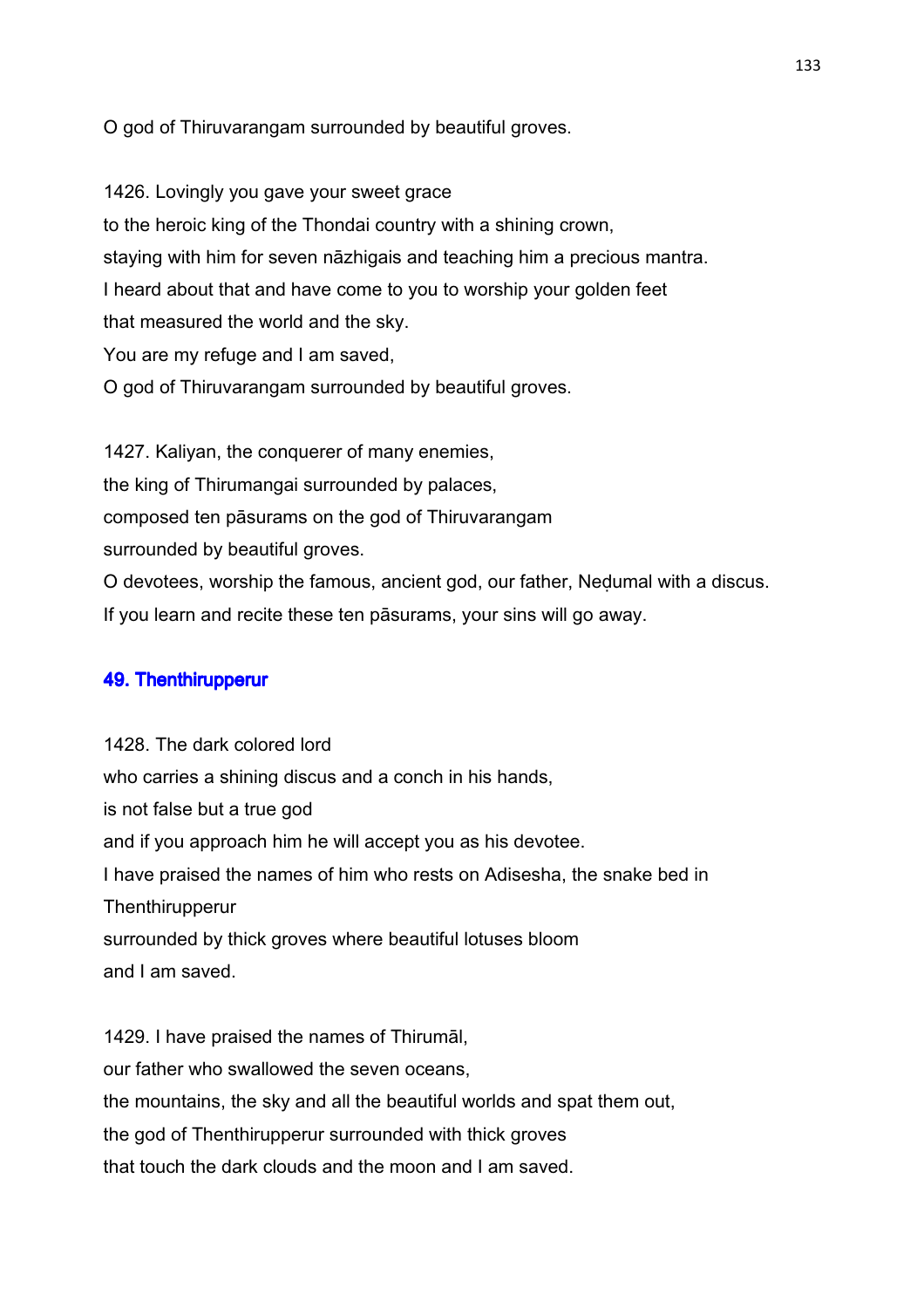1430. He created Nānmuhan on a lotus on his navel, removed the curse of Shiva with blood from his body and told both of those gods to rule the world of the gods. I praise the names of the dark mountain-like lord who rests on Adisesha in Thenthirupperur surrounded by walls and I am saved.

1431. When Shiva, carrying the skull of Nānmuhan and wandering all over the world, asked the gods of sky to remove his curse, Thirumāl gave Shiva the precious blood from his body and made Nānmuhan's skull fall. I have praised the names of the chief of gods in the sky who stays in Thenthiurpperur surrounded with flourishing fields and groves dripping with honey and I am saved.

1432. When Hiranyan was afflicting the gods in the sky the gods went to Thirumāl and said to him, "You, the Māyan who split open the mouth of the Asuran Vakkaran, give us your grace and protect us," and the lord took the form of a laughing lion, went to Hiranyan and split open his chest with his claws. I have approached the feet of the precious god of Thenthirupperur who holds a discus and I am saved.

1433. He built a bridge with stones to go to Lanka, shot arrows from his bow, cut off the twenty arms of Ravana the king of Lanka and brought back his wife Sita ornamented with shining jewels. I went to Thenthirupperur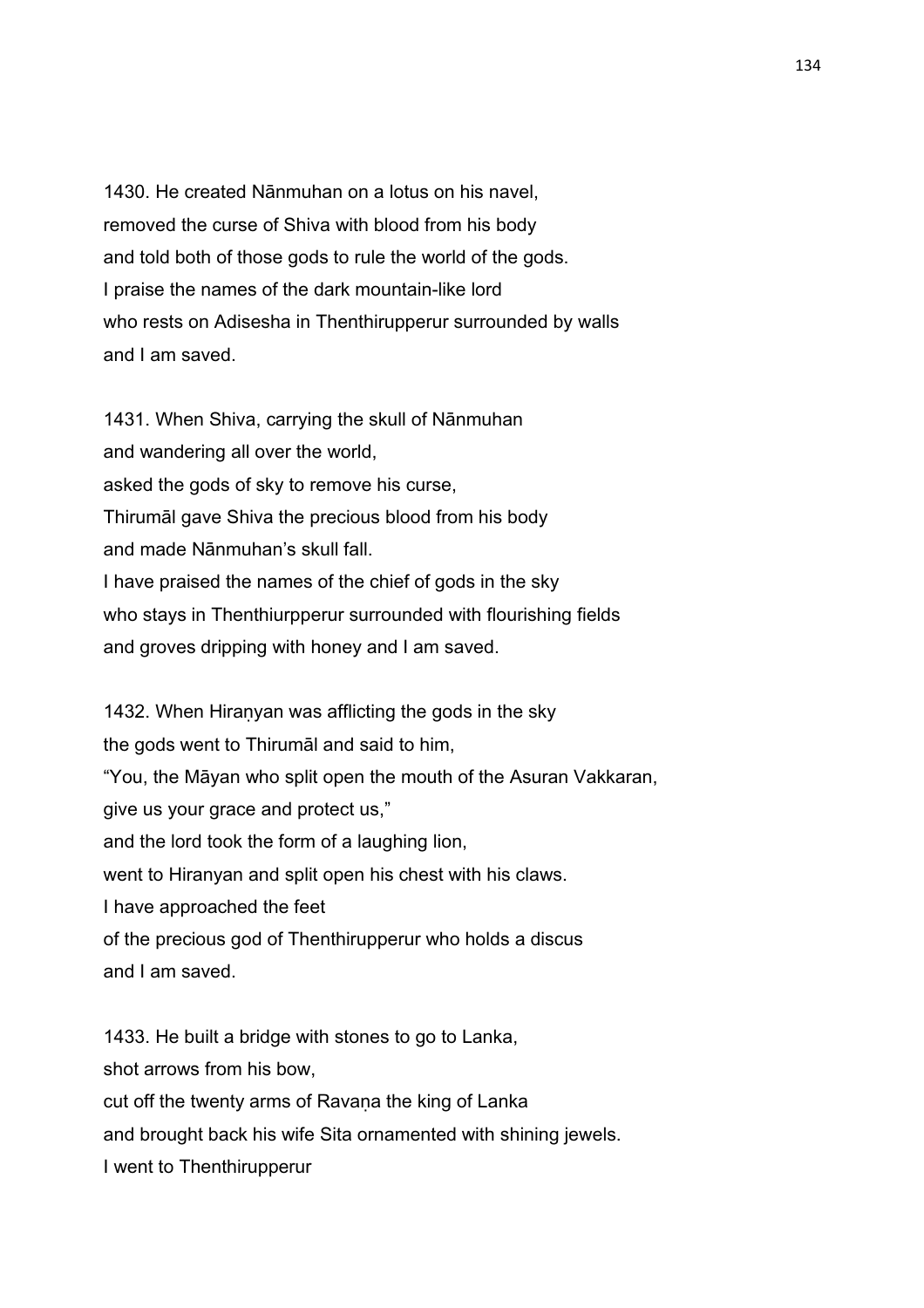where, when the Vediyar loudly recite the four Vedas, malanku fish in the fields hear them and jump in fright, and worshiped the lord and I am saved.

1434. When he stole butter, Yashoda the cowherdess was angry with him, hit him with her churning stick and tied him up with a small rope, but he kept quiet. Every day I praise the names of the ocean-colored god of Thenthirupperur surrounded with large strong walls and I am saved.

1435. The lord was born in a cowherd village and raised there, and killed seven bulls to marry Nappinnai, as beautiful as a vine, as the gods in the beautiful golden world of the sky saw and praised him.

Every day I praise the names of our god of Thenthirupperur surrounded with precious walls shining like gold and I am saved.

1436. I worship in my mind always the Vediyars of Thenthiruperur, who have done much tapas and are more skilled than the gods in the sky from the ancient times, in all the four Vedas, the five sacrifices and the six Upanishads. They live with lovely-eyed Thirumāl in the temple in Thirupperur surrounded with fields where fish frolic.

1437. Kaliyan with strong heroic arms, the king of Thirumangai where flags fly on the walls, composed a garland of pāsurams with beautiful words praising Thirumāl resting on Adisesha on the snake bed in Thirupperur surrounded with groves that swarm with bees. If devotees sing these pāsurams and dance, they will go to the high sky.

## 50. Thirunandipuravinnagaram PERUMAL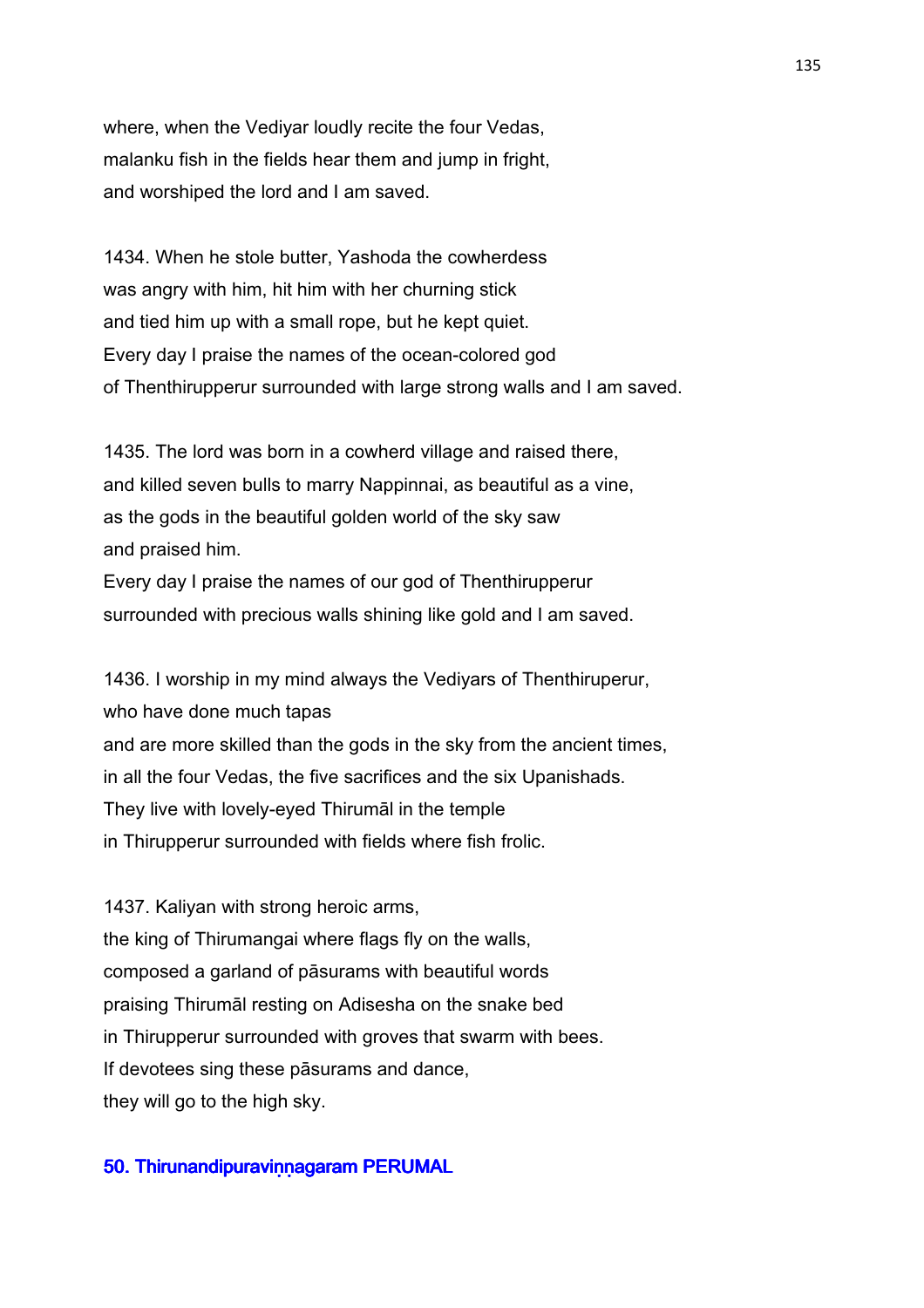1438. Our lord is the faultless earth, fire, wind, water, and the high sky, our faultless mind, sleep and moksha. When he stole butter and his mother Yashoda became angry and hit him, he was not worried. O heart! Think of going to Nandipuraṇṇagaram where our good lord with a broad chest stays.

1439. O heart, there is a way you can be saved—

this is what you must do.

Think of Nandipuravinnagaram

where the lord stays who swallowed the seven worlds at the end of the eon, where dark lined bees drink honey, play in the flowers with their swarm and sing Naivaḷam ragas in the groves.

1440. The broad-chested god who filled his stomach, swallowing all the seven worlds, the world of the gods, the seven oceans and the seven mountains and kept them in his stomach and spat them out stays in Nandipuravinnagaram surrounded with flourishing fields and groves where golden-colored bees drink honey from the fresh flowers. O heart, think of that place where our friend stays and go there.

1441. When the Asurans with shining teeth like crescent moons came to fight with the lord and said, "We will oppose him with our might," our Neḍumāl fought with them. He made their stomachs burn and their bodies fall to pieces, defeating them so they ran away with empty hands. He stays in Nandipuravinnagaram with groves where peacocks dance, cuckoos call,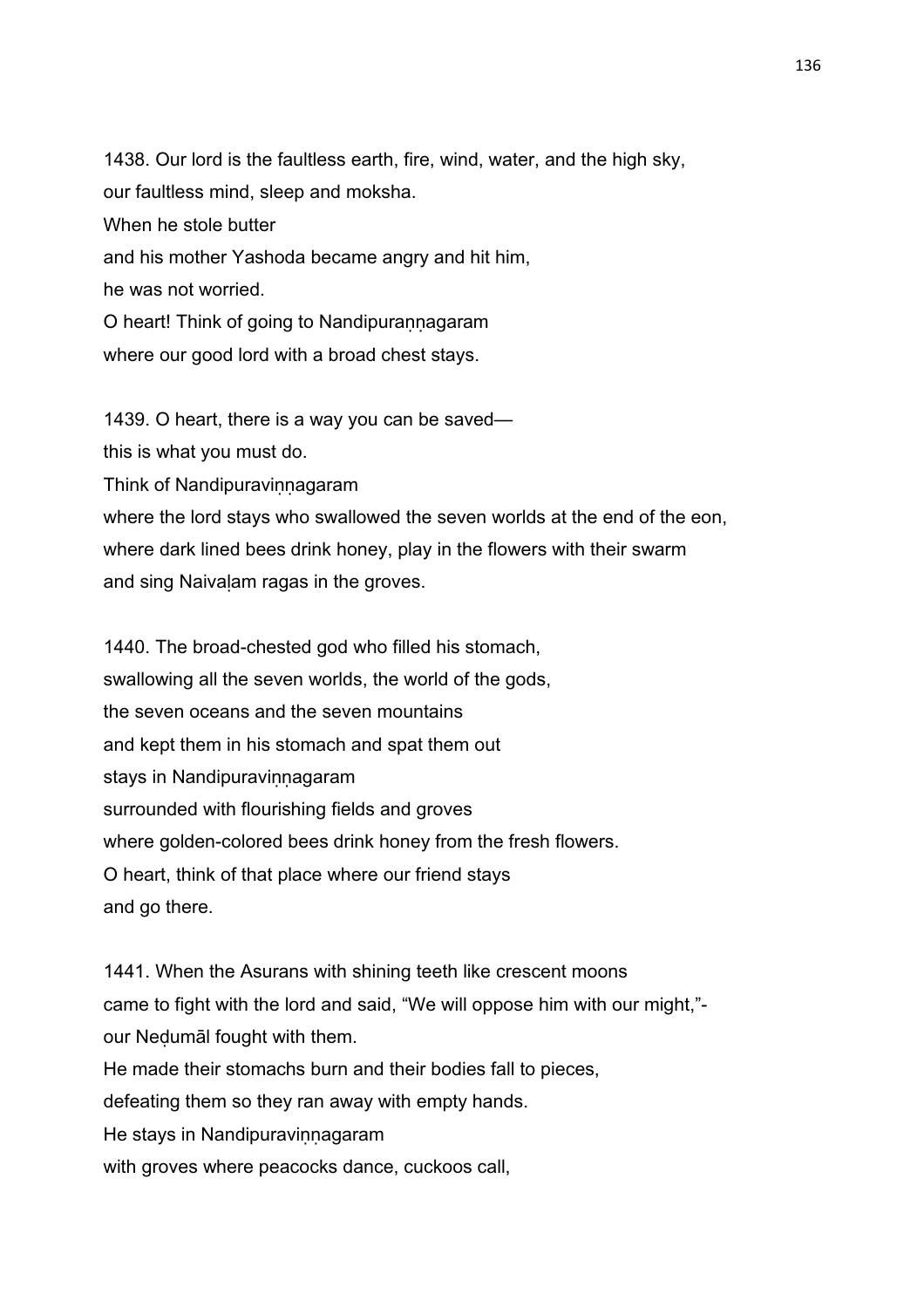flowers bloom, bees sing, tall mango trees spread their fragrance and clouds float in the sky. O heart, think of going to that place where he is.

1442. When the Asurans thought, "We will fight with our enemies and burn all their places," our god who carries a sword, a bow, a discus, a club, and a conch in his beautiful hands shot his arrows swiftly and cut off their arms and legs. O heart, think of Nandipuravinnagaram where he stays always.

1443. The lord who as Rama went to the hot forest with his beloved wife and his brother Lakshmana stays happily in Nandipuravinnagaram where cuckoo birds sing from the branches and peacocks dance in the beautiful groves. O heart, think of that place and worship him.

1444. Our lord Kannan was carried by Vasudevan as a baby in the dark night to a cowherd village and raised by strong Nandan, the chief of the cowherds. He was praised by the gods saying, "He is our father"

as they sprinkled fragrant flowers and worshiped him. He stays in Nandipuravinnagaram surrounded with groves where peacocks hear the sound of drums and dance thinking it is the roaring of clouds in the rainy season. O heart, think of that place where he is and where the king Nandi served him.

1445. In Nandipuravinnagaram the divine sages come and worship him, sing beautiful songs and dance saying, "No matter how much we search, we find no god better than ours."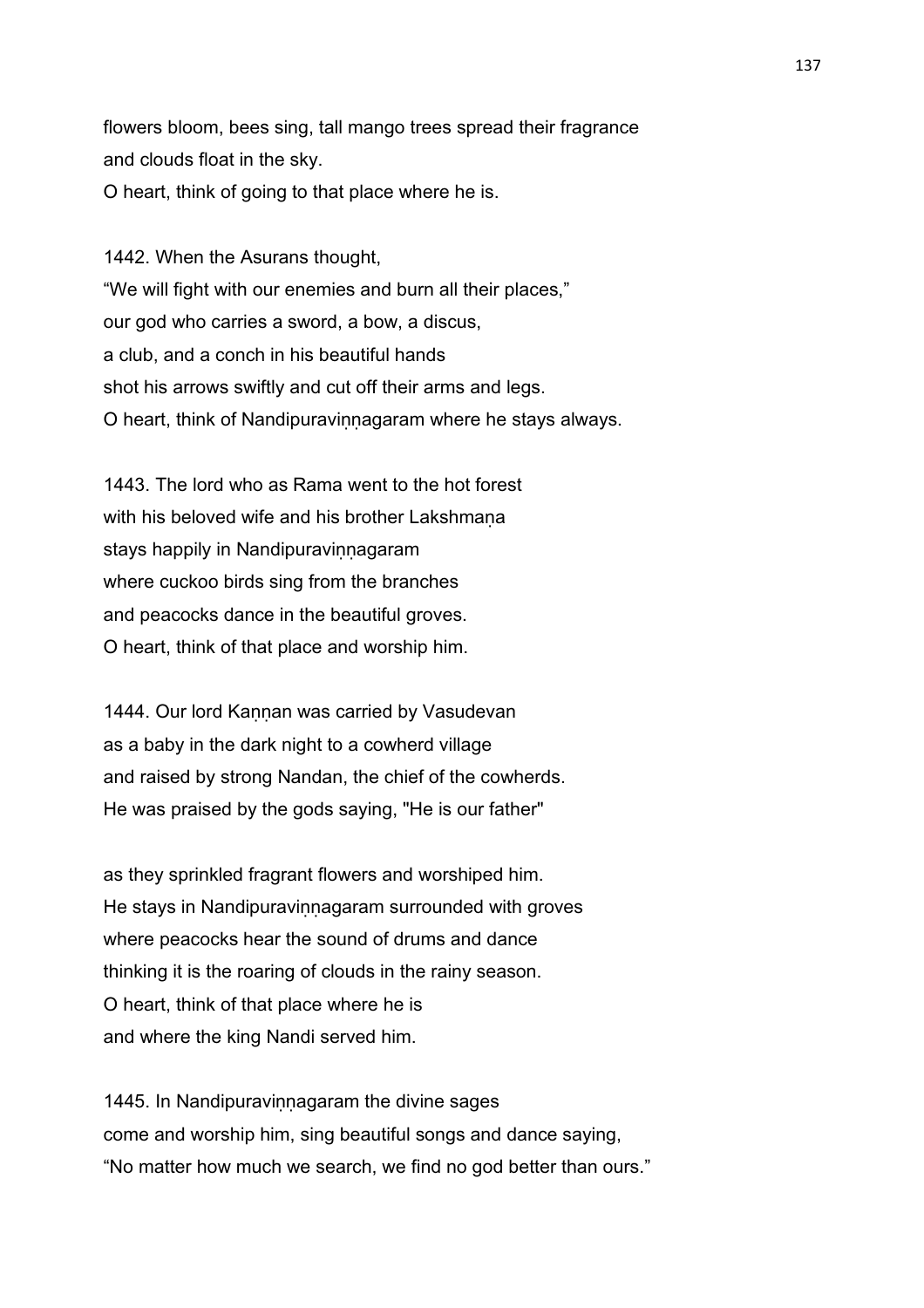The gods from the sky also come there, sprinkle flowers on him and say "There is no land as beautiful as this on earth." O heart, think of that place where he is.

1446. If devotees obey his commands they become like boats that never overturn even in a flood when the ocean water is so high they are raised to the sky. In Nandipuravinnagaram the rivers flourish with water and bring jewels that sparkle with brightness and take away the darkness. O heart, think of that place where he is.

1447. Kaliyan, the poet with a strong shining spear smeared with blood, composed ten pāsurams on the god who carries in his lovely hands a curved conch and a discus and wishes to stay in Nandipuravinnagaram where clouds float over the groves that drip with honey. If devotees learn them properly and recite them, all their bad karma will disappear.

#### 51. Thiruvinnagaram

1448. O lord, you are my ruler! I came and worshiped you who measured the world at Mahābali's sacrifice as devotees and the gods carrying fragrant bunches of flowers swarming with honey-drinking bees and worshiped you so that their karma will be removed. If you give me your grace so I may see you, I will not want this family life, O god of Thiruviṇṇagar.

1449. You are the highest lord. When the milky ocean was churned. you saw Shiva with a forehead eye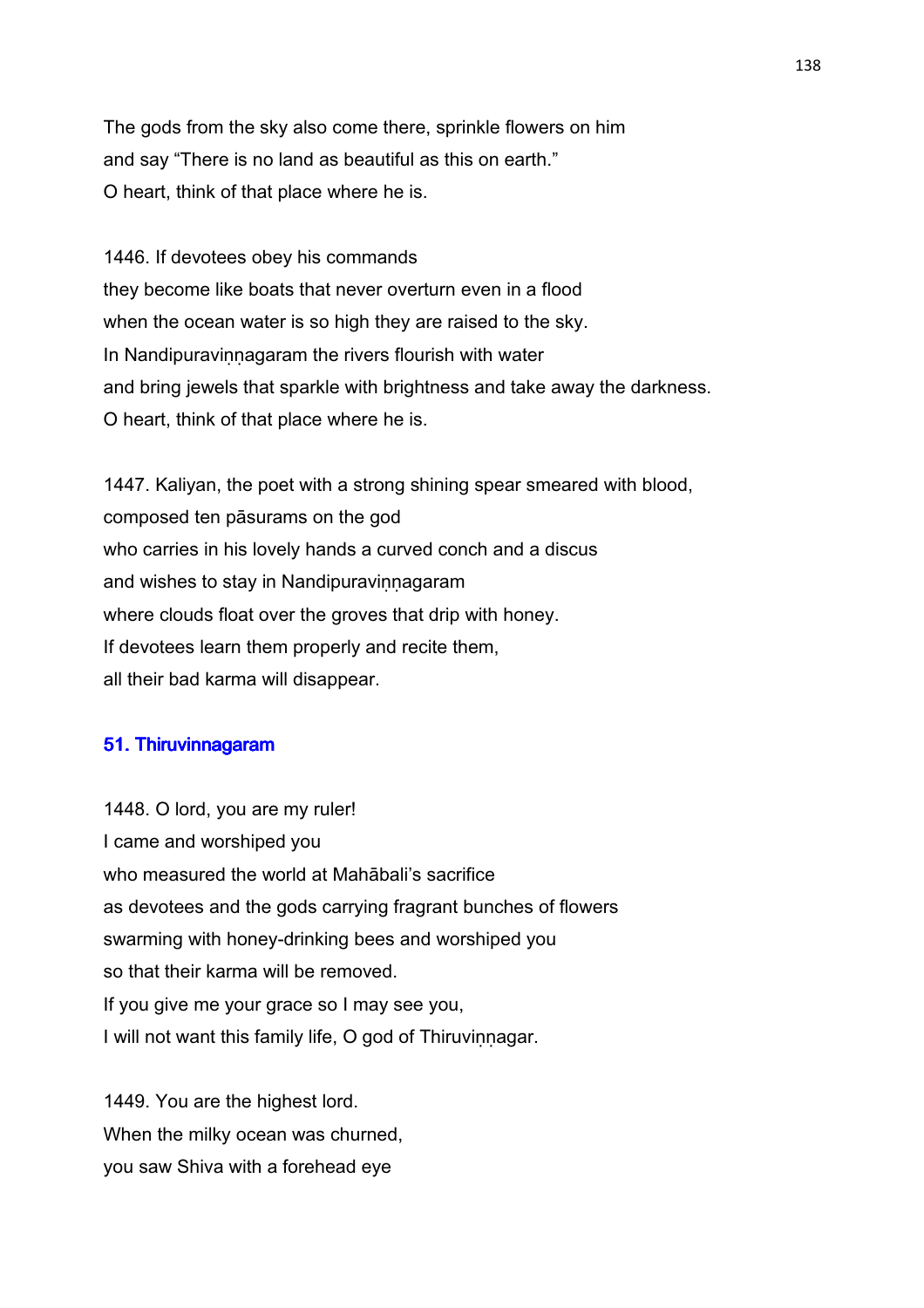when he drank the poison that came from the ocean, and you gave the nectar that came out of the milky ocean to the gods and you loved Lakshmi who came from the milky ocean. If you give me your grace so I may see you, I will not want this family life, O god of Thiruvinnagar.

1450. You with your dark curly hair are the brother of the fire-colored Balaraman who bent his bow that was strong as a mountain, fought with his enemies and destroyed their lands with his fiery arrows. You are my ruler. If you give me your grace so I may see you, I will not want this family life, O god of Thiruvinnagar.

1451. O lord, you, my ruler, swallowed the bright moon, the sun, the world and all creatures at the end of the eon. You rested on a banyan leaf on the wavy ocean when you were a beautiful baby. If you give me your grace so I may see you, I will not want this family life, O god of Thiruvinnagar.

1452. O lord, you are my ruler. You swallowed all the seven worlds, seven oceans, seven mountains and the whole wonderful earth and kept them in your strong, handsome stomach. You have the form of one letter, "Shri." If you give me your grace so I may see you, I will not want this family life, O god of Thiruvinnagar.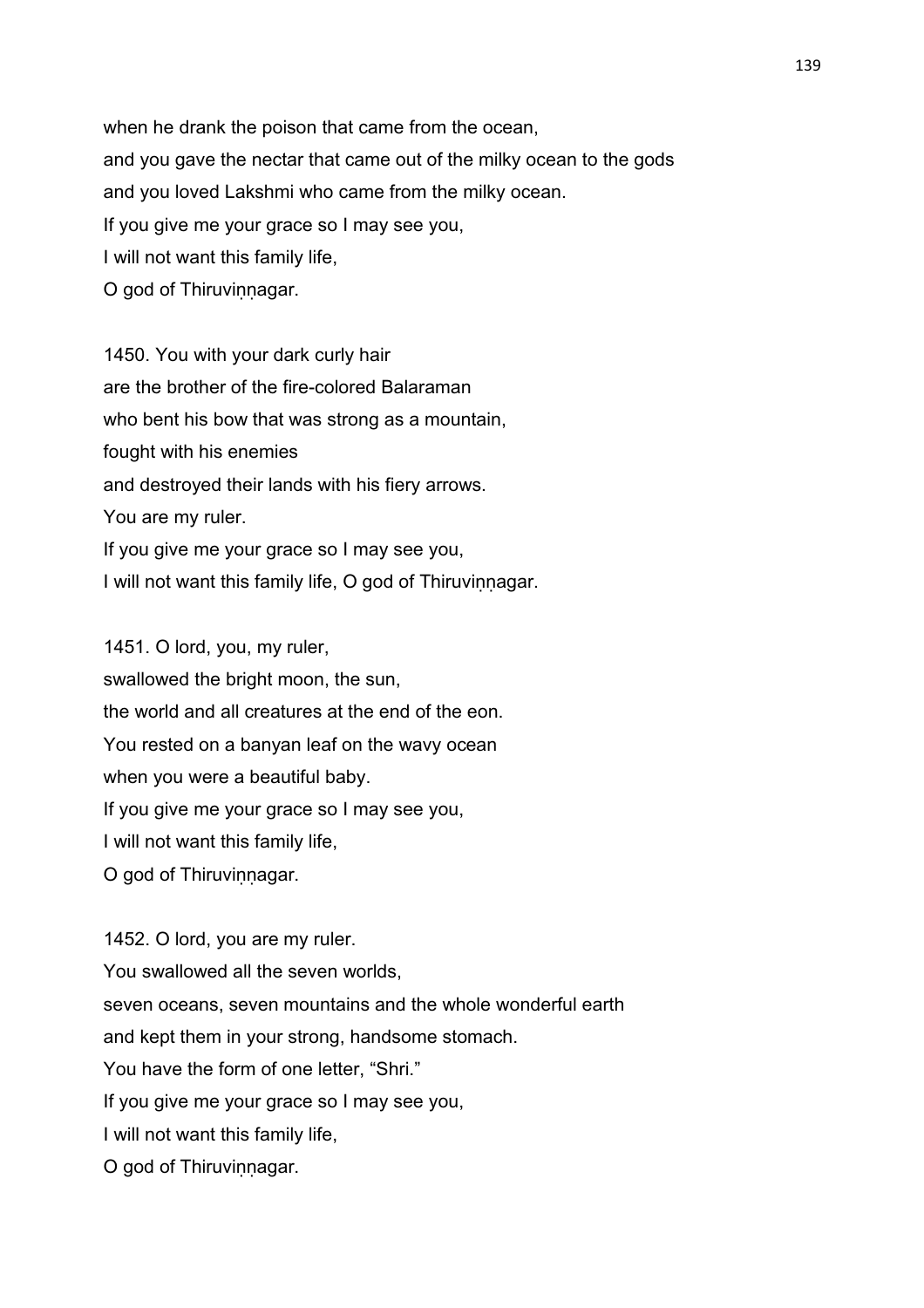1453. O lord, you, my ruler, are the dark oceans, the mountains, the beautiful worlds and the four excellent Vedas, which you taught to the sages, giving divine knowledge to all. If you give me your grace so I may see you, I will not want this family life, O god of Thiruvinnagar.

1454. O my lord and ruler, in the evening when the Vediyars make sacrifices pouring fragrant ghee in fire and the gods come there in a group, joining them and they all recite the Rig Veda, you are the sweet music in their recitation. If you give me your grace so I may see you, I will not want this family life, O god of Thiruvinnagar.

1455. O lord, you, my ruler, are virtuous and you are adorned with a long crown decorated with opening blossoms. I am frightened to be in love with young women because it only makes me suffer and I approach your feet. If you give me your grace so I may see you, I will not want this family life, O god of Thiruvinnagar.

1456. O my lord and ruler, I do not want to be born or die in this world again and again, and so I come to your ankleted feet. You are the four Vedas recited by sages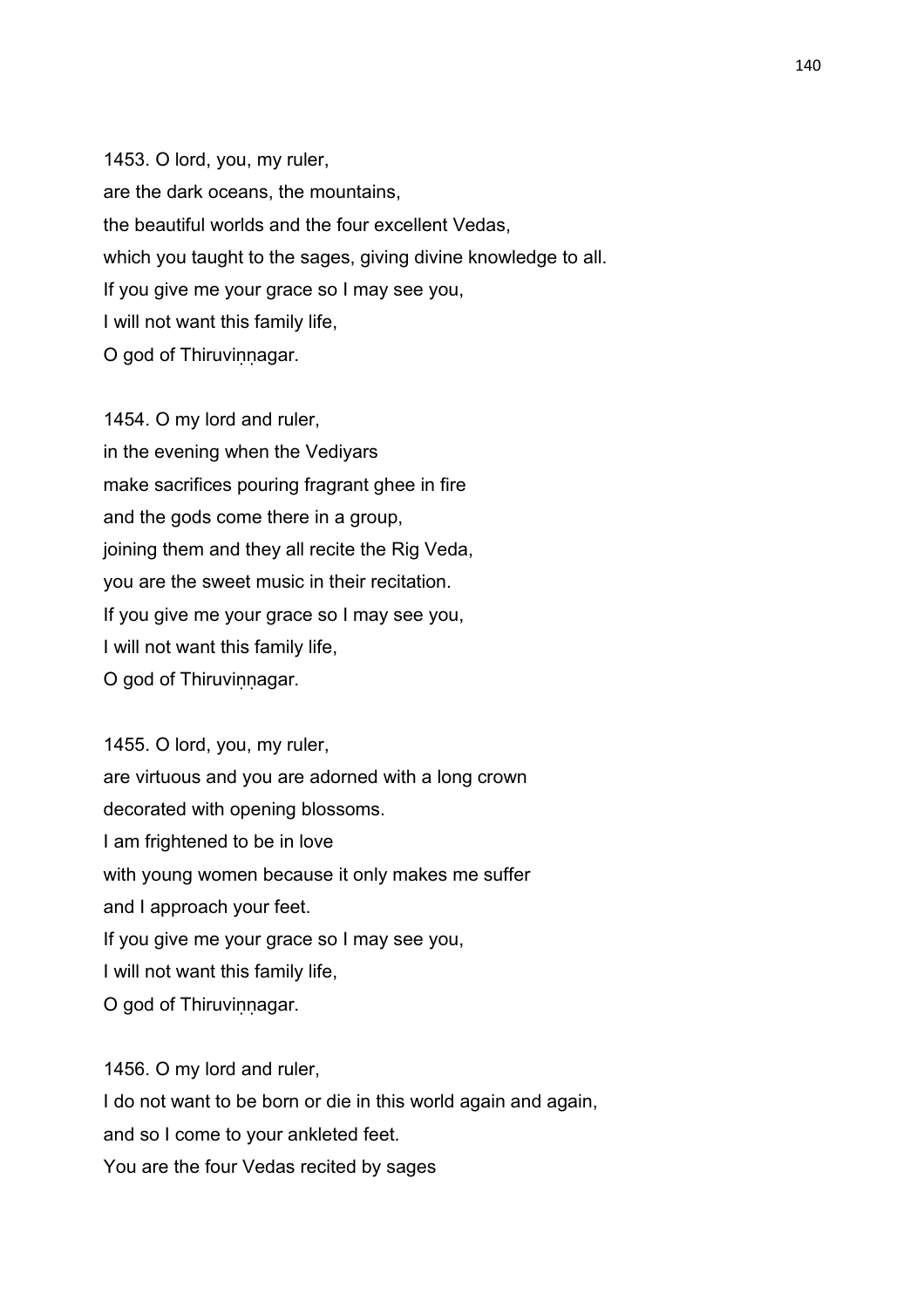and you are the three gods in the sky. If you give me your grace so I may see you, I will not want this family life, O god of Thiruvinnagar.

1457. The famous Kaliyan composed Tamil pāsurams on Thiruviṇṇagar surrounded by blooming groves. If devotees learn and recite these musical pāsurams they will reach the feet of the lord Vāmanan.

#### 52. Thiruvinnagaram

1458. Before I wanted wealth and the pleasures that the five senses gave. Even though I was hurt again and again, I did not stop enjoying those pleasures. I was friendly with people I liked and I hated those I did not like. Now, I have come to understand that those pleasures were evil and I have removed them from my mind. O lord of Thiruvinnagar, now I hate the deeds I did and I come to you, my refuge.

1459. You, the highest, embrace Lakshmi on your chest. I forgot you in all my births and until now never thought of you in my heart. I was born to be in the depths of sorrow again and again and I am weak, but I have become your good devotee. O god of Thiruvinnagar,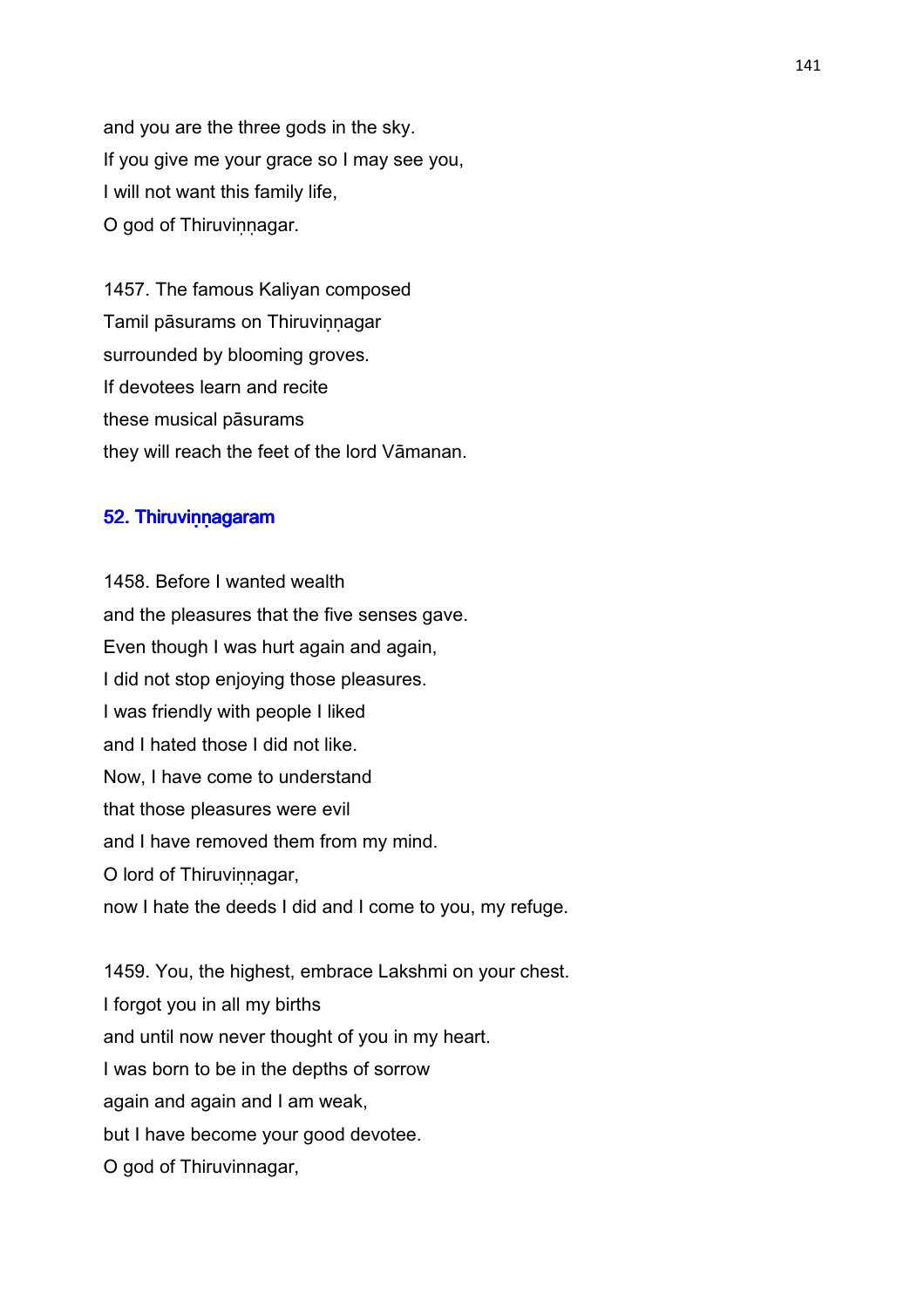I come to your feet—you are my refuge.

1460. You are the sky, the earth, and honey. You came to me, entered my heart and remained there. I stayed in the womb of doe-eyed women and I stayed in this body made of flesh and I realized that births and this body will not give me heaven. O god of Thiruvinnagar, I come to you—you are my refuge.

1461. I left my wife and children realizing that they cannot help me attain moksha. Through your grace I threw away pleasures to rid myself of the troubles that my five senses gave that shine like swords. I come to you and worship your feet. O god of Thiruvinnagar, I am your slave. You are my refuge.

1462. We hear how many kings who ruled the world and were praised with "pallandu" by women with beautiful hair swarming with honey-drinking bees have all passed from this earth. I do not want the impermanent life of this world and I come to you and worship your feet. O god of Thiruvinnagar, I am your slave. You are my refuge.

1463. I do not want to do the things that my five unknowing senses want. You, a fighter, battled with the strong wrestlers and the Asurans and defeated them and you shot your arrows and destroyed Lanka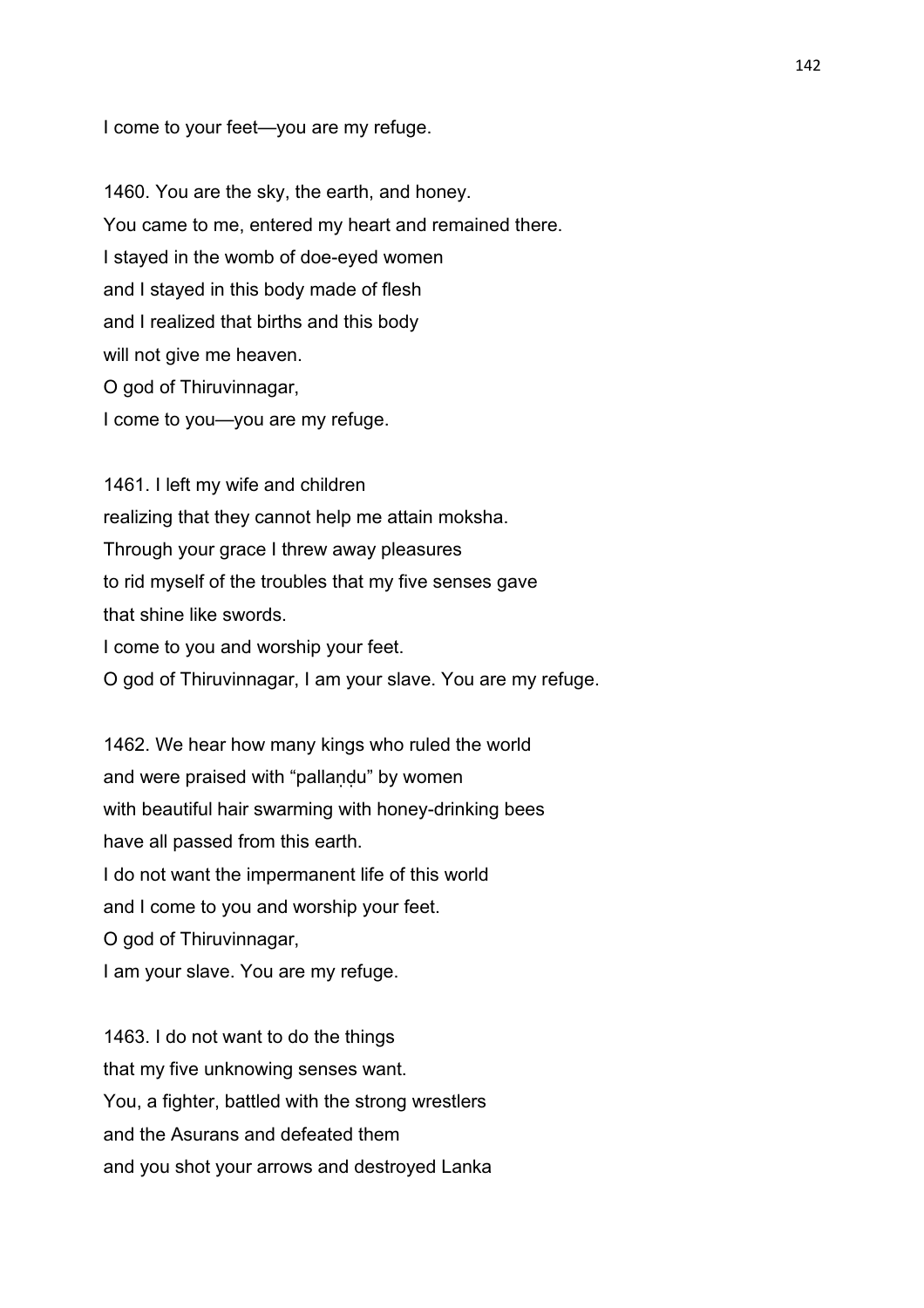surrounded by wide oceans and strong forts. I come to you and worship your feet, O god of Thiruviṇṇagar. I am your slave. You are my refuge.

1464. You are my father. Don't be angry with me if I ask you for something different than what others want in this world. You created the five senses, but they will put me, your slave, in cruel hell. I don't trust them and they will not help me reach your feet. I don't know what to do. I come to you and worship your feet, O god of Thiruvinnagar. I am your slave. You are my refuge.

1465. My bad acts, like fires, stayed with me pretending they were good friends. They came hurrying to me and thought that they could put me in a cruel hell where no one wants to go. You are the divine lord of the everlasting gods who released the moon from its curse. I come to you and worship your feet, O god of Thiruviṇṇagar. I am your slave. You are my refuge.

1466. You, the king who embraces Lakshmi are worshiped by the gods in the sky. You went as a messenger to help the Pandavas to the unfriendly Kauravas with their scepters and royal umbrellas and you spoke pure and true words to them. You the lamp that brightens my mind. taught the Vedas to the sages.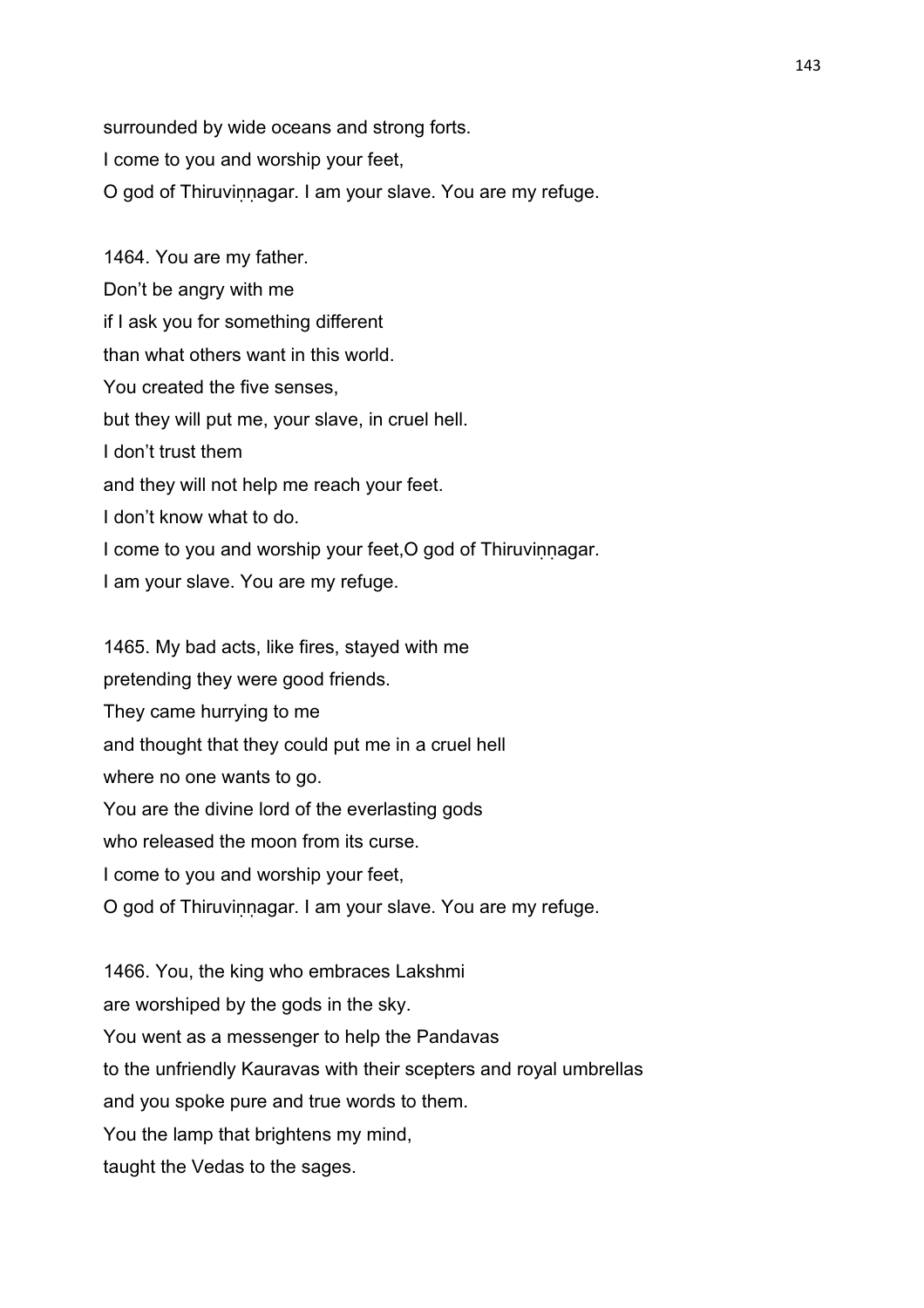I come to you and worship your feet, O god of Thiruvinnagar. I am your slave. You are my refuge.

1467. Kaliyan with a spear smeared with flesh, the chief of Thirumangai surrounded with flourishing fields and walls that touch the sky, composed a garland of ten Tamil poems praising the god of Thiruvinnagar, surrounded with groves blooming with flowers that drip with honey. If devotees learn and recite these pāsurams well, they will become kings on this earth and go to the world of the victorious gods.

### 53. Thiruvinnagar

1468. I will not lose the divine pleasures that I receive from you. I will not forget your beautiful form ever. I do not want to be born in this world again and because of your grace, I will not be born again, O god of Thiruvinnagar, all I have is because of your grace.

1469. I do not love or hate anyone. I left my family and all other relatives and friends and became a good person. I, your slave, worship your feet, O Thirumāl. You the god of Thiruvinnagar are dharma itself. I received you in my heart and I will not let you leave it.

1470. I am afraid and tremble when I see beautiful women with soft glances like does, lovely faces like the moon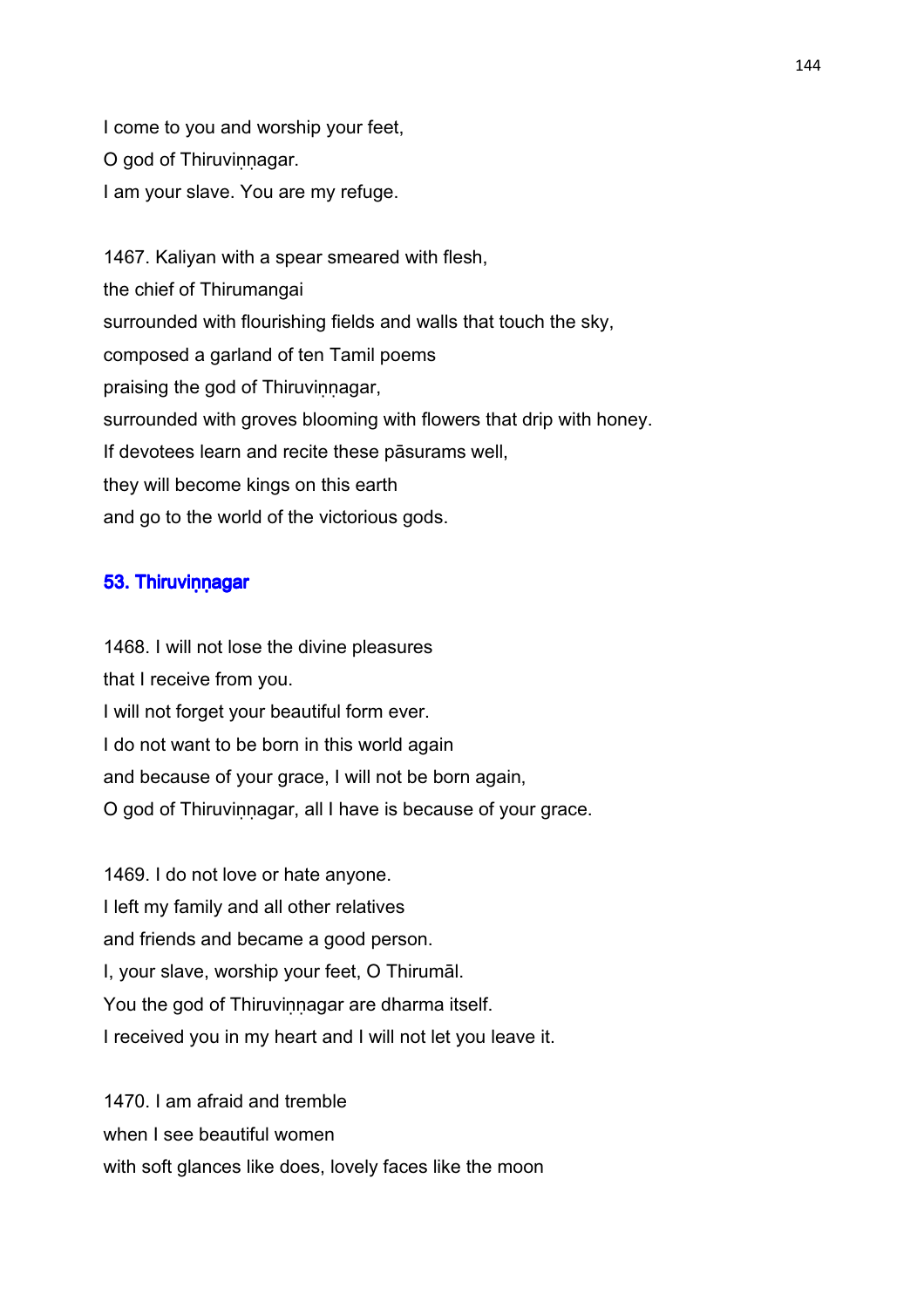and sharp eyes like arrows that can hurt anyone. I was frightened, ran and came to you, O lord, handsome god of Thirukkuṛungudi. You are the honey of Thirunaraiyur and you stay in Thiruvinnagar surrounded with abundant water.

1471. I was plunged into a flood of joy, as I embraced the beautiful arms of women with soft breasts smeared with sandal paste. But now I fell into the sorrow of hell for the rest of my life. You are virtuous and compassionate and since I approached you all my bad karma is gone, O god of Thiruvinnagar.

1472. You are the highest and victorious lord and I do not think of any god but you. I will not be born again because I have the fortune of keeping you in my mind who destroyed Rāvana the king of Lanka surrounded by the ocean that never dries, O god of Thiruvinnagar.

1473. You are the ocean, dark as kohl, the earth, the beautiful mountains, the bright sun and the moon. I know that you are in my heart and you will save me. Truly I will not think of any other gods from now on, O god of Thiruvinnagar.

1474. People can say whatever they like, but I, your slave, will tell what I know please keep this in your mind. I will not think of any other gods but you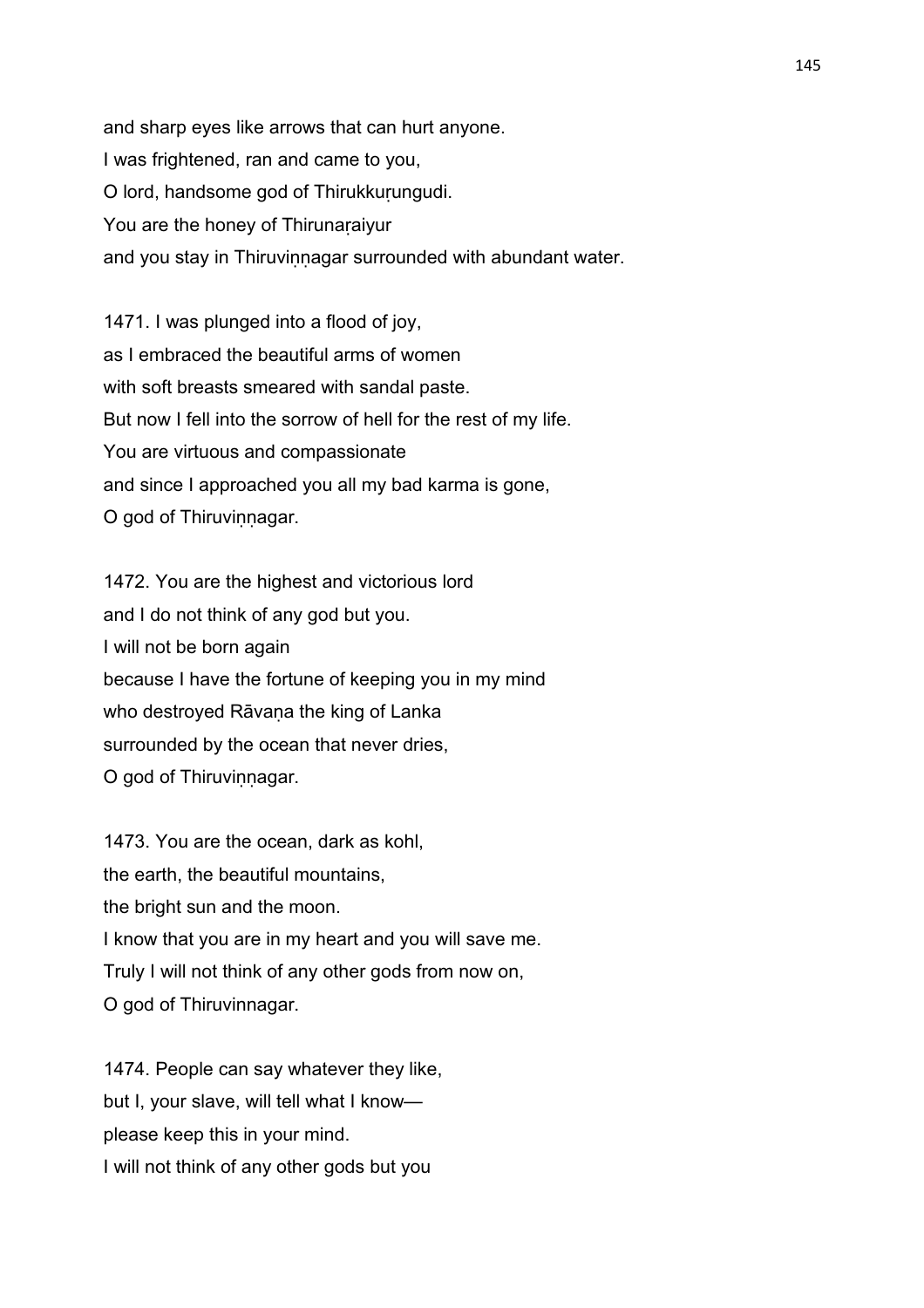and I will not praise them, O god of Thiruvinnagar.

1475. There are many who fall like trees in terrible burning deserts knocked over by wild elephants. I don't want to think of myself as one of them and plunge into sorrow. When can I think only of you? When will I reach the world in the sky, O god of Thiruvinnagar?

1476. O lord with Lakshmi on your chest, I am your slave and have done service for you. O Nambi, give me your grace so my bad karma does not afflict me. Tell me, my lord. You. a wrestler, danced on a pot and killed the Asuran Madhu. Your fame will never disappear from this world, O god of Thiruvinnagar.

1477. Kaliyan, the poet, as generous as a rain-giving cloud, composed a garland of ten Tamil pāsurams on the god of Thiruvinnagar surrounded by flourishing groves and ponds blooming with lotuses. If devotees learn and recite these pāsurams no troubles will come to them in their lives.

### 54. Thirunaraiyur

1478. When you grow old you won't be able to see and your eyes will be filled with mucus. Girls with words as sweet as music may tell you, "Walk slowly. You may fall."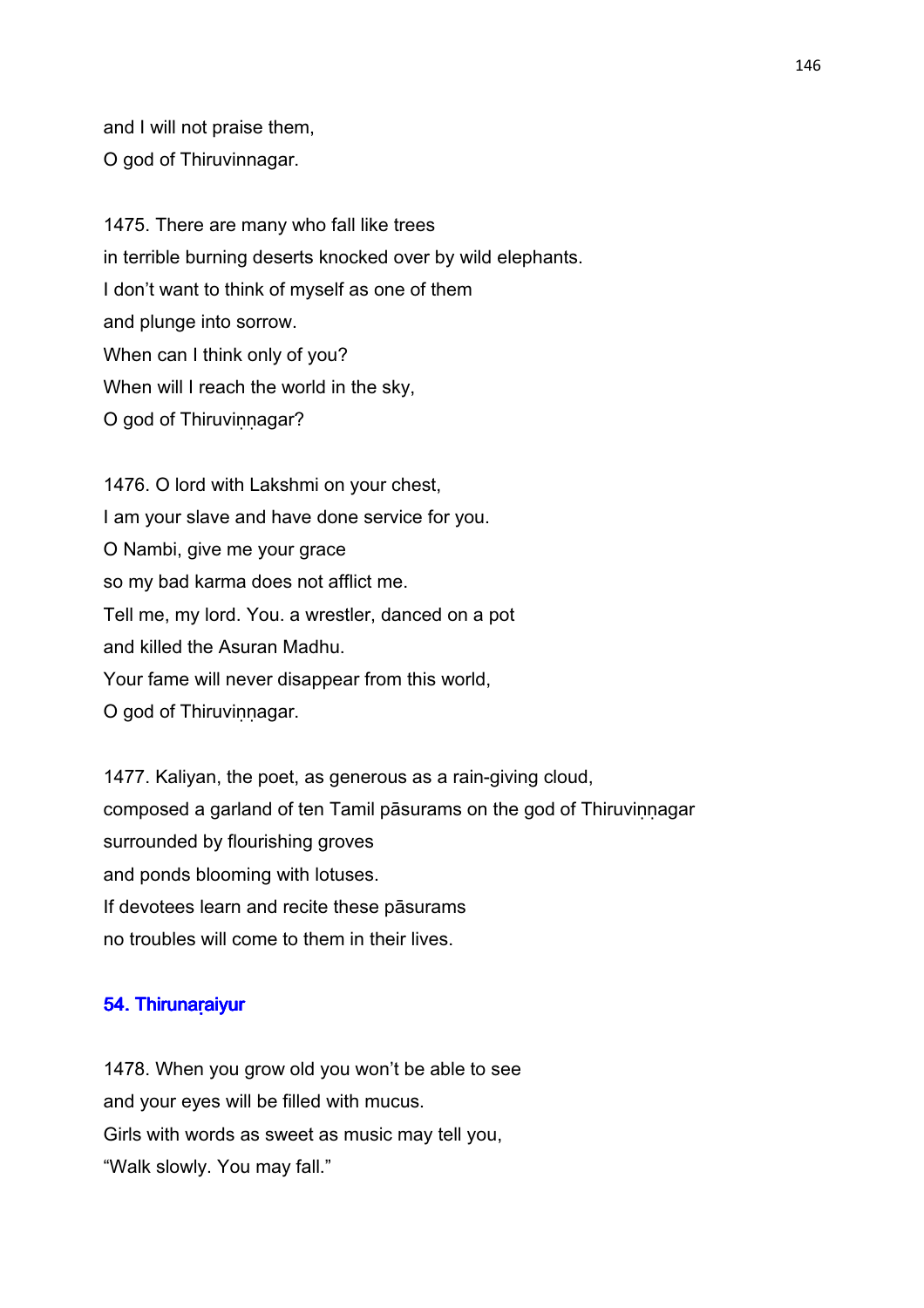Before that happens, O heart, rise, we will go to Naṛaiyur and worship him who is the sky, the mountains, the Vedas and the sacrifice.

1479. When you grow old, women with lovely hair adorned with flowers dripping honey will join together, laugh and say mockingly, "How could you come to us coughing liked this?" Before that happens, O heart, rise, we will go to shining Naṛaiyur and worship him who is the moon, fire, wind and the bright sun.

1480. When you grow old, women with lovely hair adorned by flowers dripping honey will join together, laugh and say, "What is this? Is it good? How could you love us, we are so beautiful. What do you think you will be able to do at your age?" Before they mock you like this, O heart, rise, we will go to famous Naraiyur where our king Valavan with his scepter of justice went and worshiped our god.

1481. When you grow old, women with lovely hair that swarms with bees and waists that are thinner than the stalks of flowers will close their doors to you and not allow you to enter their houses. Before this disgrace happens, O heart, rise, we will go to Naraiyur surrounded by flourishing groves, ripening fruits and kamugu trees that shine like pure gold and worship him, dear friend of all.

1482. When you become old,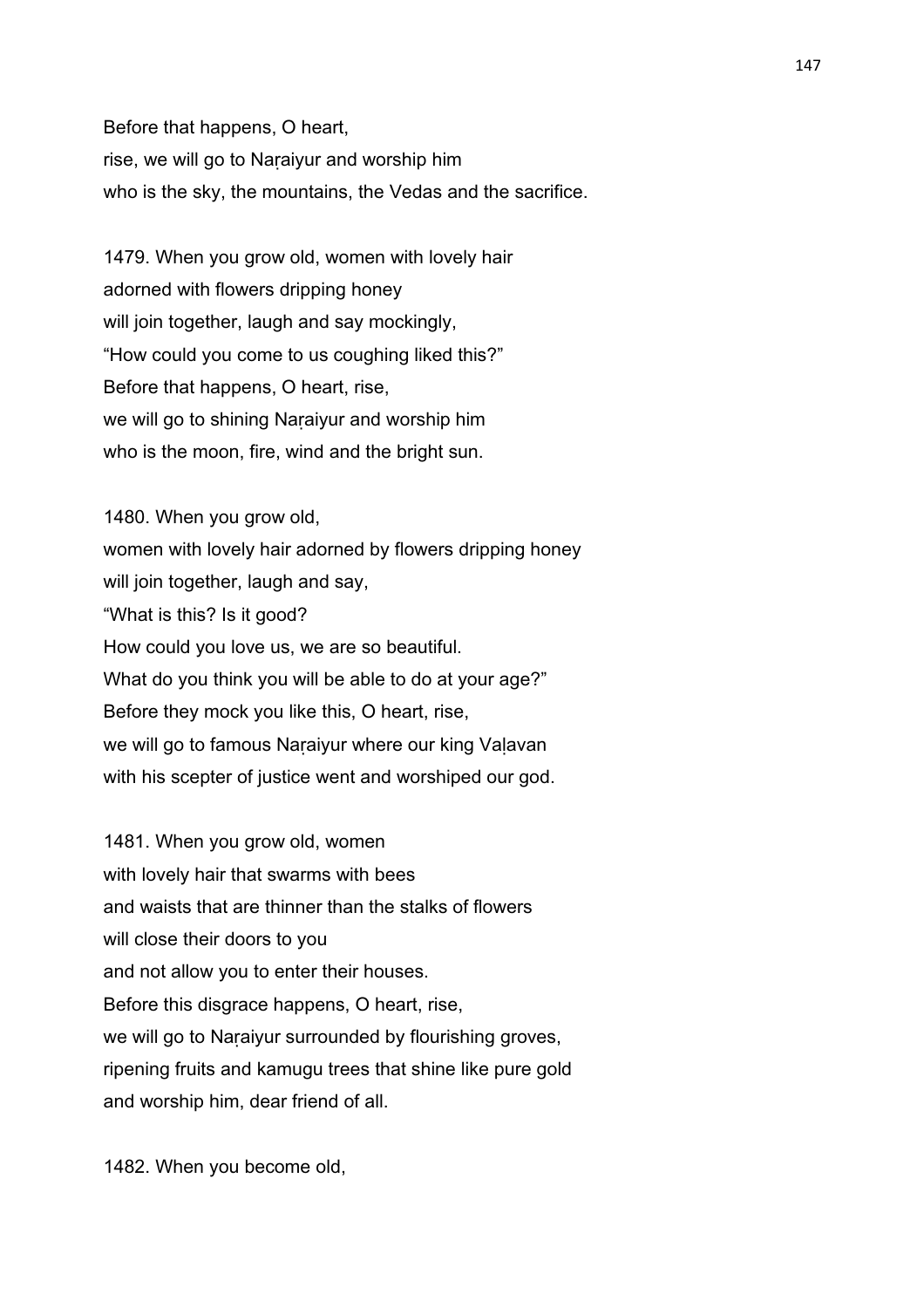women with eyes even lovelier than a doe's, a fish, a spear or a beautiful kāvi flower and with clever words will laugh among themselves and mock you. Before that happens, O heart, rise, we will go to flourishing Naraiyur surrounded by fields where vālai and viral fish frolic and worship him.

1483. When you become old, women with waists as thin as lightning will not want to love you. They will only mock you and laugh, saying, "You are coughing so much, how dare you come near us?" Before that happens, O heart, rise, we will go to Naṛaiyur surrounded with fresh water and worship him who burned and destroyed ancient Lanka surrounded by oceans.

1484. When you become old, women with foreheads as beautiful as bows will not love you. They will laugh and say, "He is a dirty old man, he has gray hair." Before you hear those mocking words, O heart, rise, we will go and worship him in Naraiyur where good Vediyars recite the four Vedas and spread them around the world.

1485. When you become old, women with sharp sword-like eyes who once praised you saying, "You are my Cupid!" will say, "Listen, he is an old man who coughs up phlegm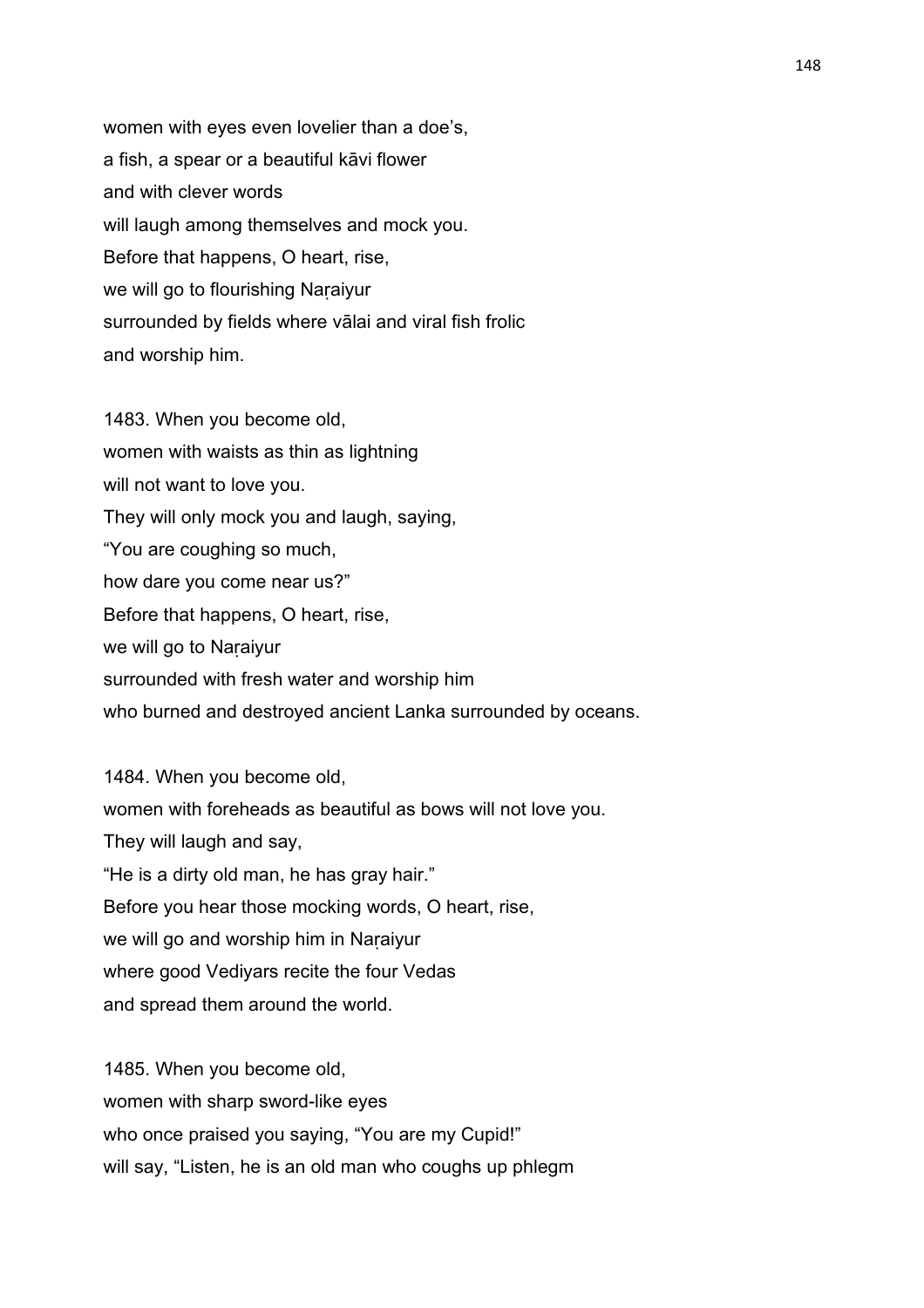but he still longs for women." Before that happens, O heart, rise, we will go and worship him in Naraiyur where sacrifices and festivals are celebrated on the streets every day and never stop.

1486. When you become old, beautiful women with mouths as sweet as fruit will not love you anymore. Your back will be bent and you will carry a stick and walk slowly and grow weak. Before that happens, O heart, we will go to beautiful Naṛaiyur and worship him who removed the curse of the moon that shines in the cool sky.

1487. Kaliyan, the chief of Thirumangai with a long spear smeared with blood, composed ten pāsurams that describe how women with foreheads like crescent moons mock old men and no longer like them. The poet says, "O, heart, before that happens old men should go to Naraiyur surrounded by groves blooming with flowers dripping honey and worship him." If devotees learn and recite these pāsurams without forgetting them they will become kings of the gods in the sky.

#### 55. Thirunaraiyur

1488. The lord, the divine light who carries a discus in his right hand and a conch in his left, and who churned the milky ocean, stirring it,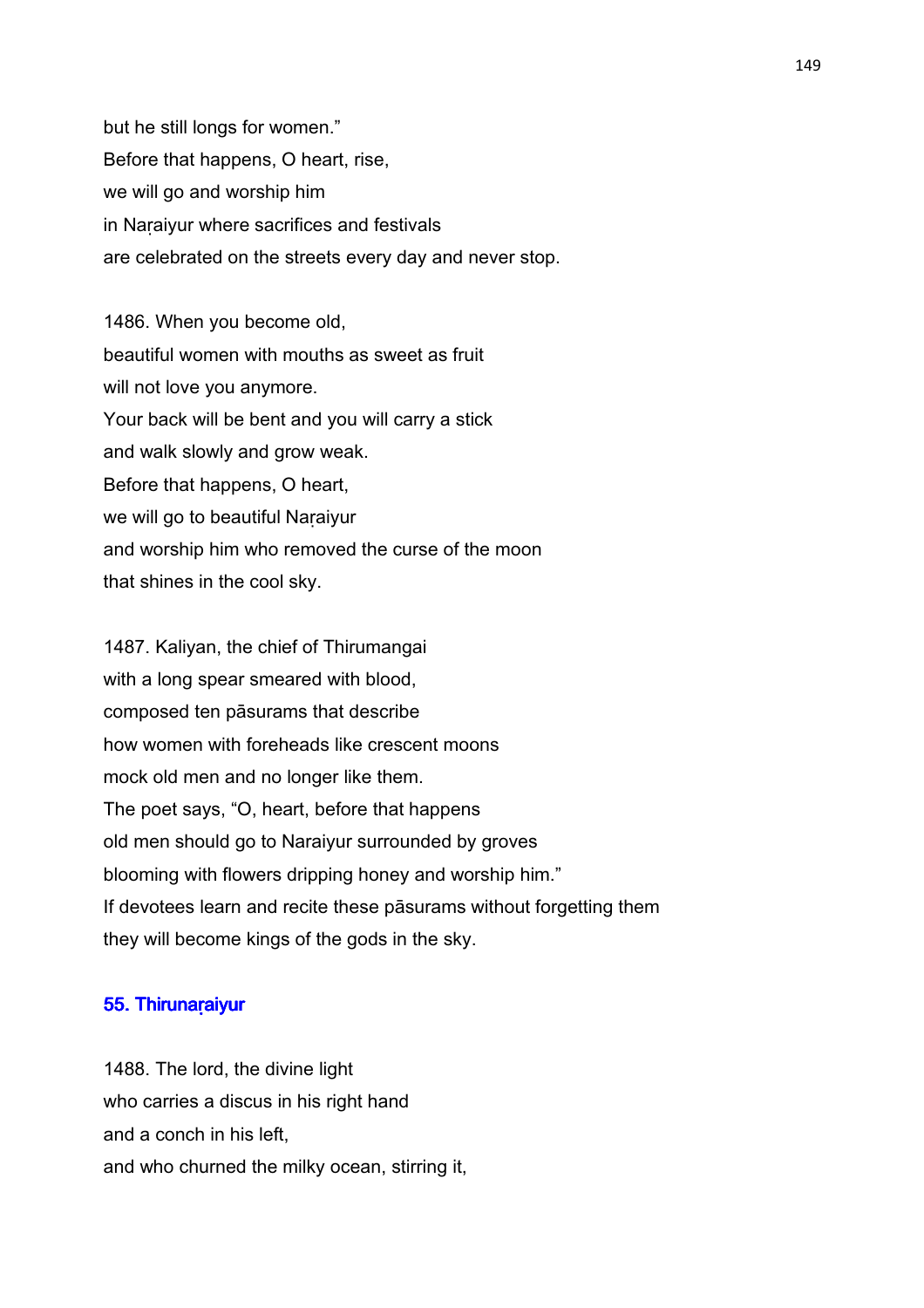took the nectar and gave it to the gods, removed their suffering stays in Thirunaṛaiyur where good Vediyars live who tell only the truth.

1489. The faultless lord who took the form of a lion that fights fearfully, went to Hiraṇyan and with his sharp claws split open the chest of that enemy Asuran stays in beautiful Thirunaraiyur surrounded by groves flourishing with buds that drip honey where cuckoo birds sing and play on the tender red shoots of mango trees.

1490. Our lord who destroyed Lanka, fighting with the Rākshasas and their armies of horses, elephants, chariots and warriors stays in beautiful Thirunaraiyur where turtles hide inside the bunches of nānal grass because they worry that if the fish that the mallars have caught slip from their hands and fall on the ground, they might bend to pick them up and take the turtles also.

1491. When he was a baby and stole and ate butter from the uri, the cowherdess Yashoda caught him and tied him to a mortar. He conquered the seven bulls to marry fragrant-haired Nappinnai. He stays in Thirunaraiyur where beautiful dotted peacocks dance in blooming groves and bees sing as they swarm around the fresh fragrant flowers.

1492. The lord who conquered seven bulls to marry the cowherd girl Nappinnai with soft arms, and when two Asurans came as marudam trees broke them and killed them stays in beautiful Thirunaraiyur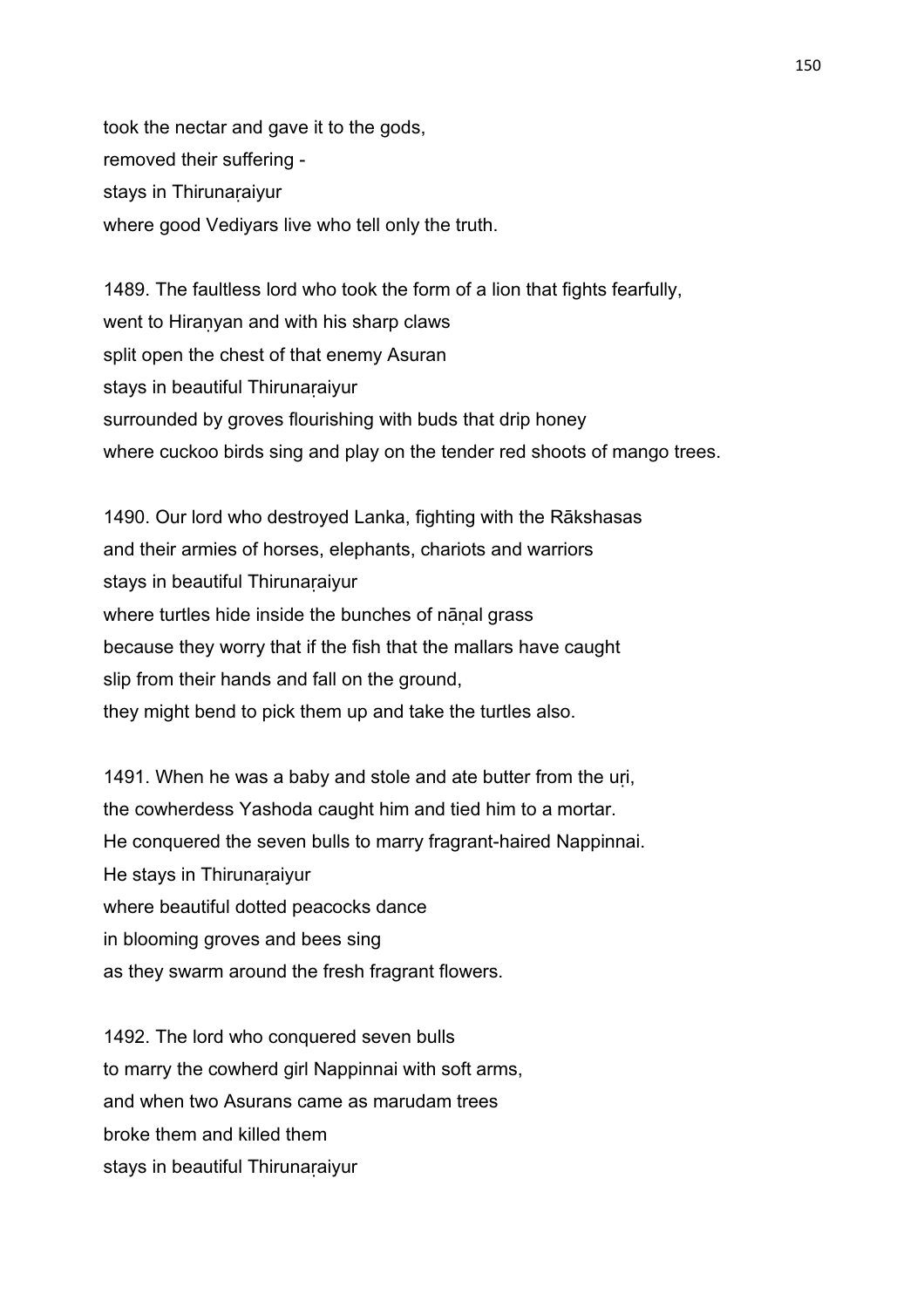where female swans walk behind the women ornamented with lovely bangles, but, unable to walk as beautifully as they, feel ashamed and hide behind them.

1493. The lord who drank milk from the breasts of the devil Putanā and killed her, and fought and killed the elephant that guarded the palace of Kamsan stays in beautiful Thirunaraiyur where swans drink honey from dark neydal flowers and sleep on blooming lotus flowers.

1494. As his guru, the Brahmin Sandipani gave him the sacred thread and taught him the Vedas, and when his son was drowning in the ocean, our god saved him and brought him back. He stays in beautiful Thirunaraiyur where birds search for snails and pick them up from the freshwater ponds and take them to feed their nestlings in the trees.

1495. The faultless lord who drove a chariot yoked with white horses for Arjuna in the Bharatha war and conquered Jeyanthiran in battle stays in beautiful Thirunaṛaiyur where cranes run swiftly, catch fat fish and eat them with their mates and lovely lotuses drip with honey.

1496. The god of the gods who drove the chariot in the Bharatha war for Arjuna and took away the troubles of the earth stays in beautiful Thirunaraiyur surrounded by fences of cool tender leaves where cranes wander in the flourishing fields.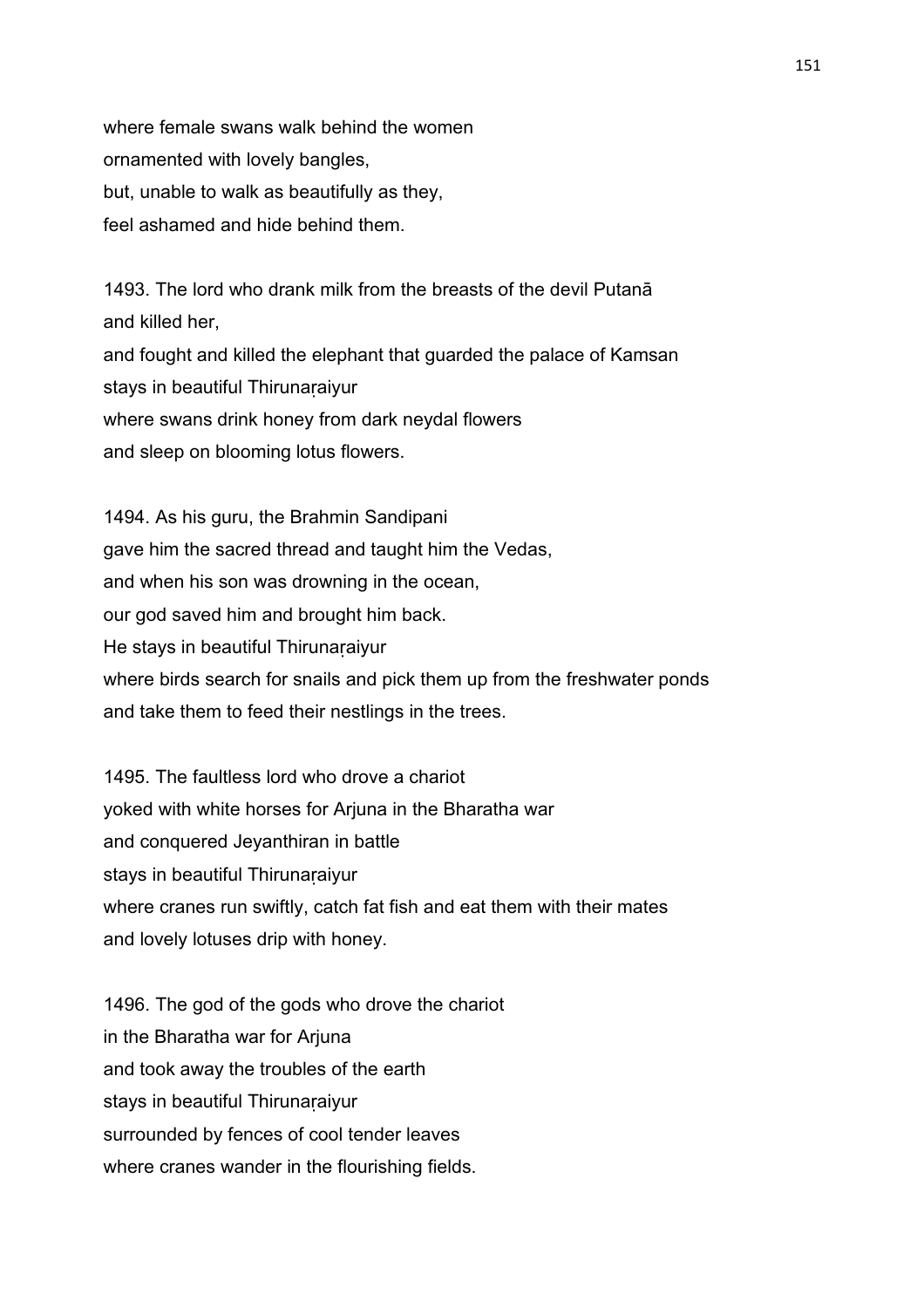1497. Kaliyan, the poet with a beautiful shining spear, composed a garland of ten musical pāsurams on the god of Thirunaṛaiyur surrounded with large famous palaces. If devotees recite these pāsurams Thirumāl will save them and be their help.

#### 56. Thirunaraiyur - Manimādakkovil

1498. O devotees, you join the divine feet of him who swallowed the sky, the vast earth, the eight directions, the wavy ocean and the ancient mountains and rests on the leaf of a branching banyan tree. The Chola king Kochenganan worshiped the lord of Manimādakkoyil in Thirunaṛaiyur where beautiful bees drink honey from shenbaga flowers that spread fragrance and then fly to vakulam flowers and stay there.

1499. O devotees, you stay sweetly under the feet of the lord, our father who took the form of a fish and swam, jumping as high as a mountain, playing joyfully and saving the world when a terrible flood came at the end of the eon. He stays in Thirunaraiyur filled with jewel-studded palaces where the flourishing Ponni river brings jewels, sandal wood and akil and leaves them on the banks of the fields for people of the whole world to have. The Chola king went to the Manimādam temple there and worshiped the lord.

1500. O devotees, go and worship him in Thirunaraiyur.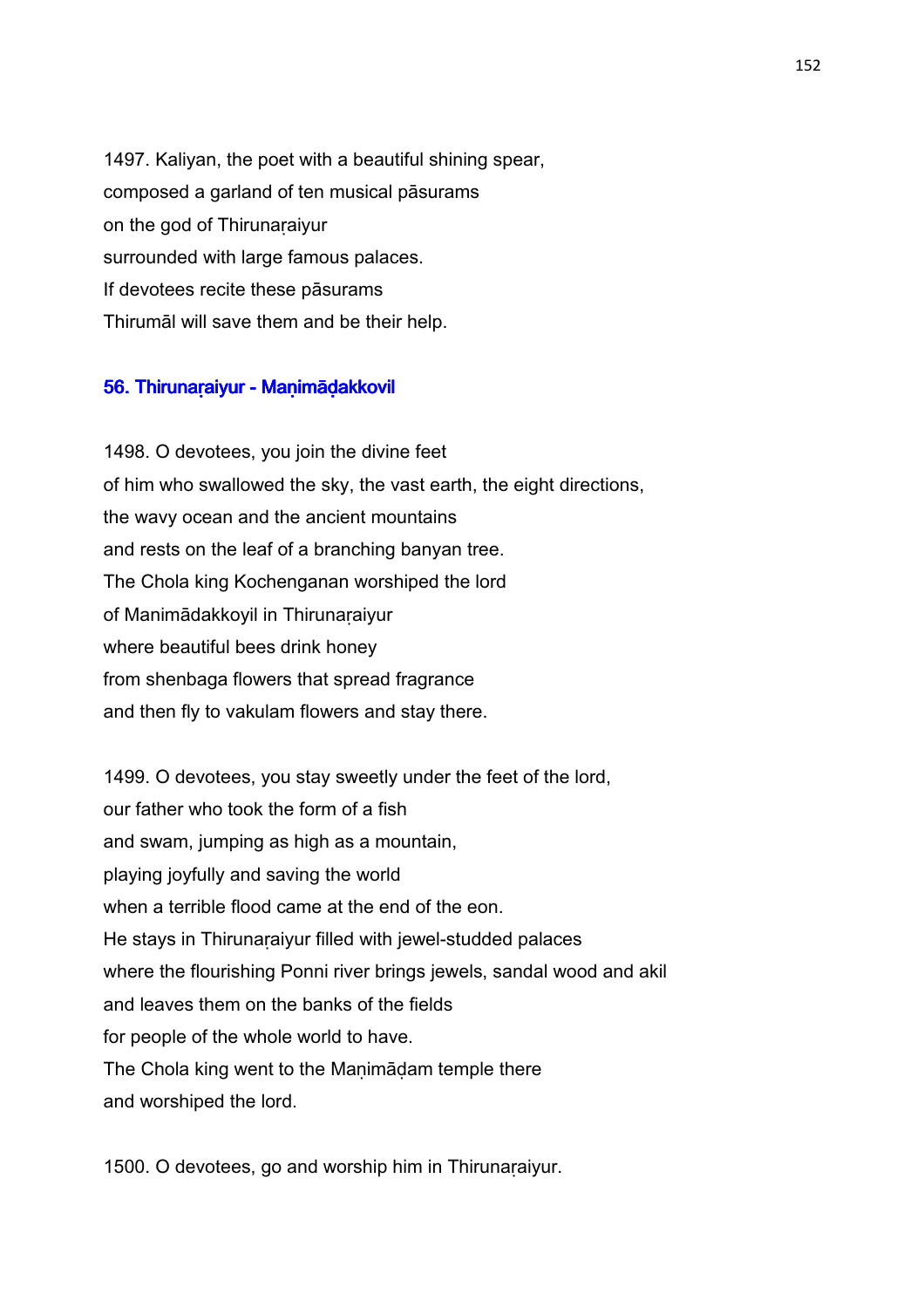The oceans are his golden clothes, the wide world is his divine feet, the wind is his strong body, all the directions are his eight necklaces and the sky is his crown. The Chola king, carrying a divine sword, who with his large elephant army fought and conquered his ankleted enemies in Veṇṇai went to the Manimādam temple in Thirunaraiyur filled with jewel-studded palaces and worshiped the lord.

1501. O devotees, go to Maṇimāḍam and worship the feet of him who went as a man-lion to Hiraṇyan with mountain-like arms, and, terrifying the Asuran with his eyes, split open his chest with his strong sharp claws, making his blood flow out. The Chola king Chenkaṇān who with his elephant army fought in Vennai with mighty enemy kings and destroyed them went to the Manimādam temple in Thirunaraiyur filled with jewel-studded palaces and worshiped the lord.

1502. O, devotees, you will be his guests if you worship him. In ancient times he measured the three worlds at king Mahabali's sacrifice. He took the form of a man-lion, split open the chest of Hiranyan and sent him to moksha. He stays in Thirunaṛaiyur where the Ponni river falls from the mountains and leaves gold and jewels on its banks as it flows through all the fields and lands of Chola country, the realm of the Tamil Chola king of both the southern and northern lands who went to Manimāḍam temple and worshiped the lord.

1503. O devotees, he, the matchless one with a unique form,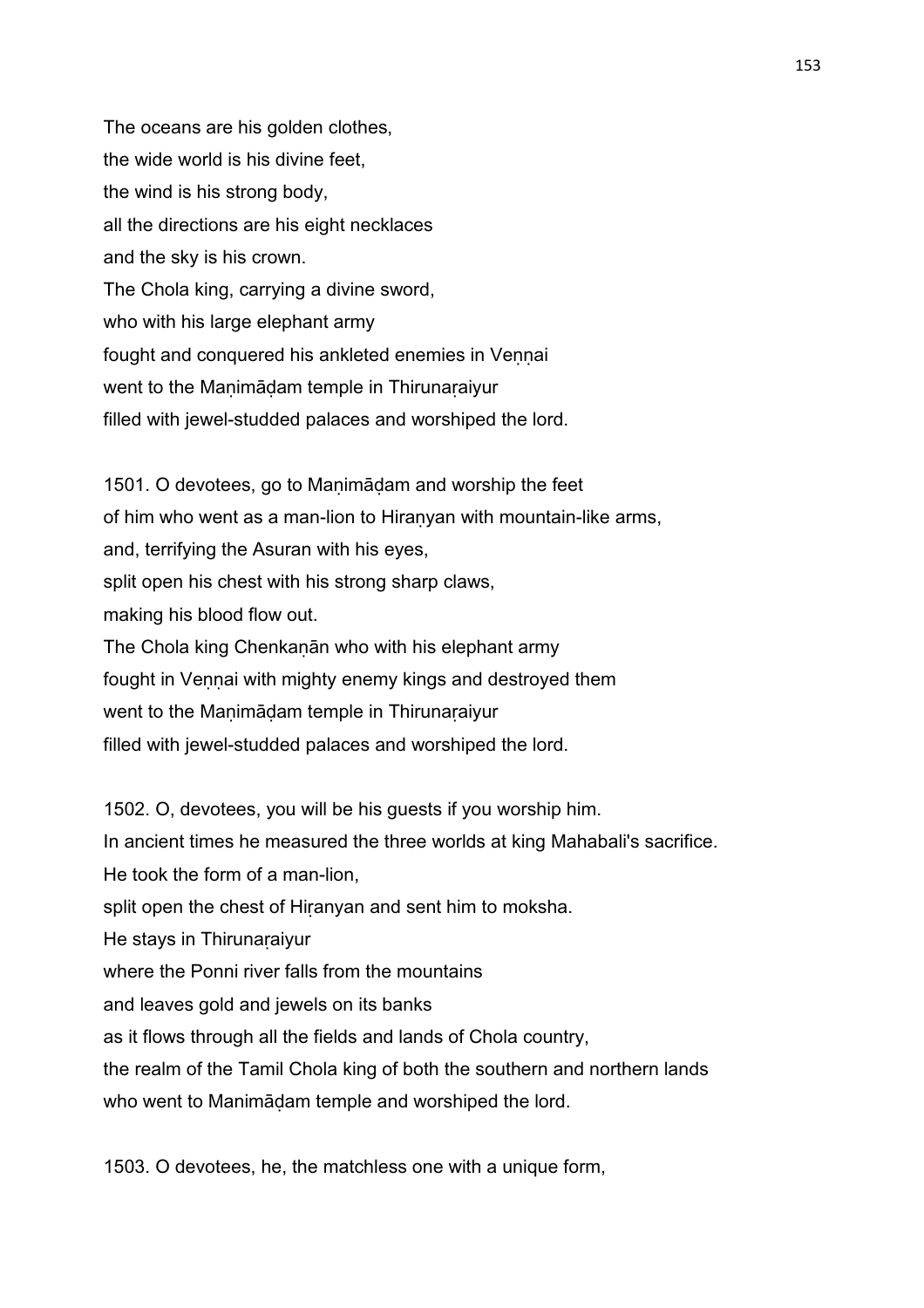is the three shining worlds and the three gods, Shiva, Nānmuhan and Indra, and you will be saved if you approach him as your refuge. The Chola, king of the southern land and the Kongu country in the west, who carried a spear, conquered the chief of Minnādu and ruled the whole world, went to Thirunaṛaiyur filled with jewel-studded palaces and worshiped the lord in the Manimādam temple.

1504. O devotees, worship the feet of the lord who drank milk from the breasts of the devil Putanā and killed her, ruled as the king of Dwaraka and played a flute and grazed the cows and made the bangles of the cowherd girls grow loose. He stays in the temple in Thirunariyur where the river Ponni brings large jewels from the mountains and nourishes the land with its water. The Chola king with a bow in his strong hands, ruler of the land where the Kaviri flows, went to the Manimādam temple filled with jewel-studded palaces and worshiped the lord.

1505. Worship the feet of the lord, the beloved of Nappinnai whose sweet mouth is as lovely as a murukkam flower. In the Bharatha war he defeated many kings who had destroyed their enemies on the battlefield. The king of the Chola lineage, the ruler of the world and built seventy temples with beautiful towers for the eight-armed Shiva and praised the lord with the Purushasuktham went to Manimādakkovil in Thirunaraiyur rfilled with jewel-studded palaces and worshiped him.

1506. Hear the greatness of the generous god of rich Srirangam who wears thulasi garlands, is praised by Nānmuhan on a lotus and sages,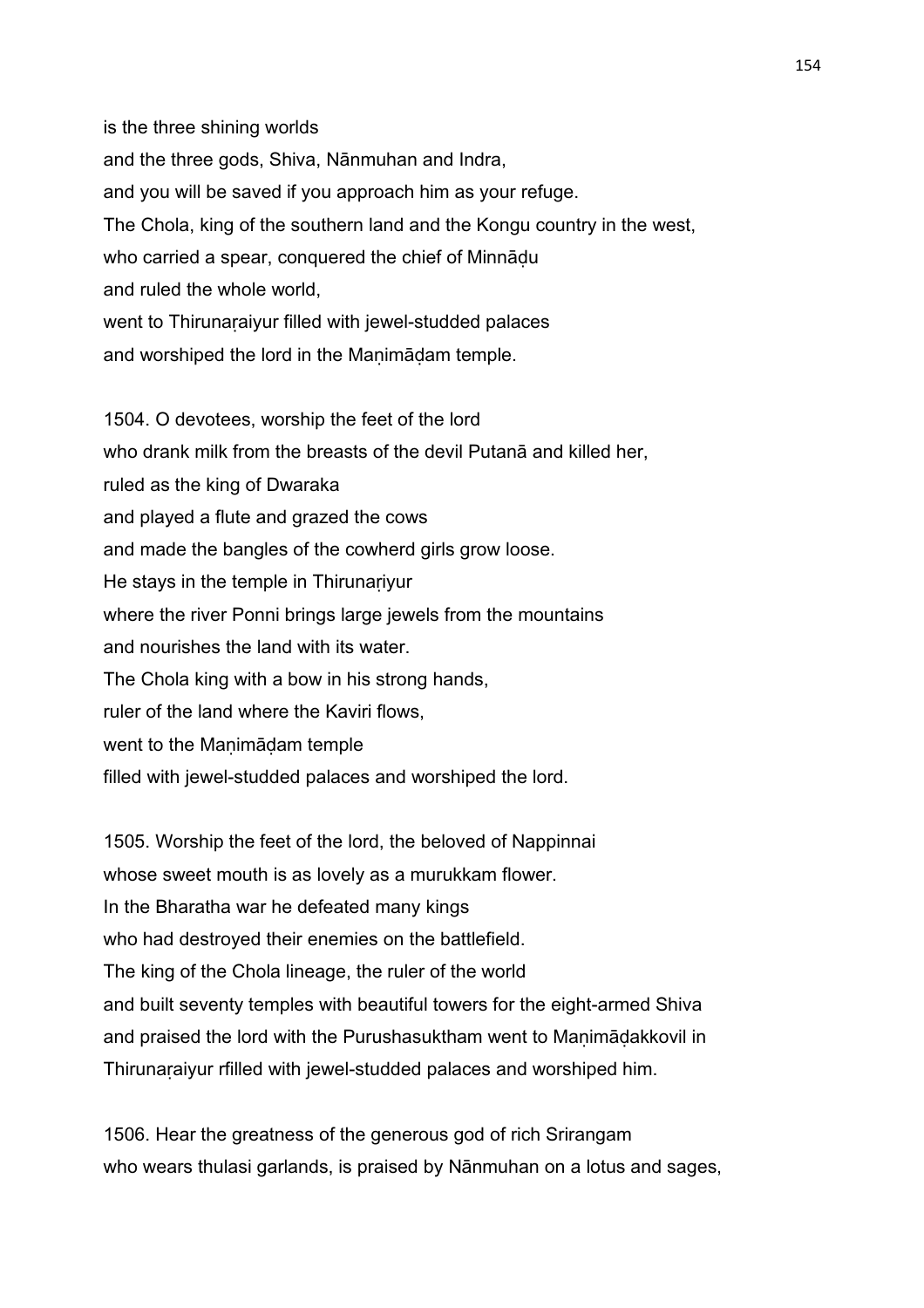has a thousand names and is the beloved of Nappinnai. The king Kocholan of Azhunthai city who fought with many horses and chariots and killed the rulers of many kingdoms went to Manimādakkovil in Thirunaraiyur to worship him.

1507. Kaliyan, the king of Thirumangai who always spoke the truth, composed ten good Tamil pāsurams on lovely-eyed Thirumāl of Thirunaṛaiyur filled with jewel-studded palaces where Vediyars recite the four beautiful Vedas. If devotees recite these sweet pāsurams they will not be frightened by the cruel words of Yama's messengers and truly they will have the fortune of being the guests of the gods.

# 57. Thirunaraiyur

1508. The Nambi who shot arrows from his cruel bow and cut off the arms and heads of the Rākshasas in Lanka rules me and made me his devotee, ordering me to serve him. He stays in Thirunaraiyur where heroic men, handsome as Murugan and Kāma, and women with spear-like eyes walk on the streets and the noise of festivals does not stop all day.

1509. The Nambi with a thulasi garland on his chest who took the form of Balaraman, carried a sharp mazhu weapon and killed many crowned kings over many ages stays in Thirunaṛaiyur where mullai flowers dripping with dew bloom like the teeth of women and dark kuvalai blossoms bloom like their eyes, and the lovely lotuses bloom like their faces.

1510. Our lord Nambi who rests on the shining snake Adisesha on the clear milky ocean shot his arrow and killed Marisan when the Raksasan came in the form of a swiftly running deer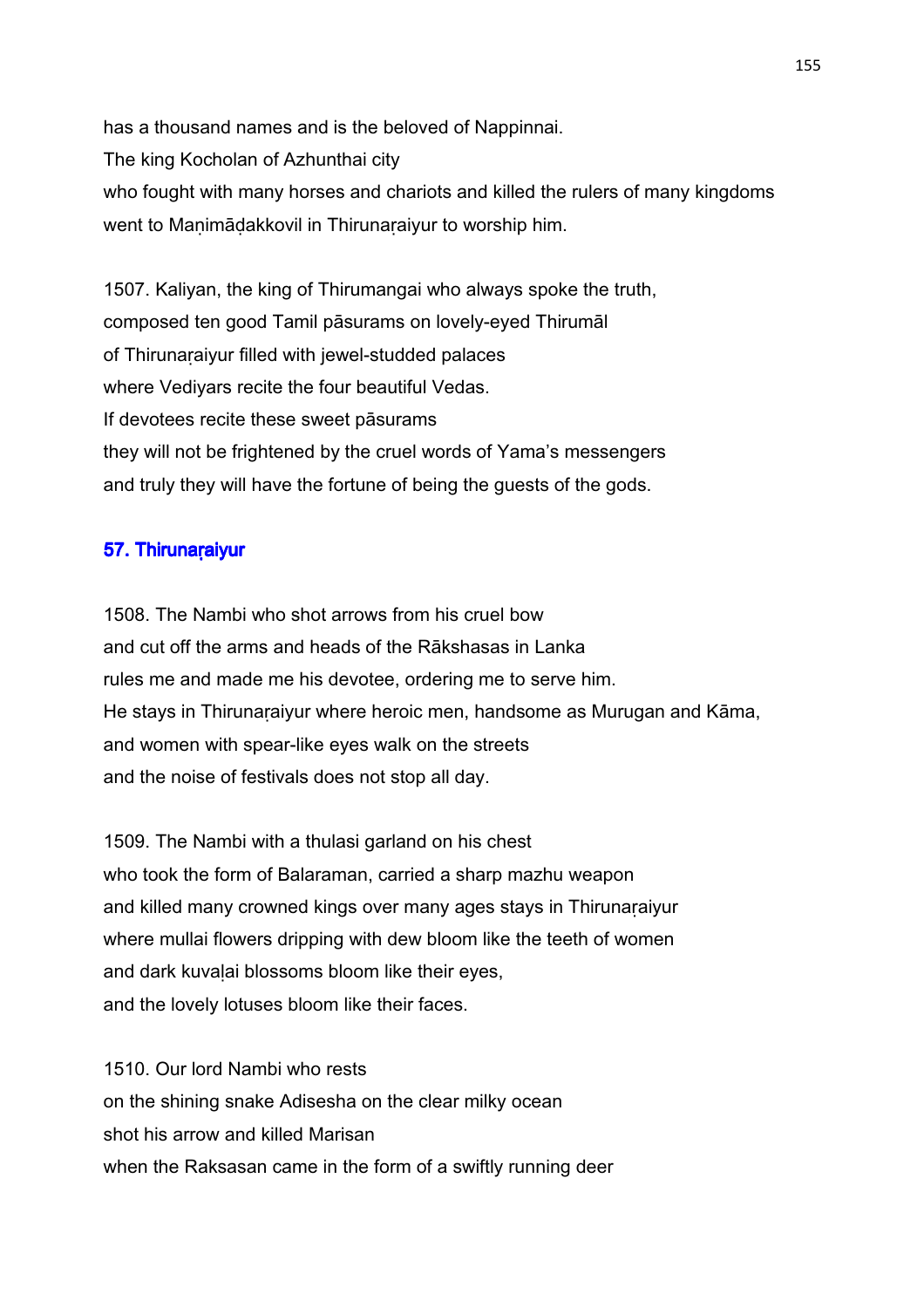and went to king Mahabali as a dwarf, asked for three feet of land, and measured the world and the sky with his two feet. He stays in Thirunaṛaiyur where in the groves filled with birds, kāvi flowers bloom like the eyes of beautiful women and lotuses bloom like their faces.

1511. When our Nambi ate the butter that Yashoda hid she was angry and tied him with a strong rope to a mortar and he sobbed, crying and crying. He stays in Thirunaṛaiyur where a cool breeze moistens the mullai flowers, bees are intoxicated as they drink honey and the opening jasmine flowers smile like lovely women.

1512. Our lord who went to northern Madura, joined the festival of the bow competition, fought with the wrestlers there and defeated them, and who jumped into the pond and danced on the heads of Kālingan stays in Thirunaraiyur where many good Vediyars recite the divine Vedas well and perform Soma sacrifices.

1513. Our Nambi fought with the heroic Vāṇāsuran and cut off his thousand strong arms when Murugan, the husband of Valli, Shiva, the three-eyed god, and the other warriors came to help Vānāsuran in battle, lost the war fighting with him and, ashamed, retreated from the battlefield. Our lord stays in Thirunaṛaiyur surrounded with fields where a female crab looks at the face and large mouth of a male crab, caught in a lotus plant and starts a love fight with him.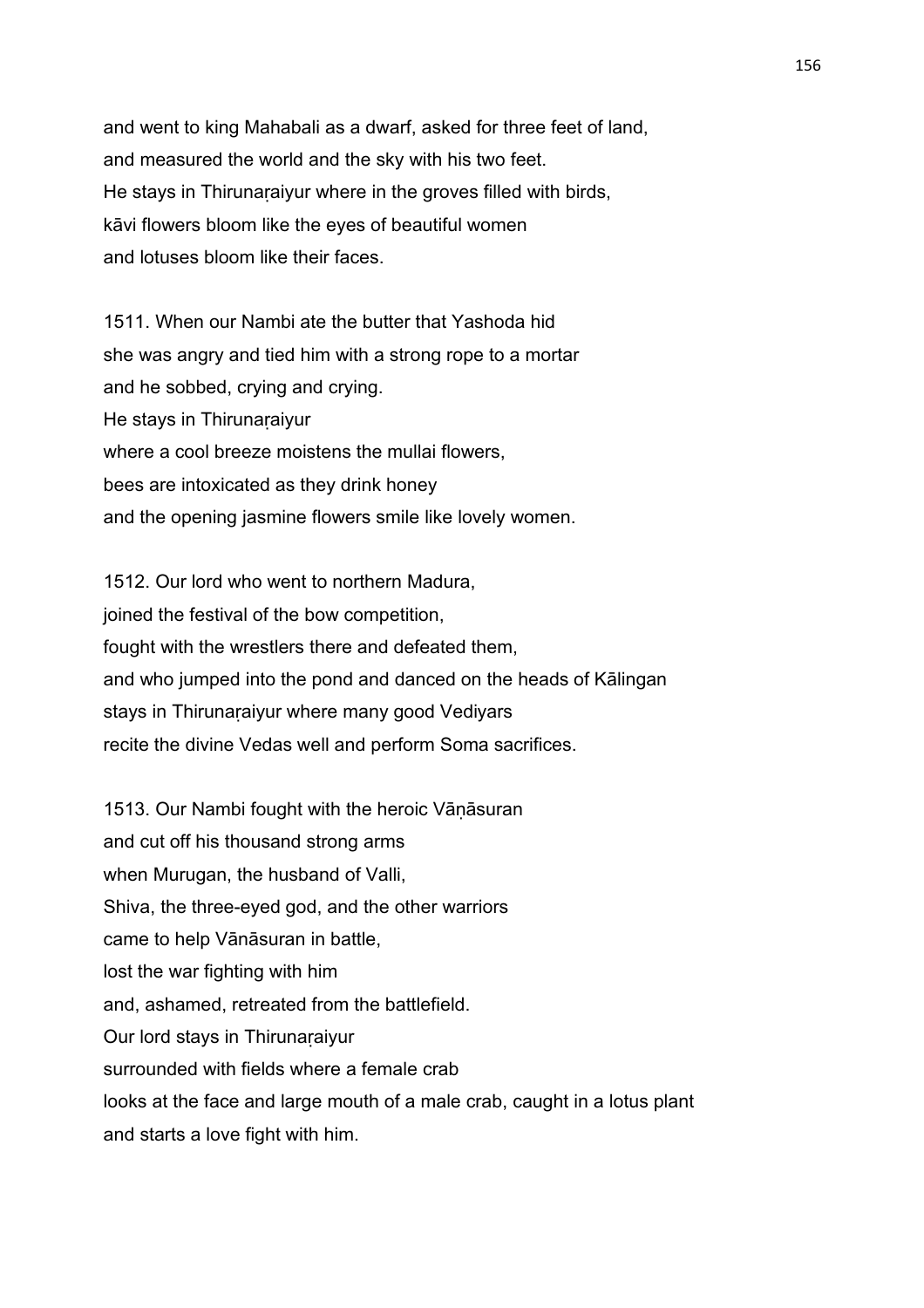1514. The lord with a sharp discus who drove the chariot for Arjuna and destroyed the kings when they came to fight with spears in the Bharatha war and as the king of the cowherds carried Govardhana mountain as an umbrella to protect the cows and cowherds from the storm stays in Thirunaraiyur where Vediyars recite the four Vedas, perform the five sacrifices, recite the six Upanishads and sing the seven kinds of music.

1515. When Panjali who plays ball with her hands had promised that she would tie her hair up until the Kauravas lost the Bharatha war, Kannan went to fight, blew the conch on the battlefield, terrified the ankleted Kauravas as they rode on elephants and defeated them. Our Nambi stays in Thirunaṛaiyur where Vediyars with hands that never stop giving, are as great as Nānmuhan on his beautiful lotus and the mighty Shiva.

1516. Shiva the bull rider, with his matted hair adorned with the crescent moon and the flowing Ganges, wearing a snake as his ornament and a kondrai garland, his body smeared with vibhuti ?? went to our god and asked him to remove the curse that Nānmuhan had given him. Nambi, the god of Thirunaraiyur surrounded with fragrant beautiful groves, took blood from his mountain-like chest, poured it into Nānmuhan's skull that was stuck to Shiva's hand and made it fall.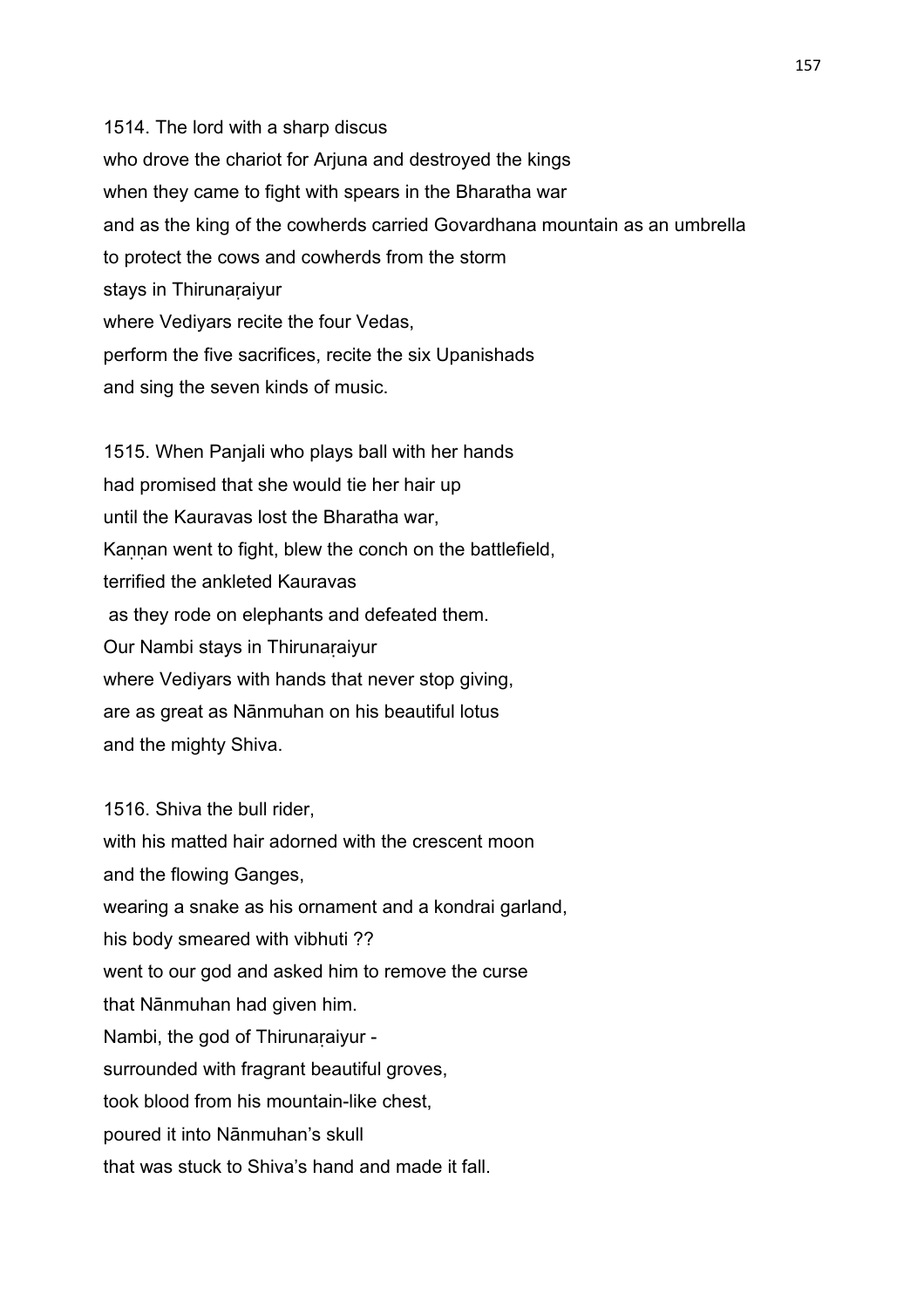1517. Kaliyan the chief of Thirumangai surrounded with fields and strong walls composed a garland of Tamil pāsurams praising Nambi, the lord of Thirunaraiyur where good Vediyars recite the Vedas. If devotees sing these pāsurams and worship the lord, they will not experience the results of their karma. They will rule this world, go to heaven and be worshiped by the gods.

#### 58. Thirunaraiyur

1518. Our Thirumāl took the form of a bachelor wearing a deerskin on his chest, went to king Mahābali, asked for three feet of land and measured the world and the sky with his two feet. I searched for him in Thiruvenkaṭam hills where honey drips on the slopes and I saw him in Thirunaraiyur.

1519. Our father, Thirumal, the lord of Thennāli churned the milky ocean, and in ancient times, at the end of the eon, he took the form of a fish and swallowed the ocean. I saw him in Thirunaṛaiyur surrounded with fields filled with good water.

1520. The lord came on Garuda, the faultless bird and killed the crocodile that had caught Gajendra the elephant on the bank of the pond and saved him. He is the god of gods and he has lovely lotus eyes and I saw him, the god of Thirunāvāy in Thirunaṛaiyur.

1521. The god of Thiruneermalai surrounded with groves took the form of a man-lion that never retreats,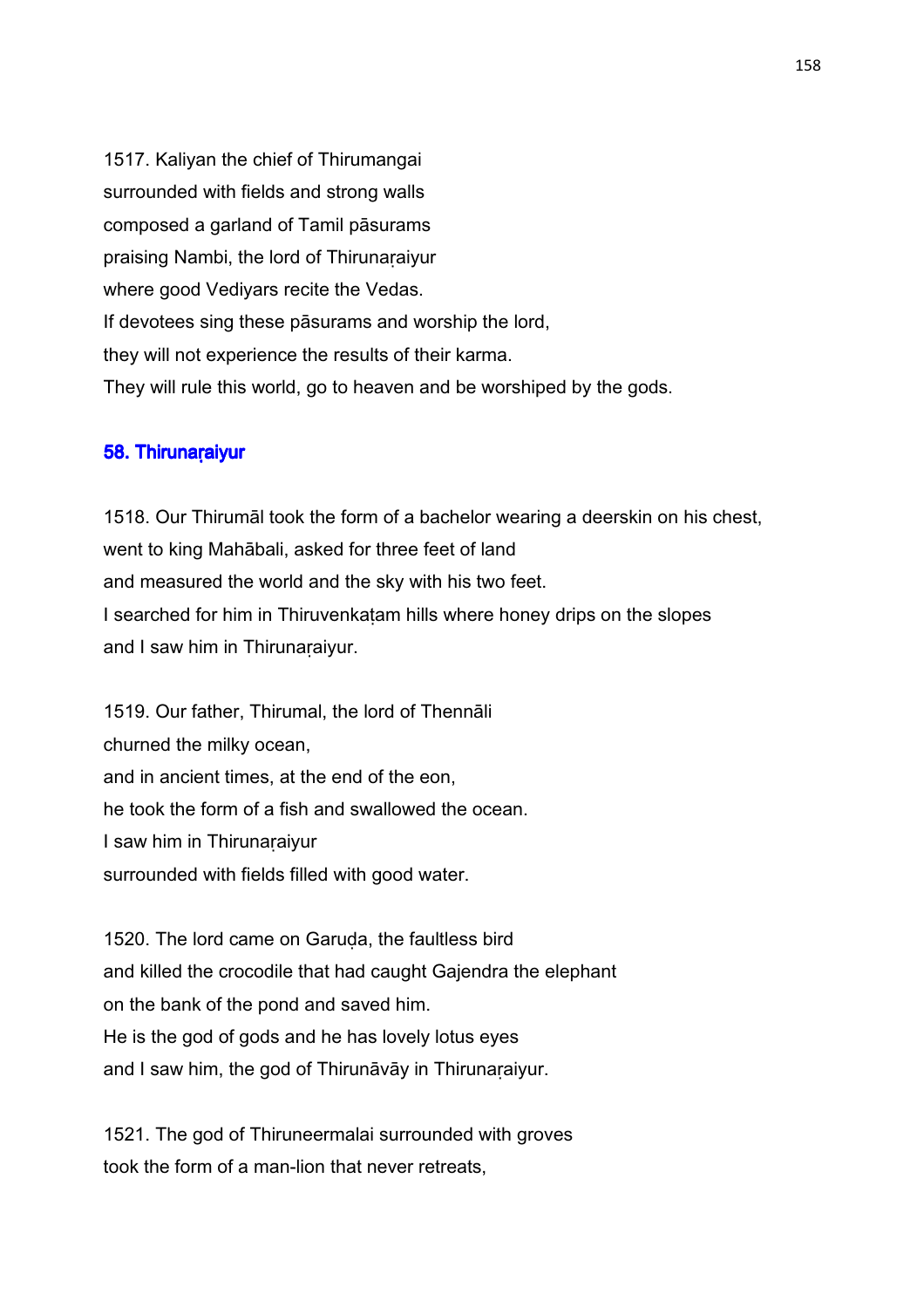went to Hiranyan and split open his chest. I searched everyday for that lord with a thulasi garland that never withers and I saw him in Thirunaṛaiyur.

1522. He shot cruel arrows with his bow and split open the chest of the terrible Rākshasa Ravana, the king of guarded Lanka surrounded with strong stone forts. He gave his grace to good Vibhishana even though he was the brother of his enemy Ravana. I looked for that good lord and saw him in Thirunaṛaiyur.

1523. He created Nānmuhan on a lotus on his navel and Nānmuhan created all the worlds, the world of the gods and the creatures of the world. He is the Māyon, the lion-like son of Yashoda with eyes as sharp as arrows. I looked for our dear friend and saw him in Thirunaṛaiyur.

1524. He is the god of Meyyam who burned the forest Kāndam filled with abundant groves, brought the Karpaga tree dripping with honey from Indra's world for his wife Satyabama and planted it in Dwarakapuri. I searched for him and saw him in Thirunaṛaiyur.

1525. He drove the chariot for Arjuna in the Bharatha war, fought with the armies of his heroic enemies, conquered them and sent them to heaven, saving the people of the earth from their affliction. I searched for him and saw him in Thirunaṛaiyur.

1526. The lord, our king, carries a golden discus in his right hand that spreads light everywhere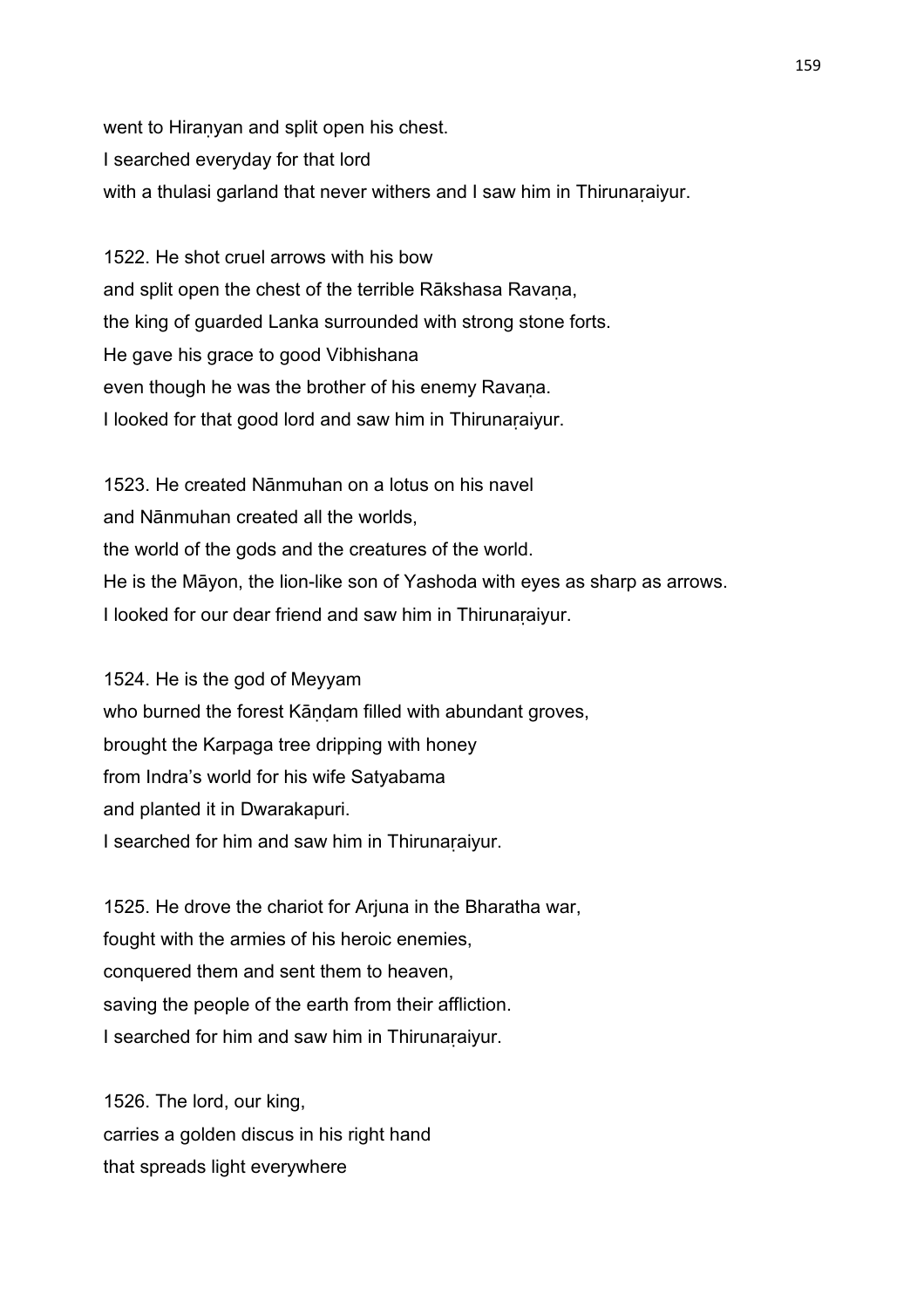and in his left hand he holds a conch that brings him victory in battle. He stays in Thirukkuḍanthai filled with groves dripping with honey. I searched for my king and saw him in Thirunaṛaiyur.

1527. Kaliyan with arms as strong as mountains and adorned with fragrant garland dripping with honey composed ten pāsurams on the lord of beautiful Thirunaraiyur, the son of Vasudeva of everlasting northern Madurai. If devotees learn and recite these pāsurams they will become gods among the gods in the golden world of heaven.

# 59. Thirunaraiyur

1528. O heart, go and reach the feet of the divine one who took away the trouble of Shiva when he wandered through all the three worlds and begged, carrying the skull of Nānmuhan. Our lord stays in Thirunaṛaiyur surrounded with fields where a handsome male swan, without leaving his mate, opens the petals of a lotus and drinks honey.

1529. O heart, go and reach the feet of the divine god who shot his fire-like arrows and made the ten crowns of the strong ill-famed Rākshasa Rāvana fall. He stays in Thirunaraiyur where the Kaviri that nourishes the land and makes it flourish brings shells from the salt pans and leaves them on the street with the pearls that they gave birth to.

1530. O heart, the younger brother of the white conch-colored Balaraman,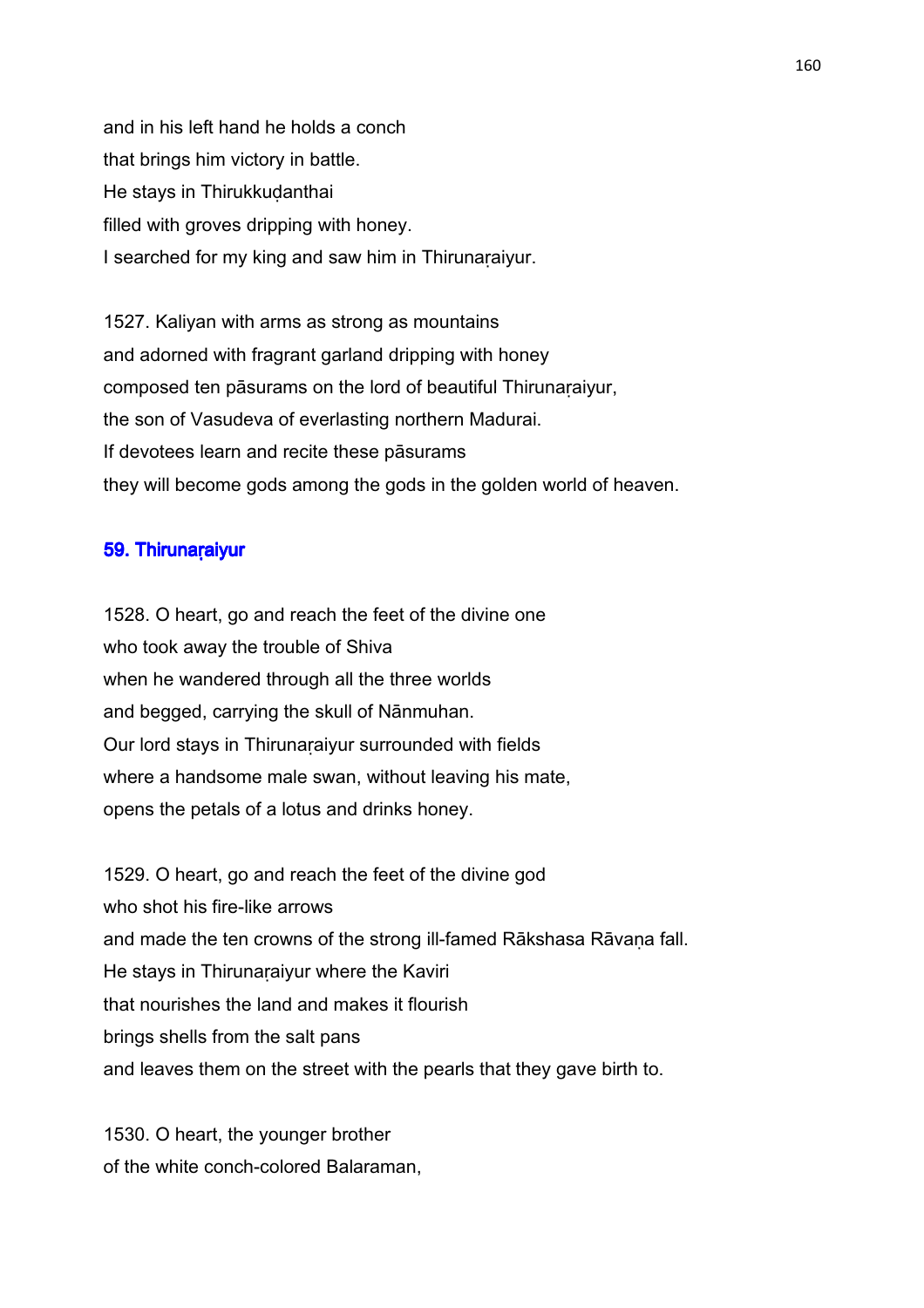who ate the churned butter and swallowed all the three worlds stays in Thirunaṛaiyur where the juice of sweet jackfruit flows and banana trees ripen with abundant fruits in the flourishing groves.

1531. O heart, let us go and worship the ankleted feet of the lord, who carried with his arms as strong as hills Govardhana mountain as an umbrella, stopping the storm and saving the cows and the cowherds. He dances in the mandrams in rich Thirunaraiyur where the palaces are lined up next to one another and many flags that fly high reach the sky and hide the clouds.

1532. O heart, let us go and worship the golden feet of Kannan who hid the sun with his shining discus in the Bharatha war, and swallowed all the seven worlds and kept them in his stomach. He stays in Thirunaṛaiyur where the wonderful Ponni river with rolling waves brings abundant akil wood, sandalwood, precious gold and beautiful pearls and leaves them on its banks.

1533. O heart, let us go and worship the lotus feet of the almighty who joyfully keeps gentle Lakshmi with a waist as thin as lightning on his handsome chest. He stays in Thirunaraiyur where the marvelous Ponni river with its cool shining waves brings gold, pearls, lion claws and the tusks of huge elephants and leaves them on its banks.

1534. O heart, let us go and worship the soft feet that are as tender as shoots of the divine dark cloud-like Kannapiran,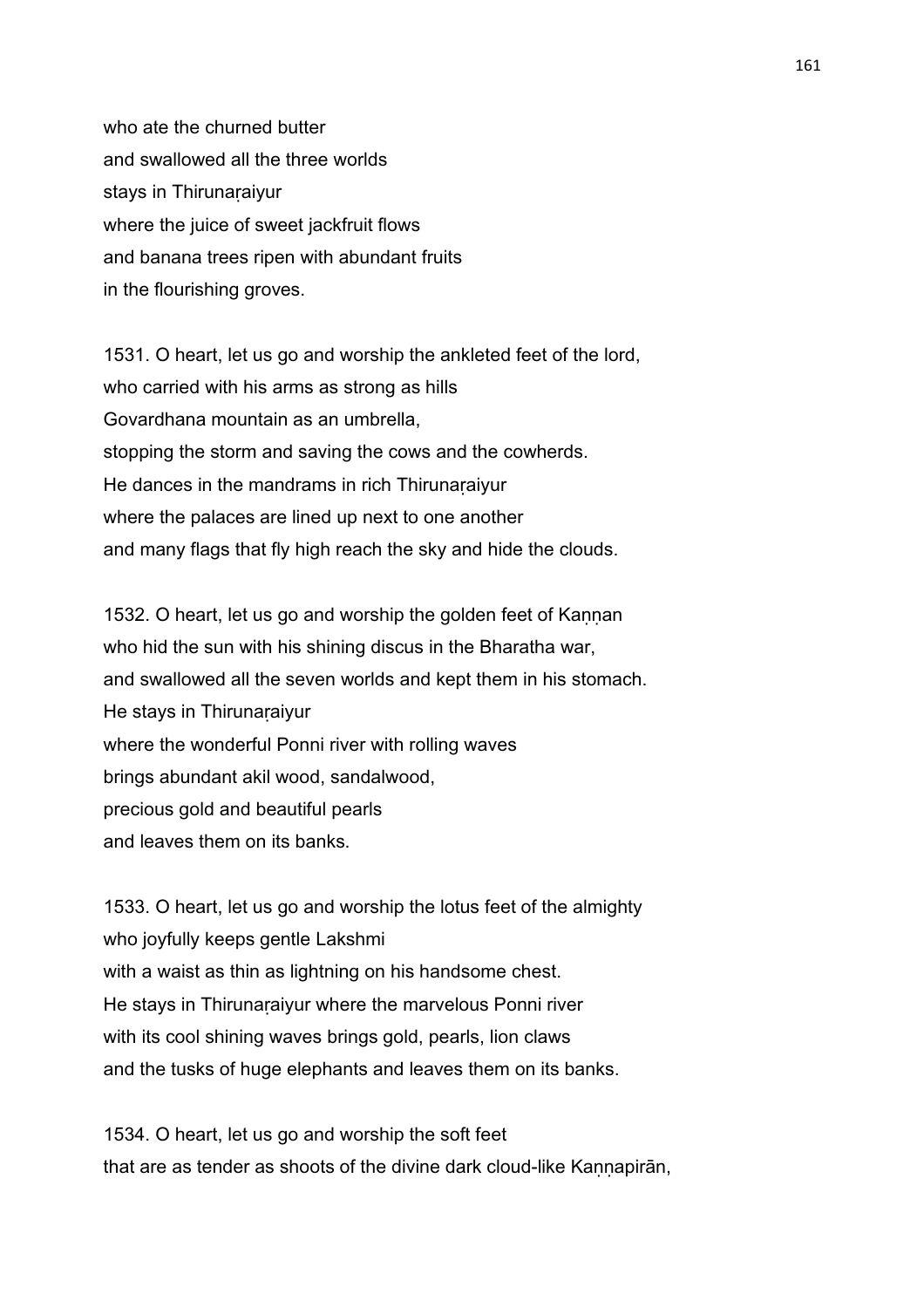the king of the gods in the sky with a fresh thulasi garland in his hair. He stays in Thirunaṛaiyur where red lotuses bloom among the paddy growing everywhere with rich clusters of seeds and sugarcane plants flourish, giving sweetness to the world.

1535. O heart, let us go and worship the ankleted feet of the lord who stays eternally in Thirunaraiyur surrounded with abundant groves where there are trees with clusters of betel nuts. unripe fruits, young kamugu trees and bamboos that hold pearls. That land is filled with many palaces that are like hills, studded with precious stones.

1536. O heart, let us go and worship the feet of the lord who was worshiped by Shiva with the crescent moon in his matted hair and by Nānmuhan. He stays in rich Thirunaraiyur where the smoke from the large sacrificial fires

of Vediyars reciting the Vedas rises and hides the clouds.

1537. Kaliyan, the chief of Thirumangai surrounded by flourishing fields where the moon shines bright composed ten musical pāsurams on the god of Thirunaraiyur surrounded by strong walls. If devotees learn and recite these ten pāsurams they will go to the sky and live with gods.

# 60. Thirunaraiyur

1538. Our Nambi who rests on Adisesha on the ocean in Kuḍandai took the form of a boar and split open the earth to bring the earth goddess from the underworld. He destroyed the forts of Lanka and conquered the Rākshasas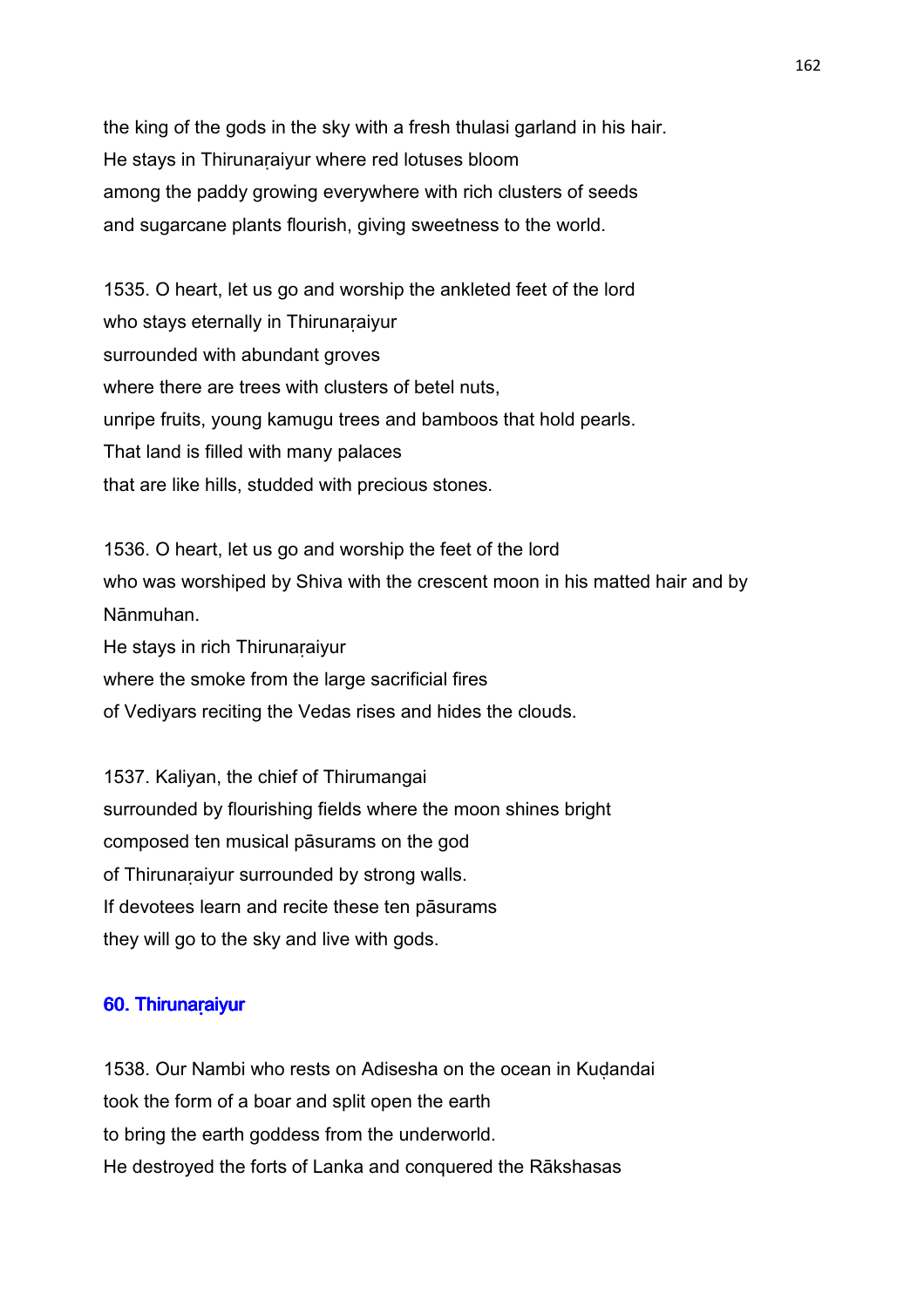and he measured the world and the sky with his two feet at Mahabali's sacrifice. Praise his name and say, "Namo Narāyaṇāya."

1539. The lord jumped into the lotus pond, fought with the snake Kālingan and danced on his head, took the form of a boar and split open the earth and measured the world and the sky with his two feet. Praise his name and say, "Namo Narāyaṇāya."

1540. He fought the mighty-eyed elephant Kuvalayābeeḍam and broke its tusks. He churned the milky ocean, took the nectar and gave it to the gods and embraced Lakshmi who came out of the milky ocean. Shameless, he stole and ate the yogurt and butter kept by Yashoda the cowherdess with hair that swarmed with bees. Praise his name and say, "Namo Narāyaṇāya."

1541. The lord who wishes to stay in Kachi surrounded by stone walls, and in the temple in Pāḍaham where all the people of the world come and worship him, who split open the strong chest of Ravana the king of Lanka with his arrow and gave the kingdom to Vibhishana, Rāvana's brother. Praise his name and say, "Namo Narāyaṇāya."

1542. The god of Thirukkovalur carried Govardhana mountain as an umbrella and protected the cows and the cowherds from the storm, he conquered the seven bulls and fought and destroyed the Rākshasas in Lanka in the south, burning Lanka so that Yama swallowed everything there. Praise his name and say, "Namo Narāyaṇāya."

1543. Our father, always victorious,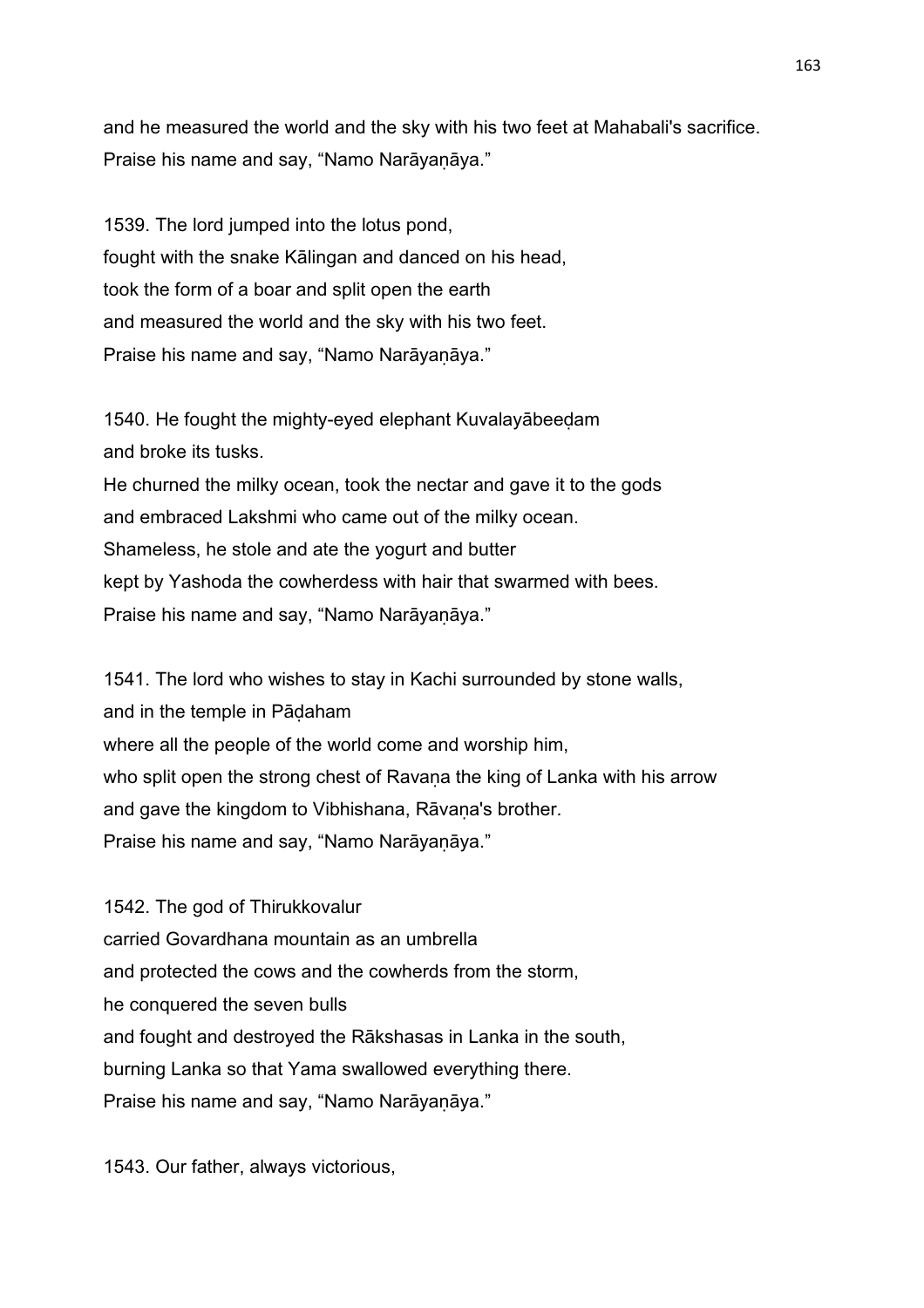collected an army of bears, monkeys, and langurs in the forest, went to Lanka, fought with the strong Rākshasas, destroyed their might and achieved victory. The divine name of Thirumāl is as sweet as honey, milk and nectar. I praise his name, and you, O friends, should also praise his name and say, "Namo Narāyaṇāya."

1544. Our father is the hills, the ocean, the directions and the large earth and he guards them and makes them indestructible. He carried Govardhana mountain and protected the cows and cowherds from the storm.

O devotees, understand that his divine name is an excellent thing. Praise his name and say, "Namo Narāyaṇāya."

1545. When the cows and the cowherds were shivering in a storm that poured a rain of stones, terrified, the cowherds worshiped the god and said, "We cannot bear this—you are our refuge!" and he carried the large Govardhana mountain as an umbrella and protected them all from the storm. Praise his name and say, "Namo Narāyaṇāya."

1546. He, the beloved of the earth goddess surrounded by oceans that roll with waves and of lovely Lakshmi seated on the lotus is the lord of Nānmuhan, Shiva, Indra and the gods in the sky. Praise his divine name, say, "Namo Narāyaṇāya!" and your karma will be destroyed.

1547. Kaliyan the poet,

the beloved of his queen with large eyes like kāvi flowers, composed a garland of ten musical pāsurams on Neḍumal of Thirunaṛaiyur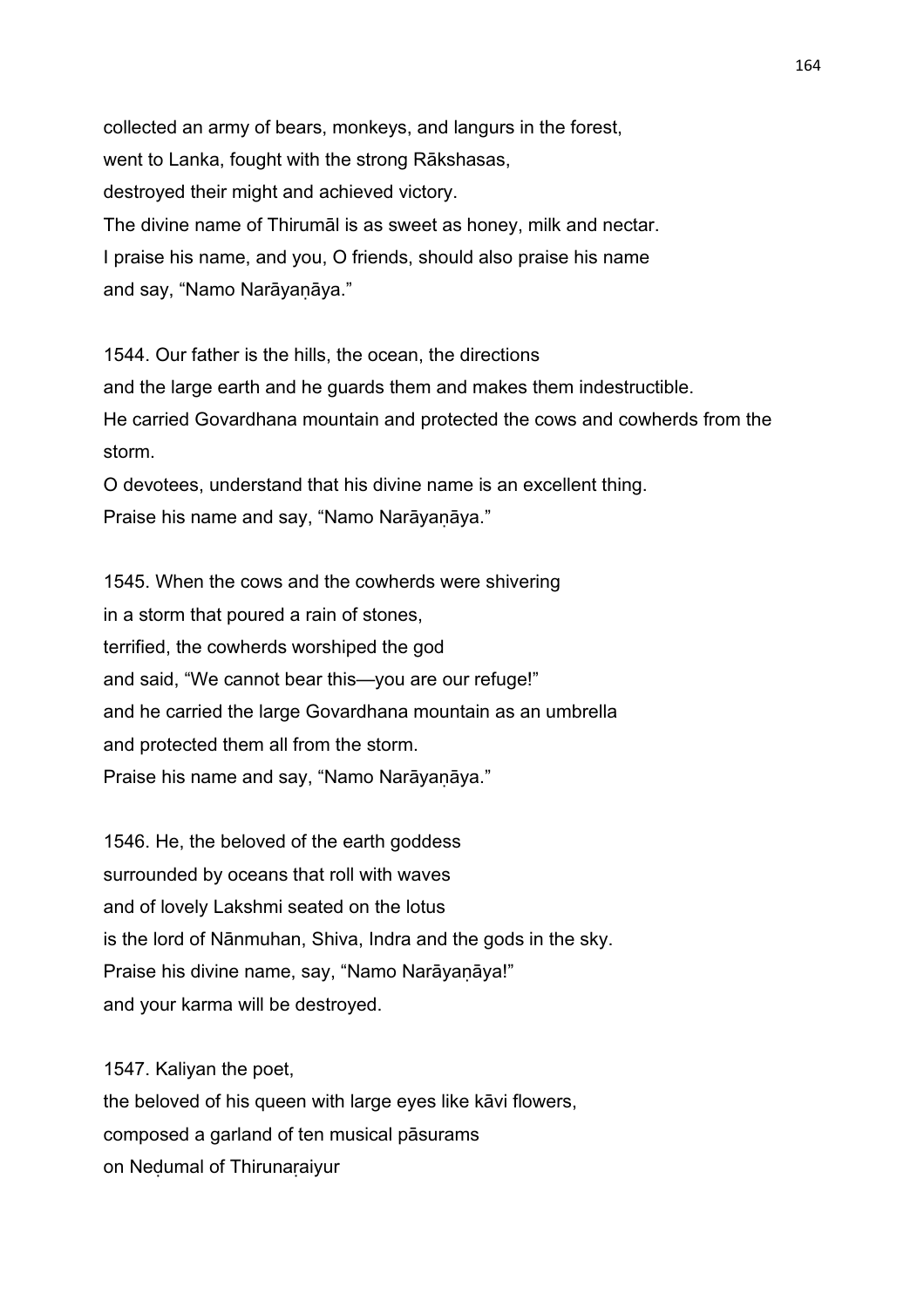on the bank of beautiful Muthāṛu surrounded by large ponds. If devotees keep his name in their hearts and praise it with their tongues, all their bad karma will be removed.

# 61. Thirunaraiyur

1548. Like a young calf that craves its mother's milk I call you unceasingly. You, our Nambi, stay in Naraiyur surrounded with groves dripping with honey. Give me your grace so I will not be born again, my father and my god.

1549. Ancient and famous, you swallowed all the oceans that never dry and the seven hills. I have no one—I am your slave. I call you, I come to you. Give me your grace, my father and lord.

1550. You gave me your grace and I will not give it away to anyone else. I drink your grace and relish it—it is never enough for me. You have the dark color of the ocean and are like a mountain, O god of Thirukkoṭṭiyur. You are happy to have me as your devotee and I, your slave, have received you with joy.

1551. When I called you and said, "O faultless one, you split open the beak of the bird," you entered my heart and gave me peace. You are unique, you are a thief,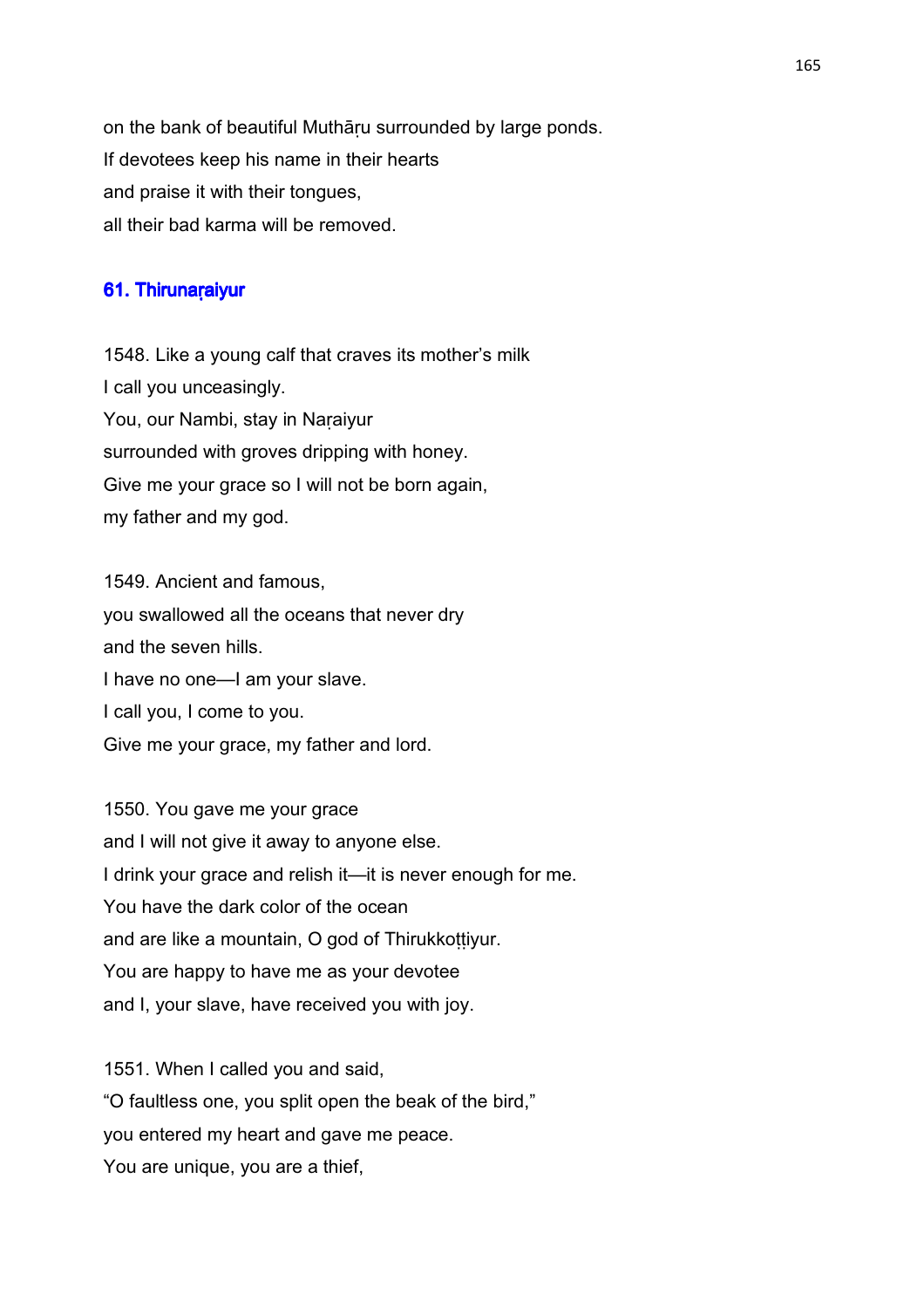you are sweet as sugarcane, you are generous, you rest on the ocean in Thirumallai. How could I forget you?

1552. As if you were a strong elephant, you wandered in the cruel mountainous forest with Sita, your wife with long spear-like eyes and a beautiful forehead like a bow. You are good, you are Narayanan and you took the form of a man-lion. Tell me, how can I bow to you and worship you?

1553. You are a treasure of coral, a sage, you are the light of Thirumuzhikkaḷam and you stay in the divine hills of Thirupridi surrounded with snow. You are a fruit sweet as nectar, and a sweet drink for your devotees. I found you and I am saved.

1554. You are a treasure, you are a garland of pearls on Thiruneermalai and I have no other refuge but your grace. If your devotees praise and worship you, you give them refuge. I found you and I am saved.

1555. If I call you saying, "You are my lord. You are Hari," others mock me and say I am crazy. You are a pearl, a precious diamond, a tender shoot that sprouts up. How could I leave you?

1556. You are pure,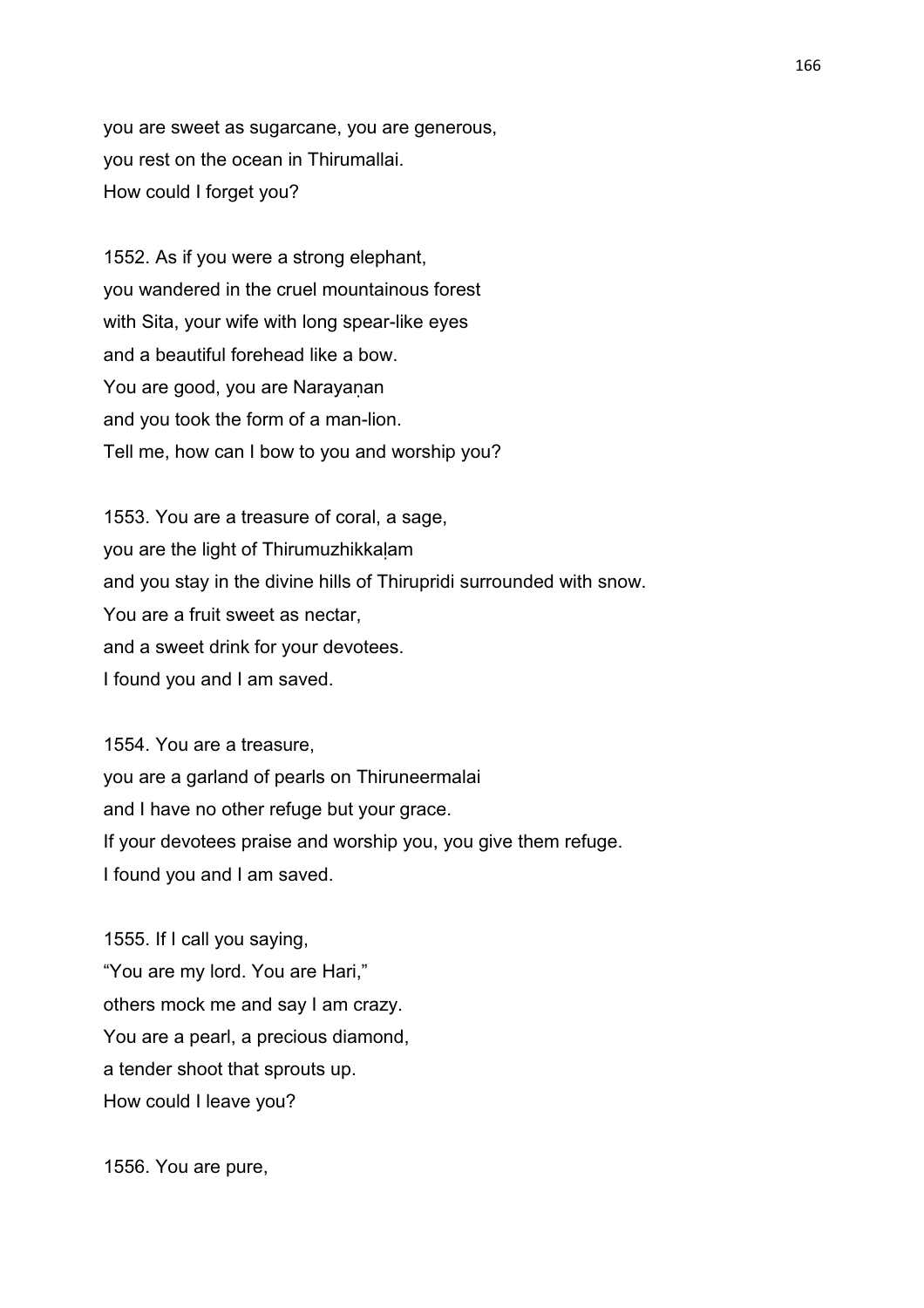you have cool lotus eyes, you are like the beautiful shining moon, and like a mother you give your love to all creatures. O cowherd, you swallowed all the worlds surrounded with seven ocean roaring with waves. How could I forget you?

1557. Kaliyan, the devotee of the god, composed a garland of musical Tamil pāsurams on him, the god of Thirunaṛaiyur surrounded by groves swarming with bees. O devotees, if you sing these pāsurams and dance, you will go to heaven and your troubles will disappear.

# 62. Thirunaraiyur

1558. When I praise you saying, "You took the form of a swan and a boar. You, a thief, entered my heart," my eyes fill with tears and my heart melts and thinks of you only. I will not approach anyone but you, O Nambi, god of Naṛaiyur.

1559. As a strong man-lion that never retreats you killed Hiranyan. You came to me and entered my heart. I will not sing and praise others with my pāsurams, I will not approach anyone except you, O Nambi, god of Naṛaiyur.

1560. My father and mother left this world after they gave birth to me. You are father and mother for me, your devotee. You are a beautiful bright light. O Nambi, god of Naṛaiyur. I will not praise anything happily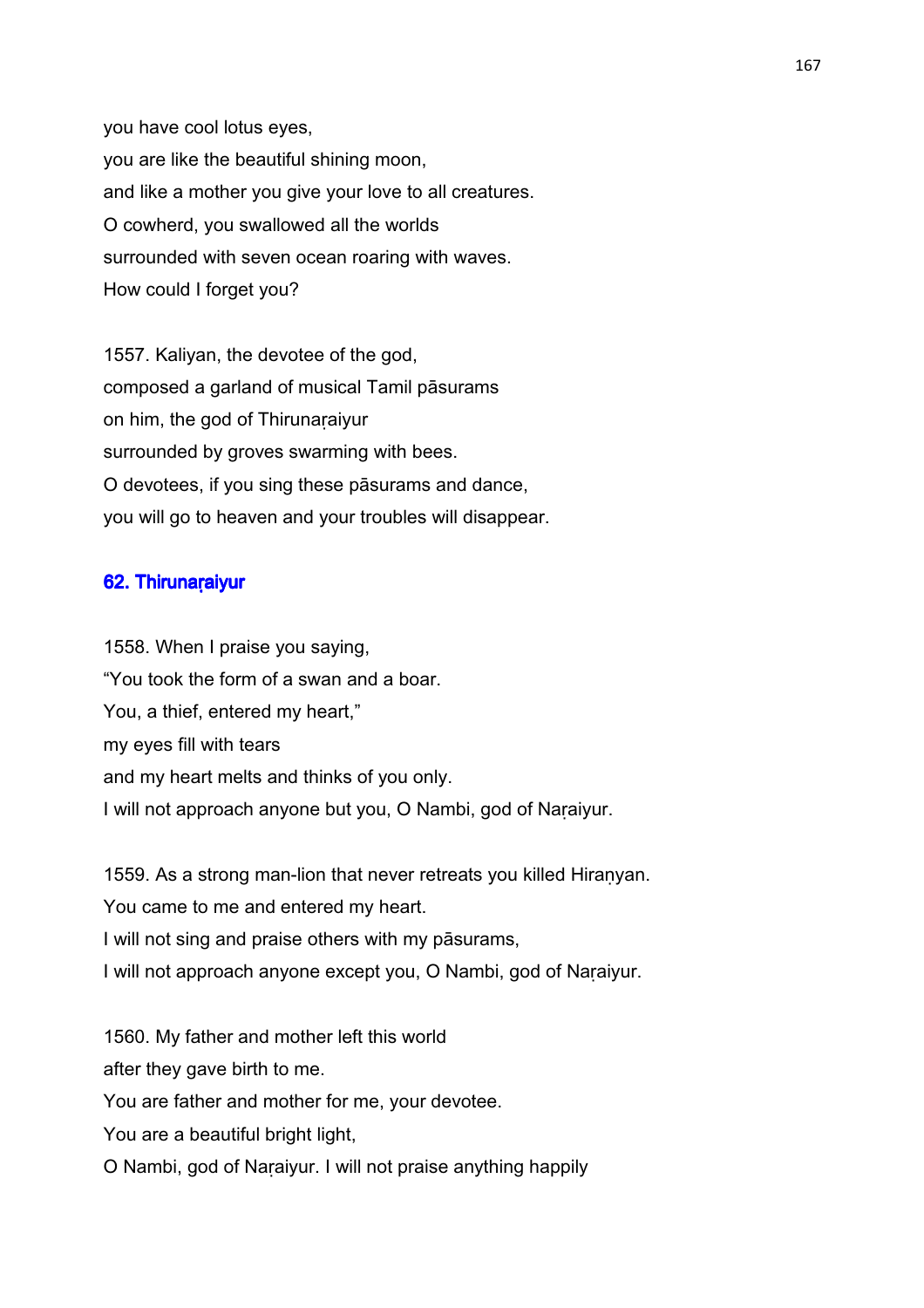except your beautiful dark color.

1561. You slept as a little baby on the banyan leaf and swallowed the world. You entered my heart and stayed there, but I, your slave, did not know you were there. Now your devotee, I have realized that you are in my heart. You are our Nambi and you stay in Naraiyur surrounded with groves dripping with honey.

1562. O tall one, it is hard for the gods to know who you are and to praise you. I knew that you protect your devotees if they come to you for refuge. You entered the heart of me, your slave, and I will not allow you to leave it. All the days I live will be only to praise you, O Nambi, god of Naraiyur.

1563. My father, his father and our ancestors for seven generations and others before them all served you and they were your slaves. You entered my heart and I will not let you go away. You, my dear life, my king, my father, gave your grace to me without refusing, O Nambi, god of Naraiyur.

1564. You cut off the thousand arms of Bānasuran terrifying all other kings when they saw it. You have entered my heart and I will not allow you to go to another person's evil heart and stay there.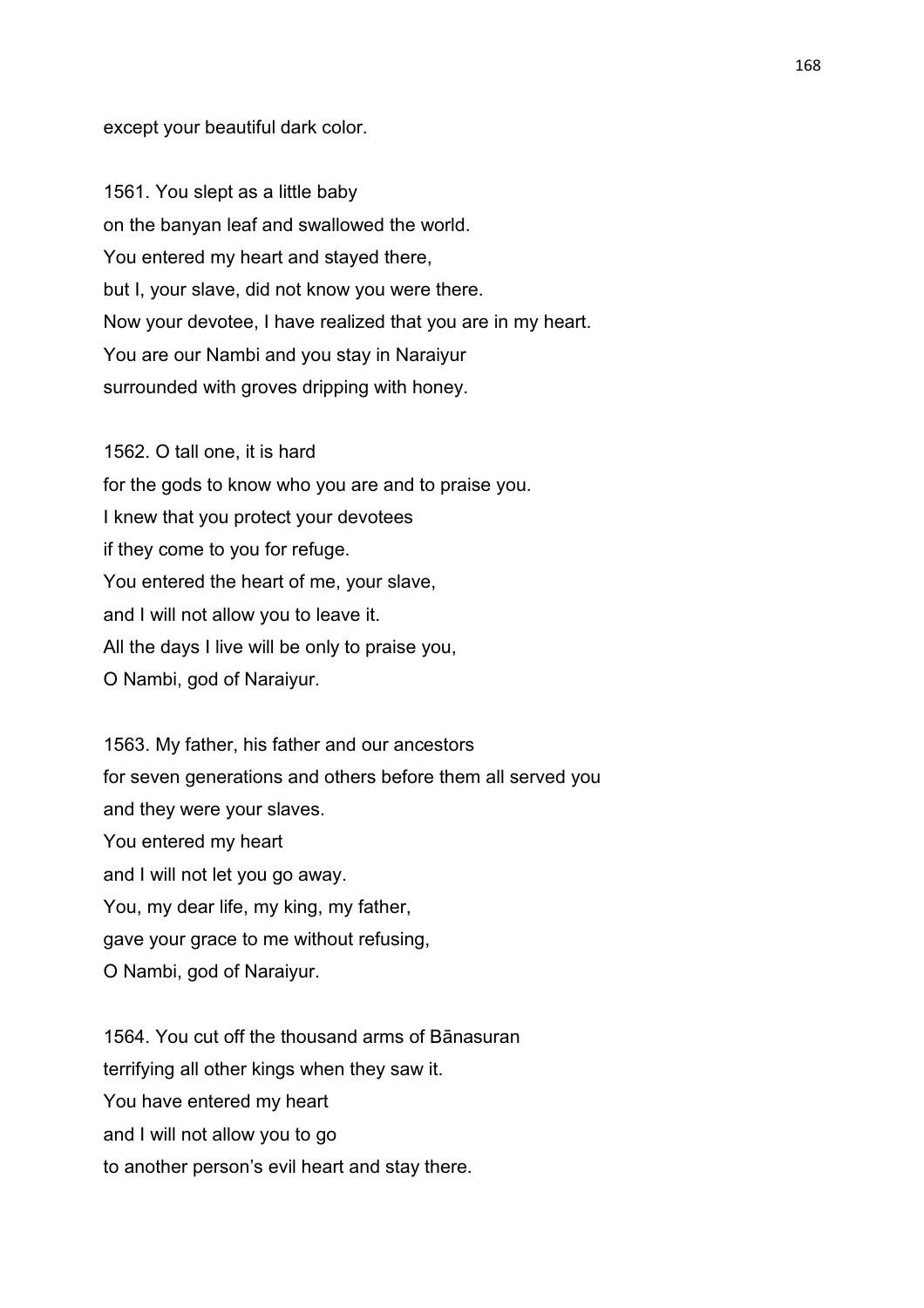I attracted you and have kept you in my heart. You go to stay in the hearts of good people O Nambi, god of Naraiyur.

1565. Always the gods with eyes that do not blink place golden blossoms at your feet. They carry flowers in their hands and come to worship your ankleted feet. Now you have entered my heart and I will not allow you to leave. O Nambi, you stay in Naṛaiyur where the bees plunge into beautiful buds.

1566. You gave me this body made of flesh and I have suffered in this world. Now you, sweet as the clear juice of sweet sugarcane, are mine. I am your slave and you have entered my heart. I thought of you always and reached you, O Nambi of Naṛaiyur.

1567. Kaliyan, the chief of Thirumangai with arms strong as mountains composed a garland of pāsurams with beautiful words on the Nambi, the god of Naraiyur surrounded with fields filled with pure water. If devotees learn and recite these pāsurams they will go to heaven and stay there happily forever.

#### 63. Thirunaraiyur

1568. The learned ones praise him in their minds always saying, "He killed the cruel-eyed Rakshasas with his heroic bow." The Nambi who destroyed the seven trees cannot be seen by anyone,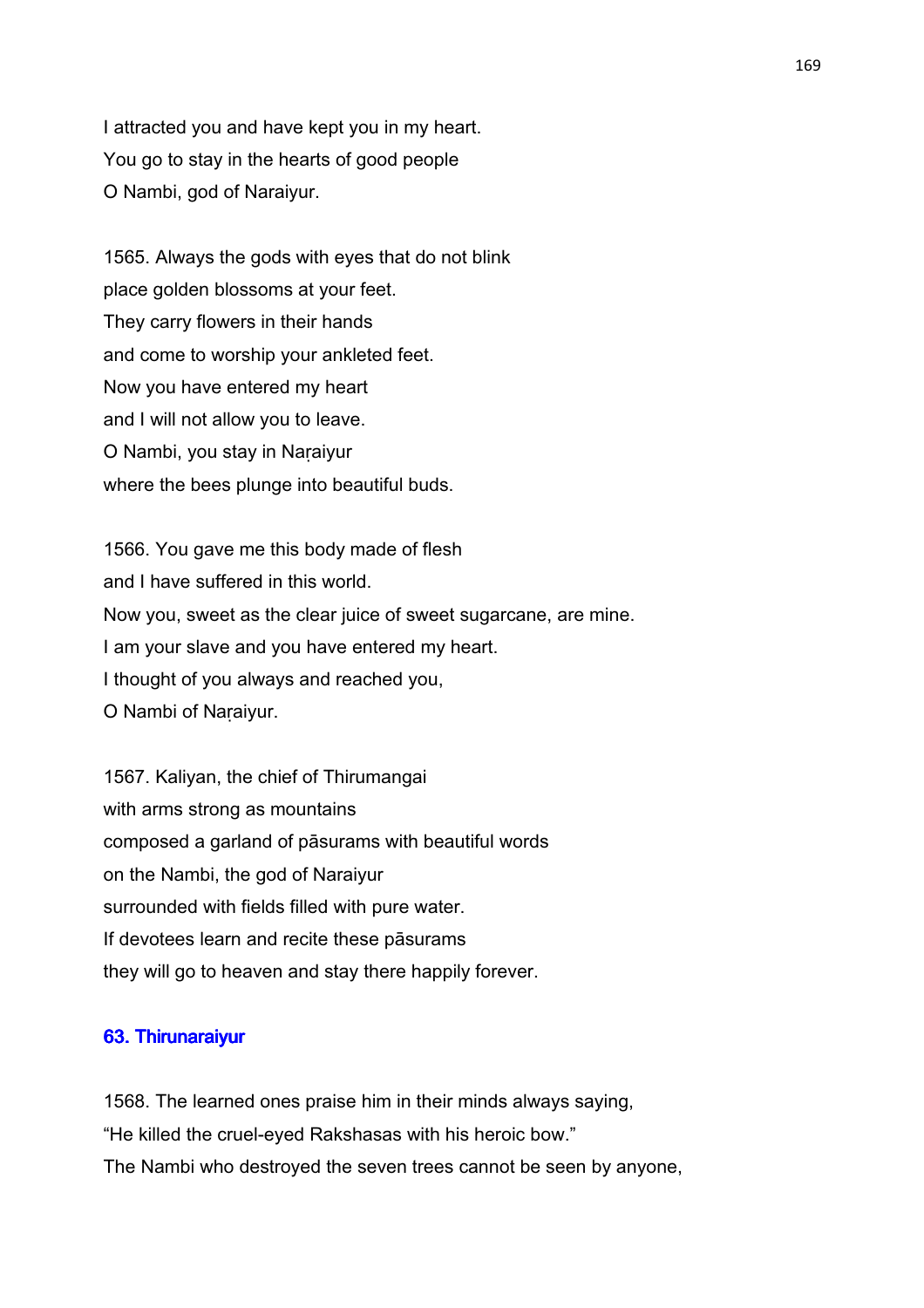but I, his slave, I saw him in a dream and I am very happy.

1569. He, adorned with emeralds on his ears, makes me think of him like a calf that thinks of his mother, and he thinks of me and gives his grace to me. . He, the lion of the gods in the sky and a cowherd in a village surrounded with walls, swallowed the world and spat it out. I will not praise anyone except my dear god, my friend.

1570. Not entering any other heart, he came to me and entered the heart of me, his slave. I have caught him tightly and he will not let me go to Yama's messengers. The lord, the dancer who dances on a pot, is the king of Kudandai surrounded with groves where bunches of flowers bloom. He is my father, my father's father, and my mother. He is my dear lord—how could I forget him?

1571. The lord drove Arjuna's chariot in the Bharatha war and killed the strong Kaurava kings, giving his grace to the Pandavas, and went to Lanka surrounded by the ocean and destroyed it. He is the god of Srirangam on the bank of Kaviri where bees swarm around the abundant water and he, the lord of the sky, he rules me. My mind will not be devoted to anyone except the beautiful lotus-eyed Kannan, the ruler of all the worlds.

1572. The lotus-eyed lord, precious like gold,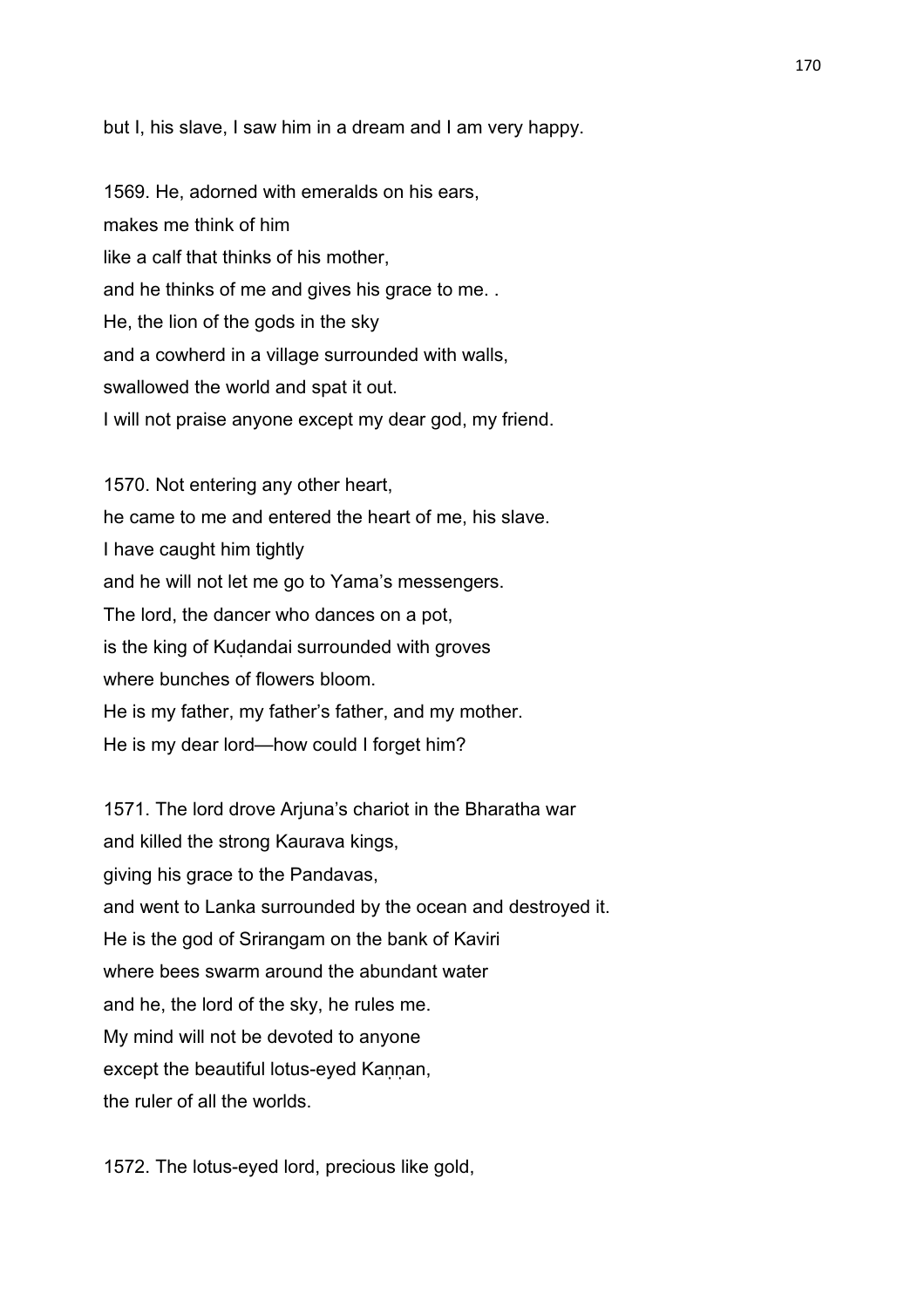saying "Do not be afraid," will come and help me when I, his slave, am plunged into cruel hell. He, the jewel of the gods in the sky and the lion of Thiruvenkaṭam, killed the Asuran when he came as a horse. When Yashoda tied him to a mortar when he stole butter, he was sweet as sugarcane. He is like honey and good milk and my mind will not think of anyone except him

1573. My famous lord will not leave my mind even for a moment. Sweet as sugar and sugarcane juice, he stays in Thirumalirunjolai surrounded with groves where kongu trees bloom with abundant golden flowers. He taught lovingly the four Vedas to the sages and rests on Adisesha on the milky ocean. I will not compose pāsurams on anyone except the dear Nambi of Thirunaraiyur.

1574. He is like pālai, the best of all the ragas, played on a yāz. He, the god of the gods in the sky, entered me and abides in my eyes, heart and mouth, and he stays in the minds of the Vediyar learned in the Vedas. He shining like a precious jewel, is colored like the ocean, high with water, where fish frolic. My mouth will not praise anything except the nature of my lord.

1575. Tell me, how can results of any karma come to me now that I have received the grace of the lord in this birth itself? He is the creator and the ancient path for all and he removes the sorrows and troubles of all, giving them only joy.

He, a sage praised by the whole world,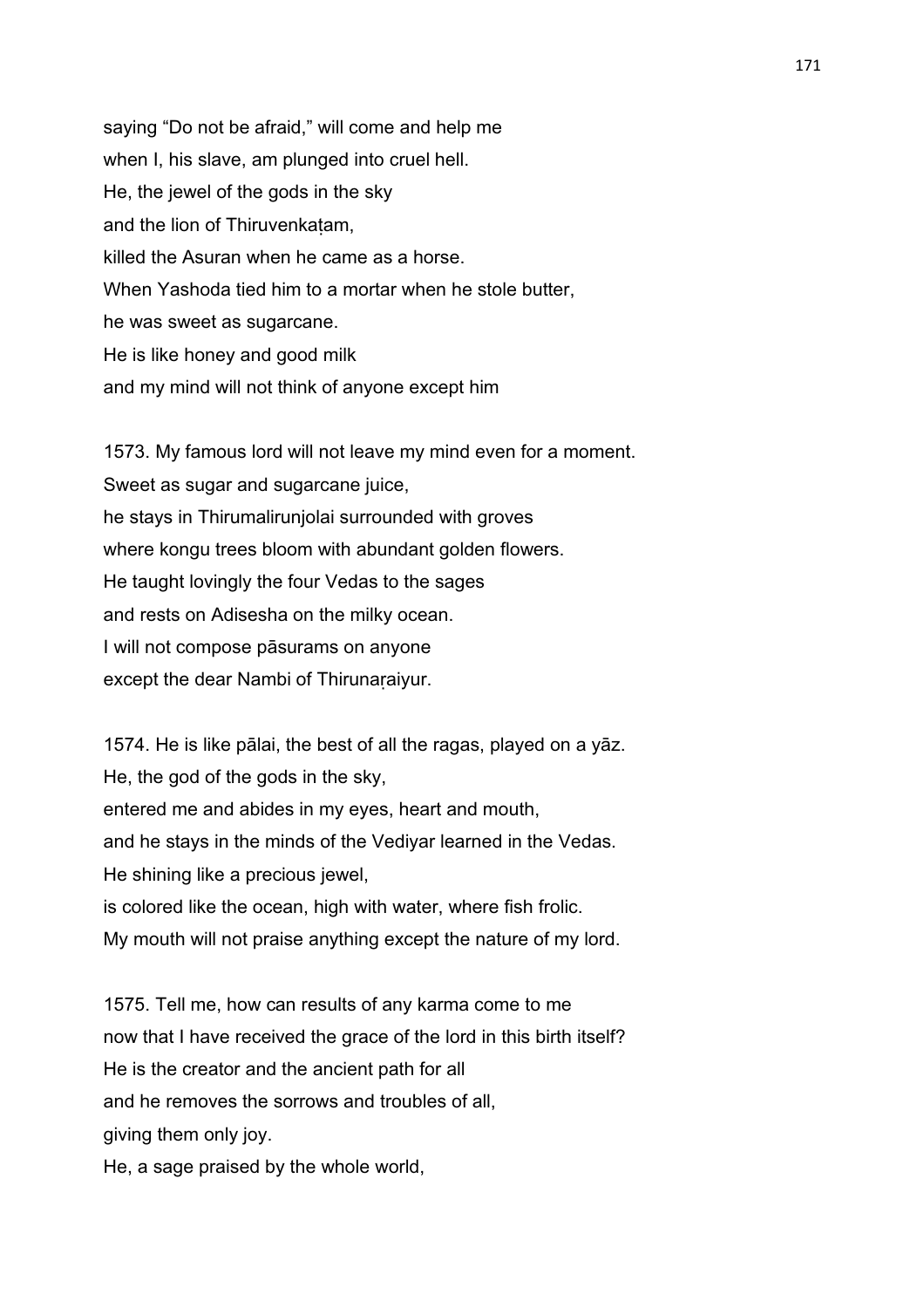is worshiped by the gods in the sky, and he is moksha and a fruit enjoyed by his devotees and a thief who has robbed me of my heart. I found him today.

1576. Tell me, for I am his slave, what can I give back to him for everything he has done for me? The famous lord, the ruler of Thanjai, who split open the chest of Hiranyan, and who built a bridge on the ocean, went to Lanka the land of the king Ravana, with a shining sword like lightning and destroyed it stays in my heart. He is a large golden mountain and a diamond hill and my mind will not praise anyone except him

1577. Kaliyan, a poet and chief of Thirumangai of Thiruvāli surrounded with groves blooming with flourishing flowers that swarm with bees, put his head on the divine flower-like feet of Nambi and worshiped him. He danced and composed ten Tamil pāsurams for the devotees of the lord. O devotees, sing these ten songs and the results of your karma will go away.

### 64. Thiruthancherai

1578. Your devotees praise you saying, "O king of the gods! When you were a baby you drank poisonous milk from the breasts of Putanā with fire-like red hair, and her blood flowed out swiftly, her eyes became tired and she fell to the ground. You are a strong child,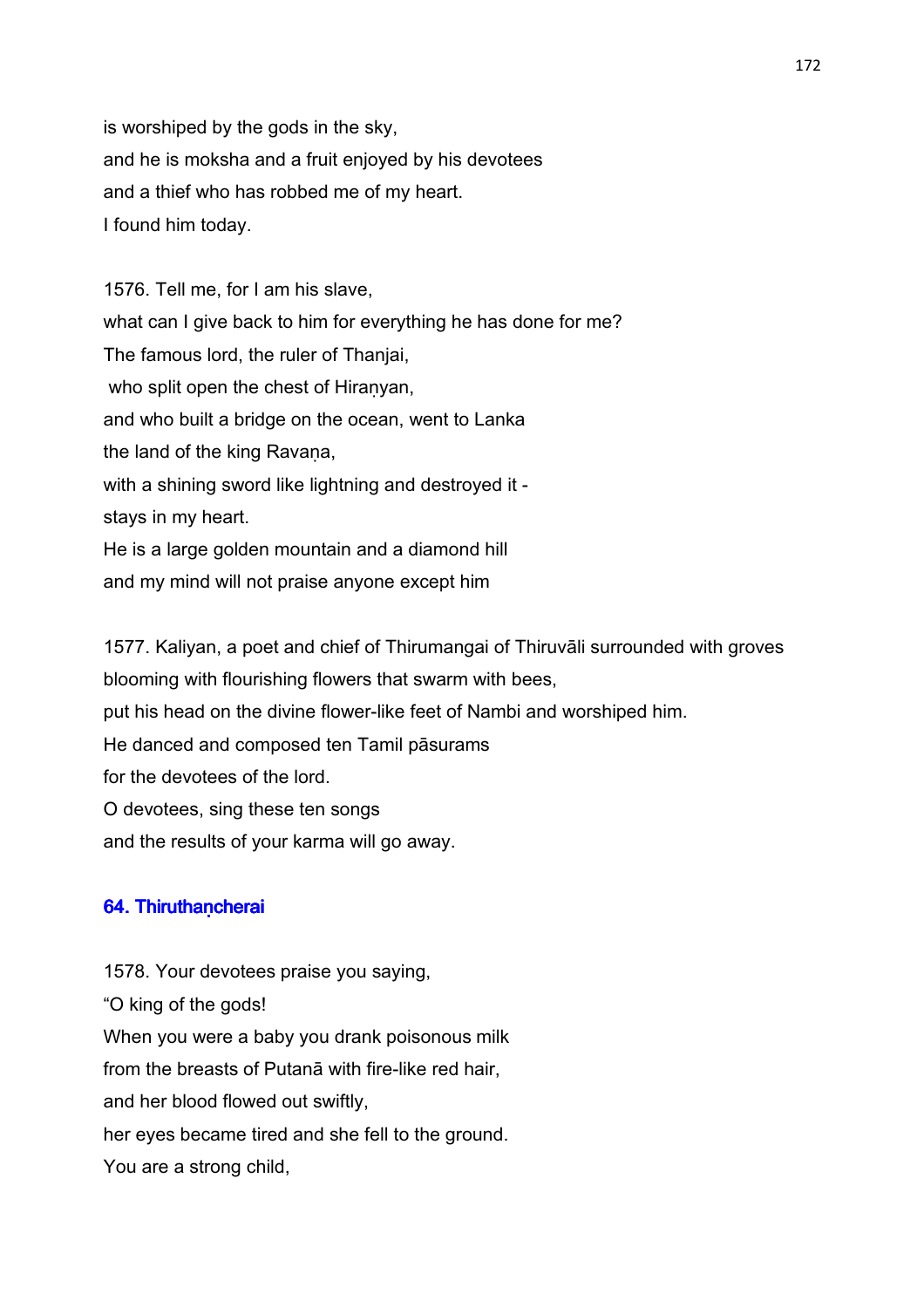and you are the king of the gods in the sky." You are the god of rich Thiruthaṇcheṛai surrounded with diamond-studded palaces that touch the crescent moon in the sky. See, folding my hands on my head, I worship those devotees who worship the feet of you, our god.

.

1579. On his chest he keeps Lakshmi with long and sharp eyes like arrows. He is the dancer who threw the Asuran when he came as a calf at the Asuran who had taken the form of a vilām fruit and killed them both. If the devotees worship the feet of my divine god, in the temple of Thiruthaṇcheṛai surrounded with cool groves where bees swarm, they will stay in my heart always.

1580. In Thiruthancherai where bees stir the pollen of the flowers and sing, devotees worship the god saying, "When Surpanakha with sharp bright teeth came like a lightning bolt before you, you cut off her nose and ears with your divine hands." I worship the feet of those virtuous devotees who sprinkle water and flowers on the god's feet and shine brighter than the gods in the sky.

1581. The god in Thiruthancherai, ruler of the gods in the sky, has a mountain-like chest adorned with garlands. I will never leave the devotees who praise his names saying, "You shot arrows from your strong bow in the cruel war and killed the king of Lanka in the south who drove many chariots and carried a shining sword."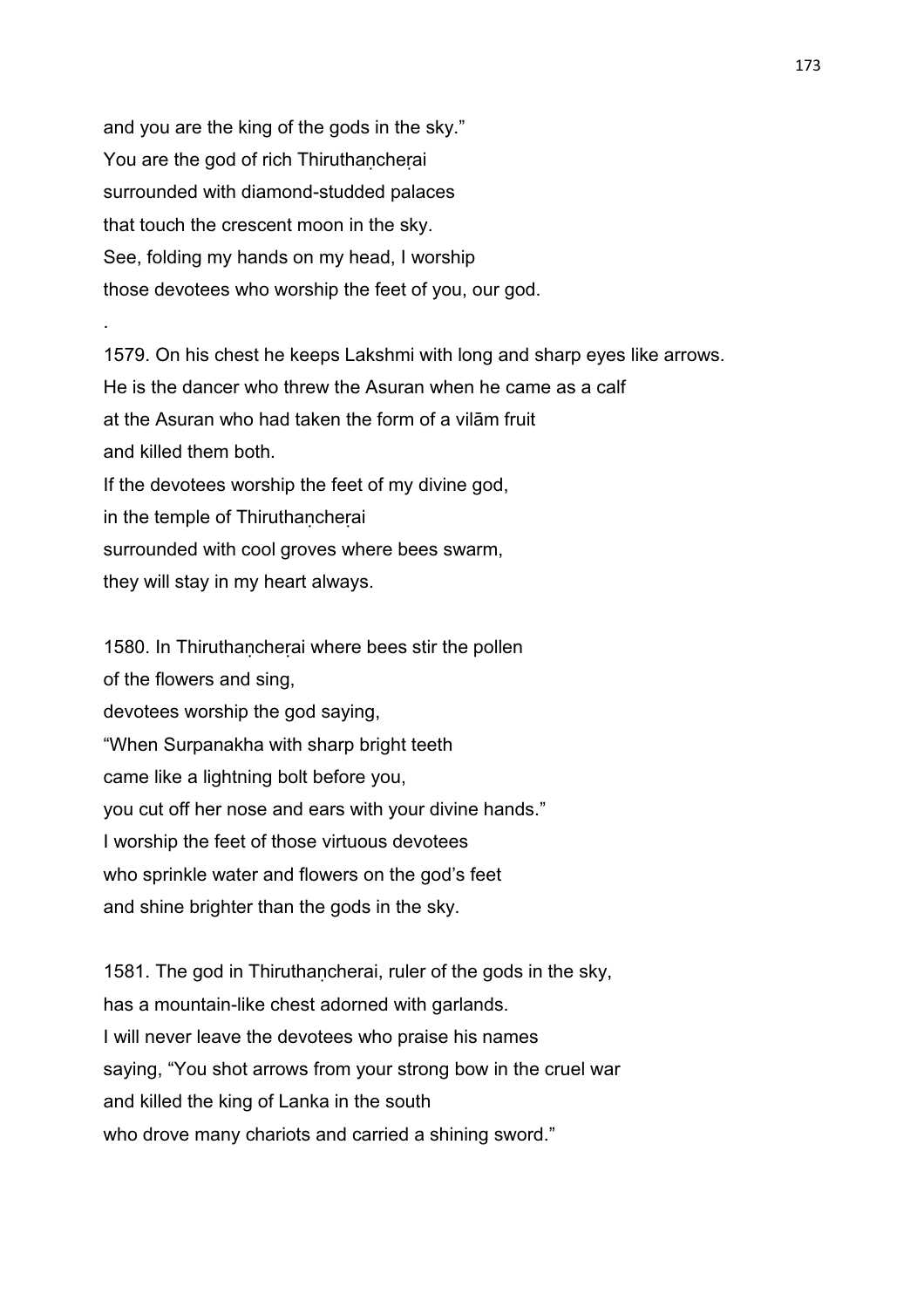1582. I will not worship the Jains with their dirty bodies or the Buddhists with their incessant arguing, I will only worship those who praise the god who took the form of a man-lion, fought with Hiranyan and killed him. My heart will be sweet always as if honey poured from it, when it thinks of the devotees of the lord, who worship the feet of our god of Thiruthancherai, surrounded with fragrant blooming groves.

1583. I praise him saying, "You are an excellent god. In ancient times as a boar you dug up the earth, brought the earth goddess up and saved her." I am his servant and have no help but him who stays in Thiruthancherai surrounded with blooming groves swarming with bees. When I see his devotees, my heart and my eyes feel joy.

1584. I worship and praise him saying, "You, the Māyavan are virtuous and rest on the deep ocean on Adisesha the snake like a bright hill.." He saved me from the pleasures of my senses. I am his slave and I love the devotees who worship the divine feet of the dear lord of Thiruthaṇcheṛai surrounded by fields where bees swarm around beautiful neelam flowers.

1585. The gods in the sky and the people of the earth come and praise him whose feet are soft as tender shoots. He stays in Thiruthancherai surrounded by flourishing groves where bees swarm and sing. If devotees see him with their eyes, melting in their hearts and worshiping him folding their hands, cruel Yama will not hurt them and the results of bad karma will not come to them.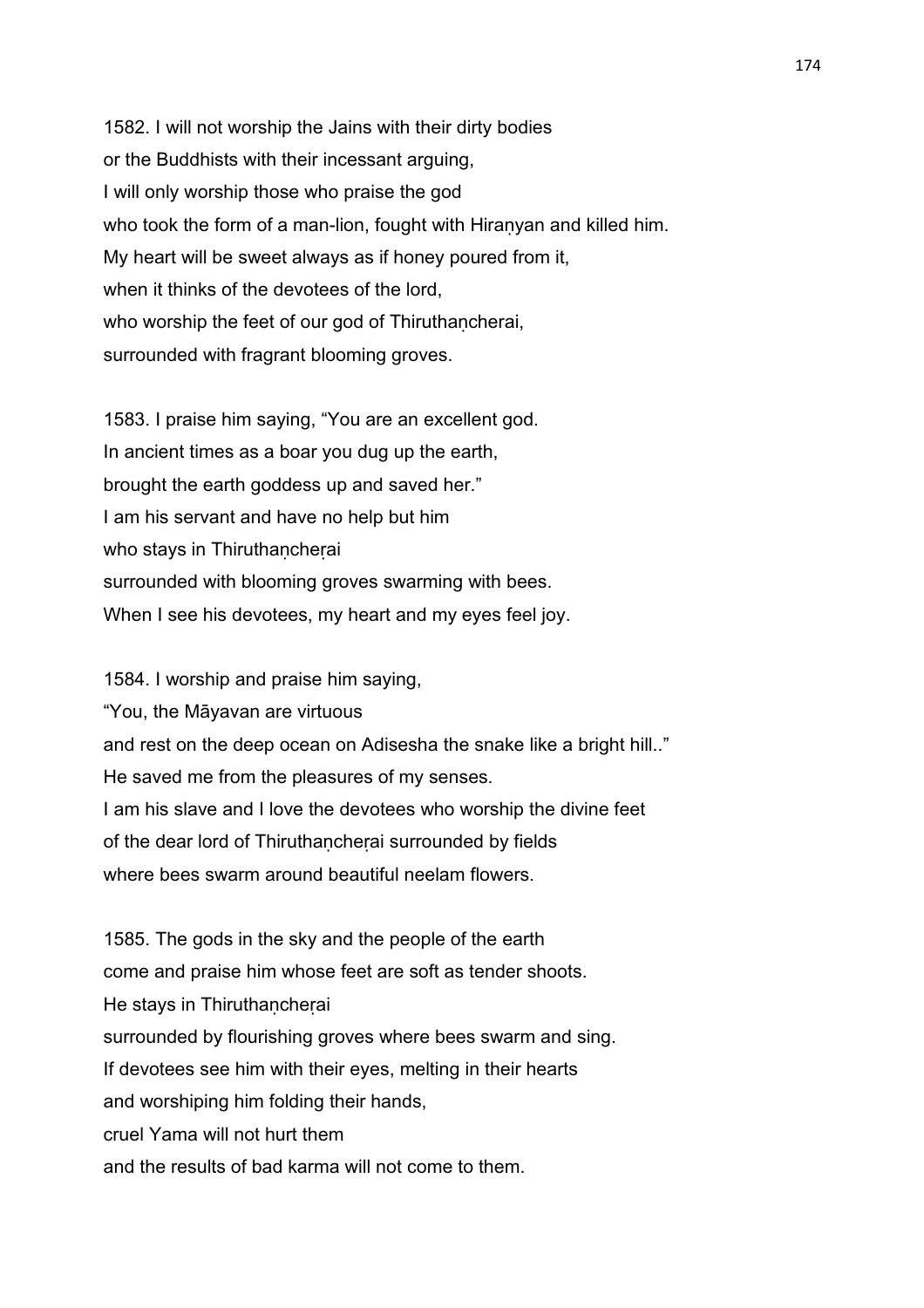1586. My heart melts for the devotees who keep his feet in their hearts and worship the lord of Thiruthancherai where, as the farmers weed in the paddy fields, they crush karuneelam flowers with their feet and the fragrance of the flowers spreads as their honey flows.

1587. The poet Kaliyan, Yama to his enemies, who drives swift chariots yoked with horses, composed ten musical pāsurams on the god resting on Adisesha on the water in cool Thiruthancherai where swans beneath the shadows of a mango trees are with their mates that walk like women wearing flowers in their dark hair. O devotees! Fold your hands together and worship his pure golden feet.

### 65. Thiruvazhundur

1588. When his father Vasudevan was imprisoned by Kamsan, Kannan broke the chains that bound his feet and his father took him to a cowherd village in the middle of the dark night. He stays in Thiruvazhundur filled with beautiful streets where the rain falls without stopping and where Vediyar, never aging, recite the Vedas and light sacrificial fires in the morning, afternoon and evening.

1589. The god of gods who drove the chariot for Arjuna in the Bharatha war and destroyed the Kauravas with their mighty army stays in Thiruvazundur surrounded with flourishing fields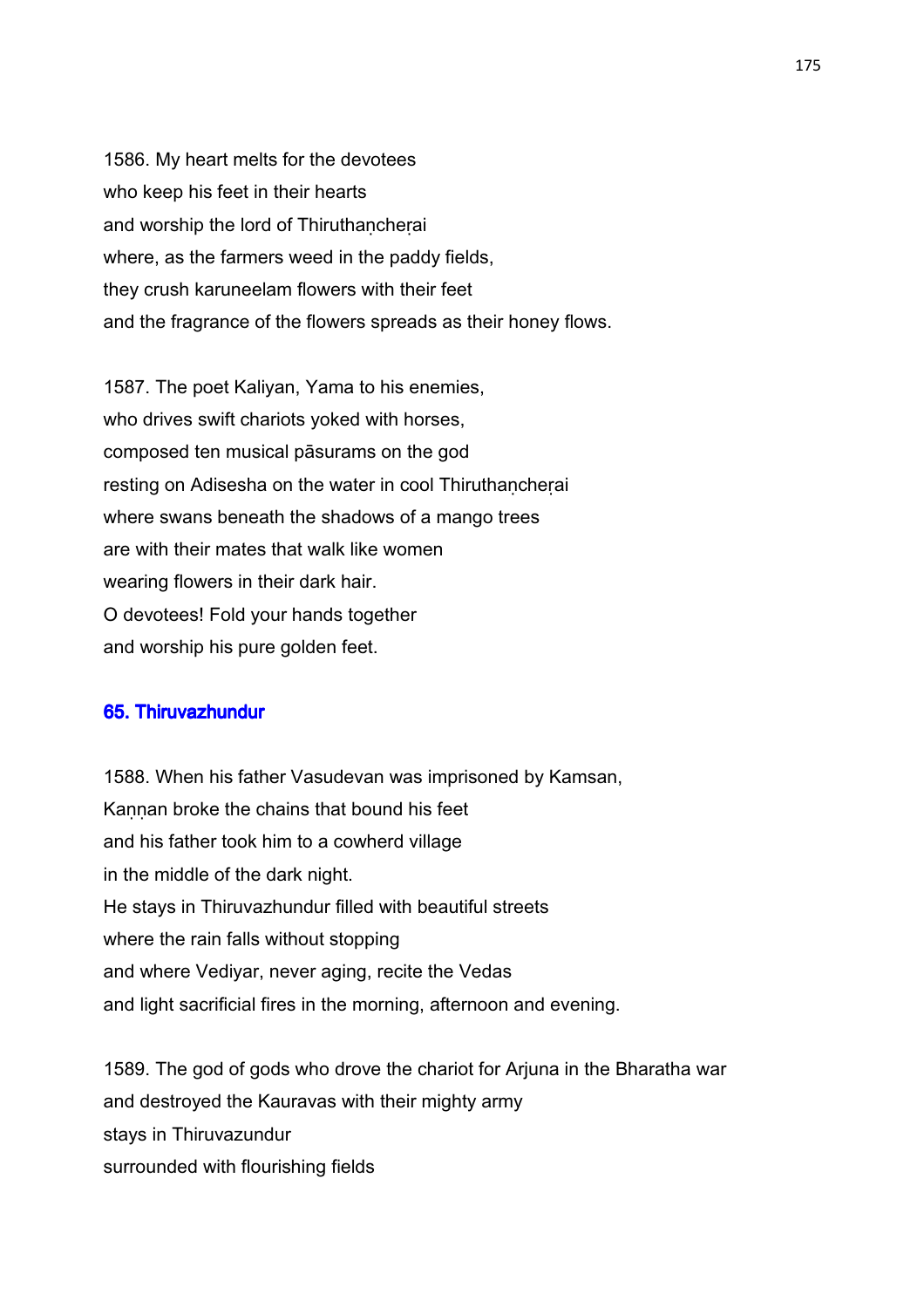where cranes, frightened of large vālai fish, fly away and come back again to catch small āral fish in the pond.

1590. The strong god who with his divine arrows cut off the ten heads of the king of Lanka in the south surrounded by precious golden forts stays in Thiruvazundur where bees drink honey from the branches of Madhavi vines and come and swarm around the flowers in the hair of beautiful women with sharp arrow-like eyes.

1591. Our god who lay on a banyan leaf in the flood and entered my heart so he is always in my eyes stays in Thiruvazundur surrounded with rich fields where a male bird goes with its beloved mate and searches for food for their fledglings in the wet fields.

1592. The god who is day and night, earth and sky, matchless light and darkness stays in Thiruvazhundur filled with cloth flags where the dust from running chariots and the smoke of akil from women's hair look like clouds.

1593. Smiling with his beautiful blooming lotus mouth he came near me, gave his grace and entered my heart. He stays in Thiruvazhundur filled with beautiful streets where the sulam decorations on the tops of palaces touch the rain-giving clouds and the sound of celebration on the streets never ceases.

1594. The lord who came in the evening, stayed on my flower-like bed and entered my heart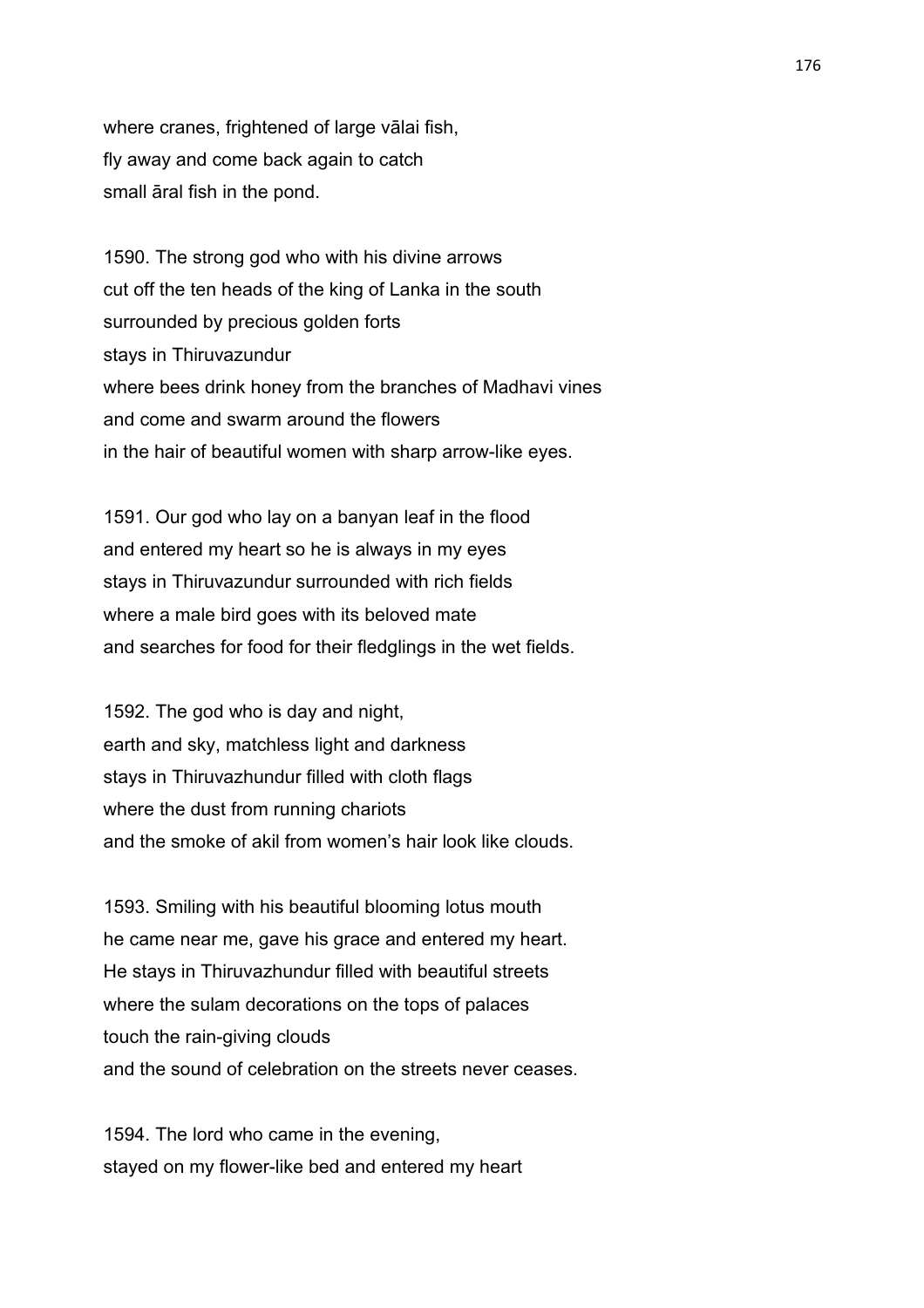making my eyes that are like neelam blossoms fill with tears stays in Thiruvazhundur where the bright diamond-studded palaces on the long streets touch the sky and the smoke rising from sugarcane presses, hides the hot sun.

1595. The lord who came in the dreams of the women with waists as thin as vines and embraced them as they folded their hands and worshiped him stays in Thiruvazhundur where the sound of the golden anklets on the soft cotton-like feet of women as lovely as statues, never stops.

1596. That pure lord who came yesterday, stole away the feelings of my five senses and my beauty, and made my golden ornaments loose and left me stays in Thiruvazhundur surrounded with flourishing fields where lined bees swarm on the lotuses in the ponds with water that never dries up as male swans play with their mates.

1597. Kaliyan, the poet who fights with his enemies like Yama, the king of Thirumangai where cuckoo birds sit on the bushes that are covered with flourishing vines, composed ten Tamil pāsurams with rich words praising the god of Thiruvazhundur where blooming kuvalai flowers are like women's eyes, kumudam flowers in the water are like their mouths and the alli flowers are bright like their faces.

# 66. Thiruvazhundur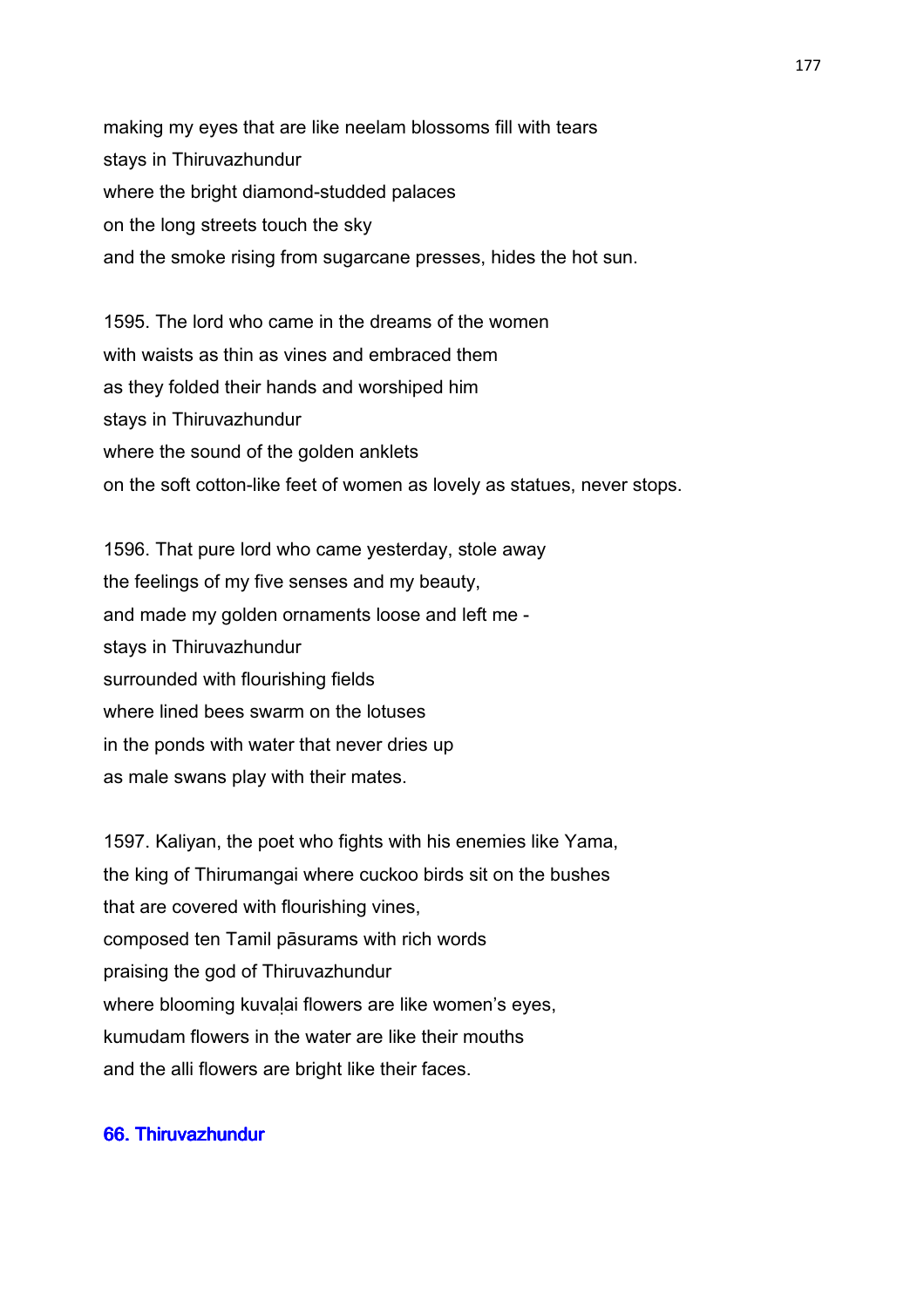1598. The lord who took the form of a man-lion and split open the chest of the Asuran Hiraṇyan, carrying a conch in his left hand and a fire-like discus in his right, stays in southern Thiruvazhundai where the Vediyars are divine like Nānmuhan on a lovely red lotus. I, his devotee, saw beautiful lotus eyed- Kannan there and worshipped him.

1599. The ocean-colored lord, the everlasting god of gods who fought and killed kings with his mazhu weapon and feels compassion for his devotees, stays in Thiruvazhundai. I saw him and I felt joy.

1600. When he, the creator of all the oceans and the worlds and owner of everything, threw his discus as he fought with Vānāsuran and Shiva came to the aid of the Asuran, he made Shiva, the bull rider, retreat. He destroyed his enemies in southern Lanka and he stays in beautiful Thiruvazhundur. I, his devotee, have received his grace and I am saved.

1601. The lord who carried Govardhana mountain, stopping the storm and saving the cows and the cowherds, saved Gajendra from the crocodile and gave him his grace, and stole fragrant ghee made from cow's milk and ate it stays in beautiful Thiruvazhundur. I, his devotee. saw him and was happy.

1602. Our lord of Thirumangai, the everlasting dark hill, who grew angry with Kamsan and killed him,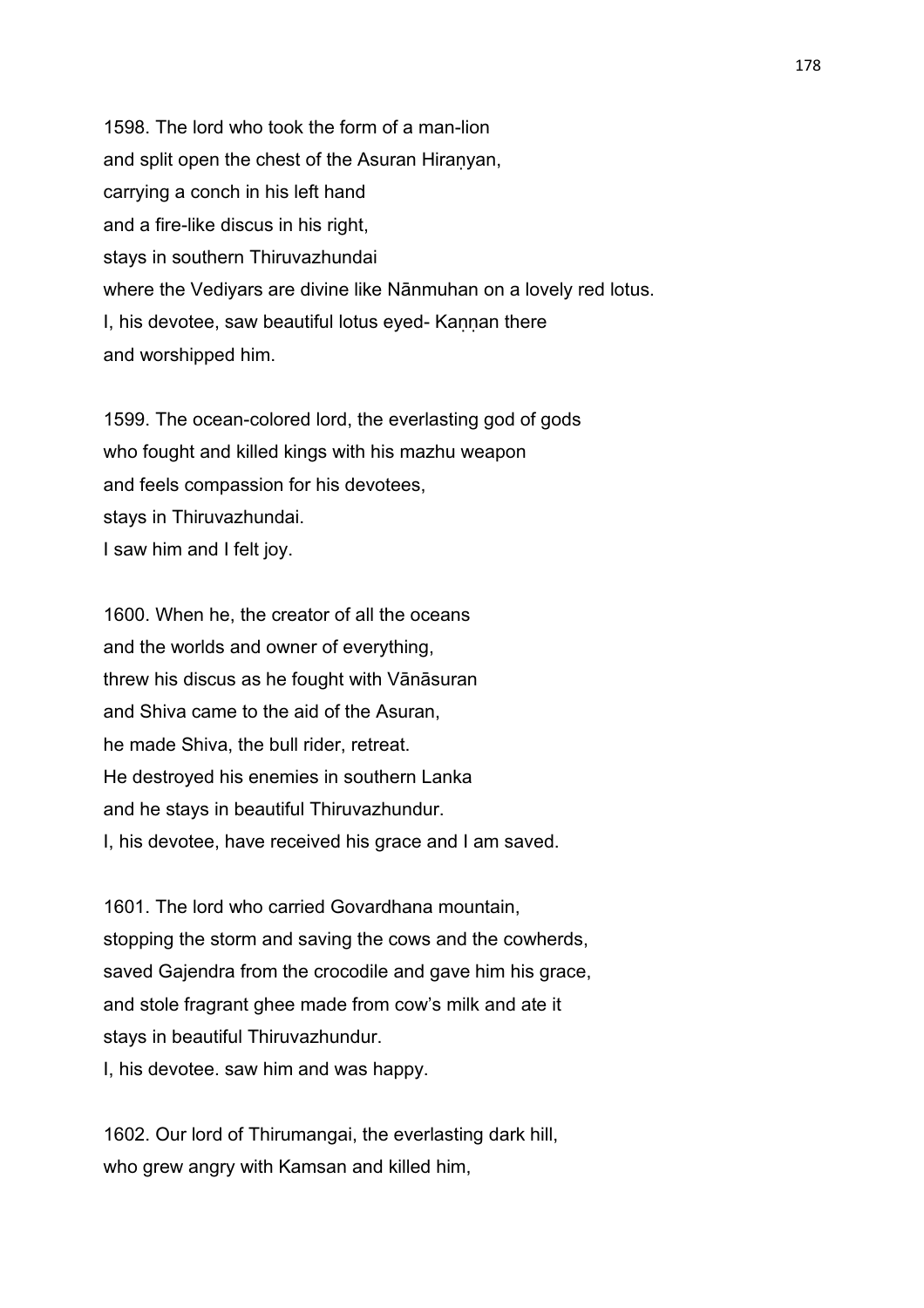and drank milk from the breasts of Putanā when she came as a mother to cheat him and killed her stays in Thiruvazhundur where Vediyars recite all the four Vedas. I, his devotee, saw him and am saved.

1603. The greatest one, the god of Indra the king of the gods and Brahma, is the joy of all, yet no one can know who he is. The Vediyars of Thiruvazhundur recite the Vedas as they worship the feet of the dark bull-like lord. I, his devotee, saw him felt joy.

1604. The formless lord who is all the directions, the earth, oceans, fire, wind and sound, the Karpaga tree that takes away people's birth, stays in southern Azhundai embracing Lakshmi on his chest. I saw him there and I am happy.

1605. He, the clever one, the meaning of words, who embraces the breasts of the earth goddess stays in Thennazundai where on every street the reciting of the four ancient Vedas is like the roaring sound of the oceans, rolling with waves. He always makes me happy and I saw him in Thiruvazhundai. .

1606. The famous dark cloud-colored lord of Kuḍandai, the nectar that never loses its taste, the beloved of shining Lakshmi whose beautiful breasts are circled with a band, stays in everlasting Thennazhundai.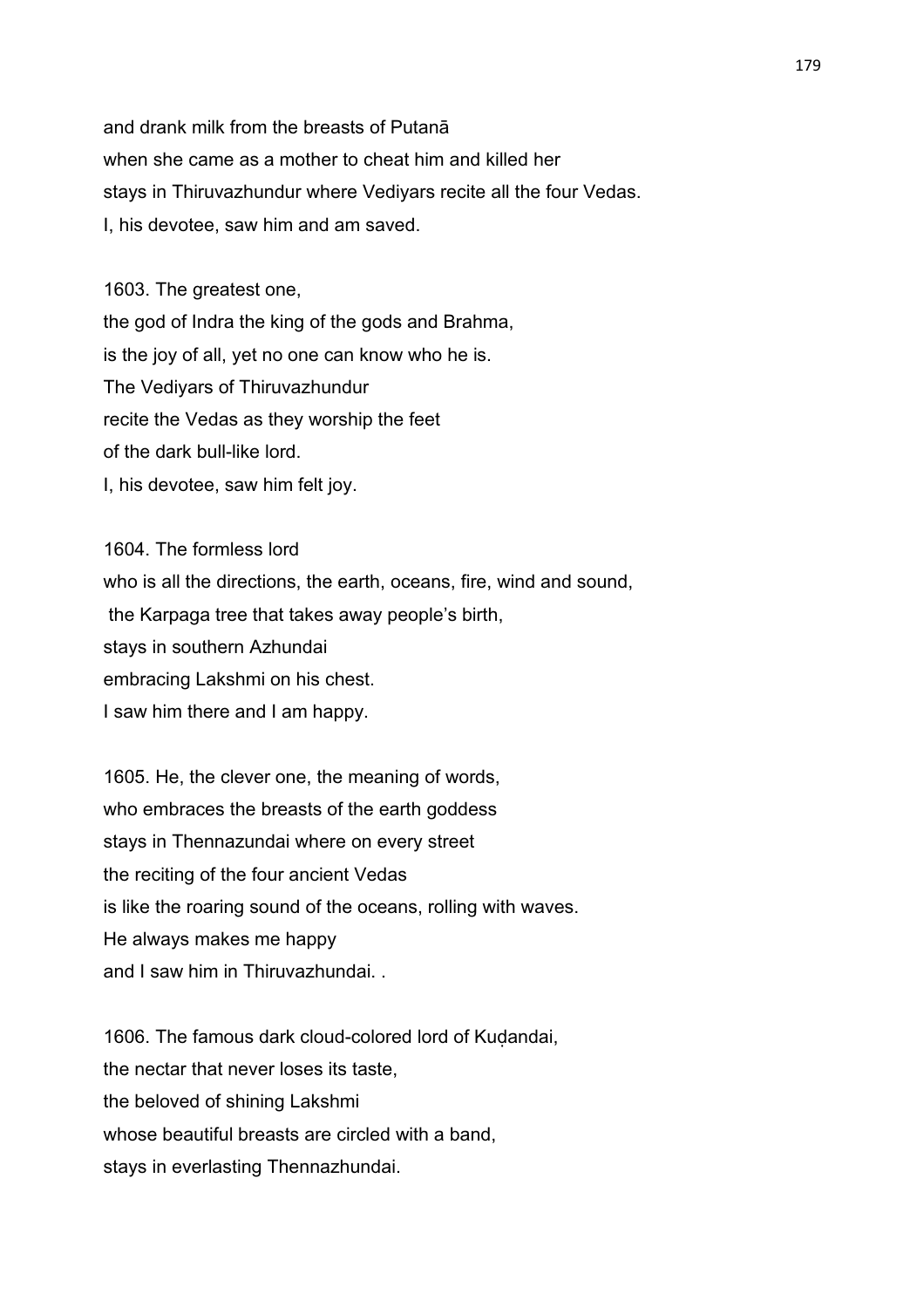I saw him and I am happy.

1607. Kaliyan, the poet, the king of beautiful Thirumangai with a long spear, composed ten Tamil pāsurams on the god of dharma who stays in Thennazundai where heroic people, strong as Murugan, live. If devotees learn and recite these ten pāsurams without mistake, they will go to the world of the sky and rule there.

### 67. Thiruvazhundur

1608. You, our lovely Kannan, the wealth of all wealth, carry a strong shining discus and embrace beautiful Lakshmi on your chest. You are the king of the gods, the unique one and you swallowed the world. Always, the feelings of the five senses enter me and torment me even one of them is enough to hurt me and so, frightened of them, I come to you, my father. You stay in Thiruvazundur facing west.

1609. You came into my heart and stay firmly there with the soft-fingered earth goddess lovely as a doll. ornamented with beautiful armlets. Dark-colored and shining as bright as a cloud, you are the Chandogya Upanishad, the Rig Veda, the Taittiriya Upanishad and the god of the Sama Veda. You are my mother, O tall Neḍumal and you stay in Thiruvazundur facing west.

1610. The lord who has long arms that carry a discus smeared with oil and a conch made me, his slave, be born in this evil world and do wrong.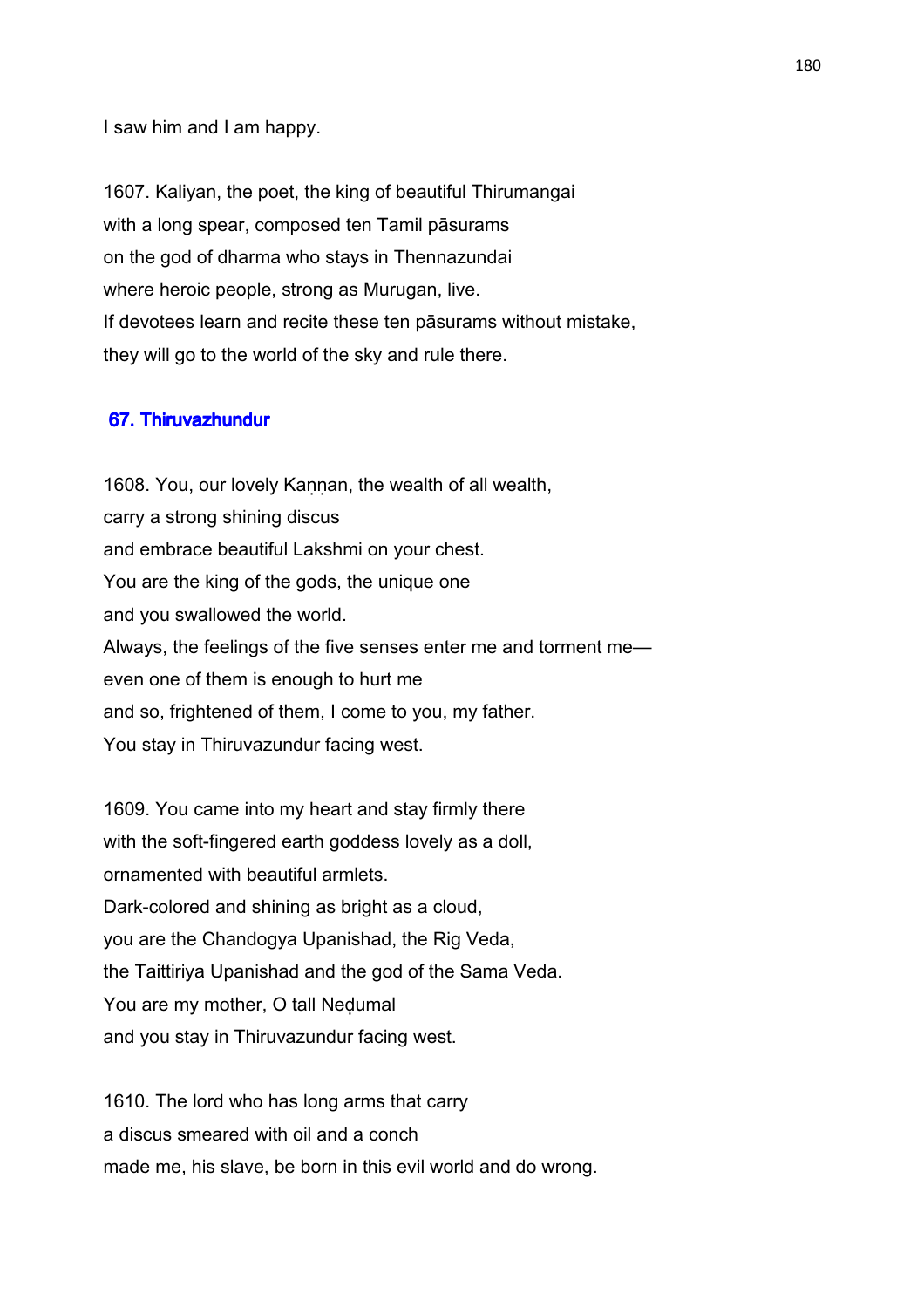The cravings of the five senses entered my heart made me proud and sinful and, afraid to enjoy this illusory life, I came to you. I do not know anything except your feet, O father who stay in Thiruvazundur facing west.

1611. You, the Mādhavan, the Madhusudanan the highest, the king of the gods in the sky, worshiped and praised by the five Pandavas, the Chola kings and all the other kings of the earth, bestow the boons that they want. I have no help but you, O man-lion, Nāraṇan, our Nambi of Naṛaiyur. You stay in Thiruvazundur facing west .

1612. You took the form of a man-lion and fought with Hiranyan and split open his chest, and as a cowherd you, the good, pure and highest god, carried Govardhana mountain to protect the cows and the cowherds. I understand the troubles of Kaliyuga and know what my fate will be. You are the world and I know nothing other than your feet, O my father, my resfuge, you stay in Thiruvazundur facing west.

1613. When you were given good yogurt and ghee you ate them and laughed, but then your mother Yasodha tied you to a mortar and you cried but you were strong enough to pull the mortar. You are a child for the people of the earth and the god of gods in the sky and you are the four yugas, Krta, Treta, Dvapara and the Kaliyuga. I know nothing other than your feet, my father who stay in Thiruvazundur facing west.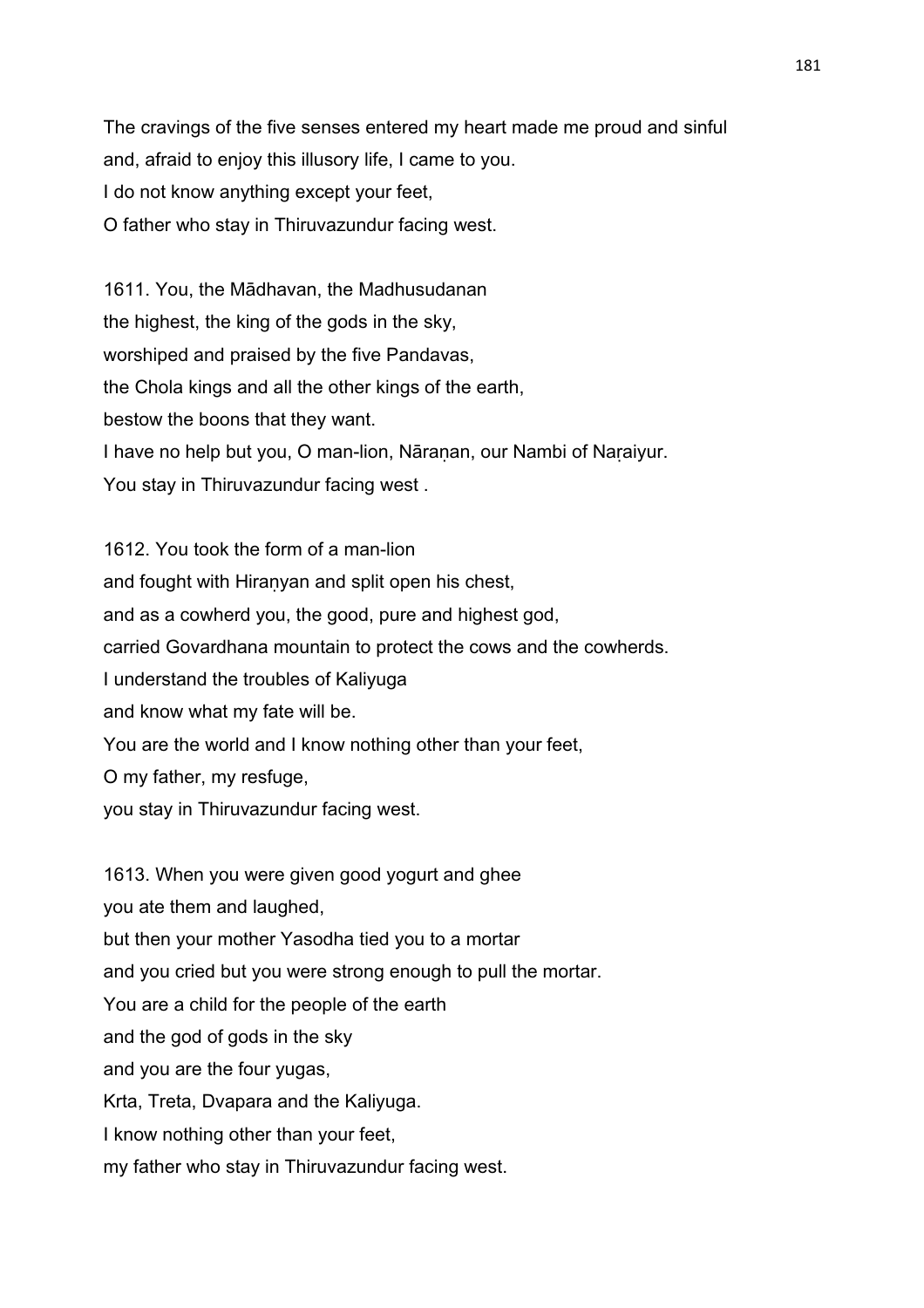1614. You, dark as a cloud and colored like the shining ocean, were angry at Hiranyan and went to him as a man lion and killed him. You, my father, swallowed all the seven worlds and you fought with the seven bulls and defeated them. I thought if I were patient and had no desire to be involved in the pleasures of the senses, they would go away but instead they hurt me and ate me up. Scared I came to you, my father, lord of Thiruvazundur facing west .

1615. You, the tall Nambi, take away the troubles of life and I stay here thinking only of you The evil pleasures of the five bull-like senses entered me but I escaped them and I have come here to your feet to worship you. Give me food and clothes and your grace and make me your devotee so that I may serve you, my father and god of Thiruvazhundur facing west.

1616. When the pleasures of the five senses took over my body and wanted to rule me, they exclaimed, "Give me food and clothes!" refusing to leave me and causing me unbearable pain. You, are the faultless Neḍumāl carrying an eagle flag and resting on the bed that is a snake spitting fire. O Thirumāl, I, your devotee, do not know what I should do now. Show pity on me and give me your grace. O my father, you stay in Thiruvazhundur facing west.

the king of Thirumangai in Thiruvali surrounded with forts, composed a pure garland of ten Tamil poems,

1617. Strong-armed Kaliyan,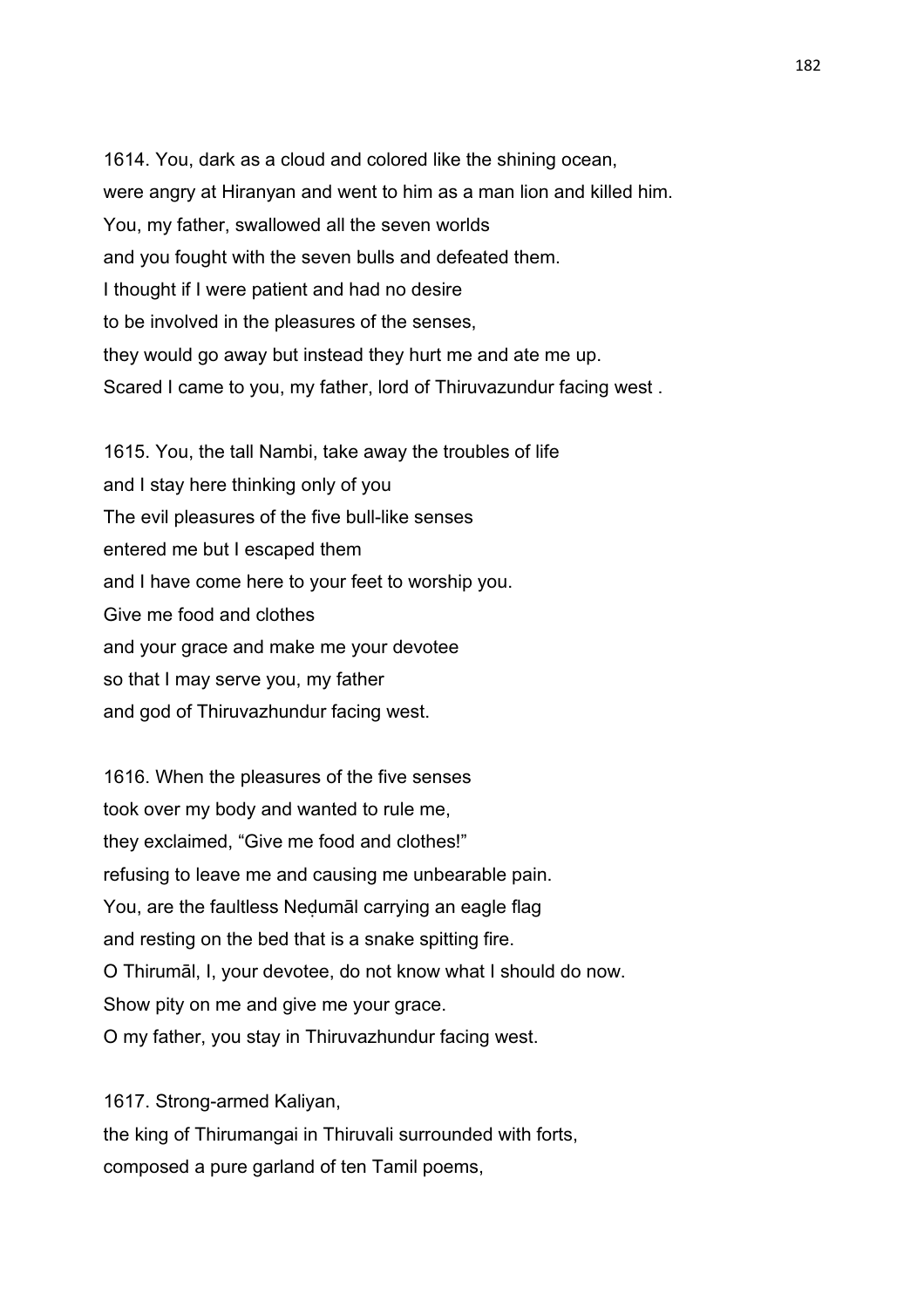a chain of precious diamonds with beautiful words. If devotees learn and recite these poems, they will happily rule the world as kings under a precious white royal umbrella.

# 68. Thiruvazhundur

1618. The Māyon who rests on Adisesha on the wide ocean rolling with waves, as Lakshmi and the earth goddess stroke his divine golden feet and sages praise him stays in beautiful, flourishing Thiruvazundur where famous learned Vediyars skilled in the four Vedas perform the five sacrifices and are as divine as Nānmuhan himself.

1619. When the eon ended and all the seven worlds were covered with darkness and the sages and the Asurans were terrified, our highest god took the form of a horse and brought all the four Vedas up from the ocean and taught them to the sages. See, the god of the gods stays happily in rich Thiruvazhundur where the ears of good paddy swing in the wind like fans and conches in the water sound and male swans sit with their mates on the lovely lotuses.

1620. When the strong crocodile caught Gajendra, the king of elephants, he called to you loudly, saying, "You are the shining light of the world, as bright as its flowers," and you, faultless, went and saved him and gave him your grace. See, you are the god of the gods and you stay happily in beautiful Thiruvazhundur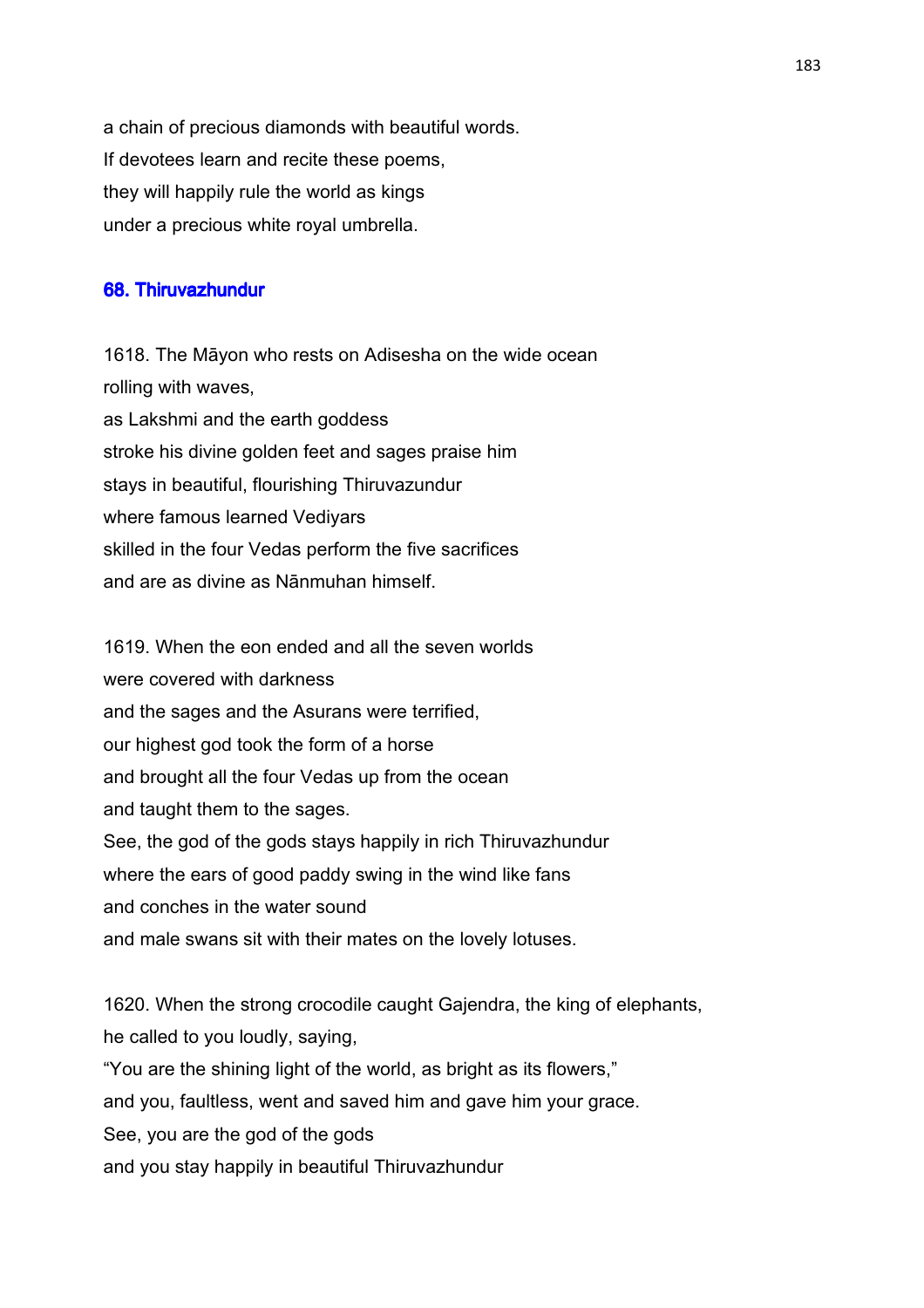where the Ponni river brings fragrant sandalwood from the mountains along with gold and jewels as it fills the fields and the channels with water and increases the richness of the place.

1621. He took the divine form of a strong-eyed boar that looked like a hill decorated with anklets and ornaments and dug up the earth and brought up the shining earth goddess on his tusks. See, he is the king of the gods who stays in beautiful rich Thiruvazhundur surrounded with water where areca nut trees grow and winged bees sing in the groves as cuckoo birds coo and peacocks dance.

1622. As a heroic man-lion he split open the strong chest of Hiranyan, and when the devil Putanā came in the form of a mother to cheat him he drank her poisonous milk and killed her. See, he is the Māyon and he stays happily in rich Thiruvazhundur where beautiful women come with their friends, their arms ornamented with round bangles, walking like swans and teaching sweet words to their emerald-colored parrots with mouths like red kovvai fruits.

1623. When the gods were afflicted by Māhabali, Thirumāl, my chief with an unmatched discus, went as a dwarf to Mahābali and asked for three feet of land, and when he received the boon, he measured the world and the sky with his two feet. He stays happily in prosperous, beautiful Thiruvazhundur surrounded with groves dripping with honey and filled with precious palaces where famous Vediyars, praised from the ancient times, recite the Vedas.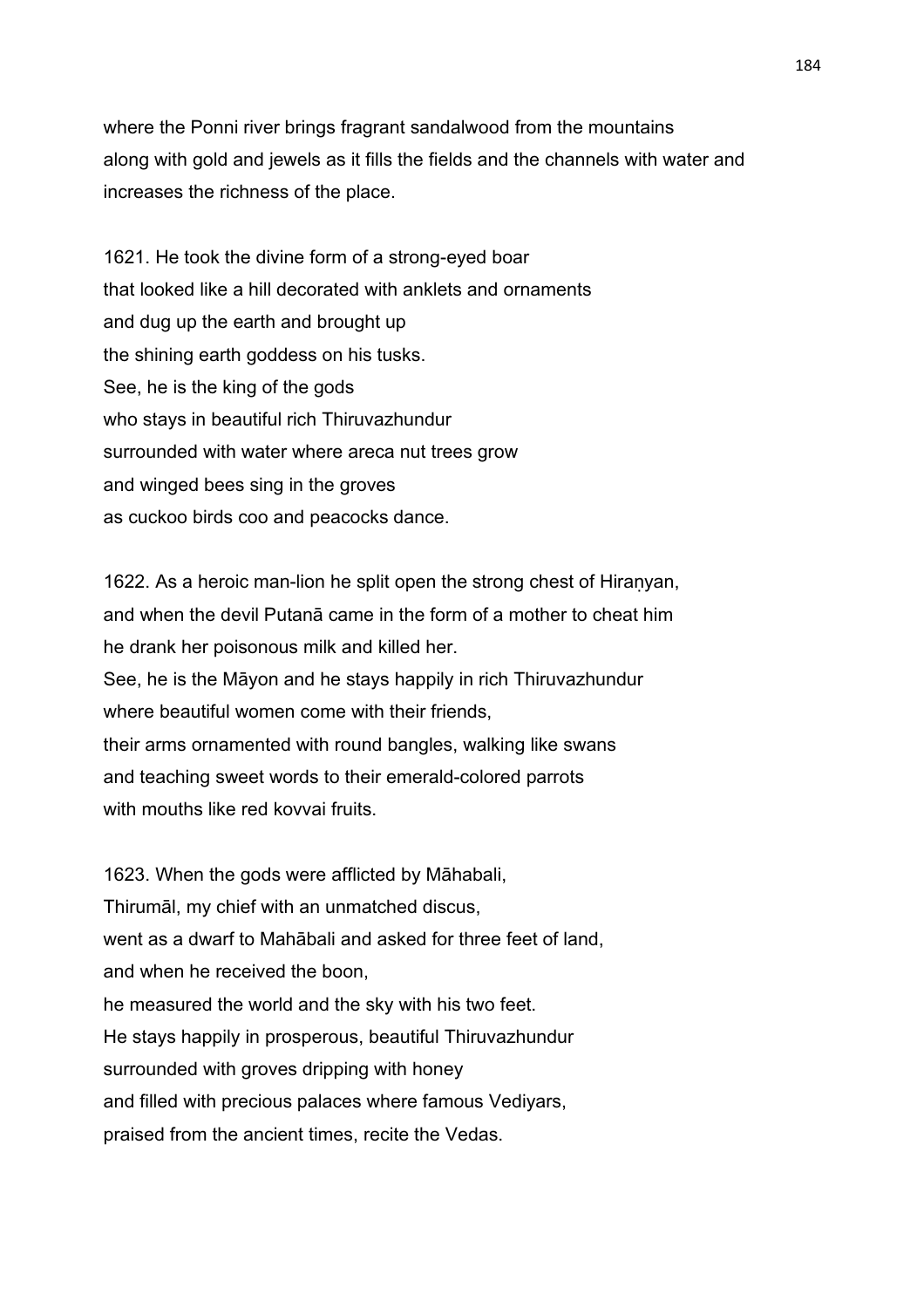1624. To bring back his wife Sita who plays with a soft ball with her hands, our lord shot his killing arrows and cut off the indestructible arms and heads of Rāvaṇa, the king of Lanka where the sun, the god of the day, cannot enter. He stays happily in rich Thiruvazhundur where good-natured Vediyars, skilled in pure Tamil and the northern arts, perform sacrifices with rising smoke and resemble Nānmuhan himself.

1625. The Māyon broke the tusks of the elephant Kuvalayābeeḍam and killed it, conquered the young seven bulls, danced the Kuravai kuthu dance and ate the yogurt and butter that Yasodha kept, her hair adorned with fragrant flowers. He stays happily in rich Thiruvazhundur surrounded with precious golden walls and groves where banana and shining puham trees flourish everywhere and red corals and emeralds are bountiful.

1626. See, the tall wide-shouldered lord, the god of the gods, famous and victorious holding a discus in his beautiful hand, fought with the evil Kamsan and conquered the wrestlers sent by him, fought with the strong elephant Kuvalayābeeḍam and killed Sakaṭāsuran when he came as a cart. He stays happily in beautiful rich Thiruvazhundur with (ceeTeeru) groves and beautiful streets CHECK where the porches are studded with jewels and lovely women adorned with flowers in their hair learn dancing on those porches at festival times.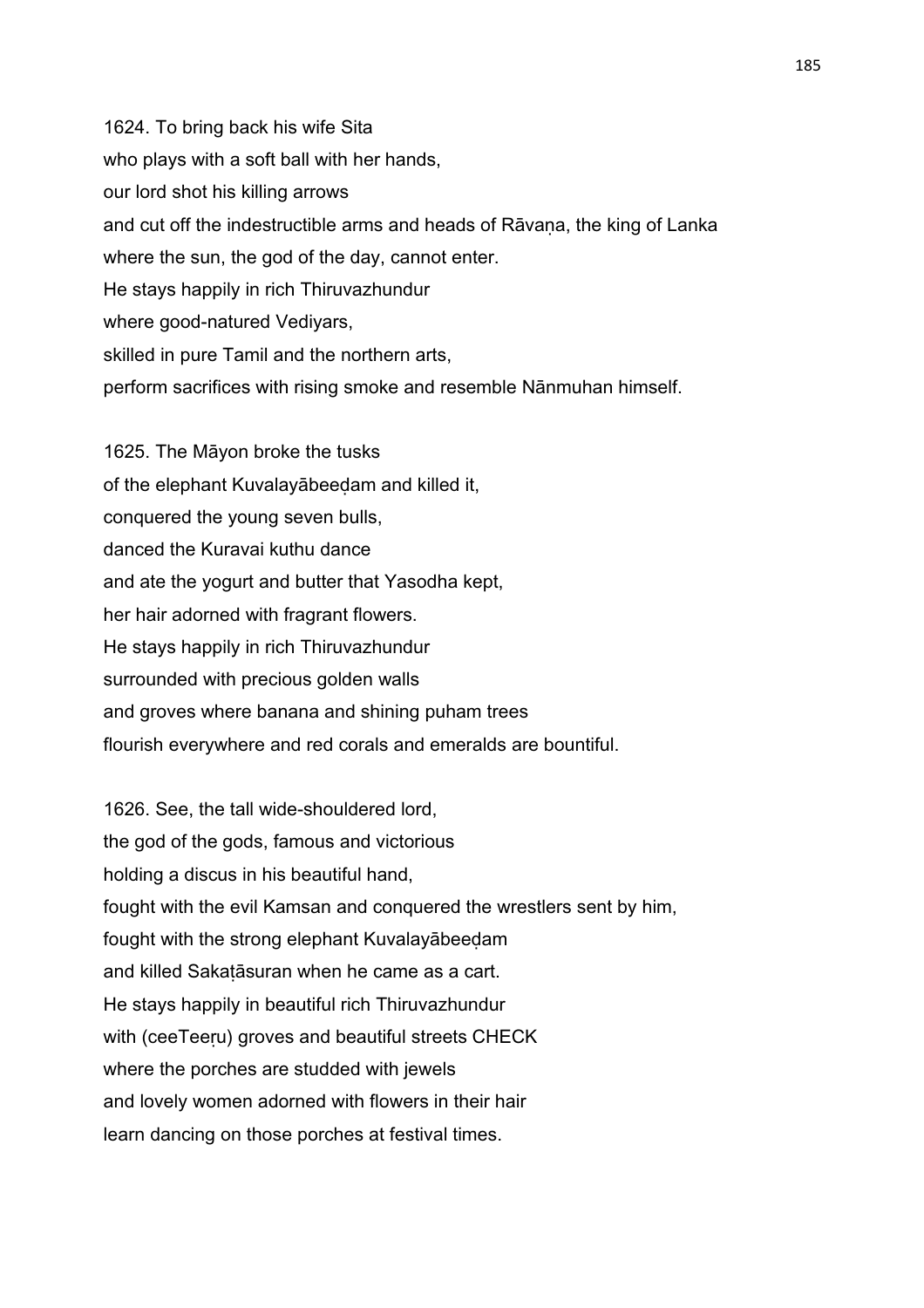1627. He, the highest god and the king of the gods, who took the forms of a boar, a fish, and a man-lion and created, protected, swallowed and spat out the world stays in Aniyazundur happily while Indra, the king of the gods, Nānmuhan and Murugan worship his feet. Kaliyan the poet, the strong king of Thiruvāli with a long spear composed ten musical pāsurams on the god of Aṇiyazhundur. If devotees learn and recite these ten pāsurams well they will be like gods and rule this world surrounded by the sounding oceans.

# 69. Thiruchirupuliyur

#### 1628. O devotees!

Think of removing evil thoughts from your mind and worship the ankleted feet of the lord who stays in your heart and in the temple Salasayanam in Chirupuliyur where the clear waves of the ocean bring shining jewels and spread them on the beaches. Think of him.

1629. Do not listen to the preaching of the Jains who vow to wander on the streets and beg for rice and porridge. Come and worship the feet of the god, the dwarf who stays in the temple in Salasayanam in Chirupuliyur where renowned Vediyars recite the Vedas and worship his feet.

## 1630. O devotees,

worship the lord and he will remove your bad karma. I think of nothing even for moment except the feet of the god of Salasayanam temple in Chiṛupuliyur surrounded with water, fields,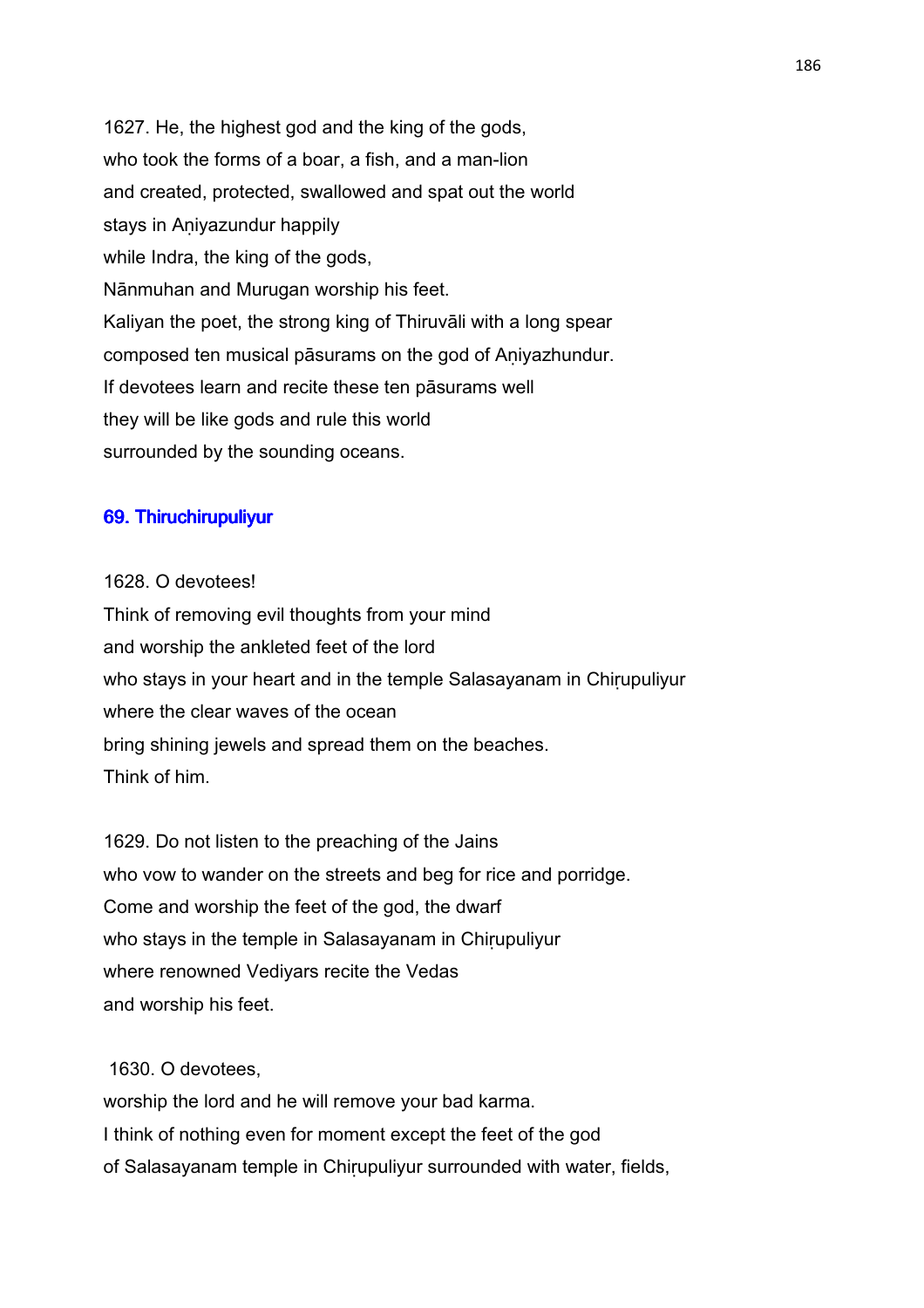and groves where winged bees swarm.

1631. Thirumāl, the lord of Indra the king of gods, who keeps with him the axe-carrying Shiva with the moon that floats in the sky in his matted hair stays in the temple Salasayanam in Chirupuliyur surrounded with groves dripping with honey. I do not know anything but the feet of him, the cowherd.

1632. The place where the gods in the sky come to pray and say, "Our father, give us your grace so we will not reach cruel hell" is the temple of Salasayanam in Chirupuliyur where lovely lotuses bloom in rolling waters. O lord with lovely lotus feet, give me, your slave, your grace.

1633. He stays in the temple Salasayanam in Chirupuliyur surrounded with flourishing fields where dark neelam, ambal and lotus flowers bloom with kazhyneer flowers like the beautiful eyes, mouths and faces of lovely women. If devotees worship the god and bow to his divine feet they will not know trouble.

1634. O Māyan, you stay in the cool Thirumalirunjolai hills that rise to the sky. Tell me, are you in the four Vedas? Are you in the temple Salasayanam in Chirupuliyur where Vediyars make fire for their sacrifices? Are you in the hearts of your devotees? I do not know.

1635. O lord, you are pure. You rest on five-headed Adishesha on the ocean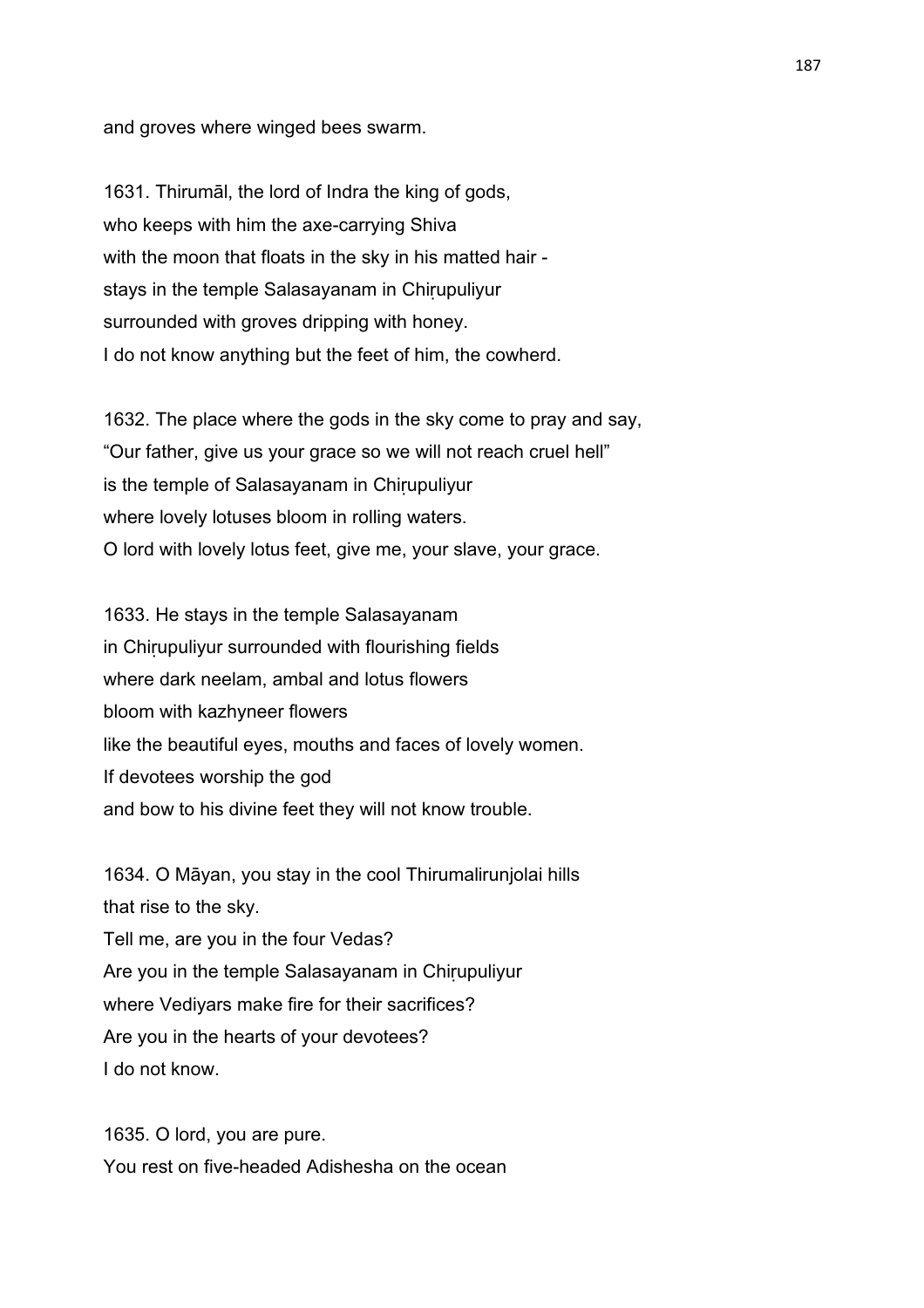and in the temple Salasayanam in Chirupuliyur where parrots repeat the words that beautiful girls teach them. I want to control my mind that dwells on women with lined kohl-darkened eyes that are like lovely neelam blossoms and so I come to worship your ankleted feet to escape my desire.

1636. You have the color of a lovely dark cloud, the form of fire, of cool water, of a large mountain and of all other things, and you have your own form that no one else has. You, sweet as the nectar in the milky ocean, stay in the temple Salasayanam in Chirupuliyur embracing Lakshmi, the goddess of wealth. Your feet are my refuge.

1637. Kaliyan the chief of Thirumangai surrounded with flourishing fields composed a Tamil garland of pāsurams with music, praising the dark cloud-colored god of the gods of the Salasayanam temple in Chirupuliyur that has long beautiful streets. If devotees recite these pāsurams and worship the lord the results of their karma will be removed.

# 70. Thirukkann amangai (Bhakthavatsala Perumal & Abhisekhavalli)

1638. I searched for him and in Thirukannamangai I found the lord who is the large ocean, a heroic bull, female and male, the results of tapas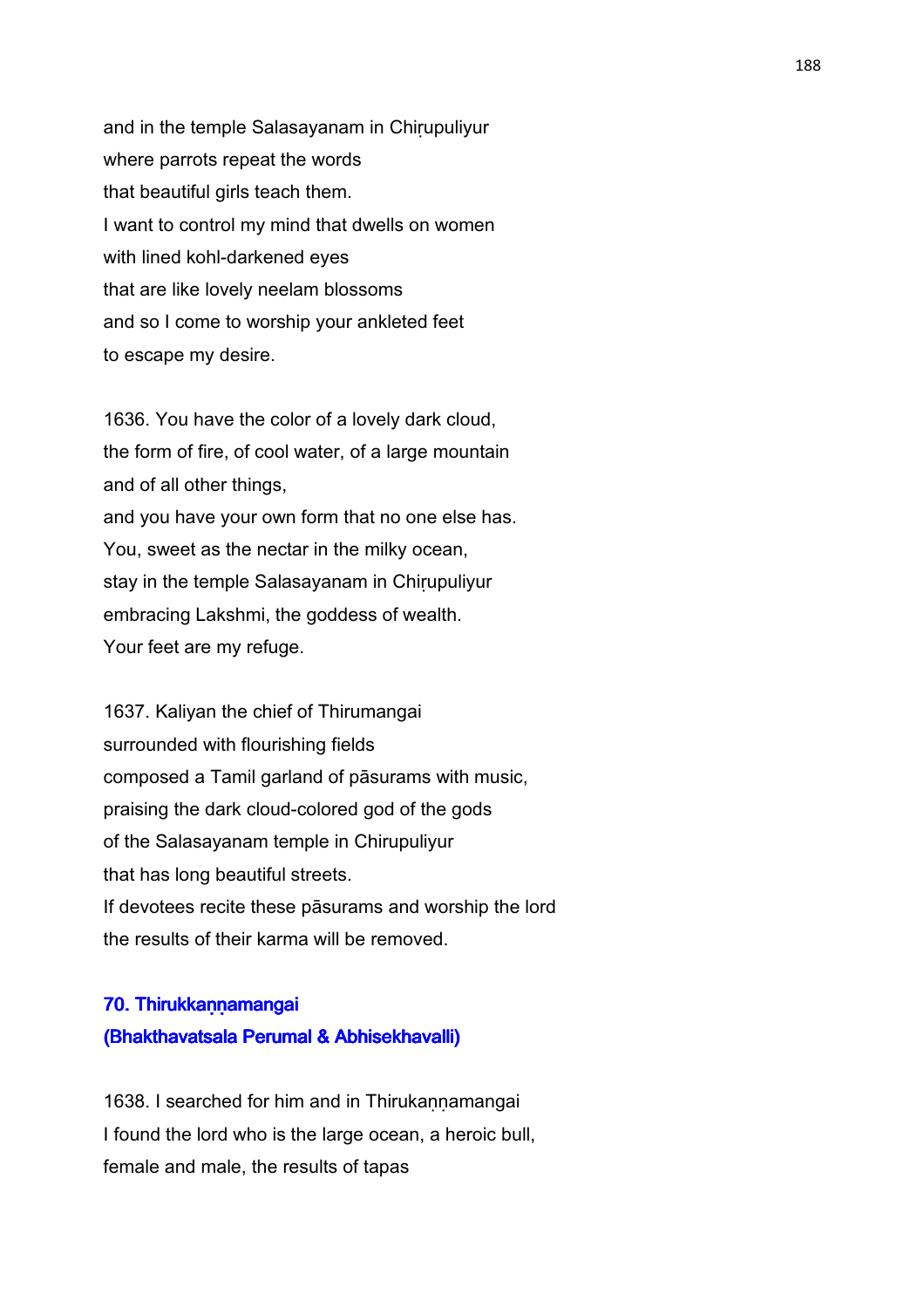who gives endless grace to the sages, a precious chain of pearls, the soul of his devotees, the desire in my mind, a lovely bud, a fragrant blossom and as sweet as a fruit and sugarcane.

1639. Thirumāl who is truth and falsehood and the result of true tapas gives moksha to all. He, the dark ocean-colored one with a conch in his hand is the Māyan who lay on a banian leaf. He is yesterday, the afternoon of today and tomorrow and the months and years. I found him, sweet as jaggery, as sugarcane, and as its juice in Thirumangai.

1640. Our Esan with a wonderful nature gives us his grace and happily keeps on his body Shiva with the beautiful fragrant-haired Girija, the daughter of Himavan. He shines on the peak of the northern mountain where the cool moon floats in the sky. I searched for him who is night and day and found him in Thirukannamangai. We all love and worship him.

1641. He, the young Māyan who drank poisonous milk from the breasts of the devil Putanā and is worshipped by sages with minds devoid of confusion, stays in Thirukkovalur surrounded by walls and backwaters. He, my father, the shining light whom the Vediyars keep in their minds, is my refuge when I grow weak and my jewel and treasure when I am poor. I searched for him and found him in Thirukannamangai.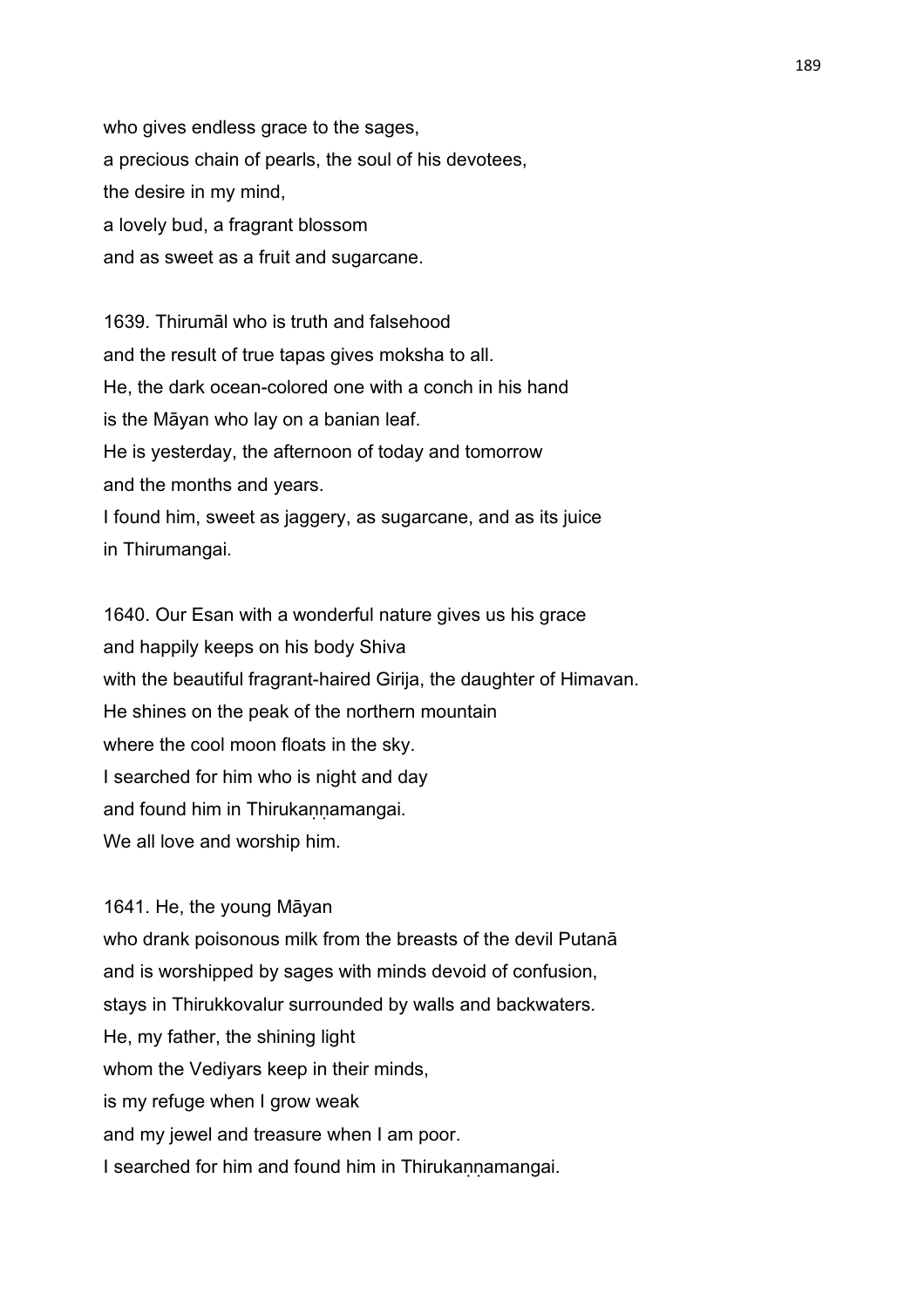1642. I searched for him who is wind and water and found him in Thirukaṇṇamangai, the omnipresent lord of the Himalayas, strong as a bull, our strength and the cure for our future, and the giver of moksha for his devotees. The lord with a discus in his hand who is Yama for his enemies stays in Thirunindravur, shining like a large beautiful jewel mountain and a string of precious pearls.

1643. The lord who carries a discus in his hand, is a bright precious coral, a pot where jewels are stored, the beloved of beautiful Lakshmi all the seven worlds and the end of the eon. He taught the Vedas to the sages and fought and destroyed the Asuran that came as a horse. I found him in Thirukannamangai surrounded with fields where kazhuneer flowers bloom.

1644. The divine god of the gods, the best among the three gods, is a shining light, fire, water the sky and the earth. He killed the Asuran who came as a horse and when he took the form of Mohini, Shiva fell in love with him. I found him, the father of Nānmuhan, who is in the thoughts in the minds of all in Thirumangai surrounded with groves swarming with bees that sing as they drink honey.

1645. He is like an angry elephant threw the Asuran that came as a calf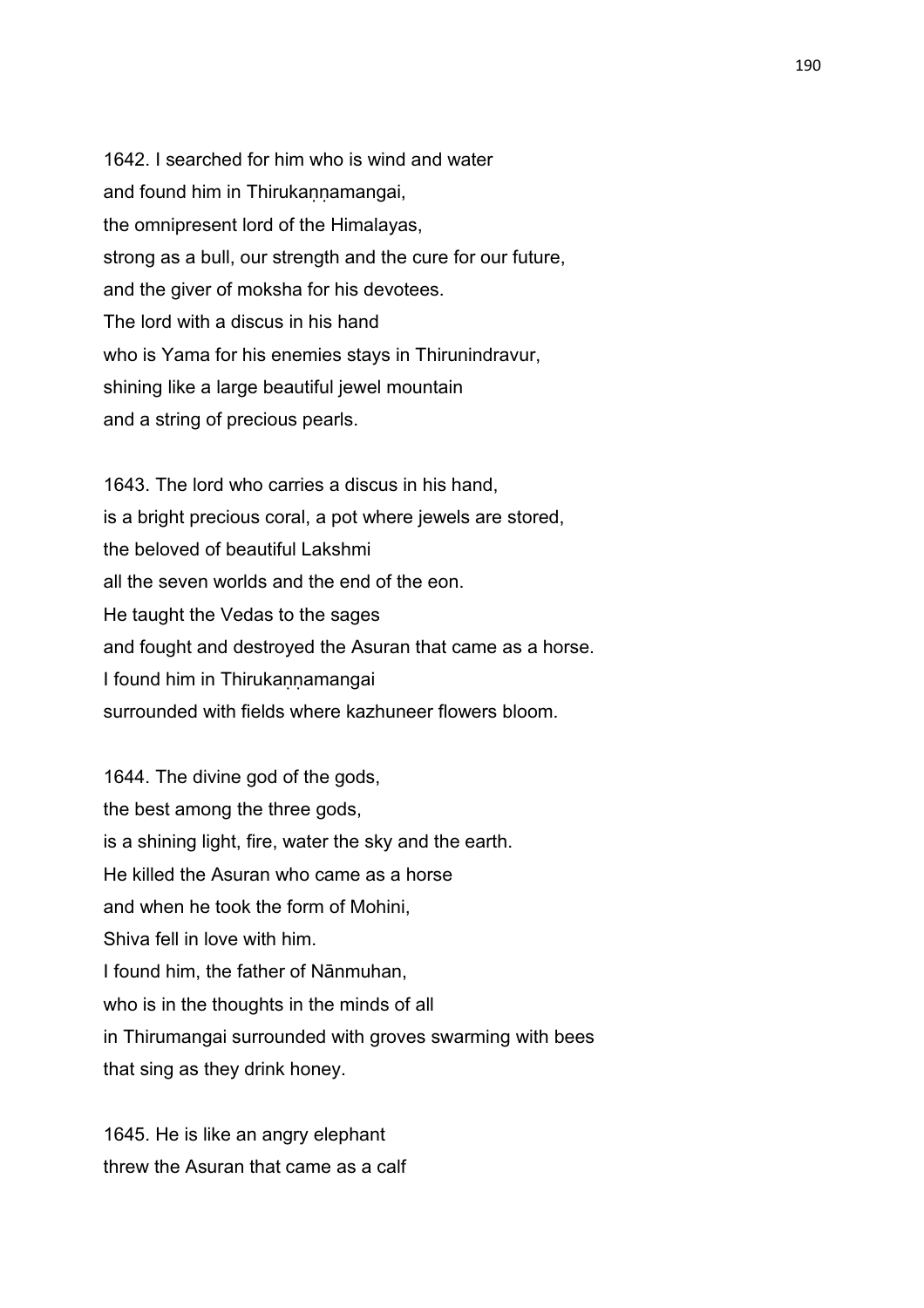at the vilam fruit that was an Asuran and killed them both, drank the milk from the breasts of the devil Putanā, killed the Rākshasa Rāvaṇa, the king of Lanka who carried a strong sword, and cheated Kamsan and killed him. He is our nectar, our Nambi who protects his loving devotees, and I found him in Thirukannamangai.

1646. Thirumāl is music and its sweetness, the butter in milk, the sky, shining light, the brightness of a lamp and sacrifice. He, the dark one, is the earth, the mountains and the waves on the ocean, the beautiful moon that rises in the evening, and the eyes of the Vediyars. I found him in Thirukannamangai and my eyes enjoyed him.

1647. Kaliyan composed ten beautiful Tamil pāsurams describing how he found the god of Thirukannamangai. If devotees recite these pāsurams they will reach heaven in the sky where the moon floats, become gods and find joy. O Kannan with a white conch in your hand, if I may say what I really think, if you wished, even you might learn these pāsurams of Kaliyan and understand them.

# 71. Thirukaṇṇapuram

1648. My daughter's breasts have become pale.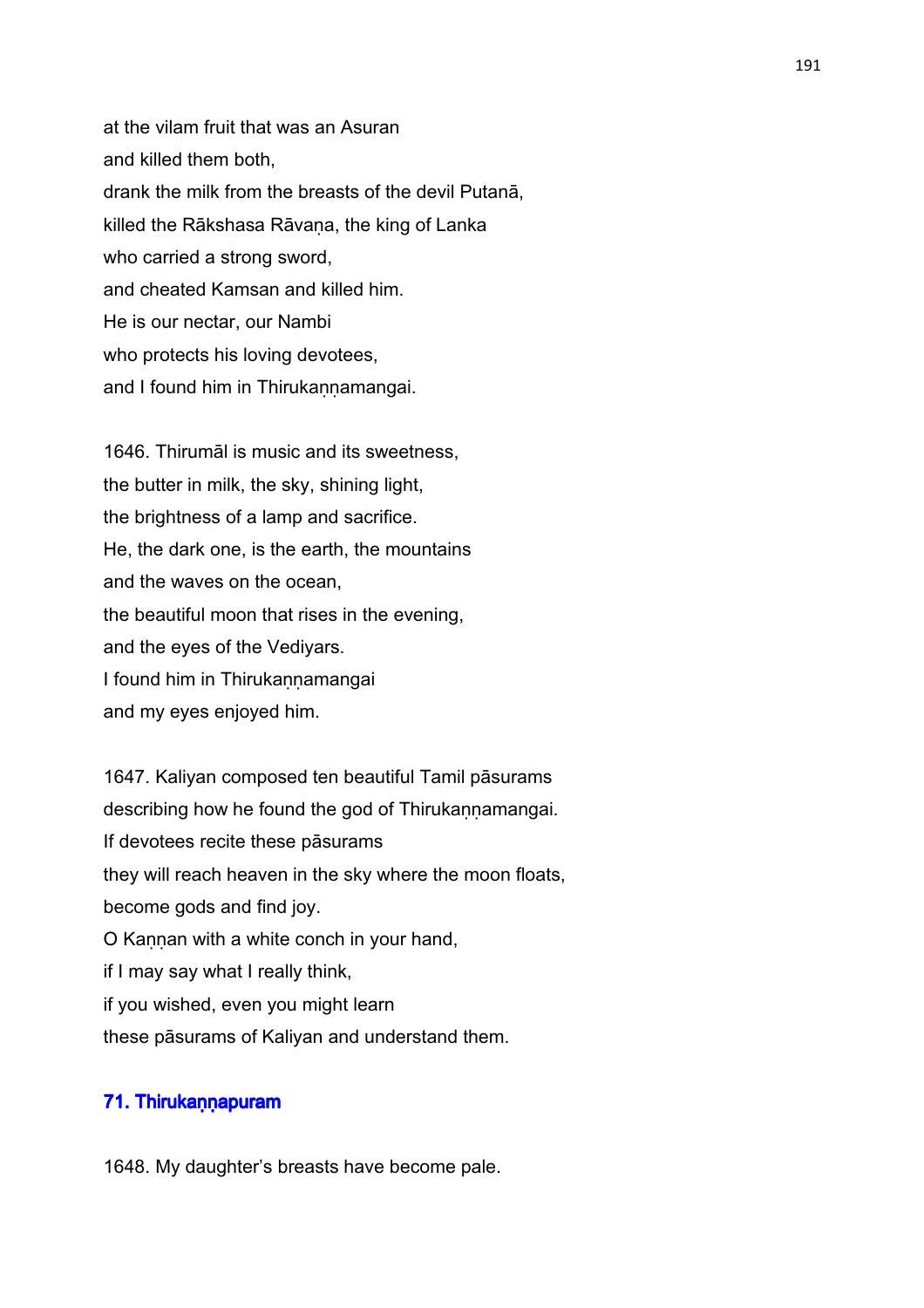She is in love with the ocean-colored god and she says, "A bow, a shining golden discus, a strong sword called Nandaham and a white conch!" She says, "Look, unlike his enemies, he has four arms strong as mountains." Did she see the god of Kannapuram where good Vediyars live reciting the beautiful Vedas?

1649. My daughter says, "Carrying a bow in his hands, he fought with his enemies and conquered them." She says, "In one hand he carries the golden discus that destroyed his enemies when they came fight him." She says, "There is no one equal to you, and you are my dear god." Did she see the dear dark mountain-like god of Kannapuram?

1650. My daughter says, "He wears a thulasi garland on his crown studded with precious diamonds." She says, "He wears beautiful shining emerald earrings on his ears, and a golden chain studded with precious diamonds shines on his chest." The dear god stays in Kannapuram surrounded with mighty walls. Did she see him there?"

1651. My daughter says,

"On his chest he wears a cool thulasi garland where bees swarm. My dear god who rides on an eagle broke the tusks of the elephant Kuvalayābeeḍam. See, he has a beautiful mouth red as coral." Did she see the god of Kannapuram where dark clouds in the sky roar?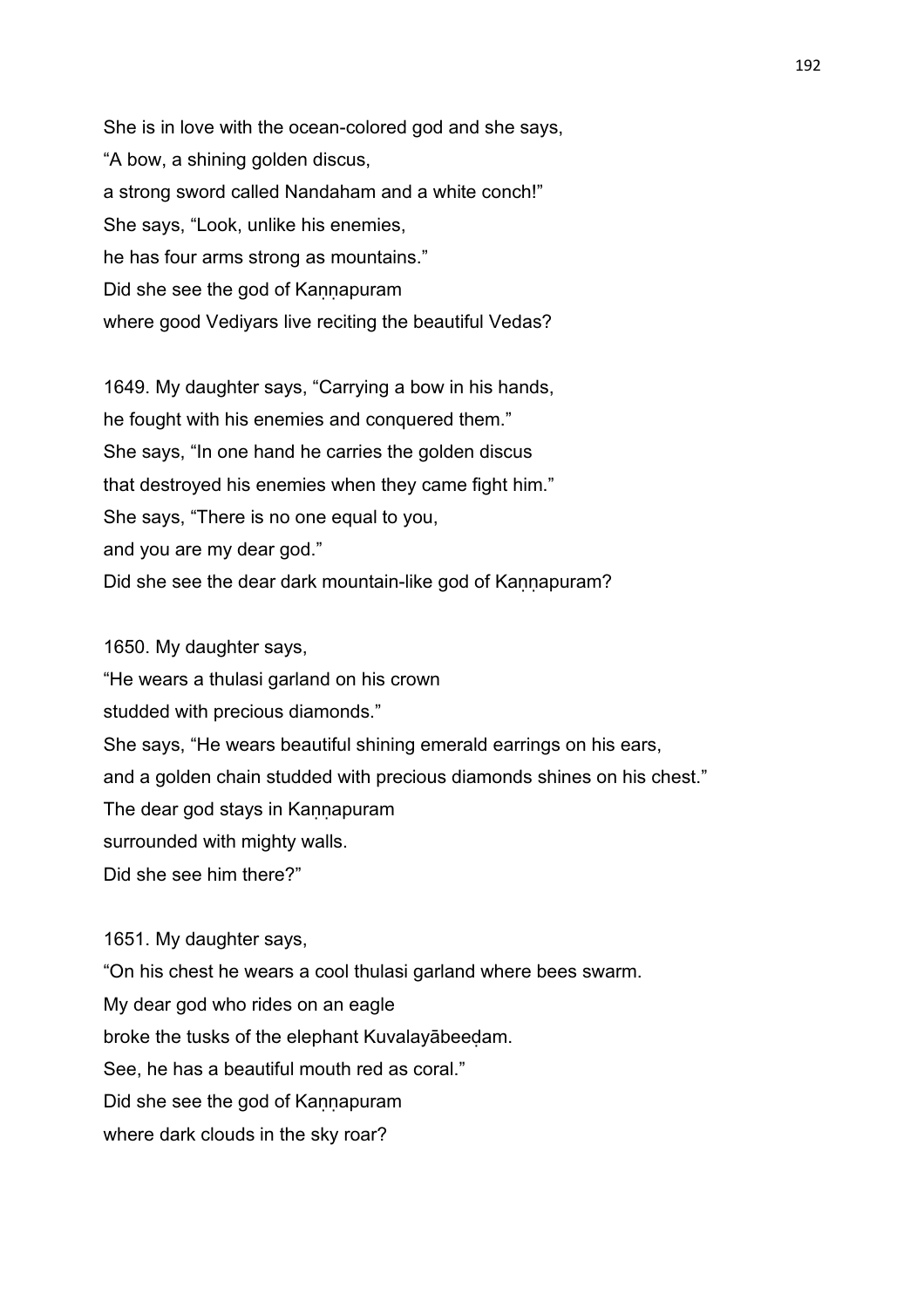1652. My daughter says, "He has beautiful lotus hands and feet." She says, "The beauty of his precious crown and his golden ornaments doesn't go away from my mind." She says, "He has the long lovely-eyed Lakshmi on his mountain-like chest." Did she see the dear god of Kannapuram where fragrant lotus flowers bloom dripping honey?

1653. My daughter says, "He has a thousand names. He is generous, he is generous!" She says, "His ears are decorated with beautiful emerald earrings and he has eight arms." She says, "He has the color of a dark cloud that pours rain. He is like a tall mountain." Did she see the dear god of Kannapuram surrounded with flourishing fields?

1654. My daughter says, "He is wearing a red garment tied with a belt." She says, "His two fair beautiful feet and lovely hands are like lotuses." She says, "He has a dark sapphire-colored body. Is it emerald or is it a dark cloud?" Did she see the dear god of Kannapuram, where Vediyars live lighting sacrificial fires?

1655. My daughter says, "He comes riding on a victorious eagle in the middle of a mandram in the village." She says, "For Indra himself who conquers all in battles, he is Indra." She says, "Couldn't we born as women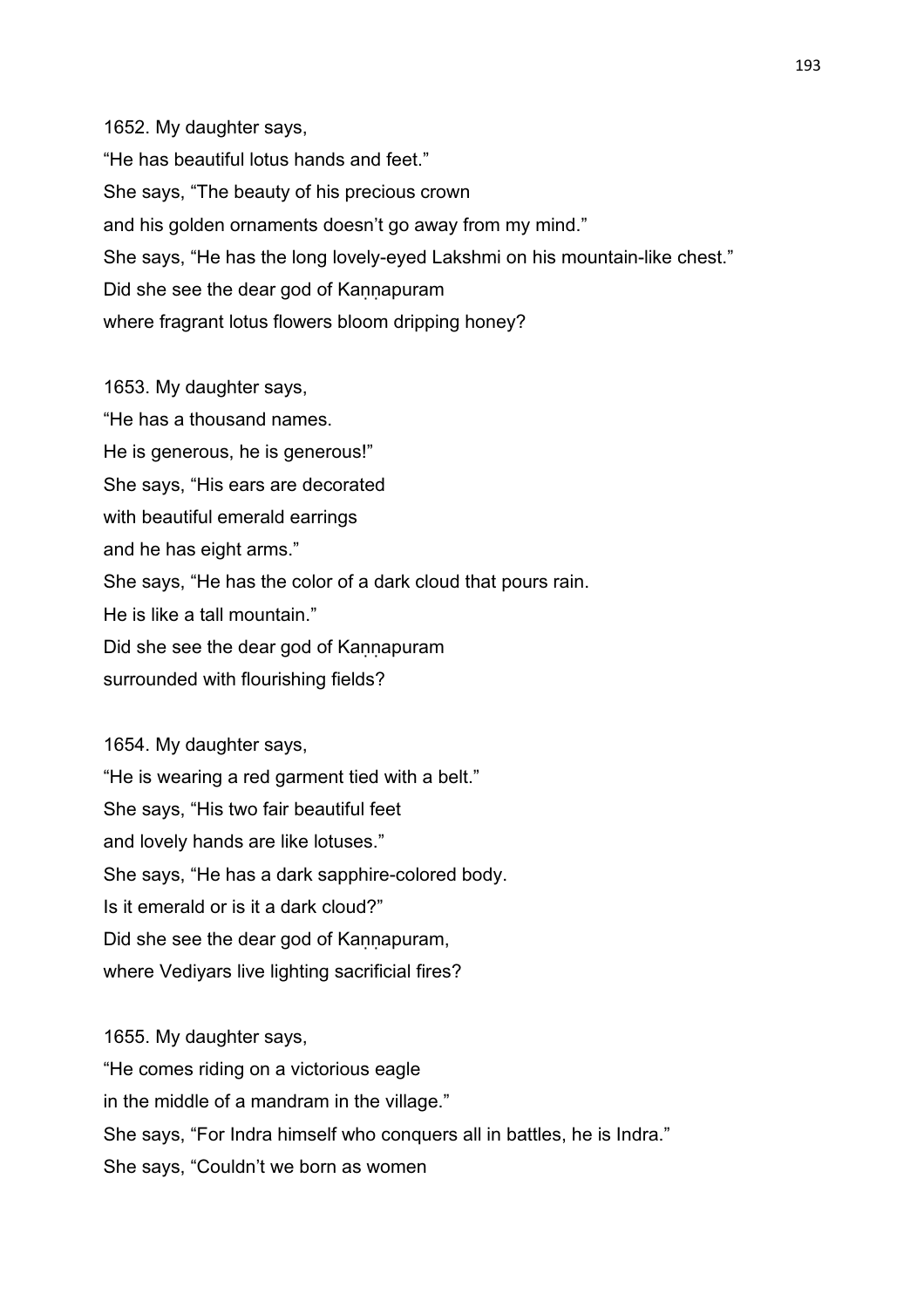have the fortune of embracing his chest?" Did she see the dear god of Kaṇṇapuram where Vediyars, scholars of the Vedas, live?

1656. My daughter says, "His shining crown is adorned with fragrant garlands swarming with bees." She says, " I love him so much that I will not be separated from him even a moment." She says, "Where did I see him before?" repeating the same question again and again. Did she see the dear god of Kannapuram that attracts everyone's mind?

1657. Kaliyan the poet composed a beautiful garland of ten Tamil pāsurams on the god of Thirukkannapuram surrounded by a fragrant forest with good trees describing how a mother is worried that her daughter with soft doe-like eyes has fallen in love with the god and wonders whether she has seen him. If devotees learn and recite these pāsurams they will go to the golden world where the Karpaga tree blooms and stay there as famous kings.

# 72. Thirukkann apuram

1658. Her mother says, "O faultless god of the gods with the lovely color of a precious jewel who know everything, my daughter worships Kannapuram surrounded with crashing water. Is she a thief like you? Is it right for you to make her bangles grow loose?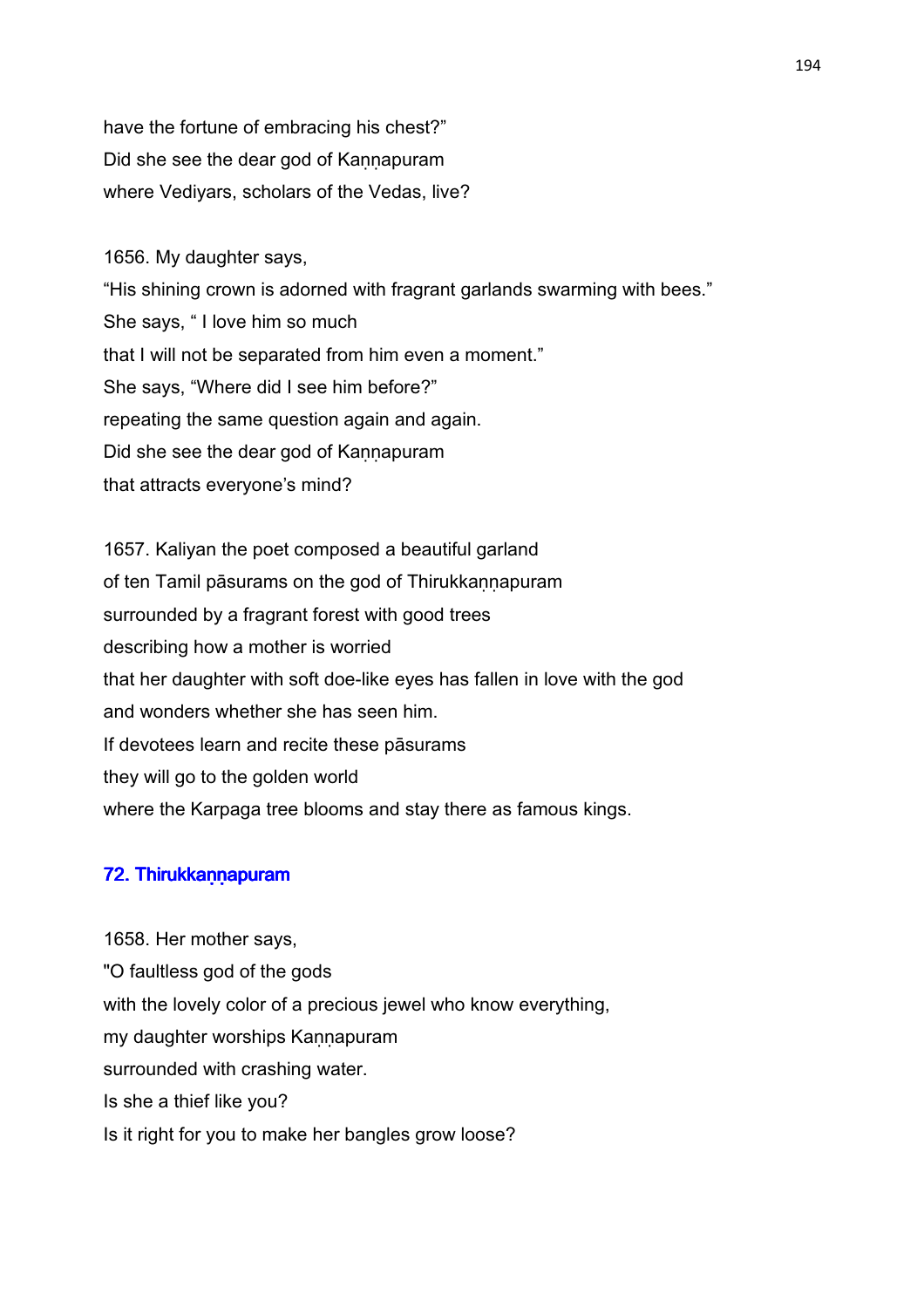1659. "My daughter stands in the courtyard where the bright moon shines and looks around and points to Kaṇṇapuram and says, 'See that!' She loves that Pananār so dearly and she is not ashamed to express her love for him. Surely she wants to go to Thirunaraiyur."

1660. "My daughter prattles and says, 'Thiruvenkaṭam is a mountain filled with divine waterfalls that flow with abundant water,' and she asks, "Where is Meyyam?" and says, 'Kannapuram has excellent fame.' Her heart melts with his love and she grows weak. What is this?"

1661. "My daughter doesn't eat all day. She doesn't sleep. She is innocent and young, not old enough to fall in love yet. He is worshiped by all in Kannapuram. How could she fall in love with the dark ocean-colored Kannan? Why does she do this?"

1662. "My lovely daughter worships Kannapuram where Kannan stays. When she says, 'I am a girl and I love the god,' she is telling the truth. Perhaps if she hears someone tell her how he stole and ate butter and how Yashoda tied him to a mortar, the pallid color of her body will change back to normal."

1663. "My daughter says, 'I came to Thirukannapuram from Thirumalai in the north to be with the lord.' My beautiful daughter is innocent.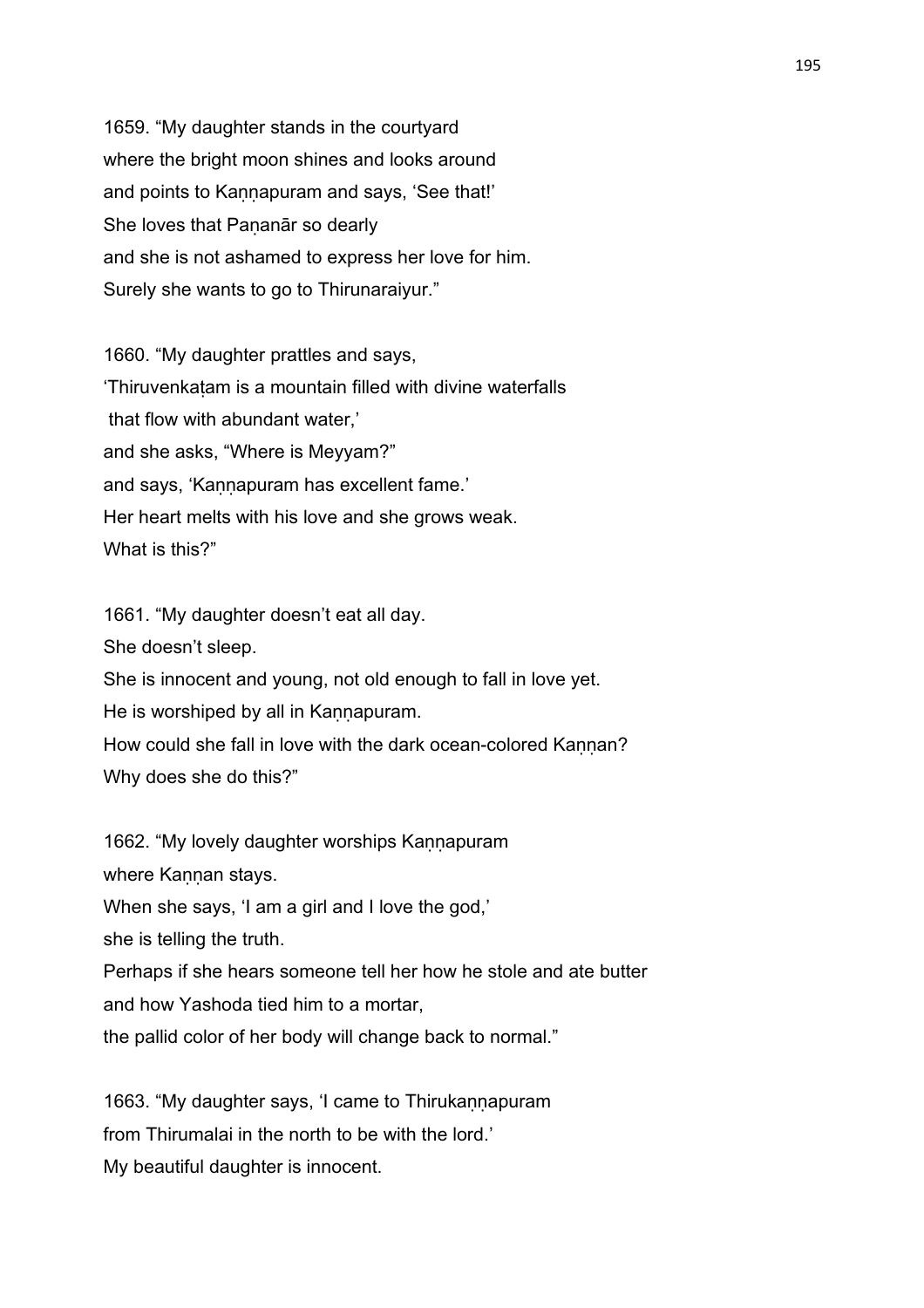Does she owe him anything? She cannot sleep at all."

1664. "If my daughter hears the sound of the rolling waves of the ocean or sees the cool moon that shines bright she feels distress. She has been suffering like this for many days. She always says her only wish is to go to ancient Srirangam where the god stays who split open the mouth of the Asuran when he came as a horse."

1665. "All devotees go to Thirukkannapuram to worship your feet and you protect them. My daughter sees that and wants to go there and worship you. The jewel-like body of my innocent daughter with hair that swarms with bees has grown pale. Do you think it is right to make her suffer like this?"

1666. "My daughter does not have all her teeth yet. Her hair has not yet grown thick and you can't say that she understands things. What can I do? She wants to see the god in Thirukkannapuram filled with groves blooming with flowers that drip honey. How can I think this child is really innocent?"

1667. Kaliyan, Yama to his enemies, praised by all the people of the world, the king of Thirumangai filled with clouds in the sky composed ten wonderful divine pāsurams. If devotees learn and recite these pāsurams they will live long with fame on this earth surrounded with oceans.

# 73. Thirukkann apuram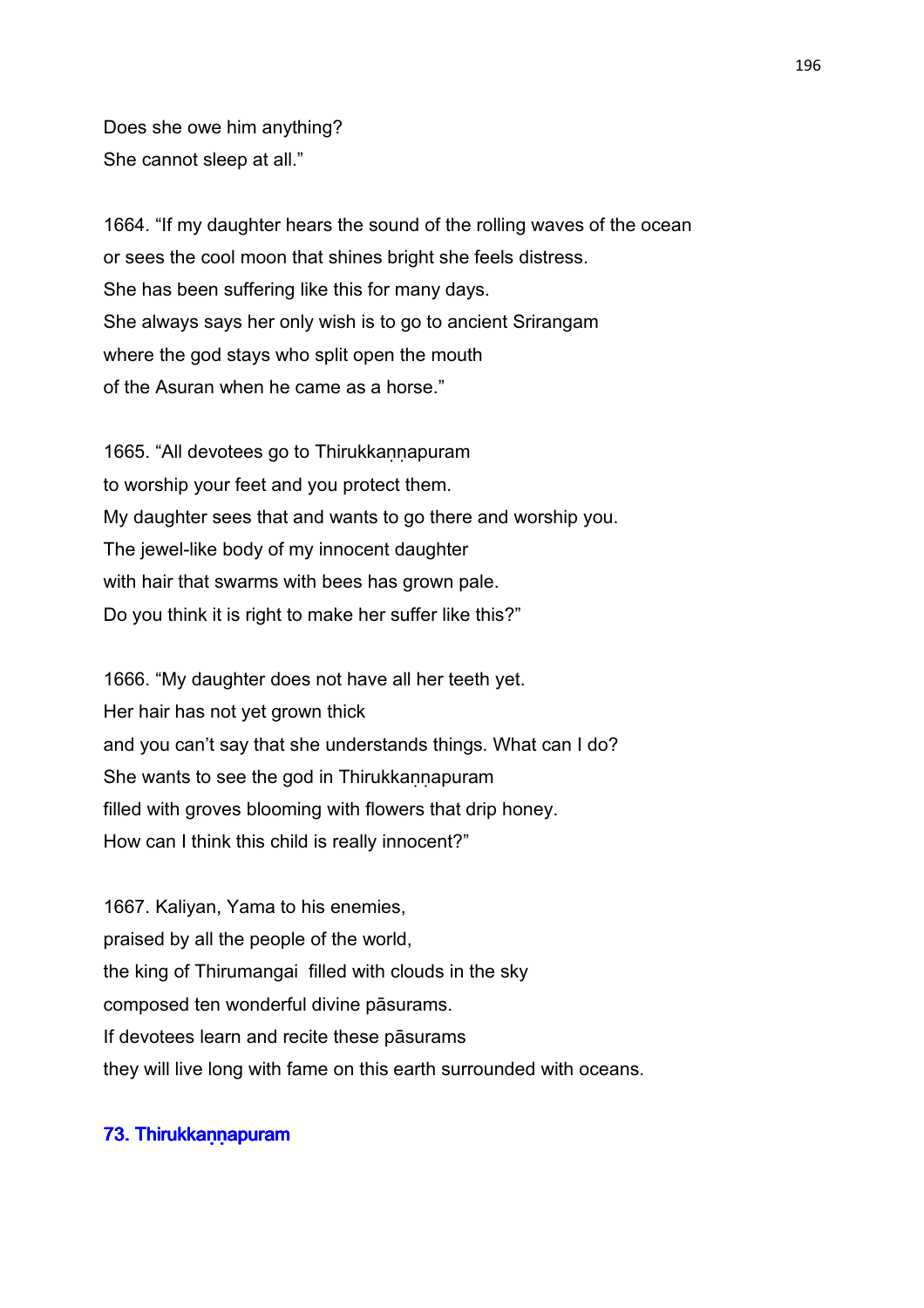# She says,

"My bangles grew loose and fell from my arms because of him who wears a fragrant thulasi garland, and carried Govardhana mountain with his strong mountain-like arms. He stays in Thirukannapuram surrounded by the ocean where waves roll and bring curved conches, precious corals and creepers and leave them on the banks."

#### 1669. She says,

" My bangles grow loose and fall from my arms because I love him who rests on the ocean on the snake bed of Adisesha, and who terrified the elephant Kuvalayābeedam that had small heroic eyes and shed rut like rain and broke its tusks. He stays in Thirukannapuram filled with beautiful palaces where the smoke of fragrant akil wood rises up and touches the top of the hills where clouds float in the sky."

#### 1670. She says,

"My tight bangles grow loose and fall from my arms because I love the lovely-eyed lord who fought and killed the seven strong-eyed bulls to marry Nappinnai and who was happy to remove the curse of the cool moon. He stays in Thirukannapuram where the moon rises and moves through the thick clouds above the decorations on the tall tops of the beautiful palaces studded with shining jewels."

## 1671. She says,

"My golden bangles grow loose and fall from my arms because I love the lord who was tied to a grinding stone by the lovely-armed cowherdess Yashoda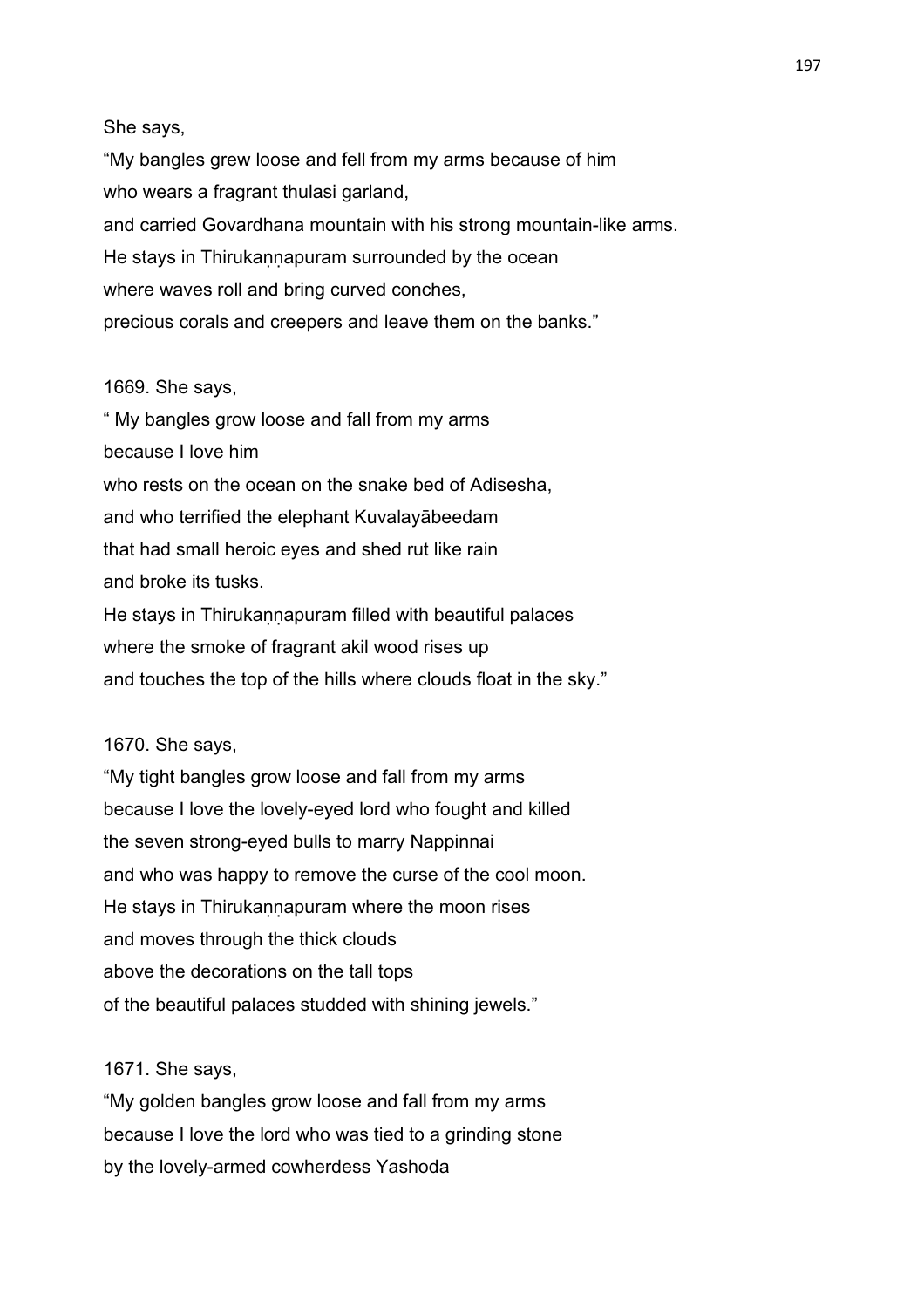when she became angry with him.

He pulled that stone, going through and destroying the marudam trees whose form the Asurans had assumed.

He stays in Thirukannapuram with long streets surrounded by strong walls and fragrant groves where groups of beautiful peacocks dance."

#### 1672. She says,

" My curved bangles grow loose and fall from my arms, for the lord who, as a little boy Kannan, ran around wiping his mouth when his mother Yashoda chased him with a small stick because he has stolen yogurt and eaten it. He stays in Thirukkannapuram where Vediyars make fires, perform sacrifices and recite the mantras of the Vedas."

# 1673. She says,

"My shining bangles grow loose and fall from my arms, because I love the dear lord who fought with Hiranyan, split open his chest with his strong nails and destroyed his strength. He stays in Thirukkannapuram where tall fragrant petaled thāzai flowers grow on the dunes and the corals left by the river shine like blinking eyes."

## 1674. She says,

"My shining bangles grow loose and fall from my arms because I love the dear lord who swallowed all the eight directions, the sun and moon, the large earth and the wonderful sky and spat them all out. He stays in Thirukkannapuram where clear waves bring beautiful pearls and pile them up in the shadow of Punnai trees blooming with blossoms where bees swarm."

1675. She says,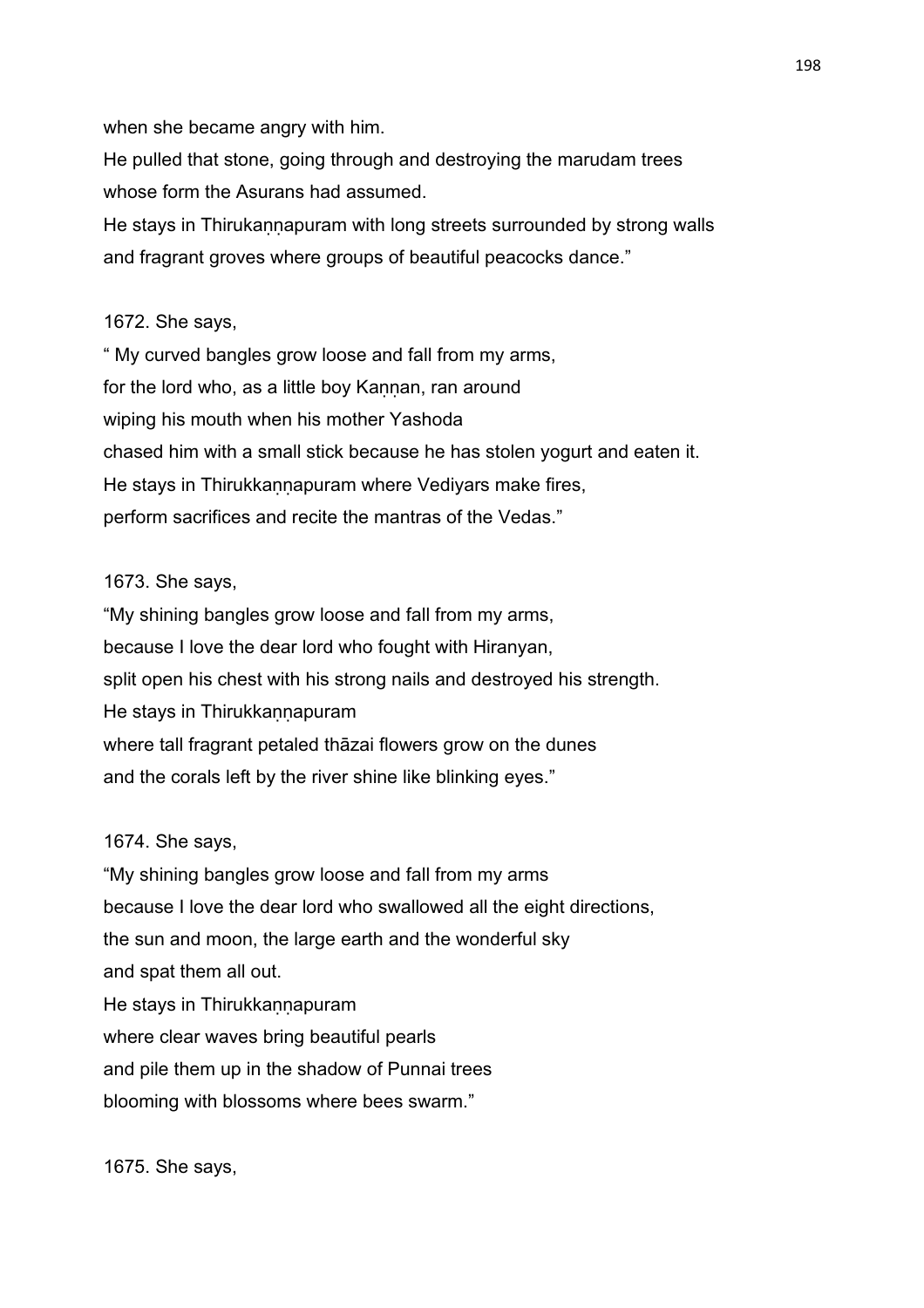"My tight bangles grow loose and fall from my arms because I love the lord who rests on the snake bed Adisesha on the wide ocean rolling with waves and created Nānmuhan on a lotus on his navel. He stays in Thirukkannapuram where beautiful lotuses bloom like lovely faces and dark kuvalai flowers dripping with honey bloom like eyes."

## 1676. She says,

"My bangles grow loose and fall from my arms because I love the generous lord with a thousand names who rests on the thousand-tongued Adisesha. He stays in Thirukannapuram embracing on his mountain-like chest the beautiful Lakshmi with arms like bamboo and young breasts secured with a band."

1677. Thirumangai, the famous king of Thiruvāli with its flourishing fields composed ten beautiful Tamil pāsurams on Vamanan the god of Thirukannapuram surrounded by the ocean with rolling waves and groves where honey drips from flowers. If devotees learn and recite these pāsurams their bad karma will have no results.

#### 74. Thirukkaṇṇapuram

l678. She says,

" O kol bee, come and blow on the pollen of the beautiful fragrant thulasi garland in the hair of the god of the gods in the sky who embraces beautiful Lakshmi on his chest.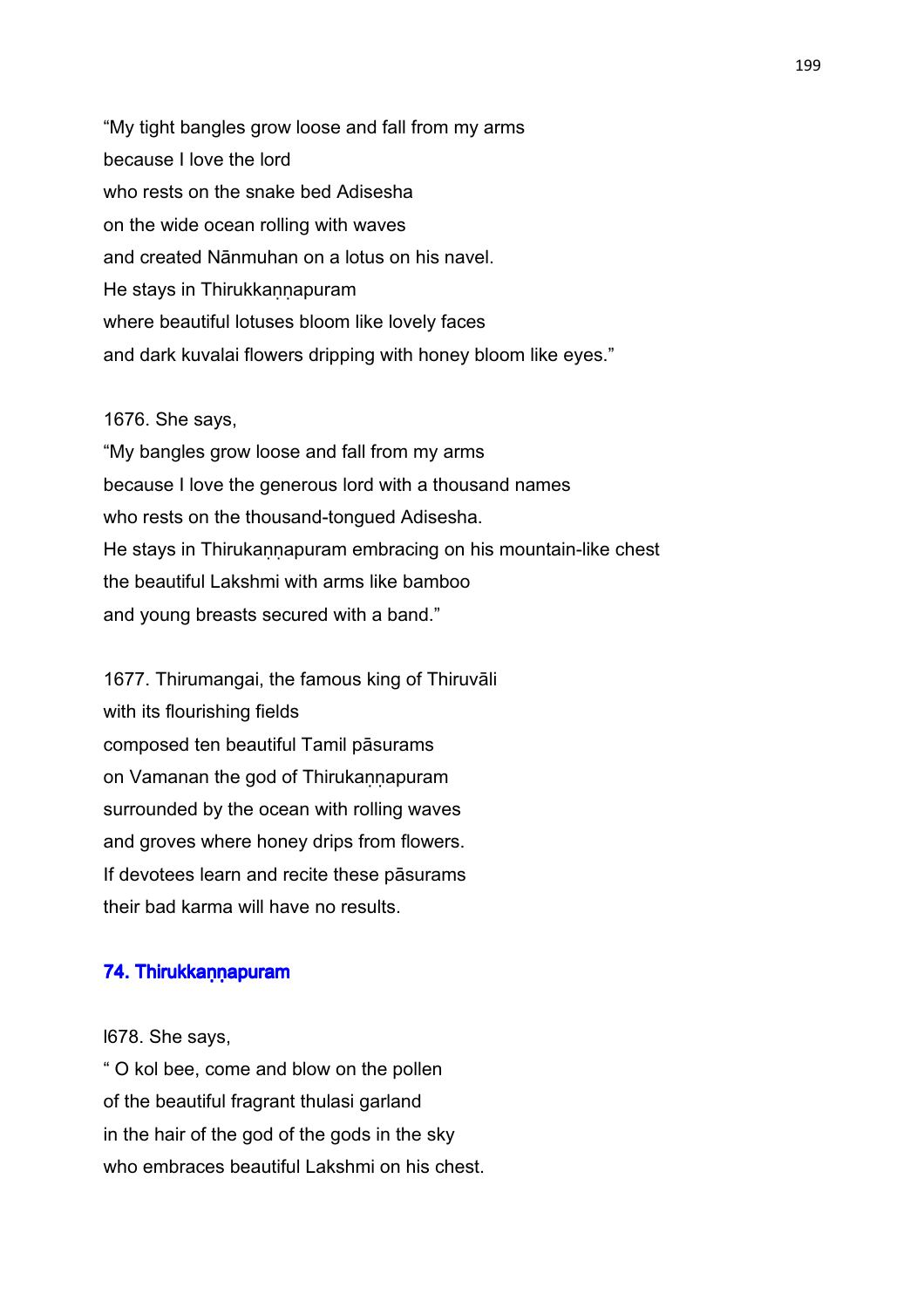He stays in famous Thirukkannapuram where the whole world come and worships him."

# 1679. She says,

"O kol bee, come and blow on the fragrant thulasi garland of the ancient god who created the Vedas, and is adorned with a shining thread on his chest. He stays in Thirukkaṇṇapuram as his devotees praise his feet, worship and love him."

# 1680. She says,

" O kol bee, come and blow on the fragrant thulasi garland swarming with bees of the lord who is the first one on the earth. He stays in Thirukkannapuram, and all the gods in the sky come there and worship him. What is the use of your blowing on flowers that have already opened?"

1681. She says,

" O kol bee, the dark cloud-colored lord wbo took the form of a fish, a turtle and a famed man-lion stays in Thirukkannapuram. O bee, come, taste the pollen of his cool, fragrant thulasi garland."

1682. She says, "O kol bee, what do you gain by blowing on all these beautiful flowers? Come, blow on the pollen of the cool, fragrant thulasi garland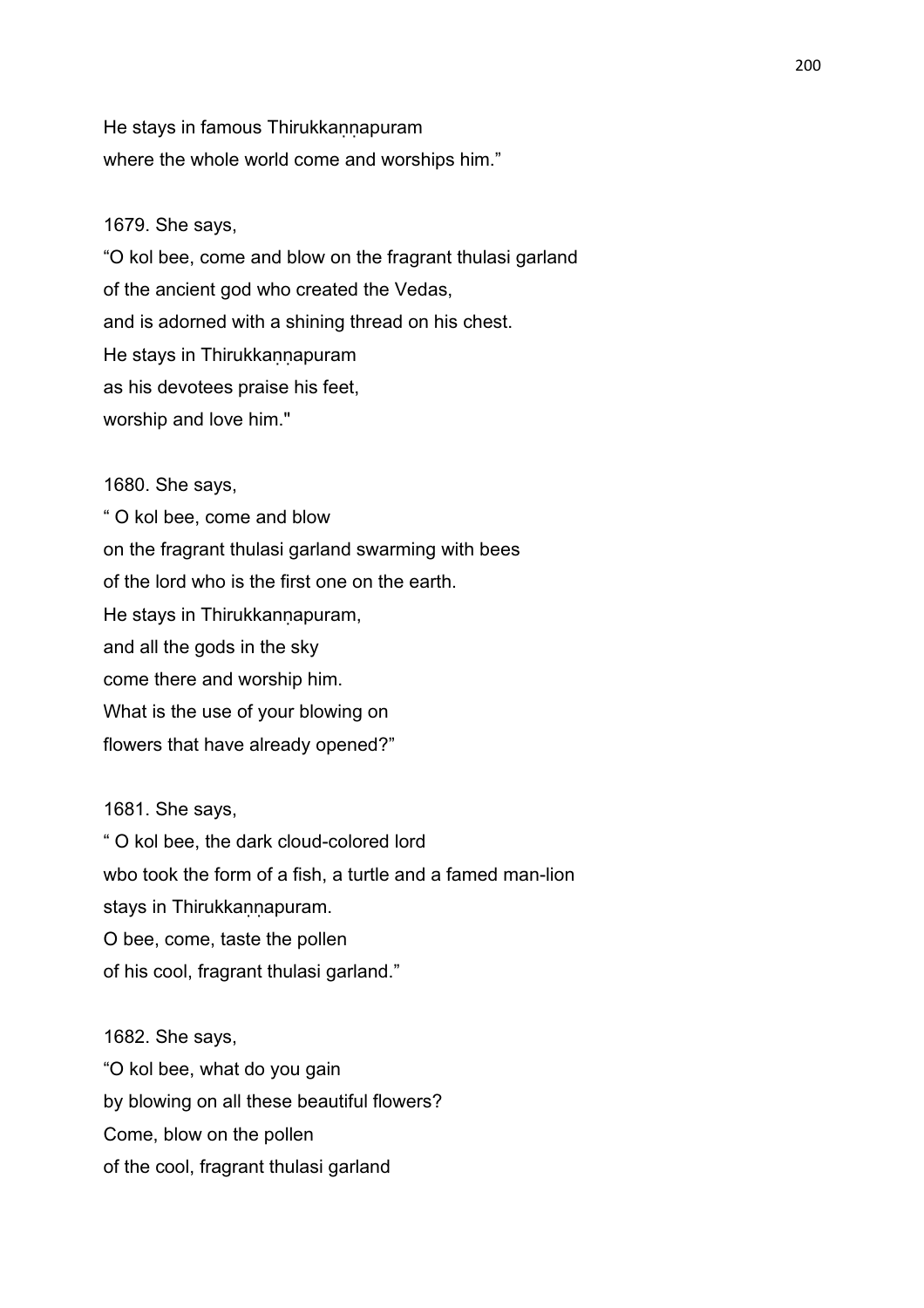of the lord of Thirukkannapuram praised by the whole world who took the form of a dark turtle in the large ocean."

## 1683. She says,

"O kol bee, the lord with a discus in his right hand, the highest light who embraces Lakshmi on his chest split open the earth when he took the form of a boar. He has a dark cloud-like body that shines like a kāya flower. O kol bee, come and blow on the pollen of the fragrant thulasi garland that decorates his shining crown."

#### 1684. She says,

"O kol bee, our dear lord, the father of Kāma, Madhusudanan, Madhavan who was born as the son of Dasaratha adorned with garlands on his wide chest, who went to king Mahabali's sacrifice as a dwarf and who will take the form of Kalki stays in Thirukkannapuram. O bee, blow on the pollen of the fragrant thulasi garland that adorns the lord's chest."

# 1685. She says,

" O kol bee, do not blow on the neelam flowers and other beautiful blossoms that bloom on the banks of the long fields filled with abundant water. Blow on the pollen of the lovely fragrant thulasi garland on the shining crown of the dear lord of Thirukkannapuram who is Yama to the Rakshasas."

#### 1686. She says,

"O kol bee, the ancient god of the gods in the sky who has the dark color of a fragrant kāyā flower, the beloved husband of the earth goddess,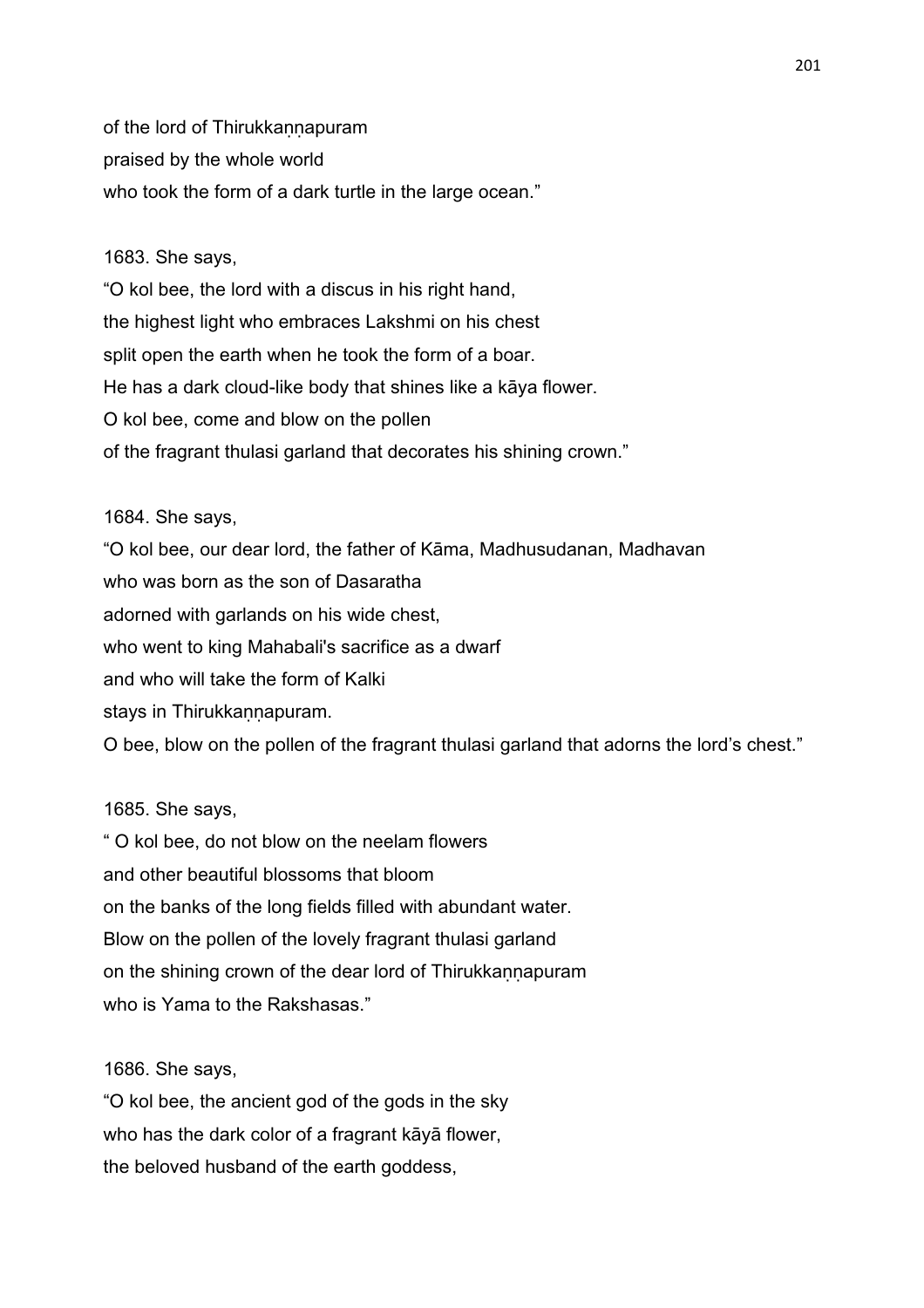was raised as the son of Nandan. Blow on the pollen of the flowers of the fragrant thulasi garland that adorns his shining hair."

1687. Kaliyan, the king of rich Vayalāli surrounded with groves swarming with bees, who conquered many lands, composed ten Tamil pāsurams on the cloud-colored god of Thirukkannapuram. O kol bee, blow on the flowers as we his devotees and think of the god and sing the pāsurams of Kaliyan.

## 75. Thirukkannapuram

.

1688. She says, "My heart went to the lord who removed the chains from the ankles of his father Nandagopan. I am waiting to receive his divine grace. The moon, the king of the night, sends his cool rays as sweet as nectar and burns me and the soft breeze comes and blows over my beautiful breasts. They never cease giving me pain."

### 1689. She says,

" My heart, longing for the garland on his divine chest, has gone to him who is the younger brother of white-colored Balarama but has the color of a cloud and the dark ocean. There is no one here to help me now. The village sleeps and the world too. The chariot of the shining sun has disappeared from the sky and there is no light to be seen anywhere in the night.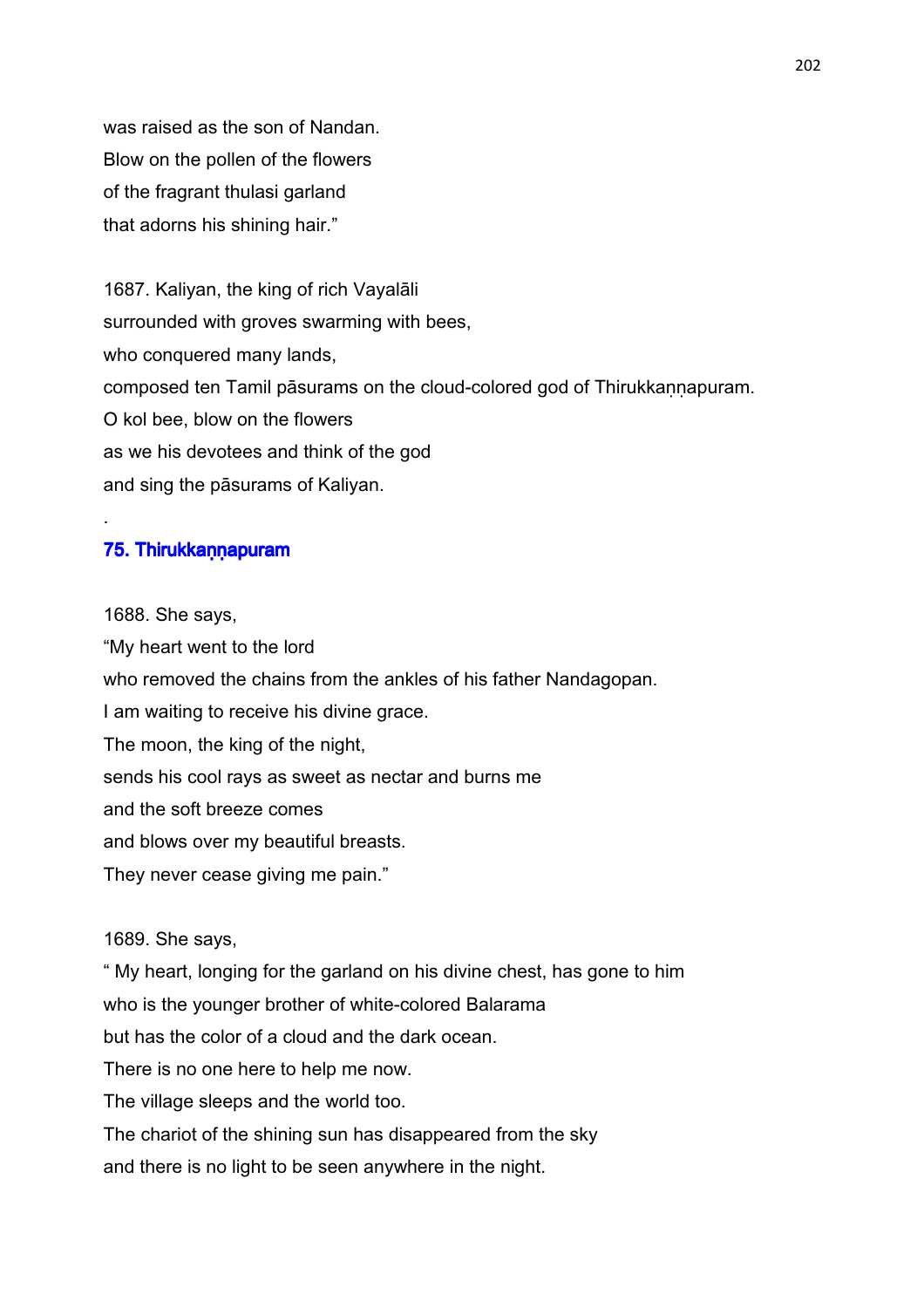# I don't know what to do."

#### 1690. She says,

"The bangles on my arms have grown loose and fallen. Is this because of the magic of that cowherd who drank the milk of the female devil when he was a child? How could he have compassion on us? The rays of the pure beautiful moon burn me, and I have no one to help. My breasts pain and my heart suffers listening to the music of the flute of the cowherd. There is no one to comfort me and say, 'Do not be afraid.'"

## 1691. She says,

"The young god who blew his white conch on the terrible battlefield where mighty ankleted enemy kings grew confused as they rode on wounded elephants in the Bharatha war has not come to see me and the breeze that carries fire-like dew touches my young breasts. My life will be mine only if this breeze stops blowing."

1692. She says,

"The lord who shot his arrows, making holes in seven trees, carried a discus in his hand, fought with the Rākshasas and destroyed Lanka promised me that he would come but he has not come. The day is gone. O friend, what can we do? We have no one to help. The sun sets over the deep ocean in the evening and my life plunges into the pain of love and kills me."

1693. She says,

"The young lord who bent his bow and shot his fiery arrows, destroying Lanka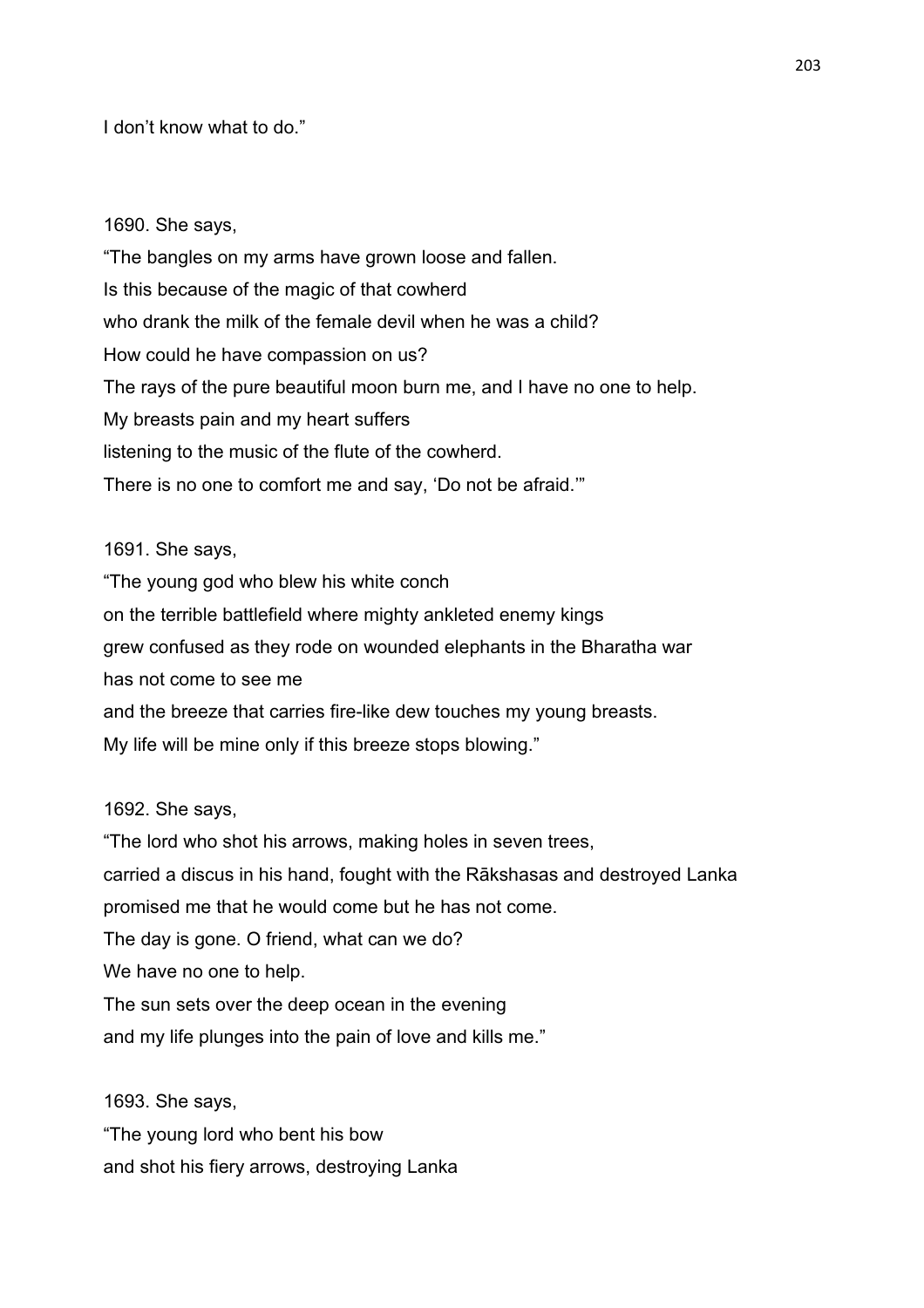surrounded by the ocean with its rolling waves, has not come to see me. What can I do? The hot sun that burned me has gone to sleep and I am pitiful. My long eyes do not close and this dark night is longer than an eon. When will it pass? I do not know."

#### 1694. She says,

"Our dear lord who built a bridge, crossed the ocean, fought with Rāvaṇa the king of Lanka in a terrible war and terrified the Rākshasas has not come to see me. The hot shining sun, the crescent moon and the sound of the cowbells all bring me sorrow, and even the music of the cowherd's flute gives me pain. The night is longer than an eon. I don't know when it will pass."

#### 1695. She says,

"Kannan the brother of the sage Balaraman who became angry at the unjust enemy kings and killed them with his mazhu weapon has not come to see me. The male bird with beautiful wings embraces his mate shivering in the terrible dew dripping everywhere. Is there anything more cruel than the loneliness I have on this dark night? I don't know what bad karma I must have done to suffer like this. The young god I love so much has not come."

#### 1696. She says,

"I had a dream that the god of Thirukkaṇṇapuram surrounded with strong walls came to me and made my heart joyful. When I think of it my bangles grow loose. Now it is night!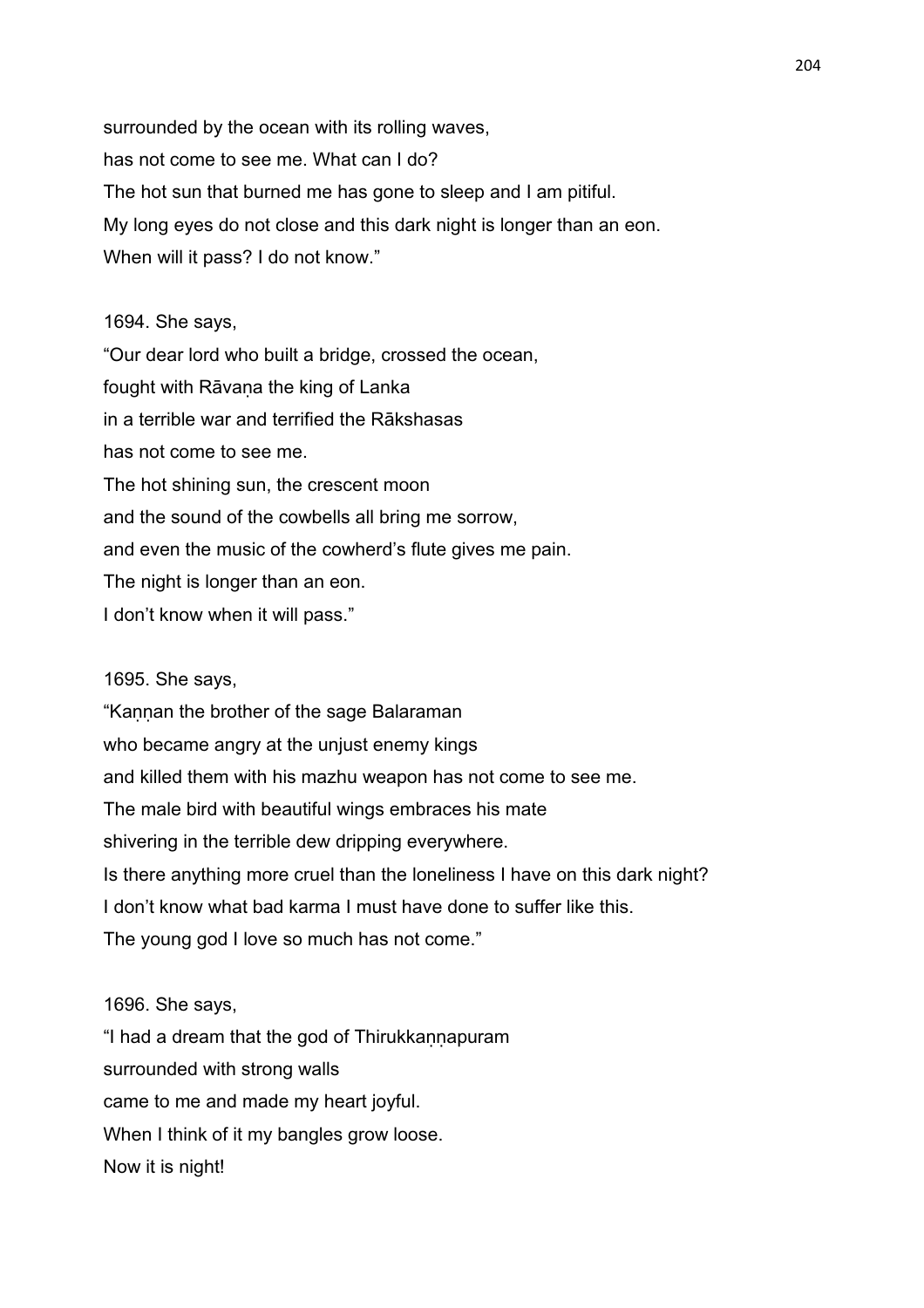The sound of the small bells of the bulls pains my heart and the sorrowful sound of the andril bird keeps me awake and kills me. I must have done much bad karma."

1697. Kaliyan the chief of Thirumangai surrounded by beautiful cloud-covered groves composed pāsurams describing the love pain of a young woman whose soft breasts are tied with a band, how she prattled in her love for the ocean-colored lord. If devotees learn and sing these pāsurams, they will reach beautiful Vaikuntam and stay with the gods.

# 76. Thirukkannapuram

1698. O devotees, I have found a way to be saved. Our divine strong-shouldered lord became angry, bent his bow and made the Rākshasas who never tremble in war shiver. He is happy when he sees the doe-like glance of Lakshmi with hair that swarms with bees. He stays in Thirukkannapuramlet us go to there and worship him.

1699. Our lord who carried a strong bow in his hand and shot arrows and killed all the Rākshasas in southern Lanka and who rode on Garuda to fight with strong-armed Māli, making his head roll on the ground, stays in Thirukkannapuram. Let us go there and worship him.

1700. Our lord who fought with Thādaga, the daughter of a Rākshasa family and killed her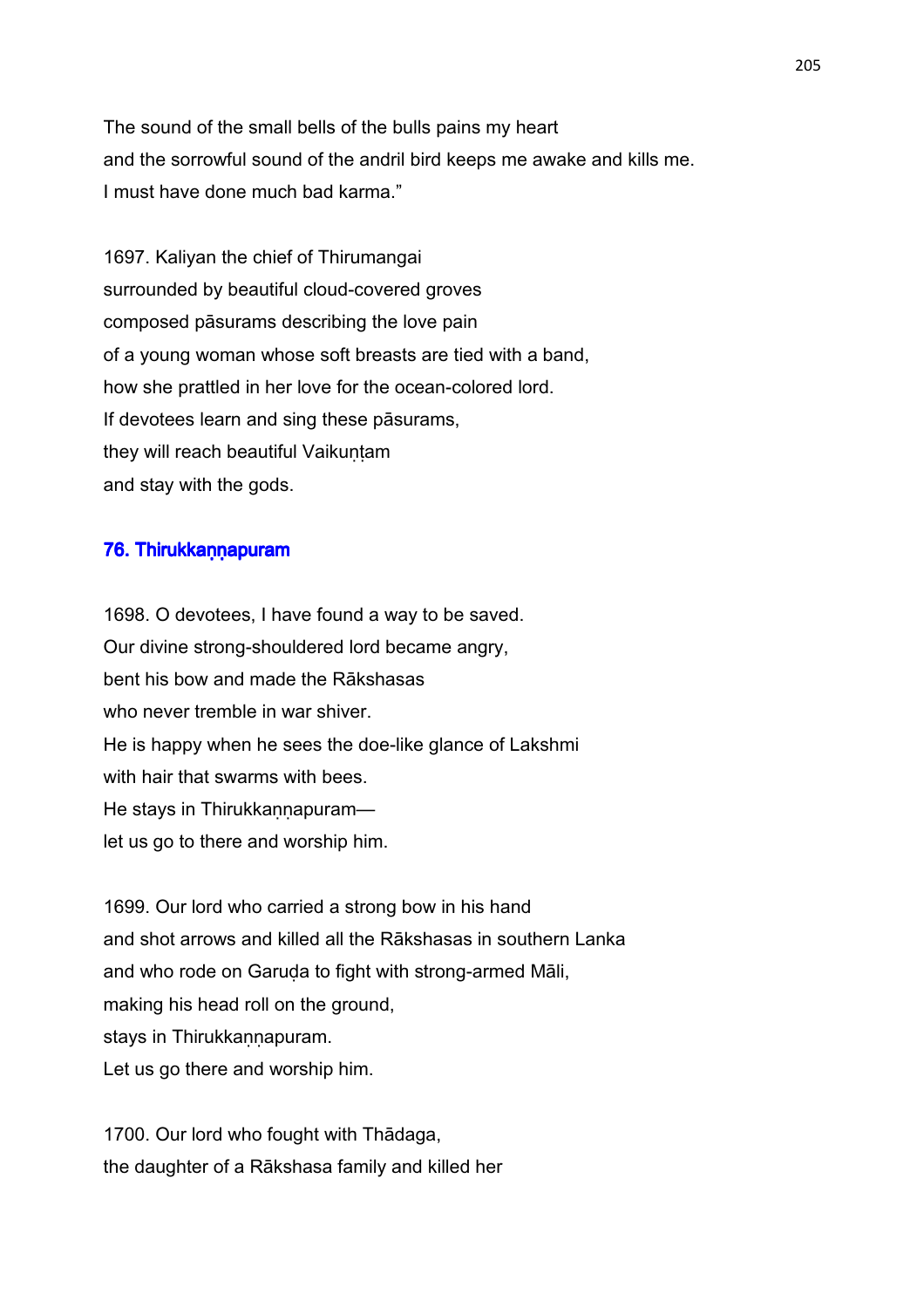when she disturbed the sacrifices of the sages, and protected their sacrifices, and who went to Lanka surrounded by forts and the ocean, fought a terrible war with the king of Lanka, afflicting him, and brought back his vine-waisted wife Sita stays in Thirukkannapuram. Let us go there and worship him.

1701. When Rāma went to bring back his wife Sita, and shot his arrows at the ocean making Varuna the god of the sea come to aid him, the monkeys in the Kishkinda forest built a bridge over the ocean with stones and trees and helped him as the spray from the ocean rose to the sky. Thirumāl who as Rama with the monkey army entered Lanka, the kingdom of the cruel Rākshasa king Ravana, stays in Thirukkannapuram. Let us go there and worship him.

1702. Our lord, the father of Kāma, is the eon itself. He took the forms of a turtle, a man-lion and a swan to fight with the Asurans and he accepts the sacrifices that Vediyars offer with the recitation of the Vedas. He went to Lanka protected by strong forts and surrounded with high, wave-filled oceans that circle the whole earth and cut off the ten heads and twenty hands of its king Ravana and he stays happily in Thirukkannapuram—let us go there and worship him.

1703. O innocent heart, do not worry the results of bad karma will not come to us. Our lord who burned up Lanka in the south, ruled by his enemy Rākshasas, broke the long tusks of the elephant Kuvalayābeeḍam and gave his grace to Vānāsuran,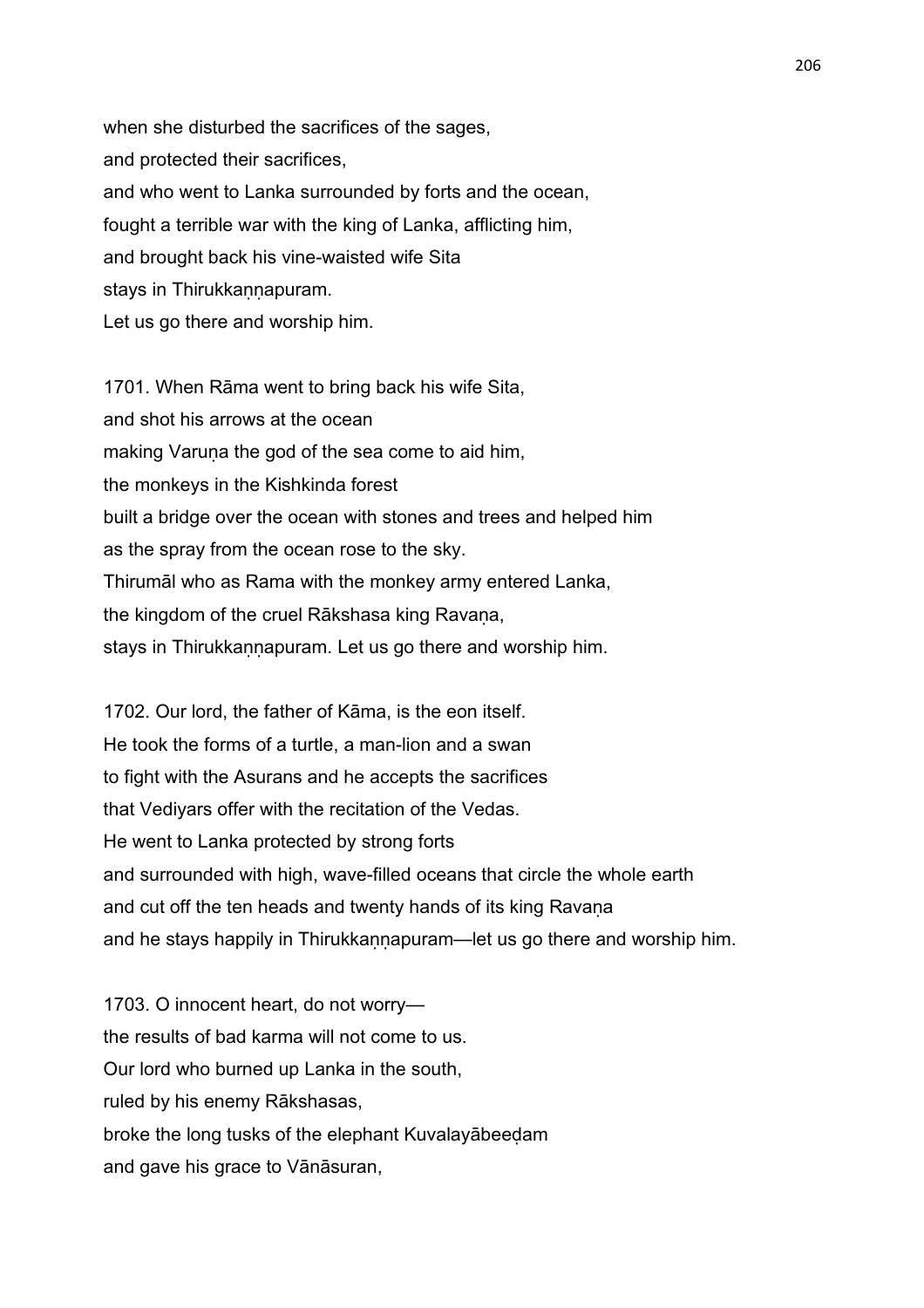the beloved of Nappinnai stays in Thirukkannapuram. Let us go there and worship him.

1704. He killed the murderous crocodile that caught the elephant Gajendra when the elephant went to get flowers from a pond blooming with flowers and tender leaves to worship him, and he gave the kingdom of Lanka to Vibhishana the younger brother of ten-headed Ravana, the king of Lanka surrounded with oceans rolling with waves, after shooting his arrow and killing Marisan when he came as a golden deer. He stays in Thirukkannapuramlet us go there and worship him.

1705. O mind, you are confused do not be plunged in deep sorrow and suffer. The lord who destroyed the Marudu trees and killed the angry Asuran, fought with seven strong bulls, killed the elephant Kuvalayābeeḍam and the wrestlers sent by Kamsan, and broke the cart when Sakaṭasuran came in that form and killed him stays in Thirukkannapuramlet us go there and worship him.

1706. The Māyan, the lord of the gods in the sky, carried Govardhana mountain as an umbrella and protected the cows and the cowherds from the storm, killed seven strong-legged bulls to marry the vine-waisted Nappinnai, went as a messenger to the Kauravas for the Pandavas, kicked and broke the cart when Sakaṭasuran appeared in that form and killed him, and threw a calf at the vilam tree and killed two Asurans. Let us go to Thirukkannapuram and worship him.

1707. Kaliyan, the generous king of Thirumangai in flourishing Thiruvāli,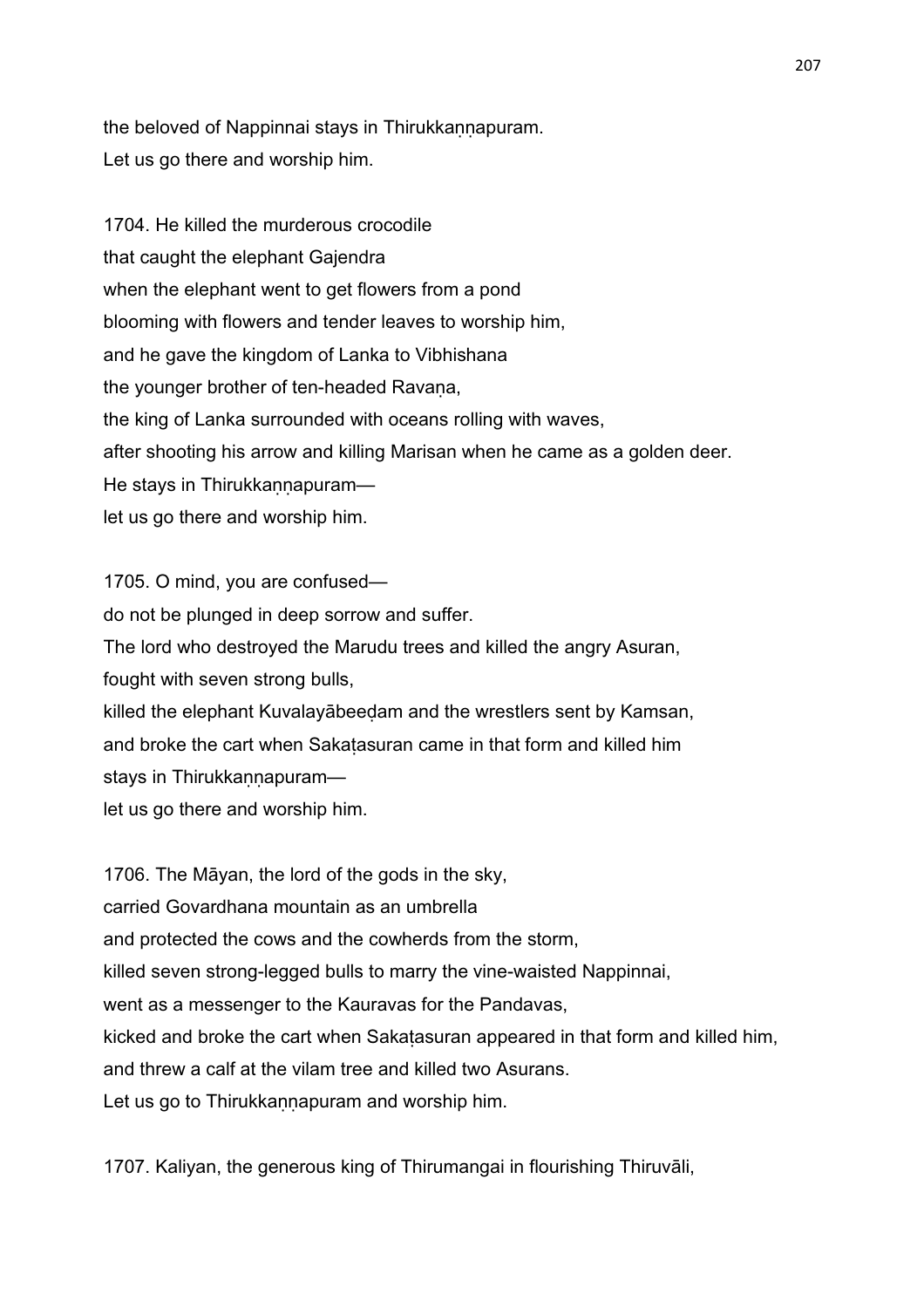composed ten pāsurams on the lord of Thirukannapuram surrounded with tall palaces over which dark clouds float. If devotees learn and recite these poems, they will rule this large world as the gods praise them.

# 77. Thirukkaṇṇapuram

1708. He with a wide mountain-like chest who killed seven bulls to marry beautiful Nappinnai stays in Thirukkannapuram filled with many ponds where swans see beautiful women and imitate their walk.

1709. The lord who fought with seven strong bulls and married lovely-breasted Nappinnai in a lavish ceremony and embraced her stays in Thirukkannapuram where there are many festivals and devotees live and worship him.

1710. Our faultless Neḍumāl who carried Govardhana mountain as an umbrella and protected the cows and the cowherds from the storm stays in Thirukkannapuram where baby rabbits jump in the flourishing fields as farmers weed and fish frolic in the ponds.

1711. When Kannan stole the churned butter that was kept by the young cowherd girls they saw him and laughed at him. He, the lord, embraces his beloved Lakshmi, and stays in Thirukkannapuram where abundant fragrant flowers blossom as bees play in their pollen.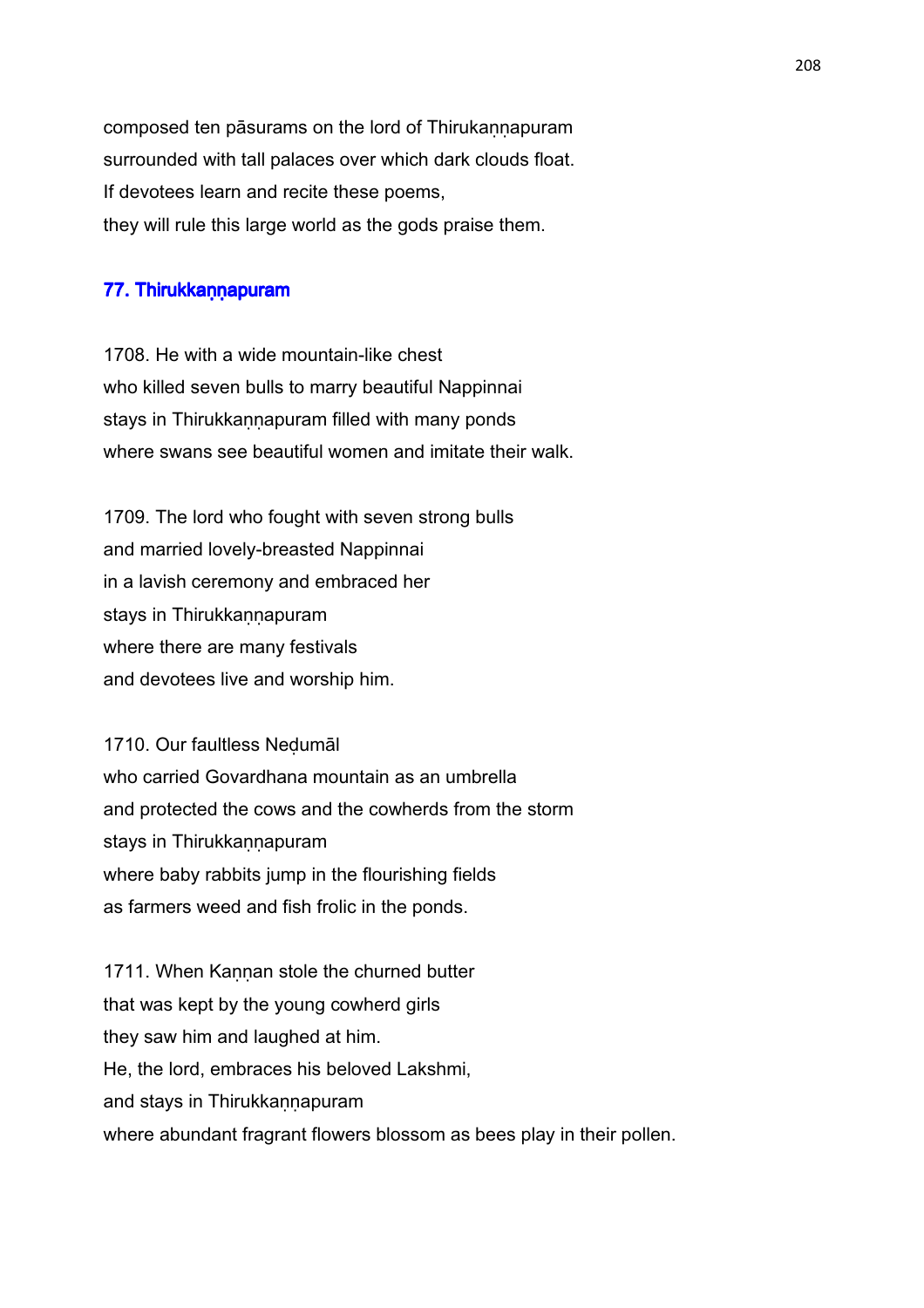1712. Our lord who fought with the Rākshasas, killing them and burning Lanka surrounded with forts, and measured the earth and the sky in the sacrifice of Mahābali, as his devotees, gods and sages saw and worshiped him stays in Thirukkannapuram.

1713. The lord was born with Balaraman who carries a mazhu weapon. Embracing beautiful Lakshmi, he stays in Thirukkannapuram where the sound of the singing of the birds playing among the flourishing blossoms spreads everywhere.

1714. The omnipresent lord who has the nature of the sun, the beautiful moon, the mountains filled with snow, the directions, the earth and fire -n stays in Thirukkannapuram where all the devotees praise him, reciting the divine Vedas and the sastras.

1715. Embracing beautiful vine-like Lakshmi on his chest as many devotees worship his feet he stays in Thirukkannapuram where lotuses blooming in the large fields are crushed by the plows of farmers and their fragrance spreads everywhere.

1716. The lord who carries a discus in his right hand and stays with Lakshmi and with the earth goddess surrounded by their attendants stays in Thirukkannapuram where ships bring precious goods and jewels.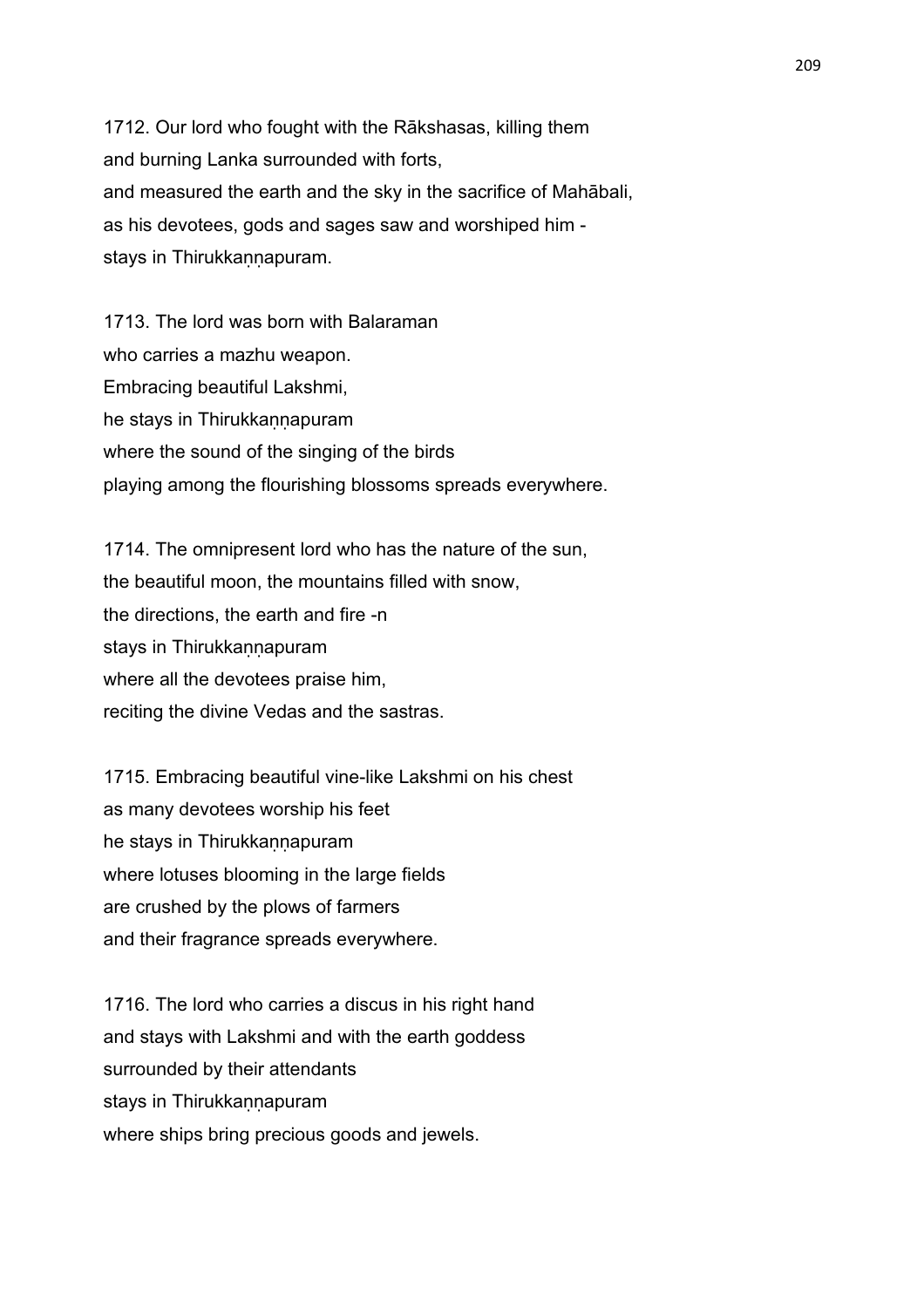1717. Kaliyan, the chief of Thirumangai filled with flourishing fields and forts composed ten Tamil pāsurams on the famous god of Thirukkannapuram where people sing his praise. If devotees recite and learn these pāsurams they will have no trouble in their lives.

# 78. Thirukkann apuram

1718. The cool lotus-eyed Kannan, the cowherd took the form of a strong fish and saved the world from the storm when the water rose up to the world of the gods at the end of the eon. I am his devotee and I found him in Thirukkannapuram filled with flourishing fields and forests.

1719. I am the devotee of the wise lord who took the form of a turtle and held Mandara mountain as a stick to churn the milky ocean and then took the nectar from the ocean and distributed it to the gods in the sky when there was a large flood at the end of the eon, and I found him in Thirukkannapuram surrounded by the roaring ocean.

1720. When the ocean rose and covered the whole earth with water our mighty father took the form of a boar with bent tusks and brought the earth goddess up from the underworld. I am his devotee and I found him in Thirukkannapuram filled with fields over which clouds float as herons searching for āral fish dive into the water and kayal fish, frightened, swim away.

1721. He took the form of a man-lion,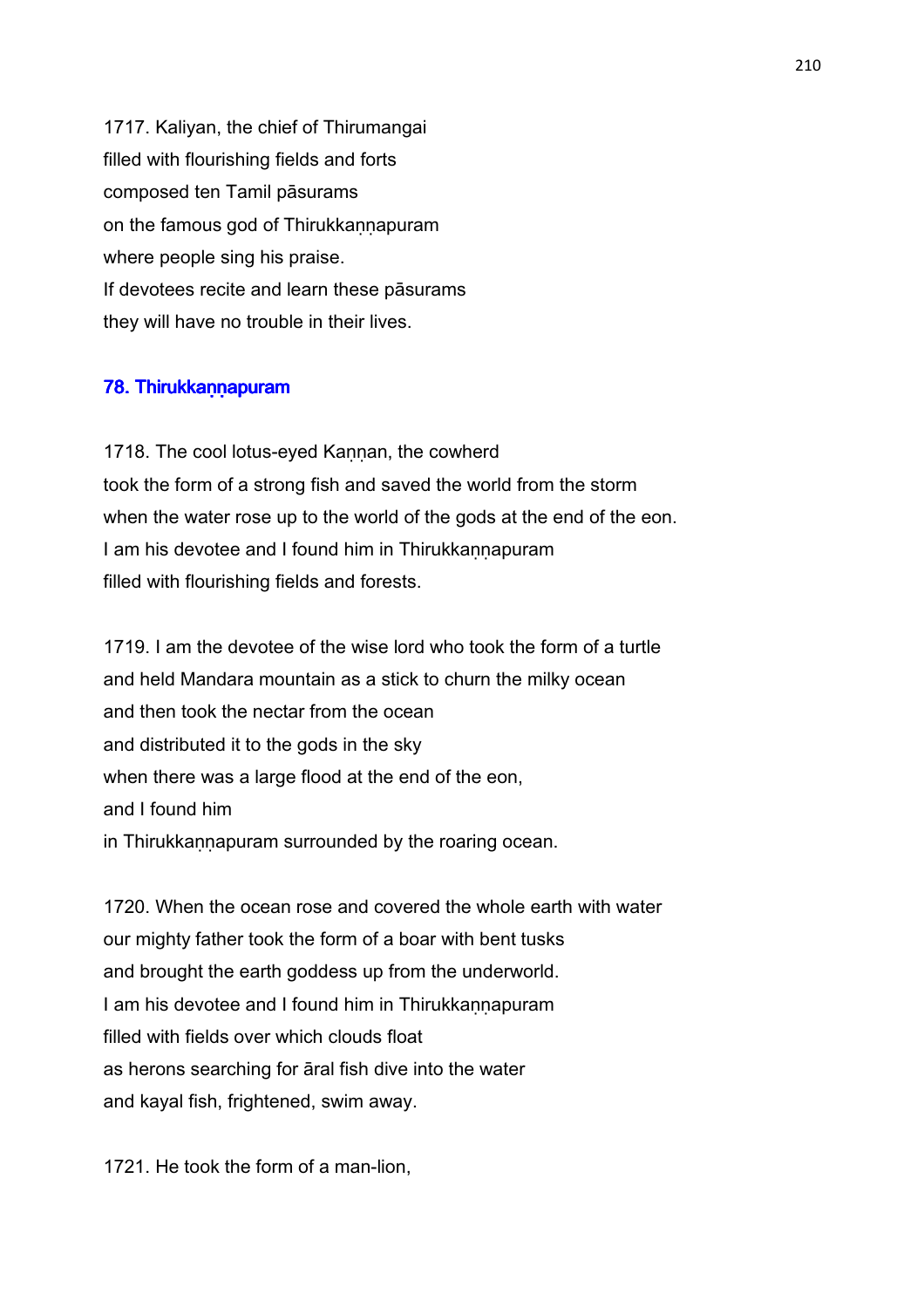angrily went to his enemy Hiranyan, fought with him and split open his chest with his sharp claws as the gods in the sky looked on in fright. I am his devotee and I found him in Thirukkannapuram where farmers reap and collect good paddy and save it in storage.

1722. Our father took the form of a dwarf, went to the sacrifice of king Mahabali, asked him for three feet of land and measured the world and the sky with his two feet. I am his devotee and I found him in Thirukkannapuram where in the plowed fields of paddy, precious as gold, budding mullai and kazuneer flowers blossom together.

1723. Our father took the form of Balarama carrying a mazhu weapon and he the god of Thiruppāzhi conquered twenty generations of kings. I am his devotee and I found him in Thirukkannapuram filled with fragrant groves where beautiful neelam flowers drip honey that the bees drink.

1724. Our highest lord was born as the undefeated king Rama, fought a cruel war in guarded Lanka with his enemies the angry Rākshasas and destroyed them. I am his devotee and I have found him who is worshipped by all in Thirukkannapuram where tāzhai plants spread their fragrance along the flourishing waterfront.

1725. Born as Balarama with an earring shaped like a plow in one ear and a simple earring in the other, the victorious lord fought and conquered many monarchs with spears.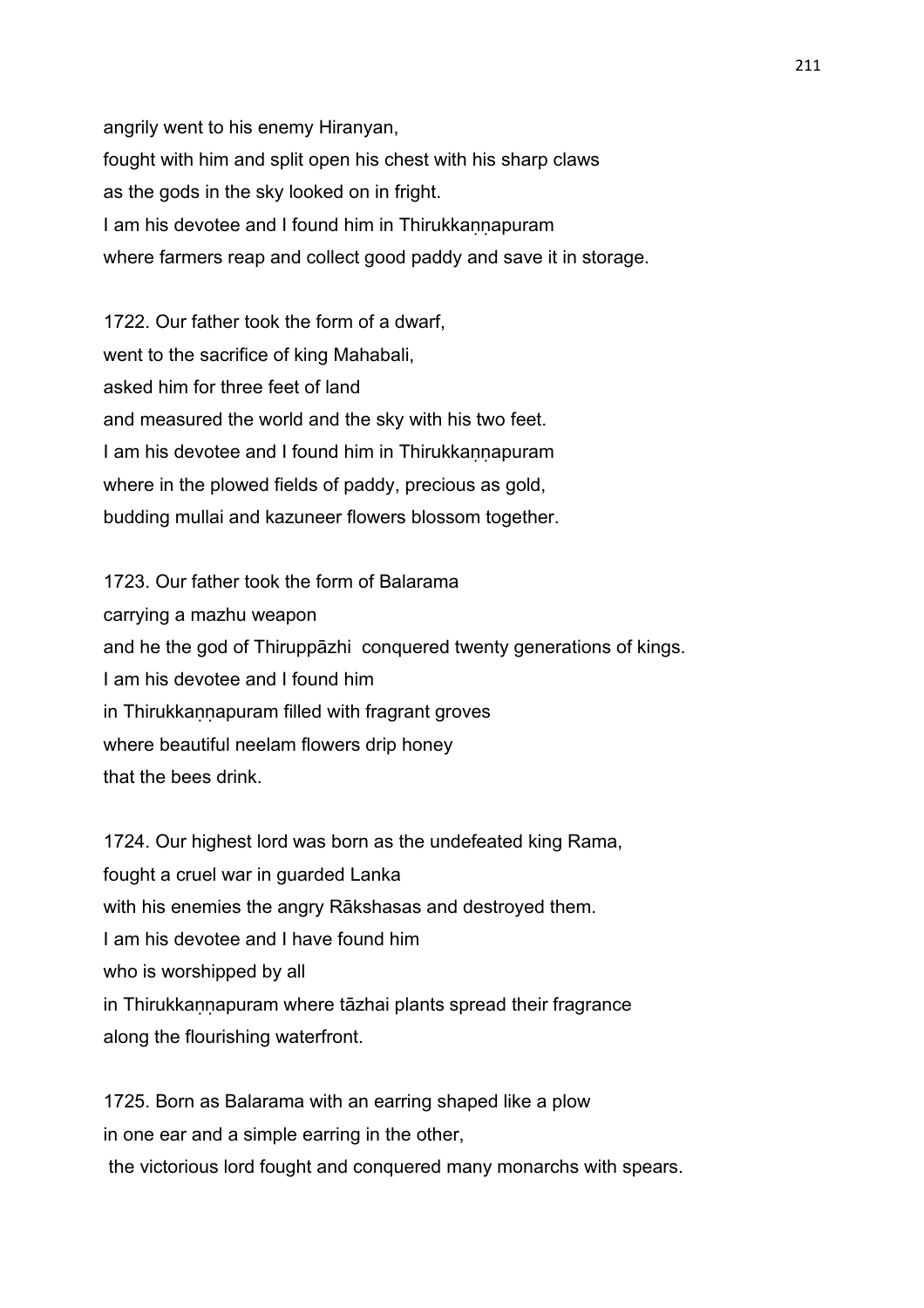I am his devotee and I found him in Thirukkaṇṇapuram where Vediyars, scholars of the Vedas, make three sacrificial fires.

1726. Our father who was born as Kannan on a dark midnight took away the affliction of the earth goddess whose sweet mouth is red as coral and saved her from the underworld and fought in the Bharatha war and killed all the Kauravas, the enemies of the Pandavas. I am his devotee and I found him in Thirukkannapuram where ocean waves bring pearls and leave them on the banks and precious paddy plants wave in the fields.

1727. He took the forms of a fish, a turtle, a boar, a man-lion, and a dwarf and was born on the earth as Rama, Balarama, Parasuraman, Kannan and Kalki. Kaliyan, the devotee, composed musical pāsurams on the god of Thirukkannapuram. If devotees learn and recite these honey-like Tamil pāsurams they will not have the results of their karma.

# 79. Thirukkann apuram

1728. The dark cloud-colored lord who saved the long-trunked Gajendra from the crocodile, is a precious emerald-colored jewel,my dear one, Esan, my father, and I, his devotee, keep him in my heart and am saved.

1729. Thirumāl, as generous as rain, dear as a mother to all, a lustrous jewel colored like a dark cloud that removes the troubles of his devotees took nectar from the ocean and rests on Adisesha. I, his devotee, came to him for refuge and am saved.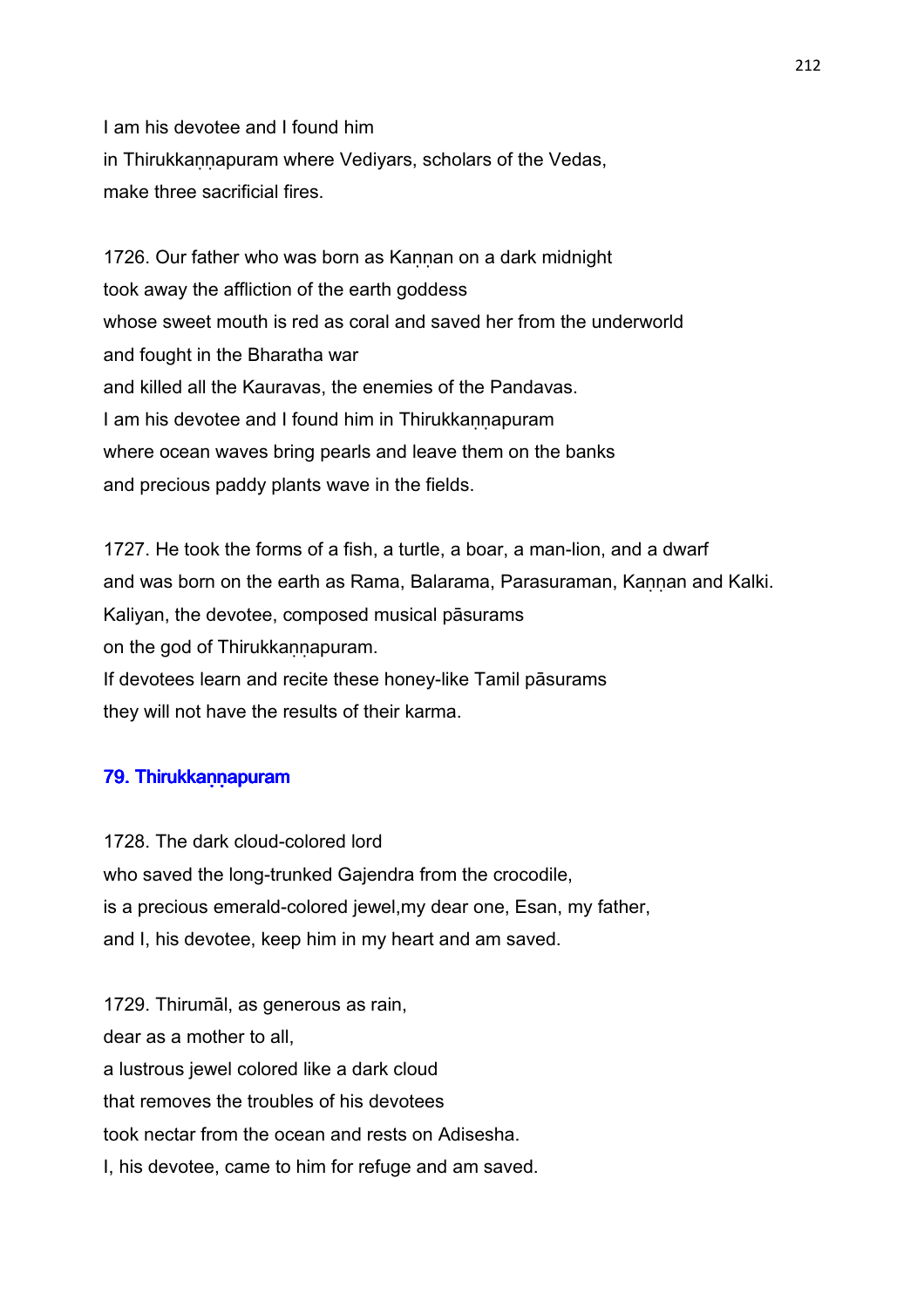1730. The highest god, the light of heaven, who killed seven bulls to marry Nappinnai, became angry at the king Rāvana, crossed the ocean, went to Lanka and defeated the Rakshasas. I am a slave of that matchless lord of Thirukannapuram surrounded with fields with channels that flow with water and neelam flowers bloom, and I will never be the devotee of any other god.

1731. The matchless, highest one, the bright light, sweet as a fruit, the creator of the Vedas who shines like a golden hill entered my heart. I came to the god of large Kadihai hills, who is sweet as a fruit and I am saved.

1732. My father, you came to me, entered my heart and have not left me. This is enough for me. You are the young god of Kuḍanthai surrounded with groves blooming with bunches of flowers. I am fortunate—I received your grace and will never forget you.

1733. I do not want to go to cruel hell, I tremble even to think of it. O heart, he is the only one who can say, "Do not be afraid," and save you. You should always be mindful of the young god of Vayalāli surrounded with palaces over which clouds float.

1734. O lord, you removed the curse of the beautiful crescent moon and you are my life.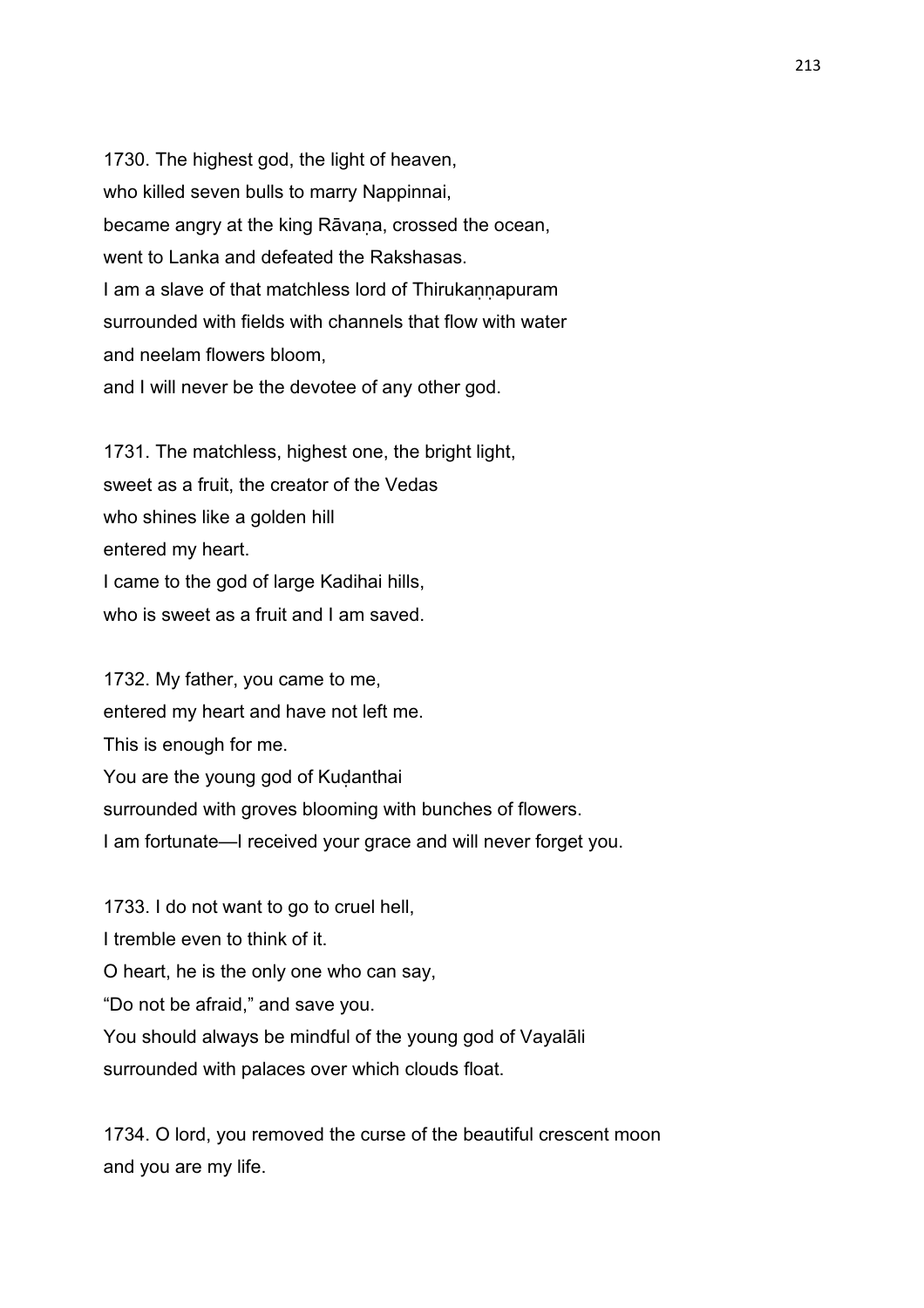When my father and mother gave birth to me and left this world you took care of me like my own dear parents and raised me. How can I forget my lord? Tell me, O my poor heart!

1735. I, your devotee, was born in this world and plunged into the ocean of family life that wise people hate. Now I have received the grace of you, my mother-like god of Vayalāli surrounded with fields that are never dry without water. You have entered my heart, and I have received the boon of not being born again.

1736. He is the lord of beautiful Thirukkannapuram and Kadikachalam surrounded with fragrant cool lotus flowers. When will the time come that I can rejoice seeing with my eyes the god of Talaichangam who is the bright moon for the gods and the sun that spreads light?

1737. Kaliyan, the chief of Thirumangai, conqueror of his enemies with a strong spear, composed ten sweet musical Tamil poems on the cloud-colored lord of Thirukkannapuram. O devotees, sing these songs and dance and make the earth flourish.

#### 80. Thirukkann apuram

1738. You are the beloved of the beautiful Lakshmi on a lovely lotus swarming with bees. I worshiped and worshiped you happily and became your devotee. What can you do for me? Tell me. You who created the four Vedas,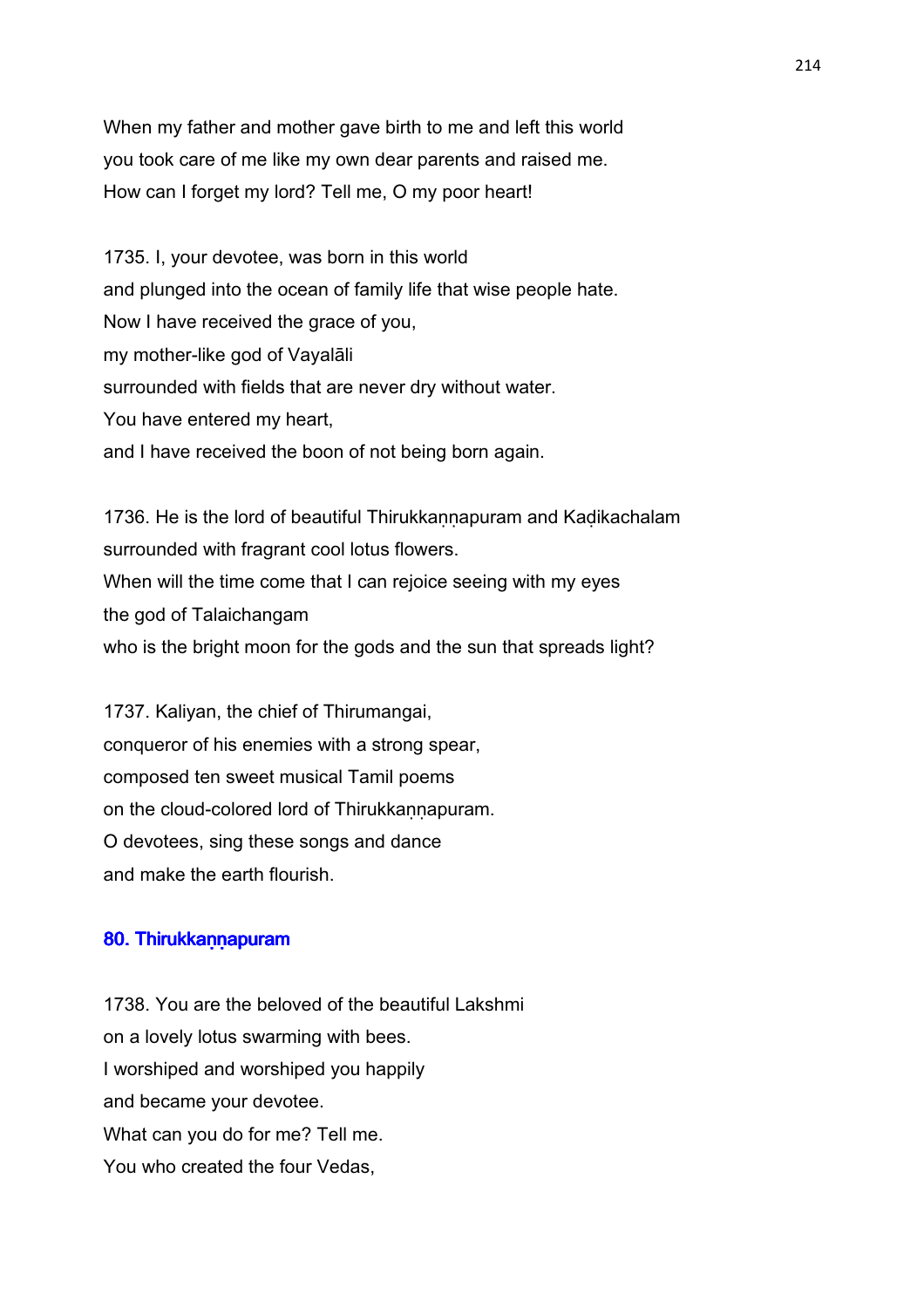O lord of Thirukkannapuram.

1739. You contain within yourself the wide oceans, the sky, the mountains and all the seven worlds. I will not even think there are other gods except you to keep in my heart, O lord, god of Thirukkaṇṇapuram.

1740. I will not make friends with those who think there are other gods. I am a slave only of your devotees. Whatever I say, it is only the eight sounds of your divine name that I have learned, O lord, dear god of Thirukkannapuram.

1741. You drank the fire-like poisonous milk from the devil Putanā's young breasts and killed her. You, the beloved of Lakshmi with long, sharp sword-like eyes who stays on a lotus that drips honey, are auspicious and I worship you happily.

1742. I do not want any connection with parents and relatives. I have no affection for any other but have come to you. You should think of me as your friend in your heart and give me your grace, O lord, dear lord of Kannapuram where learned people live.

1743. I found and stayed with your devotees who praise your divine feet and think of you alone. I worship you.

I am afraid that the messengers of Yama will come and take me.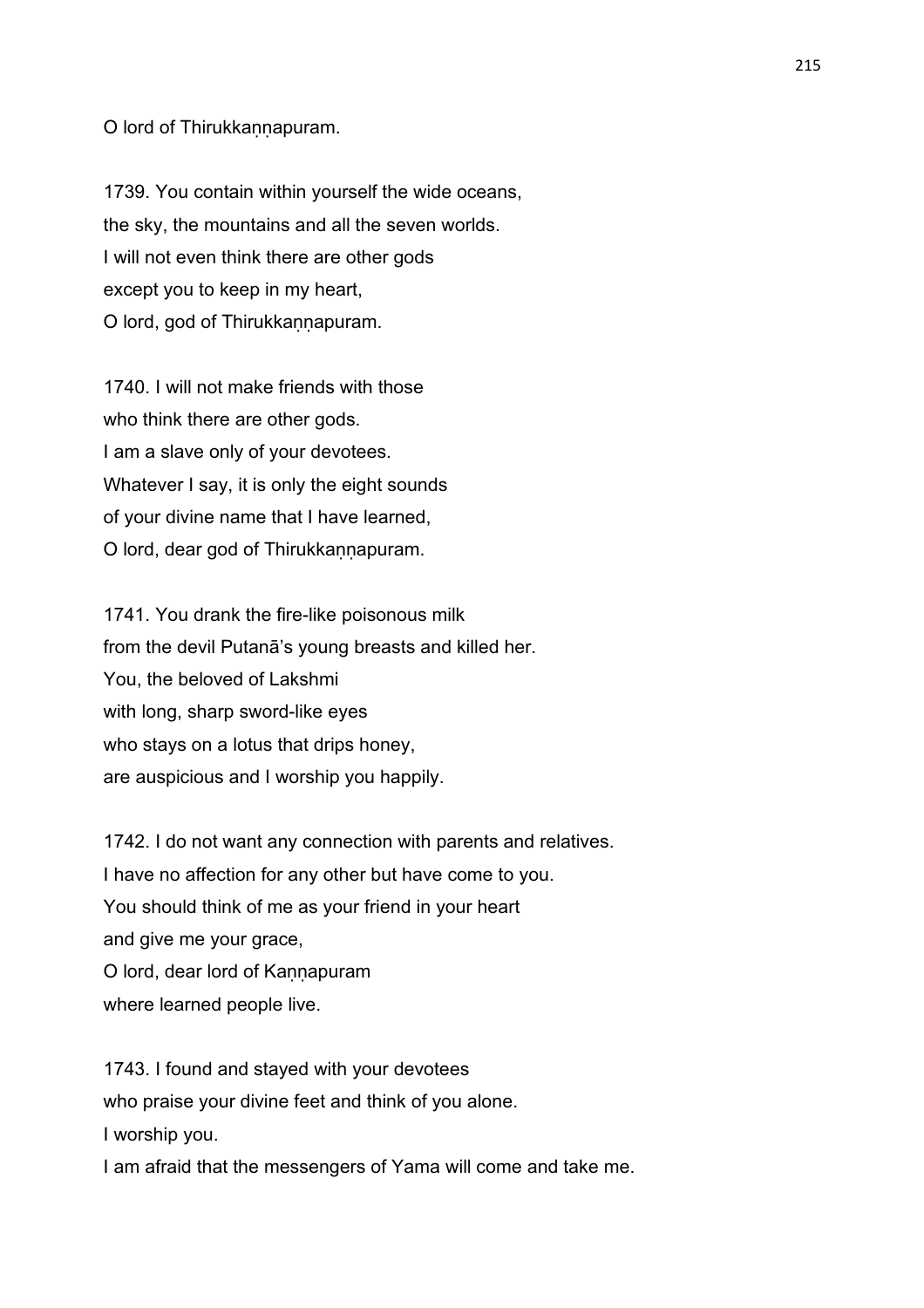Protect me and keep them from coming to me and putting their hands on me. O father, god of Kaṇṇapuram.

1744. You rest on the snake Adisesha, your bed floating on the flood of white water with roaring waves. O generous lord, we are your devotees. You stay like a thief in Kannapuram and you protect us.

1745. I think constantly of your heroic deeds, how you took the form of a dwarf and measured the world at Mahabali's sacrifice, and how as a man-lion you split open the ornamented chest of Hiranyan, the Asuran armed with a shining sword. I have collected much bad karma and have not lived a good life, and now I find only troubles. Save me, O dear god of Kannapuram.

1746. You have made me your devotee and all my bad karma has left me. You showed me how I can praise you with songs and keep you in my heart, O dear god of Kannapuram.

1747. Kaliyan, the famous poet, the devotee of the dear lord, composed ten pāsurams on the god of Thirukaṇṇapuram praised by all. If devotees learn and sing these pāsurams with love they will go to heaven and rule there. We know that surely.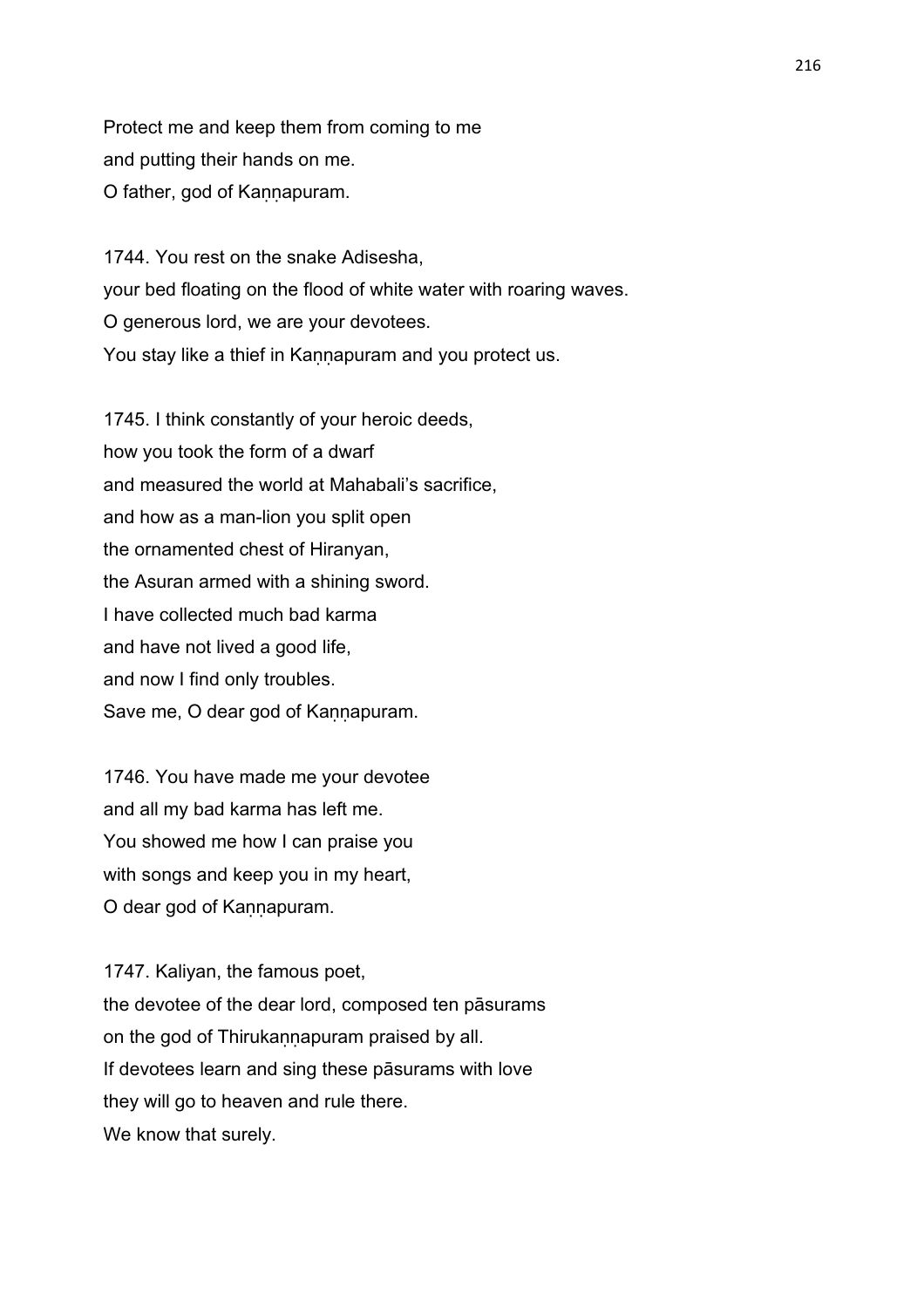# 81. Thirukkannangudi

1748. The dark ocean-colored god with a conch in his hand and rests on shining Adisesha on the wide ocean rolling with waves and created Nānmuhan on a lotus on his navelstays in Thirukkannangudi where faultless Vediyars skilled in all the precious arts recite the six Upanishads and the four Vedas and perform the three sacrifices with their divine hands.

1749. When Gajendra, the elephant went to get flowers for the god, a crocodile caught his feet in the pond and he worshiped the lord raising his trunk and asked for help, and our god came, threw his heroic discus, killed the evil crocodile and saved him. The almighty god stays in Thirukkannangudi surrounded by precious palaces with jewel-studded walls where in the flourishing fields kuvalai flowers, blossoming lotuses, lovely kazuneer flowers and neydal flowers bloom.

1750. The almighty god who took the form of a fish and saved the world from the storm at the end of the eon when darkness covered the world and the sky, earth and mountains all plunged into the ocean rolling with waves stays in Thirukkannangudi where blooming punnai trees, jasmine and alli flowers dripping with honey spread their fragrance and the lovely cool breeze blows everywhere.

1751. The lord who took the form of a boar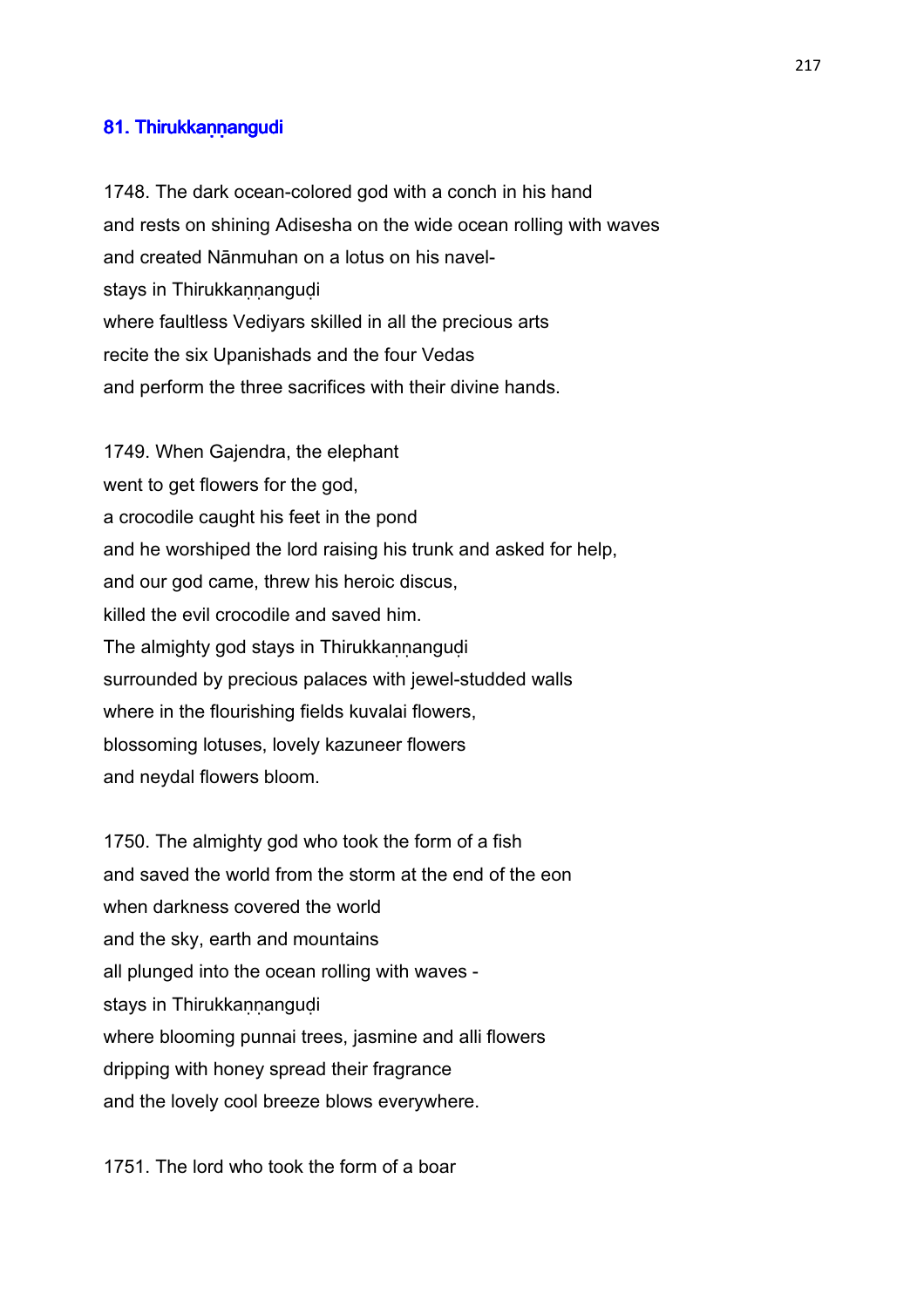with strong eyes, sharp white teeth and a body as large as a mountain, brought the earth goddess from the underworld and saved her from an Asuran and drove the chariot for the Pandavas in the battles stays in Thirukkannangudi surrounded by incomparable, ancient palaces where flags fly as the moon shines on them.

1752. The lord who went to the king Mahabali's sacrifice as a dwarf, asked for three feet of land and as the king gave the land by pouring water on his hands, took a huge form that covered all the directions and measured the earth and the sky with his two feetstays in Thirukkannangudi where swans sit on the lovely lotuses under the shadow of leaves in the rippling water fanned by the good paddy.

1753. The lord who took the form of Balaraman, and conquered many kings with his mazu weapon, crushed their crowns, made their blood flow and sated his anger stays in Thirukkannangudi where bunches of bananas, groups of tall kamugu and kuravu trees and cool mādhavi creepers bloom in the flourishing groves that embrace the tall beautiful palaces.

1754. When Rāvana, the king of Lanka surrounded with oceans with rolling waves, afflicted the gods in the sky with his valor and conquered them, Rama went there to bring his wife Sita back,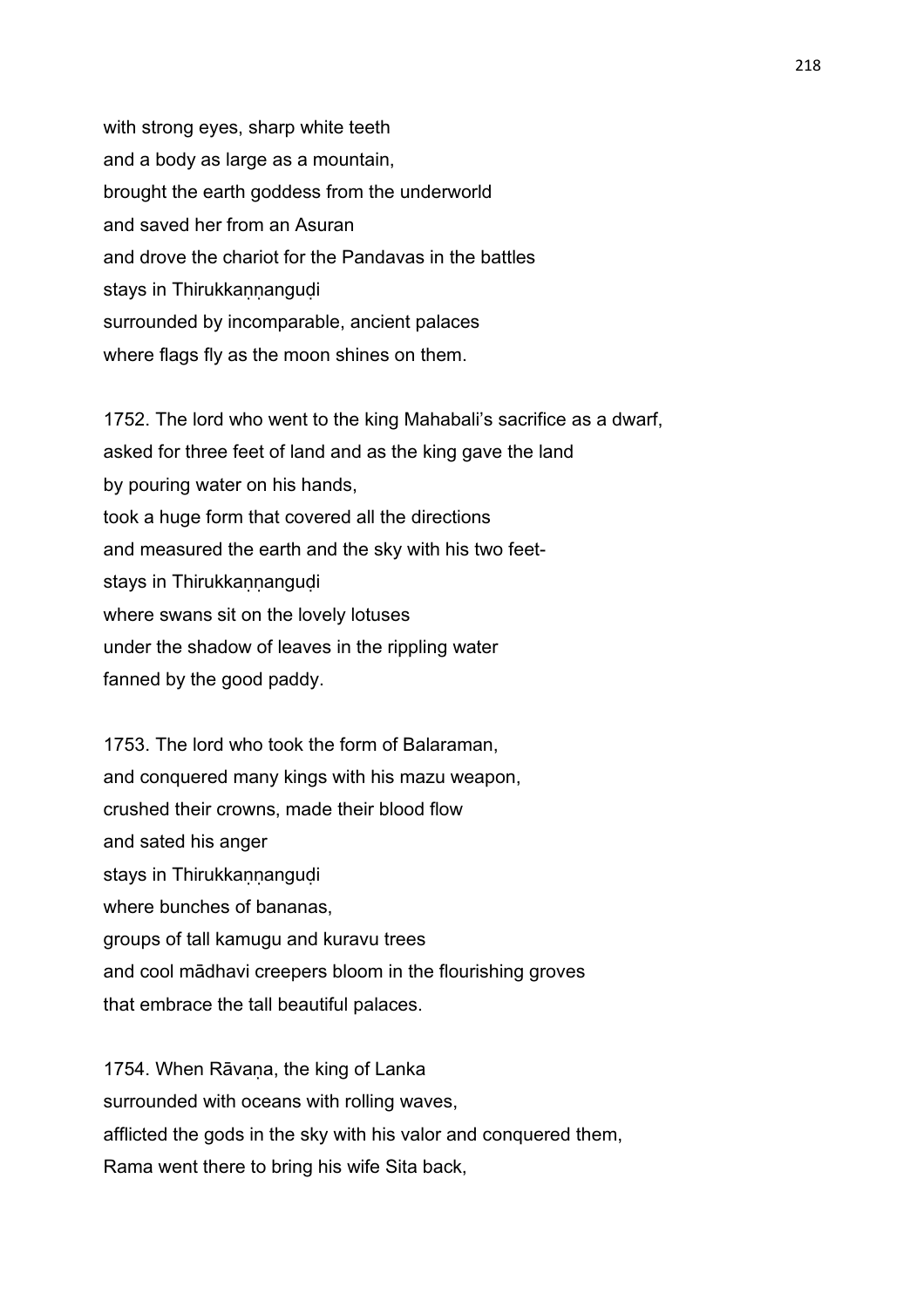bent his bow, fought with Rāvana and made the ten crowned heads of the king of Lanka fall on the earth like the fruits of palm trees. He stays in Thirukkannangudi where flocks of forest peacocks dance and the clouds roar like drums and the lined bees drink honey and sing sweet music.

1755. Our lord who grew high in the sky and measured the world went to the Kauravas' assembly as a messenger, and made himself a seat and sat on it when Duriyodhana with a snake flag would not give him a place in his assembly. He stays in Thirukkannangudi where the waves of the river bring precious jewels, pearls from bamboo canes that split open, emeralds and diamonds and pile them all in the fields.

- 1756. The lord Māyan who drove the strong shining chariot for his in-laws in the Bharatha battle and destroyed their enemies
- and relieved the burden of the earth goddess -
- stays in Thirukkannangudi
- where thick madhavi creepers, surapunnai groves
- and shenbaga flowers bloom
- and the bees sing "tenna, tenna."

1757. Kaliyan, the poet with a strong spear, the king of Thirumangai surrounded with mountain-like palaces, composed a garland of ten Tamil pāsurams on the god who went to Lanka with a large ocean-like army of monkeys, and, shooting arrows, burned Lanka and brought back his lovely-waisted wife Sita.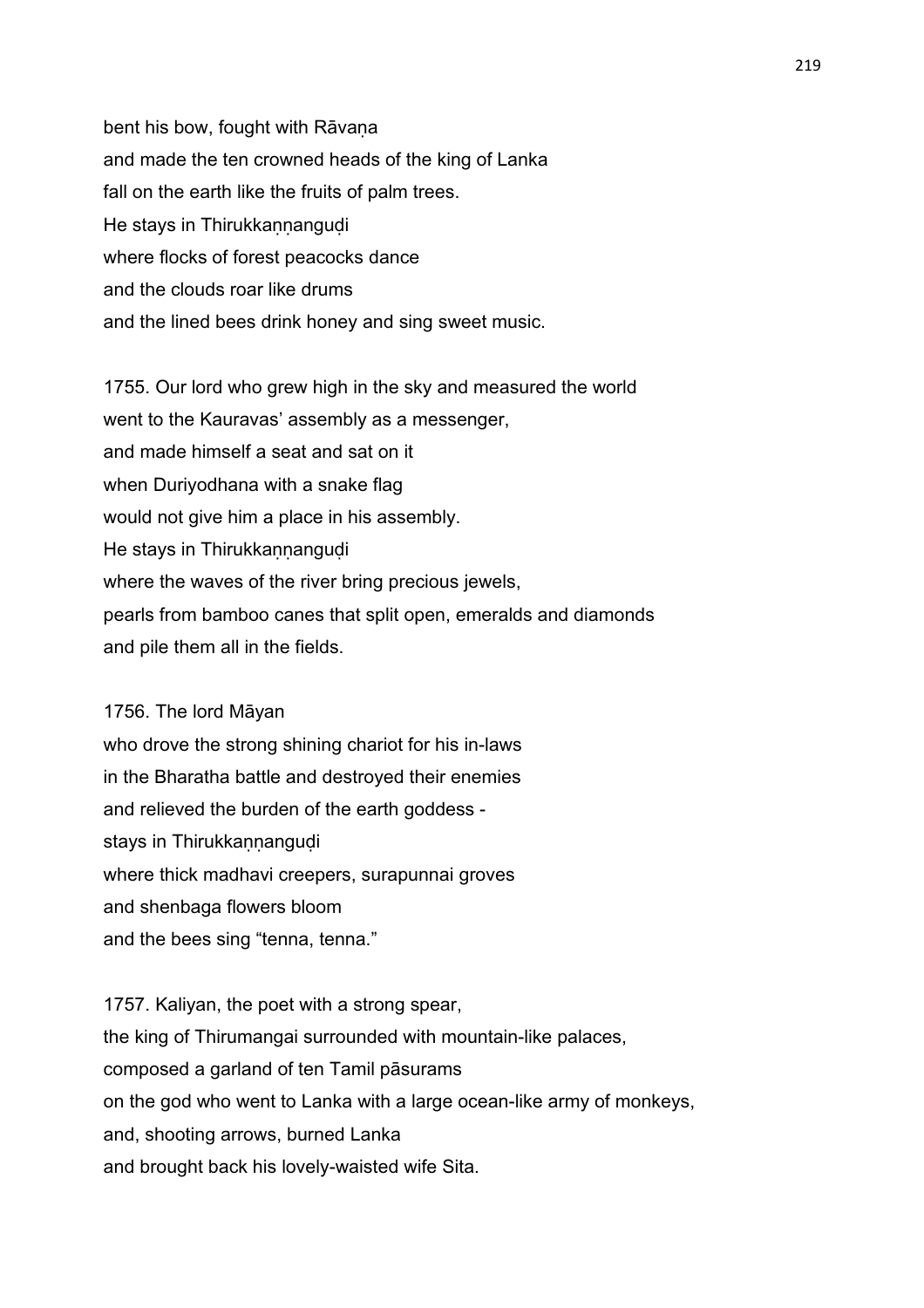If devotees learn and recite these ten pāsurams they will have no troubles in their lives.

# 82. Thirupullāni

1758. She says, "O friend, he, the god of the gods who taught the Vedas to the sages with a shining golden body and a chest adorned with emerald ornaments shining like lightning stares at me, my waist and my round young breasts. If mother sees, what will she do? I am afraid of her. Acho, how can I describe his beauty!"

# 1759. She says,

"He rests on the ocean in Kuḍandai surrounded with water where blooming neelam flowers spread fragrance. Is he the younger brother of Balarama? He carries a shining discus and a conch in his hands, and women with soft ankleted feet worship him. He wears many diamonds, pearls and golden ornaments on his four arms. Acho, how can I describe his beauty!"

# 1760. She says,

"O friend, he is magnificent and bright, like a tall hill with beautiful lotus eyes and a thousand arms adorned with shining ornaments. He is the god Maṇāḷar of the temple in Meyyam surrounded with mountains and bamboo groves. Acho, how can I describe his beauty that measured the whole world!"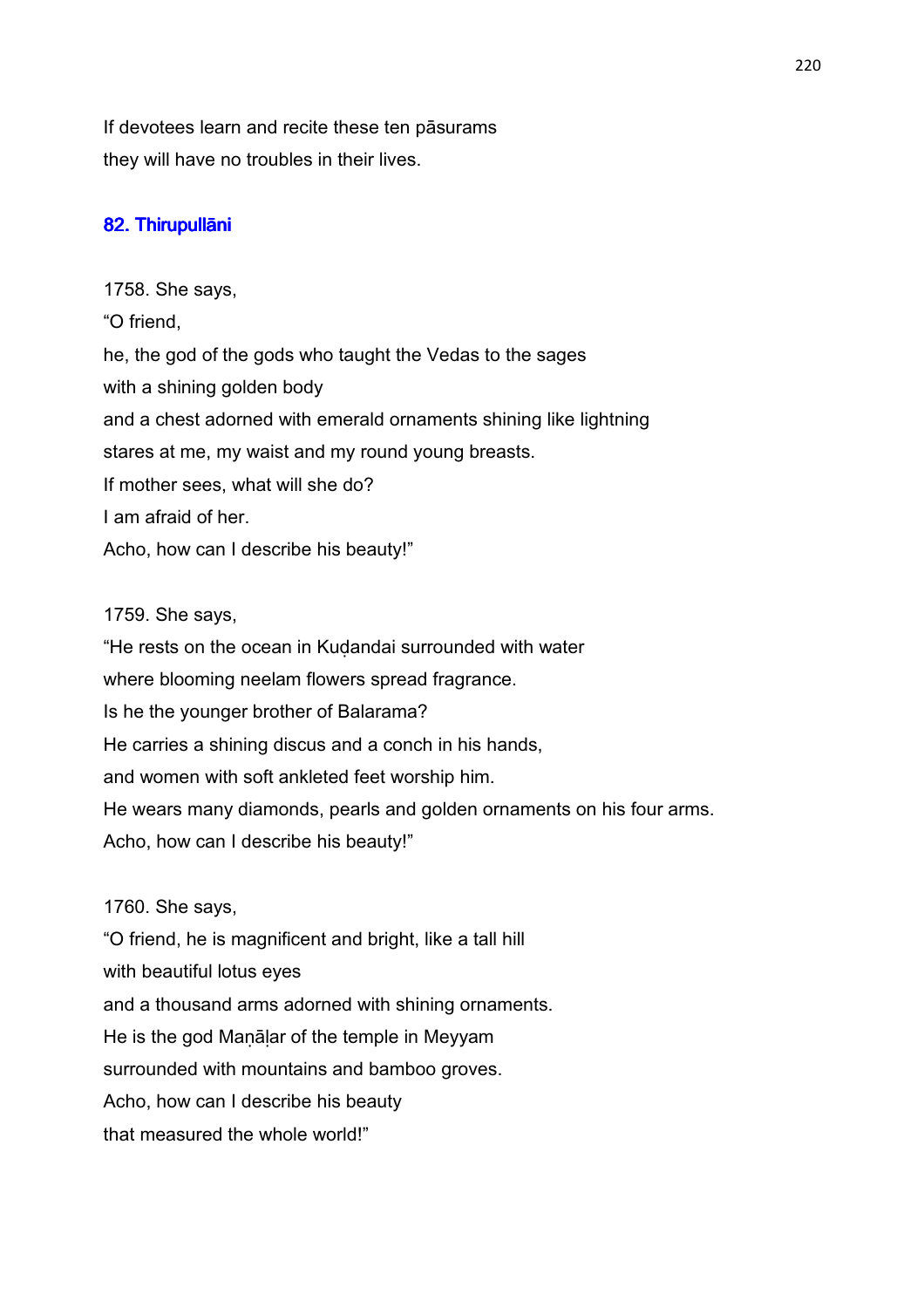1761. She says,

"O friend, he, the young one with a fragrant thulasi garland swarming with bees on his chest and a coral mouth does not know good manners. He comes into our home carrying in his hands a discus and a conch and stays with us. If I try to describe his divine form, I can only say it is like a bundle of beautiful corals.

Acho, how can I describe his beauty!"

1762. She says,

"He, the cowherd with four mighty mountain-like arms looks like the god of the temples in Uṛaiyur and Kuḍal. We have not seen him before. Let us praise him. If you see him, he looks like the dark ocean and holds in his hands a heroic discus and a conch. Acho, how can I describe his beauty!"

1763. She says,

 "Did he, the king with lovely lotus eyes break the tusks of the angry elephant Kuvalayabeedam? Did he take shelter in the mind of girls adorned with ornaments? I don't know him. Did he, the bull-like god, threaten Kamsan with his divine feet? When people see him, they wonder at his form that is like a huge black mountain and they worship him.

Acho, how can I describe his beauty!"

1764. She says,

"O friend, with eyes and hands as beautiful as lotuses and a dark cloud like body, he is generous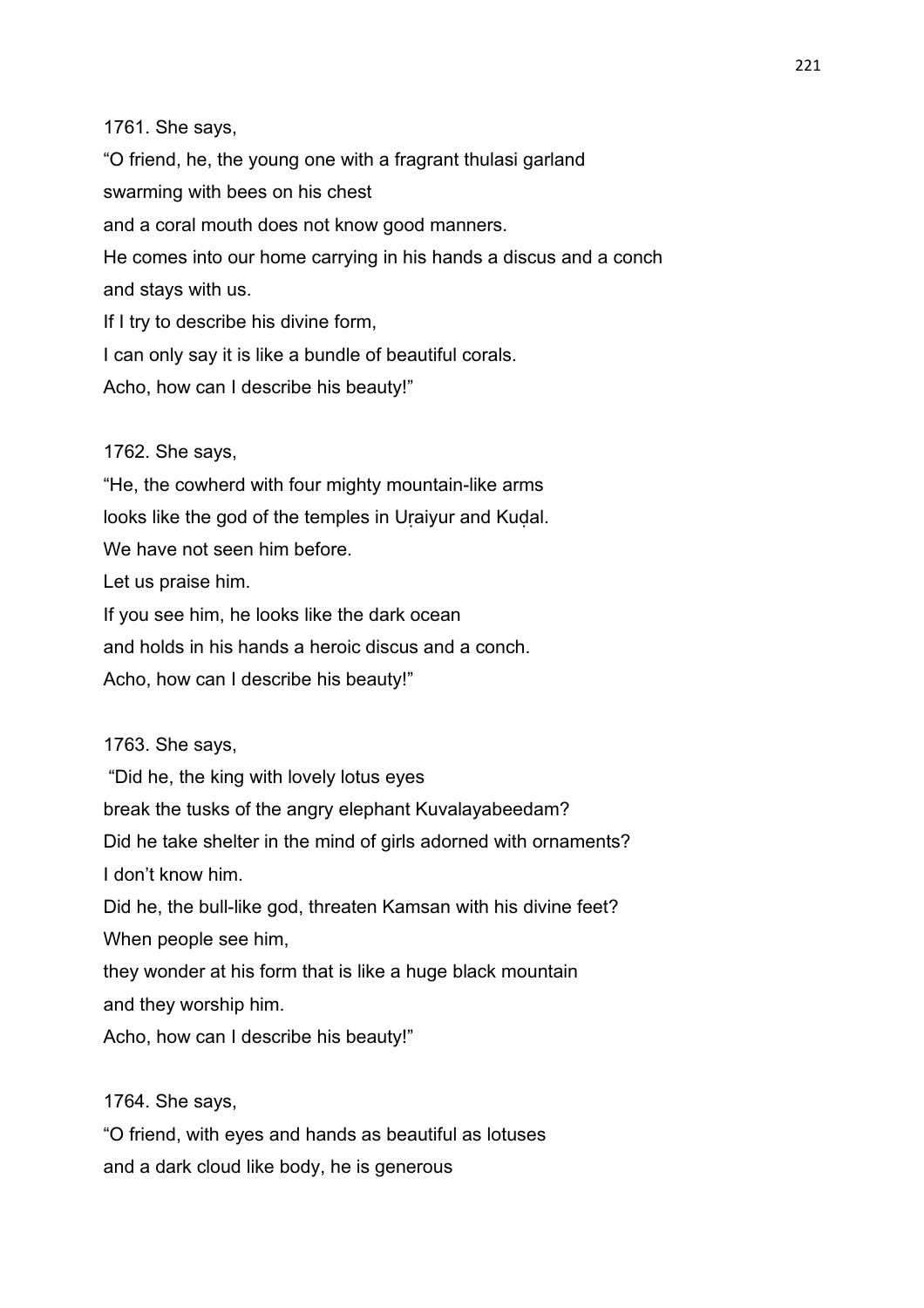and gives his grace to his devotees making their lotus hearts bloom. My heart worships him. I don't understand what is happening. I have never seen him before. Acho, how can I describe his beauty!"

# 1765. She says,

"He, my beloved, the god of Thirumalirunjolai where tall trees in the groves of Thirumalirunjolai touch the beautiful moon that floats on a cloud, came and entered my eyes and my heart and does not leave me. Is he the lord of Thiruneermalai? He looks like a dark cloud rising above a golden mountain where clouds float. He came riding on Garuda, the bird with beautiful wings. I don't know who he is. Come, see him. Acho, how can I describe his beauty!"

# 1766. She says,

"He swallowed everything in the eight directions, all the roaring oceans and the seven worlds and he lay on the banyan leaf happily. Who is this Māyan? I don't know all his māyams. All the gods of the sky come and worship him who has the color of a majestic dark mountain over which clouds float. with eyes and a mouth that are lovely as blooming lotus buds. Acho, how can I describe his beauty!"

1767. The poet Kaliyan, handsome chief of Thirumangai surrounded with strong new walls, composed a garland of ten musical pāsurams with divine words on the god of Thirunagai who took the forms of a swan, a boar and a fish.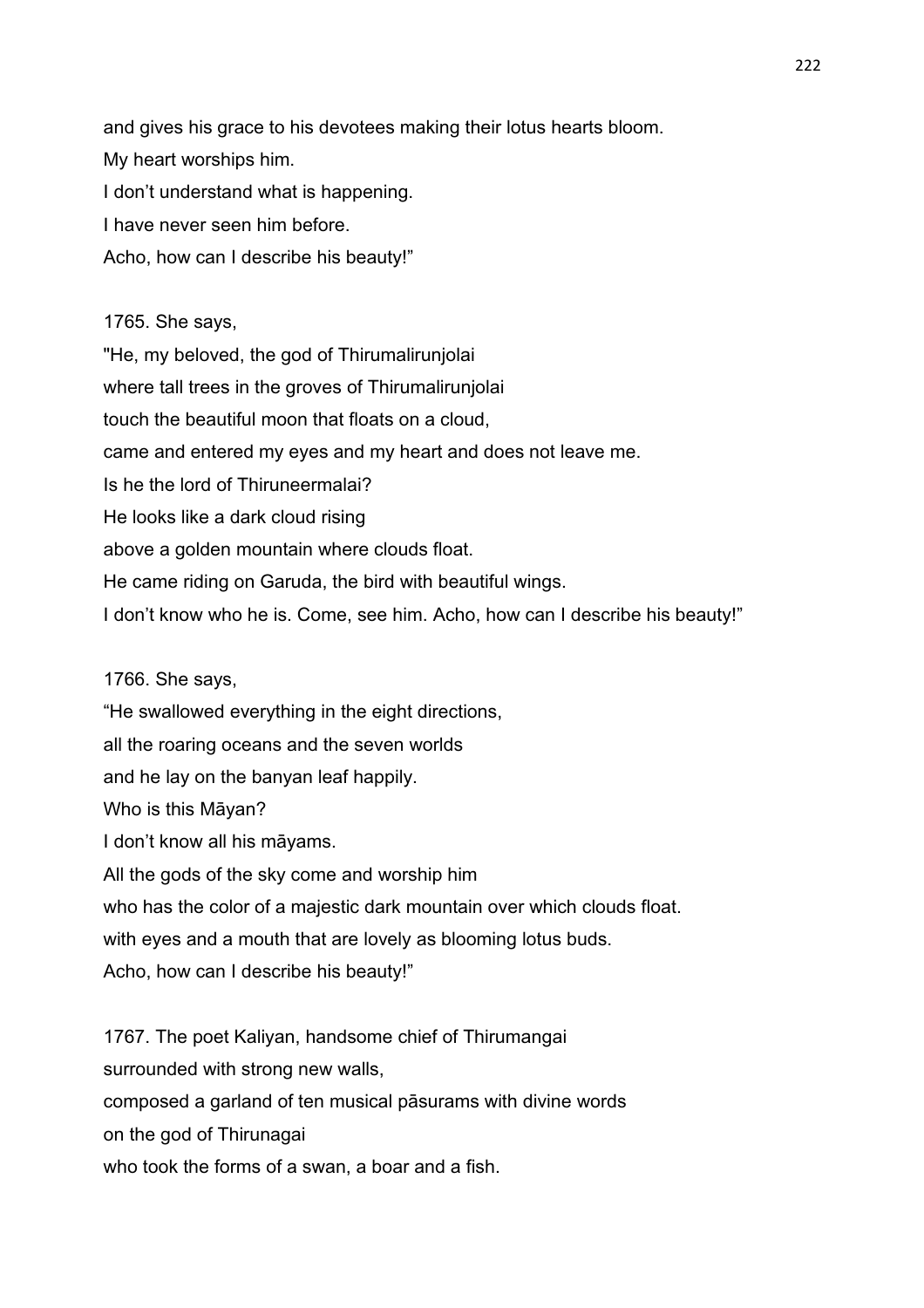If devotees learn and recite these poems they will rule the world as kings and go to the world of the gods and stay there happily.

# 83. Thiruppullāṇi

1768. She says, "O heart, you suffer with your love \ for him. How can I control it? Is it because of my bad karma? In the cool shadows of the cherundi grove blooming with golden flowers he loved me and then left me taking my beauty with him. He is the god of Thiruppullāni where the punnai trees shed pearl-like flowers in the groves. O heart, let us go there and worship him."

1769. She says,

"O heart! You melt with love.

What is the use of staying here thinking of him?

Once, one day, he loved me under the shadow of blooming thazhai plants

where singing bees drink honey from the flowers,

and left me there

and since then my love for him has grown in my heart.

He is the god of Thiruppullāni where the waves dash on the banks of the river and leave jewels.

O heart, come let us go and worship him."

# 1770. She says,

"I am innocent. What can I do to forget him?

Come, get up and let us worship him.

He followed me into the grove

dripping with pollen and filled with ponds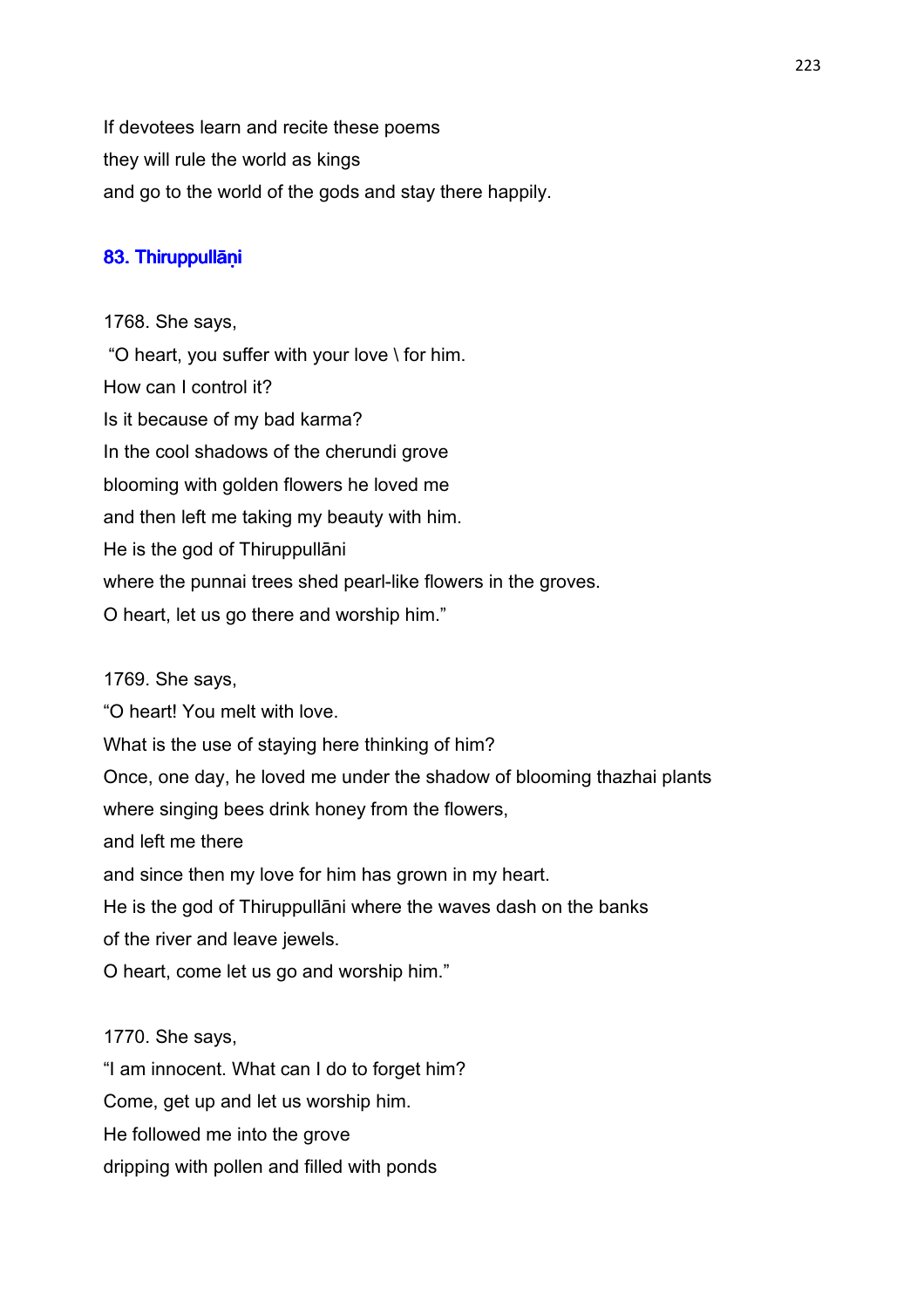and promised me he wouldn't leave me, but he did. He is the god of Thiruppullāni where the fragrance of flowers spreads all day. O heart, come, let us go there and worship him."

# 1771. She says,

"O friend, you are beautiful among women! Carrying a Garuda flag he came to me, loved me and promised that he would not leave me but he didn't keep his promise. The only witness there was the bee that drinks honey. He stays in Thiruppullani where the rising waves of the ocean dash on the banks of the river and leave jewels behind. Come, let us go and worship him there."

#### 1772. She says,

"When I think of what happened to me my heart burns.

Surely I have done bad karma.

He decorated my hair with bunches of flagrant nyāzhal flowers,

and loved me, but then he left me and I suffer.

He is the god of Thirupullāni where the waves of the ocean leave conches and jewels on the shores. Come, let us go there and worship him."

# 1773. She says,

"O heart, what is the use of worrying and staying here thinking of Māyan, our generous, sapphire-colored lord and his love? He is the god of Thiruppullani surrounded with birds and fields with wet sand where kāvi flowers drip honey and thāzhai flowers with beautiful leaves bloom, opening their lovely petals. Come, let us go there and worship him. ."

1774. She says,

"O pitiful heart, what is the use of staying here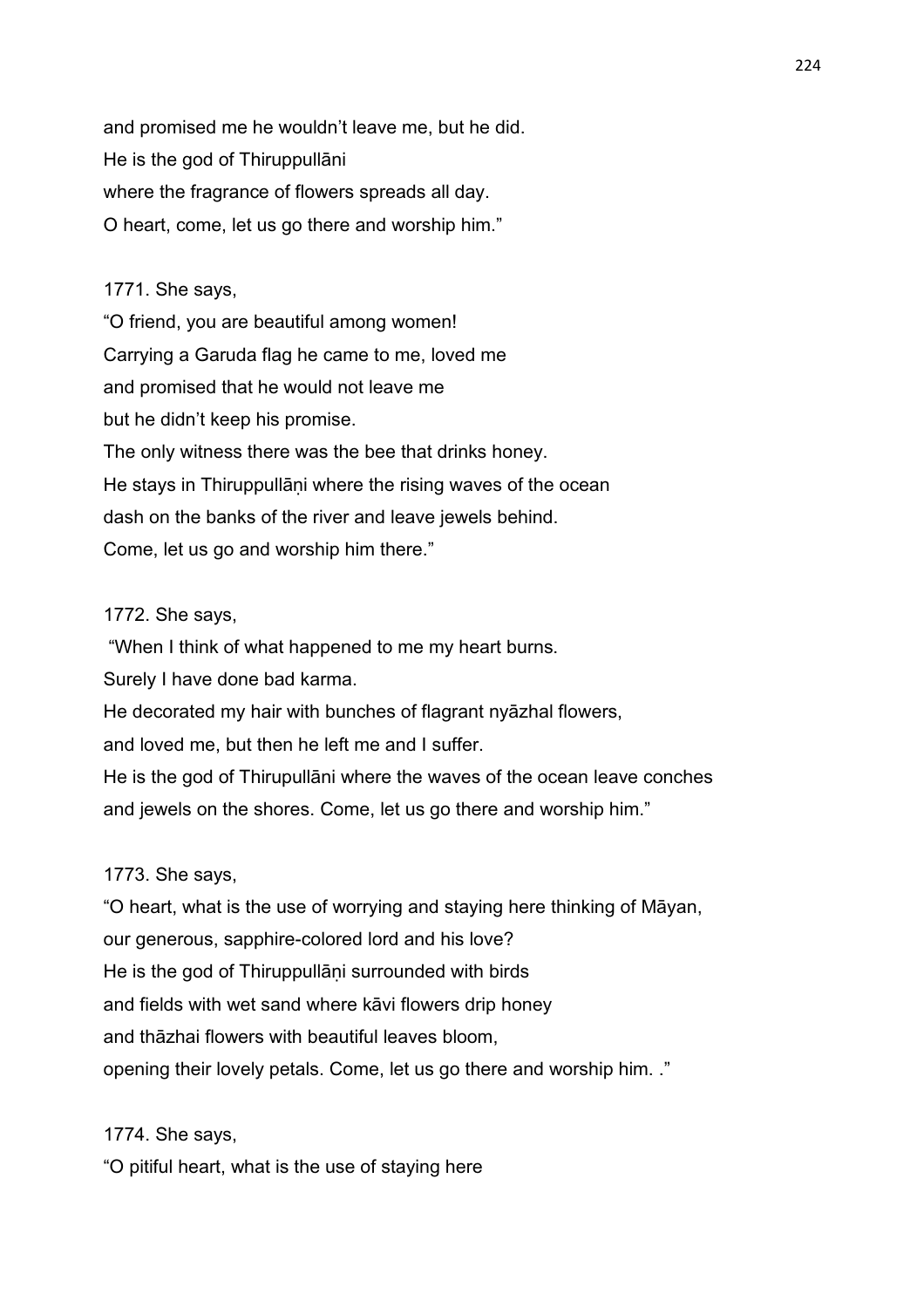thinking of his love, unable to sleep night and day? He stays In Thiruppullani where the white waves come jumping like horses, bringing pearls and leaving them on the abundant white sand. O heart, let us go and worship him."

# 1775. She says, "He with a conch and a discus loved me and left me, leaving me to suffer. He cheated me and I shouldn't love him. He is the god ofThirupullani, filled with salt pans and streams of water where happy bees sing in the cool flourishing groves and their music spreads on the banks of the ocean that smell with fish. Come, let us go and worship him there."

# 1776. She says,

"O dear friend, let us fold our hands and praise his names, placing beautiful bright flowers on his feet and worshiping him. Whether he gives anything in return or not, loving and worshiping him is what we should do. Let us love him—that is enough. Come, let us go to Thiruppullāni and worship him."

1777. Kaliyan, the poet of faultless fame, composed a garland of pāsurams on beautiful Thirupullani surrounded with groves filled with lovely lotus flowers and flourishing with corals and shining pearls. If devotees learn and sing these pāsurams and circle the temple of the god, they will go to Vaikuntam.

# 84. Thiruppullānii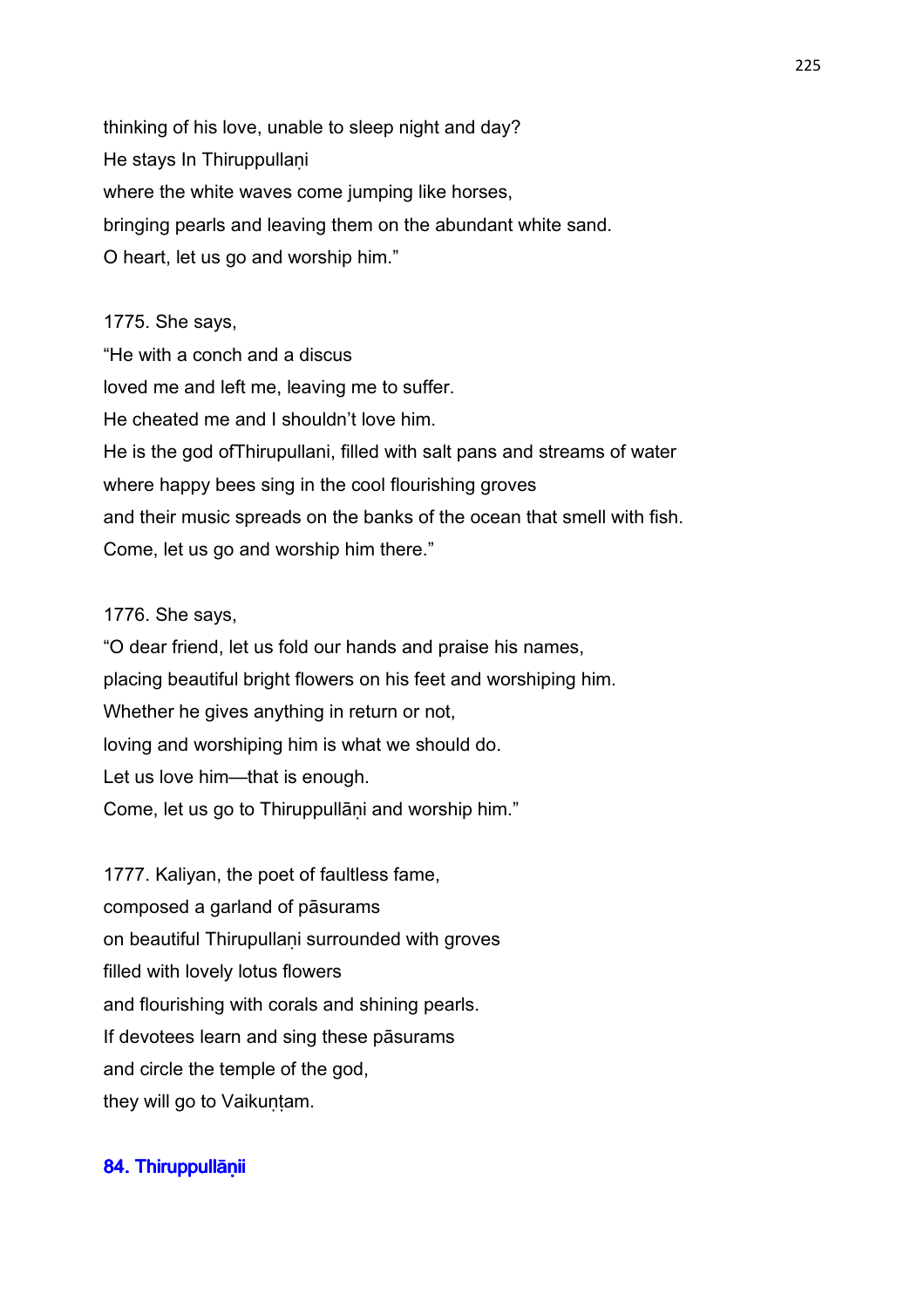## 1778. She says,

" The sorrowful calling of the andril bird that stays on the long branch of the palm tree in the grove is more cruel than the pain of a spear making a wound. I fold my hands and worship the lord of Thiruppullani where the fragrance of the flowers spreads everywhere. O my friend beautiful as a statue! Do you think this worship will become a habit for us?"

# 1779. She says,

"As a dwarf, he, the king, measured the whole world, and as a swan he taught the Vedas to the sages. I fell in love with him and my body became pale. O birds, you live in the golden-colored salt pans on the banks of the ocean. Go and tell the lord of Thiruppullani of my love for him."

#### 1780. She says,

"My lonely heart went everywhere searching for him who is adorned with a thulasi garland. Has it lost its way? I fold my hands and worship him in Thiruppullāni where the waves of the sea crash on the shore. Go and tell him how I suffer with my love for him. Why does he stand silently like a divine statue."

# 1781. She says,

"He came as a man-lion and split open the chest of the strong Hiranyan with his claws. Will he give his grace to us? I fold my hands and worship him in Thiruppullani where the dashing waves roll. My flower-like eyes are filled with tears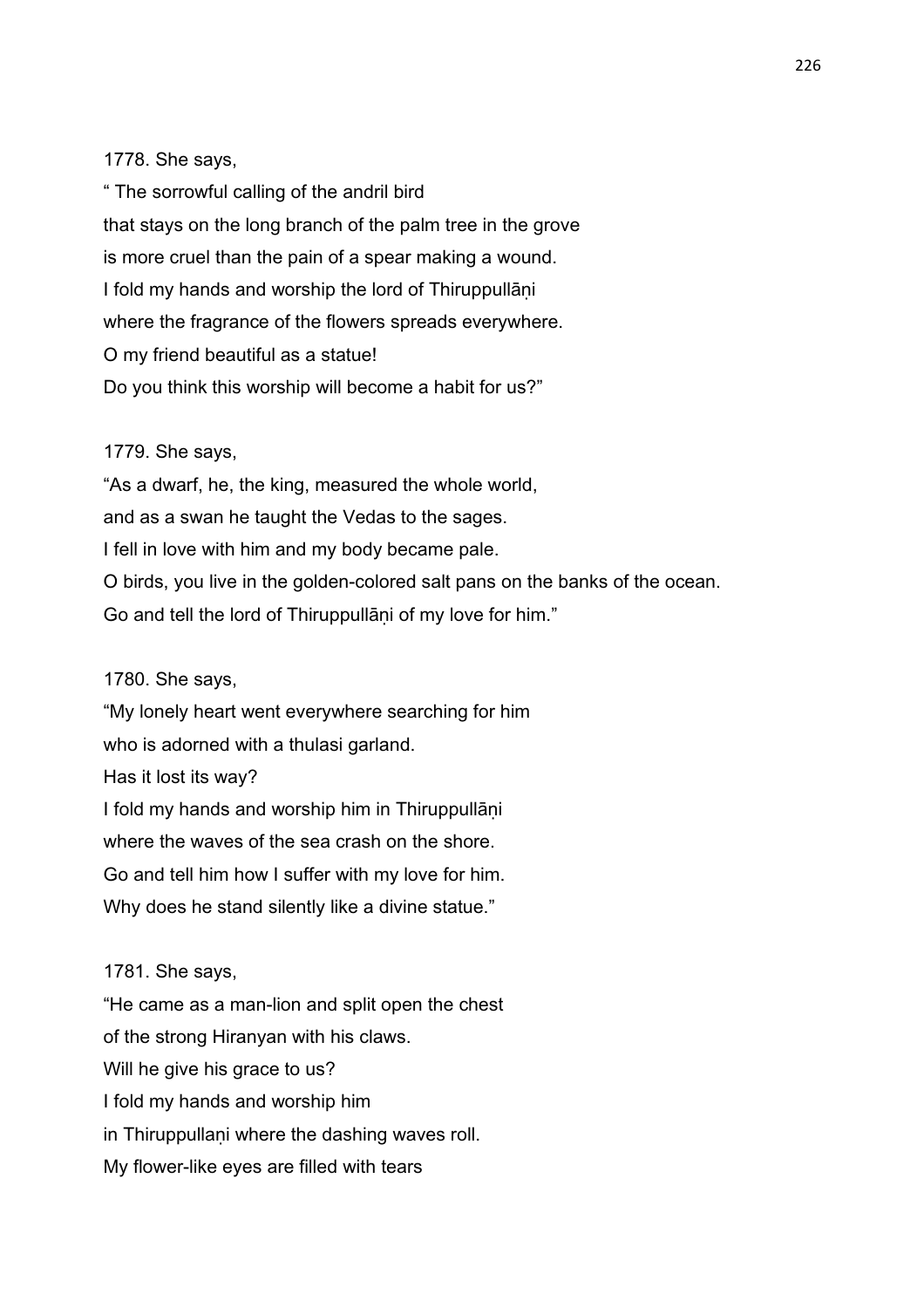and my garment has grown loose and doesn't stay around my waist."

#### 1782. She says,

" My heart has gone to the strong archer Rama who shot his arrows in battle in Lanka and killed the Rākshasas. Even if everyone scolds me and gossips about me, I will stay here believing the lies that my dear lord of Thiruppullāṇi told me until my heart returns."

1783. She says, "The hot shining sun goes on his chariot, wanders all day and sets in the evening. My heart burns cruelly, paining me all day in the heat. I fold my hands and worship him in Thiruppullāṇi surrounded with blooming groves and flourishing ponds. I have lost my beautiful color and my conch bangles."

## 1784. She says,

"The sound of thunder and the ringing of the cowbells never cease, burning me even more than fire. I fold my hands and worship him in Thiruppullāni filled with beautiful jewel-studded palaces. I have done bad karma. The wind from the ocean blows hot on me."

#### 1785. She says,

"He broke the tusks of the hollow-trunked elephant and rests on Adisesha on a snake bed and gives his grace to us. I fold my hands and worship him in Thiruppullāni where the cherundi trees shower golden flowers. The crescent moon with its mark sheds hot fire on me."

1786. She says,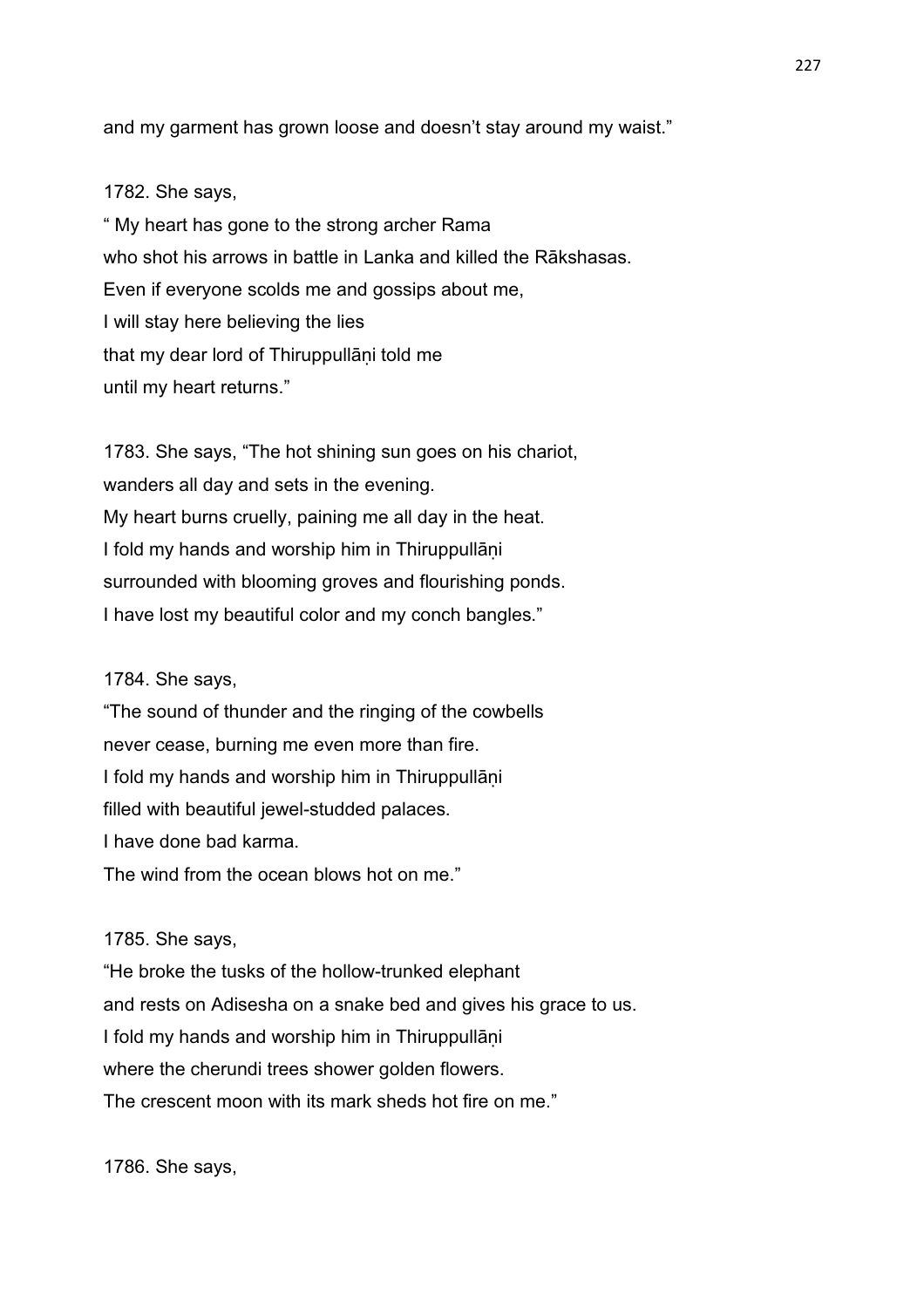"He, the ancient god who is the Vedas, the sky, the sun and the moon gives his grace to us. I fold my hands and worship him in Thiruppullāṇi surrounded with punnai trees blooming with opening buds. I and the waves of the ocean do not sleep."

1787. Kaliyan, the poet with strong mountain-like arms, composed pāsurams describing how a girl with a waist like lightning loves our father, the lord of Thiruppullāṇi surrounded with punnai trees blooming with golden flowers. If devotees learn and recite these pāsurams well they will rule this earth as kings and also rule the sky.

# 85. Thirukkurunguḍi

1788. She says, "The white crescent moon, the rolling waves of the ocean, the breeze that blows with the fragrance of flowers, the calling of the andril birds all bring me the pain of love. I cannot sleep at night when dew falls. He has taken over all my five senses but doesn't feel pity for me. I am just a girl soft as a creeper. Take me to Thirukkurungudi where he with the dark color of a kuvalai flower stays and leave me there."

# 1789. She says,

"The cool wind that blows from the jasmine flowers dripping with pollen

and the cool crescent moon together take my life.

I cannot sleep even for one night.

If the ignorant women adorned with bangles on their hands are able to sleep,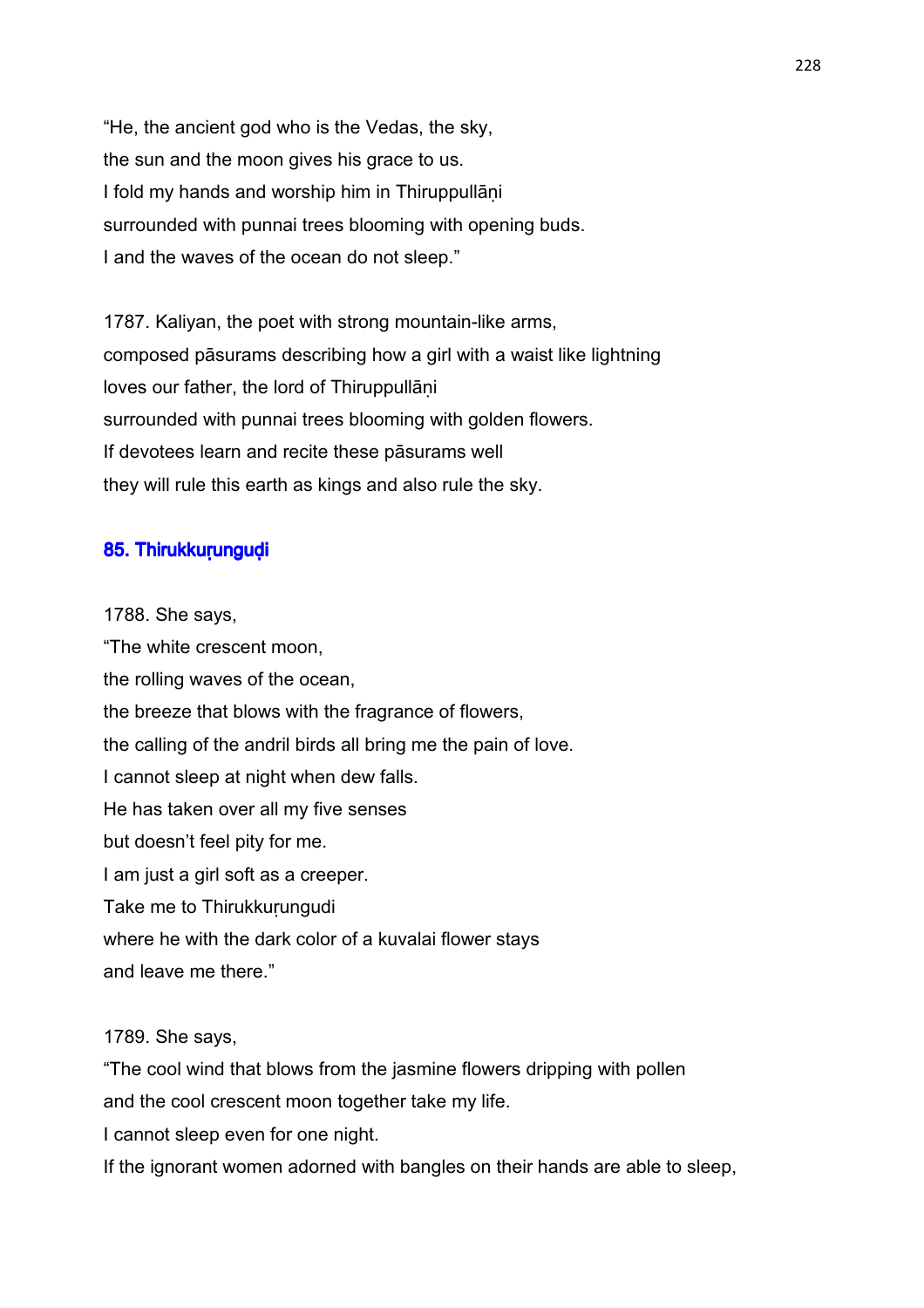let them gossip about me as they wish. On his chest, the lord of Thirukkuṛnguḍi embraces Lakshmi whose hair is adorned with fragrant flowers. . Take me there and leave me."

# 1790. She says,

"The morning brings me the pain of love just like the evening, and the night only makes it greater, lasting as long as an eon. If I try to describe the cold wind I can only say it hurts me like a rising fire. There are many tricks that the beautiful sapphire-colored Thirumāl can do. Before he does something and hurts me, take me to Thirukkuṛunguḍi filled with forests where beautiful peacocks dance."

#### 1791. She says,

"The sound of the bells on the dark necks of the bulls that wander with their white cows hurts my heart and I cannot sleep even one night. The generous lord stays in Thirukkurungudi where the fields flourish with water and the gods adorned with precious jewels praise his wonderful grace. Take me where he is."

1792. She says, "In the evening I hear the bells on the necks of the bulls and the sweet music of the flute of the cowherds. The breeze blows and the crescent moon shines. They were always harmless before but now they all join together and hurt me. I have done bad karma. Take me and leave me in Thirukuṛunguḍi where the lustrous cloud-colored lord stays."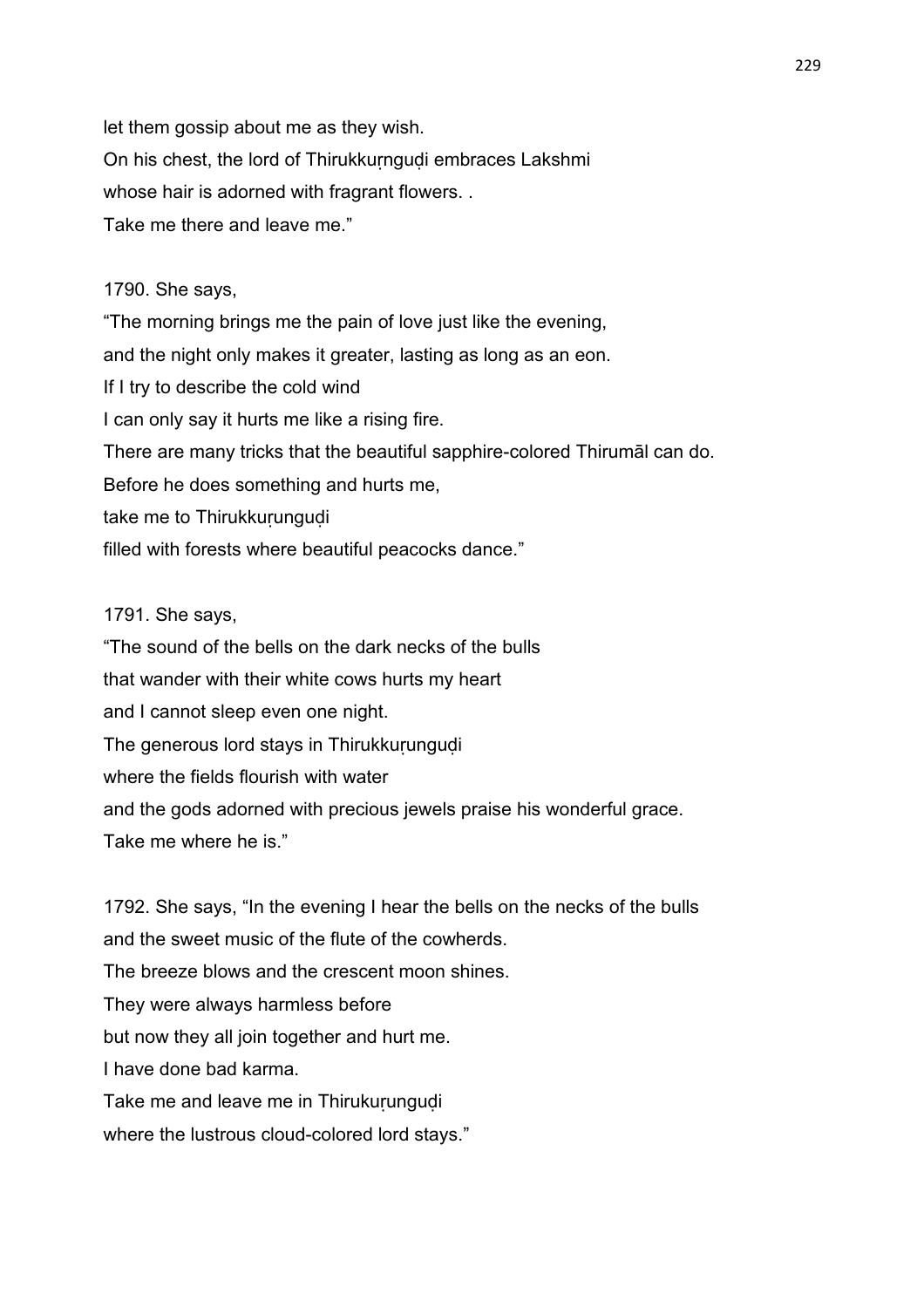1793. She says,

"Girls ornamented with beautiful jewels gossip about me night and day. Let them do what they want. I am not worried. They are good people—I don't know what is wrong with them. I am not shy, naive or afraid. They may make themselves happy saying things about me, but I won't forget the sapphire-colored lord. Take me and leave me in Thirukkurungudi where soft mullai blossoms bloom luxuriantly in the backyards of the houses."

1794. She says,

"A tall dark god with beautiful eyes entered here. He made my body weak and my bangles loose. I wonder, 'Why is this happening to me?' The tricks of Kāma who carries a bow with five flower arrows make me suffer from love. I didn't understand that. Take me and leave me in Thirukkurungudi surrounded with forests and cool fields blooming with flowers that drip honey."

1795. She says,

"Listen, it is not only the sound of the ocean that hurts me, or the hands that are like ambal flowers of the cowherd that come and pain my life. Kāma may come and shoot his five flower arrows at me. Before that happens, find out what the dancer, the cowherd, thinks and take me and leave me in Thirukkurungudi."

1796. She says,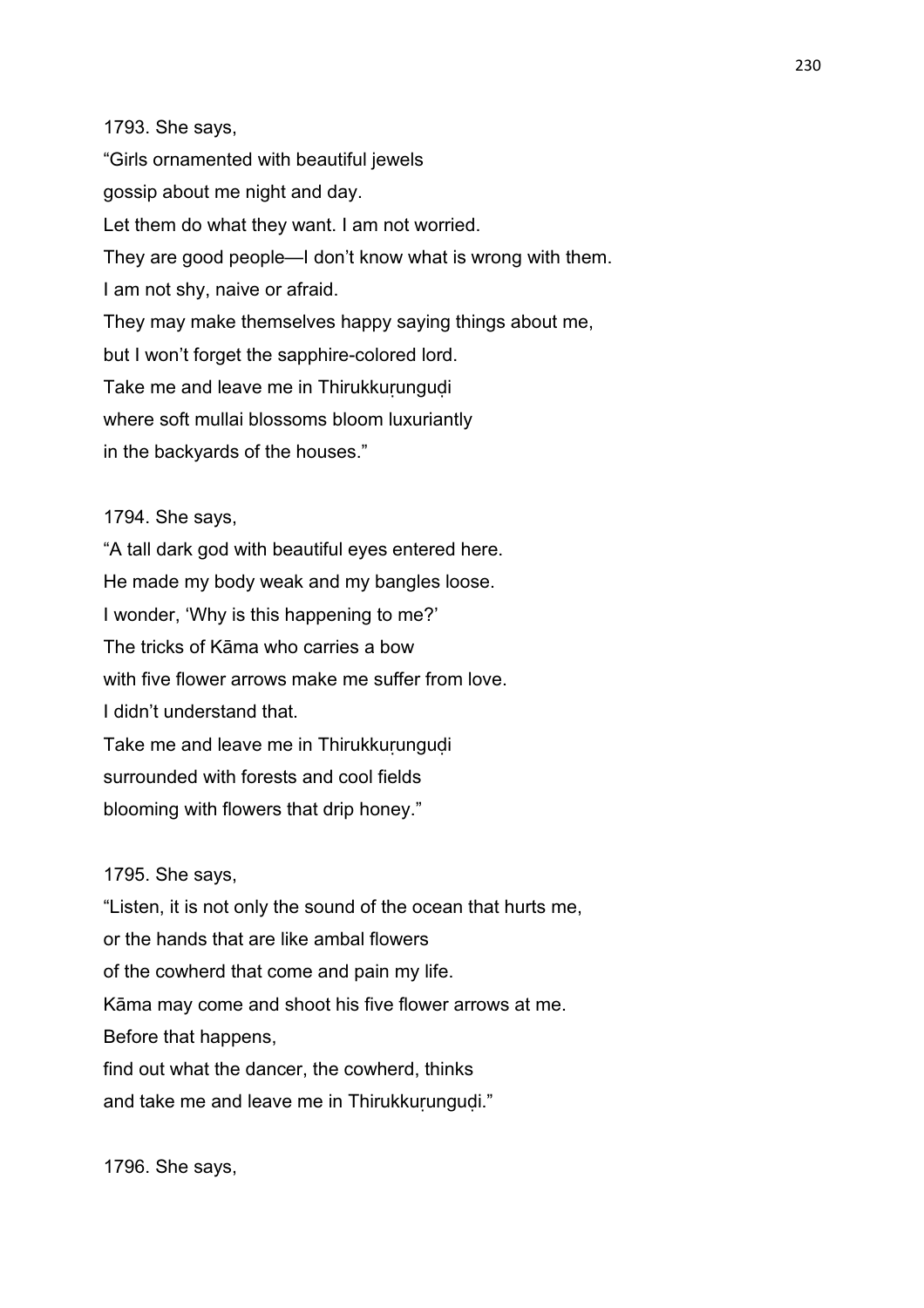"Even though I praised him and worshiped him, he doesn't take pity on me. He took my chastity, gave me golden clothes to cover myself and left, I don't know where. My breasts have grown out but they are no use because he doesn't embrace me. He, a dancer and king of the gods, wishes to stay in Thirukurunguḍi. Take me there and leave me where he is."

# 1797. She says,

"The god of the gods who keeps the goddess Lakshmi with him, the generous lord who destroyed southern Lanka, entered the heart and the eyes of famous Kaliyan who composed pāsurams that praise the victorious god, ruler of the whole world. Take me to Thirukkurungudi where he stays and leave me."

#### 86. Thirukkurungudi

1798. The good-natured god who has with him Shiva wearing a garland of skulls and a tiger skin around his waist stays in Thirukkurungudi where a heron fledgling climbs on the small branch of a tree, takes a vellira fish from its mother and eats.

1799. Our pure lord resting on Adisesha on the ocean where the waves never cease rolling stays in Thirukkurungudi where male red-legged swans live with their mates on the beautiful lotuses that drip with honey in cool flourishing fields.

1800. We have found the way to be saved. THIRUMAL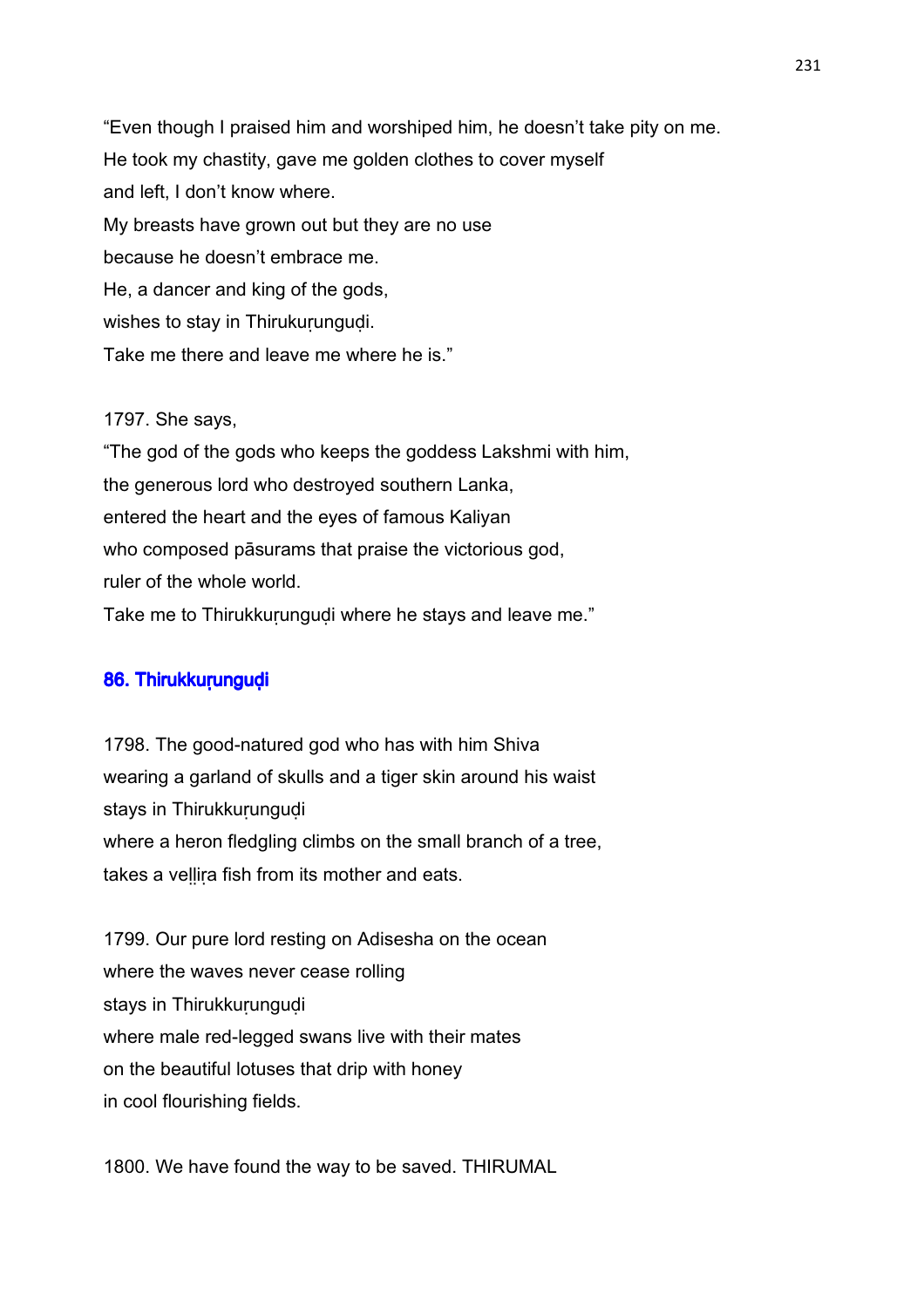O devotees, come and see! Our lord with a dark cloud-color and beautiful eyes who took the form of a boar to save the earth goddess from the underworld stays in Thirukkurungudi where a heron searches for food in the flourishing paddy fields to take to his beloved red-legged mate.

1801. The heroic god who went to Lanka fought and pierced the chest of the ten-headed Rakshasa Rāvaṇa and cut off his hands stays in Thirukkurungudi where bees that make honey swarm night and day in the mandram

and kuravam blossoms spread their fragrance everywhere.

1802. The lord who drove the chariot in Bharatha war for the five Pandavas and destroyed the heroic Kaurava kings fighting as they rode their strong elephants stays in Thirukkurungudi where parrots with mouths like sweet kovvai fruits speak like beautiful women with eyes that are bright and darkened with kohl.

1803. O devotees, come, take lamps, water, beautiful flowers and fragrances, sprinkle pure water and worship the lord. The ocean-colored god wishes to stay in Thirukkurungudi where the palaces touch the crescent moon in the sky.

1804. O devotees, if you want to remove the desires that you have for women with vine-like waists, go to Thirukkuṛunguḍi and worship the lord where the mullai buds blooming slowly in the backyard of the houses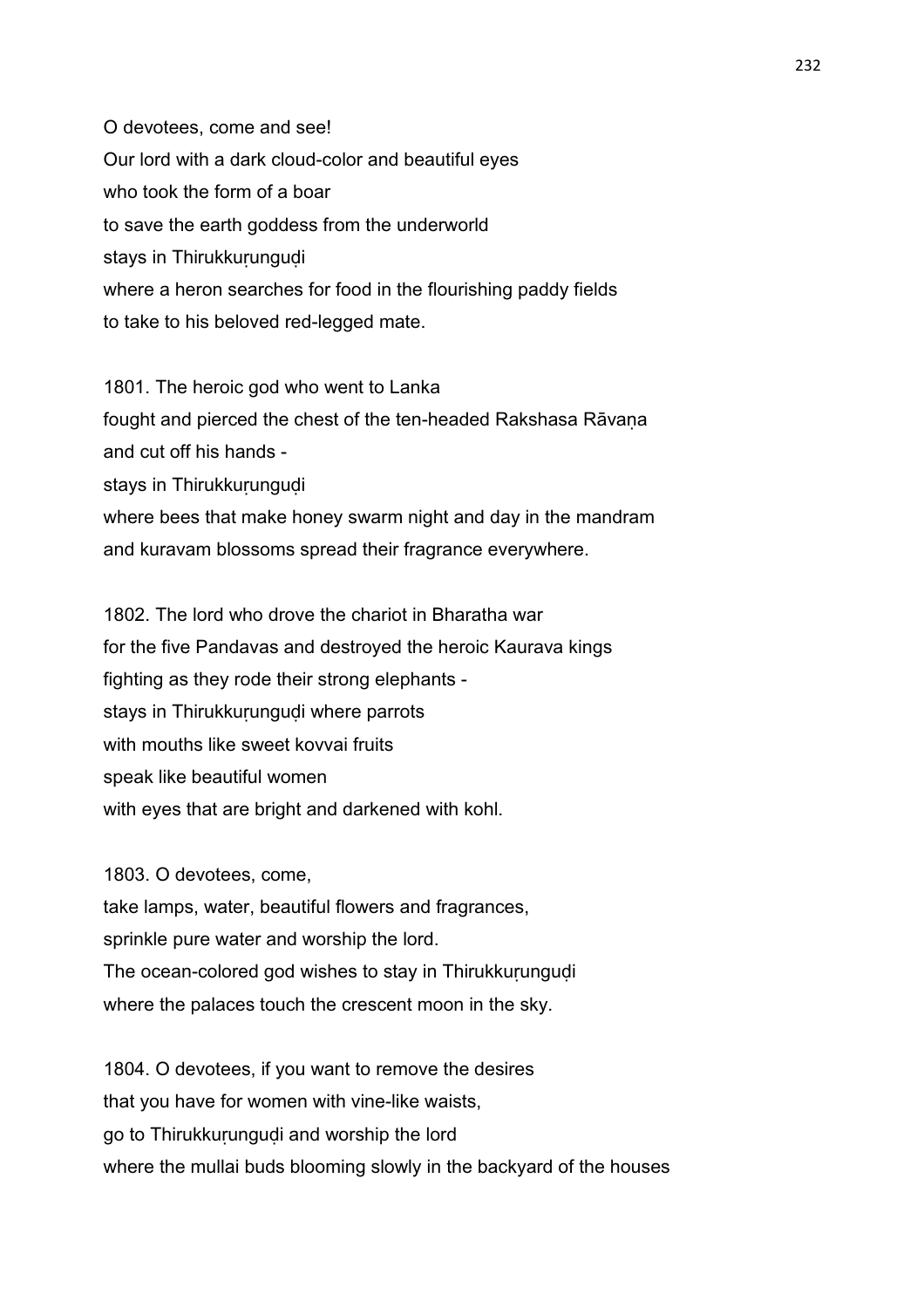are as beautiful as the teeth of the women with mouths as sweet as fruits and with beauty like that of Lakshmi.

1805. O friends, take fresh flowers strung together into garlands and go lovingly to Thirukkuṛungudi and worship the highest lord there where male herons with sharp beaks live with their mates in the fields and eat fish from the water while sharp-beaked nārai birds play with their mates.

1806. O devotees, if you want to be rid of the results of your bad karma and the troubles of your lives, carry fresh flowers and worship the lord in Thirukkurungudi where night and day the lined bees sing and the fragrance of the mullai flowers from the hills spreads everywhere in the mandram.

1807. The good poet Kaliyan composed a musical garland of beautiful pāsurams on the lord of Thirukkuṛunguḍi who shot arrows, destroying Lanka and who killed the angry elephant Kuvalayābeedam with murderous tusks. If devotees learn and sing this musical garland of pāsurams, their karma will disappear.

# 87. Thirumāvallavāzh

1808. O heart, if you are suffering with your family, your father, mother, children and others, and if you feel you should not be burdened with them, go to famous Thiruvallavazh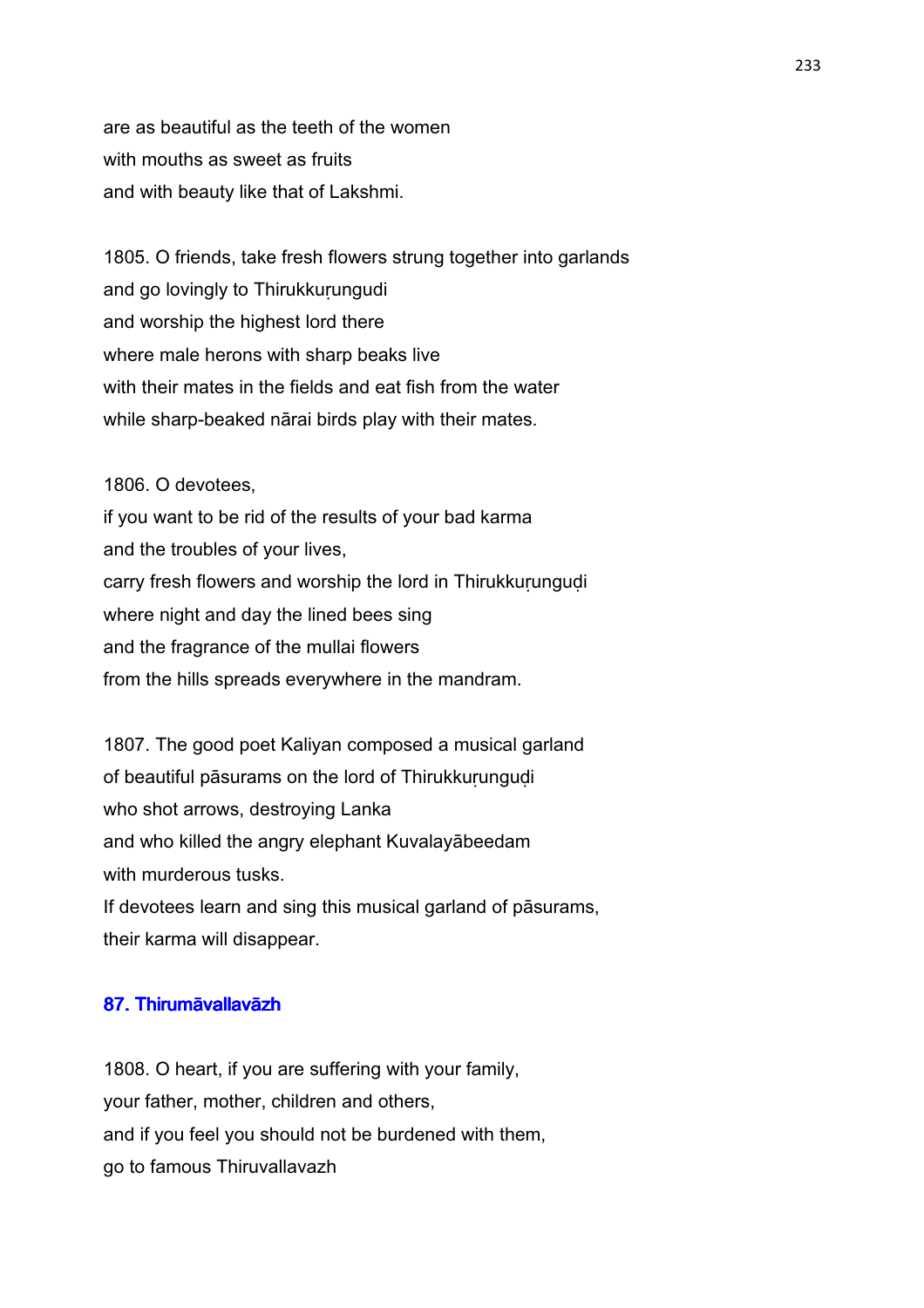where the young lord, the cowherd who is the beginning, the end, the ancient of the ancients stays, worship and praise him and love him in your mind.

#### 1809. O heart,

if you are afraid and disgusted with the life you lead loving women whose thin waists are more beautiful than lightning and who walk gently like swans, go to Thiruvallavāzh, the famous place of the god, and embrace him, the messenger for the Pandavas adorned with crowns studded with precious diamonds.

# 1810. O heart,

if you think it is wrong to believe the lies that statue-like women with ornamented breasts tell lovingly and if you want to survive, go to famous Thiruvallavāzh, the place of the lord , who, carrying a white umbrella as bright as the moon, went as a dwarf and begged for three feet of land at the sacrifice of Mahabali.

1811. O heart, if you want to survive and get away from the thought that you want to embrace the round breasts of statue-like women with words as soft as music. then go to Thiruvallavāzh where the god of gods in the sky, the rich ocean-colored lord of the Thiruvenkaṭam hills, stays and worship him.

1812. O, heart, you know that the kings with white umbrellas that touched the clouds.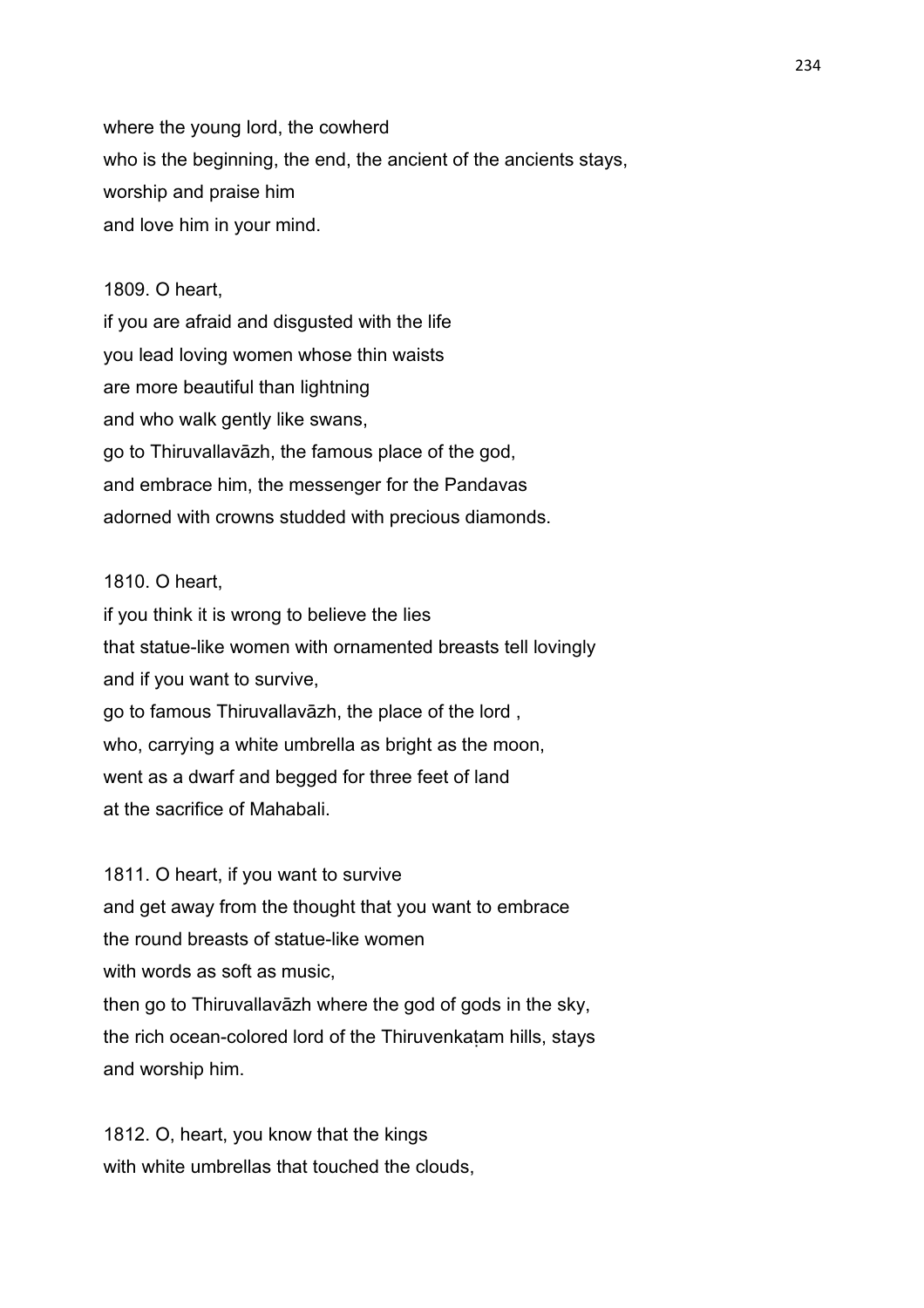rulers surrounded by many elephants, have suffered and passed from this world. If you do not want to suffer like they did, go to Thiruvallavazh where the god stays who drank milk from Putanā's breasts and killed her, praise and worship him.

1813. O heart, are you afraid that the pleasures of the five senses will enter your body made of nerves, skin and flesh and give you terrible diseases? Go to Thiruvallavāzh where Vediyars recite the four Vedas and the six Upanishads and make the five fire sacrifices.

1814. O heart, do you think it is a mistake to listen to the words of evil people who believe in the reality of the body that suffers with diseases? Go to Thiruvallavazh, the beautiful place where Māyanar stays who is the sky, moon, hot sun, fire and wind and worship him.

1815. O heart, do you realize that the body made of sky where clouds float, and of fire, water, earth and air is not a fortress and that it will not save you? Go to Thiruvallavazh and worship the lord who stays with statue-like Lakshmi seated on a lotus, her soft breasts smeared with sandal paste.

1816. O heart, if you do not think that it is your duty to follow the false teachings of the Pasupathars, the Jains and the Buddhists and if you do not think they will save you,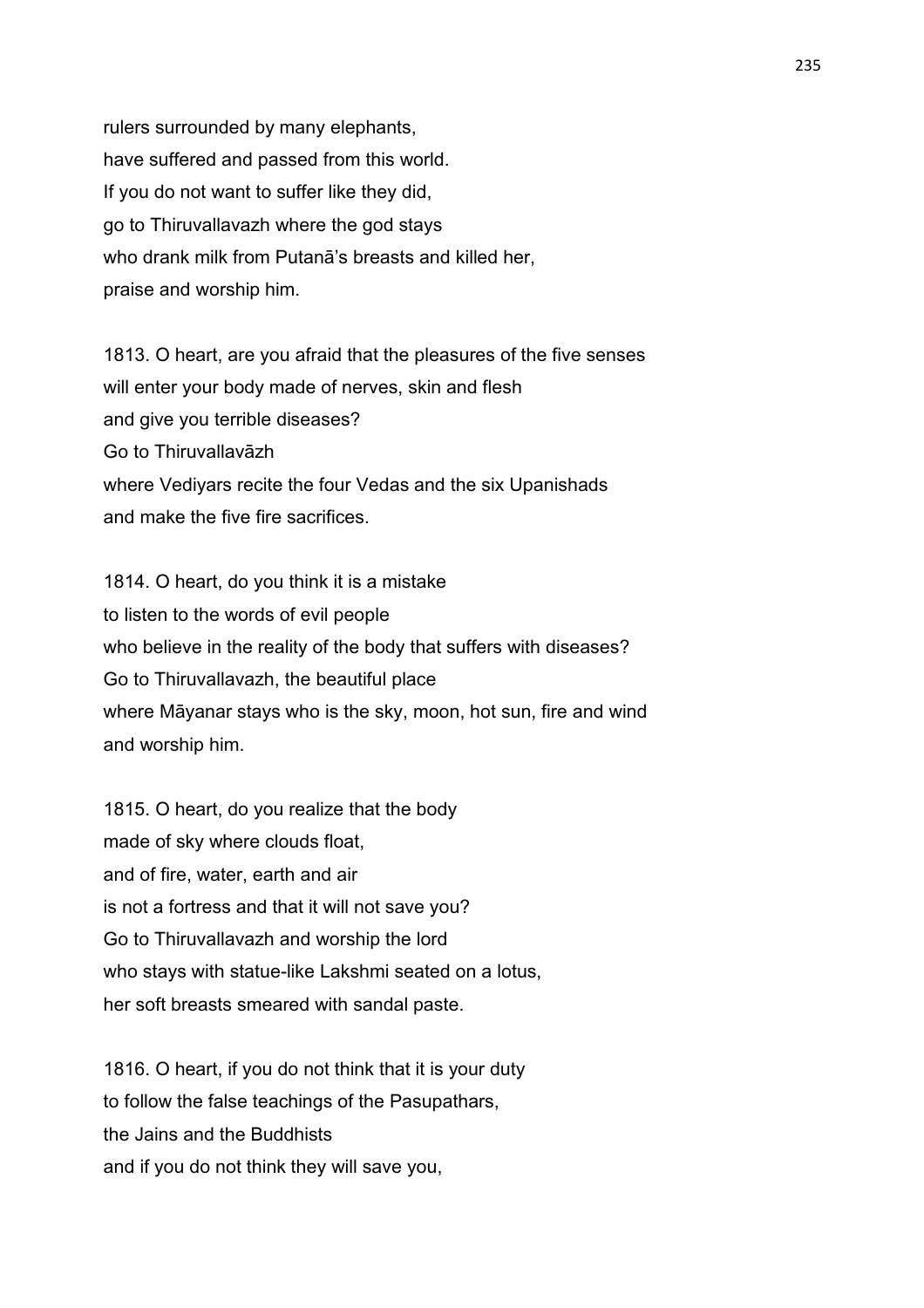go to Thiruvallavazh where sages worship the generous god who gave nectar from the milky ocean to all the gods.

1817. Kaliyan, the chief of flourishing Thiruvāli, who fights his enemies valiantly with his blood-smeared spear, composed ten pāsurams on the faultless god of Thiruvallavazh where many Vediyars live reciting the Vedas, surrounded with groves swarming with lovely-winged bees. If devotees learn and recite these pāsurams they will become kings, ruling and enjoying this wide world.

# 88. Thirumālirunjolai

1818. O ignorant heart, I would tell you something wonderful. If you would be rid of the infatuation you feel for beautiful fragrant-haired women, go to Thirumalirunjolai where waterfalls descend from the sloping hill bringing sandalwood, precious jewels and beautiful peacock feathers where our divine lord of all the seven worlds and seven oceans stays in his temple. Come, let us go there and worship him.

1819. Thirumālirunjolai is the temple where the gods worship, telling all in the sky, "Come and let us go and worship the lord," carrying garlands and pure water and going to praise our lord adorned with shining crowns and resting on a snake bed. There bees drink sweet honey from the fragrant kurinji flowers blooming in the forests and bamboo plants growing on the sloping hills split apart and throw out pearls. O ignorant heart, come, let us go there and worship him.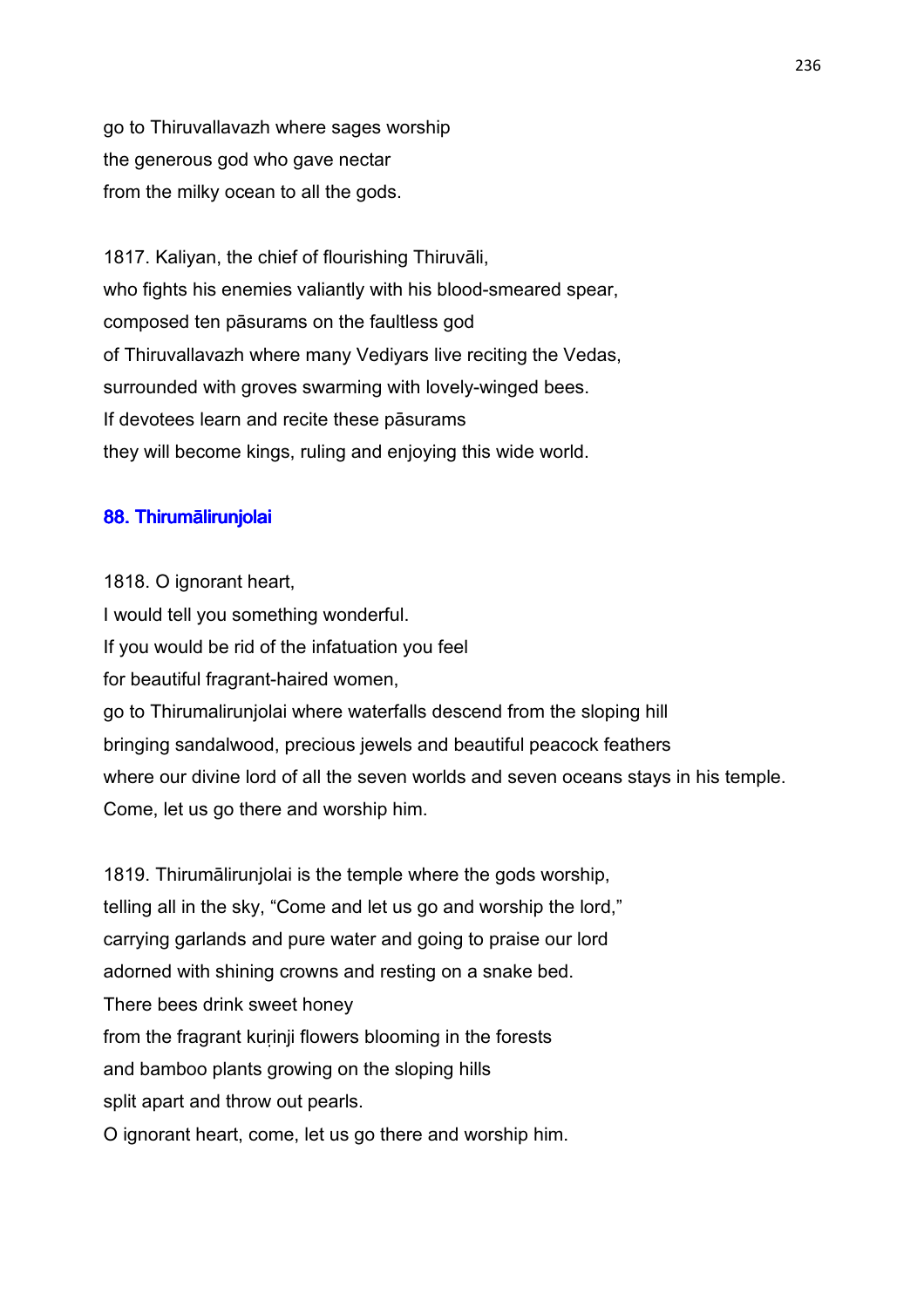1820. Our dear lord who removes the sickness of his devotees if they worship him and who gives his grace to all went to Mahabali as a small, handsome dwarf and measured the whole world with his two feet. He stays in the temple of Thirumālirunjolai where hunters shoot their arrows on the slopes and precious stones grow and vengai trees flourish. O ignorant heart, come let us go there and worship him.

1821. The lord who drank milk from the breasts of Putanā, and shot fearful arrows at the evil Thādagai and killed her stays in the temple in Thirumālirunjolai surrounded with cool flowing water where sweet honey from fragrant kurinji flowers drips on the blossoms of vengai trees over which clouds float. O ignorant heart, come let us go there and worship him.

1822. Our dear god who fought and destroyed the pride of his enemy, the Rakshasa Rāvana, making his ten heads fall to the ground while his headless body stood there and danced stays in the temple in Thirumālirunjolai where the tops of the bamboo plants split open bee hives and the bees fly away and much honey spills out making the slope of the whole hill fragrant. O ignorant heart, come let us go there and worship him.

1823. Our divine lord who rests on the snake bed of Adisesha killed the two Asurans, throwing one who had come as a calf at the other who came as a vilam tree, and he carried a pot and danced the kuravai dance. He stays in the temple in Thirumālirunjolai where a lion is angry and roars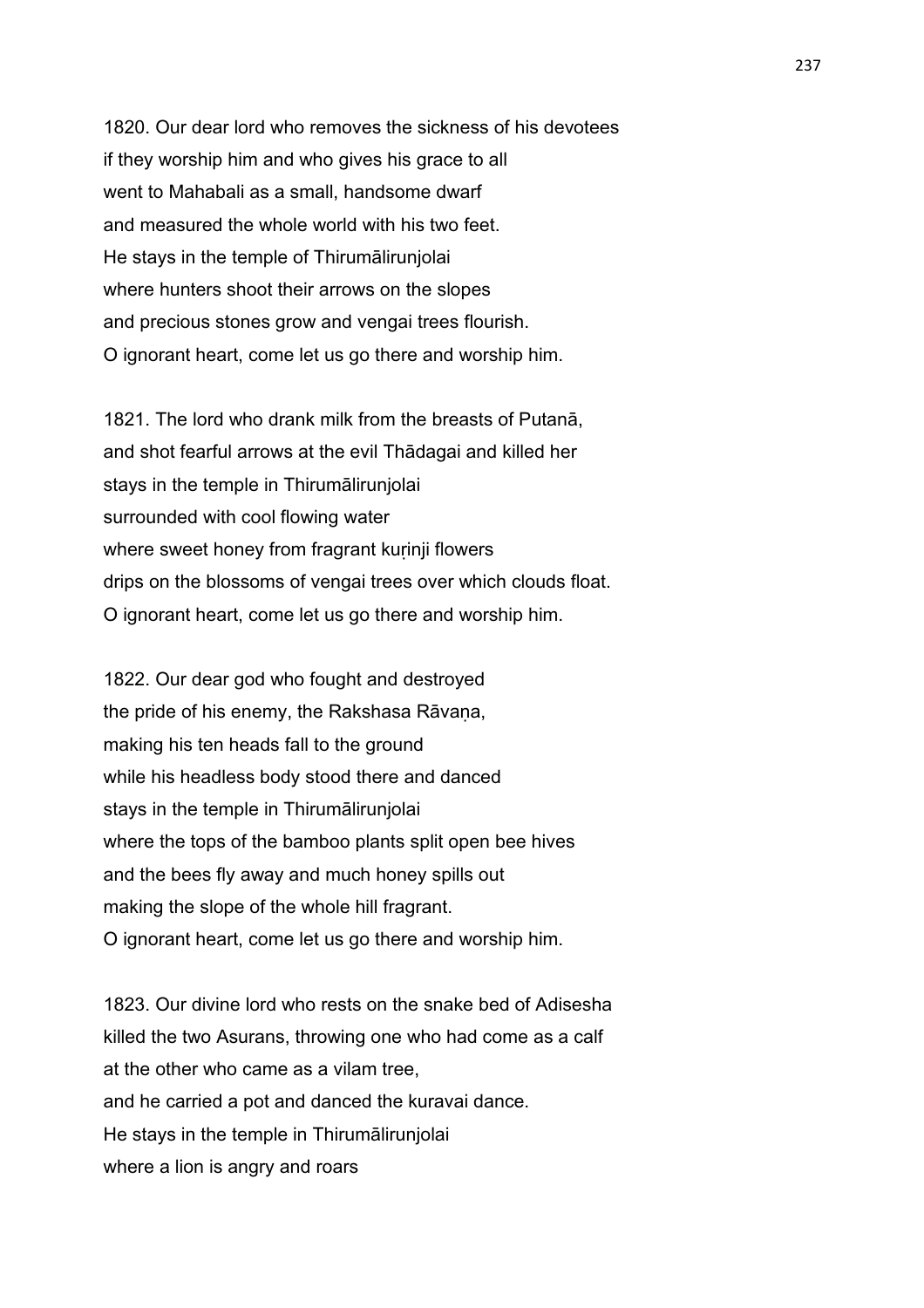thinking that the sound of the thunder of the clouds that rise to the sky carrying water from the sea is the trumpeting of an elephant. O ignorant heart, come, let us go there and worship him.

1824. The dark ocean-colored one who threw ripe palm fruits at the Asuran Thenugasuran and killed him stays in the temple in Thirumālirunjolai filled with flourishing emerald-colored groves where deer walk on stony paths and graze on the grass on the slopes. O ignorant heart, come let us go there and worship him.

1825. Our cloud-colored lord who rests on the bed of the snake Adisesha on the roaring ocean where waves rise up to the sky stays in the temple of Thirumālirunjolai where happy bees drink the ichor dripping from the cheeks of angry elephants and flowing on the slope of the hill. O ignorant heart, come let us go there and worship him.

1826. He, our highest lord, our father, who loves even the ignorant Jains and Buddhists and others of other religions that put their own beliefs ahead of the Vedas stays in the temple in Thirumālirunjolai where women in the shadows of a grove of long-branched sandal trees on the slopes recite mantras and worship our god. O ignorant heart, come let us go there and worship him.

1827. Kaliyan with a long shining spear, the chief of Thirumangai in Thiruvāli country surrounded with good fences of thazai flowers, composed pāsurams on the beautiful sapphire-colored god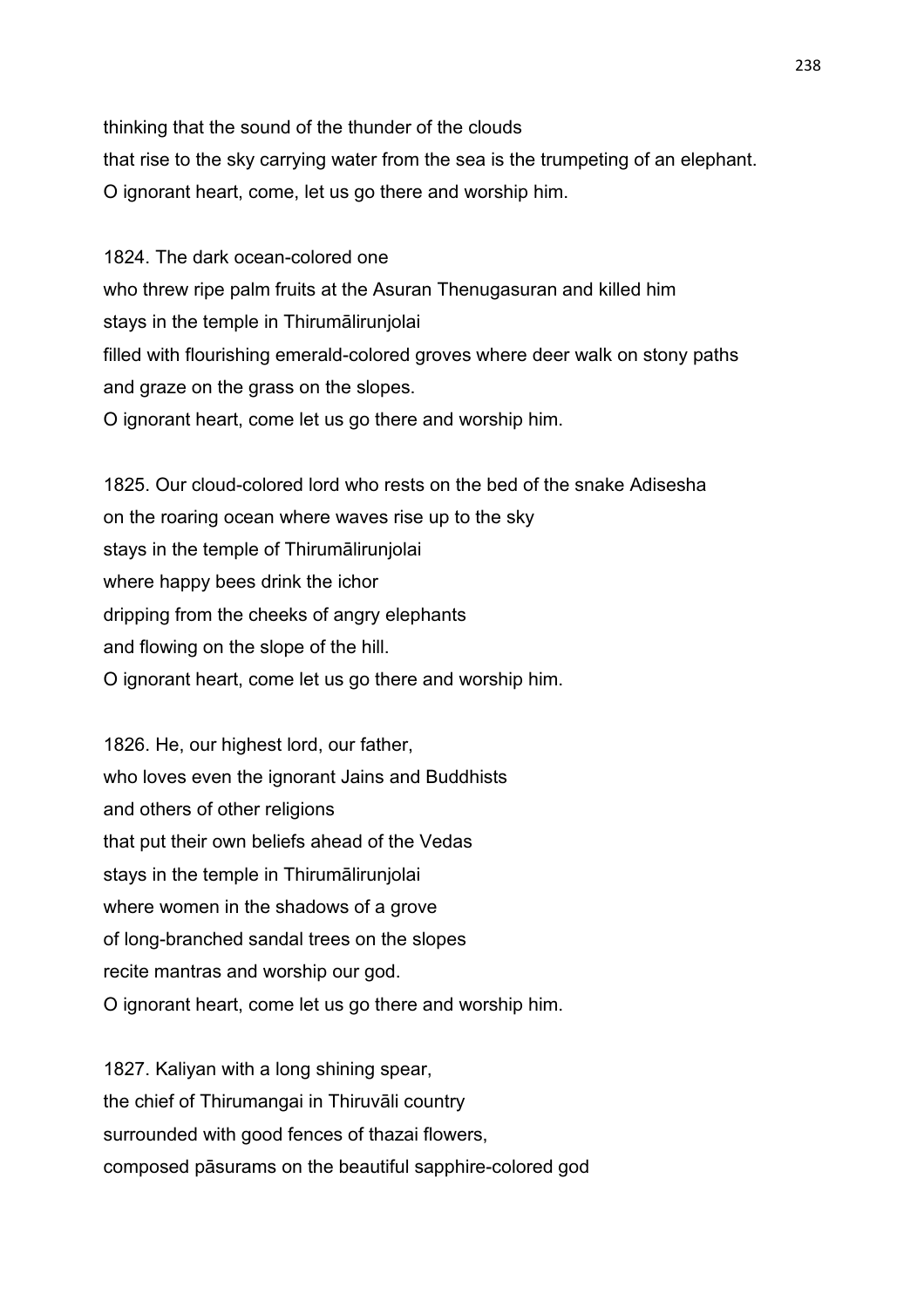describing how his devotees praise and worship him in Thirumālirunjolai where bees sing on the slopes. If devotees learn and recite these ten pāsurams they will rule this world surrounded by the sounding oceans.

#### 89. Thirumalirunjolai

1828. Her mother says, "He, the highest of the three gods who rests on Adisesha on the roaring ocean, swallowed the earth and spit it out and on his navel created Nānmuhan creator of the world. Can my daughter with a vine-like waist join the god of the gods, Govindan, the cowherd in Thirumalirunjolai?"

1829. Her mother says, "He, the ancient one,, the god of Srirangam encircled by blooming punnai trees and the Kaviri river, created the three worlds. He stays in Thirumalirunjolai surrounded with blooming groves filled with trees with flourishing branches. Will my beautiful fish-eyed daughter see his ankleted feet?"

1830. Her mother says, "He, the king of the gods in the sky, shining like a dark diamond hill, swallowed all the seven worlds and rested happily on a banyan leaf as a baby. He stays in Thirumalirunjolai where large elephants live. Will my daughter ornamented with beautiful jewels join him today?"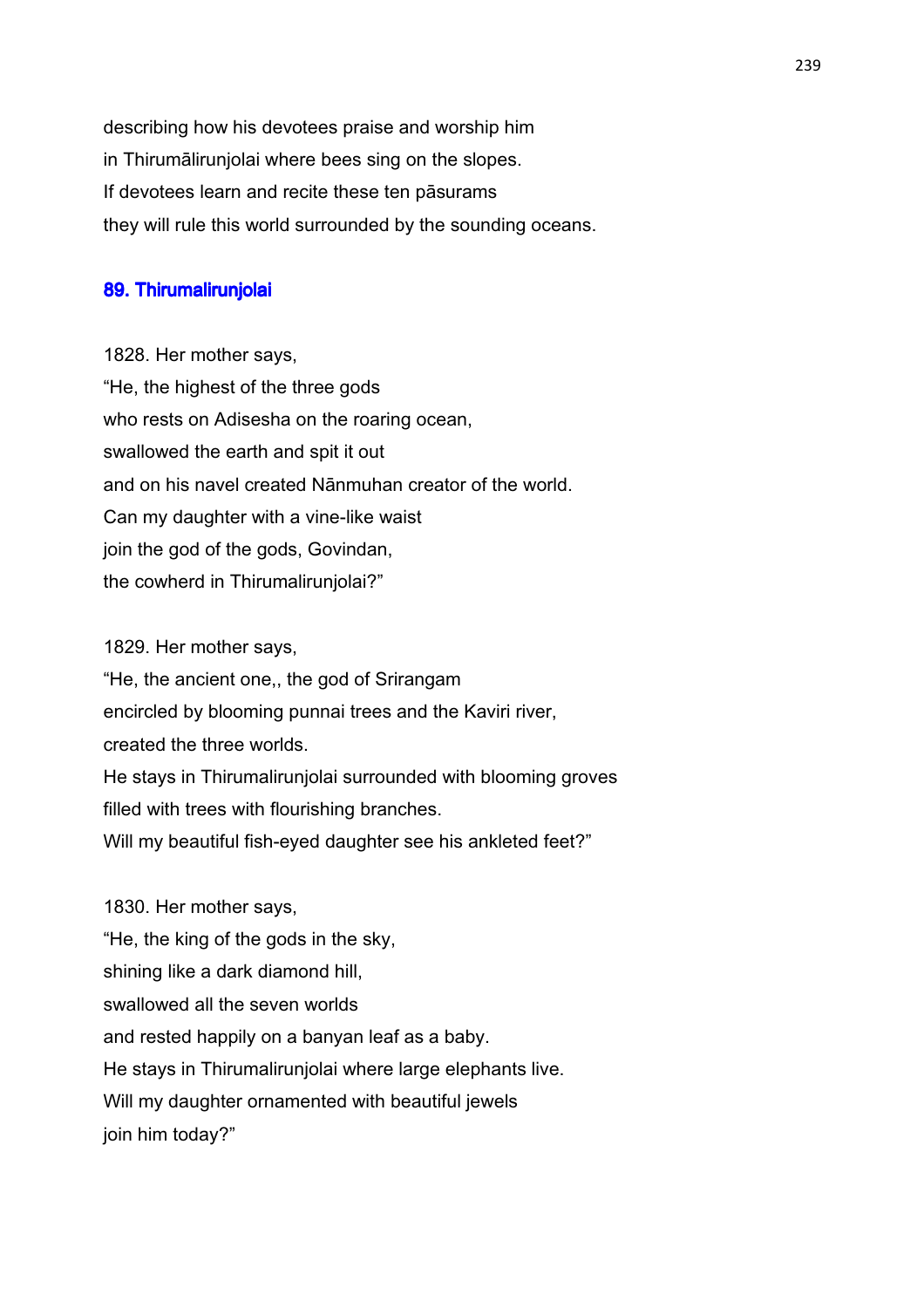1831. Her mother says, "The highest god with beautiful lotus eyes wbo shines like a divine light took the form of a man-lion and split open the strong chest of Hiranyan. He stays in Thirumālirunjolai where the hills touch the moon and the large thick clouds. Will my daughter with a beautiful forehead join him today?"

1832. Her mother says, "Will my daughter go today to Thirumālirunjolai surrounded with blooming groves that drip with honey and swarm with bees and worship the god of the gods who went as the dwarf Thrivikraman to king Mahabali's sacrifice, grew tall and measured the sky and the earth?"

1833. Her mother says,

"The dear god Kesava Nambi born in Madura surrounded with fragrant blooming flowers is hard for people to reach if they do not love him or think of him. He stays in Thirumālirunjolai worshiped by the whole world. Will my daughter with eyes like kendai fish be able to see him?"

1834. Her mother says, "The dark god who is like a diamond mountain split open the beak of Bakasuram when he came as of a bird. He broke the tusks of the elephant Kuvalayābeedam and he killed Sakaṭāsuran when he came as a cart. He stays in Thirumālirunjolai where a clear waterfall flows.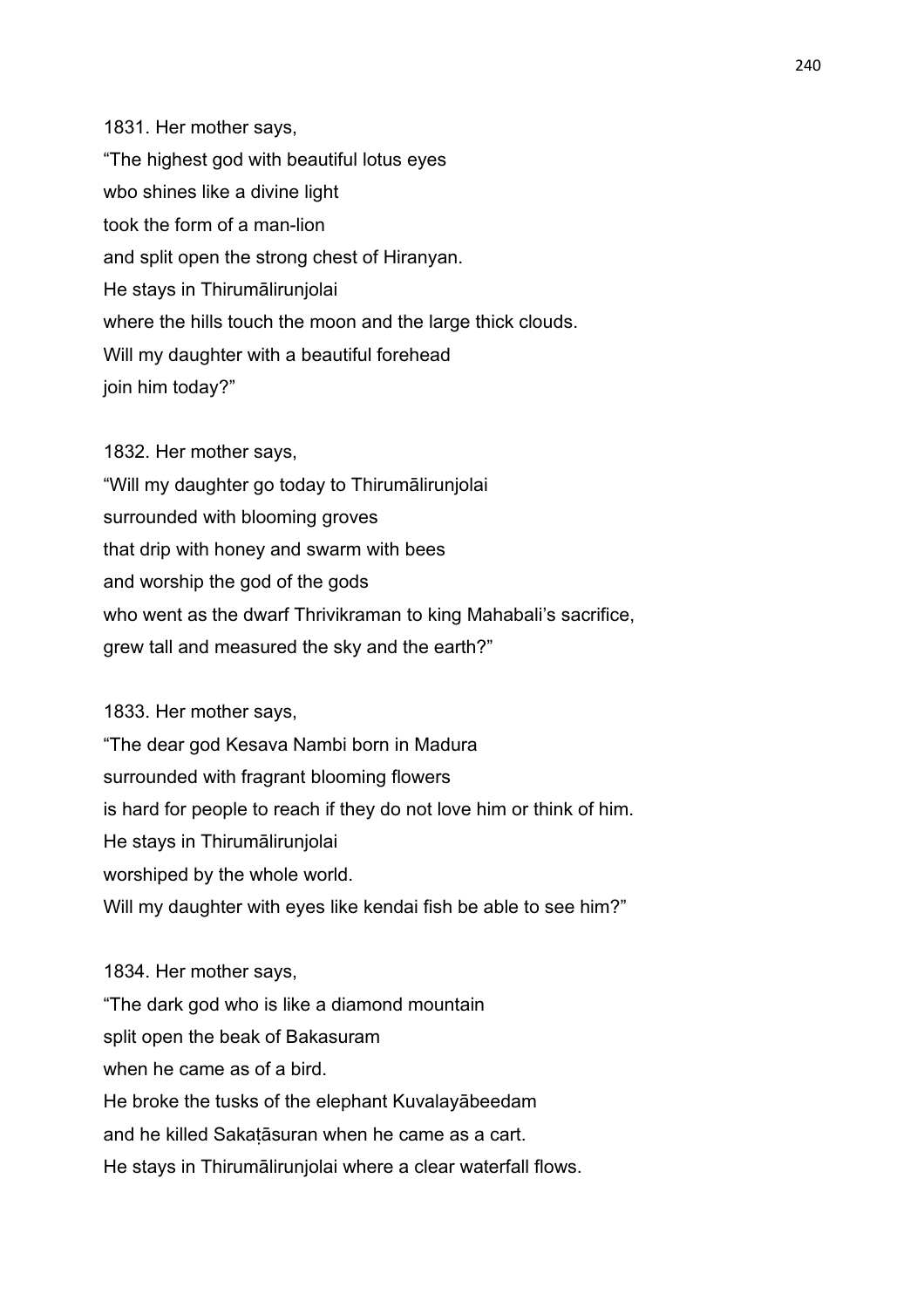Will my daughter with a shining forehead be able to go there and worship that generous lord?"

1835. Her mother says, "The god of the gods, shining like a dark diamond hill, drove the chariot in the Bharatha war, gave his grace to Arjuna and protected him. He stays in Thirumalirunjolai surrounded with blooming groves. Will my daughter with hair that swarms with bees be able to worship the lord?"

1836. Her mother says, "The god of Thiruvenkaṭam surrounded with groves, the scholar of the Vedas, wears a divine thread on his chest and carries a conch and a discus in his mountain-like arms. He stays in Thirumalirunjolai where the river Silampāru flows. Will my daughter with a beautiful forehead join the god Nāranan who shines with goodness?"

1837. He is hard to search out and find. He rides on Garuḍa and stays in Thirumalirunjolai. Kaliyan, the chief of Thirumangai surrounded with walls where flags fly on the palaces composed ten Tamil pāsurams on the god. If devotees learn and recite these ten songs, they will not experience any fruits of their karma.

# 90. Thirukkoṭṭiyur

1838. Our dear god, our king, chief of the gods in the sky, who stays in the minds of the devotees who praise him and gives them his grace, stays in Thirukkottiyur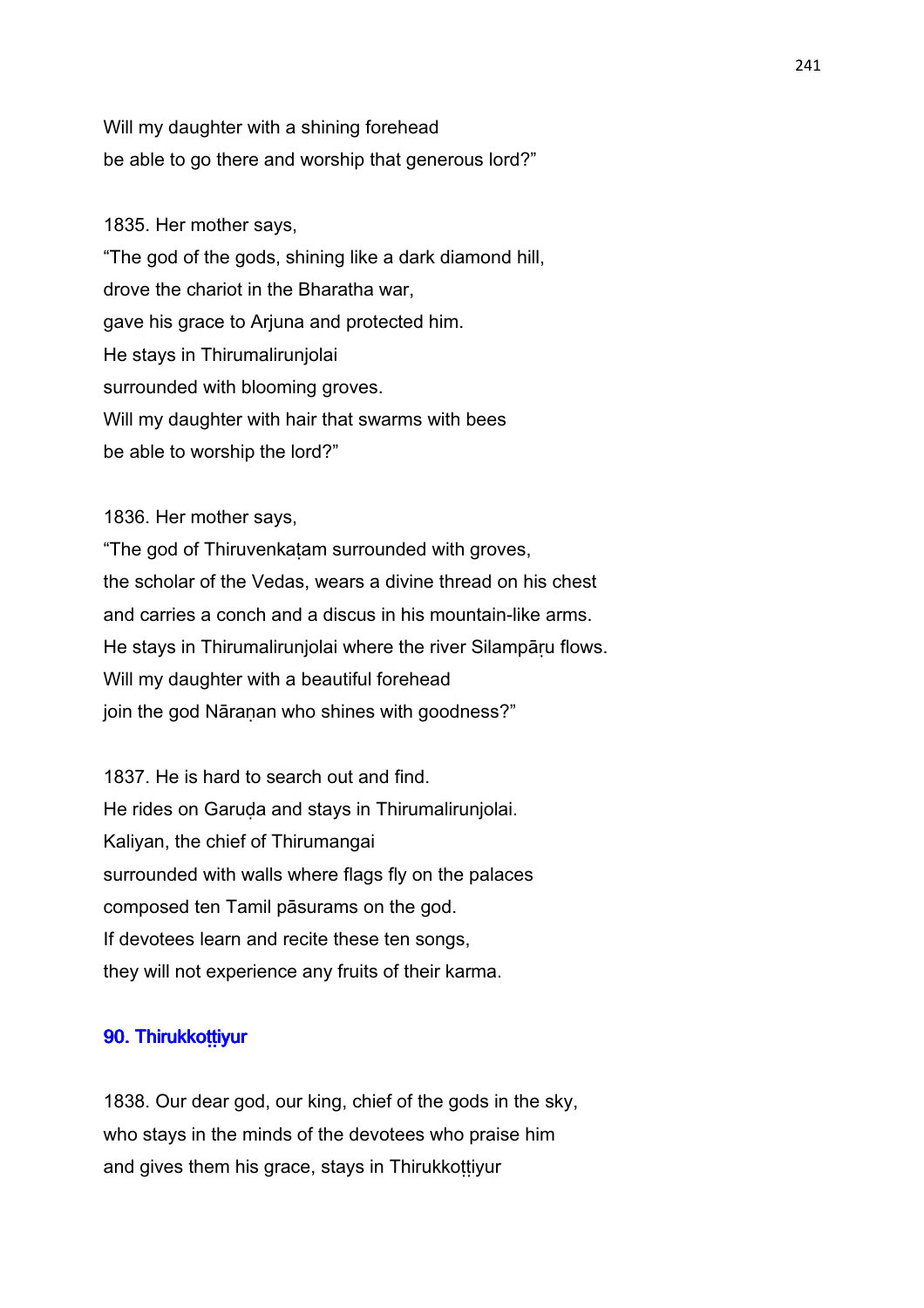where a cool, tall waterfall makes a cloud of golden drops and lovely lotuses bloom and shine.

1839. He, our king is the sweet lord of beautiful Lakshmi and the beloved of the sweetly-smiling earth goddess with a coral mouth whom he embraces. He cures all painful diseases of his devotees and he stays in divine Thirukkoṭṭiyur where the breeze blows and spreads the fragrance of jasmine and mauval flowers everywhere.

1840. The faultless sapphire-colored lord, the god of gods in the sky, the light of our lives, who swallowed all the seven worlds and spit them out stays in Thirukkottur surrounded with fields where the abundant wave-filled water of the rivers flows carrying sandalwood and samarai stones making the fields flourish.

1841. He, the beloved of Lakshmi, the goddess who nurtures good families, gave a part of himself to Shiva who carries a sharp shining axe and rides a bull. stays in Thirukkottiyur where lovely young bees embrace the fragrant jasmine and shanbaga flowers and drink good sweet-smelling honey.

1842. The ocean-colored Neḍumāl, the king of the gods in the sky, beautiful as a precious sapphire, whose crown is adorned with long flower garlands dripping with honey, who measured the world at Mahabali's sacrificestays in Thirukkottiyur where the moon floats in the sky above the white flags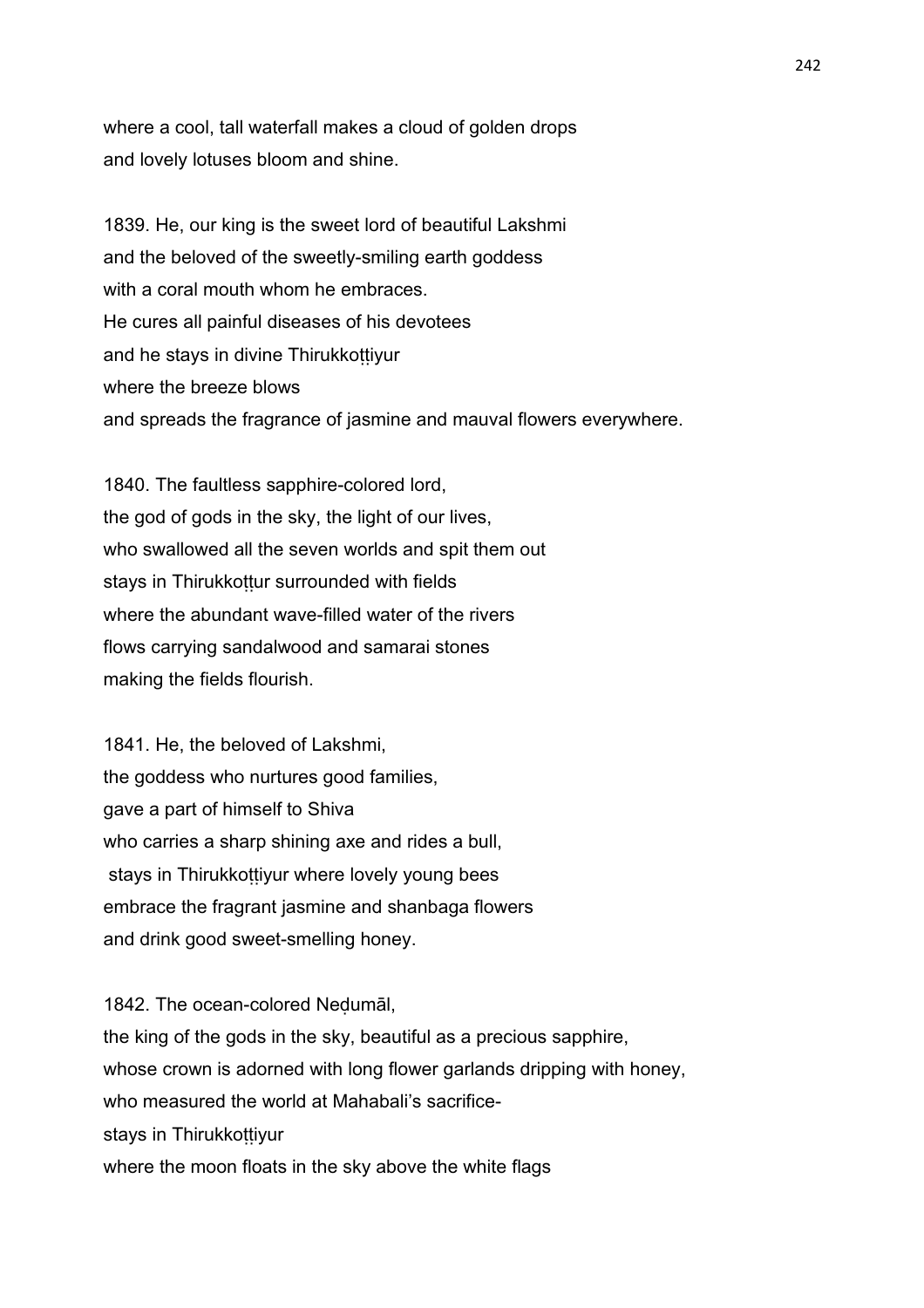flying above the beautiful jewel-studded palaces touching the clouds.

1843. The dear god, my ruler, who shot his arrows at the king of Lanka, destroyed his valor and defeated him stays in Thirukkottiyur where all the rulers of the world and the gods come to worship him knowing that it is there that he stays.

1844. Our god, the beloved of the earth goddess, threw a vilam fruit at a calf and killed the two Asurans when they came as a tree and a calf and easily carried Govardana mountain as an umbrella to protect the cows and the cowherds from a terrible storm. He stays in Thirukkottiyur where the fresh breeze mixes with the fragrance of cool jasmine flowers and mullai flowers as it comes from the hills.

1845. The god of the gods who broke the kurundu trees when the Asurans came in the form of those trees. killed the elephant Kuvalayābeeḍam and destroyed the Asuran Kesi when he came as a horse made me his devotee and slave and entered my heart. He stays in Thirukkottiyur surrounded with cool water and groves where sweet jackfruits rest on the ground, bunches of bananas ripen on their branches and mangoes grow on their trees.

1846. The Vediyars in Thirukkottiyur who wear shining threads and are as divine as Nānmuhan seated on a beautiful lotus sing Tamil pāsurams and dance the kudakkuthu dance.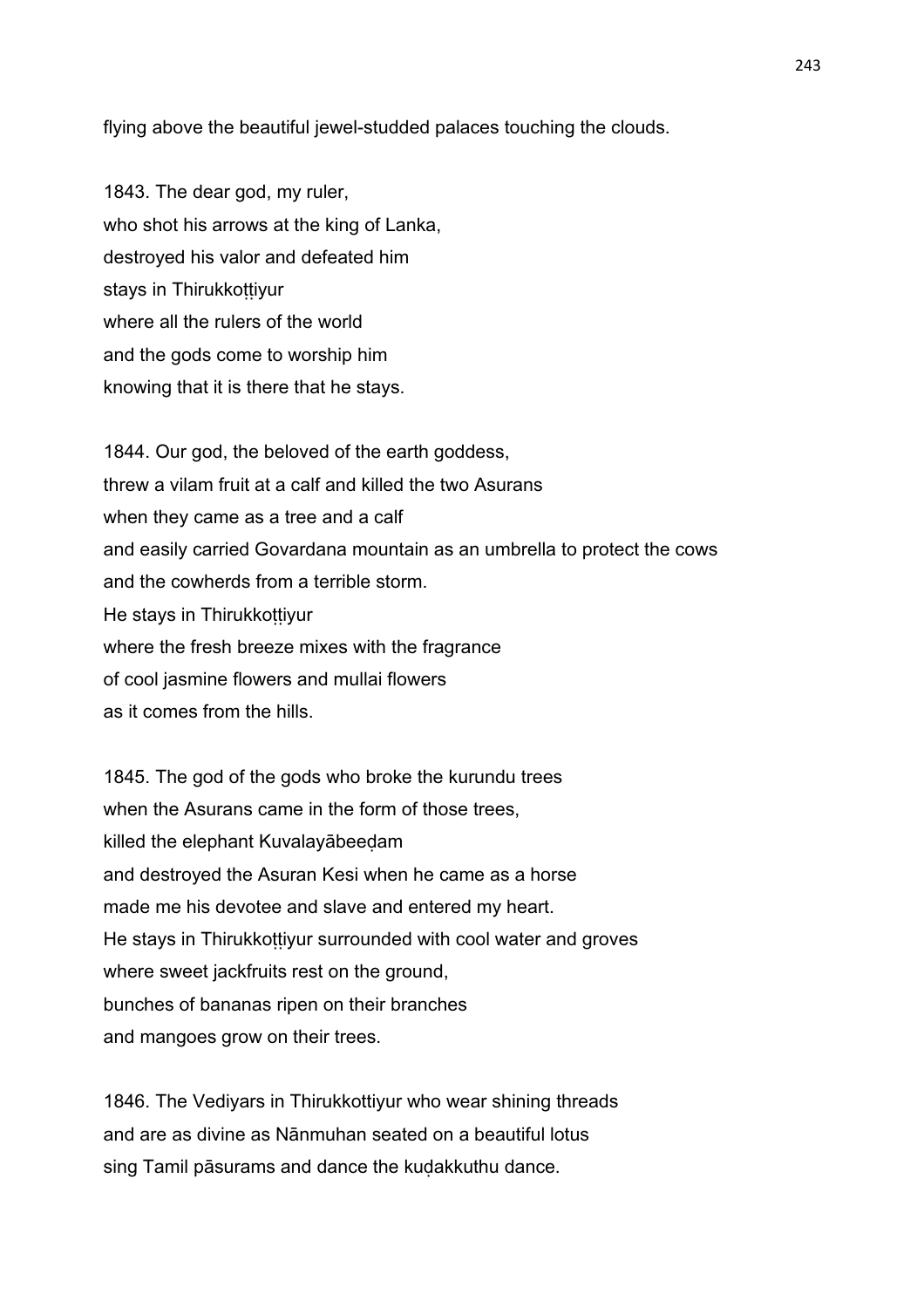Scholars of the four Vedas and six Upanishads and performers of the five kinds of fire sacrifice, they all worship the god of gods in Thirukkoṭṭiyur.

1847. The poet Kaliyan,

the mighty chief of Thirumangai who rides a horse, composed a garland of sweet Tamil pāsurams on the dark cloud-colored god of Thirukkoṭṭiyur surrounded with beautiful groves and fields where fish frolic. If devotees learn and recite these ten sweet Tamil songs and praise Neḍumāl, they will go to heaven.

# 91. Praise of eighteen Thiruppathis

1848. He is my relative and my dear life, my precious wealth and the lord who gives me moksha. I saw him yesterday in Thiruneermalai and today I will see him in Kannamangai surrounded with flourishing paddy fields.

1849. He is gold and a shining diamond, the beautiful lightning that stays on the top of the Venkatam hills. He is my dear lord and he rules me. I will go see him in Thiruthaṇgā.

1850. Thirumal who is sweet as milk and nectar, and lies on a banyan leaf as a baby on the ocean is adorned with green thulasi garlands. I will find joy seeing him in Thiruvāli and then I will go to Nangur and see him in front of the nyalal tree.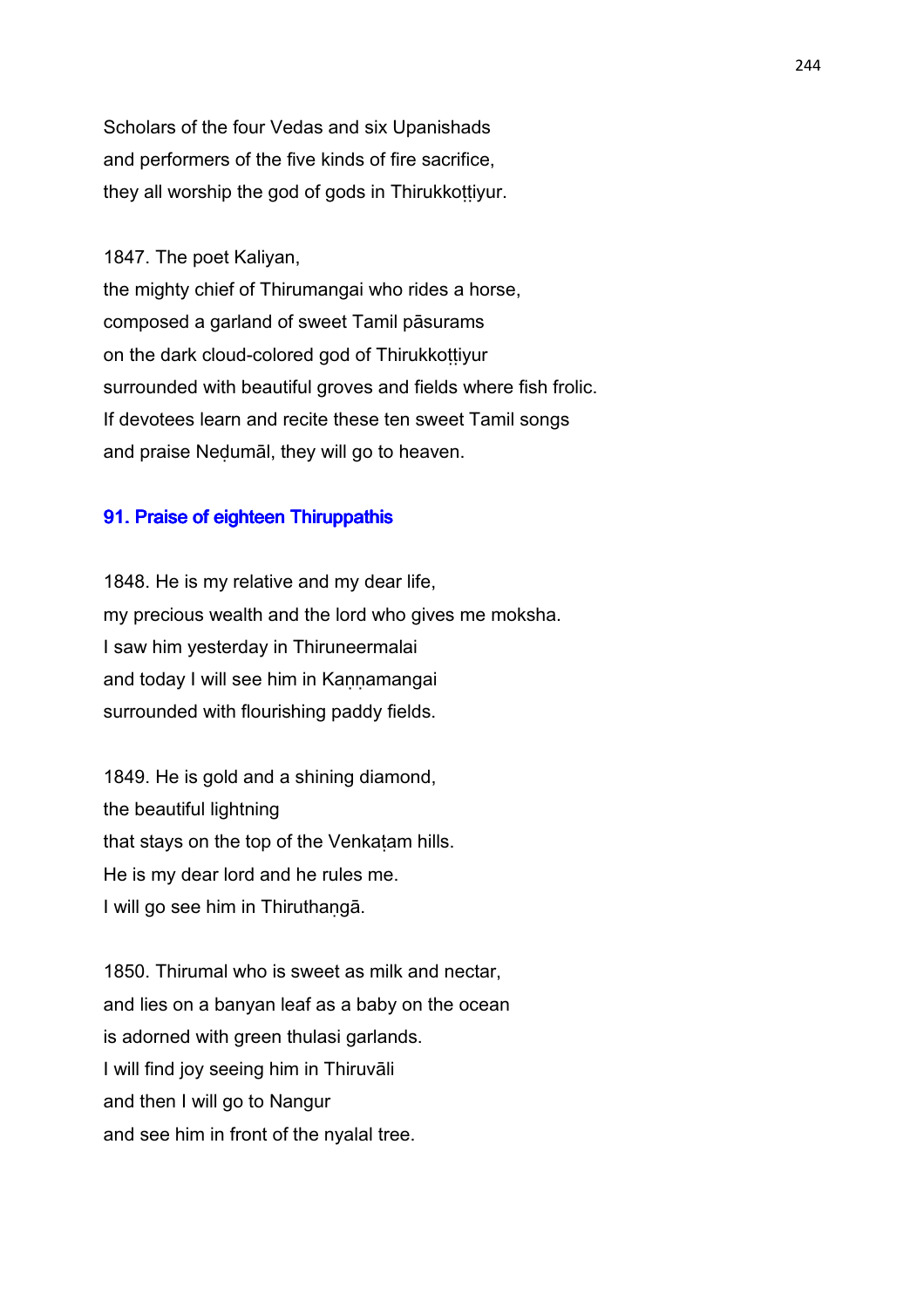1851. He, undiminished light, split open the body of the Rākshasa Hiraṇyan. I will worship him in Thirupperur and I will go to Thiruvellarai to see him who is unlimited sweet nectar and the light that gives grace to the gods.

1852. I saw the god of Thirunaraiyur. who removed the curse of Shiva who wears vibhuti and dances in the burning ground. He entered my heart and made it melt. I will go to Meyyam and see him, strong as a bull.

1853. He is the sky and the generous god who gave the divine nectar to the gods and killed the elephant Kuvalayābeeḍam. I will see him, sweet as honey, in Thirucherai surrounded with flourishing fields. I will go to Thirukkudandai and see the king of the gods there.

1854. I will find happiness in Vennai-Thiruvazhundur seeing the cowherd who is loved by women with beautiful hair. I will go to Thirupāndaḷpāzhi where the king of gods wishes to rest on Adisesha and I will go to Thiruvekka after that.

1855. He, life for all his devotees, shines like the white moon. I will go and worship the god of Thirumalirunjolai, the seed of all creatures who is adorned with precious jewels. a pearl, a diamond and a ruby. He stays in Thiruvinnagar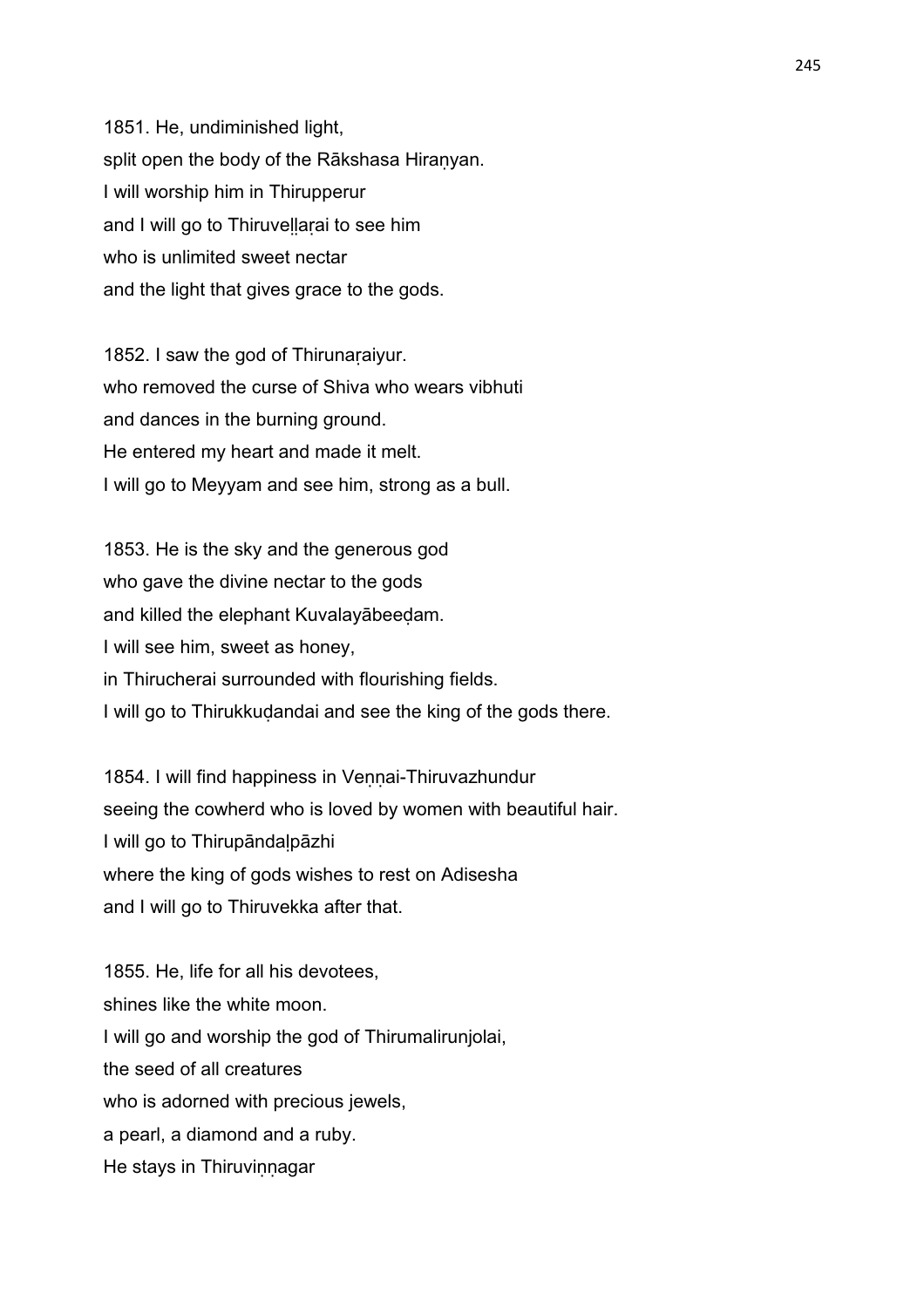and I will go there and see him.

1856. The dancing one with sounding anklets on his feet frightened the strong elephant and broke its tusks. I will go and see him in Thirukkottiyur where the groves bloom with flowers and I will go see my friend in Thirunāvāy.

1857. Kaliyan, learned in many sastras, composed ten pāsurams on the god Manāḷan, the cowherd who protected the cows and stays in Thirupperur. If devotees learn and recite these wonderful poems they will not have any trouble in their lives and they will rule the world.

# 92. Thaḍampongat tam pongo

# The Rākshasas sing, dance and praise Rama

1858. "Our king was not compassionate and did evil things. Now the result of those evil deeds gives us pain, but what is the use of our saying this now. Ravaṇan, our king, was killed. What can we tell about him to others? O chiefs of the monkeys, O young prince! O lord Rama, with your strong beautiful bow, we are Rākshasas but you have conquered us. Our Rākshasas worry about joining the group of dancers and dancing. We are afraid of you. Thadam pongaththam pongo!"

1859. "Ravaṇan our king with ten heads and twenty mighty arms lost his life and kingdom because he was attracted to Sita. We are his slaves and do not know what to do. You have two arms and wear one crown. We didn't know whom we should serve.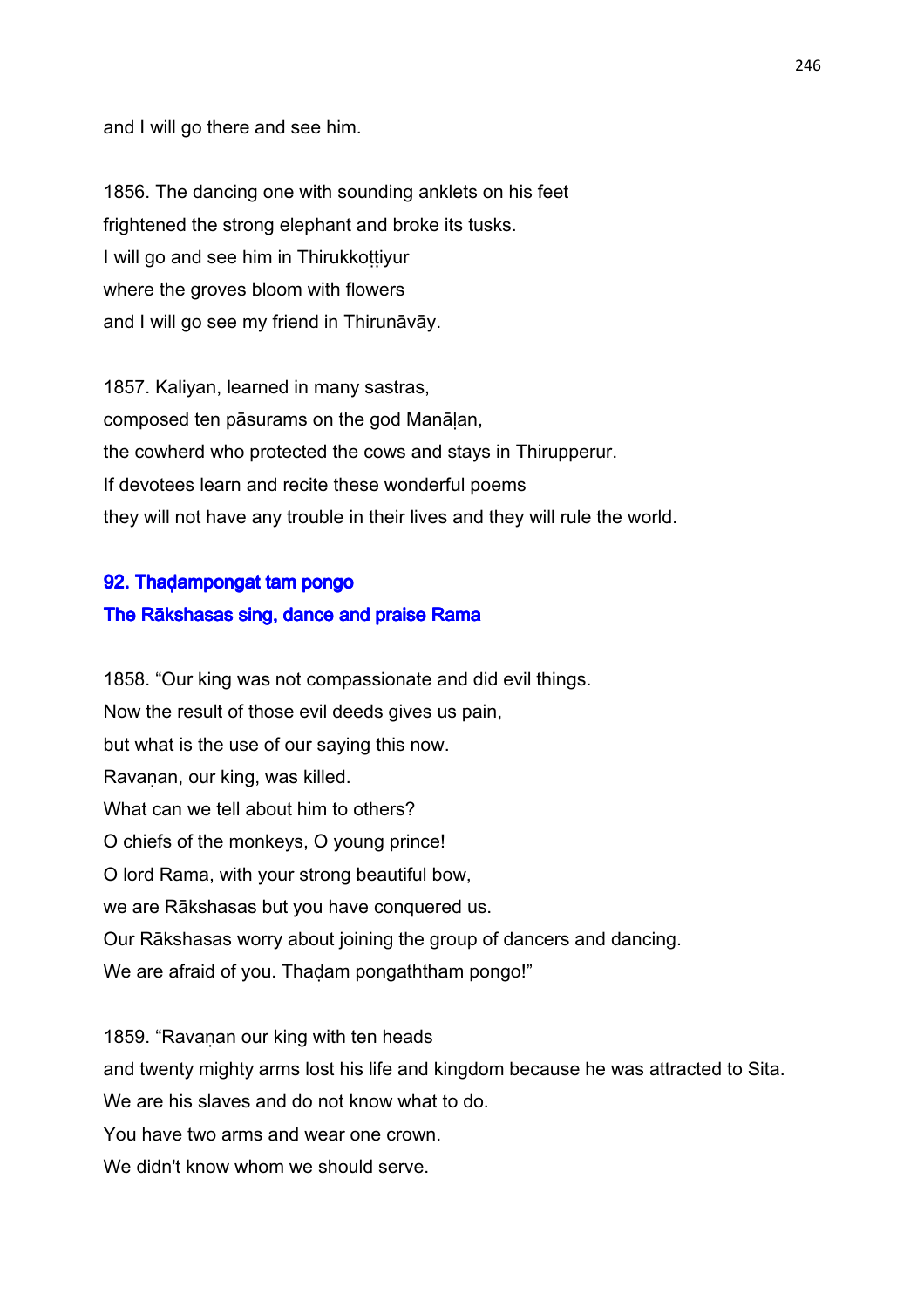O, lord, you are our god. Do not kill us. We are afraid of you. Thaḍam pongaththam pongo!"

1860. "Our king Ravanan with evil intentions entered the forest of Dandakāranyam, kidnapped Sita and destroyed himself. We haven't done anything wrong. O Rama, you are the best of your dynasty! Do not kill us. What can we say about this kingdom that has been destroyed because of a woman? O son of Dasaratha, you did everything to make the gods in the sky happy. We are afraid of you. Thadam pongaththam pongo!"

1861. "The faultless Vibhisanan, Rāvanan's brother, bowed to our king of Lanka and told him, 'You are our brother. If you keep Sita, she will be poison for the Rakshasa tribe. We will be destroyed because of the boon that the gods in the sky received from Rama. Let him go back with the lovely-haired Sita, beautiful as a peacock in a grove dripping with honey.' We are afraid of you. Taḍam pongaththam pongo!"

1862. "Our king Ravanan adorned with golden crowns kidnapped the goddess Sita and imprisoned her in a fragrant garden swarming with bees. See, this was wrong. Kumbakarnan and Nikumban have been killed in battle. Yama came in the form of a man and killed us with arrows. We are afraid. Taḍam pongaththam pongo!"

1863. "The monkey Hanuman, your messenger, crossed the roaring ocean and destroyed beautiful Lanka and our dear families and relatives.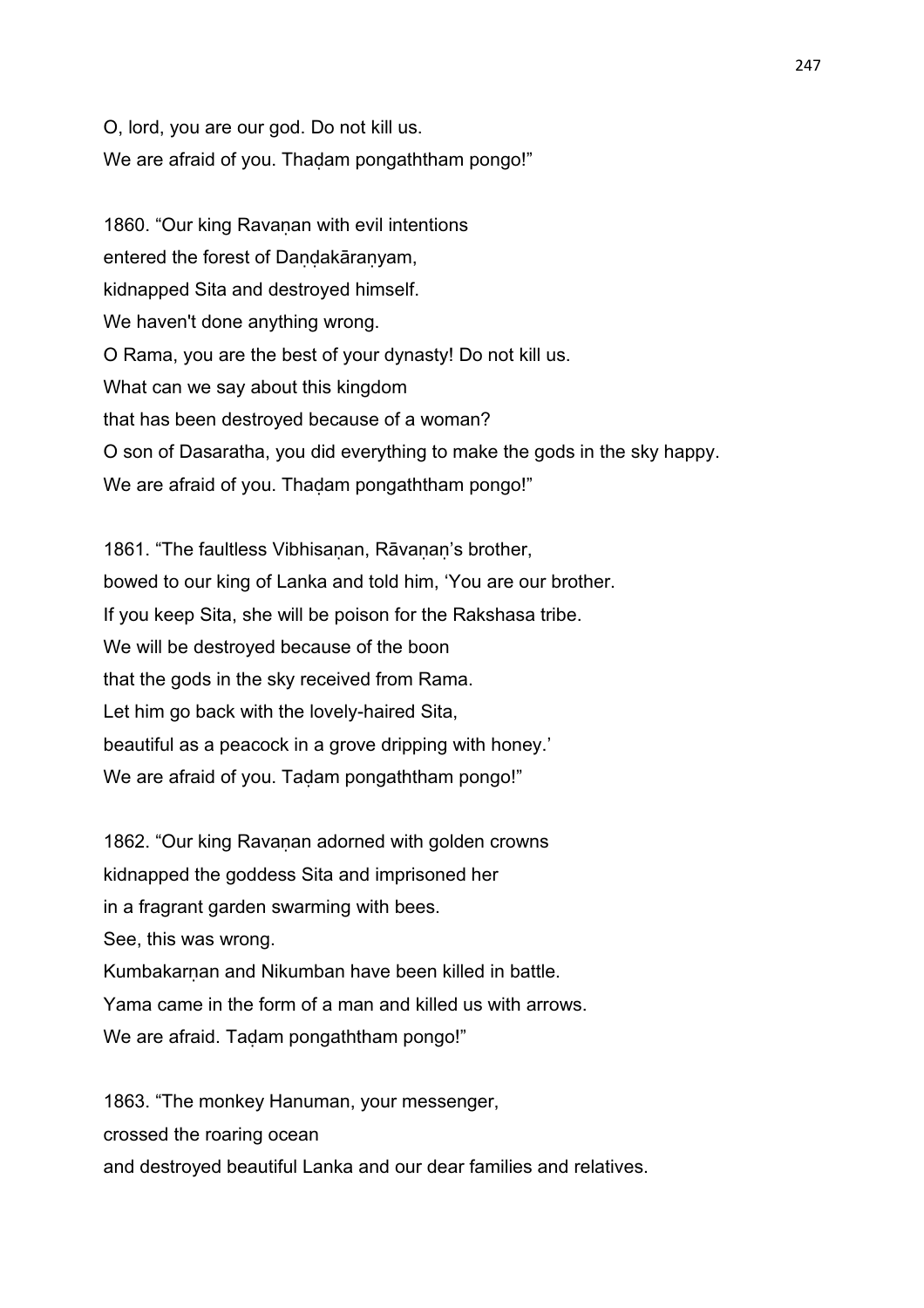He burned our Lanka guarded with forts. Our king did not give back the divine Sita to his messenger the heroic monkey Hanuman and now we suffer because of that. Alas! We are afraid. Tadam pongaththam pongo!"

1864. "You have the color of a precious jewel! Our poor Rāvaṇa, king of Lanka, could not forget the beautiful thin-waisted Sita with a glance soft as a doe's. He thought he could not even live without her. Rāvaṇa, our chief of Lanka, is pitiful! Kill only the king of Lanka and leave us. O sapphire-colored lord, we come here all together and bow to you. We have told you what we want. Taḍam pongaththam pongo!"

1865. "Rāvana had many fish-eyed soft-breasted wives in Lanka. Among them was Mandodari who loved him but he was not attracted to any of them he thought Rama and his people were only sages wandering in the forest. He kidnapped Sita, as beautiful as a forest peacock, and kept her in Lanka, and Rama, handsome as Kāma, shot arrows with his strong arms into the chest of terrible Ravana. We are afraid. Tadam pongaththam pongo!"

1866. "Shiva shot his arrows and burned the three forts in the blink of an eye. Like Shiva, Sambhavan shot cruel arrows and killed the Rākshasas. We bow to you. Have pity on us. You are our father, our lord. O, Sugriva, you are the son of the hot, shining sun.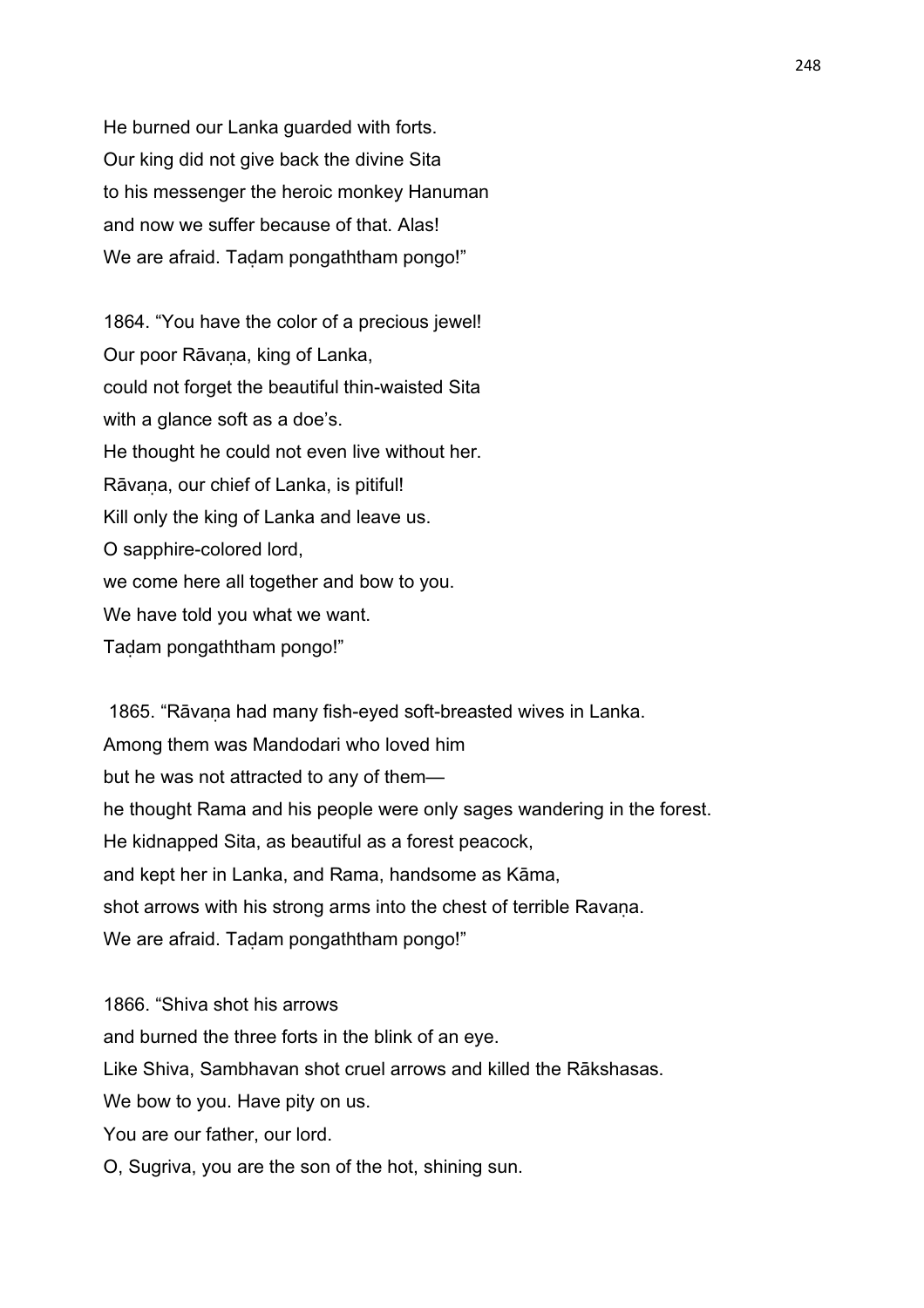You are the king of the monkeys. Do not kill us. We bow to you. Taḍam pongaththam pongo!"

1867. Kaliyan the strong one, composed pāsurams on Rama who destroyed beautiful Lanka to relieve the affliction of the gods in the sky. O devotees, if you sing "Taḍam pongaththam pongo!" and dance, there will be no troubles for you in this birth, and if you go away from this world, you will go only to heaven. Let us sing, "Thadam pongaththam pongo!"

# 93. Kuzhamaṇi thuram - The Rākshasas sing and dance

1868. "We praise the divine name of Rama. O Nampi, we bow to you, O Sugriva, we worship you. Protect us, tell your monkey army not to hurt us. We dance like dancers of the kuthu dance. Kuzhamaṇi thuurame!"

1869. "Indrajit did not praise the name of the god. He said, 'Our dear king, take care me.' He could not fight with Rama and was killed by Rama's arrows. O Nambi Hanuman! Sugriva! Angada! Nala! Kumbhakarna lost and was killed in the war. Kuzhamaṇi thuurame!"

1870. "O Rama! You came to the earth as a Yama for our king Ravana, the ruler of Lanka. May the dark cloud-like Neelan live long! May Sushenan live long. May Angadan live long. We praise all of you and dance beautifully.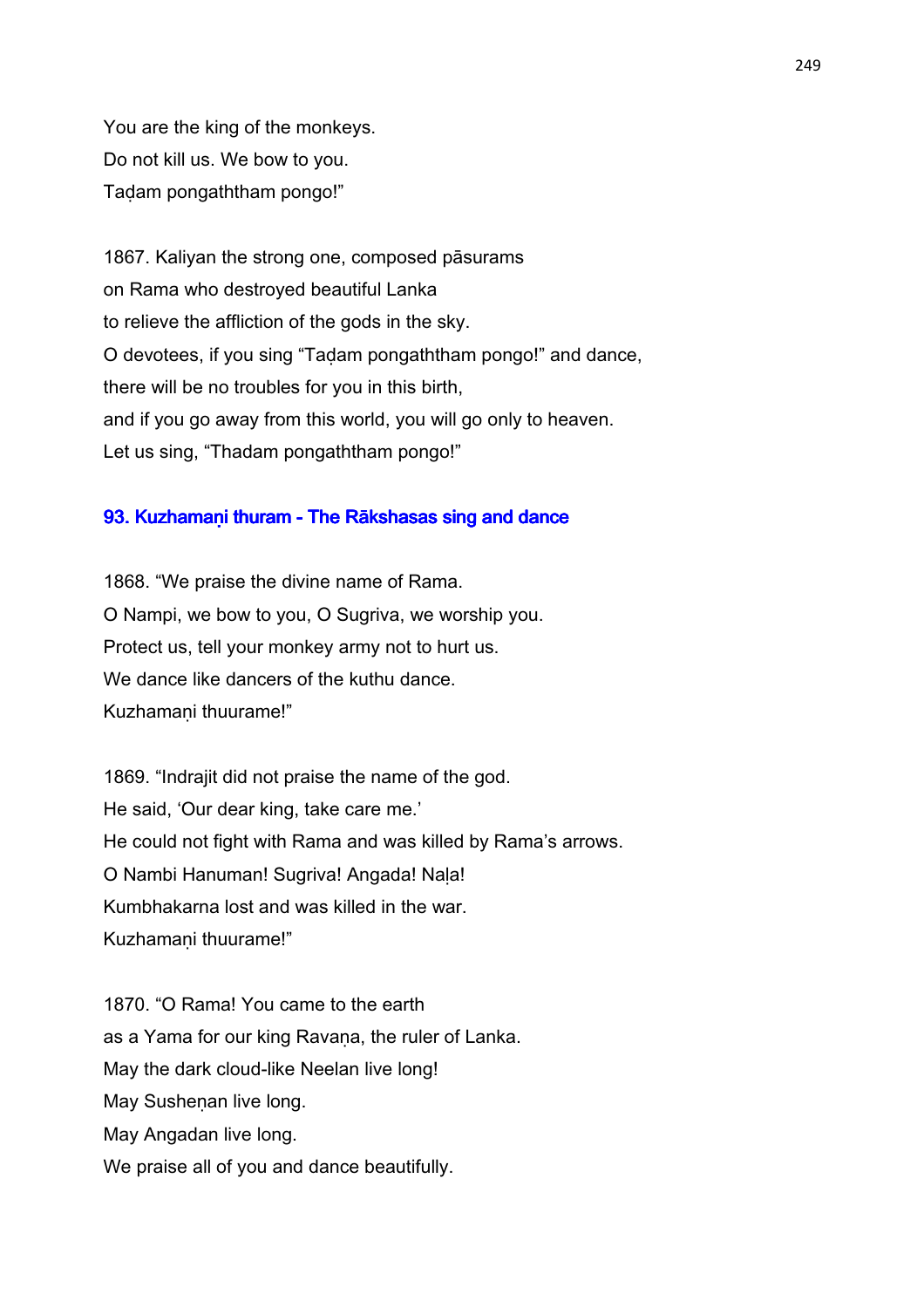Kuzhamaṇi thuurame!"

1871. "Evil-minded Ravaṇa desired fragrant-haired Sita and Rama killed him. We praise the younger brother of Rama, Lakshmana, valorous in victory, who killed the Rākshasas by bending his bow and leaving them for the ghouls on the battlefield to eat. Kuzhamaṇi thuurame!"

1872. "We lost the war and do not need any honor. Give us your grace today and our lives. You are our lords and relatives. Look at us. Do not kill us. We are big as mountains, and we dance for you. Kuzhamaṇi thuurame!"

1873. "Your king constructed a bridge of stones across the ocean, went past all our guards and came to Lanka, afflicting us. We could not fight and conquer him. We are afraid of him. You are the son of hot sun. Do not kill us. We dance for you and ask your grace. Kuzhamaṇi thuurame!"

1874. "O Rākshasas, come, give up your thoughts of fighting with the monkeys. If you want Rama and the others not to be angry with you do not speak heroic words. Heroic Hanuman has an ancient birth—let us praise him. Let us dance so that the monkey heroes who are as strong as Yama's messengers can see us. Kuzhamaṇi thuurame!"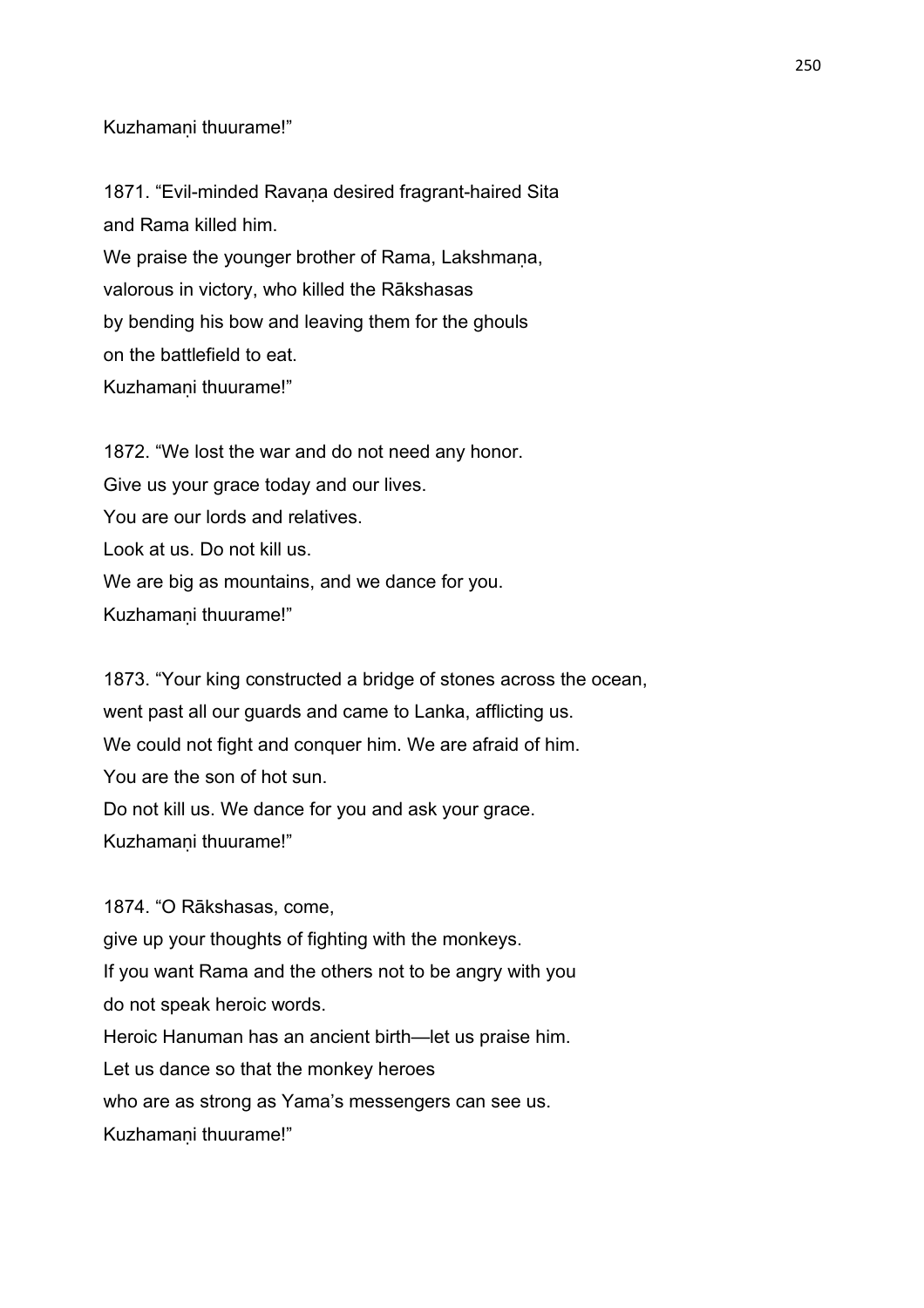1875. "The monkey army of Rama, after wearing us down and conquering us, should not kill our elephants that eat so well or our galloping horses. They should not destroy our chariots or the Rākshasas. Let the dark kuvalai-colored Rama, the king of Ayodhya surrounded with tall coral-studded palaces see us. Let us dance. Kuzhamani thuurame!"

1876. "Our king Ravana carried a long spear with a leaf-shaped blade and ran from the battlefield. We wanted to survive and have come to you. We will not fight with your king or with all of you. Together as a group we dance. Kuzhamani thuurame!"

1877. Kaliyan with a spear smeared with oil composed a garland of ten musical pāsurams in which the mountain-like Rakshasas exclaimed, "kuzhamani thuuram" after fighting a cruel war in famed ancient Lanka with Rama and the monkeys. Sing these ten pāsurams and dance.

# 94. Yashoda calls Kannan to come and drink milk

1878. Run and come happily as fragrant flowers fall from your beautiful hair and put your mouth on my breasts, hold them and drink milk. O Nambi, son of Nandan, you are my nectar and I enjoy you. You are my father and my lord. Come and drink my sweet milk.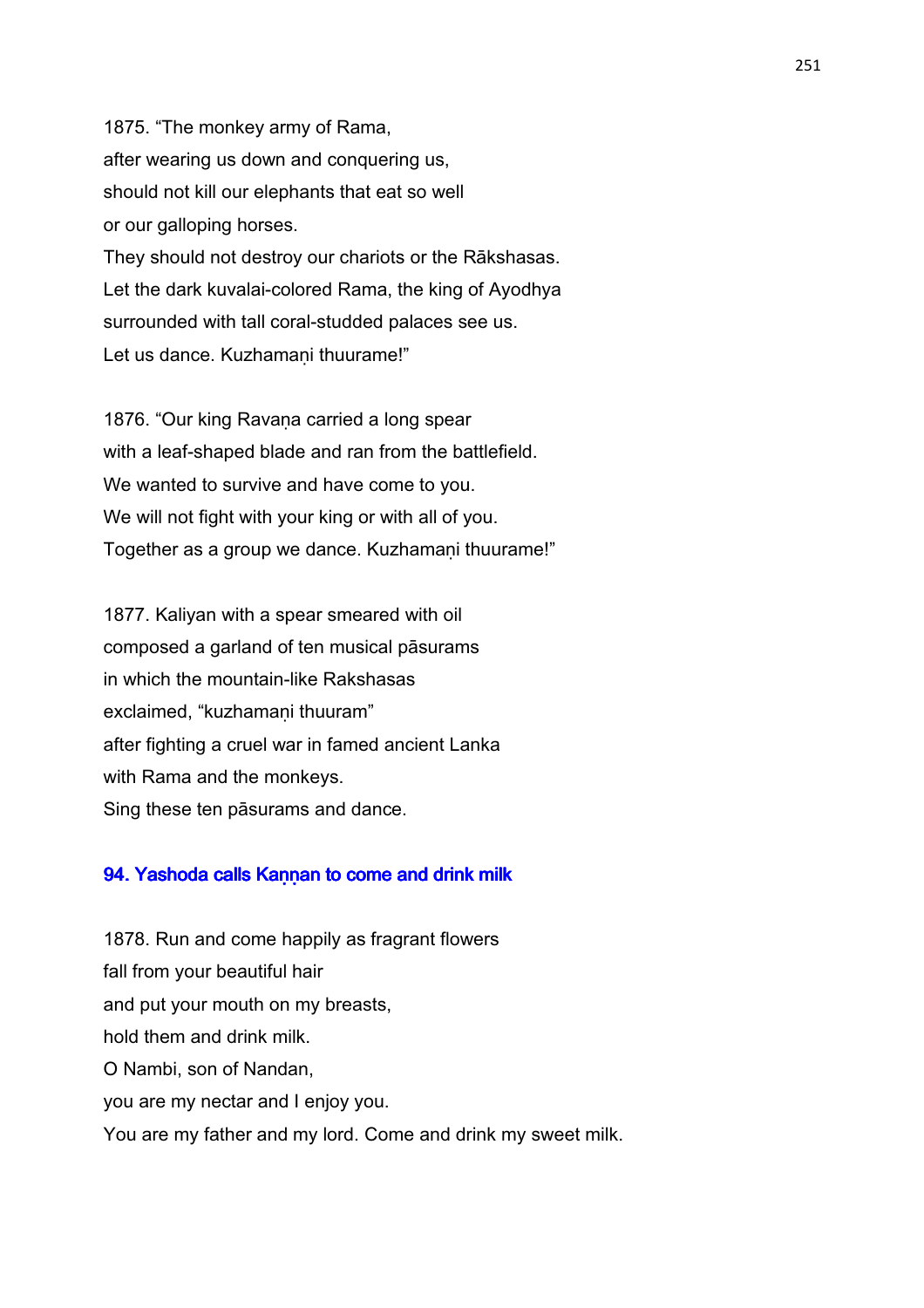1879. O Nambi, colored like the ocean with rolling waves and like a dark cloud, you are tall and precious, with lovely eyes, and your mouth is red like a beautiful lotus. Milk is coming from my breasts. I called you loudly but I have not seen you. Where are you? Are you playing with the cowherd children?

1880. O Nambi, as you play happily on the street with the rich, handsome cowherd children my heart melts seeing your naughty play and milk spills from my breasts onto the ground. Come embrace me, sit on my lap and drink milk.

1881. When people look at you they think that you are the result of the tapas that all women have ever done. You, the first one of the world,are strong as a rutting elephant. I will catch the crescent moon in the red evening sky and give it in your hands. O dear one, come and sit on my lap and drink milk happily.

1882. My son with hair dark as kohl, you walked between the marudu trees and destroyed the Asuras. O clever one, you steal and swallow butter. Do not be in a hurry. The milk from my breasts doesn't want to wait. O good one who measured the world, come and drink my milk, come and drink my milk.

1883. You are not a good child if you do what other naughty children do.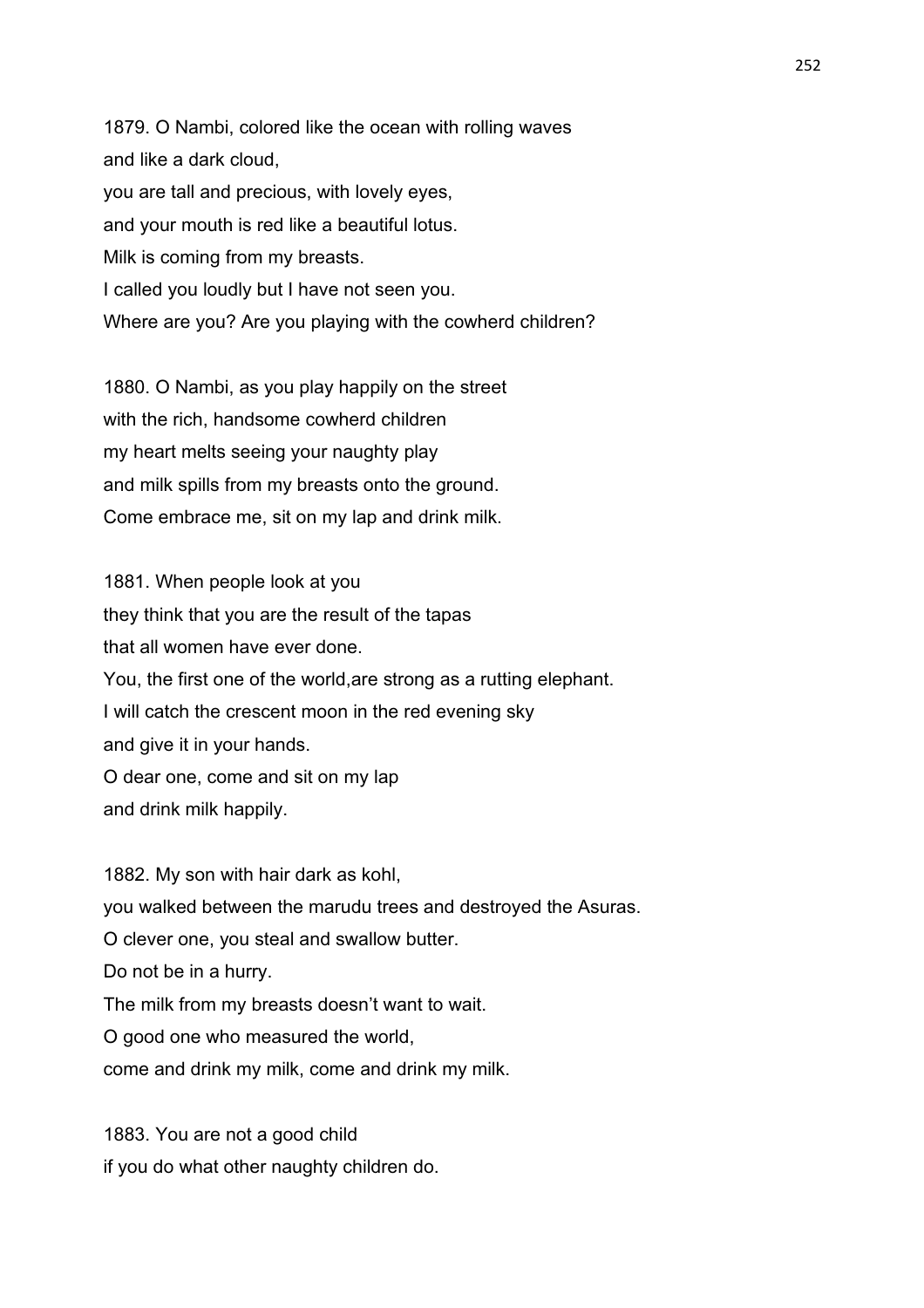You speak more cleverly than others and like a thief you do many naughty deeds making my heart melt as I see you. Milk is spilling from my breasts. Don't pretend you are sleepy. Come and drink milk.

1884. When Putana, the devil woman, came as a mother and fed you the milk from her breasts, O Nambi, you drank her poisonous milk and killed her. You are the beloved of earth goddess and of beautiful Nappinnai, daughter of a cowherd. My son, drink milk. Come and eat your food.

1885. If I hit you with the stick I'm holding, your relatives will be angry with me. I am worried but I won't hurt you. When the cows return home, the gods in the sky will see them. Don't stand in the street in the evening, O lord with a discus in your hands. Come to me and eat your food.

1886. You, great as an elephant, the son of the generous Nandan, the chief of the cowherds, are a prince among your relatives, famous from ancient times. You graze the cows every day in the forest. Why haven't you come to eat food before this?

1887. Kaliyan, the poet with handsome heroic arms composed ten divine pāsurams on the lovely-eyed Neḍumal.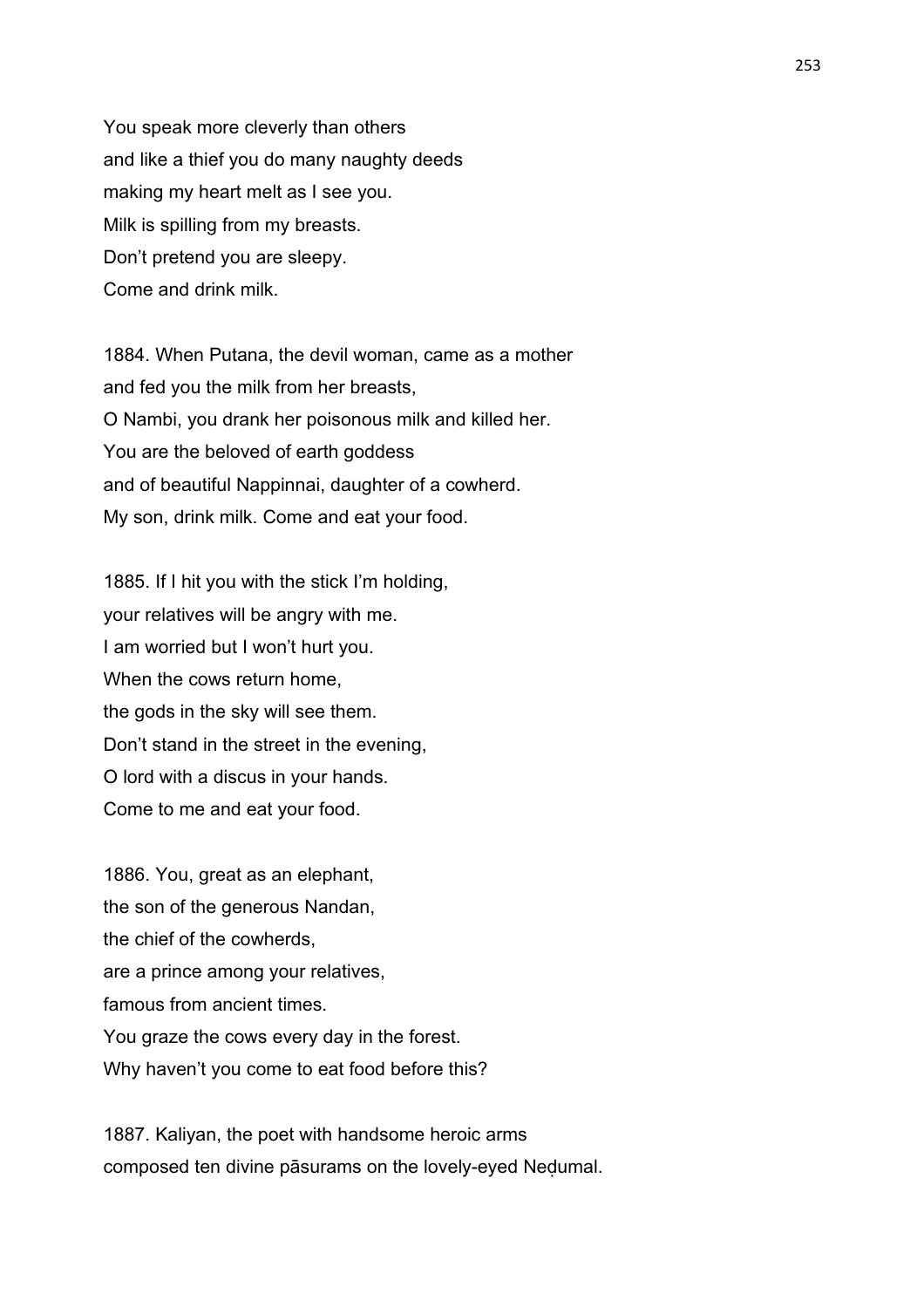If devotees learn and recite these ten pāsurams that describe how Yashoda called Kaṇṇan to come and eat and if they worship the true god, they will go to heaven and be with the gods.

### 95. Cowherdesses ask Kannan to clap his hands

1888. When you ate the butter that Yashoda the cowherdess with hair adorned with beautiful flowers churned and kept, she was upset, tied you up and hit you. You, colored like the ocean with roaring waves, cried and then played. Clap your hands, you who are colored like a bright sapphire, clap your hands.

1889. You, the most handsome cowherd in the whole world, stole the yogurt and butter and made the cowherd mothers upset. You are divine, with a mouth as beautiful as a lotus. Clap your hands, dark colored one, clap your hands!

1890. When you rolled away the pots and swallowed the yogurt and the ghee, the cowherd women thought that you had eaten it but you crawled as if you knew nothing about it. They tied you up with a rope and hit you with their hands ornamented with rings. O Damodara! Clap your hands! Your eyes are beautiful like lotuses. Clap your hands!

1891. Born in a prison, you removed the chains on your parents' feet and released them, and your father Vasudeva took you to the cowherd village in the night and you were raised there.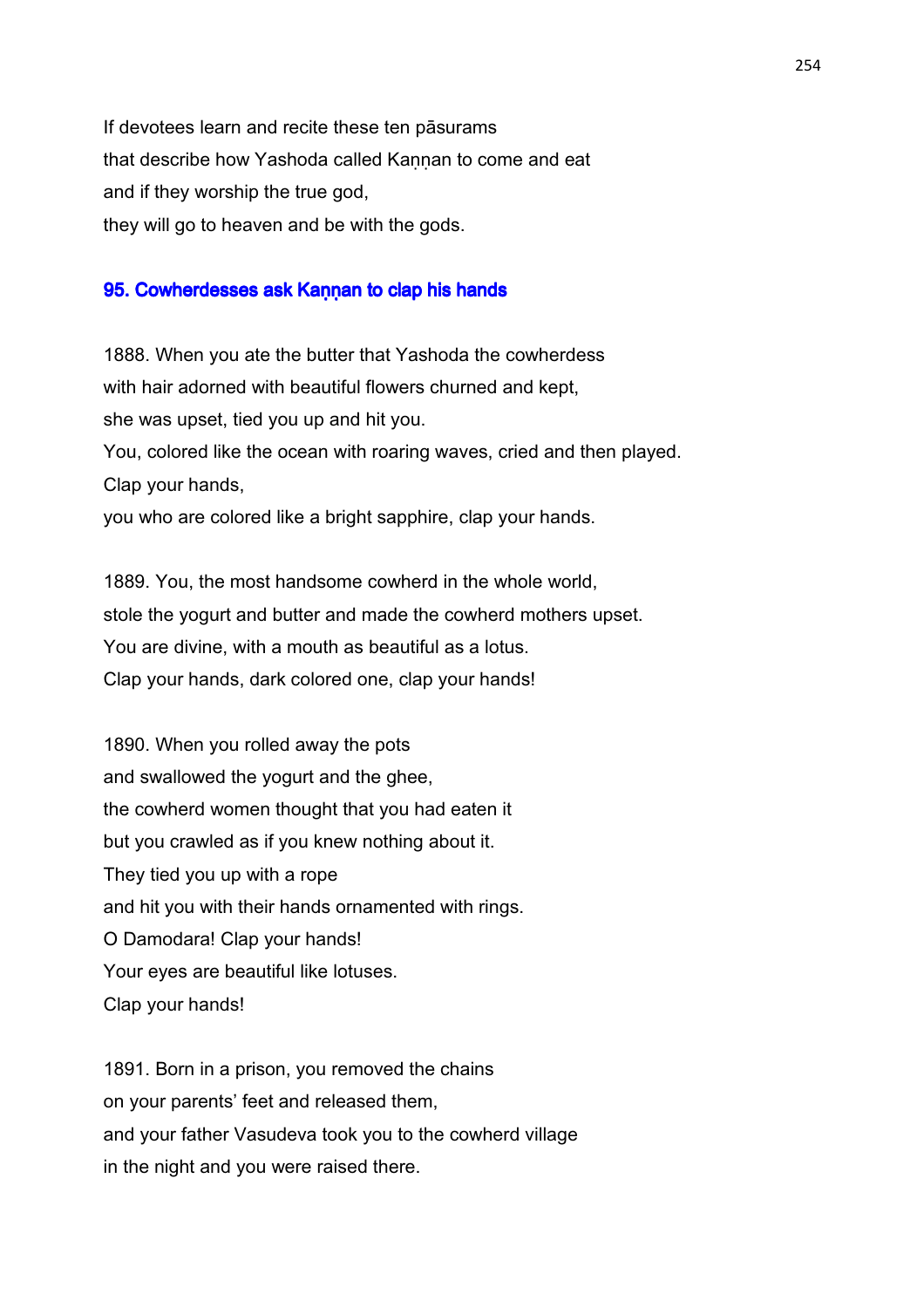Everyone was afraid of going near the cheating devil Putana when she came to you but without anyone to help you, you approached her and drank her poisonous milk. O cowherd! You graze the calves. Clap your hands! You with the dark color of a cloud, clap your hands!

1892. I worship you, the god, and ask for boons. When you were a baby you drank the milk of the devil Putana. The cowherd women give you big appams. Clap your hands thousand times for them. Clap a thousand times with your beautiful hands.

1893. It is not hard to feed you. I will give you enough snacks, aval and appams to fill your stomach. You who wear a dark karuvilai flower in your long hair are a fighting bull, Kovalan the son of Nandagopan. Clap your hands! You danced on a pot. Clap your hands!

1894. When Bakāsuran came as a bird you split open his beak, and you knocked down the blooming kurundam tree. You jumped around and played and stole butter from the pot tied on the uri. You are the child who drank milk from my breasts. Clap your hands! You drank milk from the breast of the devil Putana. Clap your hands!

1895. The devious devil Putana came in the middle of the night when your mother and others were sleeping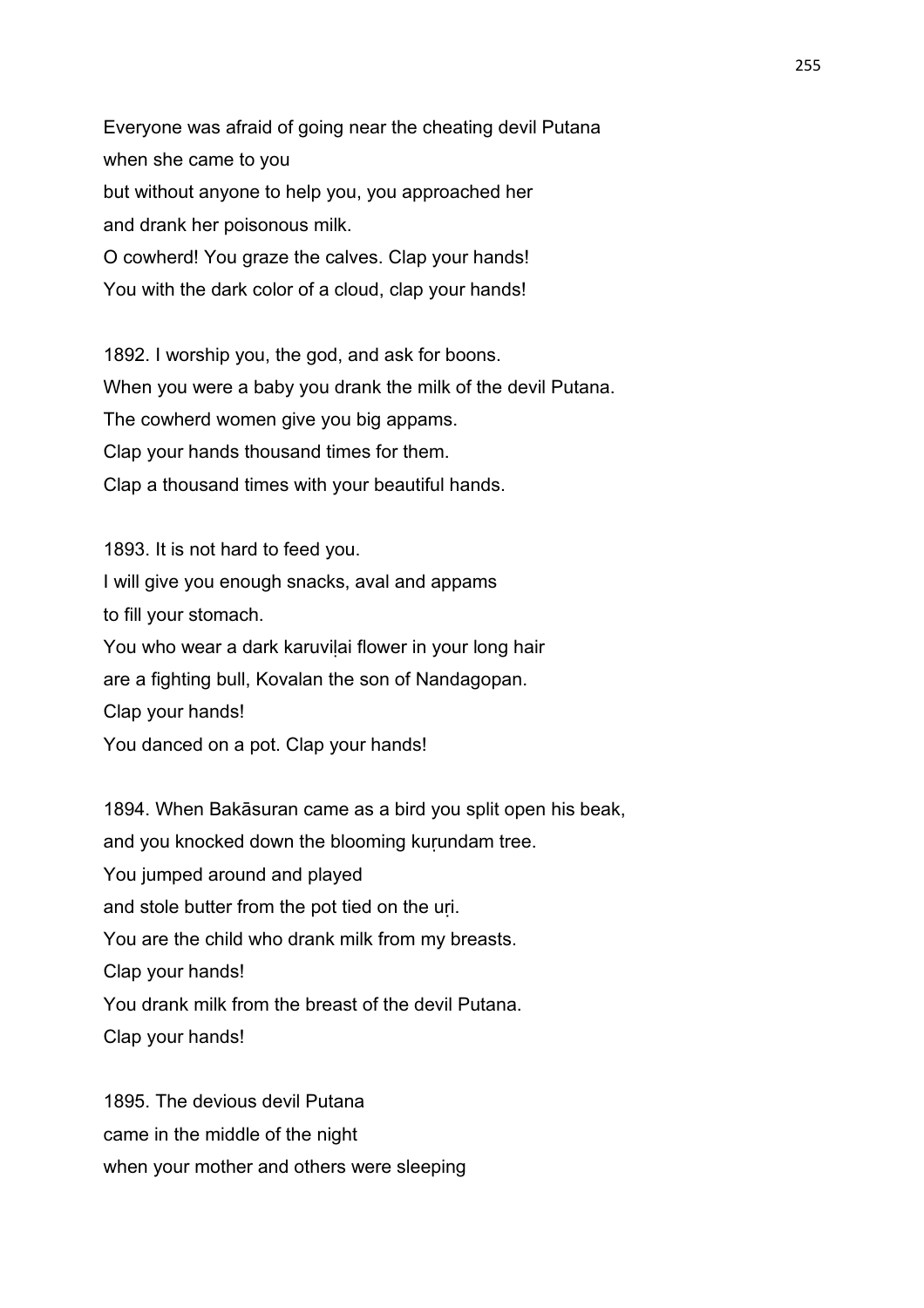and gave her milk to you from her breasts. You drank her poisonous milk and killed her. Clap your hands! You have a dark color. Clap your hands!

1896. You were a naughty child and stole butter. You kicked Sakaṭāsuran when he came as a cart and when devil Putanā came as a mother, you drank her poisonous milk and killed her. You are generous! Clap your hands! You have a dark color. Clap your hands!

1897. Kaliyan, the chief of Thirumangai, is generous as a rain-giving cloud. O dear lord, you stay in the poet's mind always. Your eyes are as beautiful as lotuses and you are adorned with cool thulasi garlands. Clap your hands! You have a broad chest. Clap your hands!

## 96. The cowherd women tied Kaṇṇan with a rope when he stole butter.

1898. Is there a māyam like this? The lord Nārāyanan came to the earth as a man and taught the Vedas to the sages so that the Vedas would not disappear. With his golden throat he swallowed the hot sun, earth, rising oceans, mountains and fire and kept them in his stomach. See, now he has stolen butter and the cowherd women have caught him and tied him up and he cannot move.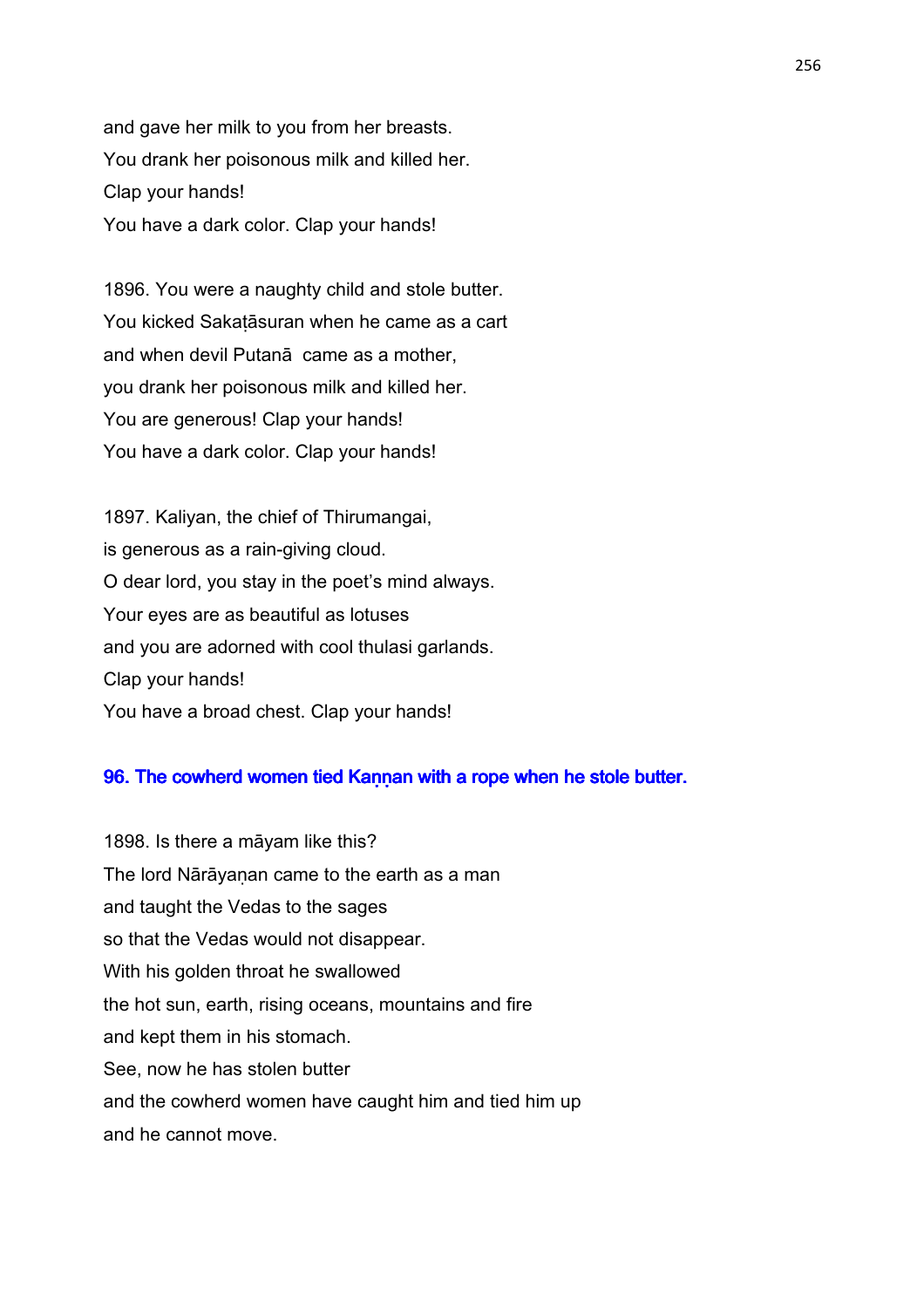1899. The lord who churned the sounding milky ocean using Mandara mountain for a churning stick shot with a sling at the Kuni's back, making it bend, and then shot again and straightened it. He swallowed the ancient seven worlds, the seven mountains and the seven oceans where fish swim and kept them in his stomach. See, now he has stolen butter and the cowherd women have caught him and tied him up and he cannot move.

1900. When the gods in the sky were worried that the Asuran Madhukaiṭabha had become a terrible enemy and that he would fight them, they went to the god who carries a bent bow, worshiped him and asked for his help and our dear lord destroyed the Asuran and saved them. With his sharp claws he split open the mountain-like body of the Asuran Hiranyan with sword-like teeth. See, now he has stolen the butter and the cowherd women have caught and tied him up and he cannot move.

1901. When the gods in the sky grew tired fighting with their enemy Hiranyan and went to the god and asked him for refuge, our god Thirumāl split open the chest of Hiranyan and joyfully gave his grace to the gods in the sky. He went as a dwarf to the famous heroic king Mahābali, cheated him, took his land and measured the earth and the sky with his two feet. See, now he has stolen the butter and the cowherd women have caught him and tied him up and he cannot move.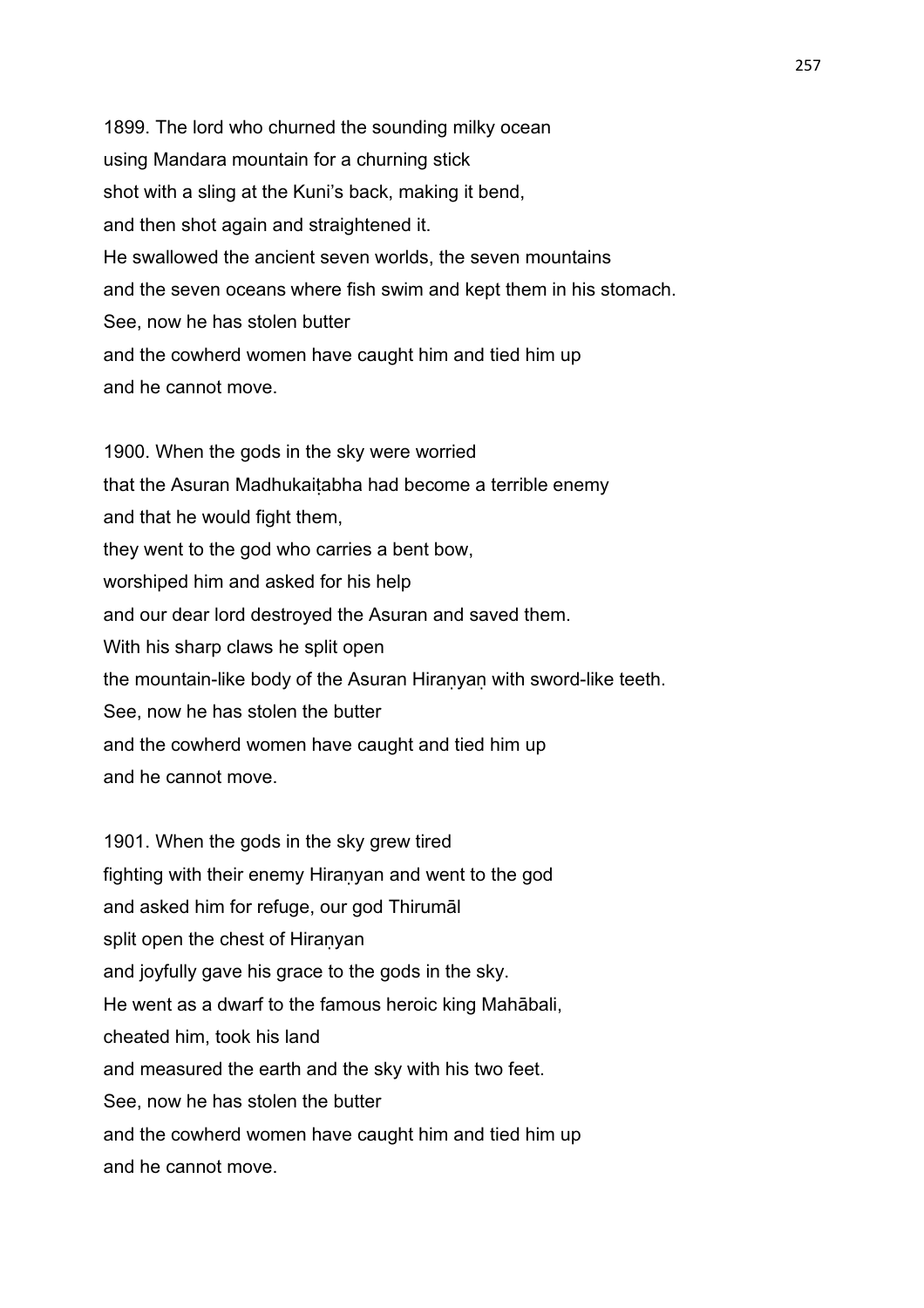1902. Wishing to remove the troubles of the gods, he went as a dwarf to Mahābali's sacrifice, grew tall and measured the earth and the sky. He, the ruler of all the seven worlds, gives his grace to his devotees and protects them so that the messengers of Yama will not approach them. See, now he has stolen the butter and the cowherd women have caught him and tied him up and he cannot move.

1903. Our divine lord Thirumāl, who protects his devotees and removes the desires of evil passions for them if they worship him, cut off with his mazhu weapon the thousand arms of the angry Asuran Kārtaviryan when he came to fight with him. See, now he has stolen the butter and the cowherd women have caught him and tied him up and he cannot move.

1904. Our lord, the creator of the world who removes the sorrows of his devotees if they worship him gathered a monkey army, built a bridge over the ocean with stones, crossed it and destroyed his enemies in Lanka because the Rakshasas did not understand his strength. See, now he has stolen the butter and the cowherd women have caught him and tied him up and he cannot move.

1905. As Rama, the lord broke the bow that was born with Sita, and he married her who had precious ornaments and curly soft hair. When he was living happily with her as a prince, she was abducted by Ravana, the king of Lanka.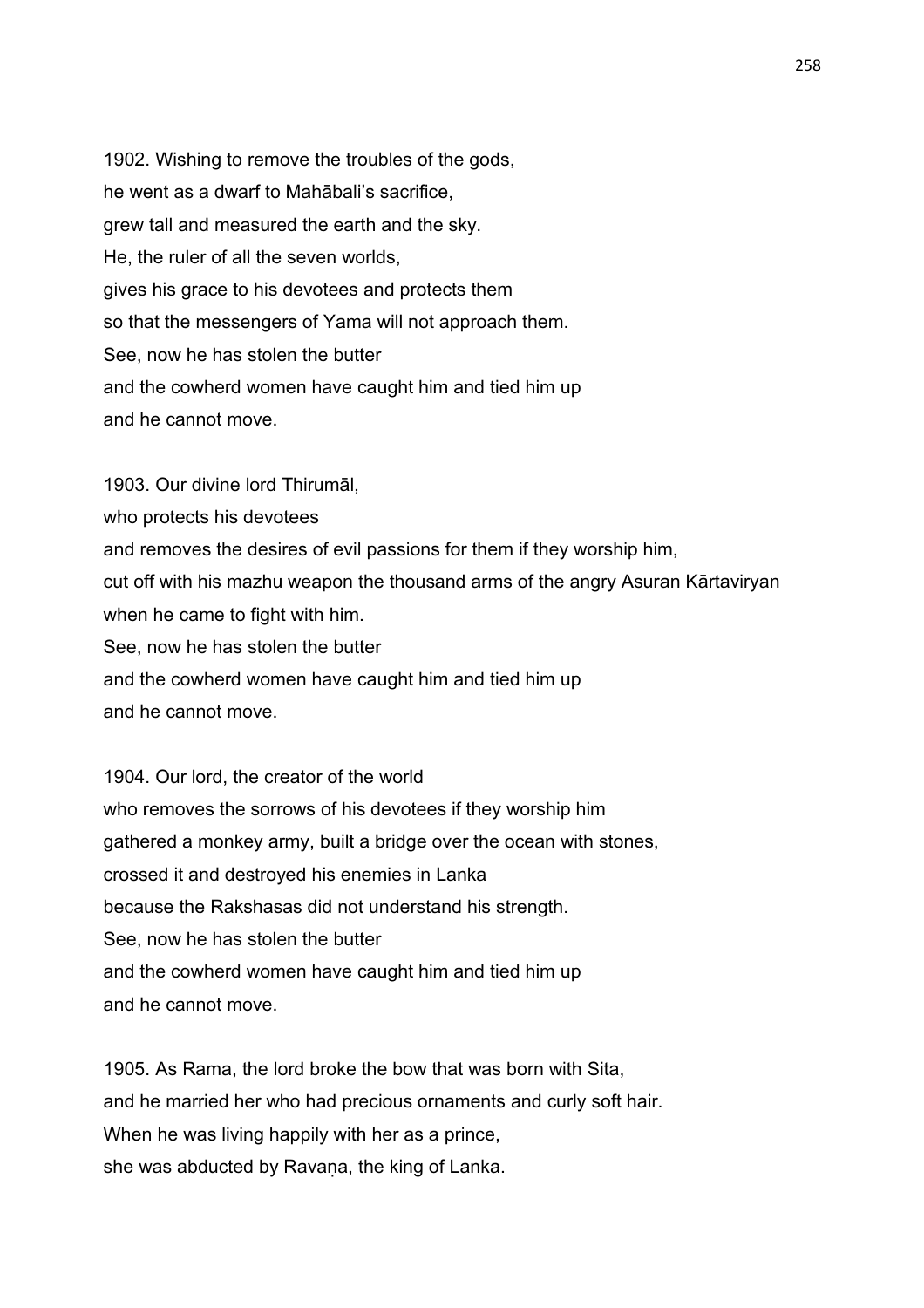He built a bridge, crossed the ocean, fought with Rāvana, cut off his ten strong heads and his arms and legs and brought his wife back. See, now he has stolen the butter and the cowherd women have caught him and tied him up and he cannot move.

1906. When the Asuran Kesi came as a tawny horse, he split open his mouth and killed him, he broke the seven marā trees with his strong bow and he cut off the nose and ears of the Raksasi Surpanakha who was as large as a mountain. See, now he has stolen butter and the cowherd women have caught him and tied him up and he cannot move.

1907. Kaliyan, the chief of ancient Thirumangai surrounded with flourishing fields, composed a garland of Tamil pāsurams worshiping the feet of the lord and describing his deeds, how he was tied to a mortar by the cowherd women when he stole milk, yogurt and ghee from the uri, swallowed them and filled his stomach, and how even when the cowherd women saw him, he was not worried and did not feel shy. If devotees learn and recite these pāsurams they will have no troubles in their lives and will find happiness. They will reach the heaven that is above even the world of the gods.

# 97. Churning yogurt

1908. Yashoda says, "Our cowherd clan is respected by all.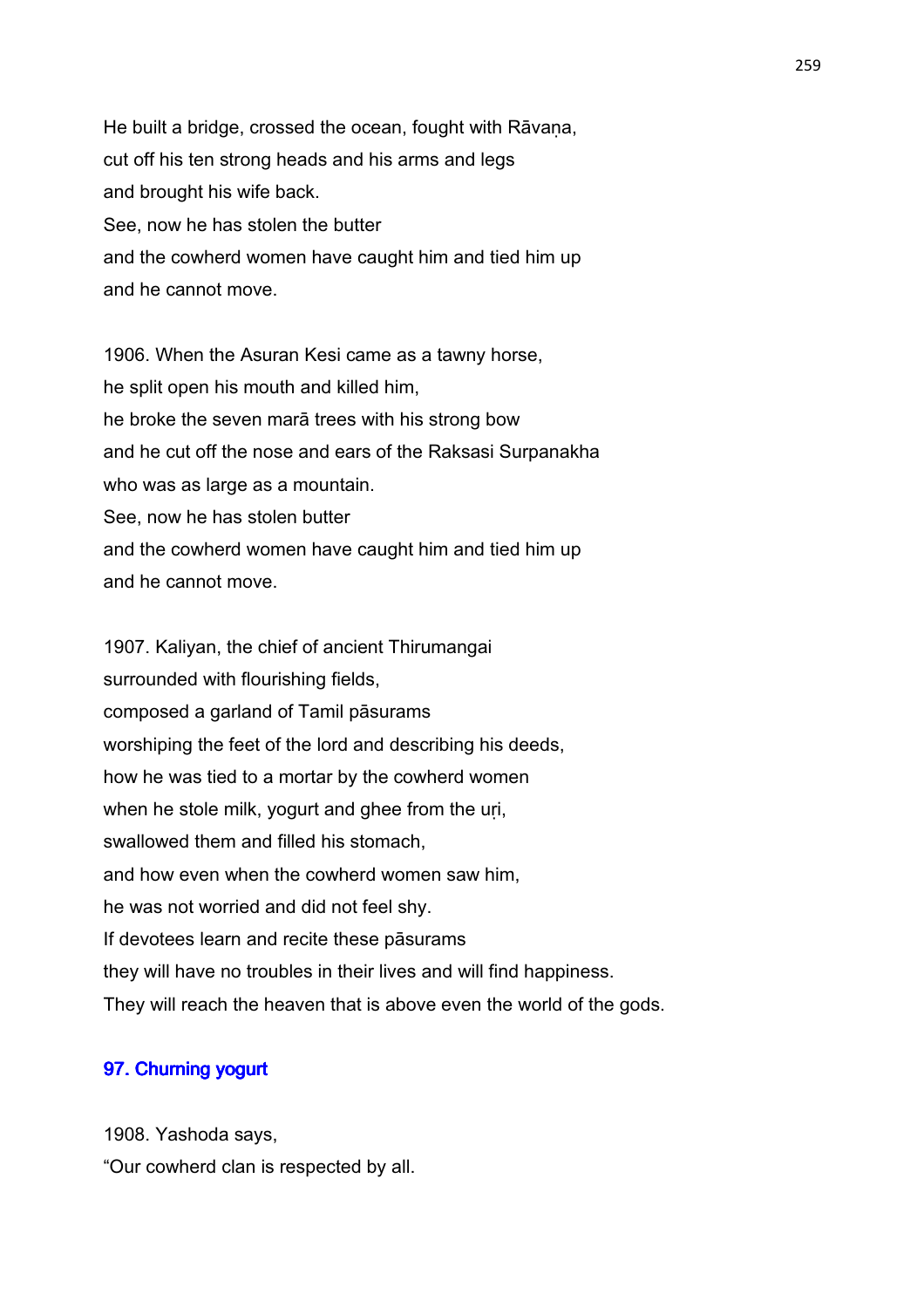If my son does something wrong, I can only upbraid him gently, saying, 'You shouldn't hurt other children.' I can't scold him. His father Nandan won't say anything either. O young friend, what can I do? It seems he goes to the corner house on this street to churn yogurt with a young girl."

1909. A cowherdess says, "O dear Yashoda! I got up early and went to sell the churned buttermilk, looking for people to buy it, but I didn't see anyone except the son of Nandan with hair that was decorated with fragrant flowers. Come and look, my beautiful friend from the last house on the street. I don't see the butter and the ten pots of milk that I had, and I'm worried. What should I do? What should I do?"

1910. A cowherd woman says, "O lovely Yashoda, he is a little boy and he smiles sweetly. I keep a pot full of butter in the uri, but he has grabbed and swallowed it all, as much as a silver hill. He is a thief. Come and see him as he sleeps. All his hands are smeared with butter. His stomach is big enough to hold all the seven worlds, so it isn't hard for him to keep all that butter in his stomach. I am ignorant! What can I do? What can I do?"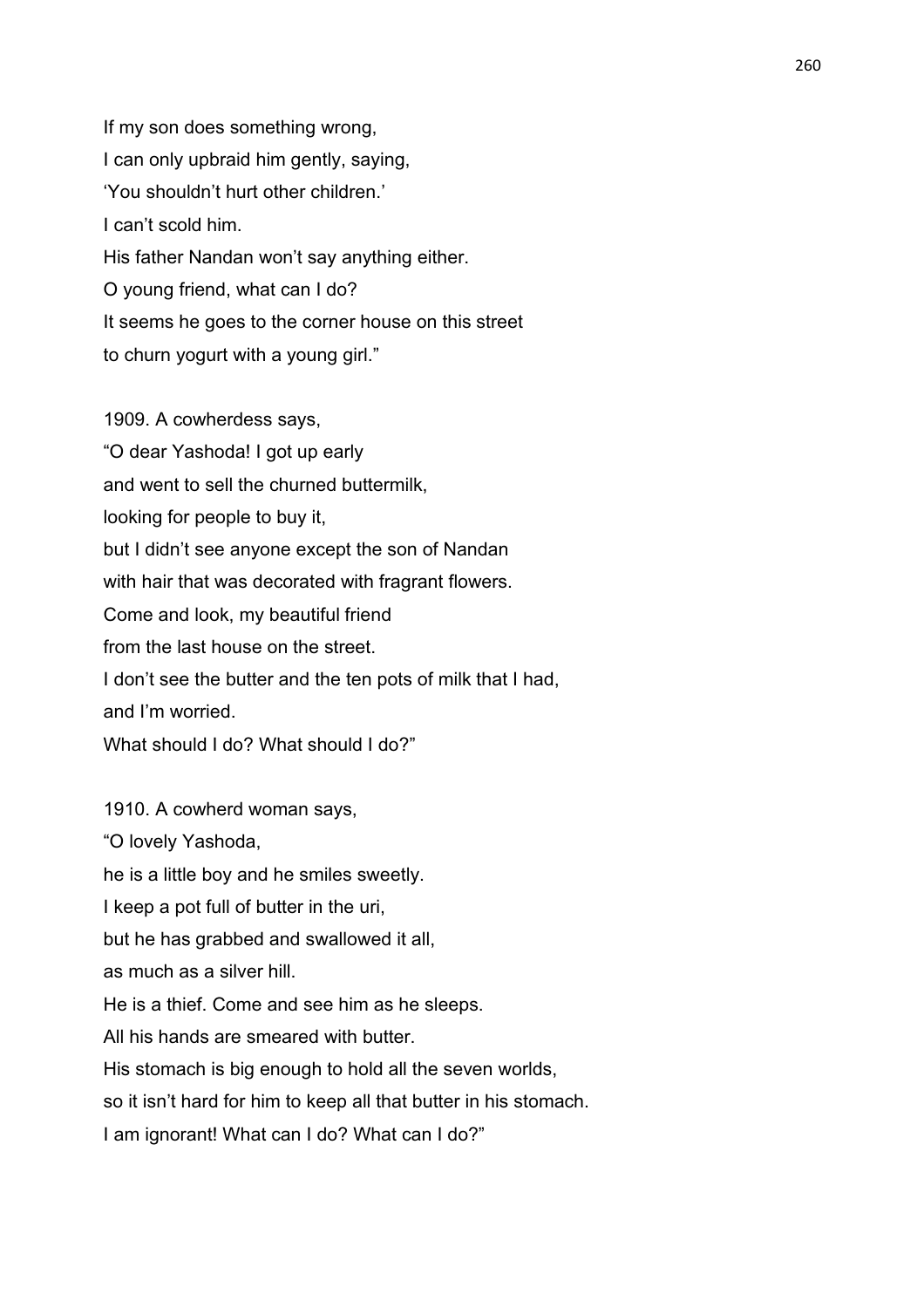1911. A cowherd woman says, "Balaraman was born to a mother with spear-like eyes that were darkened with kohl. He and his brother Kannan were raised in the cowherd village together, but he doesn't do naughty things like Kannan. Kannan tells lies, steals things and crawls and acts as if he knew nothing about it. Is he really a sweet child? We cowherd women cannot escape his tricks. What can I do? What can I do? "

1912. A cowherd woman says, "One day before his father had returned, when I wasn't at home and my friends weren't around, he went near where my girl was playing, her fragrant hair decorated with beautiful flowers, and grabbed the ball she was playing with and took her clothes and did naughty things. What wrong have we done to Nandan's son? O, friend, what can I do? What can I do?"

1913. A cowherdess says,

" O Yashoda, our lord who was carried to our cowherd village by his father Nandan at night when he was a child is the beloved of Lakshmi and of the earth goddess. He plays a bamboo flute and my daughter loves him. Her flower-like eyes are weary, her breasts are round, and her lotus-red mouth has grown pale. O beautiful friend, come and see how my daughter suffers. What can I do? What can I do?"

1914. A cowherd woman says, "The cowherds celebrated a festival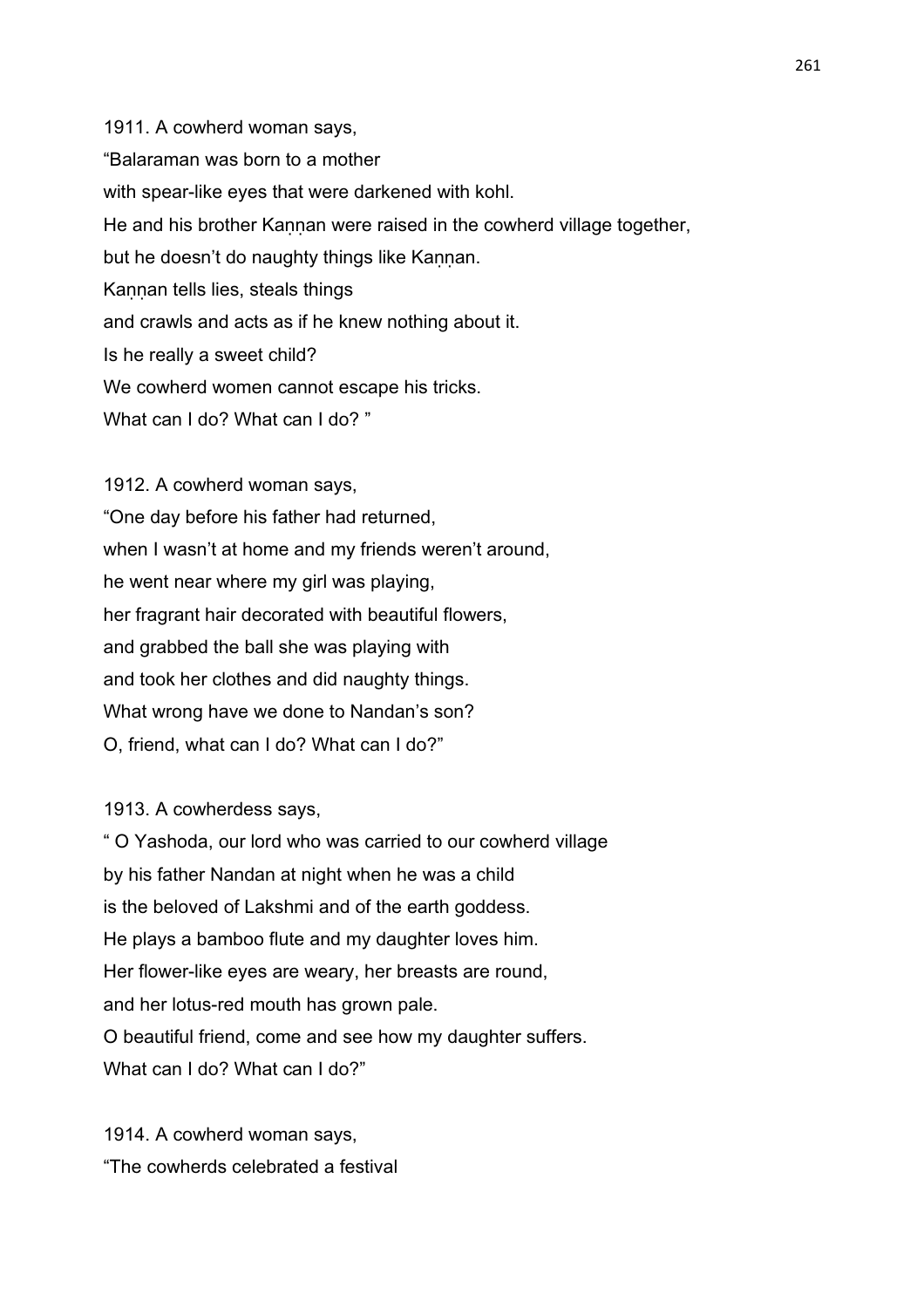and offered many kinds of food for the thousand-eyed Indra. O friend Yashoda, your son, disguised as a bhudam, went there today and grabbed all the food and ate it. See, it seems he is the Māyan who took all the food and swallowed it."

1915. Yashoda says,

"The cowherd women got together and called me. They said, 'See, we kept the fermented yogurt, fragrant ghee and milk in various pots, but they are all empty now.' I felt ashamed and told my friends, 'He is my dear lord! I can only plead with him not to do these naughty things, I can't scold him. How could I scold my child who drank milk from the devil Putana and killed her?

I am afraid of scolding him.'"

1916. Yashoda says,

"Seven months after my dear son was born, when I had put my strong, matchless child to sleep on a bed soft as a flower and gone to bathe in the Yamuna river, he killed Sakaṭāsuran with his divine feet when he came as a cart that was large as a mountain. He rests on Adisesha on the ocean and Lakshmi stays on his faultless chest. I am afraid of scolding him after he did such a heroic deed."

1917. Yashoda says,

"O beautiful friends, I am afraid even of calling him by name. Even if the young children with soft, cotton-like feet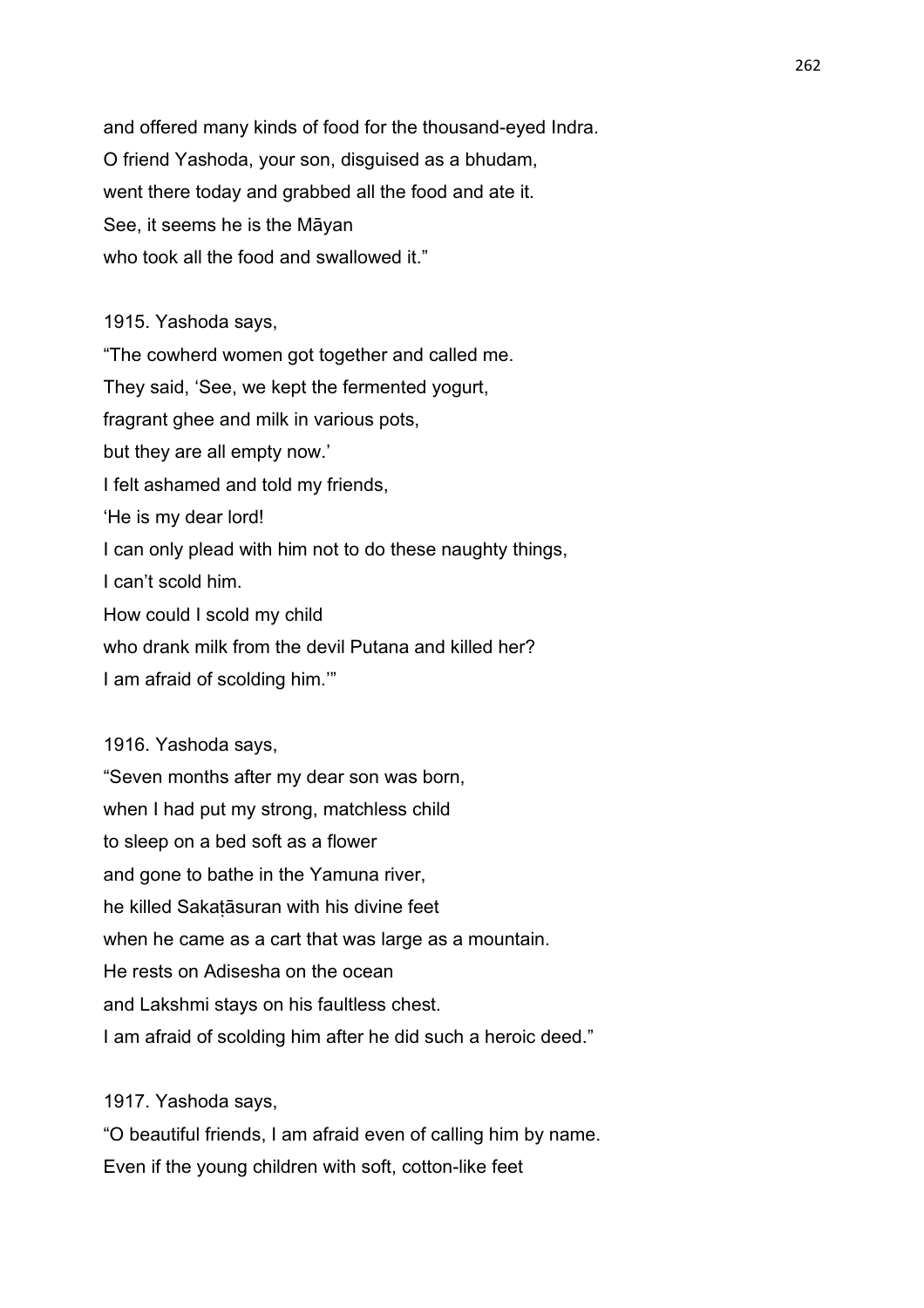eat a thousand measures of ghee, my friends, their mothers, do not scold them. You are the best among men! You killed Kamsan, the terrible Asuran on the day I was supposed to pay him money for the loan I took from him. I am not as strong as you, O Nambi. Do whatever you want. What can I do? What can I do?"

1918. Yashoda says to Kannan,

" O lovely one! How could you do these naughty things? O Nambi, you hid and went behind the beautiful cowherd girls when they bathed in the pond where lotuses bloom and stole their fine clothes and climbed up a tree. When the lovely-waisted girls begged you for their clothes, you said, 'Come, beautiful ones, come and take them from me,' and you stayed in the tree."

1919. Yashoda says, "This child has no fear, even to the extent of a tiny millet seed. I raised him with manliness and braveness. I kissed him and gave him lots of love. I have never scolded him, but now he never tells me anything he does. He climbed on the blooming green Kadamba tree, jumped into the pond and fought and killed Kālingan, the snake that has a thousand poisonous tongues. Now he has come back. How can I scold him?"

1920. Yashoda says,

"O my lord, do great people do things that are not suitable? I gave birth to you. What can I do?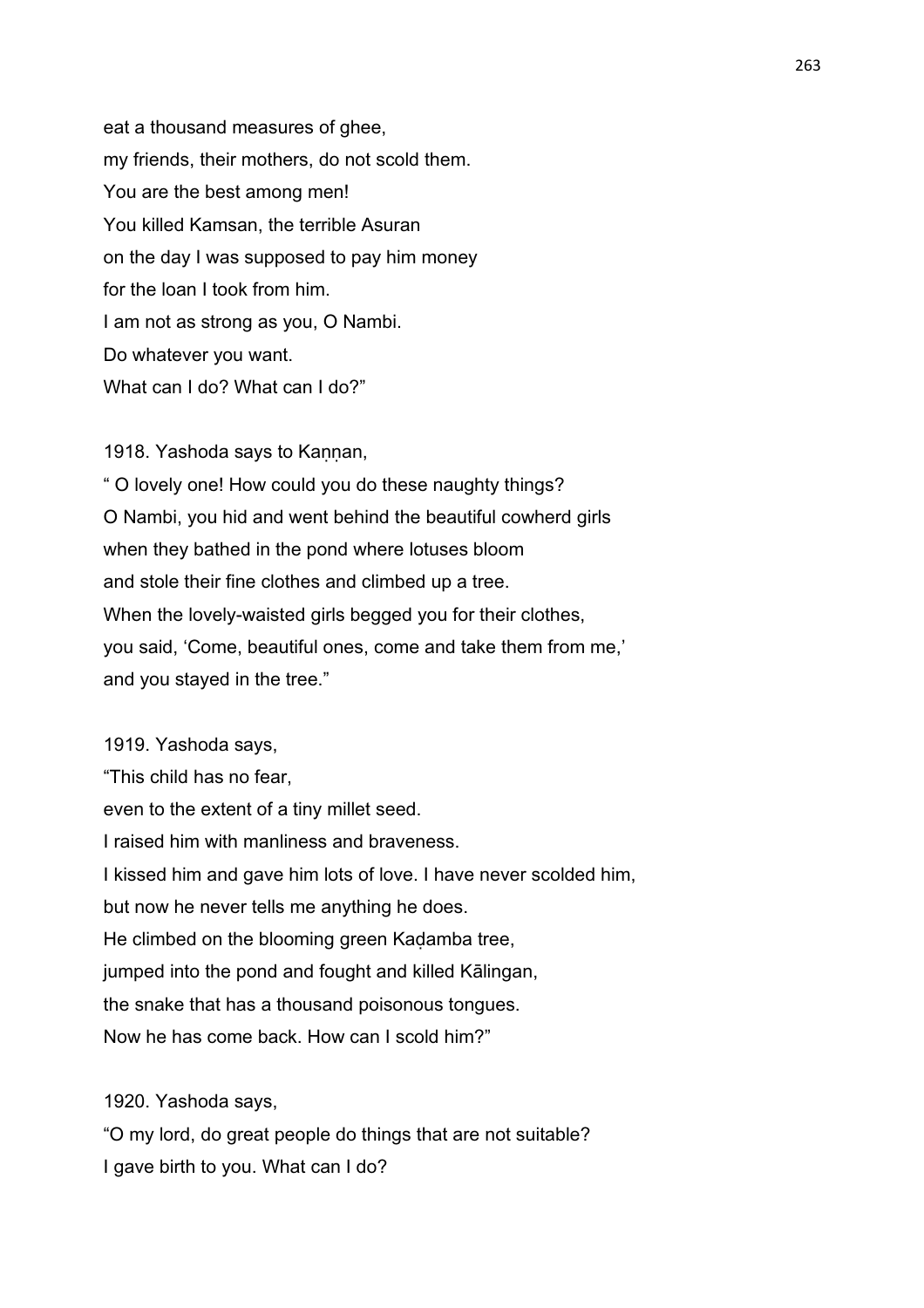You fought with Arishtasuran when he came as a bull from the fragrant forest where he lived bellowing like thunder and shaking all the seven worlds, as his eyes angry eyes looked like hot fire. It seems that you killed him and have come back home."

1921. Kaliyan the chief of rich lovely Thirumangai surrounded with strong walls and the wide ocean composed fourteen sweet musical pāsurams on the lord who killed the angry elephant Kuvalayābeedam as large as a mountain. The poet describes how the cowherdess Yasodha, her walk as gentle as a swan's, worries about him. If devotees learn and recite these pāsurams they will have no troubles in life.

#### 98. Iduvenno, Iduvenno

1922. A cowherd girl says to Kannan, "You didn't come on the day you said you would to see me, but wearing earrings in your ears and lovely clothes on your waist and a cool tulasi garland shedding its pollen on your chest you come here now and stand behind me. What is this? What is this?"

1923. A cowherd girl says to Kannan, "You wear an orange dress, your hair is tied up in a knot and you have tied a kachu around your waist. You come near the door in the backyard and stand there. What do you want? What is this? What is this?"

1924. A cowherd girl says to Kannan, "You, matchless, carry an eagle banner and you killed Sakāṭāsuran when he came as a cart,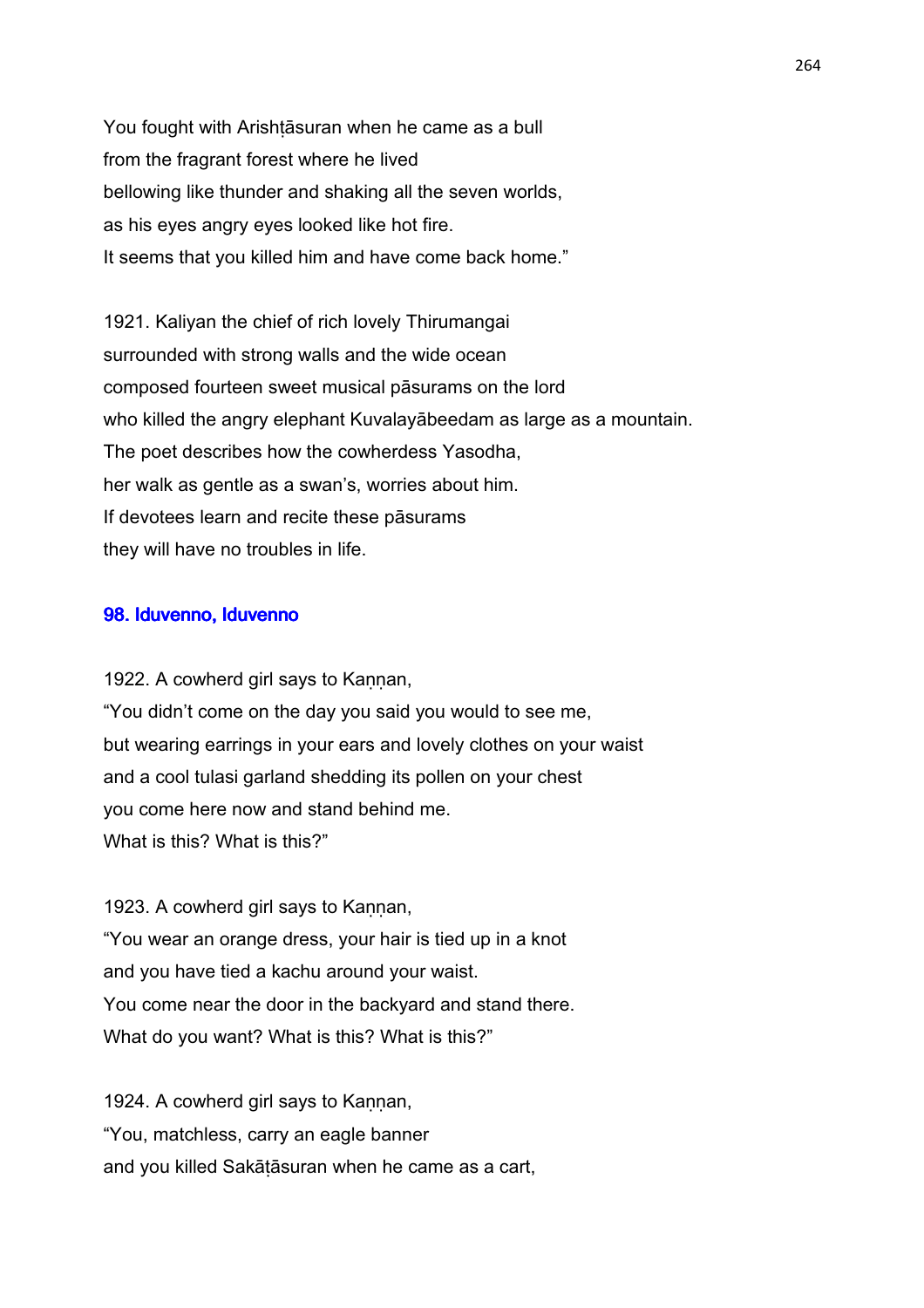and now you come into our home in our village and frighten us. What are you doing in the night like this? What is this? What is this?"

1925. A cowherd girl says to Kannan, "You are the sweet Nāraṇan with many names adorned with thulasi garlands. You come like Kāma, the god of love, sing songs and enter our homes. Why are you doing this in the middle of the night? What is this? What is this?"

1926. A cowherd girl says to Kannan. "Your hair is long and curly, you carry a small sword and you are adorned with many golden ornaments studded with beautiful diamonds. You have come into our front yard and you smile and just stand there. Why do you do this? What is this? What is this?"

1927. A cowherd girl says to Kannan. "You left the cowherds and their cows, carrying a curved victorious bow, and now you look to see if anyone is around and enter our homes when no one is there. Why are you doing this where others might see? What is this? What is this?"

1928. A cowherd girl says to Kannan, "You, our beloved, fought the wrestlers with your strong arms. Last night we already knew what you wanted. You always go away without telling us when you will come back, and if you do tell us, you never come when you said you would. O god! What is this? What is this? What is this?"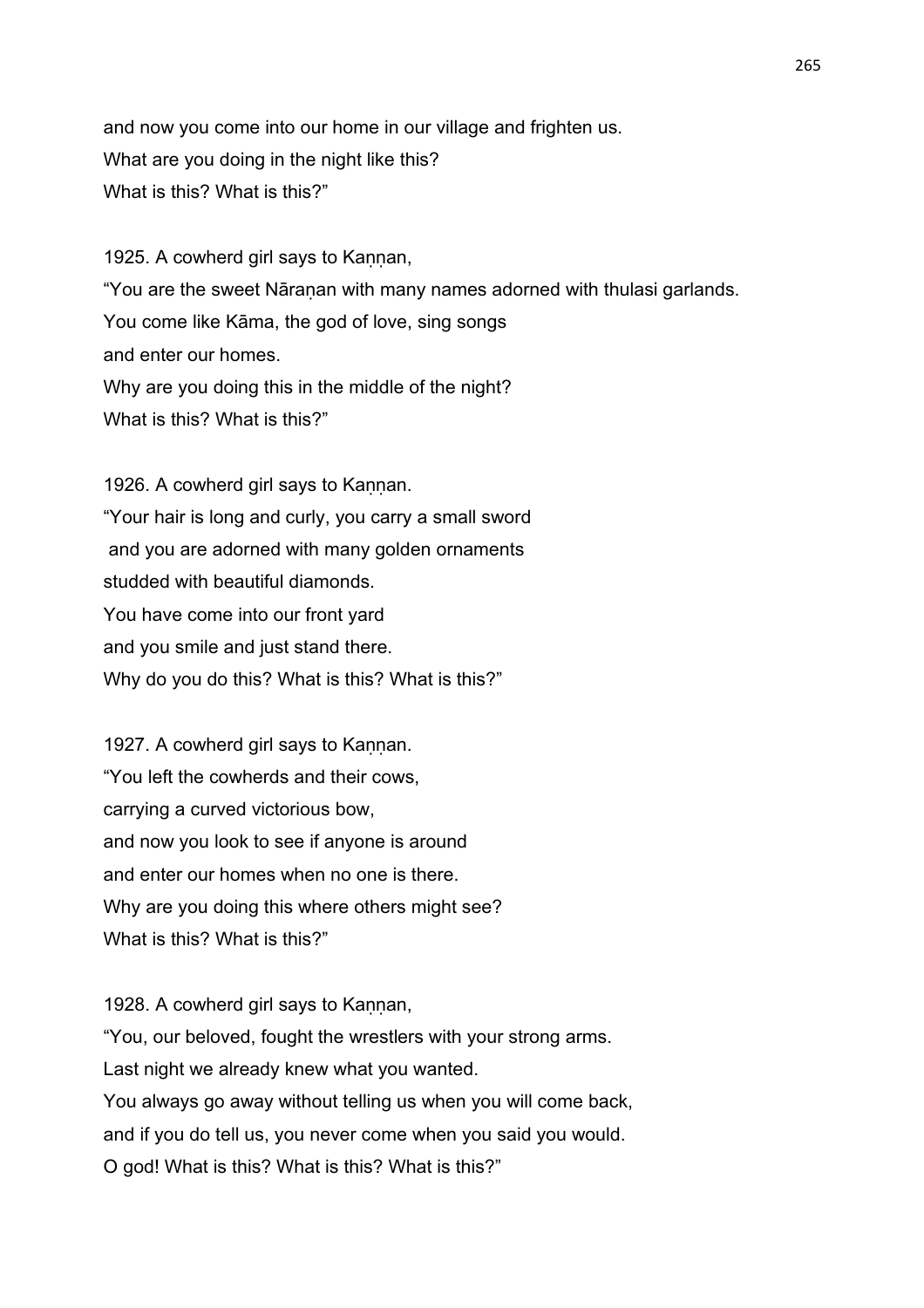1929. A cowherd says to Kannan "You are faultless. You entered a pond, caught the snake Kālingan and danced on his heads. You don't think we're as important to you as you used to you have many good girlfriends. O god! What is this? What is this? What is this?"

1930. A cowherd girl says to Kannan. "You are a handsome young man. The goddess of wealth Lakshmi and the earth goddess stay with you, but you join the beautiful cowherd girls and dance the kuravai dance with them. O my friend, do you see this? What is this? What is this? What is this?"

1931. Kaliyan who has strong mountain-like arms composed a garland of pāsurams describing how the cowherd girls, quarrel during the day with lotus-eyed Kannan. If devotees learn and recite these pāsurams and worship the god they will have no sorrow in their lives.

### 99. Her mother śays

1932. Her mother says, "You, the heroic lord, burnt Lanka and you drank the milk of the devil Putana when she came in the middle of the night and killed her. Our young girls decorated with flowers dripping with honey love you, but you ignore their love and don't care about them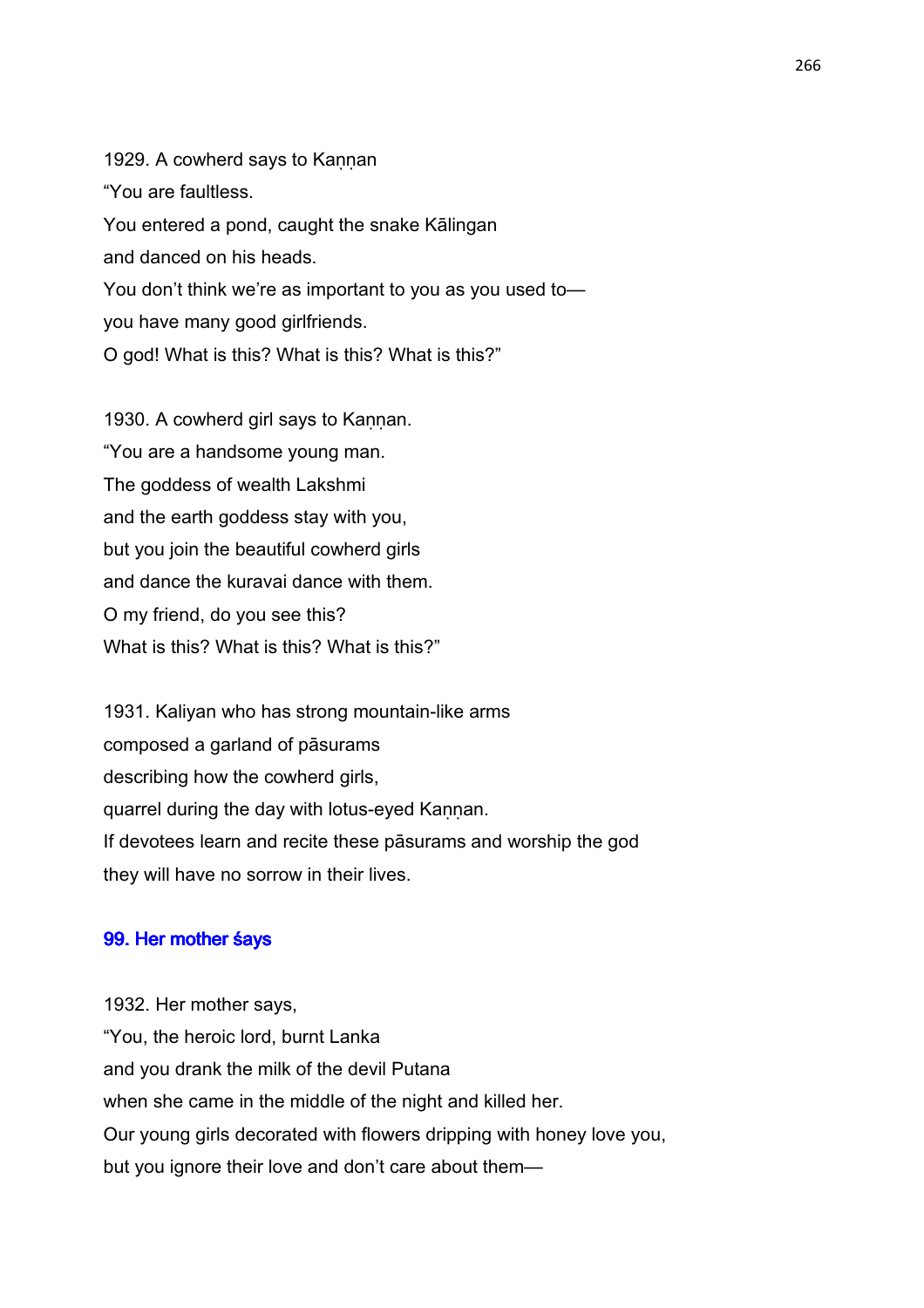you're just like the mothers who take away a cup of milk from their children's hands whenever they want and don't worry about it. What can I say about you?"

 1933. Her mother says, "You, the ocean-colored lord of Thirumalai, danced the kuthu dance in the middle of the village, you subdued the seven bulls to marry Nappinnai, and you protected the terrified cowherds and the cows from the storm with Govardhana mountain. When you made my daughter's bangles grow loose and fall, you did it as if you were taking honey from the murungai tree that is in the front of your temple. Is this because you have so much strength from your heroic deeds?"

## 1934. Her mother says,

" O lovely god, you have the color of a dark cloud, and the mighty discus and conch you carry in your hands make you even more heroic.

My dear daughter who is precious as a garland of pearls is adorned with beautiful ornaments.

She is as sweet as the nectar from the large ocean.

You think that she is like a sweet ball of jaggery in your hands.

Is this because you are heroic and conquered Kamsan?"

1935. Her mother says, "You gave part of your body to Shiva who has round arms and wears a deer skin. Your strong hands killed Narakāsuran. You have stolen the beautiful color of my daughter whose hair is decorated with alli garlands. You stand in front of her always and don't go away.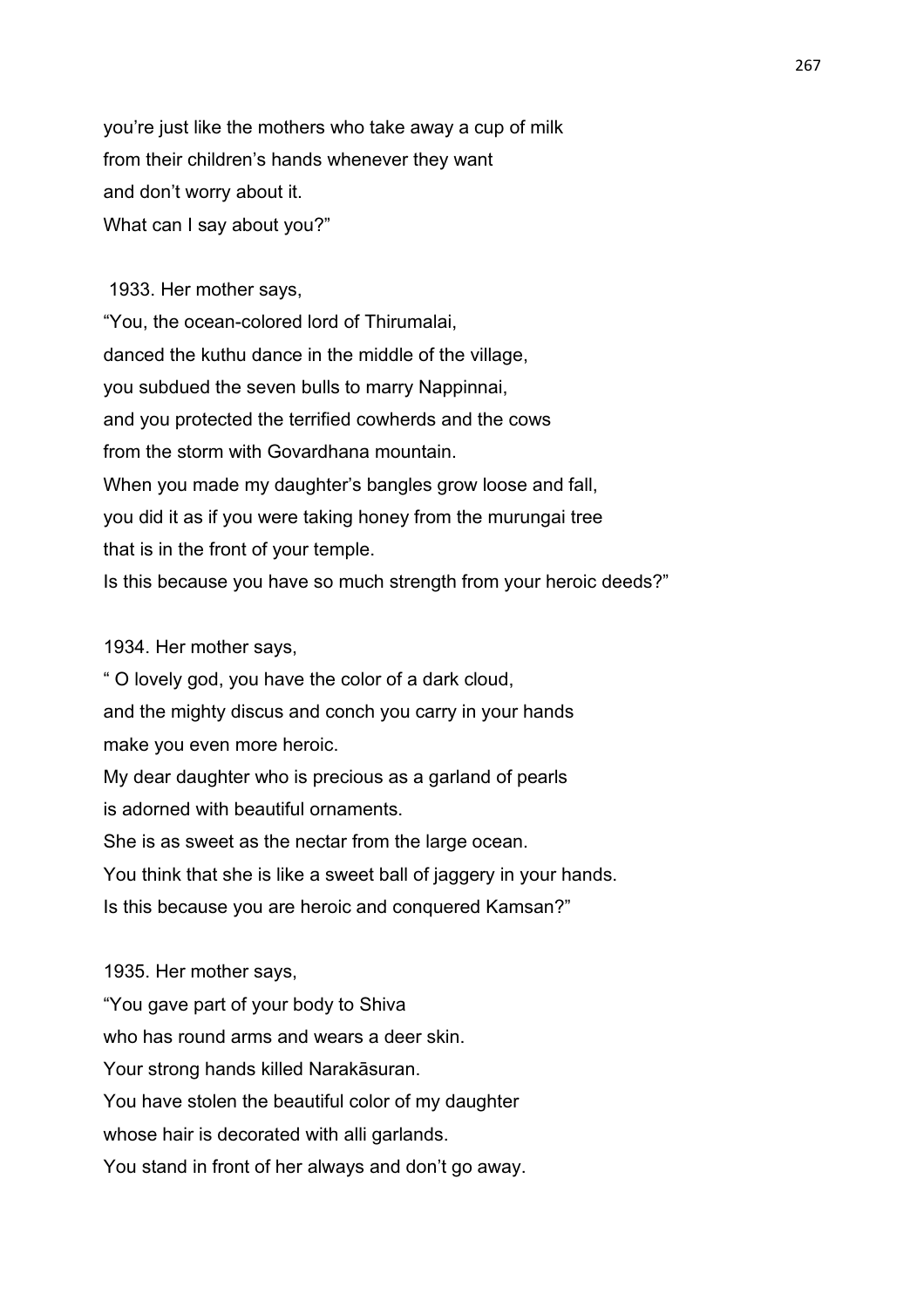What can I say? O Nambi, you seem to think she is like a stick in the hands of your servants. What can I say?"

1936. Her mother says, "Alas, you don't think of the beauty of my daughter who speaks sweetly and whose hair is decorated with garlands that drip honey. You say she is not even as good as a berry fruit lying on a path. I don't understand. Is it because you are heroic and rode on a chariot and destroyed the pride of the kings in Bharatha war, sending them on the path to the sky?"

1937. Her mother says,

"What is this you are doing now? You made the white conch bangles of my daughter grow loose whose mouth is as red as the petals of a murukkam flower, and you stand in front of her and don't leave. Is that because with your bow you destroyed the pride of the king of Lanka surrounded with beautiful forts and made the gods serve you? O father! Why should anyone need to throw an axe just to make an erukkam leaf fall?"

1938. Her mother says,

"O lord, you are our father with the color of the large ocean. You stole the shining color of my daughter whose glance is as soft as a doe's, and you keep standing in front of her always, not going away. Why should anyone need to use even a small stick to make an egg break for the chick to emerge? Do you do these things because you are heroic and used your axe to cut off the thousand strong arms of Bānāsuran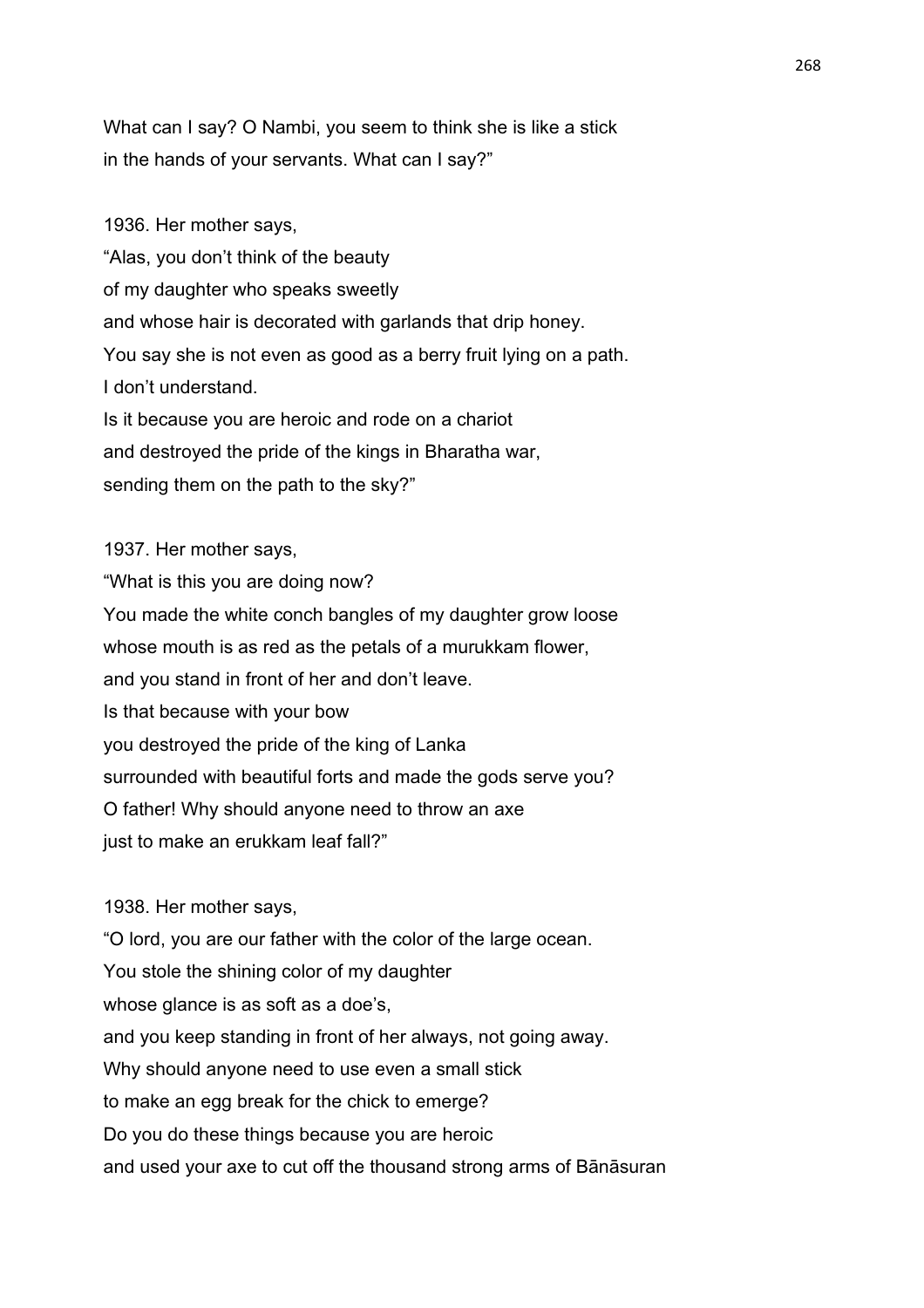who ruled the world surrounded by oceans, making many kings riding strong chariots with lovely wheels come and obey him?"

1939. Her mother says, "You, colored like the dark ocean, have not thought of the pride of my daughter whose eyes are beautiful and whose garlanded hair swarms with bees. Why did you do this? It is because you are proud that you split open the chest of Hiranyan, your enemy, and because you became angry at Vāli and killed him when you felt compassion for Sugreeva? Do you think my daughter is only like the moisture that comes inside your mouth in your cheek?"

1940. Her mother says,

"Are you proud because you are water, fire, sky, the large world and wind? Or do you think that my daughter with a beautiful garland in her hair has no one but you? I have done bad karma. My daughter is as precious as the nectar that came from the milky ocean. Do you think she is like the garden of a Vediyan who gives his attention only to making his sacrificial fire and gives no care to anything else?"

1941. Kaliyan the chief of Thirumangai with a spear in his hand overcame his desires for the world and worshiped the feet of the god truly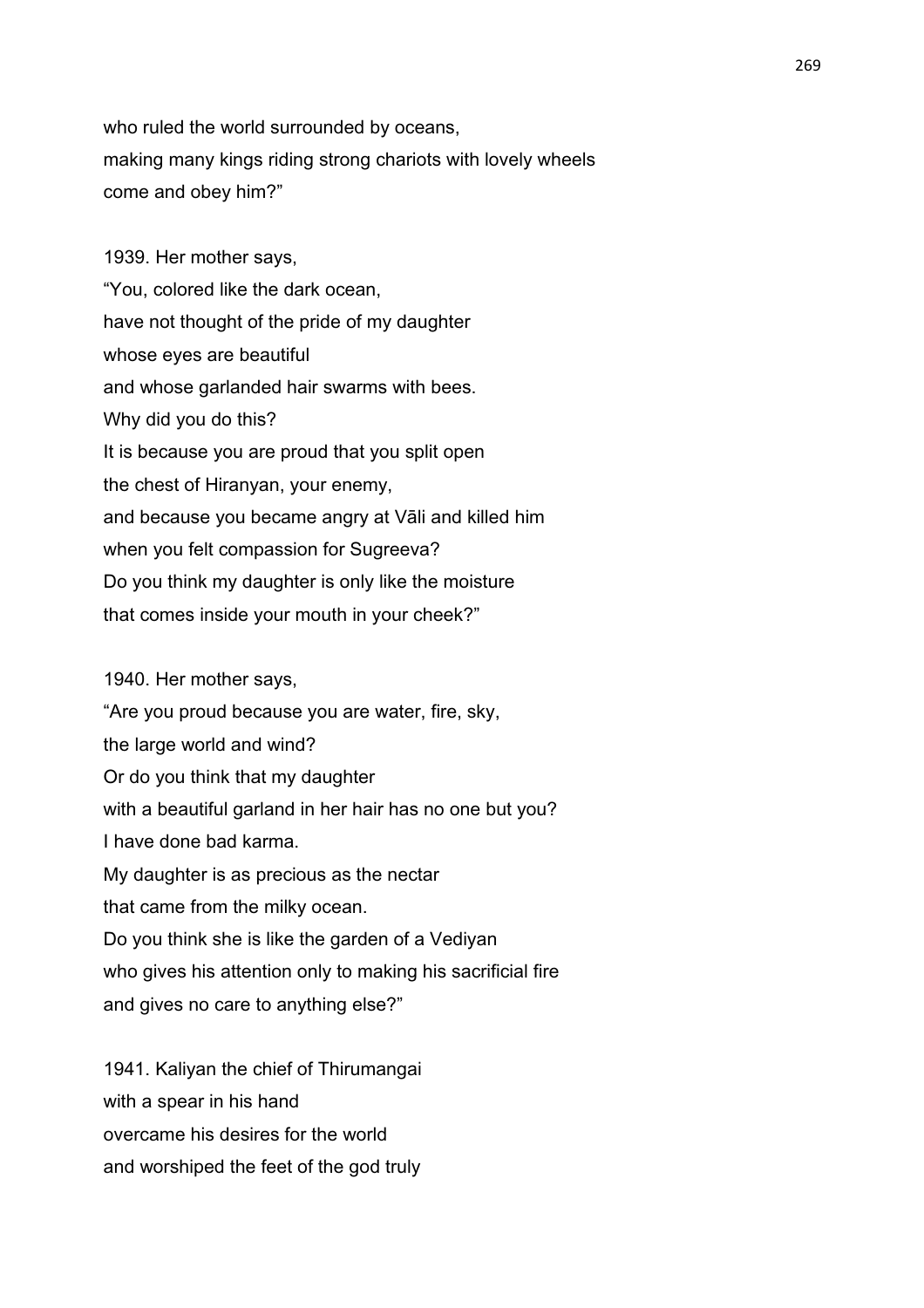and the lord gave his grace to him. If devotees learn and recite these ten pāsurams that praise the lord who is adorned with fresh thulasi garlands with opening buds, their devotion and wealth will increase.

#### 100. Messengers

1942. She says, "O red pothu bird! He, the husband of the goddess of wealth, Lakshmi, is Madhavan adorned with a thulasi garland and praised from ancient times. O red pothu, call that wonderful god."

1943. She says, "O baby crow! Call him who has the color of a lovely dark cloud. He is Uthaman, praised by all from ancient times. O baby crow, call him!"

1944. She says, "O beautiful cuckoo bird, sing and call him who has the color of a blue sapphire. He stopped the storm by carrying Govardhana mountain and he split open the mouth of the evil Asuran when it came as a bird. O lovely cuckoo bird, sing and call him.

Call my lord to come."

1945. She says, "O lizard, call him, the Madhavan who danced on a pot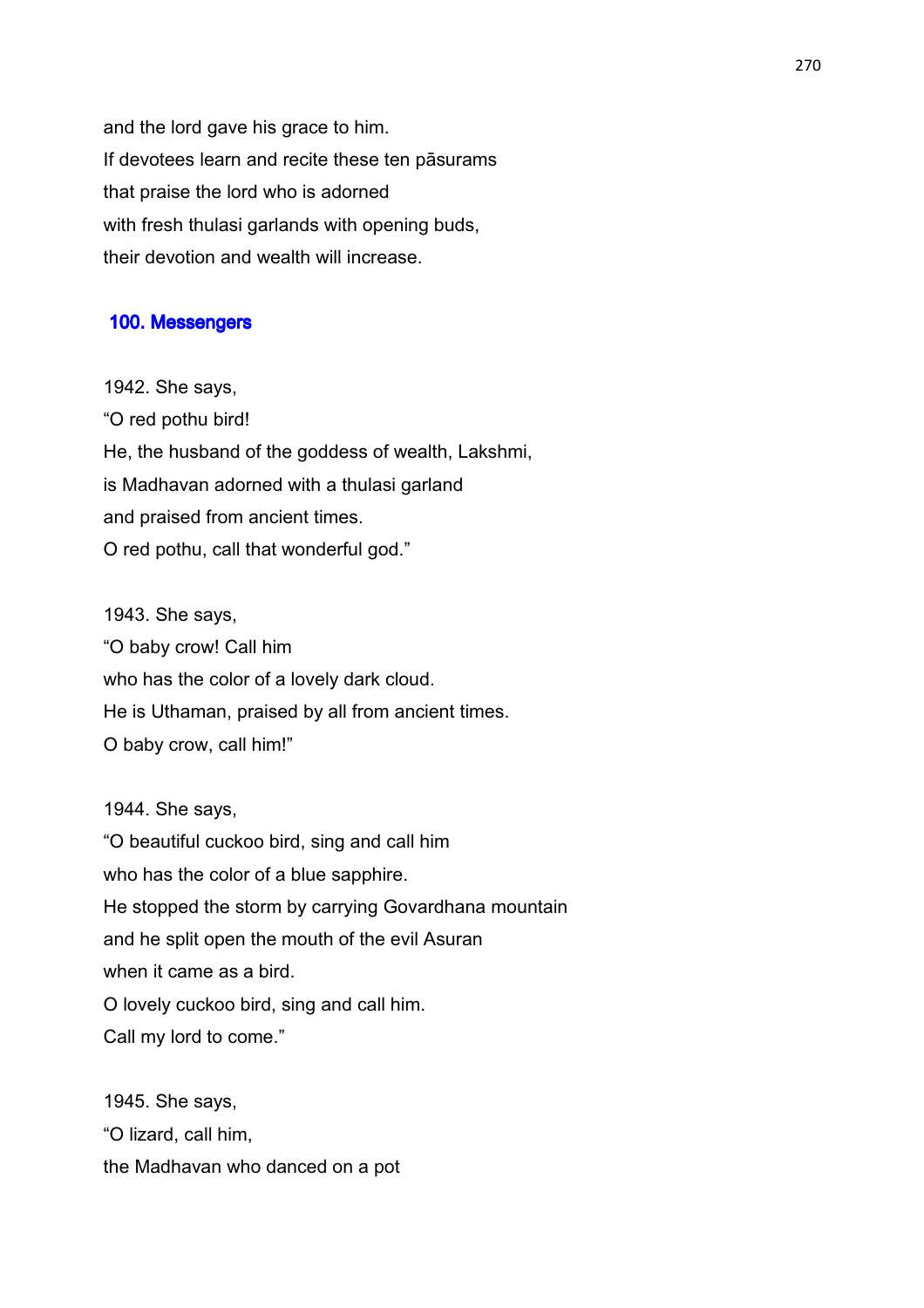and measured the world at king Mahābali's sacrifice. In his hair he wears flowers dripping with honey. O lizard, call him to come."

#### 1946. She says,

"O green parrot, say, 'He carries a discus with his strong handsome arms and he is the lord of the Venkaṭam hills in the north.' O green parrot, call him to come."

#### 1947. She says,

"The rooster crows and the sun rises. O friend, what can I do? It is the morning and the lord who has the color of the ocean should come. The rooster crows."

#### 1948. She says,

"What can I do to stop Kāma, who has shot five flower arrows into my heart and hurt me? I was already suffering because of the love I have for the dark cloud-colored god. What can I do to stop Kāma who makes my love for Kannan grow?"

1949. She says,

"Will the god Māl who lies on Adisesha in Thirukkudanthai surrounded with groves dripping with honey come here so that my long sharp spear-like eyes can see him and be happy? Will he come?"

1950. She says,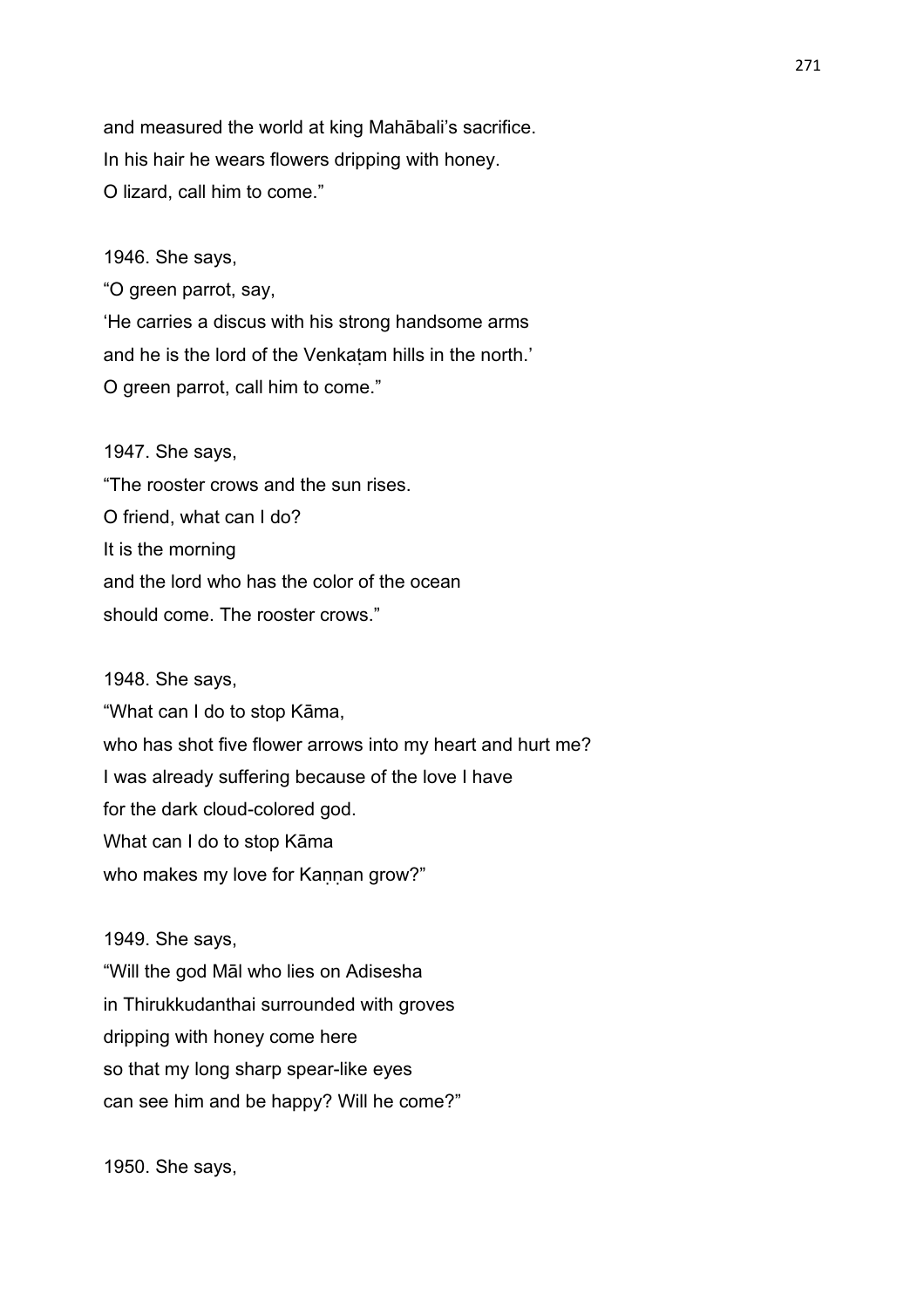"O mother, I don't know who he is. He carries a discus and a beautiful golden bow. I don't know who he is."

1951. O devotees, sing. Sing the Tamil garland of pāsurams that Kaliyan, the chief of Thirumangai surrounded with groves swarming with bees, who wears a beautiful garland and carries a spear, composed on the lord. Sing, O devotees.

#### 101. The Breeze

1952. She says,

"Our divine god protected the cows and cowherds from the storm by carrying Govardhana mountain. Heroic, he fought with the Rākshasas with his victorious bow and defeated them. Does the breeze blow on me as if it were fire because I think of his heroic deeds? What can I do?"

1953. She says, "The cold wind hurts me as the dark clouds pour down drops of rain. Am I being punished because I long to see the chest and the garlands of the dark god colored like a cloud or the ocean? What can I do?"

1954. She says, "With its rays the moon is angry with me and makes my pale body weak. My conch bangles become loose. What can I do?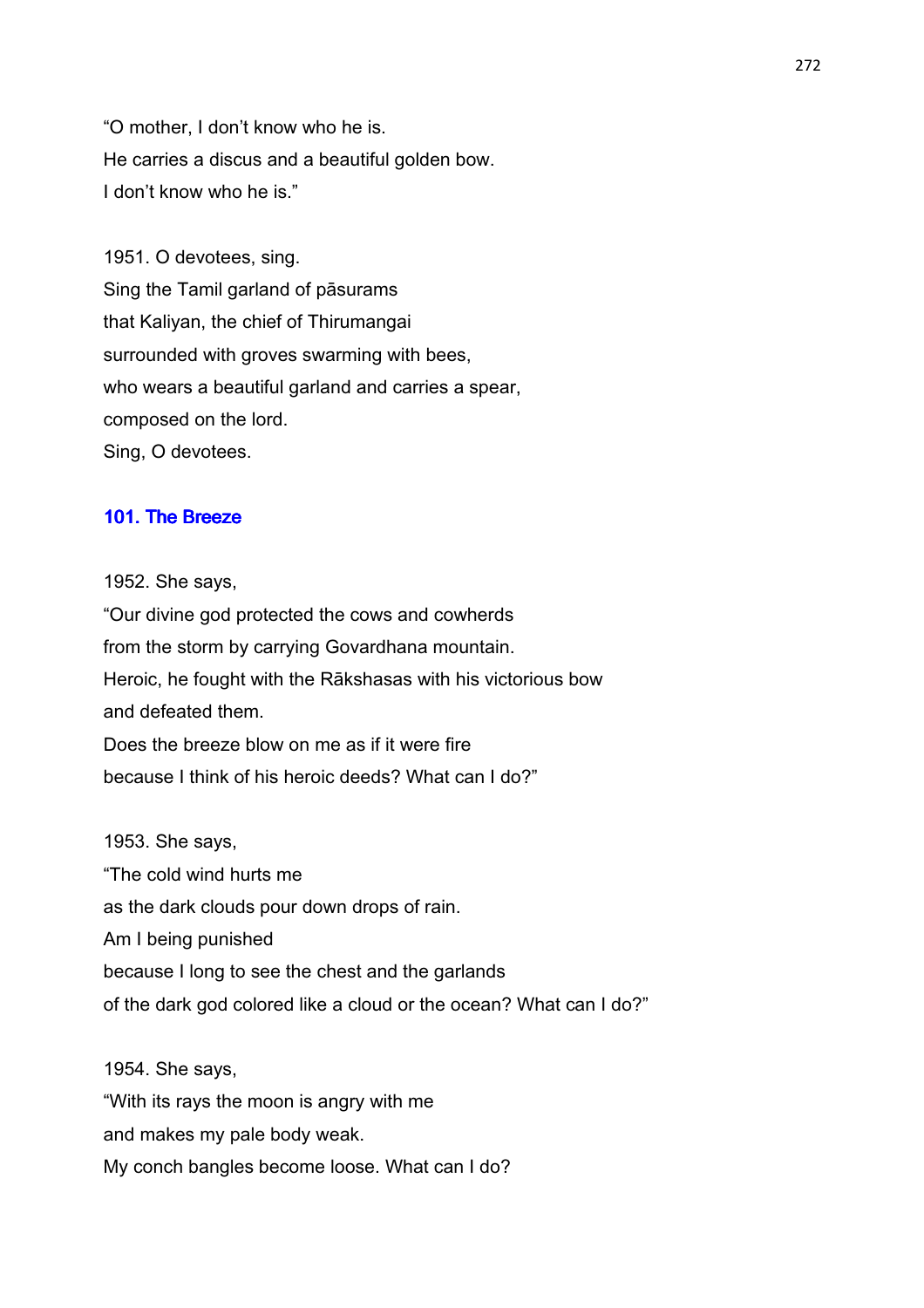He has the color of the ocean that rises with white waves. What can I do? His thulasi garland with blooming flowers that drip honey calls to me."

#### 1955. She says,

"He were taken to the clan of the cowherd village and raised there. When Putana came as a mother he drank milk from her breasts and killed her. Do the rays of the moon burn so hot because I think of his heroic deeds?"

1956. She says,

"He took the form of a man-lion and split the chest of Hiranyan in two. Does the ocean cry in its loneliness because it wants to have the bright moon that the god makes wane to darkness?"

1957. She says,

"He went to Lanka, bent his victorious bow and fought with the Rākshasas. On the palm tree, the andril bird in its nest made of lotuses coos and hurts me because I think of the heroic deeds of the lord."

#### 1958. She says,

"Kāma comes carrying five flower arrows, shoots them at me without stopping and makes me suffer. Am I being punished because I saw the lord as dark as a kāyām flower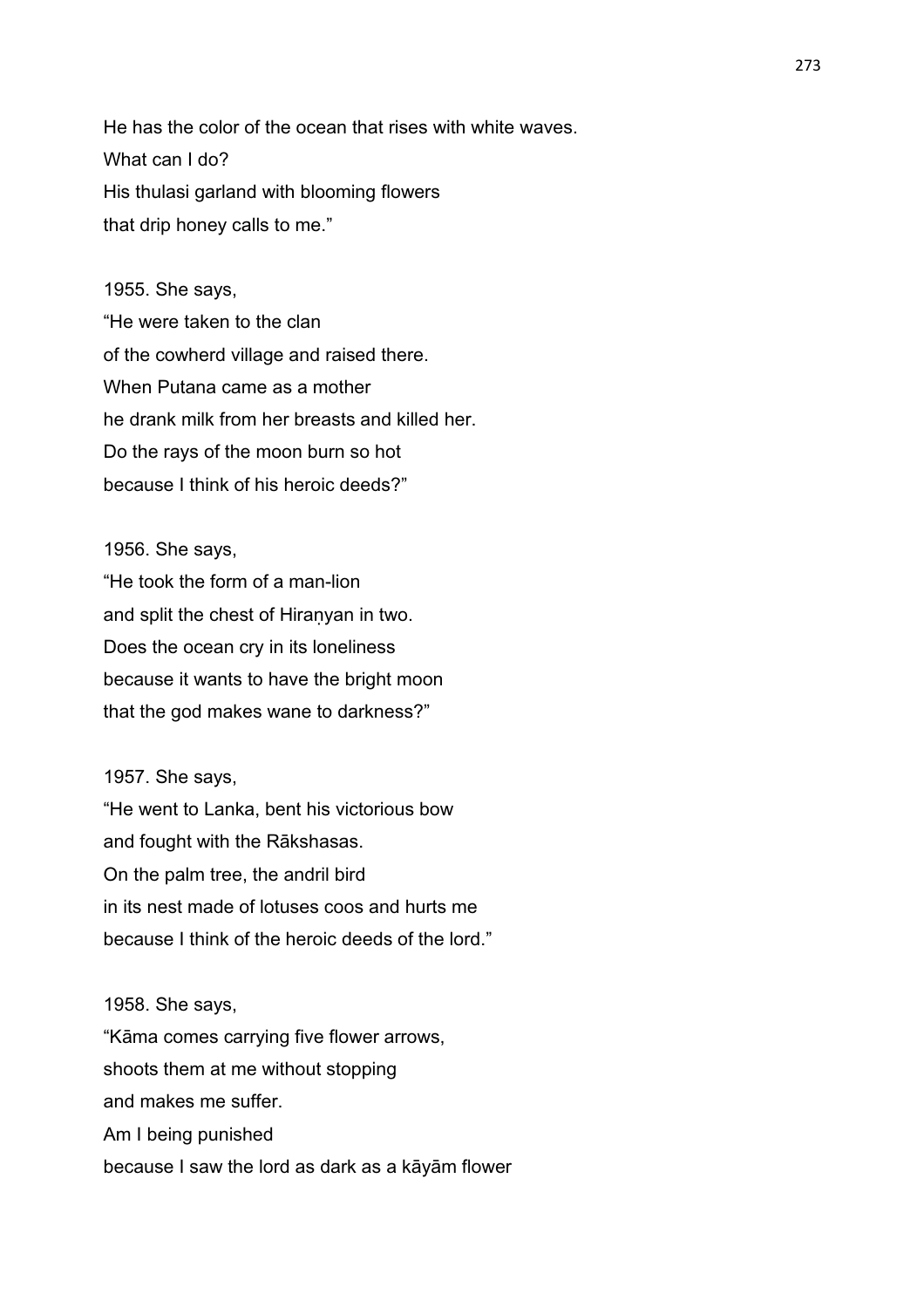when he came on Garuda and fell in love with him?"

#### 1959. She says,

"When the thought of the thulasi garland that adorns him entered my heart, it came along with the lovely, cool wind dripping with drops of rain. It will be very hard for my life to be saved."

#### 1960. She says,

"If bees bring and spread the fragrance of the beautiful fresh thulasi garland that devotees use to decorate him, my eyes that are like kendai fish will close in sleep and the pale color of my body will change to the brightness it had before."

1961. Kaliyan, the famous chief who carries a sword and is praised by all in Thirumangai composed pāsurams on our beautiful-eyed Māyan who went as a messenger for the five Pandavas in the Bharatha war. If devotees learn and recite these pāsurams they will have no trouble in life.

#### 102. She says

1962. She says,

"The lord who carried Govardhana mountain as an umbrella and blocked the storm, saving the cows and the cowherds, and who danced the Kuravai dance with young girls in the mandram has enchanted me.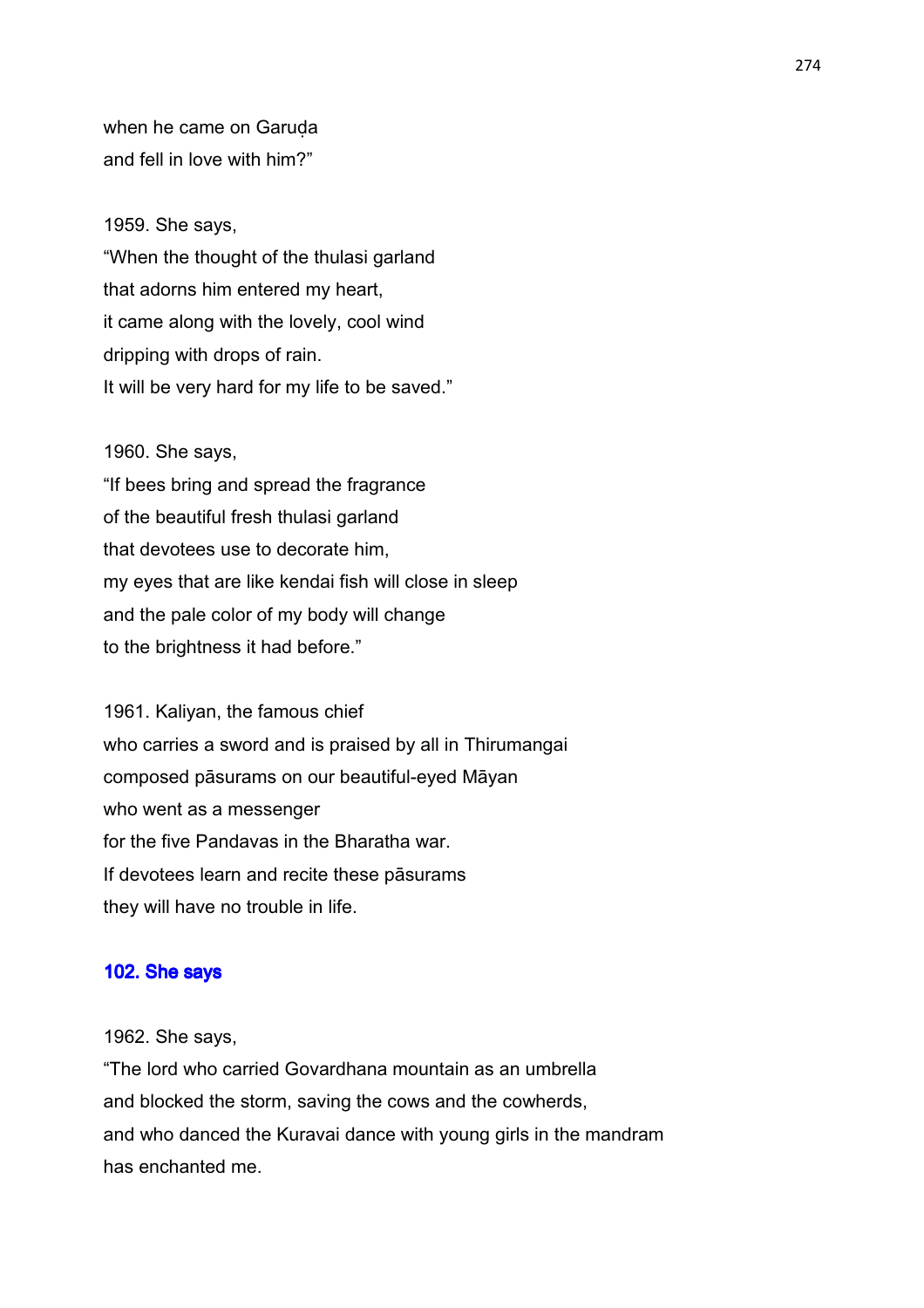The andril bird on the palm tree in the front yard coos and hurts me. Who can remove its nest so it will not coo and call its absent mate?"

## 1963. She says,

"The heroic Kannan who shattered the blooming Kurundam trees, and broke the tusks of the elephant Kuvalayābeeḍam fought with the Asuran who came as a horse, took the form of a man-lion and killed Hiraṇyan, and drank milk from the devil Putana and killed her. When Kannan is with me what can the music of the bamboo flute of a cowherd do to my youth?"

### 1964. She says,

"The dark sapphire-colored lord fought the wrestlers sent by Kamsan and conquered Kamsan and killed him. I think always of his cool thulasi garlands strung with alli flowers. The breeze comes and torments me in the evening and the bells of the strong bulls returning from the fields give me pain."

## 1965. She says,

"The faultless lord shot his arrows and destroyed the seven marā trees. Whenever I think of his divine feet. the sound of the cool dark ocean that roars all night and the cold wind that blows make me suffer. What can I do?"

1966. She says,

"My mother scolds me. The calling of the andril bird makes me sick with love. The waves of the ocean roar and my bangles grow loose. These things have happened only since I fell in love with the beloved of Nappinnai whose waist is adorned with golden clothes and who walks softly like a swan with hair decorated with beautiful flowers."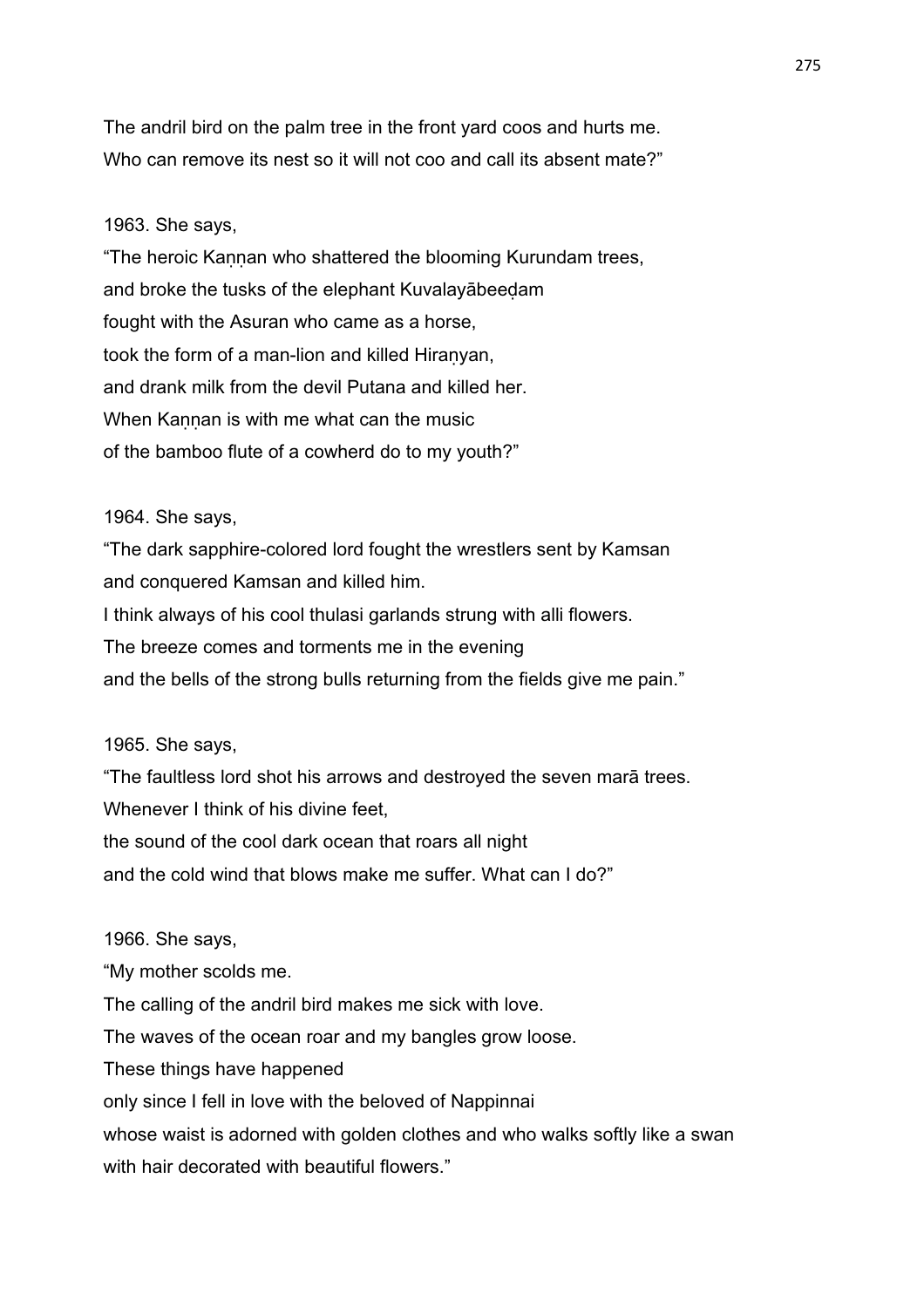1967. She says,

"The lord who carries a discus and a conch came to me in a dream and made me love him. Except me and my friend, the whole world is sleeping. The rooster has not crowed yet and it is very dark."

#### 1968. She says,

"It is not fair that Kāma who is no relative of mine causes me pain, yet the ocean-colored god is my beloved and if Kāma is his son, he is also my son. He shoots the fire of love at me every night and my young breasts swell out loving the precious sapphire-colored lord."

1969. She says, "The beloved god of Thirumalirunjolai where the clouds float high took my chastity and my heart and went away. He hasn't thought of me at all after that. It is dawn yet? Where does the hot sun go and hide? Wouldn't it be better if my suffering body could sleep?"

1970. She says,

"O friend, Kāma shoots his arrows and makes us suffer. We shouldn't think that we are just women and that we are weak. We should carry pure water and flowers and go where he stays. If we worship and praise him, won't we be able to see the dark cloud-colored god with our eyes?"

1971. Kaliyan, the chief of Thirumangai praised by all,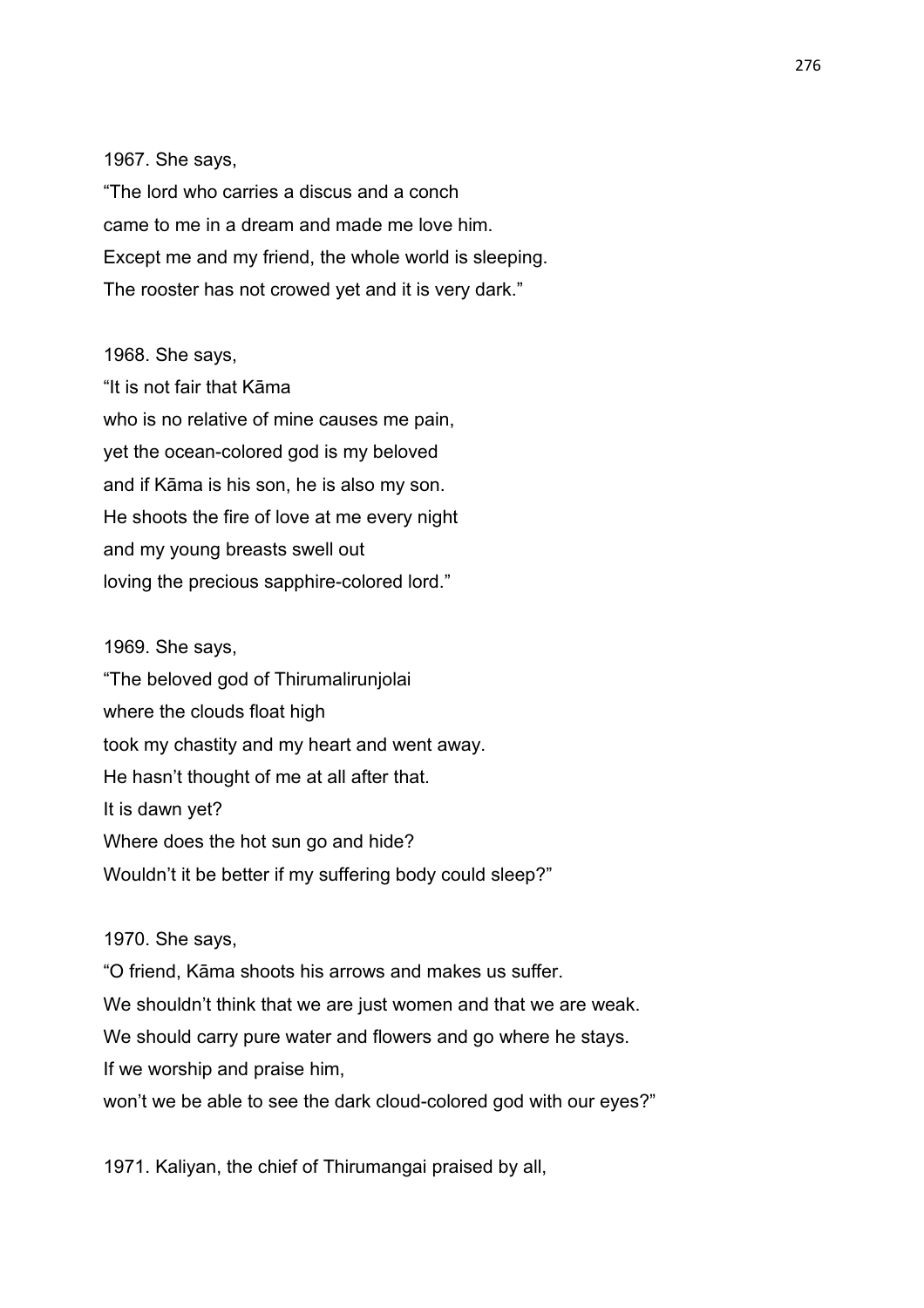composed ten pāsurams on the victorious lord who fought and killed the seven heroic bulls. If devotees learn and recite these pāsurams they will not experience the results of their karma in this world.

## 103. She says.

1972. She says,

"He drove a shining chariot in the Bharatha war and he measured the world in three footsteps at Mahābali's sacrifice. He fought with the Rākshasas and destroyed the pride of Lanka. See, my conch bangles have grown loose and I have lost my beauty because I love him.

## 1973. She says,

"He stays in my heart.

When the elephant Gajendra with huge legs was caught by a crocodile, he came and saved him and gave him his grace. I sing and dance, praising the names of broad-armed Neḍumal and my breasts do not grow slack or lose their bright color. What is this?"

#### 1974. She says,

"He saved all the four Vedas and taught them to the sages. He came to me, made my precious golden bangles loose, entered my heart and stayed there, without leaving. What is this? I don't understand what he is thinking.

1975. The lord who was born as a little child and toddled stole fragrant ghee from the uri and ate it happily. He stays in beautiful Thirukkudanthai surrounded with fragrant groves. How could I say I don't know him?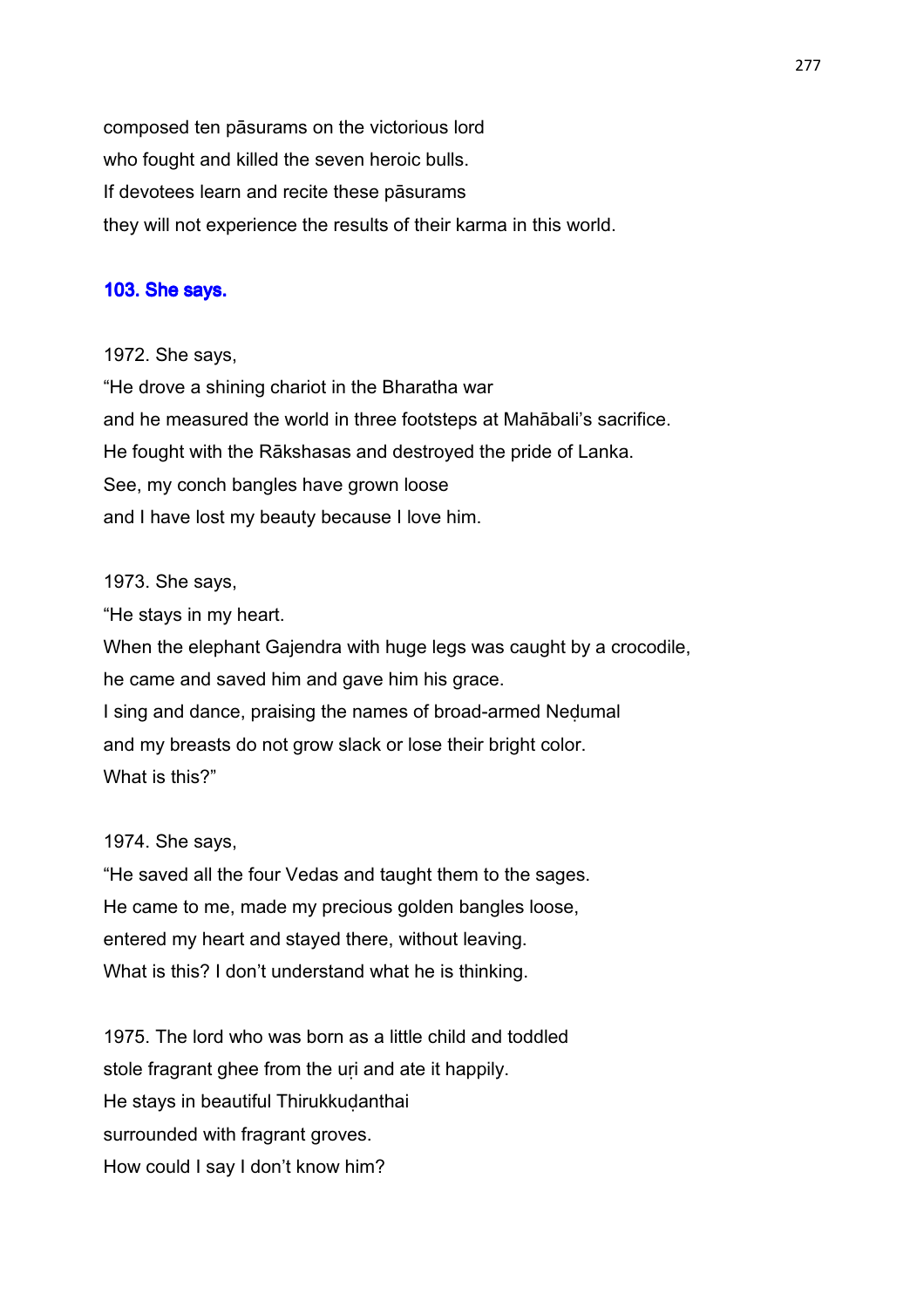1976. If devotees bow to him and worship him every day he gives his grace to them and so we also bow and worship the lord and keep him in our mind as our refuge.

1977. Kaṇṇan measured the world with one foot and the sky with the other and his devotees keep his feet in their hearts. The gods in the sky worship him folding their lotus hands.

1978. Kannan is in my mind.

Is it his māyam that makes the bangles on my arms grow loose? Is this because we are women and have the nature of women? We sing and praise the Thiruvenkatam hills of the lord and his Srirangam.

1979. O good heart, we want go join him. Let us dance and sing the praise of our dear lord. Let us think of the thousand-named god and let us wear his thulasi garland.

1980. O good heart! Let us fold our hands and worship him who stays happily in Thiruvāli where swans wander on the seashore so that our bad karma will go away, and let us wear flowers from the divine golden feet of the lord who has the color of a cloud.

1981. Kaliyan the poet composed ten Tamil musical pāsurams on the lord who has a thousand names. If devotees learn these names, they will rule all the three worlds.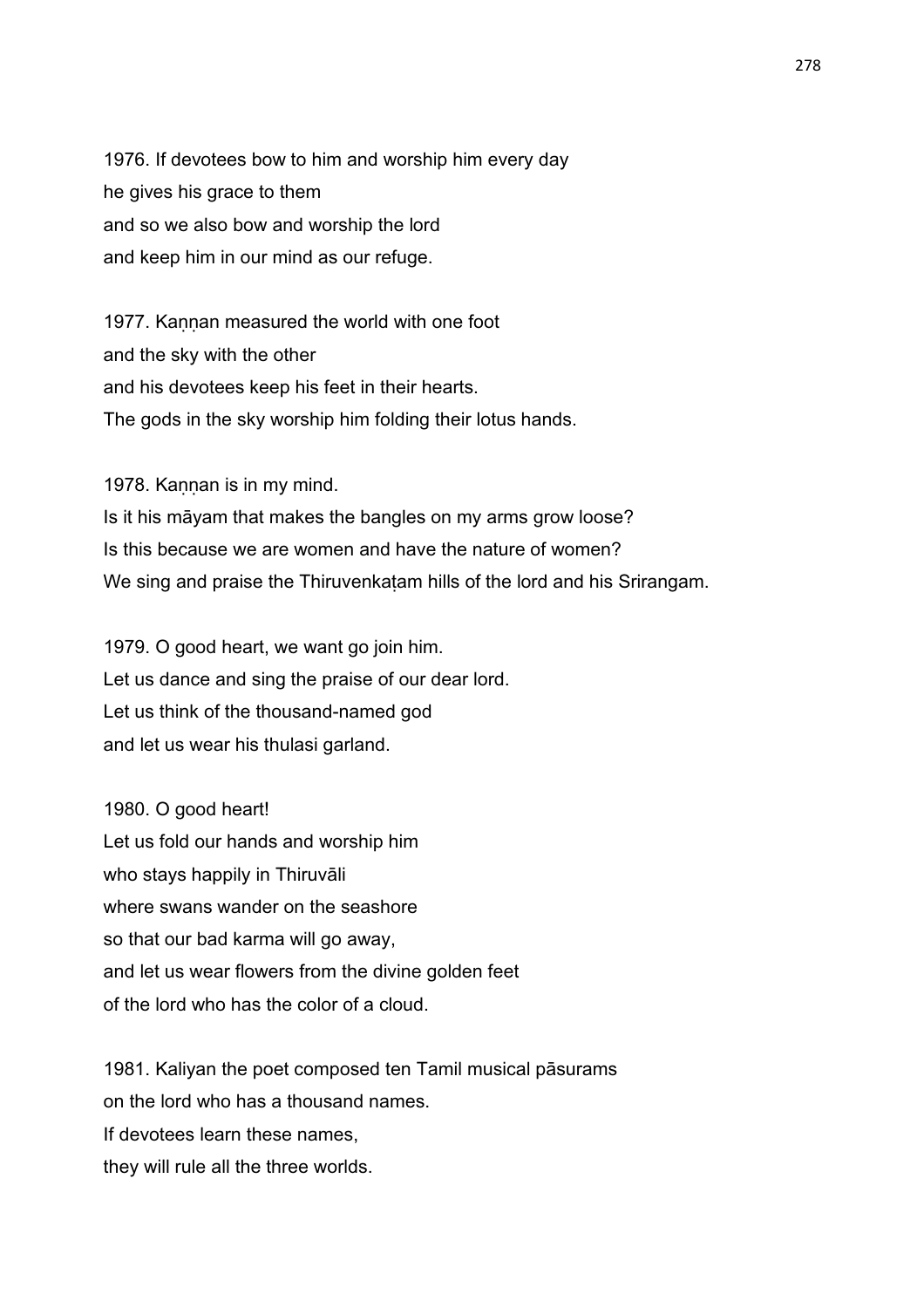They who hear these pāsurams will live without any troubles in this world.

1982. When the world was inundated by a terrible flood and the waves of the ocean rose and the water flowed everywhere and people had no place to go, the gods in the sky went to the lord and said, "There is no refuge for us," and Thirumāl took the form of a fish, carried all the mountains on his back and saved all. Worship him, O my heart, do not forget him.

1983. As a turtle he supported Mandara mountain on his back and using it as a churning stick and the snake Vasuki as a rope he churned the milky ocean while all the gods in the sky helped him. That Thirumāl is our refuge.

1984. He is the ancient god who, at the end of the eon, became a boar and saved everything from the flood the worlds of the gods and all the seven worlds where the faultless moon and the sun shine. and all mountains and rivers of the earth, and the seven oceans. Containing all the worlds and the oceans in the vessel that he carried on his foot, he protected us. He is our ruler.

1985. As a man-lion he went to Hiraṇyan and with heroic fiery eyes and his garland hanging down by his arms, he angrily split open the Rākshasa's chest with his sharp claws. His heroism is greater than the large oceans that surround all the three worlds.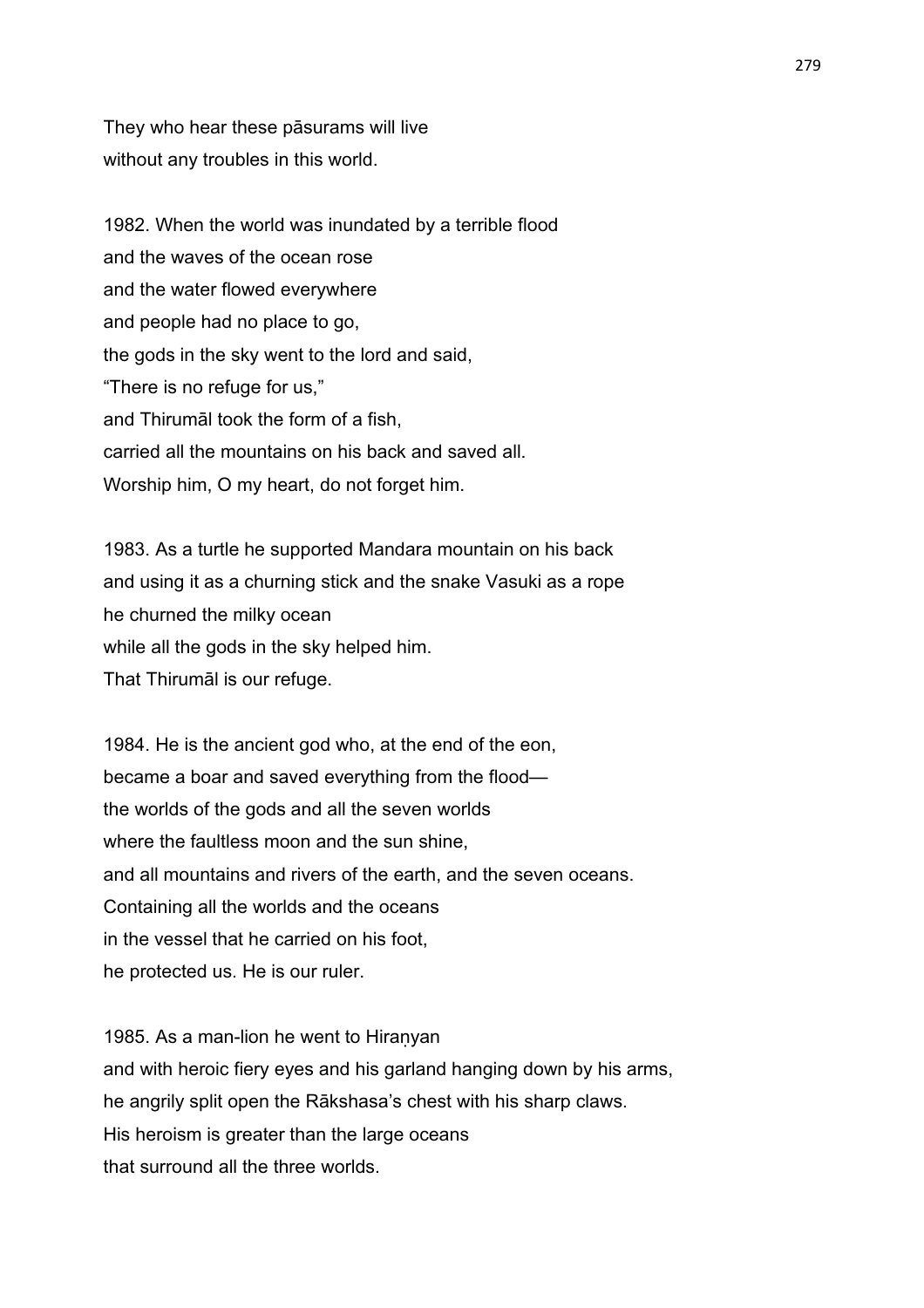1986. He took the form of a dwarf-sage and went to the heroic king Mahābali's sacrifice, reciting the Vedas as one who knows the truth. When he asked for three feet of land from the king, the king granted his wish, and he grew tall and measured the sky with one foot and the earth with the other. Let the feet of that king who measured the seven worlds and the sky rule us.

1987. As heroic Parasuraman, he fought with his axe and defeated the twice eight and four kings of the world. The lord who swallowed all the seven worlds and spat them out is the beloved the earth goddess, of Lakshmi and of Nappinnai. He rules us happily.

1988. As Rama in the forest, he chased the Rākshasa Marisan who came as a golden deer to delight Sita whose sharp eyes were like spears, and he killed it. When Sita was kidnapped by Rāvana he went to Lanka, killed the Rākshasas, shattered Lanka into pieces, and, shooting his powerful arrows with his bow, defeated Rāvana. He, our Thirumāl, is our refuge.

1989. The world grew dark at the end of the eon in ancient times. The divine Vedas disappeared and the gods were shocked and did not know where their worlds had gone. He took the form of a swan, removed the darkness of the world and taught the Vedas to the sages and removed the ignorance of the world. The lord always gives his grace to the gods and all others.

1990. O devotees, do not think there are other ways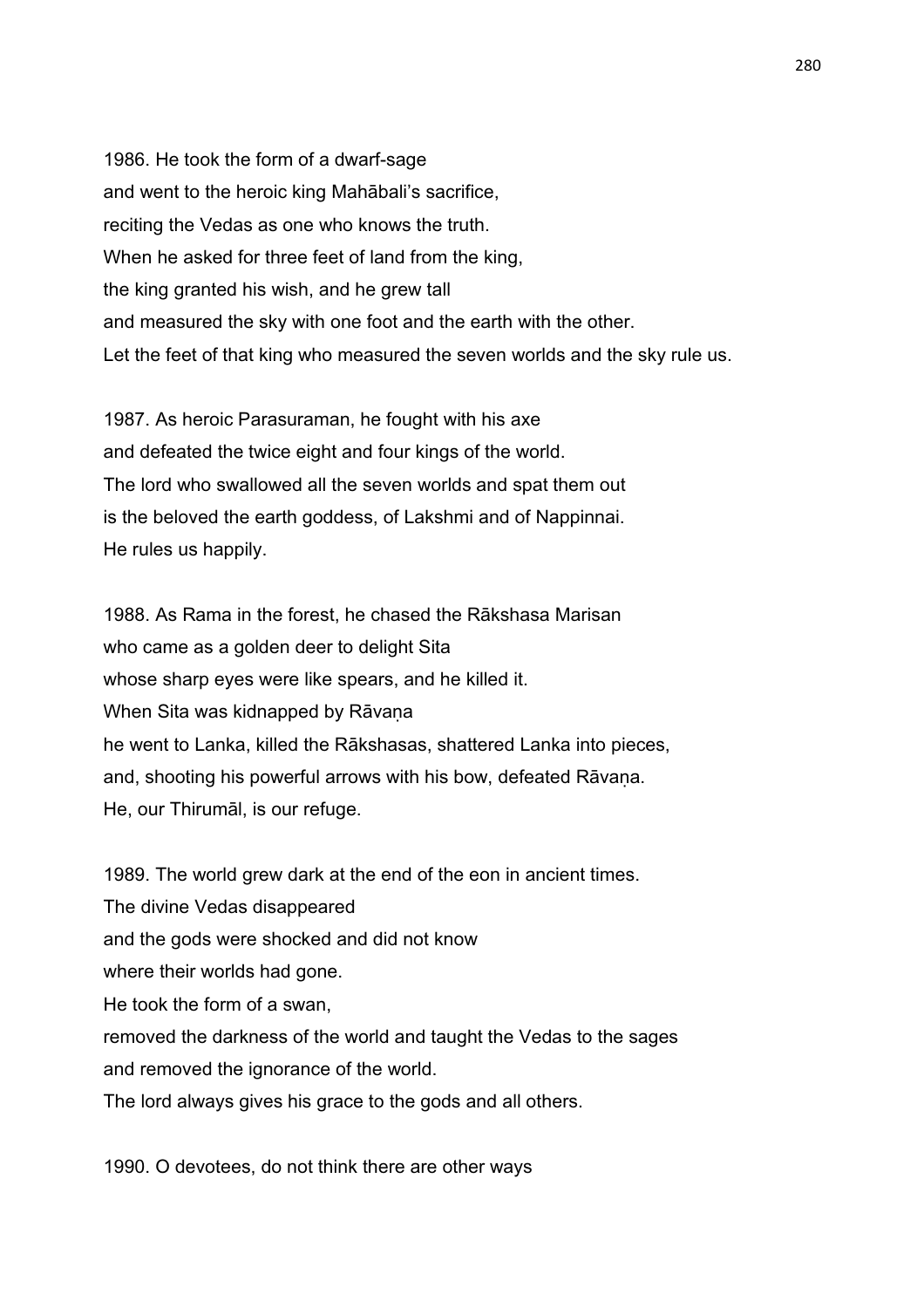you can be helped and that you do not need him. Worship the lord who drank the milk from the breasts of Putana and killed her. When he stole butter from the cowherd women and ate it, round-breasted Yashoda tied him to a mortar, but he pulled the mortar after him and walked between two marudu trees and knocked them down, killing the two Rākshasas who had taken their form. He is our refuge and he takes away the results of our bad karma.

1991. He killed the murderous, angry-faced elephant and he destroyed Lanka ruled by the cruel Rākshasa king, shooting mighty arrows from his bow. Kaliyan, the king of Thirumangai surrounded with fields and streets with rich palaces composed ten pāsurams on the god. If devotees sing these musical poems and worship him, they will go to the world of the gods and rule there.

## 105. Thiruchāzhal

1992. O friend, see, he went on a path filled with stones and lived in the forest with his wife Vaidehi with soft doe like eyes.. The gods from the sky bowed with their heads adorned with garlands and worshiped the golden feet of Rama when he walked in the forest. Say sāzhale.

1993. O friend, see! After he was born he released his father Vasudeva from the chains that bound his ankles and Nandan, the cowherd chief, took him as a baby to his village where he was raised as Nandan's son. He is our dear lord, the father of Nānmuhan, sāzhale.

1994. O friend, see!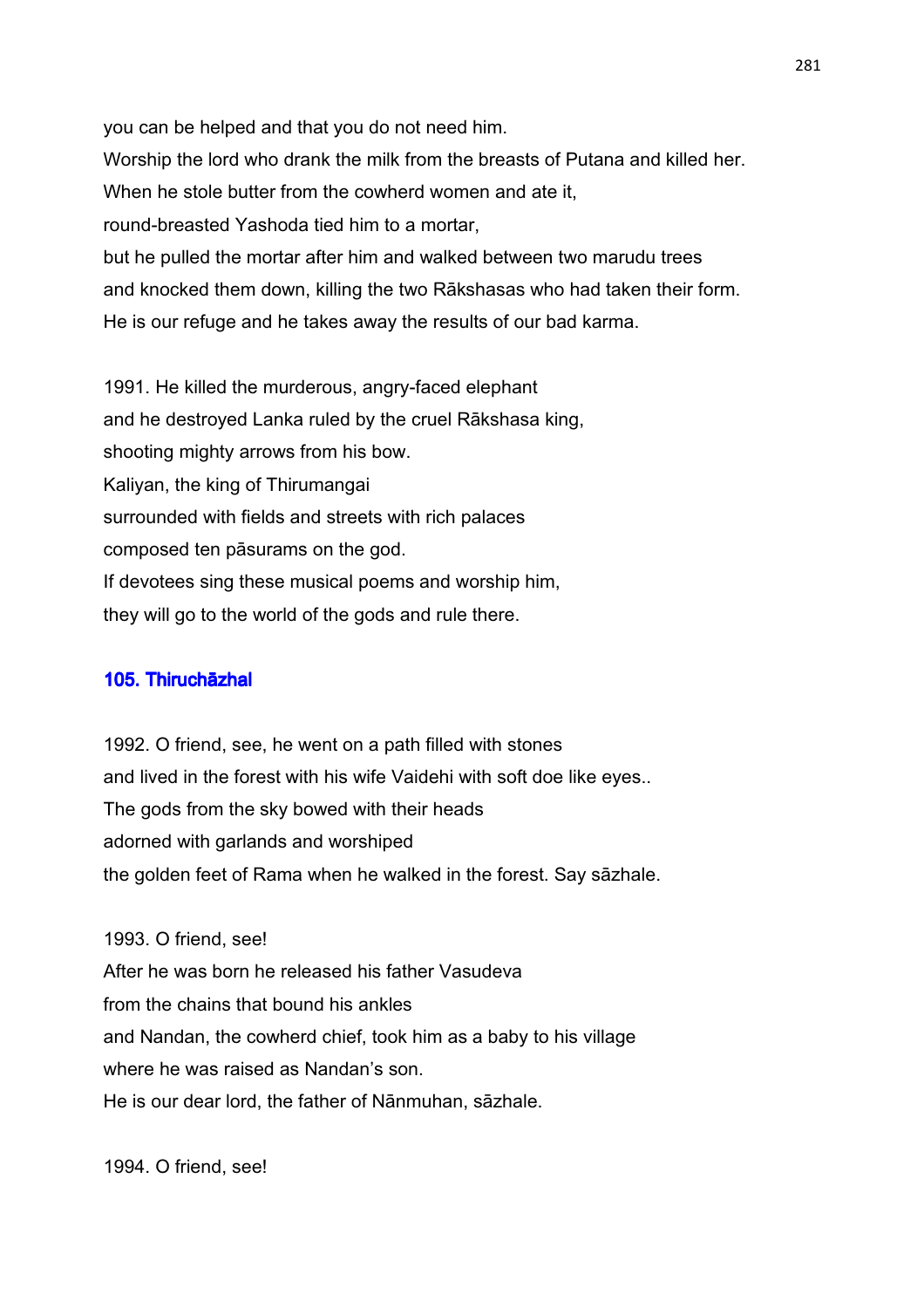He was raised as a cowherd among people who did not know he was the lord. He ate happily all the fragrant butter that the long-haired cowherd women of the village churned and kept. His golden stomach that swallowed all the seven worlds surrounded by the deep ocean had still more room to eat the butter from the uri. Sāzhale.

## 1995. O friend, see!

He was raised as a cowherd among the innocent cowherds of the village and ate and relished the fragrant butter that was kept in the uri, but his stomach was still not full and he swallowed all the worlds surrounded by the oceans with rolling waves. Sāzhale.

1996. O friend, see! The beautiful dark-haired cowherd women hit him with a churning stick and tied him up with a small rope, but though he was tied up,

even the gods of the sky could not know who he is. Sāzhale.

## 1997. O friend, see!

He danced the marakkāl kuuthu in the mandram as the drums beat and his devotees saw his enthusiastic dance. Yet though he danced the marakkāl kuuthu in the mandram, he is hard for the gods to know. Sāzhale.

### 1998. O friend, see!

When the Kauravas disgraced Draupadi, the Pandavas' wife, he went as a messenger to the Kauravas and asked them to give land to the Pandavas, but Duriyodhana disgraced him in the assembly. Yet even though he was disgraced in that way, he swallowed all the worlds surrounded by the sounding ocean and spat them out. Sāzhale.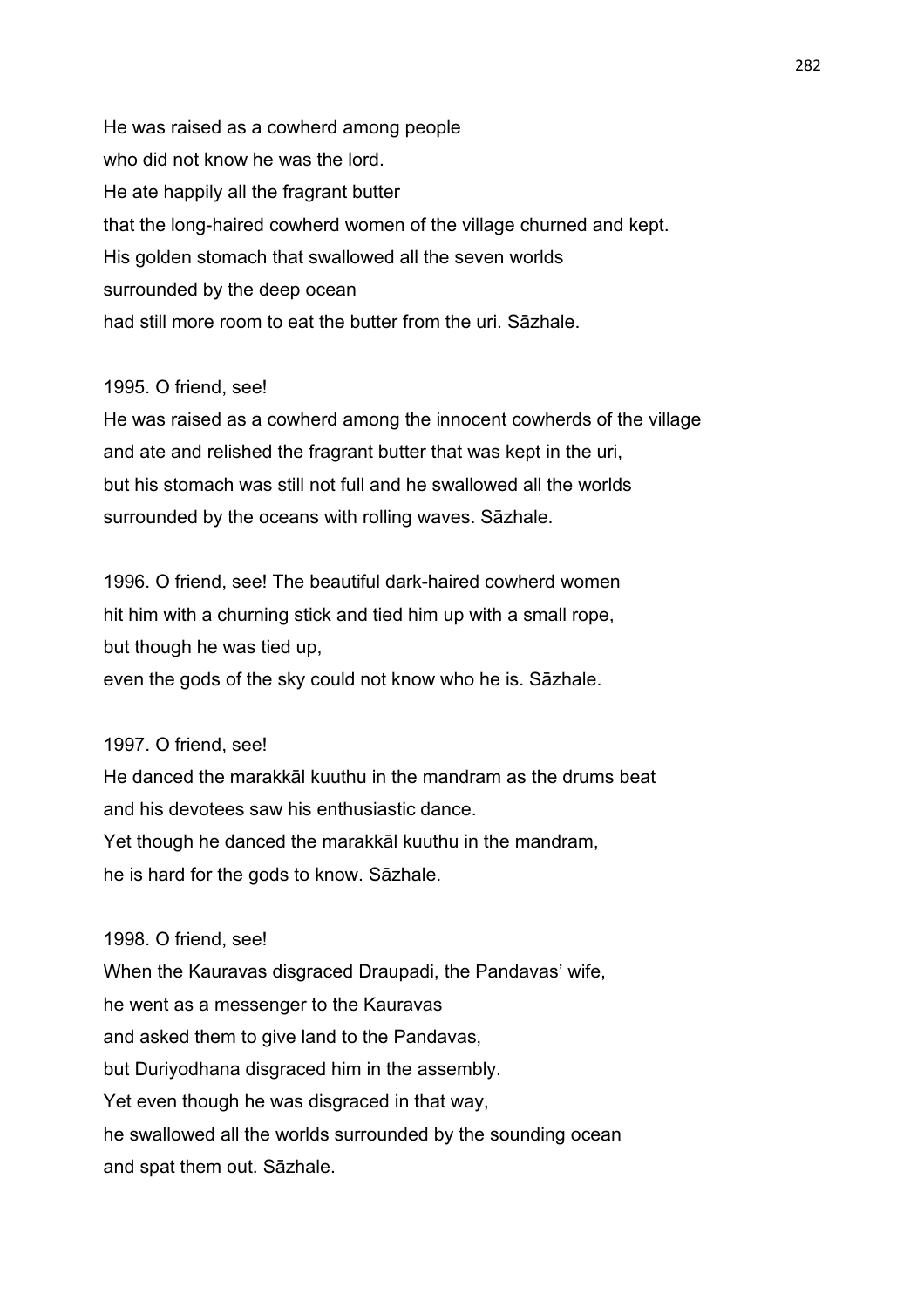1999. O friends, see.

He drove the chariot of the Pandavas in the terrible Bharatha war and destroyed their enemies, the Kauravas. Yet even though he drove the chariot for the Pandavas all kings, adorned with garlands, worship him bowing their heads. Sāzhale.

# 2000. O friend, see!

He went to the sacrifice of Mahābali, the king adorned with cool garlands, and begged for three feet of land, making those who saw him feel pity. Yet even though he begged for those three feet of land, he is the highest lord of the seven worlds. Sāzhale!

## 2001. O friend, see!

He went as a dwarf to king Mahabali's sacrifice, asked for three feet of land, tricked the king, grew tall and measured the world and the sky with his two feet. Even though he is the god of Thiruveḷḷam and Thiruvenkaṭam, he is in the heart of the poet Kaliyan. Sāzhale.

# 106. The end of the eon

2002. At the end of the eon, he swallowed all the gods' worlds and the people of the seven worlds surrounded with dark oceans and he kept them in his divine stomach for a long time. Think about it, O devotees. You worship the gods of other religions who are our enemies. What good did they do for us? Don't be ungrateful. Worship only our lord in the sky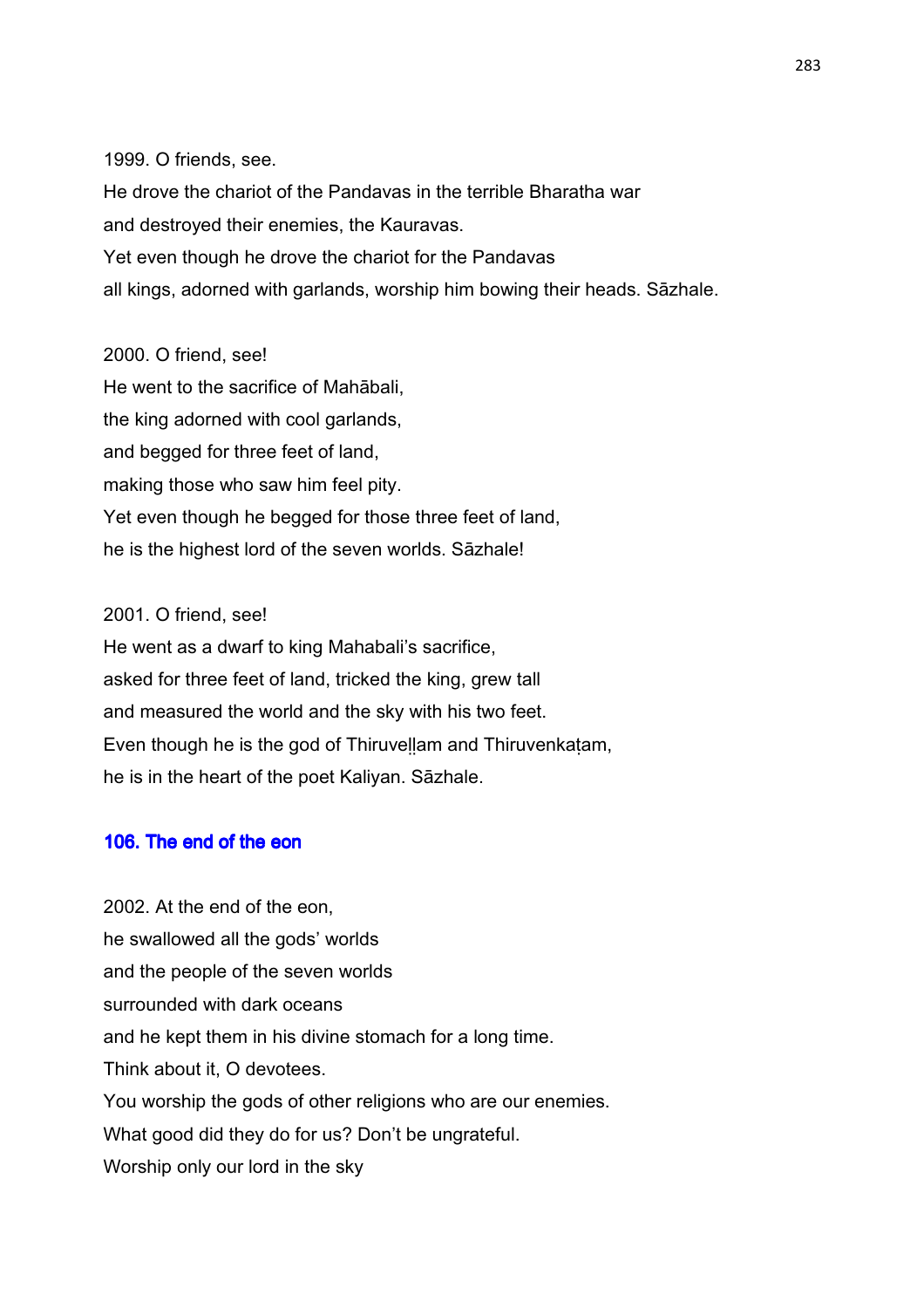who carries a discus smeared with oil.

2003. When the abundant flood came at the end of the eon and rose to the sky, the lord with his strong hands took all oceans with their water and swallowed them all. Everyone knows this. Is there anyone in the world or among the gods who was not swallowed and spit out by our god? O devotees, don't you know that the world is here through his grace?

2004. He swallowed and kept in his stomach Shiva with an eye in his forehead, Nānmuhan, the god of the Vedas, Indra who rides the white elephant Airāvadam and all the other gods and he protected them there so that the victorious king of the ocean would not swallow them all. It is terrible that mean devotees do not praise the good nature of the lord with a victorious discus.

2005. At the end of the eon, the waves of the ocean spread everywhere in the world and the whole earth became a large ocean. He thought that all the seven worlds would be destroyed and he swallowed them all and kept them in his divine stomach, making it very large. He protected you all. He has a dark form like a ripe kaḷavam fruit. O devotees, why don't you learn to worship only our unique god's feet?

2006. At the end of the eon, the whole world was filled with water and no one was going to survive.

He swallowed everyone and kept them in his divine stomach for a long time. O devotees, you do not understand that.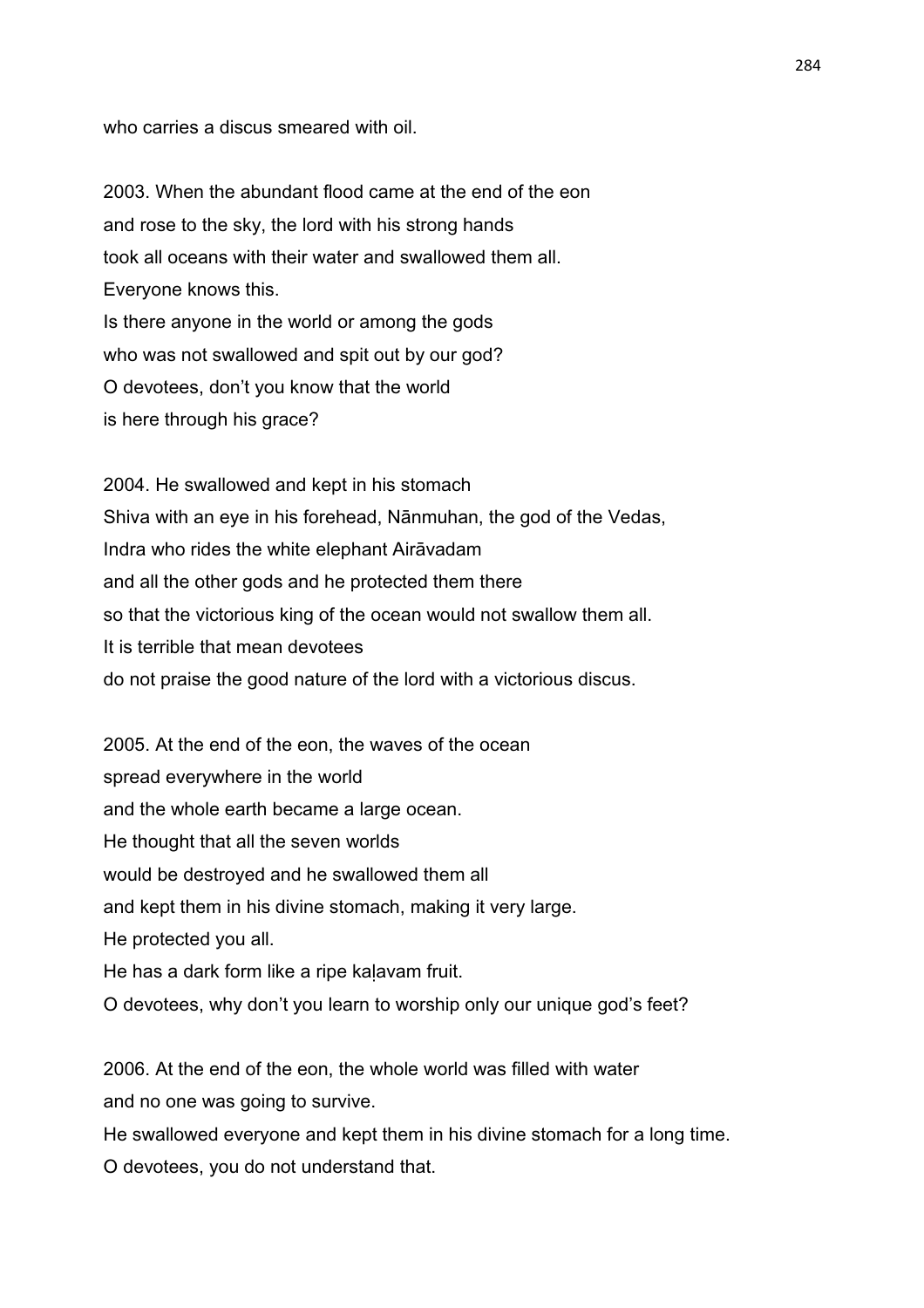If you understood his power,

you would praise the thousand names of the generous king of the gods.

2007. At the end of the eon when the large flood rose to the sky, he swallowed all the worlds and the oceans and protected all. O devotees, you praise other new gods. Is there anyone who would bathe a wooden board in hot water and not bathe their mother who gave birth to them? You have no goodness in you. If you knew him, you would praise the thousand names of our generous lord.

2008. He is our dear lord of Thirukannamangai who protected all, swallowing all the people of the worlds, the gods in the sky, the Danavas and all others so that the huge flood that came at the end of the eon did not swallow them. Any time his devotees do not think of those who fail to worship his ankleted feet is sweet for them.

2009. At the end of the eon, the worlds were covered with thick darkness and the oceans rose in a flood that spread over all the worlds. Our god swallowed all the seven golden worlds, kept them in his stomach and protected all. Any devotees who do not think of the dark shining lord are contemptible.

2010. At the end of the eon when the waves of the ocean rose and touched the sky, he felt pity for his devotees, the gods and the sages, gave them his grace and swallowed all the seven worlds and kept them in his divine stomach.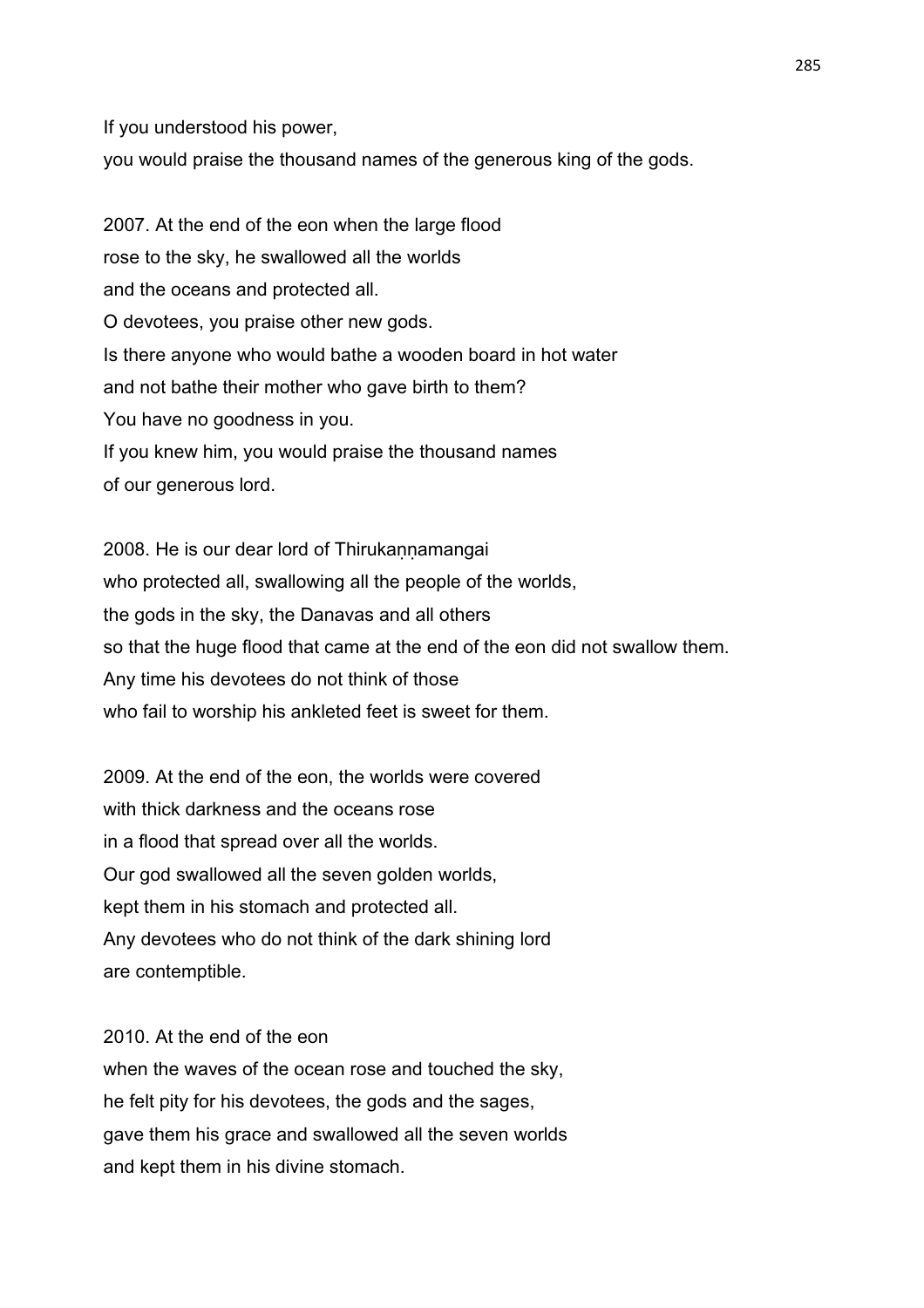O devotees, sing, dance and praise the dark jewel-colored god of cool Kuḍandai who protected you in his stomach.

2011. Kaliyan of Thirumangai surrounded by flourishing groves composed a garland of musical pāsurams describing how the lord swallowed all the oceans, the directions, the Asuras, the gods in the sky and all the worlds and how he left no one and nothing without his protection. If devotees learn these pāsurams well and recite them, they will go to the golden world of the gods, receive the grace of Lakshmi on the lotus, and shine.

## 107. Thenāli

2012. The dear lord whose chest is adorned with jewels shines like a golden hill and rides on the bird Garuda. He used Mandara mountain as a churning stick and the snake Vasuki as a rope, churned the milky ocean, took the nectar from it and gave it to the gods. If devotees have not seen him, their eyes are not truly eyes.

2013. The highest lord who is sweet to his devotees shines as a precious jewel that never loses its luster. He, the highest and incomparable one, went as a dwarf to Mahābali, begged for three feet of land and measured the world and the sky with his feet. If the ears of devotees have not heard of him they are not truly ears.

2014. The faultless god of Thennāli who is the divine Vedas drank the milk of Putana and killed her. If devotees have not worshiped and praised Māl's greatness, whatever they say is not truly speech.

2015. The god of the gods with a chest adorned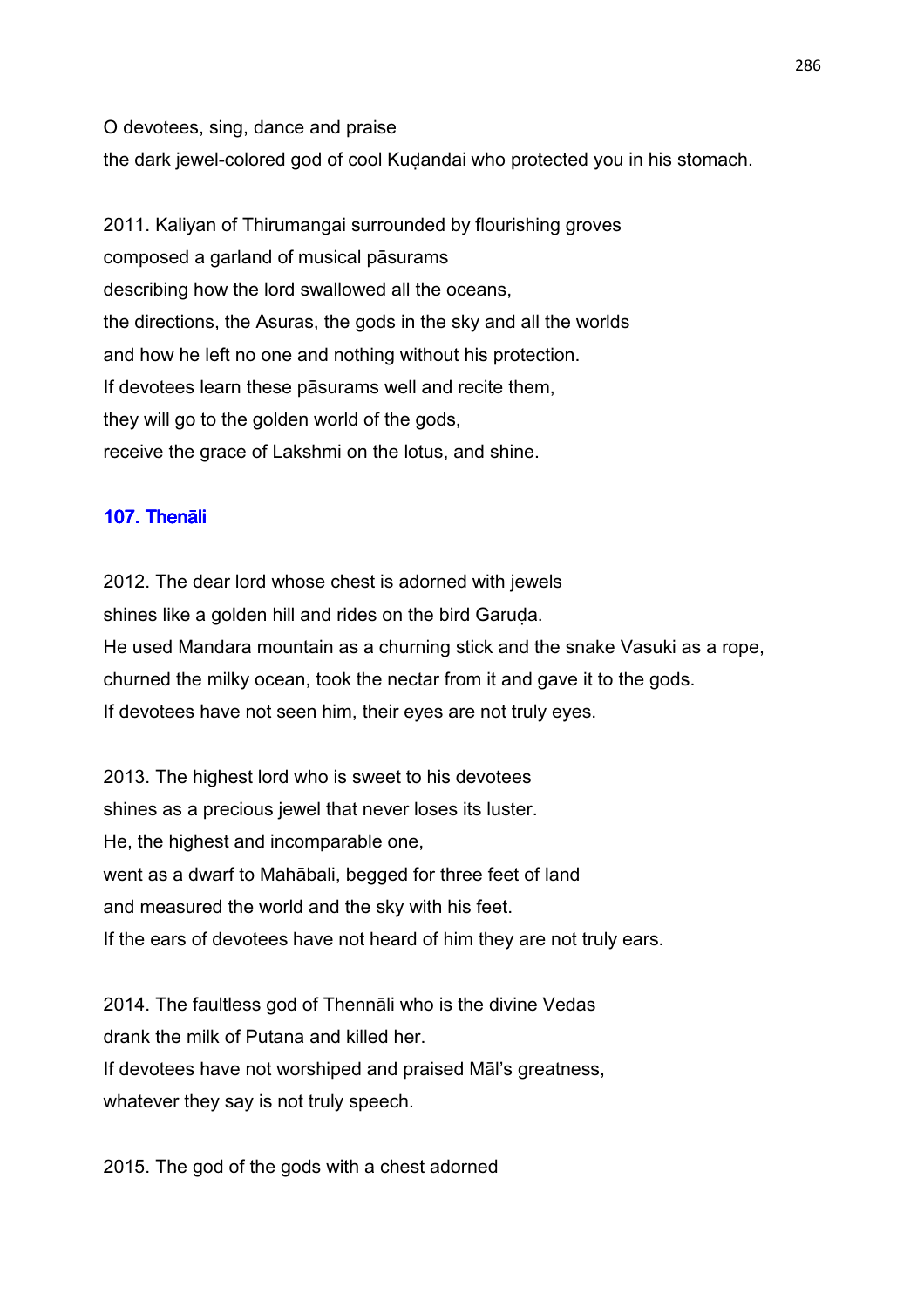with a fragrant fresh thulasi garland took the form of a man-lion and split open the chest of Hiraṇyan with his sharp claws. If devotees do not sing his praise, the songs that they sing are not real songs.

2016. The lord who stays in the Thirumeyyam hills. and carries a conch in his hand has the color of the dark ocean, of a shining sapphire-like hill, of a dark cloud, of a kuvalai flower blooming on a branch and of a kāyām flower. If the hands of devotees have not worshiped him, they are not truly hands.

2017. When devotees see thulasi dripping with honey, fresh alari flowers, kuvilai flowers, thorny muḷari blossoms and ambal flowers, if they do not think in their hearts of the golden feet of him who took the forms of a swan to bring the Vedas to the earth and who became a boar that split open the earth to bring the earth goddess from the underworld, then their hearts are not truly hearts.

2018. If devotees do not bring flowers and worship with love and devotion the lord who has the color of the sounding ocean, of karuvilai flowers and of kāyām flowers and if they do not think of him, their hearts are not truly hearts.

2019. When he was a little child he stole and happily ate the fragrant butter that was kept in the uri by the cowherdesses with dark fragrant hair.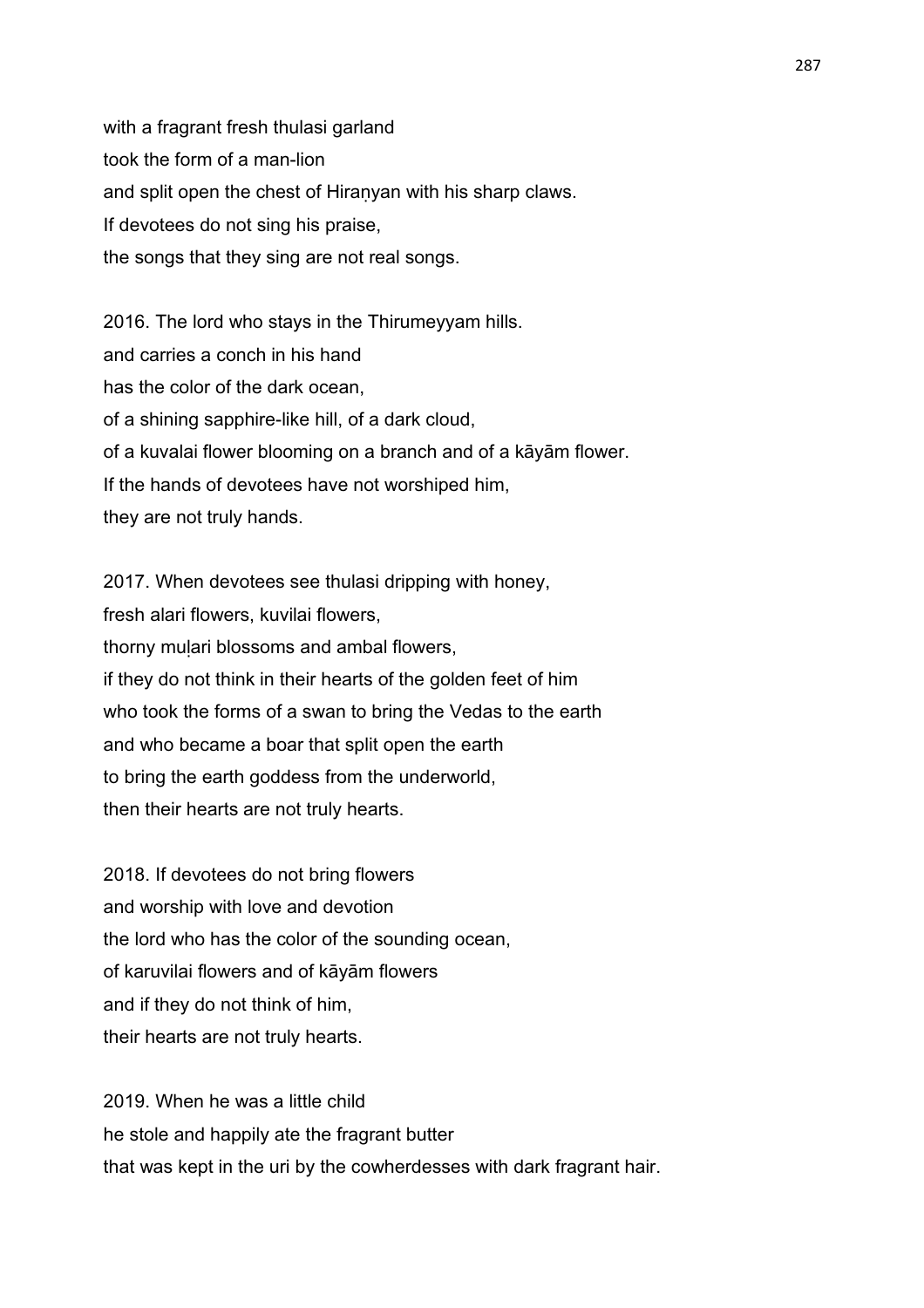If devotees do not think of the tall god whose eyes are beautiful and know him, they will never know him.

2020. The god of Thirumalirunjolai where bees drink honey and sing fought with seven bulls to marry Nappinnai whose eyes are as large and beautiful as flowers. If devotees do not become his slaves they are not real people. I am sure of that in my mind.

2021. Kaliyan who carries a spear in his hands composed ten musical pāsurams worshiping the feet of the lord who carries a discus. If devotees sing these pāsurams and dance all the results of their bad karma will go away.

## 108. Bhakthi. Born again

2022. O Nambi, you are smell, taste, touch and sound. When I complain that you have not given me your grace, you may say that I did not do the right things. I will say one thing to you. Do not make me to go into a womb and be born again. I am afraid that I will be like a tree on the bank of a river that may fall at any time.

 2023. Even though I am angry at you who carry a victorious discus, I would tell you this. I do not want you to put me in a womb and make me be born again. I tremble like the minds of people on a boat caught in a terrible storm.

2024. O my lotus-eyed Kannan, I have suffered, born in many births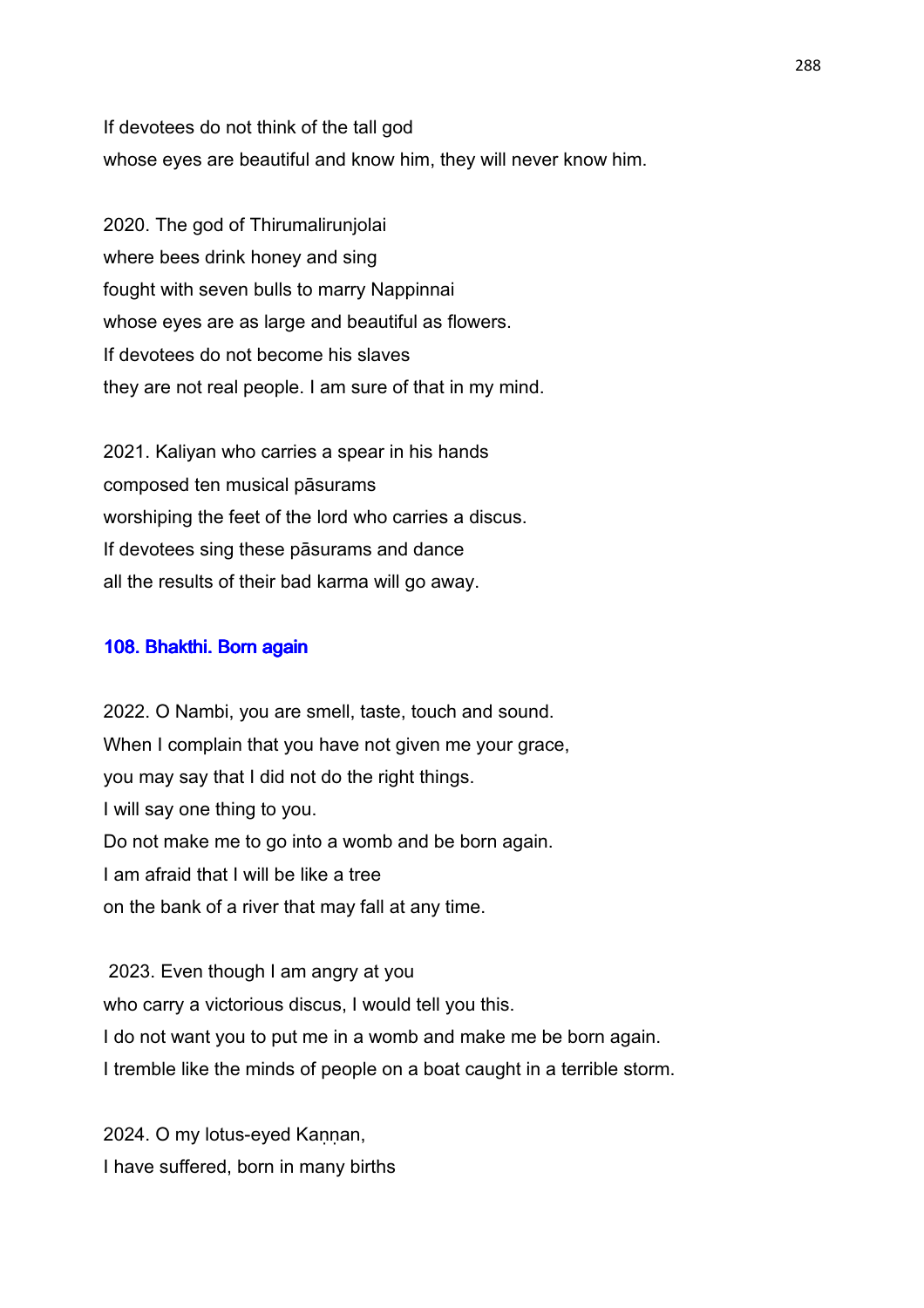and I am worried and afraid that you will make me be born again. My mind struggles as if I were staying under the same roof as a snake.

2025. I am afraid that you, the lord of the eon, will make me be born in many more births and suffer. My mind is in pain like an ant caught on a torch burning at both ends.

2026. I have suffered, born in many births and I am afraid you, the ancient god of the eon, will make me fall into the hole of birth again. My mind shivers like a crowd of foxes caught in a flood.

2027. You are the Maṇāḷan of Vayalāli where beautiful neelam flowers bloom near the water filled with lovely blossoming lotuses. I should not suffer like a tree cut down by a shepherd and thrown away. Give me your grace so I may reach you.

2028. Like the worm that lives in a margosa tree and will not eat anything except its leaves, I do not want to be anywhere except beneath your beautiful feet. You, a shining light, removed the curse of the waning crescent moon and you rest on the five-headed Adeshesa.

2029. I want nothing but your grace. You are the god of Srirangam surrounded with beautiful groves, a jewel and a shining diamond.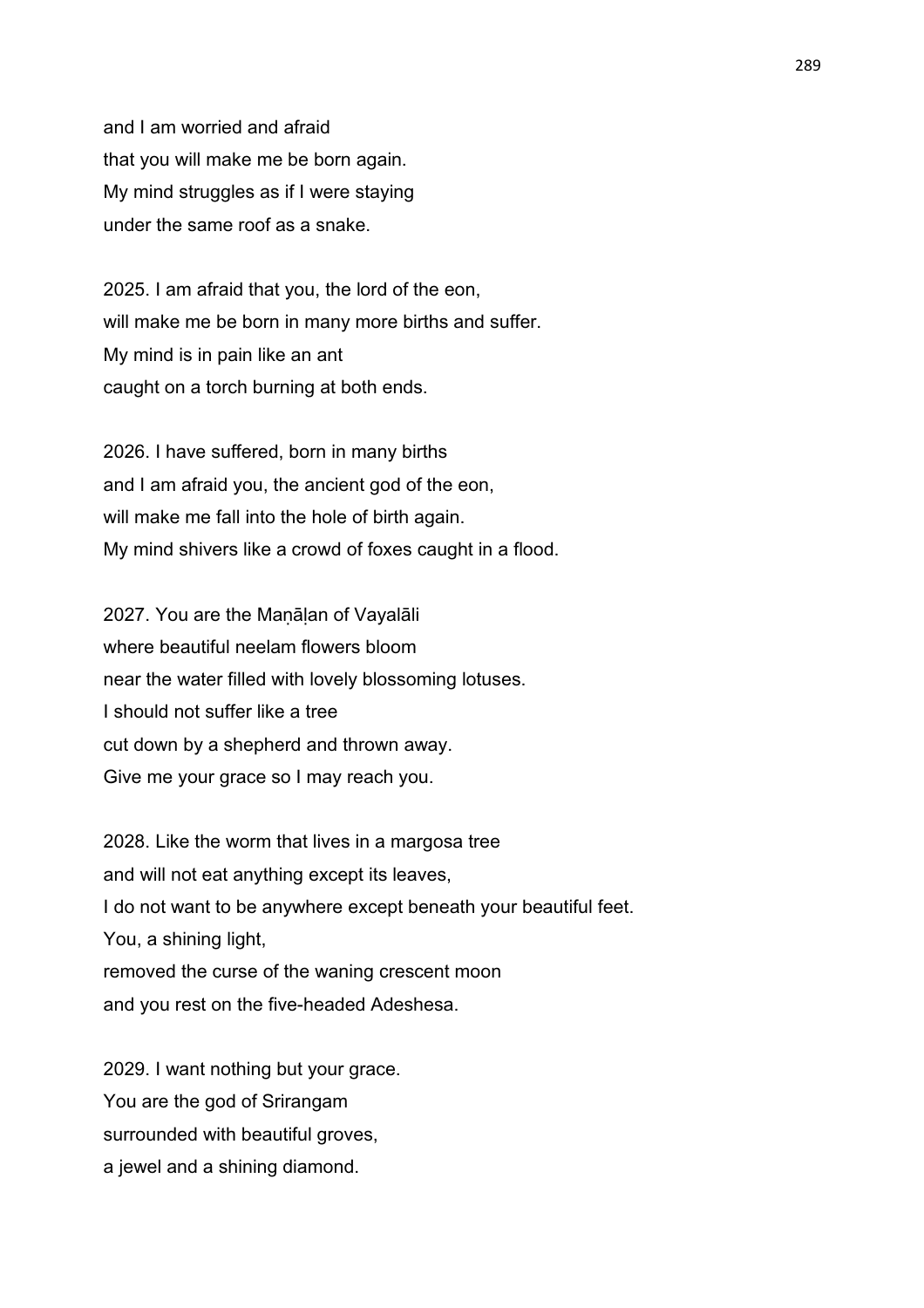O Madhusudhana, you who are the highest light, show me the path that leads to moksha.

2030. O my father, show me a path so I will not be plunged into indestructible hell. Give us, your devotees, your sweet grace always. You are the Chandogya Upanishad, our chief with lotus eyes. O dear one, give your grace to me, your slave.

2031. Kaliyan, king of famous Thirumangai, composed ten pāsurams praising the cowherd, the god who protected the cows from the storm by carrying Govardhana mountain as an umbrella. If devotees learn and recite these ten pāsurams they will never experience the results of their karma. (1083)

(Periyathirumozhi finished) - Om Ganesa SUBHAM.

-------

# Thirukkurundānḍagam -- Thirumangaiyāzhvār (2032 -2051)

2032. I bow and praise him, the wise Thirumāl, a treasure, a coral pillar, my fate. He killed Kamsan to protect the world. If the devotees think of him as a true path, he will give them moksha, and I am his devotee and he has entered my heart. I will not leave him.

2033. The lord is the earth, wind, water, fire, the sky, a beautiful shining jewel, nectar, a river of joy for his devotees,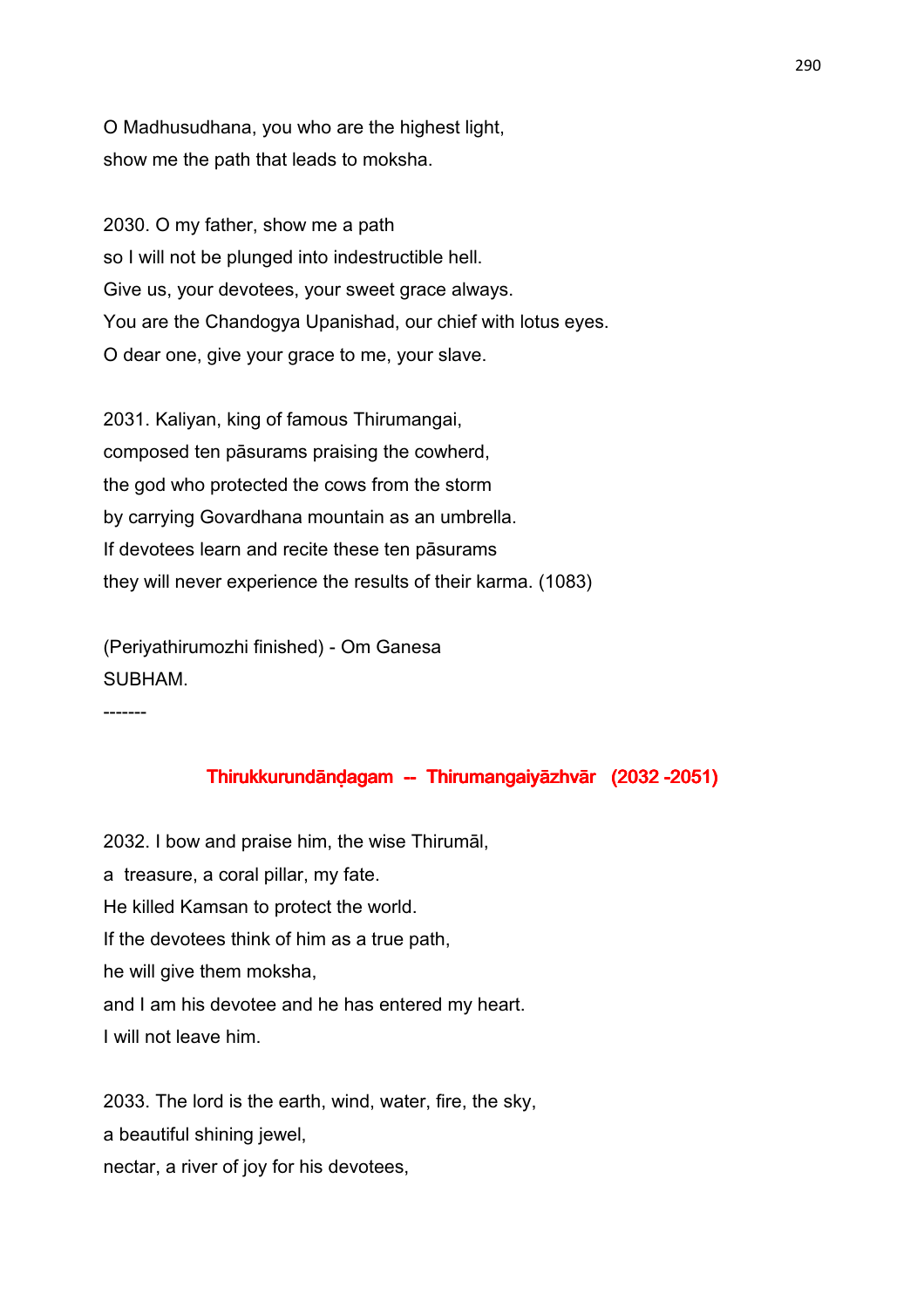Yama for the Asuras and he stays in the Himalayas. He is as strong as a bull and he destroyed Lanka surrounded with protected walls. O heart, think of the divine nature of the lord and praise him, praise him.

2034. Our father, the highest, churned the wide milky ocean using large Mandara mountain as a churning stick and the snake Vasuki as a rope, took nectar from it and gave it to the gods. I worship the young god of Thirumālirunjolai filled with thick bamboo groves where the rays of the sun cannot go.

2035. I long to see in my dreams the sweet lord with the color of a dark Kāyām flower. He took the form of a boar and brought the earth goddess from beneath the earth. I worship him with words and praise him with devotion, thinking of him with love in my mind and caring.

2036. He is like hot iron and my love for him is like water poured on it as he takes my love inside him. His love is like sugarcane juice for me . I have become a slave for the sweet one and I am saved.

2037. He, the god of Kuḍandai shining like a pile of diamonds, is the first one among all the three gods, the king of the whole world, sweet poetry, fresh honey and pure gold and the flowers that adorn the hair of the gods in the sky. What can his devotees say to praise him?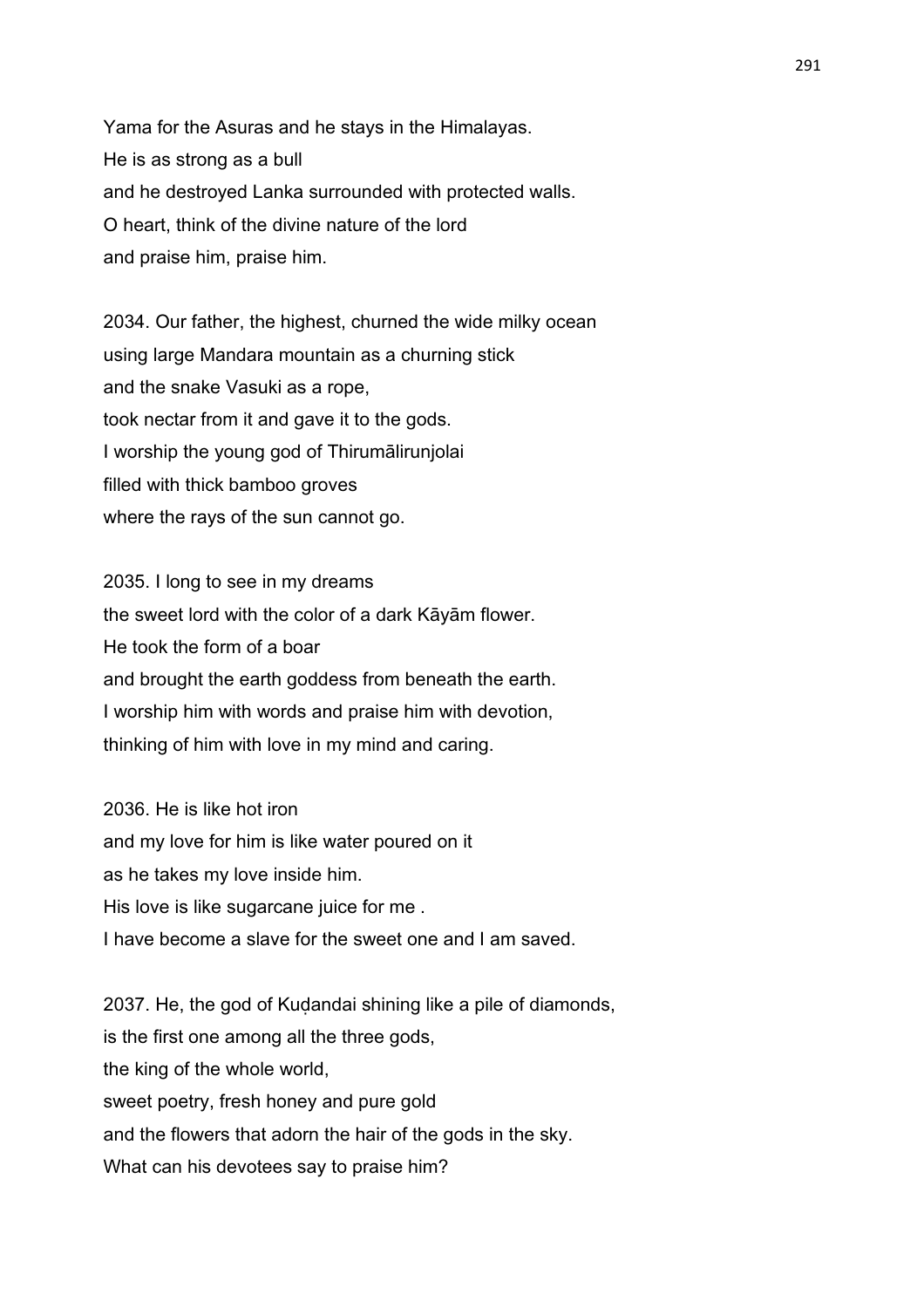2038. The lord of Srirangam, surrounded by flourishing water is this birth, future births, moksha and truth for his devotees. Bowing my head, I worship the devotees of the dark faultless lord who think of the wonderful nature of the unique god of Thiruvenkaṭam.

2039. Thirumal, colored like a cloud in the sky, is the honey that bees make in the hills, sugarcane juice and a treasure. If devotees do not embrace him and live they do not realize that their human birth is a waste. If the devotees think of him always they will find happiness in their lives.

2040. My heart, confused and unable to stay on one thought, suffers like an ant on a torch burning at both end. You are wise, the god of the gods in the sky, the light that swallowed the whole world. I have no help but you for all my seven births.

2041. You are my father, a pearl, a shining emerald, with the color of a cloud shining with lightning and roaring with thunder. My mind is not steady—what can I do? I have done bad karma. Give me your grace and tell me what should I do to love you with devotion. You are my lord and I know nothing except being a slave for you and loving you with devotion.

2042. O father, give me your grace so that I may serve you,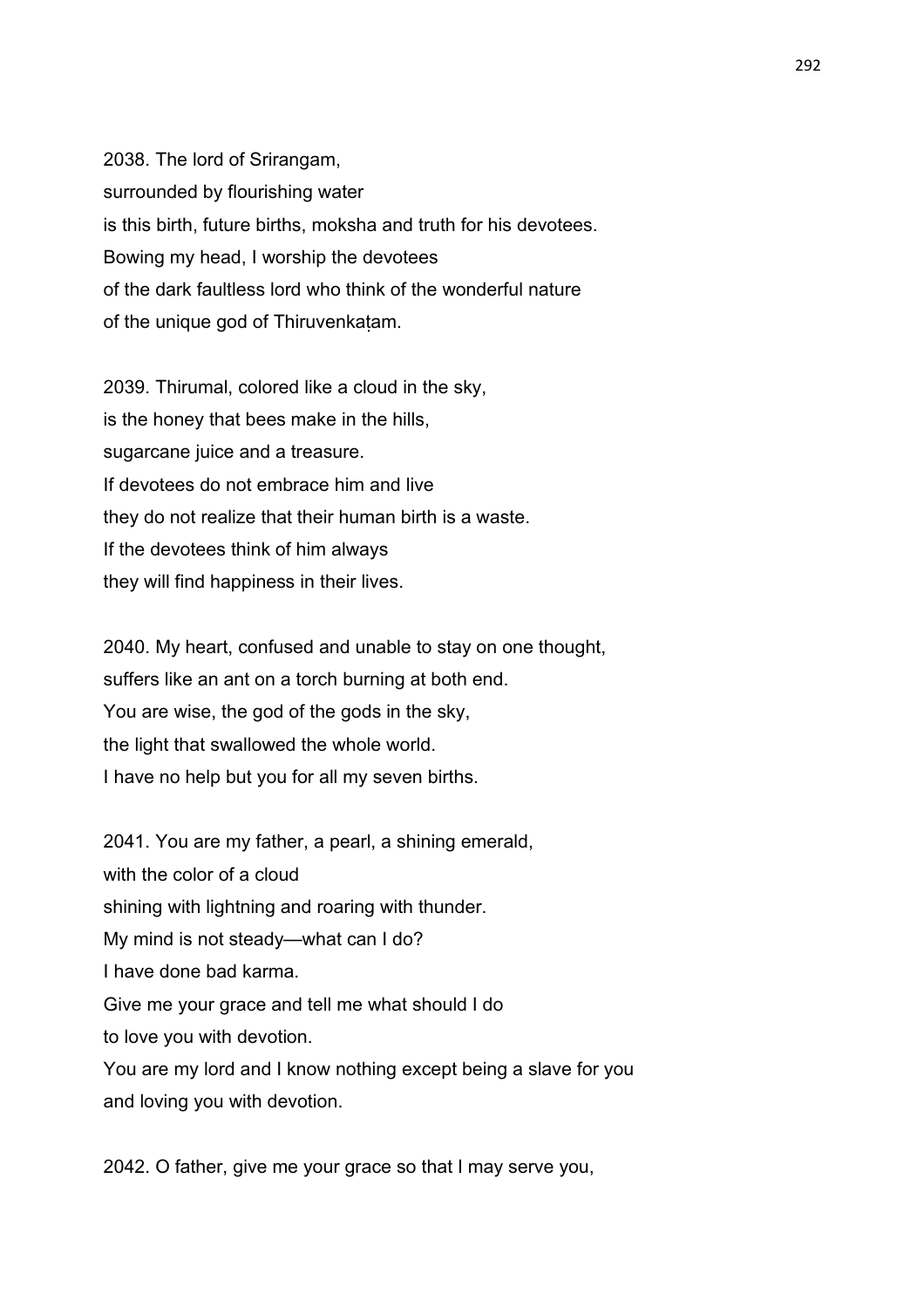praise you and worship your feet. You are the world, the ancient god of all eight directions, justice and the highest light. Take away all my worries. I will praise only you.

2043. You, the life of all, stay in Srirangam. When I, your impure devotee, was afraid because I have done bad karma and I worried how I am going to escape its results, you, the kāvi-flower-colored lord came, entered my heart and said, "Do not be afraid."

2044. My eyes rejoiced seeing the god, sweet as sugarcane, of Srirangam surrounded with groves where bees swarm. Just as water sprinkled on iron dries up, my sorrows and karma have gone away.

2045. I, a sinner, always thought of embracing women whose beautiful eyes vanquish Kāvi flowers, plunged into my desires and was destroyed without thinking of you, god of Kuḍanthai surrounded with water where swans that have beautiful feathers live.

2046. Hanuman, your messenger, went to Lanka, burned Rāvana's Lanka surrounded with strong walls, came back and bowed devotedly to Rama's feet. Even though I cannot do what he did, I am your devotee. With my bones melting, I take the water of knowledge with the love that is my heart and bathe you in it.

2047. Our lord killed the Rakshasa Mārisan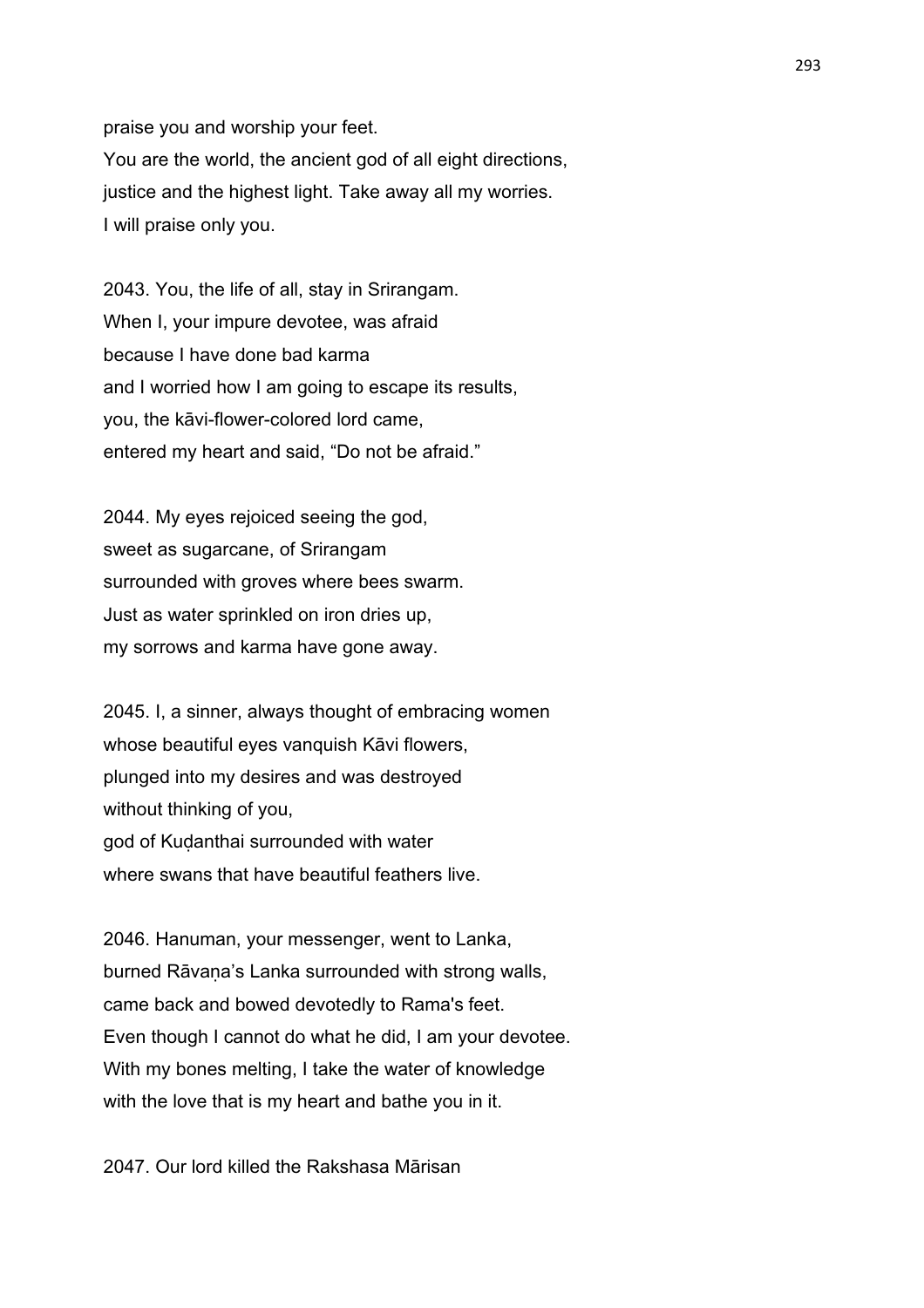when he came as a magical deer, walked between the marudam trees and destroyed the two Asurans, measured the world and the sky with his feet at Mahābali's sacrifice, and churned the milky ocean, took the nectar from it and gave it to the gods in the sky. I, his devotee, adorn my dear lord with a pure beautiful garland made of my praise.

2048. If devotees praise the compassion of the generous lord they will not be born again. The world says that even those devotees who, like Sisupālan, scolded him were saved by him and reached moksha. Though I am ignorant and have many desires, I praise him and do not scold him because I do not want to be born again. I have abundant love for him and wish to join the lord whose color is like the wave-filled ocean.

2049. If someone removes the weakness that comes from ignorance and egoism and closes his eyes and controls the desires of the five senses, loving only him and not letting his thoughts wander, he will see the shining light that is truly the lord.

.

2050. When the skull of the Nānmuhan on the lotus was stuck to Shiva's hand and he wandered among houses begging for food, our lord removed the curse of Shiva and made it fall off. If devotees go to Thirukkaṇḍiyur, Srirangam, Thirumeyyam, Thirukkachi, Thirupperur and Thirukkaḍalmallai,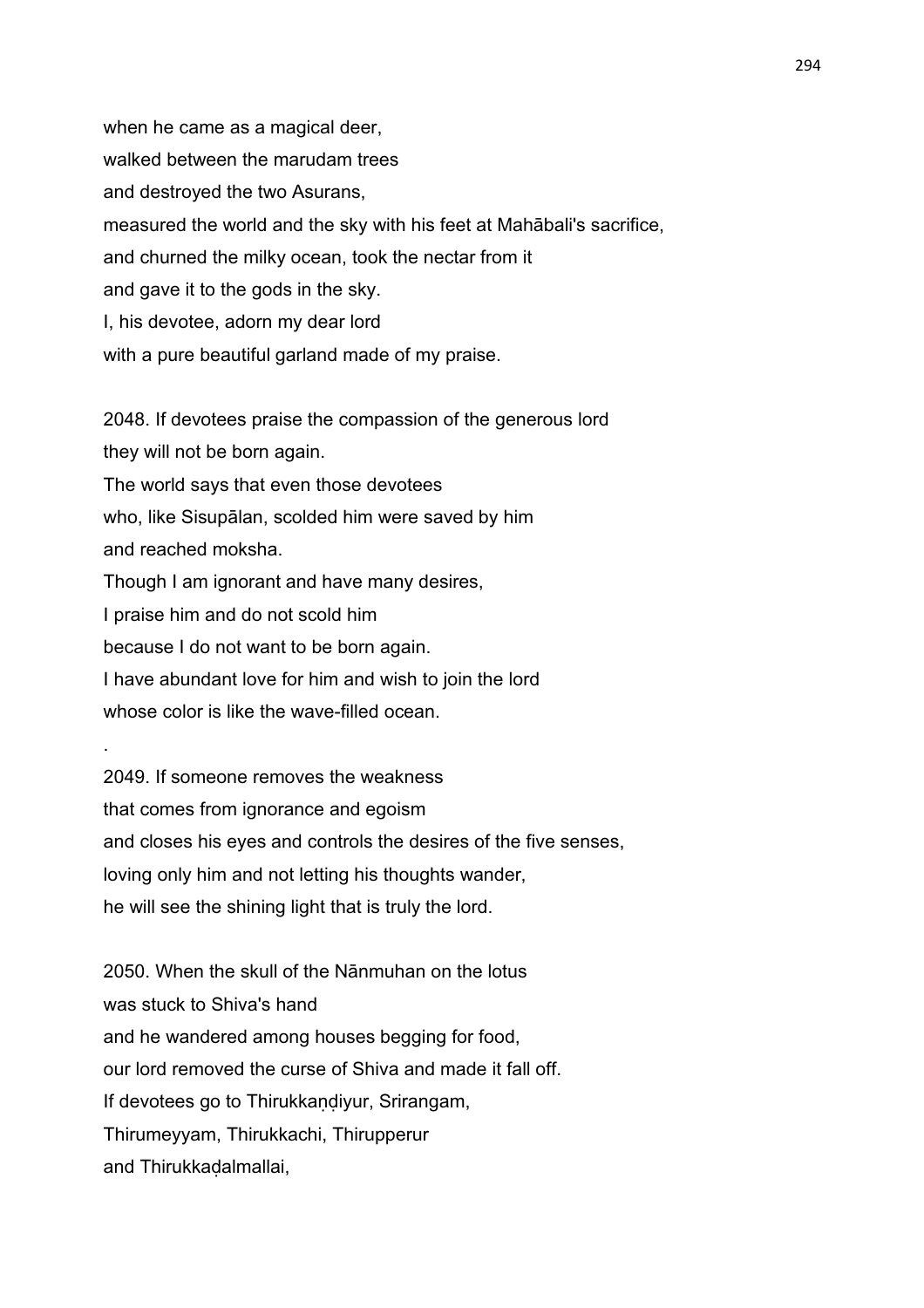and worship him, they will be saved. How can others be saved if they do not worship him?

2051. Kaliyan with a strong spear composed a beautiful garland of twenty Tamil pasurams on our lovely-eyed lord. Indra, the king of gods and Nānmuhan who stays on a lotus worship his feet every day, sprinkling flowers that drip with honey. If devotees learn and recite these twenty pasurams faultlessly they will go to the bright sky and rule there.

------------

# Thiruneḍunthāṇḍagam - Thirumangaiyāzhvār (2052 – 2081)

This book is divided into three parts.

- 1. Praise of the god .
- 2. A mother speak about her daughter who loves Kannan.
- 3. The daughter who loves Kannan talks about her love with her friend.

# **Praising god**

2052. Shining like lightning, he is the four Vedas,

the light of a lamp, the rising crescent moon,

the past and the future.

Without sickness, old age, birth or death,

he is gold and diamond

and shines as the five elements–earth, water, fire, wind and sky.

He, my father, enters me with his true form

and I keep his divine shoot-like feet on my head.

2053. He is fire, water, wind, sky and earth, all religions and all the three gods,.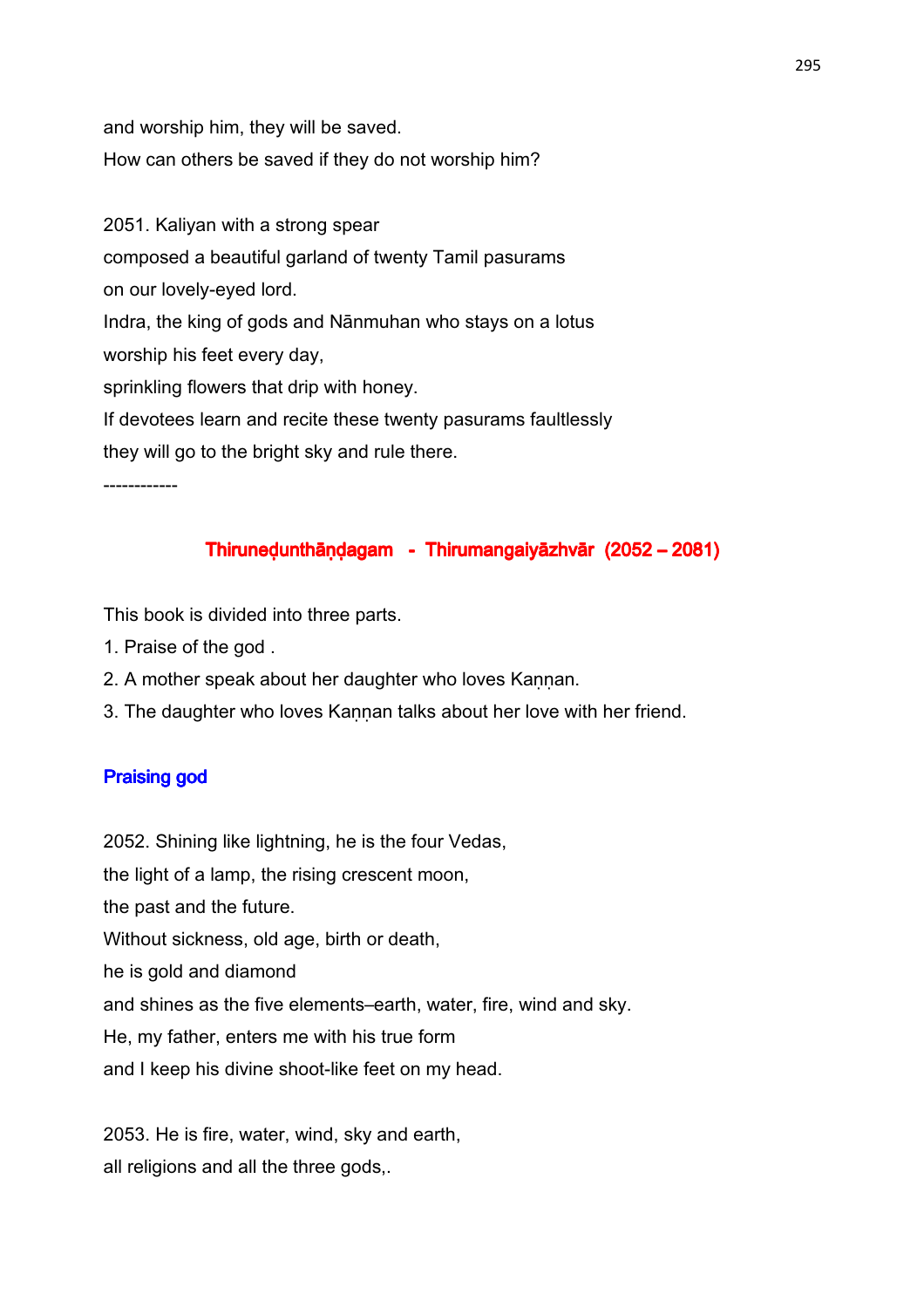Shiva is colored red like fire, Nānmuhan is colored like gold and Thirumāl is colored like the ocean our lord shines with all their three forms together.

2054. Neḍumal with his divine body who is far away shone with the white color of a conch in the Treta yuga. When he took the nectar from the milky ocean, our divine Thirumāl had a dark blue color. We cannot say that he has only one form, we can only praise him saying that he has different forms in each eon. Who has seen the dark beautiful-eyed god? Who can describe him?

2055. Our lord who is more ancient than Indra and Nānmuhan. is the five elements–the large earth, wind, fire water and sky, the beautiful sound of Tamil, the words of the northern language, the four directions, the sun and moon. Even the gods in the sky do not know him and his divine nature. He is the secret of the mantras of the Vedas that the Vediyars recite in the evening. O ignorant heart, do not forget those mantras. If you recite them always and live, you will be saved.

2056. When he came as a dwarf to king Mahābali's sacrifice, he measured the earth and the ocean with one foot and he raised his other foot to the wide sky spreading over all the eight directions and crossed the cool moon, the sun and the stars and went still above, going beyond all the thoughts in the Asuran Mahābali's mind. I worship the flower-like divine feet of my father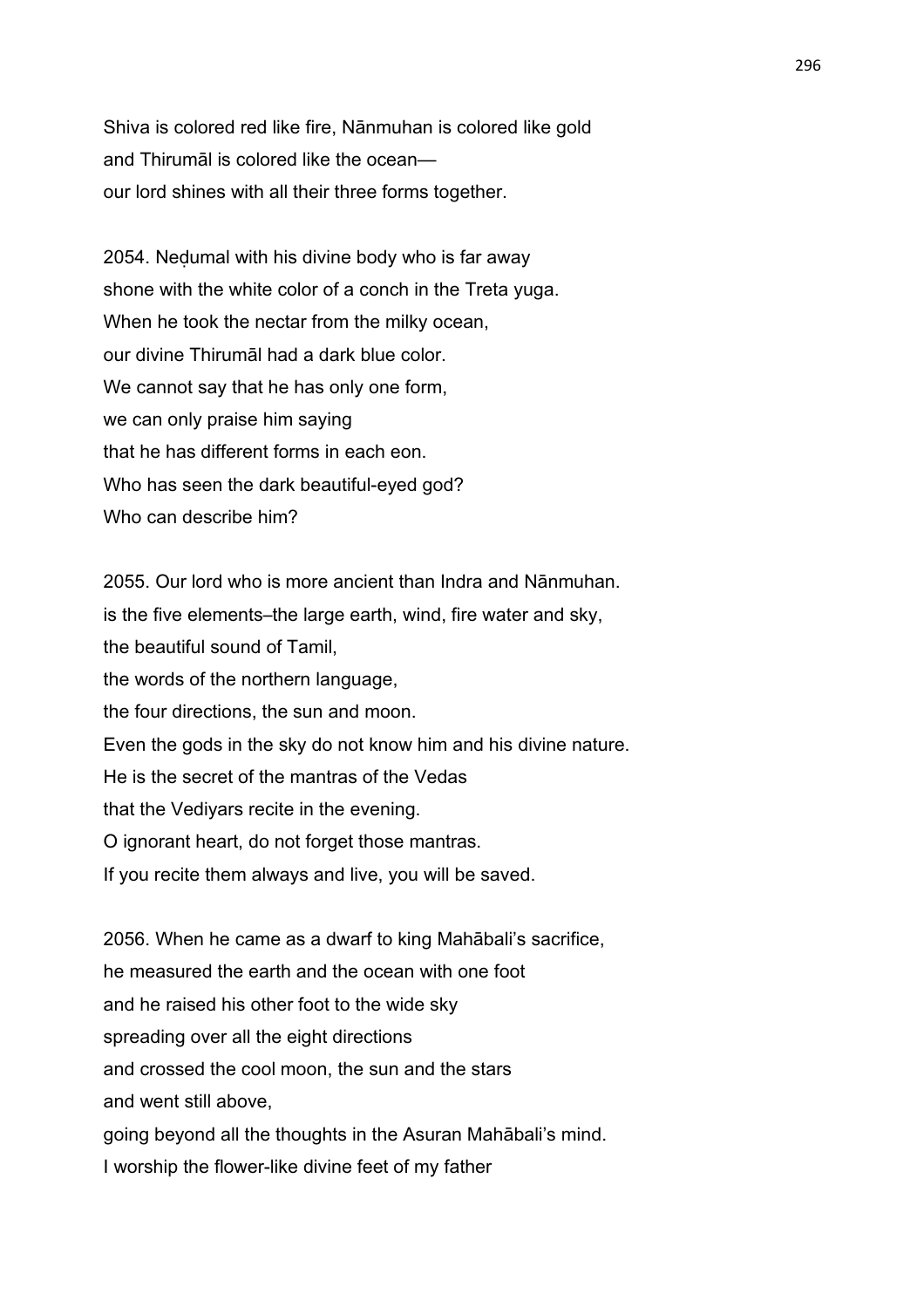that measured the whole earth and the sky.

2057. He, the god of the gods, is generous and he gives to his devotees as much as they want with his ample hands. He rides on the beautiful-winged Garuda, conquers the Asuras, not giving them his grace. O heart, let us go and praise his feet in beautiful Thirukkovalur where the Pennai river flows flourishing through many lands filling ponds with its water and bringing with its waves tall bamboo plants that throw out pearls and leaving gold on its banks.

2058. He came as Parasurāman, fought with kings whose arms are wide and strong as mountains, conquered them and ruled the world, and he conquered Murugan who threw his spear at the ocean to fight with Asurans. He stays in Thirukkovalur where famous king Malaiyarasan worshiped him, surrounded by fragrant groves and filled with long streets and lotus ponds, guarded by the lovely chaste goddess of the Vindya mountains. O heart, come, let us go and worship him there.

2059. You are in the hearts of your devotees and in Thiruneeragam, on the top of Thiruneermalai, Nilāthingalthundam in Thiruppadi, Thiruvuragam in flourishing Kachi, and Thiruvekka surrounded with flourishing water. The whole world worships you, the god of Thirukkāragam. O thief, you stay in the sky and in Thirupperur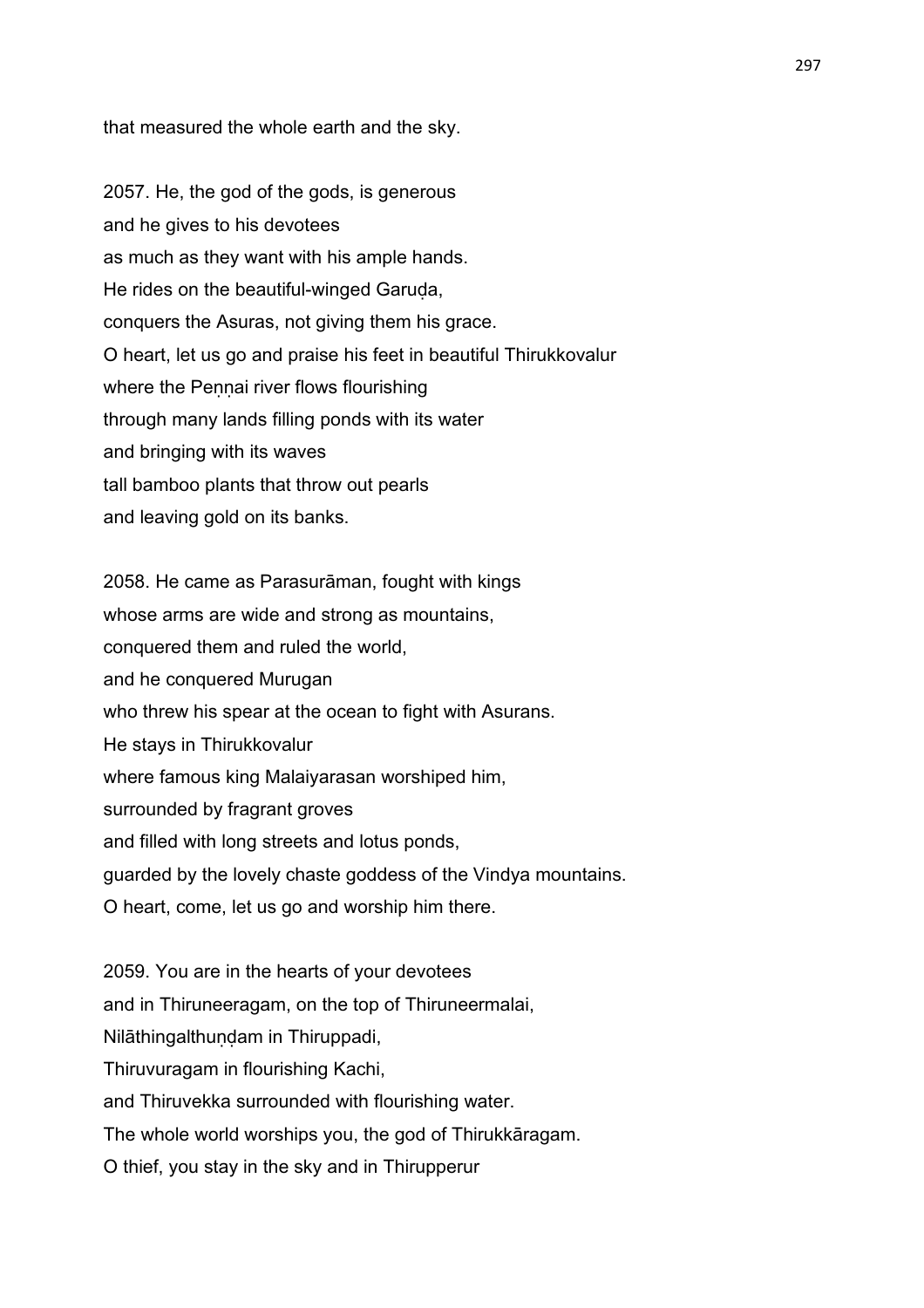where on the southern bank of the Kāviri beautiful flowers bloom in the groves. You, the highest one, stay in my heart and you will not leave me. I worship only your divine feet.

2060. You stay in Thirumallai on the ocean where ships bring precious diamonds and in Kachi surrounded with forts and in Thirupperur. As part of your body, you have Shiva, adorned with a beautiful kondrai garland dripping with honey who shares his body with Shakthi, the daughter of the king of the Himalayas. You, the highest in the world, beautiful as coral, rest on Adisesha on the milky ocean and stay on the peak of the Himalayas, the snow mountains. I, a poor man, wander everywhere looking for you.

2061. You, the famous one, guarded the seven worlds and I am your poor devotee. What can I do except prattle on, saying, "What are you? Who are you?" You are the god of the southern, northern, eastern and western lands praised by the whole world, the first among the gods, a bright light worshiped by all. You are the past and the future. You, the origin of all, stay in Thirumuzhikkadalmallai.

# A worrying mother!

2062. Her mother says, "My daughter wears silk garments. She feels tired and sad and doesn't want to play with her doll. Her eyes are filled with tears and she can't sleep.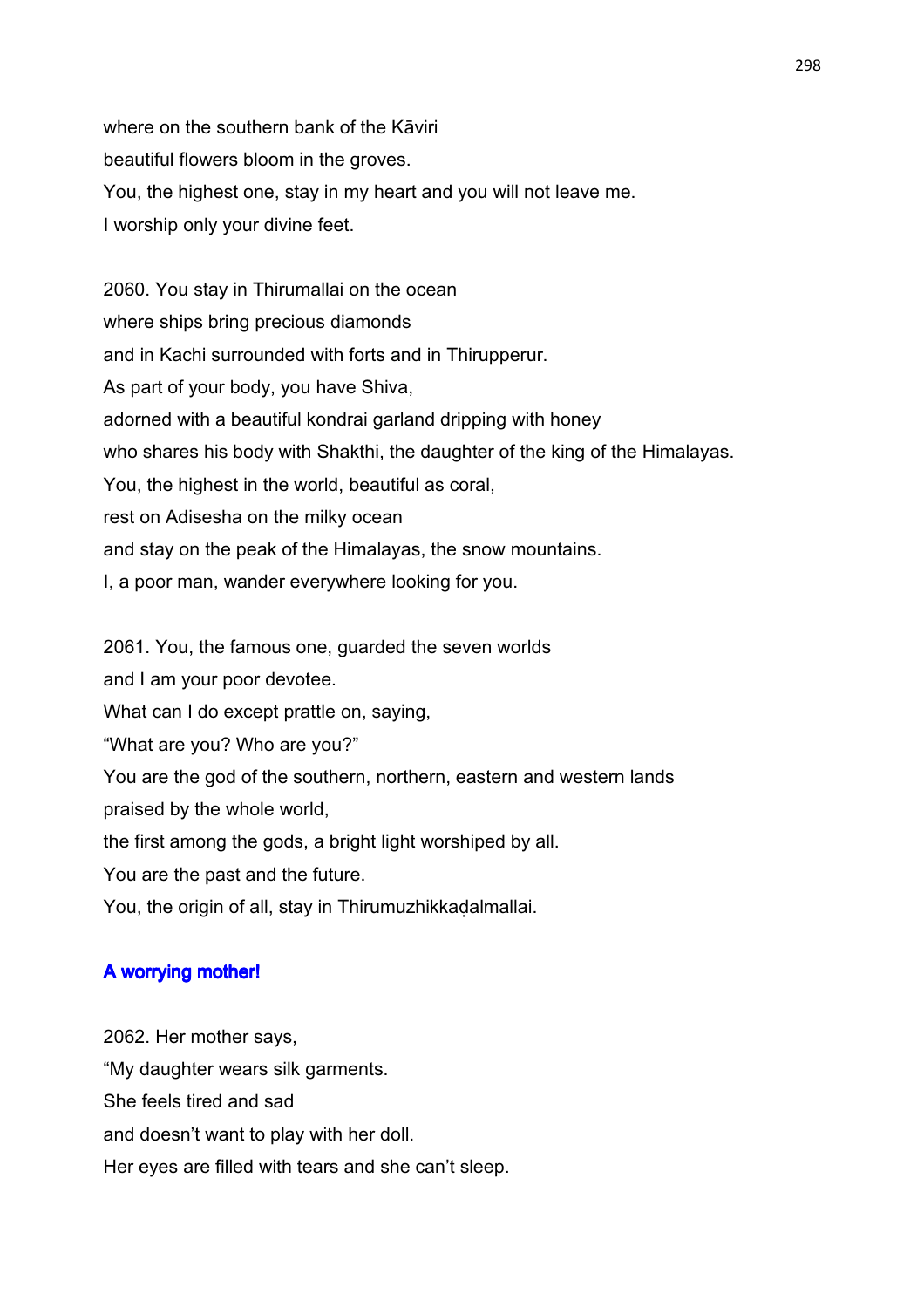She doesn't want to sit on my lap at all. She asks, 'Where is my lord's Srirangam?' I asked the fortune teller about her 'O fortune teller, my daughter whose fragrant hair swarms with bees that have drunk honey from flowers is as soft as a doe. Who makes her worry like this? Tell me the truth.' She said, 'It is the ocean-colored god.' He is our protector and if he has done this who can save us?"

2063. "My daughter's heart melts with love for him and her eyes are filled with tears. She stands searching until she is tired. She sighs and doesn't want to eat or sleep. She says, 'O Nambi, who rest on the snake bed, you are lord of Thiruvayalāli surrounded with beautiful creepers blooming with flowers. O friend! Shall we go there dance and sing where the Garuda flag flies? Can we go and play in the water in beautiful Srirangam?' I gave birth to this girl but she doesn't listen to me. A pity! The world is blaming me for what she does."

# 2064. "My daughter says,

'You carried Govardhana mountain and protected the cows and the cowherds from the storm and you stay in Thiruvarangam in beautiful Kachi. You, the king resting on Adisesha in Thiruvekka broke the bow and married Sita and embraced her soft arms, and you fought with the wrestlers and killed them. You are young and strong and you killed the Asuran Kesi when he came as a horse.'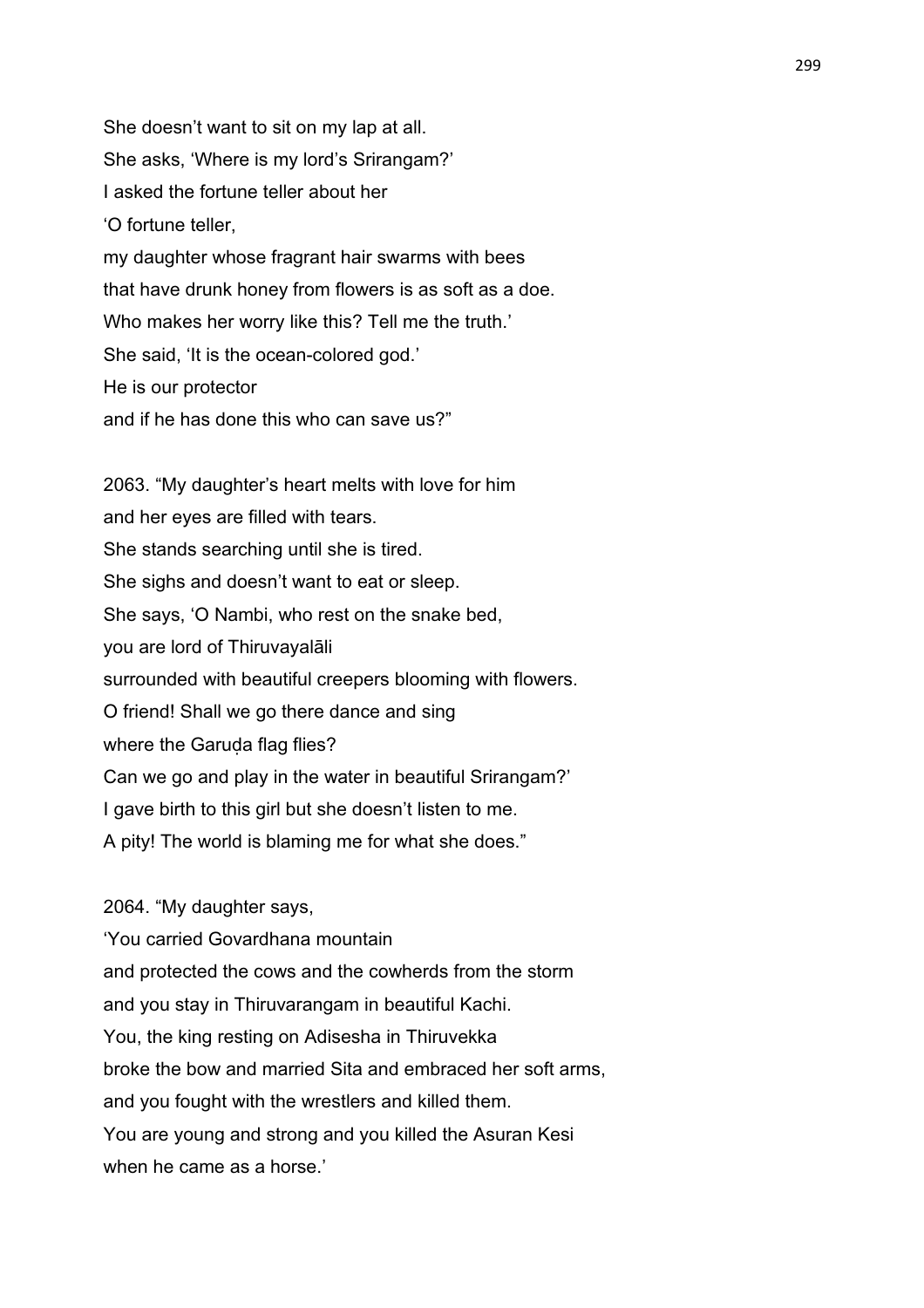She teaches her parrot to say his names, shedding tears and they drip on her breasts and she is tired."

2065. "My daughter says, 'He is a sprouting shoot with the dark color of a cloud and he stays in Thirukkurungudi. He is the first one, without any end, who came as a dwarf, grew tall and crossed over all the three worlds at Mahābali's sacrifice. Faultless, limitless nectar, he stays in Srirangam. and in the minds of the Vediyars. Like the brightness of a lamp and precious like an emerald, he stays in Thiruthangā and Thiruvekkaa.' When my daughter sings the praise of Thirumāl her parrot listens and sings with her. She is happy that she taught her beautiful parrot the praise of the lord and she says 'I taught you the praise of the lord and I am happy to hear that from you. ' She folds her hands and worships him." 2066. "My daughter says,

'He, mighty as an elephant, stays in Kachi surrounded by strong stone walls. He is a sweet fruit and he rests on Adisesha on the ocean. Our father happily stays in beautiful Thiruvazhundur surrounded with fields, ponds and blooming alli flowers.' My innocent daughter carries a veena that touches her breasts, smiles beautifully and plucks it with her fingers, making them red as she sings like a prattling parrot."

2067. "My daughter says, 'You, mighty as a bull, happily grazed the cows.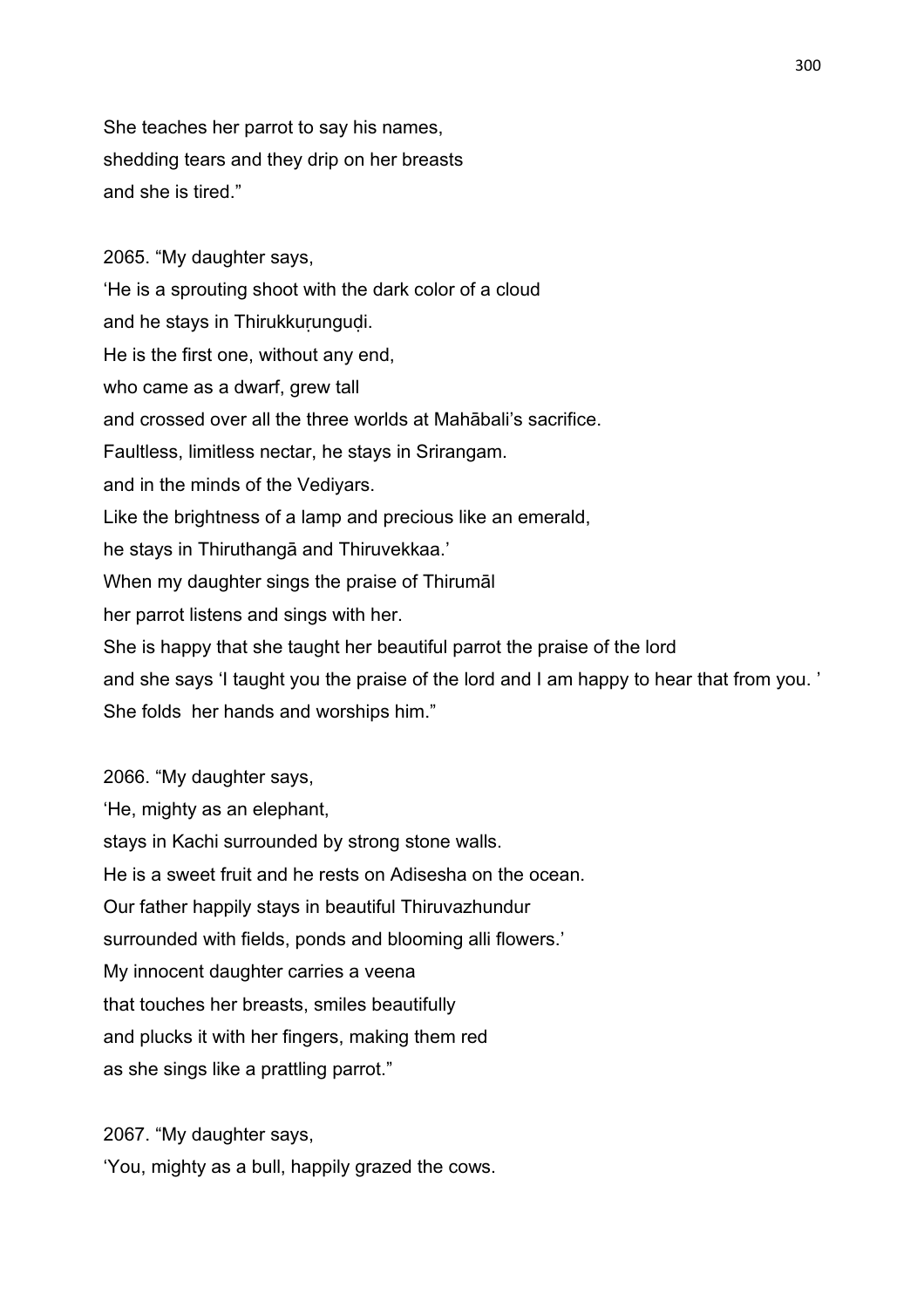You are my sweet fruit and you stay in Thirukkannapuram surrounded with fragrant groves. You are the god of Thiruvenkaṭam in the north and you danced happily in the mandram. You stay in Thirunaraiyur surrounded with abundant groves. O king, you conquered the Asurans and destroyed their tribes, and you, with a dark color and thick curly hair, are my help.' The tears she sheds fall on her breasts and she is tired."

2068. "My daughter's round soft breasts

have changed their color to gold and are pale.

Her fish eyes are filled with tears.

She melts when she hears the voice of the lovely red-legged dove calling softly for its mate.

Praising Thiruthangaa, flourishing Thirukkudanthai

and Thirukkovalur where he stays, she sings and dances.

When I asked my daughter,

'Dear girl, do you think what you're doing is good for our family?' she only praises Thirunaraiyur and sings."

2069. "My daughter says, 'Colored like a dark cloud, he has hands and feet that are like beautiful lotuses. He loves the beautiful earth goddess and he is crazy about doll-like Lakshmi.' What have I done? My lovely innocent daughter doesn't listen to me, but asks me, 'Where is Srirangam of my divine lord? I will go to Thiruneermalai where the ocean-colored lord stays.' Is this the way women talk who have lost their chastity?"

2070. "My daughter's breasts have not grown out yet. Even though she knows that beautiful Lakshmi stays on his chest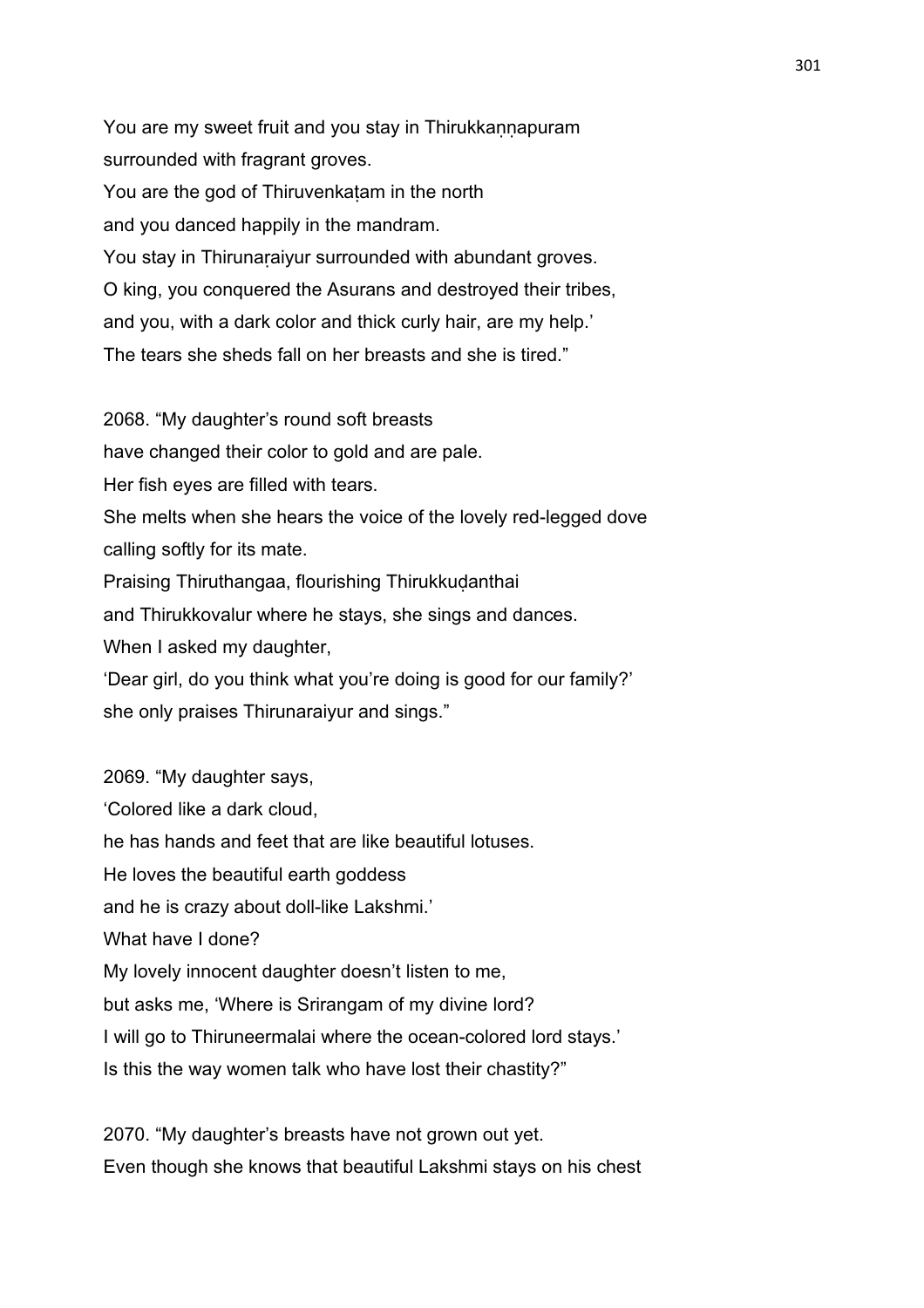she lost her chastity for him. She sighs and says to her friend, 'O friend, shall we go to Srirangam and play in the water?' I gave birth to her but she doesn't listen to me. She just sings and praises the names of the god of Thirupperur and Thirukkudandai and goes to bathe in the ponds where golden lotuses bloom. There is no one precious like her for me. Does your daughter, precious as gold, do the same things as mine?"

2071. Her mother says, "He, the generous lord, burned the southern Lanka and destroyed the wealth of the Rakshasa Rāvaṇa who carried a shining sword and drove his chariot heroically. He cut off the thousand arms of Vāṇāsuran, and as a dwarf, he measured the world with one foot and crossed the earth with the other. He, ruler of the world, swallowed the earth, spat it out and kept it again in his stomach and protects it. My daughter praises his divine names always and we can only say that she must have done marvellous tapas to praise his names always on this earth.

#### The daughter's worry

2072. The daughter says to her friend , "O friend, the dark-colored lord with fragrant hair hunts with a strong bow. He wore shining emerald earrings swinging from both his ears. He came together with Lakshmi and stood in front of me and I was fascinated with his beautiful lotus hands,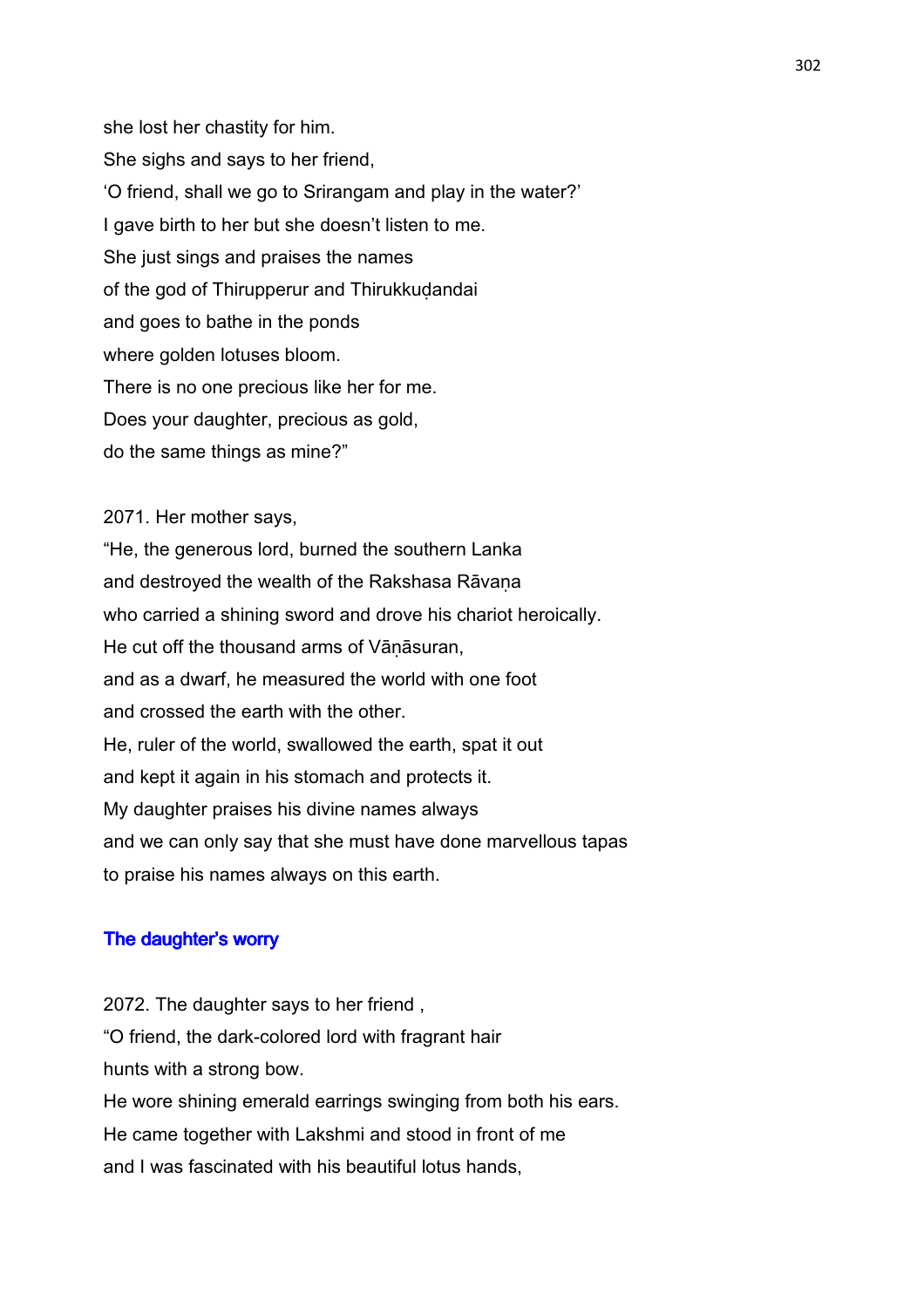mouth, eyes and feet.

O friend, I was afraid he might be divine."

2073. The daughter says, "He came, sang the raga naivaḷam, and looked at me, standing there as if he was shy. As soon as I heard his song, my mind and eyes went to the dear lord and I bowed to his divine feet. The bracelets on my hands and the mekalai on my waist became loose and fell and I couldn't see them. I saw only his golden emerald earrings and his four arms. I asked him, 'How far is the temple of our dear lord?' and he answered, 'This indeed is the beautiful Thiruvāli, his temple.'"

2074. The daughter says,

"He gave me his love and made my heart suffer. He made my golden color turn pale and my shining bangles become loose. He told me, 'My place is Srirangam where fish drink the sweet water dripping from the young coconut trees' and left. I saw him adorned with fresh thulasi garland that drips honey in my dream and told him, 'O lord, you ride on Garuḍa, don't go away. Whatever is happening, it seems that are quarreling." X

2075. Her daughter says, "What a pity! The conch bangles on my hands have grown loose. The ocean-colored lord with a conch in one hand and in the other a discus and who swallowed the whole world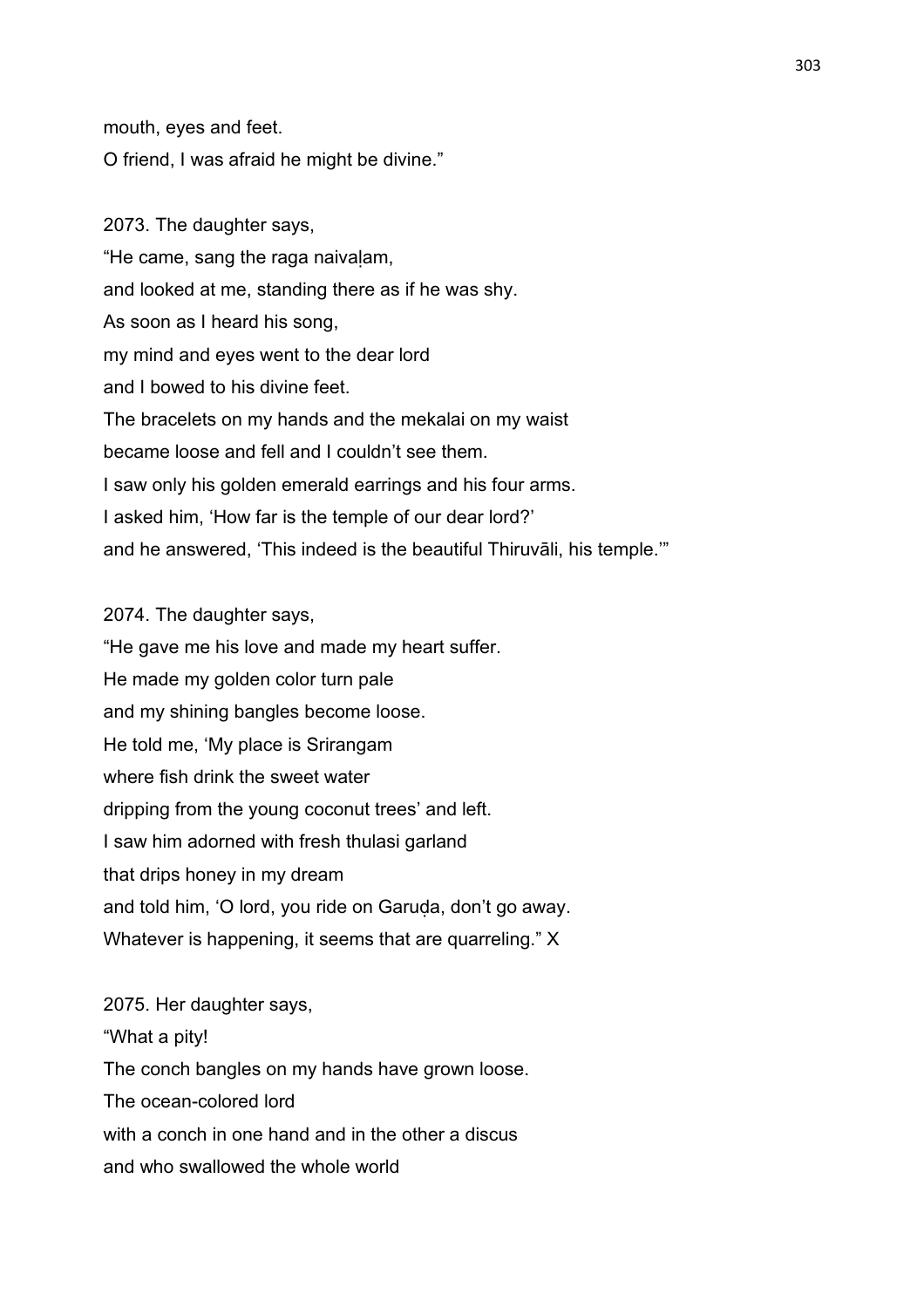came here, loved me, told me that he stays in Srirangam and went, leaving me with the sorrow of love and filling my eyes that are like fighting fish with tears."

# 2076. Her daughter says,

"The heroic lord who killed the elephant Kuvalayābeedam with his mighty arms and shines like lightning has a beautiful mouth and eyes and wears a fresh fragrant thulasi garland and emerald earrings. He took away my health, chastity, and thoughts, making my bangles loose and I became his slave. As he went through the fragrant cherundi grove blooming with golden flowers, he said his place is Srirangam surrounded with water and left."

### 2077. Her daughter says,

"O small bee with six legs and dots on your wings, you and your mate stay happily on flowers and drink honey. I bow to you. Go to the god of the gods who loves the cows and grazes them and stays in beautiful Thiruvazhundur. Stay there and see him. Don't be afraid. Tell him , 'I am a girl and love him.' and see what he says."

2078. The daughter says, "O beautiful red-legged crane, if you go today to Thirukkannapuram and tell my beloved lovely-eyed Thirumāl of my love, nothing could make me more happy. I will give you all this flourishing land and fish from the ponds to eat. You and your beloved mate can come here,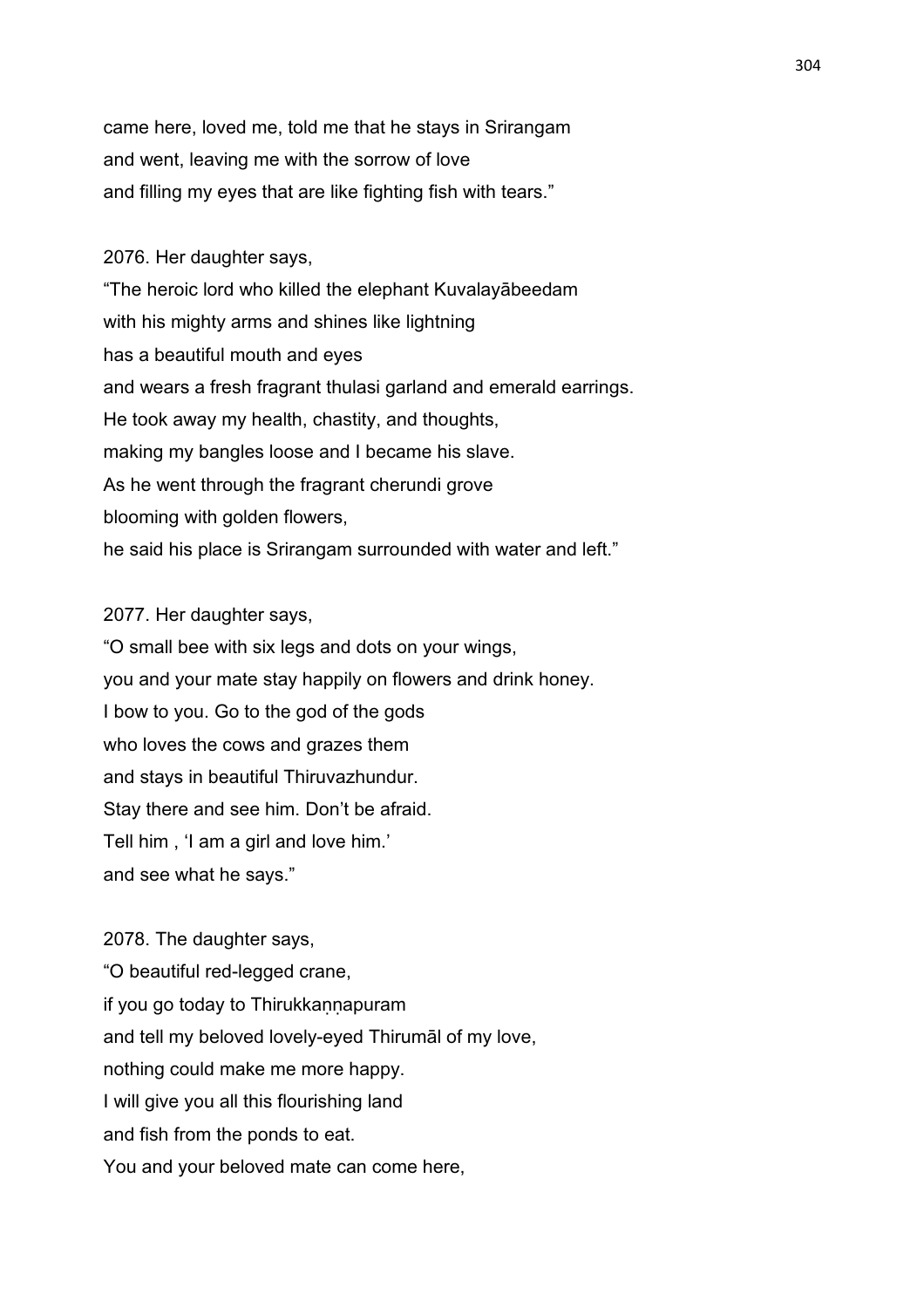stay happily and enjoy your life."

2079. The daughter says, "O friend, he who destroyed the forts of southern Lanka and killed the Rakshasas, measured the earth and the sky and drove the chariot for Arjuna in the Bharatha war is large as a mountain and strong as an elephant. I will embrace him with my gold-ornamented breasts. I won't let him go. I will plunge into the love for him thinking always of him, melting with joy that fills my body."

2080. The daughter says, "My lord, the beloved of Nappinnai the cowherd girl, churned the milky ocean with waves, shot his arrows and killed the king of the Rakshasas whose strength never failed, conquering and destroying the Raksasas, and carried Govardhana mountain in his arms, protecting the cows. I am his slave and I worship Neḍumāl, the tall god of cool Thirukudanthai and Thiruvinnagaram surrounded by the ocean rolling with waves.

2081. When the gods and the sages praised

and worshiped you saying,

"You are the god of the gods in the sky. Give us your grace," you, our father with the color of a dark cloud shining with lightning, took the form of a swan, brought up the divine Vedas from the bottom of the ocean and taught them to the sages. Kaliyan, with a sharp spear, Yama for his enemies

and the chief of Thirumangai filled with palaces

studded with precious shining jewels.

composed a wonderful garland of ten Tamil pasurams.